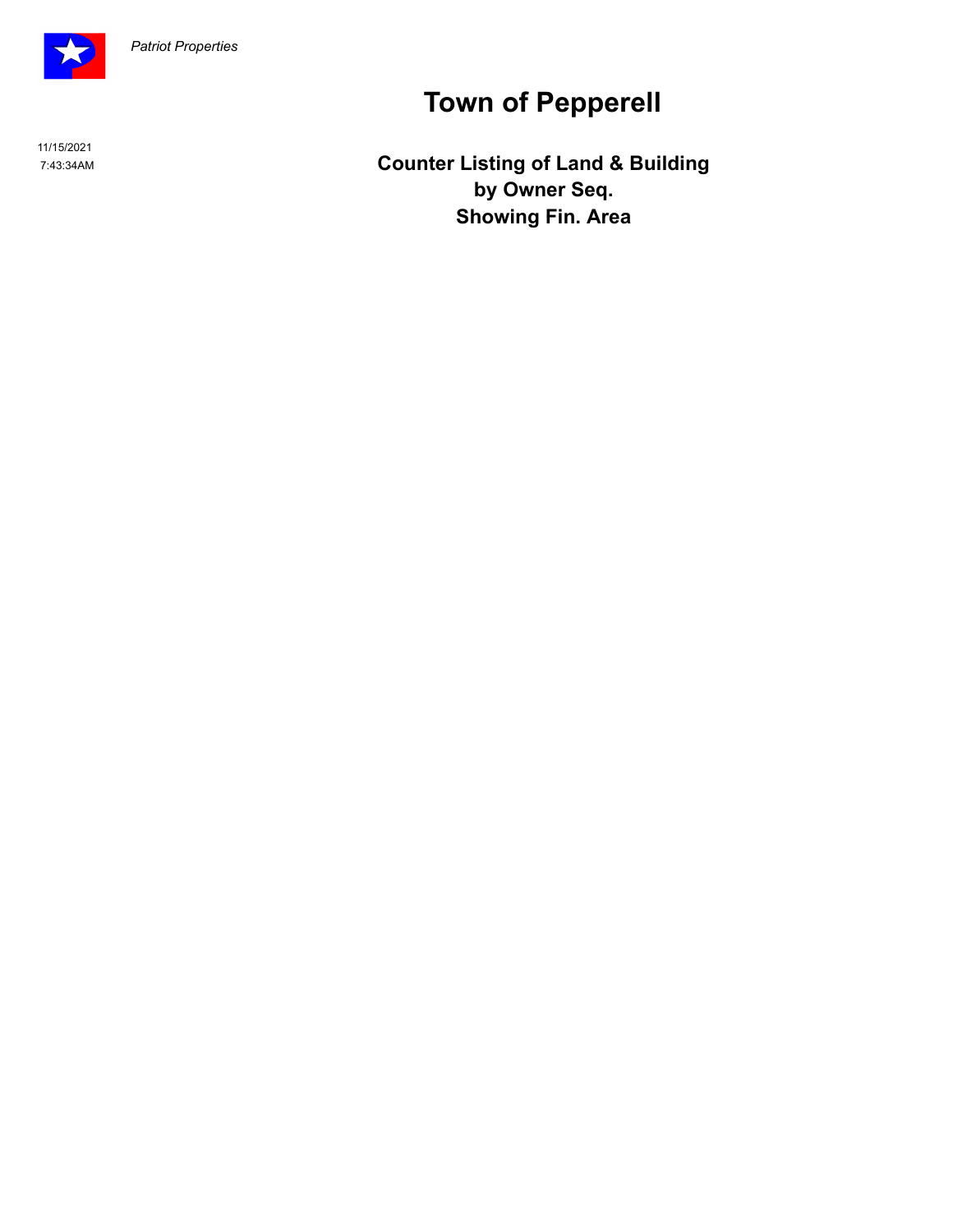| Parcel ID                    | Owner1/Owner2                                                          | Location             | LUC        | <b>Finished Area</b><br>Incl.Fin BMT/ATC | Land<br>Value | <b>Building</b><br>Value | Total<br>Value |
|------------------------------|------------------------------------------------------------------------|----------------------|------------|------------------------------------------|---------------|--------------------------|----------------|
| <b>PEPPERELL</b><br>26-175-0 | 11 LEIGHTON ST CONDOMINIUM TRUST / MORINE DEVEL( 11 LEIGHTON ST        |                      | 996        | $\mathbf 0$                              | $\mathbf 0$   | $\mathbf 0$              | $\mathsf 0$    |
| $12 - 5 - 0$                 | 112 CHESTNUT STREET LLC                                                | 122 CHESTNUT ST      | 132        | $\mathbf 0$                              | 6,800         | $\mathbf 0$              | 6,800          |
| 31-57-B                      | 12 A&B NOVA DR. LLC                                                    | 12 NOVA DR, Unit B   | 102        | 1,158                                    | $\mathbf 0$   | 147,600                  | 147,600        |
| 31-57-A                      | 12 A&B NOVA DR. LLC                                                    | 12 NOVA DR, Unit A   | 102        | 846                                      | $\mathbf 0$   | 136,600                  | 136,600        |
| 23-73-0                      | 12 MT LLC                                                              | 42 MAIN ST           |            | 2,664                                    | 87,400        | 267,700                  | 355,100        |
|                              | 13-15 RAILROAD STREET CONDOMINIUM TRUST                                | 13-15 RAILROAD ST    | 111<br>996 | $\mathbf 0$                              | $\mathsf 0$   | $\mathbf 0$              | $\mathbf 0$    |
| 26-66-0                      |                                                                        |                      |            |                                          |               |                          |                |
| 26-122-0                     | 14 TARBELL ST LLC                                                      | 14 TARBELL ST        | 104        | 2,356                                    | 91,500        | 209,900                  | 301,400        |
| 26-177-0                     | 15 LEIGHTON STREET LLC                                                 | 15 LEIGHTON ST       | 105        | 2,316                                    | 91,000        | 234,500                  | 325,500        |
| 24-38-0                      | 23-25 HIGH STREET CONDOMINIUM TRUST / WILSON TRU 23-25 HIGH ST         |                      | 996        | $\mathbf 0$                              | $\mathbf 0$   | $\mathbf 0$              | $\mathsf 0$    |
| 22-60-2                      | 26 TUCKER STREET CONDOMINIUM TRUST / SMALL TRUS 26 TUCKER ST, Unit 2   |                      | 102        | $\mathbf 0$                              | $\mathbf 0$   | $\mathbf 0$              | $\mathbf 0$    |
| 22-60-0                      | 26 TUCKER STREET CONDOMINIUM TRUST / SMALL TRUS 26 TUCKER ST           |                      | 996        | $\mathbf 0$                              | $\mathbf 0$   | $\mathbf 0$              | $\mathbf 0$    |
| 22-60-3                      | 26 TUCKER STREET CONDOMINIUM TRUST / SMALL TRUS 26 TUCKER ST, Unit 3   |                      | 102        | $\circ$                                  | 0             | 1,400                    | 1,400          |
| 29-157-0                     | 320 8TH AVE CORPORATION / 262-264 W 26TH MGT LLC 41-43 LOWELL RD       |                      | 350        | 5,792                                    | 362,100       | 482,900                  | 845,000        |
| 23-177-0                     | 33P LLC                                                                | 1 PLEASANT ST        | 104        | 2,207                                    | 105,300       | 249,300                  | 354,600        |
| 24-53-0                      | 37-39 HIGH STREET TRUST / WRIGHT TRUSTEE, MICHELL 37-39 HIGH ST        |                      | 996        | $\mathbf 0$                              | $\mathbf 0$   | $\mathbf 0$              | $\mathsf 0$    |
| $22 - 31 - 0$                | 39 HOLLIS STREET CONDOMINIUM ASSOCIATION / CROTE 39 HOLLIS ST          |                      | 996        | $\mathbf 0$                              | $\mathbf 0$   | $\mathbf 0$              | $\Omega$       |
| 26-97-0                      | 4 HOTEL PLACE LLC                                                      | 4 HOTEL PL           | 325        | 7,495                                    | 125,800       | 331,100                  | 456,900        |
| 26-106-0                     | 4 HOTEL PLACE LLC                                                      | 4A HOTEL PL          | 131        | $\mathbf 0$                              | 82,200        | $\mathbf 0$              | 82,200         |
| $16 - 3 - 0$                 | 4 LOMAR PARK REALTY LLC                                                | 4 LOMAR PARK DR      | 400        | 25,400                                   | 260,000       | 675,800                  | 935,800        |
| 15-65-4                      | 43 NASHUA ROAD, LLC                                                    | 43 NASHUA RD, Unit 4 | 445        | 2,400                                    | $\mathsf 0$   | 185,700                  | 185,700        |
| 29-165-0                     | 43-45 TARBELL ST. LLC                                                  | 43-45 TARBELL ST     | 104        | 1,107                                    | 100,600       | 152,900                  | 253,500        |
| 23-151-0                     | 49 MAIN STREET LLC                                                     | 49 MAIN ST           | 334        | 1,232                                    | 127,200       | 157,000                  | 284,200        |
| 23-115-0                     | 491C MAIN STREET LLC                                                   | <b>6 COTTAGE ST</b>  | 340        | 2,911                                    | 105,800       | 158,200                  | 264,000        |
| 26-95-0                      | 5 HOTEL PLACE LLC                                                      | 5 HOTEL PL           | 101        | 1,524                                    | 83,300        | 139,500                  | 222,800        |
| 26-90-0                      | 6 HOTEL PLACE LLC                                                      | 6 HOTEL PL           | 101        | 1,481                                    | 96,900        | 105,500                  | 202,400        |
| 26-69-0                      | 7-9 RAILROAD STREET CONDOMINIUM TRUST                                  | 7-9 RAILROAD ST      | 996        | $\circ$                                  | 0             | $\mathbf 0$              | $\mathbf 0$    |
| $29-3-0$                     | 8 SHAWNEE CONDOMINIUM TRUST / BAKER TRUSTEE, H( 8 SHAWNEE RD           |                      | 996        | $\circ$                                  | 0             | 0                        | $\mathbf 0$    |
| 40-43-0                      | 9 SOUTH RD LLC                                                         | 9 SOUTH RD           | 332        | 2,748                                    | 132,500       | 88,800                   | 221,300        |
| $31 - 12 - 0$                | 93 LOWELL ROAD CONDOMINIUM TRUST                                       | 93 LOWELL RD         | 996        | $\circ$                                  | $\mathsf 0$   | $\mathbf 0$              | $\mathsf 0$    |
| $31 - 11 - 0$                | 95 LOWELL ROAD CONDOMINIUM TRUST                                       | 95 LOWELL RD         | 996        | $\mathbf 0$                              | $\mathbf 0$   | $\mathbf 0$              | $\mathbf 0$    |
| 23-117-K                     | ABBOTT TRUSTEE, LOUISE M / ABBOTT FAMILY REVOCAE 10 COTTAGE ST, Unit K |                      | 102        | 2,666                                    | $\mathbf 0$   | 284,200                  | 284,200        |
| $7 - 11 - 7$                 | ABBOTT, CARLA DEBORAH / CARL, CHRISTOPHER MICHA 13 CHARLES PLACE       |                      | 101        | 2,561                                    | 143,000       | 334,300                  | 477,300        |
| $20 - 13 - 0$                | ABBOTT, DONNAL                                                         | 16 HEALD ST          | 101        | 2,526                                    | 117,400       | 252,300                  | 369,700        |
| $12 - 3 - 0$                 | ABELY, CAROLINE                                                        | 132-138 CHESTNUT ST  | 101        | 1,806                                    | 129,100       | 207,400                  | 336,500        |
| $13 - 8 - 2$                 | ABERNATHY, DONALD GLENN / ABERNATHY, SANDRA LYM 47 BLOOD ST            |                      | 104        | 4,456                                    | 143,100       | 399,100                  | 542,200        |
| $6 - 11 - 47$                | ABIZAID, MARGUERITE J                                                  | 10 FAIRCHILD CT      | 101        | 1,291                                    | 64,600        | 142,700                  | 207,300        |
| $40 - 1 - 1$                 | ABLE FARM & GARDEN LLC                                                 | 51-53 SOUTH RD       | 325        | 6,384                                    | 112,500       | 288,100                  | 400,600        |
| 23-59-0                      | ABREU, THOMAS A / ABREU, JEANNINE M                                    | 7 FRANKLIN ST        | 101        | 1,249                                    | 72,300        | 147,900                  | 220,200        |
| 12-141-0                     | ACCOMAZZO TRUSTEE, ROBERT A / ACCOMAZZO TRUSTI 140 CHESTNUT ST         |                      | 101        | 1,828                                    | 130,000       | 266,400                  | 396,400        |
| $37 - 71 - 0$                | ACKERMAN, ERIC DONALD / CRISMAN, JENNY S                               | 128-130 SOUTH RD     | 101        | 2,259                                    | 133,100       | 286,600                  | 419,700        |
| 26-147-0                     | ACKERMAN-PEPPER, LYNN A                                                | 26 LEIGHTON ST       | 101        | 2,021                                    | 90,000        | 157,300                  | 247,300        |
| $29 - 8 - 0$                 | ACQUAVIVA TRUSTEE, STEVEN M / ACQUAVIVA TRUSTEE, 5 SHAWNEE RD          |                      | 104        | 1,344                                    | 108,200       | 142,800                  | 251,000        |
| 29-122-C                     | ACQUAVIVA TRUSTEE, STEVEN M / ACQUAVIVA TRUSTEE, 34 LOWELL RD, Unit 9  |                      | 102        | 1,160                                    | $\mathsf 0$   | 159,600                  | 159,600        |
| $13 - 40 - 0$                | ACQUAVIVA, STEVEN M / ACQUAVIVA, DENISE A                              | 20 BLOOD ST          | 101        | 2,322                                    | 136,900       | 219,400                  | 356,300        |
| 26-170-0                     | ACV SKYLINE RAD08 / C/O WALGREEN CO                                    | 60 GROTON ST         | 322        | 9,920                                    | 281,500       | 950,700                  | 1,232,200      |
| $26 - 4 - B$                 | ADAMS, CHRISTINE A / ADAMS, JONATHAN D                                 | 12 LOWELL ST         | 101        | 1,591                                    | 109,500       | 196,000                  | 305,500        |
| 14-36-0                      | ADAMS, DANIEL R / ADAMS, ALICIA M                                      | 6 JUNIPER RD         | 101        | 2,868                                    | 122,700       | 364,800                  | 487,500        |
| 15-125-0                     | ADAMS, DAVID J / ADAMS, SARAH L                                        | 38 HADLEY RD         | 101        | 3,195                                    | 152,000       | 421,800                  | 573,800        |
|                              |                                                                        |                      |            |                                          |               |                          |                |
| 18-101-0                     | ADAMS, DOUGLAS R / ADAMS, ANNE K                                       | 5 BLUEBERRY HILL RD  | 101        | 2,164                                    | 131,000       | 341,300                  | 472,300        |
| $20 - 8 - 0$                 | ADAMS, JARRETT M                                                       | 15-17 HEALD ST       | 101        | 3,008                                    | 121,900       | 321,500                  | 443,400        |
| 12-52-0                      | AGCAOILI, JOHN ANTONIO / SQUEGLIA, SARAH KATHLEEN 114 WEST ST          |                      | 101        | 2,490                                    | 114,100       | 311,800                  | 425,900        |
| 18-17-1                      | AGGOTT, GEORGE R / AGGOTT, SUSAN C                                     | 144 JEWETT ST        | 101        | 2,303                                    | 128,100       | 289,100                  | 417,200        |
| 3-253-0                      | AGNESE, JOHN                                                           | 28 BEMIS RD          | 101        | 1,685                                    | 120,600       | 192,100                  | 312,700        |
| $8 - 36 - 0$                 | AGNEW, TIMOTHY J / AGNEW, KELTY                                        | 2 BOYNTON ST         | 101        | 1,984                                    | 135,200       | 279,400                  | 414,600        |
| $6 - 11 - 31$                | AGUAOUZ, HICHAM S                                                      | 5 WINSLOW CT         | 101        | 1,410                                    | 65,100        | 166,000                  | 231,100        |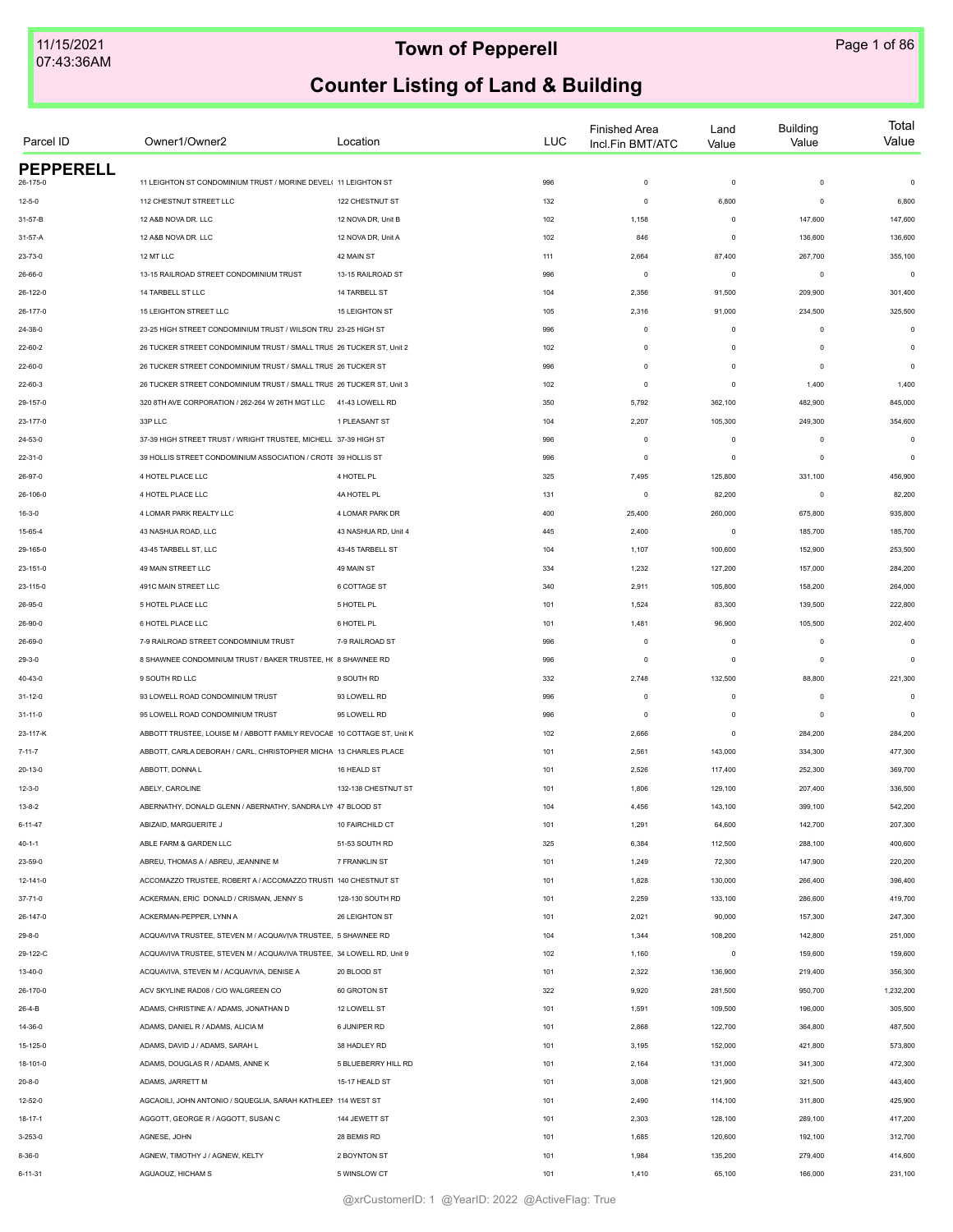| Parcel ID               | Owner1/Owner2                                                       | Location                 | LUC | <b>Finished Area</b><br>Incl.Fin BMT/ATC | Land<br>Value | <b>Building</b><br>Value | Total<br>Value |
|-------------------------|---------------------------------------------------------------------|--------------------------|-----|------------------------------------------|---------------|--------------------------|----------------|
| <b>PEPPERELL</b>        |                                                                     |                          |     |                                          |               |                          |                |
| 39-35-0                 | AGUIAR-VARGAS, SUSAN                                                | 23 POWHATAN RD           | 101 | 2,164                                    | 137,400       | 336,600                  | 474,000        |
| 16-113-0                | AHDAB TRUSTEE, CAROLINE / RIVERSIDE TRUST                           | 75 NASHUA RD             | 132 | $\mathsf 0$                              | $\mathsf 0$   | $\mathbf 0$              | $\mathsf 0$    |
| $11 - 26 - 0$           | AHDAB TRUSTEE, CAROLINE / RIVERSIDE TRUST                           | 37 DEERFIELD DR          | 132 | $\mathsf 0$                              | $\mathbf 0$   | $\mathbf 0$              | $\mathsf 0$    |
| $11 - 27 - 0$           | AHDAB TRUSTEE, CAROLINE / RIVERSIDE TRUST                           | 77-83 NASHUA RD          | 132 | $\mathsf 0$                              | $\mathbf 0$   | $\mathbf 0$              | $\mathsf 0$    |
| 11-163-0                | AHDAB, CAROLINE D                                                   | 19 DEERFIELD DR          | 101 | 2,688                                    | 115,800       | 295,600                  | 411,400        |
| 29-121-B                | AHEARN, JOHN                                                        | 34 LOWELL RD, Unit 2     | 102 | 1,450                                    | $\mathbf 0$   | 177,500                  | 177,500        |
| 31-30-C                 | AHERN, TODD                                                         | 27 EAST ST               | 101 | 1,688                                    | 115,600       | 204,200                  | 319,800        |
| 29-126-B                | AIELLO, KAREN M                                                     | 34 LOWELL RD, Unit 32    | 102 | 1,160                                    | $\mathbf 0$   | 169,700                  | 169,700        |
| $3 - 94 - 0$            | AINGER TRUSTEE, MARCIA M / AINGER FAMILY REVOCAB 11 BEMIS RD        |                          | 101 | 1,234                                    | 103,600       | 187,600                  | 291,200        |
| 14-123-0                | ALBEE, EARL / NEWELL, DIANE                                         | 51 PARK ST               | 101 | 1,614                                    | 136,100       | 229,700                  | 365,800        |
| $25 - 6 - 0$            | ALBERGHINI, DAWN I                                                  | 18 NASHUA RD             | 101 | 1,817                                    | 103,600       | 177,600                  | 281,200        |
| 26-43-0                 | ALBERT FAYE CORP                                                    | 140-142 MAIN ST          | 326 | 2,640                                    | 133,500       | 185,600                  | 319,100        |
| 26-134-82               | ALCIERE, JOHN M                                                     | 38 TARBELL ST, Unit 8-B  | 102 | 1,547                                    | $\mathsf 0$   | 254,100                  | 254,100        |
| 14-202-0                | ALDERMAN, NAT                                                       | 7 PLAINFIELD RD          | 101 | 1,657                                    | 101,600       | 168,700                  | 270,300        |
| $20 - 46 - 0$           | ALDORISIO, GALE B                                                   | 36 ELM ST                | 101 | 2,051                                    | 133,800       | 244,800                  | 378,600        |
| $24 - 8 - 0$            | ALEXANDRE, EMMELYNE                                                 | 16 PLEASANT ST           | 101 | 5,088                                    | 110,900       | 366,300                  | 477,200        |
| $3 - 33 - 0$            | ALGER, DEBORAH J                                                    | 39 LAWRENCE ST           | 101 | 1,502                                    | 110,500       | 224,700                  | 335,200        |
| 22-91-0                 | ALGIERI, LOUIS G                                                    | 22 TUCKER AVE            | 101 | 1,672                                    | 100,400       | 242,600                  | 343,000        |
| $3 - 10 - 0$            | ALLAN, DAVID / SMITH, KATRINA                                       | 199 BROOKLINE ST         | 101 | 1,165                                    | 89,600        | 168,200                  | 257,800        |
| 34-37-B                 | ALLAN, MIRANDA ELIZABETH                                            | 91 RIVER RD, Unit 2      | 102 | 1,693                                    | $\,0\,$       | 289,900                  | 289,900        |
| 32-15-0                 | ALLEN, KATHLEEN A / POINTON, THOMAS C                               | 11 WEST ST               | 103 | 1,268                                    | 128,200       | 10,000                   | 138,200        |
| $39 - 8 - 0$            | ALLEN, KEVIN J / ALLEN, MAUREEN T                                   | 80 SOUTH RD              | 101 | 2,144                                    | 121,500       | 323,000                  | 444,500        |
| $36 - 6 - 0$            | ALLENBERG, KEVIN                                                    | 190 SOUTH RD             | 101 | 2,248                                    | 93,200        | 330,600                  | 423,800        |
| 23-121-0                | ALNER, KADIE-ANN                                                    | 2 CHAPEL PL              | 105 | 2,222                                    | 94,900        | 290,800                  | 385,700        |
| 29-139-0                | ALVARES, PAULO / ALVARES, WANESSA REIS                              | 4 PROVINCE ST            | 101 | 1,494                                    | 93,000        | 179,800                  | 272,800        |
|                         |                                                                     |                          |     |                                          |               |                          |                |
| $38-12-0$               | ALVES, DOUGLAS / DALRYMPLE, JOY A                                   | 63 MT LEBANON ST         | 101 | 2,168                                    | 128,000       | 266,200                  | 394,200        |
| 25-21-0                 | AMES, JEFFREY / AQUINO, CESAR                                       | 34 NASHUA RD             | 101 | 1,686                                    | 103,600       | 223,400                  | 327,000        |
| 14-19-0                 | AMIDON, KURTIS E / AMIDON, RACHEL                                   | 19 COUNTRYSIDE RD        | 101 | 1,480                                    | 118,400       | 204,900                  | 323,300        |
| 40-42-0                 | AMPET INC                                                           | 11 SOUTH RD              | 325 | 1,893                                    | 223,700       | 185,800                  | 409,500        |
| 38-26-0                 | AMPOLO, JOSEPH                                                      | 69 SOUTH RD              | 101 | 2,164                                    | 120,000       | 202,900                  | 322,900        |
| 33-21-B                 | ANDERSON TRUSTEE, KATHLEEN R / KATHLEEN R ANDEF 17 SHATTUCK ST      |                          | 101 | 3,158                                    | 114,600       | 289,800                  | 404,400        |
| 16-73-41                | ANDERSON, CHARLES W                                                 | 41 LOMAR PARK DR, Unit 1 | 445 | 993                                      | $\mathbf 0$   | 68,800                   | 68,800         |
| 15-105-0                | ANDERSON, DANNY                                                     | 41 HADLEY RD             | 101 | 3,704                                    | 152,100       | 398,500                  | 550,600        |
| 14-88-0                 | ANDERSON, DAVID A / ANDERSON, ELAINE                                | 25 PLAINFIELD RD         | 101 | 2,916                                    | 120,700       | 332,400                  | 453,100        |
| 14-187-0                | ANDERSON, DAVID C / ANDERSON, KELLIE P                              | 12 PLAINFIELD RD         | 101 | 1,836                                    | 101,900       | 188,300                  | 290,200        |
| 29-40-0                 | ANDERSON, EDWARD W / WISE, STEFANIE A                               | 19 PINE ST               | 101 | 1,689                                    | 104,600       | 191,900                  | 296,500        |
| 20-142-0                | ANDERSON, GEORGE L / ANDERSON, PATRICIA C                           | 8 INDEPENDENCE RD        | 101 | 2,348                                    | 103,800       | 269,500                  | 373,300        |
| $11 - 111 - 0$          | ANDERSON, JEREMY M / ANDERSON, TAMMY C                              | 1 MERRIMAC DR            | 101 | 3,003                                    | 112,200       | 308,600                  | 420,800        |
| $19 - 6 - 0$            | ANDERSON, KAREN / ANDERSON, ARTHUR                                  | 84 HEALD ST              | 101 | 1,088                                    | 114,700       | 175,800                  | 290,500        |
| 14-26-0                 | ANDERSON, KURT A / ANDERSON, SHARON E                               | 19 SARTELLE ST           | 101 | 1,942                                    | 120,100       | 282,600                  | 402,700        |
| $30 - 32 - 0$           | ANDERSON, ROBERT J                                                  | 6 PARKWOOD DR            | 101 | 1,338                                    | 103,100       | 194,300                  | 297,400        |
| 15-96-0                 | ANDERSON, SCOTT W / ANDERSON, JOANNE C                              | 23 HADLEY RD             | 101 | 3,645                                    | 152,600       | 376,300                  | 528,900        |
| $8 - 64 - 0$            | ANDRADE, JONATHAN D W                                               | 26 BOYNTON ST            | 101 | 1,908                                    | 120,100       | 254,600                  | 374,700        |
| $30 - 4 - 0$            | ANDRE, ALISSA L / ANDRE, JOHN A                                     | 31 PARKWOOD DR           | 101 | 1,929                                    | 107,900       | 210,000                  | 317,900        |
| 12-126-0                | ANDREASON, MICHAEL / ANDREASON, DONNA                               | 20 BAYBERRY ST           | 101 | 2,704                                    | 130,200       | 383,200                  | 513,400        |
| 32-69-0                 | ANDREWS TRUSTEE, SUE E / WARREN TRUSTEE, REBEC 42 HARBOR ST         |                          | 101 | 1,708                                    | 125,100       | 254,300                  | 379,400        |
| $22 - 47 - 0$           | ANDREWS, PETER R / ANDREWS, LAURIE P                                | 5 GROTON ST              | 105 | 3,348                                    | 103,600       | 265,500                  | 369,100        |
| 29-160-0                | ANDREWS, REBECCA F                                                  | 42 LEIGHTON ST           | 104 | 2,441                                    | 92,900        | 224,600                  | 317,500        |
| $38 - 9 - 2$            | ANDREWS, WILLIAM H / MATSON ANDREWS, CYNTHIA                        | 62 SHIRLEY ST            | 101 | 2,208                                    | 128,100       | 289,400                  | 417,500        |
| 14-63-0                 | ANGELUCCI, ALBERT / ANGELUCCI, MELANIE                              | 23 CHACE AVE             | 101 | 1,972                                    | 136,000       | 248,800                  | 384,800        |
| 22-81-0                 | ANSAH, NANA K / MANSU, VICTORIA                                     | 19 TUCKER AVE            | 101 | 2,436                                    | 100,600       | 271,800                  | 372,400        |
|                         | ANSELMI TRUSTEES, JOHN M & CHRISTINE S / JOHN M AN 3 WILDERNESS WAY |                          | 101 | 3,168                                    | 143,800       | 357,200                  | 501,000        |
| 32-100-0<br>$6 - 2 - 3$ | ANTHONY, ROBIN C                                                    | 30-32 DOW ST             | 101 | 2,530                                    | 131,300       | 419,000                  | 550,300        |
|                         |                                                                     |                          |     |                                          |               |                          |                |
| 22-23-0                 | ANTONELLI, JAMES J JR / ANTONELLI, MACKENSIE LEE                    | <b>5 BROOKLINE ST</b>    | 101 | 1,933                                    | 98,300        | 253,500                  | 351,800        |
| 14-120-0                | ANTONETTI, JOHN A / ANTONETTI, SHARON                               | 44 PARK ST               | 101 | 2,000                                    | 136,000       | 277,000                  | 413,000        |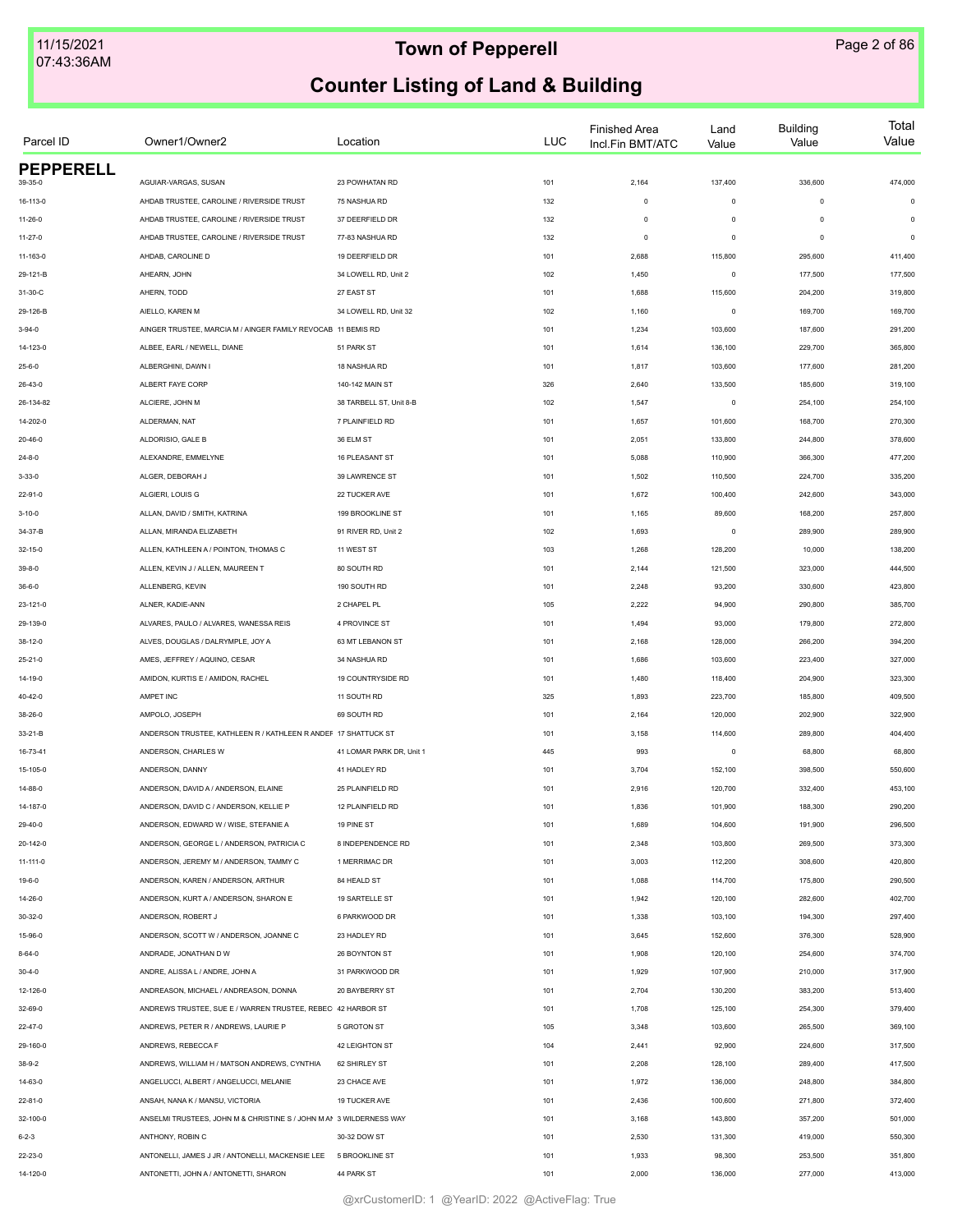| Parcel ID        | Owner1/Owner2                                                   | Location                       | LUC | <b>Finished Area</b><br>Incl.Fin BMT/ATC | Land<br>Value | <b>Building</b><br>Value | Total<br>Value |
|------------------|-----------------------------------------------------------------|--------------------------------|-----|------------------------------------------|---------------|--------------------------|----------------|
| <b>PEPPERELL</b> |                                                                 |                                |     |                                          |               |                          |                |
| 15-74-C          | ANTOSH, PETER / ANTOSH, BARBARA                                 | 7 LOMAR PARK DR, Unit 3        | 445 | 2,400                                    | $\mathsf 0$   | 143,100                  | 143,100        |
| 23-69-0          | ANTOSH, PETER L / ANTOSH, BARBARA A                             | 18-20 CRESCENT ST              | 105 | 2,201                                    | 81,200        | 197,800                  | 279,000        |
| $9 - 4 - 0$      | ANTOSH, PETER L JR / ANTOSH, MARIA P                            | 124 BROOKLINE ST               | 101 | 1,464                                    | 105,900       | 199,800                  | 305,700        |
| 23-66-0          | ANTOSH, PETER LEO / ANTOSH, BARBARA A                           | 12 CRESCENT ST                 | 104 | 1,847                                    | 98,400        | 173,500                  | 271,900        |
| 33-21-E          | APPLIN, HENRY H / APPLIN, MARGARET S                            | 23 SHATTUCK ST                 | 101 | 2,056                                    | 132,200       | 206,000                  | 338,200        |
| $5 - 34 - 0$     | APRAHAMIAN, GEORGE S / APRAHAMIAN, HOLLY P                      | 40 DOW ST                      | 101 | 2,120                                    | 117,600       | 250,300                  | 367,900        |
| 37-92-0          | ARAD, NIMROD                                                    | 118 SOUTH RD                   | 101 | 2,156                                    | 120,100       | 318,700                  | 438,800        |
| 29-125-F         | ARAUJO, DILLON J / FRATTURELLI, LAUREN A                        | 34 LOWELL RD, Unit 30          | 102 | 1,392                                    | $\mathsf 0$   | 178,700                  | 178,700        |
| 33-56-0          | ARCHAMBAULT, LYNNE E                                            | 35 MT LEBANON ST               | 101 | 2,550                                    | 134,000       | 296,400                  | 430,400        |
| 37-61-0          | ARCHAMBAULT, MICHAEL F / ARCHAMBAULT, JENNIFER J 1 SHADAN WAY   |                                | 101 | 2,855                                    | 123,500       | 434,000                  | 557,500        |
| 37-61-2          | ARCHAMBAULT, ROBERT J / ARCHAMBAULT, GRETCHEN 2 SHADAN WAY      |                                | 101 | 3,413                                    | 129,000       | 445,000                  | 574,000        |
| $3 - 37 - 3$     | ARCHER TRUSTEE, JUNE C / THIRTY-NINE BOYNTON STR 37A BOYNTON ST |                                | 130 | $\circ$                                  | 120,100       | $^{\circ}$               | 120,100        |
| $3 - 37 - 4$     | ARCHER TRUSTEE, JUNE C / THIRTY-NINE BOYNTON STR 37D BOYNTON ST |                                | 132 | $\mathbf 0$                              | 6,300         | $\Omega$                 | 6,300          |
| $3 - 37 - 0$     | ARCHER TRUSTEE, JUNE C / THIRTY-NINE BOYNTON STR 39 BOYNTON ST  |                                | 101 | 1,242                                    | 122,100       | 219,100                  | 341,200        |
| $3 - 37 - 1$     | ARCHER TRUSTEE, JUNE C / THIRTY-NINE BOYNTON STR 37C BOYNTON ST |                                | 106 | $\mathbf 0$                              | 127,000       | 200                      | 127,200        |
| $3 - 37 - 2$     | ARCHER TRUSTEE, JUNE C / THIRTY-NINE BOYNTON STR 37B BOYNTON ST |                                | 106 | $\mathbf 0$                              | 120,100       | 1,200                    | 121,300        |
| 8-90-0           | ARCHER, JUNE A / WOJNAR, STEVEN R                               | 33 BOYNTON ST                  | 101 | 1,188                                    | 115,000       | 208,700                  | 323,700        |
| 27-48-0          | ARCHER, MIRANDA L / WHITNEY, HAMILTON E IV                      | 96 GROTON ST                   | 101 | 1,917                                    | 119,300       | 199,700                  | 319,000        |
| $3 - 371 - 0$    | ARCHER, ROBERT J                                                | 37 BOYNTON ST                  | 101 | 2,860                                    | 120,600       | 248,100                  | 368,700        |
| 34-35-62         | ARCHON, ROBERT JOHN / ARCHON, CALIOPE                           | 3 SCOTCH PINE FARM WAY, Unit 2 | 102 | 1,894                                    | $\mathsf 0$   | 285,200                  | 285,200        |
| 27-37-0          | ARMSTRONG, DAVID S / MAGUIRE, ELEANOR L                         | 16 WILLIAM ST                  | 101 | 1,848                                    | 136,100       | 223,000                  | 359,100        |
| 30-30-0          | ARNOLD, AARON N / ARNOLD, ANNE M                                | 2 PARKWOOD DR                  | 101 | 1,152                                    | 102,900       | 160,000                  | 262,900        |
| 15-128-0         | ARON TRUSTEE, JOHN D / FOUR HADLEY ROAD REALTY 1 4 HADLEY RD    |                                | 130 | $\mathbf 0$                              | 152,600       | $\mathbf 0$              | 152,600        |
| $11 - 12 - 0$    | ARPIN, SARAH L / ARPIN, MATHEW A                                | 99 NASHUA RD                   | 712 | $\mathbf 0$                              | 136,478       | $\circ$                  | 136,478        |
|                  | ARPIN, SARAH L / ARPIN, MATHEW A                                | 101 NASHUA RD                  | 101 | 2,560                                    | 115,400       | 259,800                  | 375,200        |
| 11-11-0          |                                                                 |                                |     |                                          |               |                          |                |
| $32 - 17 - 0$    | ARSENAULT TRUSTEE, KENNETH R / ARSENAULT TRUSTE 79 HARBOR ST    |                                | 101 | 2,256                                    | 129,300       | 325,700                  | 455,000        |
| 23-26-0          | ARSENAULT, DOREEN P                                             | 27 TUCKER ST                   | 101 | 1,449                                    | 101,900       | 135,100                  | 237,000        |
| $33-3-D$         | ARSENAULT, JOSEPH L / ARSENAULT, LAURA M                        | <b>45 SHATTUCK ST</b>          | 101 | 1,825                                    | 121,000       | 196,400                  | 317,400        |
| 7-56-0           | ARSENAULT, KEVIN D / HIRD, AMANDA M                             | 111 CHESTNUT ST                | 101 | 2,364                                    | 128,000       | 304,300                  | 432,300        |
| 23-180-0         | ARSENAULT, ROBERT J / ROSZIK, ADRIENNE                          | 3 PLEASANT ST                  | 101 | 2,217                                    | 113,100       | 239,200                  | 352,300        |
| $31 - 3 - 5$     | ARSENEAULT, SCOTT R / ARSENEAULT, JENNIFER N                    | 35 BACON ST                    | 101 | 2,480                                    | 115,800       | 437,000                  | 552,800        |
| 15-139-0         | ARTUSO, EMERSON H / ARTUSO, JENNIFER R                          | 3 CASIE LN                     | 101 | 4,000                                    | 164,700       | 442,200                  | 606,900        |
| $21 - 46 - 0$    | ARUTE TRUSTEE, HEIDI W / D+ H REALTY TRUST                      | 1-3 ELM ST                     | 101 | 6,322                                    | 141,000       | 1,202,900                | 1,343,900      |
| 16-143-0         | ASAMOAH, GEORGE A                                               | 10 MERRIMAC DR                 | 101 | 2,578                                    | 107,500       | 300,700                  | 408,200        |
| 32-19-B          | ASHCRAFT, THOMAS R / ASHCRAFT, VICTORIA K                       | 87 HARBOR ST                   | 101 | 2,213                                    | 122,200       | 237,500                  | 359,700        |
| $10 - 6 - 0$     | ASHLEY, FIONA / SETMAER, PAUL                                   | 23 ELLIOTT ST                  | 101 | 2,102                                    | 128,100       | 240,800                  | 368,900        |
| 14-90-0          | ASHLEY, JULIE N                                                 | 64 PARK ST                     | 101 | 2,108                                    | 110,000       | 244,400                  | 354,400        |
| 29-127-0         | ASKEW, FRANCINE                                                 | 60 LOWELL RD                   | 101 | 2,131                                    | 90,800        | 222,000                  | 312,800        |
| $6 - 83 - 0$     | ASM STORAGE LLC / DBA STATELINE SELF STORAGE                    | 173 NASHUA RD. Unit BLDG C     | 401 | 24,000                                   | 272,500       | 650,800                  | 923,300        |
| 11-175-0         | ASSELIN, ROBERT E / ASSELIN, KARENE A                           | 10 DEERFIELD DR                | 101 | 2,136                                    | 109,100       | 275,400                  | 384,500        |
| 15-65-7          | ASSESSMENT SERVICES INC                                         | 43 NASHUA RD, Unit 7           | 445 | 2,400                                    | $\mathsf 0$   | 185,700                  | 185,700        |
| 15-65-8          | ASSESSMENT SERVICES INC                                         | 43 NASHUA RD, Unit 8           | 445 | 2,400                                    | $\mathsf 0$   | 185,700                  | 185,700        |
| 15-65-9          | ASSESSMENT SERVICES INC                                         | 43 NASHUA RD, Unit 9           | 445 | 2,400                                    | $\mathsf 0$   | 214,900                  | 214,900        |
| 10-23-0          | ATTAR, LAILA                                                    | 86A NASHUA RD                  | 101 | 2,272                                    | 166,700       | 343,200                  | 509,900        |
| 23-193-O         | ATTAR, LAILA / ATTAR, ETHEL                                     | 103 MAIN ST, Unit 15           | 102 | 968                                      | $\mathsf 0$   | 156,200                  | 156,200        |
| $13 - 21 - 0$    | AUBIN, JESSE JAMES                                              | 91 HEALD ST                    | 101 | 6,213                                    | 134,700       | 415,400                  | 550,100        |
| 11-106-0         | AUGER, GERARD M / AUGER, PATRICIA A                             | 96 NASHUA RD                   | 101 | 2,523                                    | 125,400       | 277,500                  | 402,900        |
| $9 - 142 - 0$    | AUGIUS, RUTA K / MANOMAITIS, RYMAS                              | 79 PARK ST                     | 101 | 1,984                                    | 118,400       | 186,300                  | 304,700        |
| 11-141-0         | AUGUSTUS, DONALD JR / AUGUSTUS, EILEEN P                        | 6 MERRIMAC DR                  | 101 | 1,666                                    | 107,400       | 230,300                  | 337,700        |
| 22-77-0          | AUSTIN TRUSTEE, DAVID R / AUSTIN REALTY TRUST                   | 11 CHACE AVE                   | 101 | 1,330                                    | 102,900       | 157,900                  | 260,800        |
| $9 - 162 - 0$    | AUTH TRUSTEE, STEPHEN E / AUTH TRUSTEE, DORYNDA 37 OAK HILL ST  |                                | 101 | 2,270                                    | 136,900       | 266,100                  | 403,000        |
|                  |                                                                 |                                |     |                                          |               |                          |                |
| $23 - 25 - 1$    | AVILA, KARYN L                                                  | 4 PARKER HILL WAY, Unit A      | 102 | 1,456                                    | $\mathsf 0$   | 230,500                  | 230,500        |
| $6 - 11 - 32$    | AVKSHTOL, IGOR                                                  | 3 WINSLOW CT                   | 101 | 1,464                                    | 117,100       | 232,700                  | 349,800        |
| 22-58-0          | AXELSON, JANE E                                                 | 30 TUCKER ST                   | 101 | 1,598                                    | 106,500       | 263,700                  | 370,200        |
| 12-112-0         | AXTON, JAMES P / AXTON, ERIN M                                  | 123 CHESTNUT ST                | 101 | 1,332                                    | 114,300       | 170,400                  | 284,700        |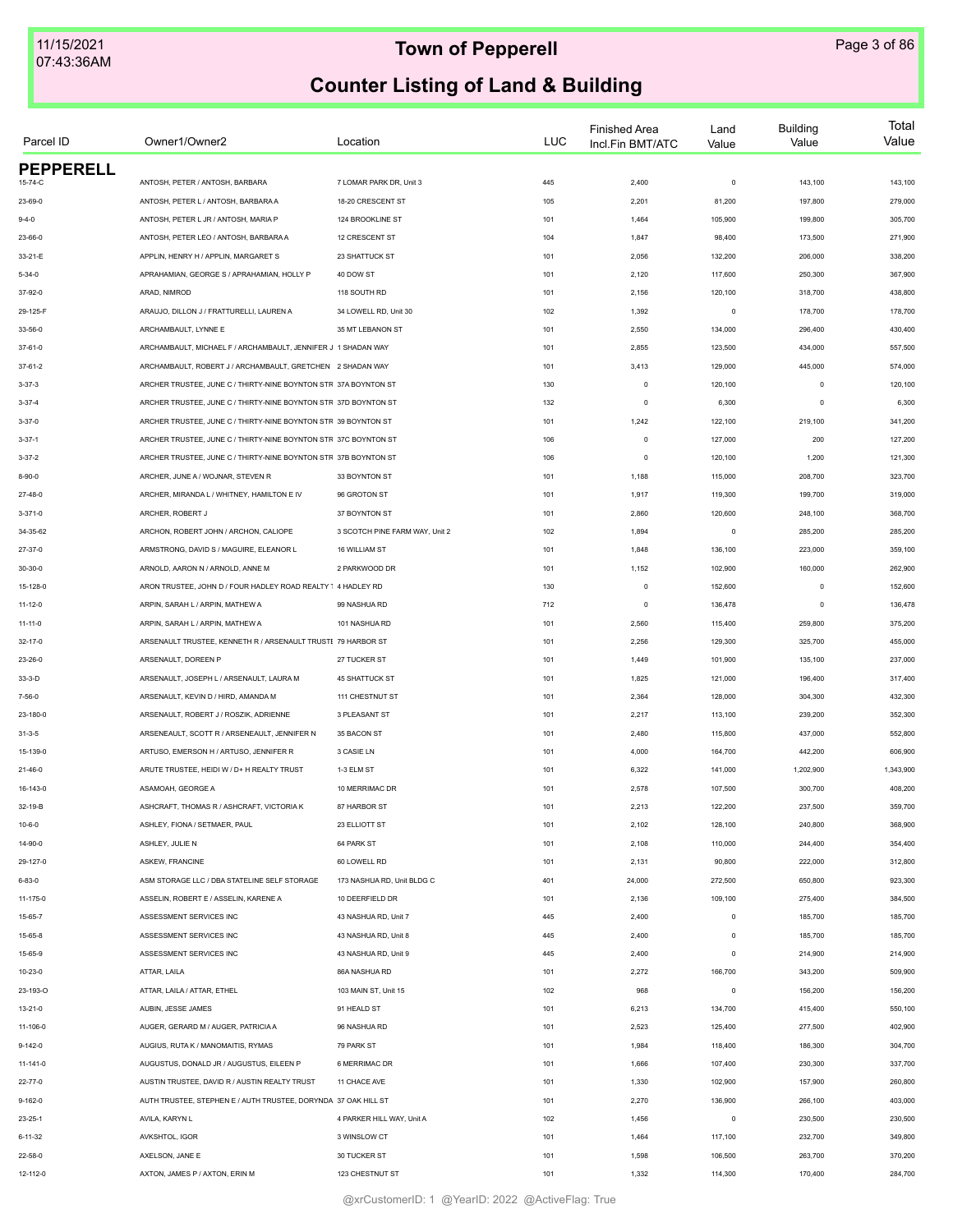| Parcel ID        | Owner1/Owner2                                                          | Location                 | LUC | <b>Finished Area</b><br>Incl.Fin BMT/ATC | Land<br>Value | <b>Building</b><br>Value | Total<br>Value |
|------------------|------------------------------------------------------------------------|--------------------------|-----|------------------------------------------|---------------|--------------------------|----------------|
| <b>PEPPERELL</b> |                                                                        |                          |     |                                          |               |                          |                |
| $21 - 40 - 0$    | AYCOCK, OLIVER R                                                       | 14 TOWNSEND ST           | 101 | 2,664                                    | 93,600        | 224,200                  | 317,800        |
| $31 - 30 - 1$    | AYER, JOHN P / AYER, TERESA A                                          | 39 EAST ST               | 101 | 2,232                                    | 115,600       | 190,500                  | 306,100        |
| $11 - 8 - 0$     | AYOTTE, EDWIN H / AYOTTE, GLORIA A                                     | 108 NASHUA RD            | 101 | 1,512                                    | 126,000       | 116,700                  | 242,700        |
| 31-29-H          | AZAROWSKI, JOHN A / AZAROWSKI, JUDITH M                                | 28 JERSEY ST             | 101 | 1,445                                    | 115,600       | 161,500                  | 277,100        |
| 16-74-E          | <b>B &amp; M PROPERTIES LLC</b>                                        | 14 LOMAR PARK DR, Unit 5 | 445 | 2,085                                    | $\mathsf 0$   | 126,600                  | 126,600        |
| 16-74-F          | <b>B &amp; M PROPERTIES LLC</b>                                        | 14 LOMAR PARK DR, Unit 6 | 445 | 2,085                                    | $\mathsf 0$   | 126,600                  | 126,600        |
| 28-22-0          | BABCOCK, KEVIN D / BABCOCK, ROBIN M                                    | 23 PINE ST               | 101 | 960                                      | 103,000       | 163,200                  | 266,200        |
| 18-76-0          | BABIN, DAVID / BABIN, MARCI                                            | 34 HOG HILL RD           | 101 | 2,700                                    | 124,300       | 312,200                  | 436,500        |
| $10 - 31 - 0$    | BABIN, JANET M / BABIN, DAVID J                                        | 93A HOLLIS ST            | 101 | 2,584                                    | 139,300       | 299,200                  | 438,500        |
| $8 - 2 - 0$      | BABIN, KEITH                                                           | 40 LAWRENCE ST           | 101 | 1,388                                    | 128,900       | 239,000                  | 367,900        |
| 34-58-0          | BABINE, DANIEL C / BABINE, REBECCA                                     | 57 SHIRLEY ST            | 101 | 3,018                                    | 125,300       | 333,300                  | 458,600        |
| 26-48-0          | BABINEAU TRUSTEE, CHESTER E / CHESTER E BABINEA 152-154 MAIN ST        |                          | 325 | 5,400                                    | 136,400       | 250,500                  | 386,900        |
| 19-13-0          | BABINEAU TRUSTEE, BRIAN K / BABINEAU TRUSTEE, KAT 60 HEALD ST          |                          | 101 | 2,942                                    | 145,400       | 345,200                  | 490,600        |
| 19-10-0          | BABINEAU TRUSTEE, CAROLE N / CAROLE N BABINEAU R 66 HEALD ST           |                          | 101 | 2,322                                    | 137,000       | 222,900                  | 359,900        |
| $19 - 9 - 0$     | BABINEAU TRUSTEE, CAROLE N / CAROLE N BABINEAU R 64A HEALD ST          |                          | 106 | $\mathbf 0$                              | 139,200       | 8,300                    | 147,500        |
| $26 - 51 - 0$    | BABINEAU TRUSTEE, CHESTER E / CHESTER E BABINEAL 162 MAIN ST           |                          | 031 | 3,444                                    | 131,600       | 184,300                  | 315,900        |
| $2 - 44 - 0$     | BABINEAU, MICHAEL J / BABINEAU, CYNTHIA                                | 105 LAWRENCE ST          | 101 | 2,081                                    | 128,800       | 242,400                  | 371,200        |
| 14-210-0         | BACK, JOHN PETER / BACK, CYNTHIA J                                     | 7 BIRCH DR               | 101 | 2,173                                    | 101,800       | 205,600                  | 307,400        |
| $31 - 9 - 0$     | BACON, BRENDA S / BARKER, DAVID G                                      | 103 LOWELL RD            | 101 | 1,842                                    | 102,000       | 243,100                  | 345,100        |
| 14-230-0         | BADALOV, ELVIN / SHARABRINA, ALEKSANDRA                                | 6 BIRCH DR               | 101 | $\mathbf 0$                              | 98,800        | 9,900                    | 108,700        |
| $7 - 11 - 4$     | BAGLEY, KEITH C / BAGLEY, ALISON T                                     | 3 DECA DR                | 101 | 2,824                                    | 148,100       | 380,100                  | 528,200        |
| 33-80-0          | BAGSHAW, MARK H / BAGSHAW, KAREN F                                     | 92A TOWNSEND ST          | 101 | 2,128                                    | 132,400       | 258,100                  | 390,500        |
| 16-14-P          | BAHIA, CARL F JR / BAHIA, SARAH E                                      | 91 EAST ST               | 101 | 3,762                                    | 119,500       | 428,000                  | 547,500        |
|                  | BAIK, YI TEA / BAIK, SONG                                              | 146 MAIN ST              |     |                                          | 119,900       |                          |                |
| 26-45-0          |                                                                        |                          | 325 | 2,753                                    |               | 171,200                  | 291,100        |
| 24-57-0          | BAILEY, DANIEL V / BAILEY, JOHN H W                                    | 35 HIGH ST               | 101 | 3,471                                    | 100,100       | 283,300                  | 383,400        |
| 23-91-0          | BAILEY, DAWN M                                                         | 7 CROSS ST               | 101 | 3,428                                    | 105,400       | 287,300                  | 392,700        |
| $6 - 87 - 0$     | BAILEY, DEBRA L / BAILEY, ERIC S                                       | 10 RIDGE RD              | 101 | 1,904                                    | 114,400       | 285,900                  | 400,300        |
| 17-19-0          | BAILEY, MARK S / BAILEY, EILEEN C                                      | 10 BACON ST              | 101 | 1,216                                    | 91,000        | 127,000                  | 218,000        |
| 28-20-0          | BAKER TRUSTEE, HOWARD S / 27 PINE STREET CONDOM 27 PINE ST             |                          | 996 | $\mathbf 0$                              | $\mathsf 0$   | $^{\circ}$               | $\mathbf 0$    |
| 34-16-G          | BAKER TRUSTEE, HOWARD S / 367 THR REVOCABLE TRU 34 MASON ST            |                          | 101 | 3,179                                    | 110,500       | 232,200                  | 342,700        |
| $31 - 13 - 0$    | BAKER, HOWARD S                                                        | 87 LOWELL RD             | 996 | $\mathbf 0$                              | $\mathsf 0$   | $\circ$                  | $\epsilon$     |
| 15-60-0          | BAKER, JAMIE                                                           | 42 NASHUA RD             | 013 | 4,982                                    | 114,400       | 406,800                  | 521,200        |
| $6 - 89 - 0$     | BAKER, JASON G / CLIFFORD, DARLENE D                                   | 14 RIDGE RD              | 101 | 2,203                                    | 115,400       | 305,200                  | 420,600        |
| 40-78-0          | BALA, KRISTEN S / BALA, GREGORY E                                      | 119 MT LEBANON ST        | 101 | 2,136                                    | 128,700       | 278,800                  | 407,500        |
| $3 - 34 - 0$     | BALBONI, DAVID E / BALBONI, LAURIE J                                   | 37 LAWRENCE ST           | 101 | 2,012                                    | 135,800       | 234,200                  | 370,000        |
| 30-11-0          | BALDINELLI, BARBARA L / BALDINELLI, TONY L                             | 20 PARKWOOD DR           | 101 | 1,738                                    | 102,900       | 192,500                  | 295,400        |
| 26-30-D          | BALESTRIERI, KATHRYN M                                                 | 41 GROTON ST, Unit 4     | 102 | 980                                      | $\mathsf 0$   | 100,400                  | 100,400        |
| $12 - 50 - 0$    | <b>BALLAS, GREGORY</b>                                                 | 122-126 WEST ST          | 101 | 3,348                                    | 133,500       | 274,000                  | 407,500        |
| 38-30-2          | BANCROFT TRUSTEE ALLAN G, ALLAN G BANCROFT REV 113 MT LEBANON ST       |                          | 130 | $\mathbf 0$                              | 128,700       | $\circ$                  | 128,700        |
| 38-30-0          | BANCROFT TRUSTEE, ALLAN G / BANCROFT TRUSTEE, D: 115-117 MT LEBANON ST |                          | 101 | 2,336                                    | 136,600       | 194,400                  | 331,000        |
| $2 - 15 - A$     | BANCROFT, JAMISON / BRAND, CHRISTI                                     | 20 WHEELER ST            | 105 | 3,360                                    | 128,000       | 234,000                  | 362,000        |
| 33-214-0         | BANKS, TERRENCE / BANKS, CECILE                                        | 153 TOWNSEND ST          | 101 | 1,634                                    | 113,900       | 205,900                  | 319,800        |
| 15-16-0          | <b>BANKUTI, FRANK L</b>                                                | 64-68 NASHUA RD          | 101 | 1,956                                    | 120,900       | 187,900                  | 308,800        |
| $28 - 1 - 17$    | BANVILLE, MICHAEL A                                                    | 17 SHAWNEE RD            | 102 | 1,956                                    | $\mathsf 0$   | 241,900                  | 241,900        |
| 13-73-0          | BARBAR, FUAD / BARBAR, YVONNE                                          | 105 HEALD ST             | 101 | 4,326                                    | 131,300       | 327,500                  | 458,800        |
| 32-23-0          | BARBERA, JOSHUA J / BARBERA, ASHLEY H                                  | 4 PROCTOR RD             | 101 | 1,818                                    | 96,600        | 226,700                  | 323,300        |
| 37-72-0          | BARBERA, RAYMOND L / BARBERA, JACQUELINE F                             | 126 SOUTH RD             | 101 | 1,661                                    | 133,900       | 231,700                  | 365,600        |
| $5 - 27 - 1$     | BARBINI, RYAN P / BARBINI, CHELSEA B                                   | 147 HOLLIS ST            | 101 | 1,704                                    | 138,800       | 259,700                  | 398,500        |
| 15-119-0         | BARLOW, JONATHAN TRUSTEE / THE JONATHAN BARLOV 26 HADLEY RD            |                          | 101 | 3,433                                    | 152,000       | 399,000                  | 551,000        |
| $8 - 60 - 0$     | BARNABY, FRANK W JR / BARNABY, JONNA M                                 | 12 BOYNTON ST            | 101 | 2,092                                    | 129,400       | 234,300                  | 363,700        |
| 26-111-B         | BARNABY, KATIE L                                                       | 73-1/2 GROTON ST         | 104 | 2,031                                    | 102,200       | 219,400                  | 321,600        |
| 14-126-0         | BARNEY, MICHAEL GARRETT / BARNEY, ALISON FORSTE 39 PARK ST             |                          | 104 | 4,117                                    | 141,500       | 294,000                  | 435,500        |
| $2 - 33 - 0$     | <b>BARON, CAITLYN</b>                                                  | 9 WHEELER ST             | 101 | 1,834                                    | 136,600       | 285,800                  | 422,400        |
| 15-65-5          | BARONS CUSTOM HOMES LLC                                                | 43 NASHUA RD, Unit 5     | 445 | 2,400                                    | $\mathsf 0$   |                          |                |
|                  |                                                                        |                          |     |                                          |               | 185,700                  | 185,700        |
| $7 - 11 - 9$     | BARRETTO, ANTHONY R / BARRETTO, SINDY S                                | 2 CHARLES PLACE          | 101 | 2,642                                    | 136,100       | 375,500                  | 511,600        |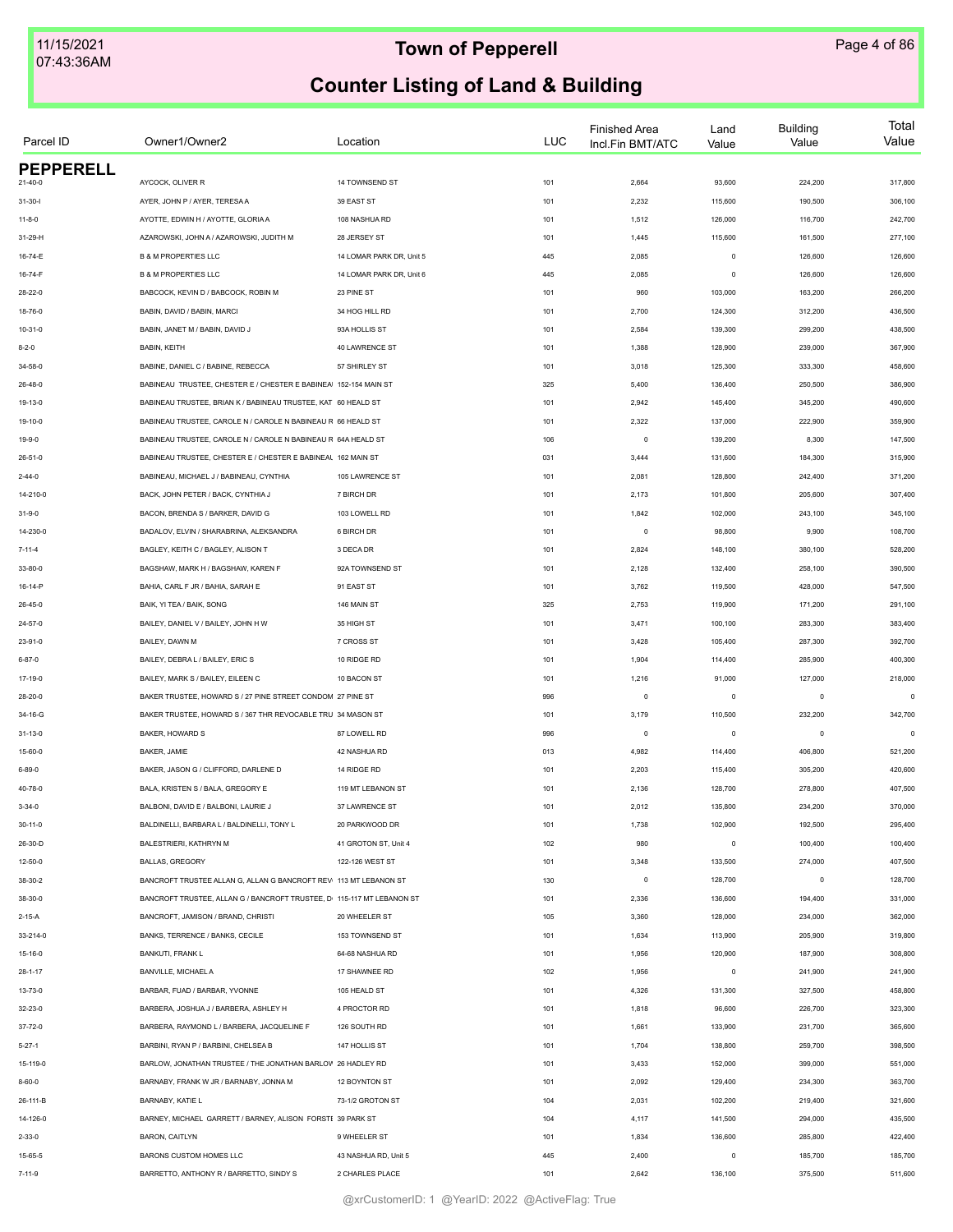| Parcel ID        | Owner1/Owner2                                                              | Location                     | <b>LUC</b> | <b>Finished Area</b><br>Incl.Fin BMT/ATC | Land<br>Value | <b>Building</b><br>Value | Total<br>Value |
|------------------|----------------------------------------------------------------------------|------------------------------|------------|------------------------------------------|---------------|--------------------------|----------------|
| <b>PEPPERELL</b> |                                                                            |                              |            |                                          |               |                          |                |
| 29-85-0          | BARRILA, JOHN M                                                            | 36 OAKLAND RD                | 101        | 1,884                                    | 102,900       | 258,400                  | 361,300        |
| 10-28-0          | BARRON TRUSTEE, EDWARD J II / I HAVE A REVOCABLE T 90A NASHUA RD           |                              | 101        | 4,065                                    | 147,900       | 522,300                  | 670,200        |
| $7 - 11 - 3$     | BARRON, JAMES M / CADORIN-BARRON, DIONE PAULINA 7 CHARLES PLACE            |                              | 104        | 3,586                                    | 145,200       | 477,800                  | 623,000        |
| $34 - 11 - 0$    | BARRY LE, KATHERINE L / BARRY, HEATHER                                     | 14 MT LEBANON ST             | 104        | 3,108                                    | 104,500       | 311,900                  | 416,400        |
| 26-134-44        | BARRY TRUSTEE, PATRICIA A / PATRICIA A BARRY REVOC 38 TARBELL ST, Unit 4-D |                              | 102        | 1,500                                    | $\mathsf 0$   | 255,300                  | 255,300        |
| 26-101-0         | BARSOTTI, WILLIAM V / BARSOTTI, MEREDITH A                                 | 7 PROSPECT ST                | 101        | 2,589                                    | 93,900        | 267,100                  | 361,000        |
| $14 - 87 - 0$    | BARTELSON, KEITH J / BARTELSON, DEBORAH M                                  | 27 PLAINFIELD RD             | 101        | 2,547                                    | 118,000       | 327,800                  | 445,800        |
| 9-135-D          | BARTELSON, RICHARD T / BARTELSON, CARLA A                                  | 94 PARK ST                   | 101        | 1,706                                    | 115,900       | 193,500                  | 309,400        |
| 34-57-0          | BARTER, ASHLEIGH / BARTER, EDWARD M                                        | 38 SHIRLEY ST                | 101        | 1,768                                    | 108,800       | 211,700                  | 320,500        |
| 35-802-0         | BARTHOLD, CYNTHIA                                                          | 116 GROTON ST                | 101        | 1,734                                    | 128,800       | 185,600                  | 314,400        |
| $24 - 22 - 0$    | BARTHULY, CHRISTOPHER / BARTHULY, JENNIFER                                 | 15-19 RIVER RD               | 103        | 816                                      | 132,600       | 15,400                   | 148,000        |
| 11-156-0         | BARTON, DAVID L.C. TRUSTEE / BARTON, BETTE J TRUST 33 DEERFIELD DR         |                              | 101        | 1,988                                    | 107,100       | 251,000                  | 358,100        |
| $33 - 61 - 0$    | BARTON, MICHAEL W                                                          | <b>11 SHATTUCK ST</b>        | 101        | 1,604                                    | 109,700       | 214,100                  | 323,800        |
| 18-39-0          | BARTOVICS, ALBERT F / BARTOVICS, CONSTANCE G                               | 37 HOG HILL RD               | 101        | 2,790                                    | 121,700       | 213,700                  | 335,400        |
| 35-35-0          | BASILE, MICHAEL / BASILE, AJIA                                             | 107 GROTON ST                | 101        | 3,080                                    | 128,900       | 288,100                  | 417,000        |
| $20 - 69 - 0$    | BATCHELDER, ROY G / BATCHELDER, KATHY A                                    | 16 JEWETT ST                 | 101        | 2,673                                    | 140,200       | 253,000                  | 393,200        |
| 12-108-0         | BATCHELOR, WILLIAM B / BATCHELOR, HANNELORE P                              | 131 CHESTNUT ST              | 101        | 3,505                                    | 108,300       | 296,500                  | 404,800        |
| $29 - 1 - 0$     | BATTLE, JEFFREY D                                                          | 12 SHAWNEE RD                | 104        | 2,052                                    | 105,500       | 187,200                  | 292,700        |
| 11-25-0          | BATTLE, JOHN T / BATTLE, MARY ANNE                                         | 73 NASHUA RD                 | 101        | 1,761                                    | 103,600       | 201,500                  | 305,100        |
| 14-161-0         | BAUCH, PAUL E / BAUCH, SARAH J                                             | 12 PALMER RD                 | 101        | 1,791                                    | 102,100       | 208,600                  | 310,700        |
| 11-16-0          | BAVAL, ALEXANDER K                                                         | 11 PIERCE ST                 | 101        | 2,148                                    | 123,800       | 316,600                  | 440,400        |
| 30-19-0          | BAXTER LE, JAMES R & KATHLEEN M / GREEN TRUSTEE, 1 OAKLAND RD              |                              | 101        | 1,300                                    | 102,900       | 182,600                  | 285,500        |
| $34 - 19 - 8$    | BEALE, MICHAEL C TRUSTEE / BEALE, ANDREA W TRUSTI 47 ELM ST                |                              | 101        | 2,409                                    | 136,100       | 364,900                  | 501,000        |
| 33-39-0          | BEARD, KRISTEN A                                                           | 114 TOWNSEND ST              | 101        | 1,896                                    | 137,900       | 223,900                  | 361,800        |
| 12-117-0         | BEARD, MICHAEL W / BEARD, LISA M                                           | 32 BAYBERRY ST               | 101        | 1,965                                    | 128,100       | 261,600                  | 389,700        |
| $30 - 34 - 0$    | BEATON, PATRICIA LOUISE                                                    | 15 PARKWOOD DR               | 101        | 960                                      | 106,900       | 142,400                  | 249,300        |
| $13 - 8 - 0$     | BEATTIE, ANTHONY W                                                         | 37 BLOOD ST                  | 101        | 1,978                                    | 136,100       | 58,500                   | 194,600        |
| $13 - 8 - 1$     | BEATTIE, ANTHONY W                                                         | 35 BLOOD ST                  | 713        | $\mathbf 0$                              | 12,097        | $\mathbf 0$              | 12,097         |
| $8 - 73 - 0$     | BEATTIE, ANTHONY W                                                         | 2 BLUE HERONS WAY            | 712        | $\mathsf 0$                              | 149,510       | $\circ$                  | 149,510        |
| $9 - 152 - 0$    | BEATTIE, ANTHONY W                                                         | 40-62 OAK HILL ST            | 017        | 1,463                                    | 180,689       | 208,500                  | 389,189        |
| $38 - 2 - 0$     | BEAUBIEN, DEBORAH ANN / BEAUBIEN, ALLAN J SR                               | 60-62 MT LEBANON ST          | 104        | 3,486                                    | 128,400       | 250,500                  | 378,900        |
| 6-93-0           | BEAUREGARD, RICHARD / BEAUREGARD, CAROL                                    | 22 RIDGE RD                  | 101        | 2,599                                    | 118,700       | 291,000                  | 409,700        |
| $9 - 154 - 0$    | BECKER HOLDING CO. LLC                                                     | 74 BROOKLINE ST              | 131        | $\circ$                                  | 116,900       | $\mathbf 0$              | 116,900        |
| $9 - 48 - 1$     | BECKER HOLDING CO. LLC                                                     | 66-70 BROOKLINE ST           | 131        | $\mathbf 0$                              | 138,000       | $\mathbf 0$              | 138,000        |
| 17-110-0         | BECKMAN, DANIEL E / BECKMAN, SALLY E                                       | 20 YVONNE DR                 | 101        | 2,365                                    | 156,000       | 288,800                  | 444,800        |
| 23-25-3          | BECKNER, LAUREN / HAUSER, WILLIAM                                          | 4 PARKER HILL WAY, Unit C    | 102        | 1,456                                    | $\mathsf 0$   | 229,100                  | 229,100        |
| 22-62-0          | BEDARD, RONALD J / BEDARD, ROSE T                                          | <b>1A TUCKER PARK</b>        | 101        | 1,064                                    | 69,400        | 119,500                  | 188,900        |
| 20-58-0          | BEECHER, MICHAEL / MOLINA, DIANA                                           | 26 TOWNSEND ST               | 101        | 1,470                                    | 95,100        | 202,100                  | 297,200        |
| $15 - 24 - 0$    | BEEDE, LOUISE S                                                            | 74 NASHUA RD                 | 018        | 2,757                                    | 123,480       | 378,200                  | 501,680        |
| 20-70-0          | BEEK, THOMAS G                                                             | 6 JEWETT ST                  | 104        | 4,183                                    | 112,600       | 353,800                  | 466,400        |
| 15-98-0          | BEG, MIRZA A / BEG, ALIYA                                                  | 27 HADLEY RD                 | 101        | 2,926                                    | 152,000       | 381,500                  | 533,500        |
| 37-37-0          | BEGLE, NATHAN THOMAS                                                       | 75B SOUTH RD                 | 101        | 3,278                                    | 133,700       | 336,800                  | 470,500        |
| 39-34-0          | BEHRENDT, KELLY G / CONTILLI, PATRICIA A                                   | 21 POWHATAN RD               | 101        | 3,028                                    | 136,000       | 369,500                  | 505,500        |
| 12-16-0          | <b>BELAIR, KYLE S</b>                                                      | 109 WEST ST                  | 101        | 1,321                                    | 128,600       | 100,100                  | 228,700        |
| 29-120-0         | BELANGER, MICHAEL R / BELANGER, ERICA L                                    | 46 LOWELL RD                 | 101        | 1,681                                    | 91,400        | 194,100                  | 285,500        |
| $21 - 56 - 0$    | BELGIRA. MA GINYBEL CHO                                                    | 23 MAIN ST                   | 109        | 2,818                                    | 128,300       | 203,400                  | 331,700        |
| 22-65-0          | BELL ALLYSON A TRUSTEE, ALLYSON G BELL TRUST / BEL 1D TUCKER PARK          |                              | 101        | 1,463                                    | 60,700        | 126,100                  | 186,800        |
| $11 - 41 - 0$    | BELL, DAVID K                                                              | 119 NASHUA RD                | 101        | 2,256                                    | 114,900       | 276,700                  | 391,600        |
| 25-24-0          | BELLEMARE, GERALD R / SULLIVAN-BELLEMARE, TARA J 27 NASHUA RD              |                              | 101        | 1,190                                    | 98,700        | 165,200                  | 263,900        |
|                  |                                                                            |                              |            |                                          |               |                          |                |
| 10-26-0          | BELLIVEAU, DAVID J / BELLIVEAU, KATHRYN J                                  | 88 NASHUA RD<br>3 TARBELL ST | 101        | 4,810                                    | 155,900       | 368,300                  | 524,200        |
| 26-167-0         | BELLOFATTO, SHEELAGH A                                                     |                              | 101        | 1,029                                    | 82,100        | 140,800                  | 222,900        |
| $36 - 21 - 0$    | BELLOWS, JAMES A / YETMAN-BELLOWS, HELEN                                   | 154-158 SOUTH RD             | 132        | $\mathbf 0$                              | 40,800        | $\mathbf 0$              | 40,800         |
| 36-13-0          | BELLOWS, JAMES A / YETMAN-BELLOWS, HELEN A                                 | 160 SOUTH RD                 | 101        | 1,383                                    | 98,300        | 124,400                  | 222,700        |
| 20-119-0         | BENDAL, JOHN E / MCBRIDE, ELLEN M                                          | 51-53 TOWNSEND ST            | 101        | 1,896                                    | 125,300       | 218,600                  | 343,900        |
| 39-26-2          | BENDIAK, NICHOLAS / BENDIAK, MELANIE                                       | 3 POWHATAN RD                | 101        | 2,580                                    | 136,100       | 455,400                  | 591,500        |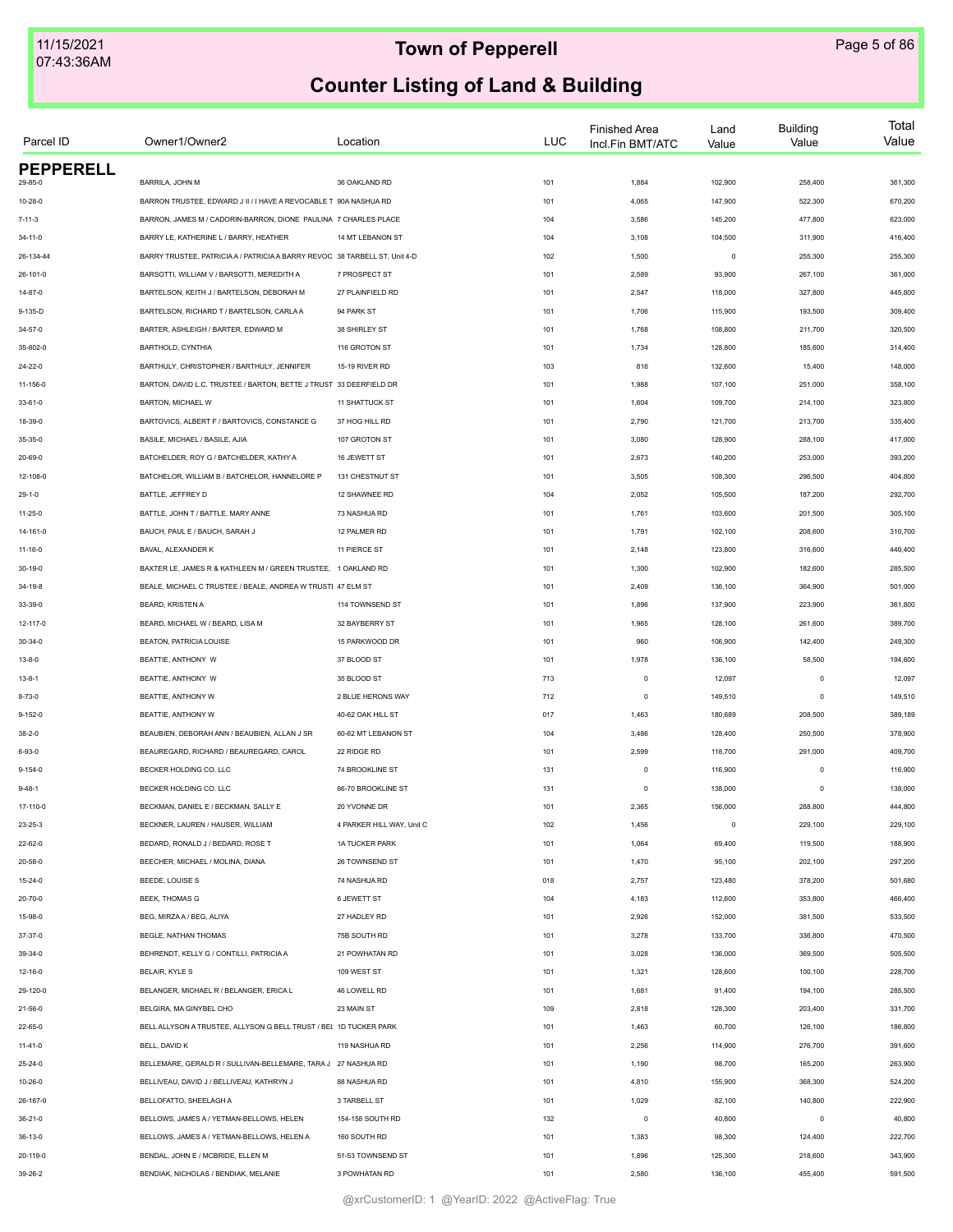| Parcel ID        | Owner1/Owner2                                                       | Location                 | <b>LUC</b> | <b>Finished Area</b><br>Incl.Fin BMT/ATC | Land<br>Value | <b>Building</b><br>Value | Total<br>Value |
|------------------|---------------------------------------------------------------------|--------------------------|------------|------------------------------------------|---------------|--------------------------|----------------|
| <b>PEPPERELL</b> |                                                                     |                          |            |                                          |               |                          |                |
| $9 - 117 - 0$    | BENNETT, BARRY L / BENNETT, THERESE P                               | 56 PRESCOTT ST           | 101        | 2,208                                    | 126,700       | 264,300                  | 391,000        |
| $16 - 4 - 12$    | BENNETT, DAVID J                                                    | 35 LOMAR PARK DR, Unit B | 445        | 4,320                                    | $\circ$       | 347,000                  | 347,000        |
| $5 - 32 - 0$     | BENNETT, ROBERT W / BENNETT, HILTRUD                                | 44 DOW ST                | 101        | 2,471                                    | 115,300       | 288,200                  | 403,500        |
| 11-164-0         | BENNETT, WILLIAM H JR / BENNETT, KATHLEEN A                         | 17 DEERFIELD DR          | 101        | 2,515                                    | 117,900       | 322,100                  | 440,000        |
| $6 - 108 - 0$    | BENSON, JOSHUA A / BENSON, KIRSTY L                                 | 3 RIDGE RD               | 101        | 2,378                                    | 114,300       | 287,600                  | 401,900        |
| 32-68-0          | BENTO TRUSTEE, DIANNA L / DIANNA L BENTO REVOCABI 40 HARBOR ST      |                          | 101        | 2,569                                    | 121,700       | 324,300                  | 446,000        |
| $6 - 11 - 15$    | BENYDDOU, RACHID                                                    | 32 EMERSON CIR           | 101        | 1,464                                    | 65,100        | 170,300                  | 235,400        |
| 37-50-0          | BERARDI, MICHAEL / BERARDI, CAROL                                   | 36A BANCROFT ST          | 101        | 2,403                                    | 136,600       | 264,200                  | 400,800        |
| $41 - 1 - 9$     | BERARDI, VICTOR / BERARDI, BRYANNA HAWKINS                          | 2 RILEYS WAY             | 101        | 2,160                                    | 113,400       | 383,500                  | 496,900        |
| 36-100-0         | BERENS, TREVOR K / BERENS, JESSICA T                                | 43 LAKIN ST              | 101        | 2,483                                    | 138,400       | 287,500                  | 425,900        |
| 26-149-0         | BERGERON TRUSTEE, JANET I / BERGERON TRUSTEE, W 23-25 TARBELL ST    |                          | 109        | 3,075                                    | 91,000        | 324,400                  | 415,400        |
| 8-38-0           | BERGERON, MARK S / BERGERON, JULIE                                  | 51 BLOOD ST              | 101        | 1,113                                    | 117,400       | 131,700                  | 249,100        |
| 29-174-0         | BERGES, MARINA                                                      | 43 LEIGHTON ST           | 101        | 1,723                                    | 87,600        | 181,900                  | 269,500        |
| 29-12-0          | <b>BERKSHIRE ESTATES</b>                                            | 34 LOWELL RD             | 996        | $\circ$                                  | $\mathsf 0$   | $\mathbf 0$              | $\Omega$       |
| 17-56-0          | BERNELLA, DAVID J                                                   | 157 LOWELL RD            | 101        | 920                                      | 105,600       | 55,900                   | 161,500        |
| 36-131-0         | BERO, GEORGE C / BERO, OLGA P                                       | 22 LAKIN ST              | 101        | 2,224                                    | 136,200       | 266,400                  | 402,600        |
| 33-93-0          | BERO, W BURKE / BERO, MARGARET O                                    | 8 BANCROFT ST            | 101        | 3,294                                    | 140,800       | 399,300                  | 540,100        |
| 40-25-0          | BERRIGAN, BRIAN P                                                   | 184 RIVER RD             | 013        | 720                                      | 101,600       | 24,200                   | 125,800        |
| 26-134-83        | BERRY-LACEY, ROCHELLE                                               | 38 TARBELL ST, Unit 8-C  | 102        | 1,517                                    | $\mathsf 0$   | 254,900                  | 254,900        |
| 23-211-0         | BERTOLI, HENRIQUE / BERTOLI, LIDIANE SOLEVITZ                       | 10 FOSTER ST             | 101        | 1,370                                    | 75,200        | 184,500                  | 259,700        |
| 33-90-0          | BESTGEN, JOHN G / MACK, KIMBERLY A                                  | 4 PRIDES XING            | 101        | 2,788                                    | 131,400       | 381,800                  | 513,200        |
| 29-38-0          | BETTENCOURT, FRANCISCO J / BETTENCOURT, JUDITH                      | 55 PARKWOOD DR           | 101        | 1,539                                    | 102,900       | 196,800                  | 299,700        |
| 12-99-0          | BETTENCOURT, LEO R / BETTENCOURT, ELIZABETH A                       | 14 ASHLEY ST             | 101        | 2,880                                    | 130,000       | 324,000                  | 454,000        |
| 20-112-0         | BIBBO, JOSEPH E / BIBBO, SUSAN J                                    | 14 INDEPENDENCE RD       | 101        | 3,717                                    | 130,400       | 405,700                  | 536,100        |
| 23-117-F         | BIBINSKI, STEPHEN J                                                 | 10 COTTAGE ST, Unit F    | 102        | 1,360                                    | $\mathsf 0$   | 194,600                  | 194,600        |
|                  |                                                                     |                          |            |                                          |               |                          |                |
| 22-50-0          | BICKMORE TRUSTEE, WILLIAM L / BICKMORE TRUSTEE, [ 13 GROTON ST      |                          | 104        | 2,797                                    | 99,700        | 276,000                  | 375,700        |
| 33-81-0          | BIJOUX, CHRISTIAN H / CAMBRIDGE, DOLETTE K                          | 17A MT LEBANON ST        | 101        | 2,160                                    | 132,600       | 303,800                  | 436,400        |
| 20-135-0         | BILODEAU, SHERRI A                                                  | 1 INDEPENDENCE RD        | 101        | 2,270                                    | 103,300       | 298,000                  | 401,300        |
| 26-168-0         | BISBEE, GARY A / BISBEE, MARY JANE                                  | 5 TARBELL ST             | 101        | 2,340                                    | 83,900        | 188,000                  | 271,900        |
| 34-37-2          | BISHOP, KYLE A / HICKEY, KATE E                                     | 89A RIVER RD             | 101        | 2,442                                    | 135,000       | 393,500                  | 528,500        |
| 13-106-0         | BISSON, BLAKE / BISSON, DOREEN                                      | 120 HEALD ST             | 101        | 4,229                                    | 138,700       | 537,300                  | 676,000        |
| 23-167-0         | BISSON, BLAKE T / BISSON, DOREEN J                                  | 67 MAIN ST               | 101        | 1,457                                    | 78,200        | 193,100                  | 271,300        |
| 23-193-J         | BIZUP, LINDA JANE                                                   | 103 MAIN ST, Unit 10     | 102        | 968                                      | $\mathsf 0$   | 154,800                  | 154,800        |
| 11-20-0          | BJORK, WILLIAM C / BJORK, MARGARET A                                | 84 NASHUA RD             | 101        | 2,389                                    | 94,100        | 209,800                  | 303,900        |
| $11-20-A$        | BJORK, WILLIAM C / BJORK, MARGARET A                                | 84A NASHUA RD            | 132        | $\circ$                                  | 1,600         | $\mathbf 0$              | 1,600          |
| 23-58-0          | BLACK, BARRY H / BLACK, LYNN B                                      | 9 FRANKLIN ST            | 101        | 1,379                                    | 98,600        | 179,300                  | 277,900        |
| 36-125-0         | BLACK, JONATHAN D                                                   | 12A LAKIN ST             | 101        | 2,894                                    | 143,000       | 336,000                  | 479,000        |
| 18-13-0          | BLACKBURN TRUSTEE, SCOTT N / BLACKBURN TRUSTEE 135 JEWETT ST        |                          | 101        | 1,994                                    | 122,500       | 261,300                  | 383,800        |
| $20 - 3 - 0$     | BLAGDON, JOHN / BLAGDON, LAURIE A                                   | 27 HEALD ST              | 104        | 3,297                                    | 141,000       | 288,900                  | 429,900        |
| $20 - 3 - 1$     | BLAGDON, JOHN / BLAGDON, LAURIE A                                   | 25 HEALD ST              | 130        | $\circ$                                  | 136,000       | $\mathbf 0$              | 136,000        |
| 29-64-0          | BLAIR, MICHAEL F / TRUST, MONICA L                                  | 10 PINE ST               | 101        | 1,877                                    | 102,800       | 195,300                  | 298,100        |
| 16-115-0         | BLAIS, DANIEL F / BLAIS, LAURA B                                    | 9 MERRIMAC DR            | 101        | 1,984                                    | 107,800       | 240,600                  | 348,400        |
| 34-33-0          | BLAISDELL TRUSTEE, NANCY / COLEMAN TRUSTEE, VICT 30 SHIRLEY ST      |                          | 101        | 1,619                                    | 114,100       | 204,300                  | 318,400        |
| $9 - 51 - 0$     | BLAISDELL TRUSTEE, RANDY / BLAISDELL TRUSTEE, RAC 130 BROOKLINE ST  |                          | 101        | 4,498                                    | 128,600       | 558,300                  | 686,900        |
| $9 - 148 - 0$    | BLAISDELL, JUSTIN G / BLAISDELL, KATHLEEN                           | 6 PRESCOTT ST            | 101        | 2,374                                    | 128,400       | 296,200                  | 424,600        |
| $22 - 16 - 0$    | BLAKELY, LEIGH A / BLAKELY, DARLENE T                               | 15 BROOKLINE ST          | 101        | 2,890                                    | 110,100       | 295,200                  | 405,300        |
| 29-25-0          | BLANCHARD TRUSTEE, STEVEN C / BLANCHARD TRUSTE 44 LOWELL RD         |                          | 101        | 1,579                                    | 91,400        | 160,600                  | 252,000        |
| 6-101-0          | <b>BLANCHET, SARAH</b>                                              | 40 RIDGE RD              | 101        | 1,784                                    | 115,500       | 264,100                  | 379,600        |
| 17-41-0          | BLANCHETTE, CHARLES M / BLANCHETTE, SUSAN M                         | 123 LOWELL RD            | 101        | 3,275                                    | 119,400       | 266,300                  | 385,700        |
| 9-100-0          | BLANCHETTE, NANCY                                                   | 31 SEMINOLE DR           | 101        | 1,330                                    | 102,500       | 173,900                  | 276,400        |
| $9 - 50 - 0$     | BLANKENSHIP, MATTHEW PHILLIP / BLANKENSHIP, MELIS 130A BROOKLINE ST |                          | 101        | 2,981                                    | 129,200       | 345,600                  | 474,800        |
|                  | BLASCHKE TRUSTEE, LINDA M / LOTUS REALTY TRUST 73-79 MAIN ST        |                          |            |                                          |               |                          |                |
| 23-170-0         |                                                                     |                          | 031        | 21,626                                   | 371,700       | 1,551,100                | 1,922,800      |
| 23-166-0         | BLASCHKE TRUSTEE, LINDA M / LOTUS REALTY TRUST                      | 69-71 MAIN ST            | 104        | 2,318                                    | 87,800        | 188,100                  | 275,900        |
| 20-19-0          | BLASE, RICHARD SR / BLASE, RICHARD II                               | 24 HEALD ST              | 101        | 2,387                                    | 136,700       | 212,200                  | 348,900        |
| 19-15-0          | BLAST TRUSTEE, JOAN D / JOAN D BLAST LIVING TRUST 54 HEALD ST       |                          | 101        | 1,156                                    | 136,100       | 173,100                  | 309,200        |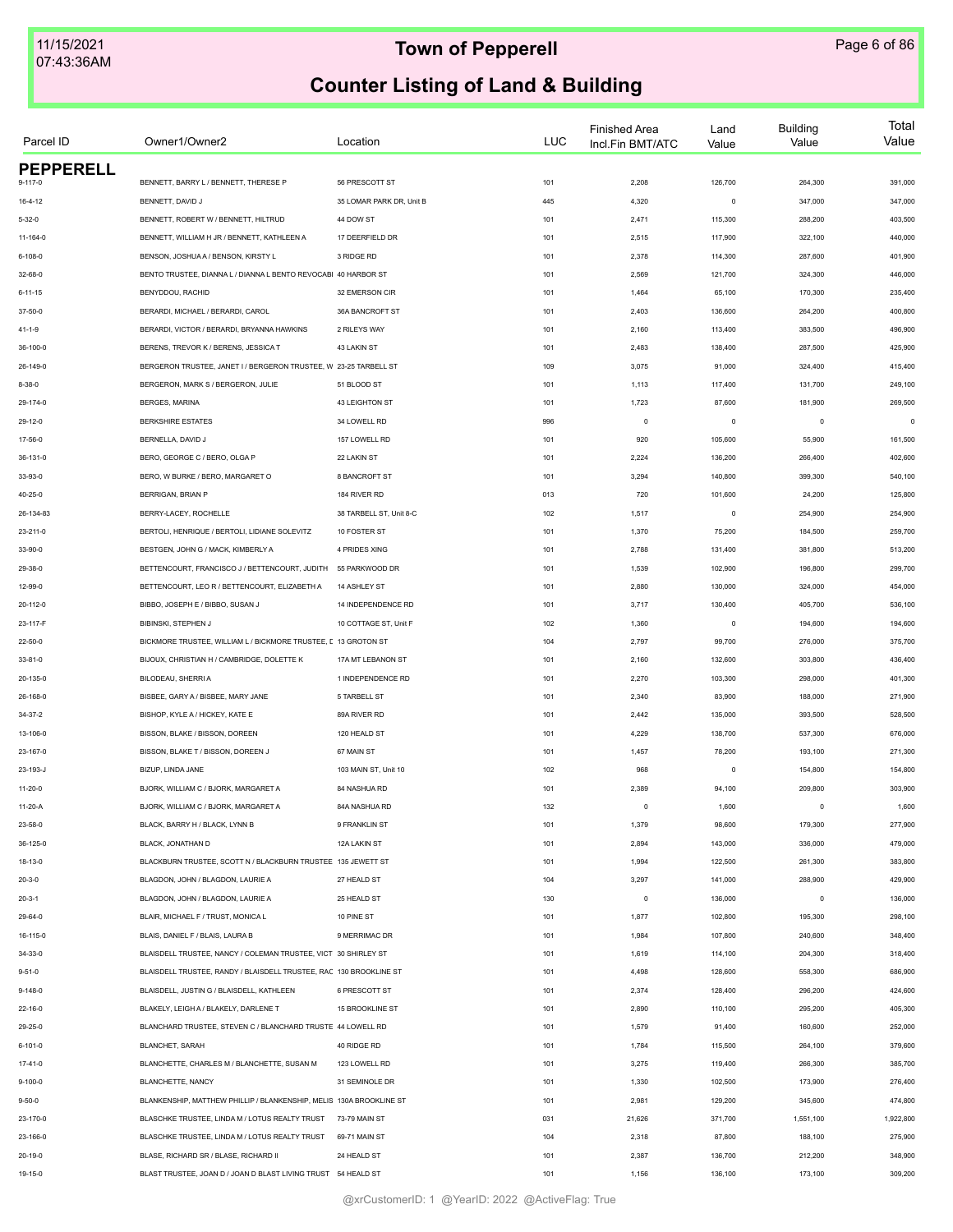| Parcel ID        | Owner1/Owner2                                                 | Location             | LUC  | <b>Finished Area</b><br>Incl.Fin BMT/ATC | Land<br>Value | <b>Building</b><br>Value | Total<br>Value |
|------------------|---------------------------------------------------------------|----------------------|------|------------------------------------------|---------------|--------------------------|----------------|
| <b>PEPPERELL</b> |                                                               |                      |      |                                          |               |                          |                |
| 13-35-0          | BLAUVELT, JAMES J / MALENCHINI, DIANA E                       | 57 HEALD ST          | 101  | 2,378                                    | 137,100       | 291,200                  | 428,300        |
| 29-59-0          | BLAUVELT, JENNIFER / SANTOSUOSSO, JOSEPH                      | 21 HASKELL RD        | 101  | 1,394                                    | 104,600       | 157,200                  | 261,800        |
| 17-50-0          | BLAUVELT, KEITH B / BLAUVELT, PAMELA L                        | 145 LOWELL RD        | 101  | 1,638                                    | 103,600       | 171,600                  | 275,200        |
| 33-56-A          | BLEIWEISS, SCOTT / BLEIWEISS, SUSAN M                         | 47 MT LEBANON ST     | 101  | 3,652                                    | 135,600       | 492,500                  | 628,100        |
| $34 - 4 - 0$     | BLOOD LE, PAUL W / WILSON, TERESA D                           | 10 MT LEBANON ST     | 103  | 540                                      | 99,800        | 10,900                   | 110,700        |
| 34-23-0          | BLOOD LE, ROBERT / BLOOD TRUSTEE, ROBERT                      | 65-81 ELM ST         | 720  | $\Omega$                                 | 158,314       | $\circ$                  | 158,314        |
| 26-77-0          | BLOOD TEAM REALTY GROUP LLC                                   | 129 MAIN ST          | 340  | 1,165                                    | 168,300       | 88,400                   | 256,700        |
| $13 - 21 - 8$    | BLOOD TRUSTEE, ALLEN H / BLOOD TRUSTEE, BETTINA A 85 HEALD ST |                      | 130  | $\mathbf 0$                              | 129,500       | $^{\circ}$               | 129,500        |
| $34 - 6 - 0$     | BLOOD TRUSTEE, JOHN C / BLOOD TRUSTEE, KIM M                  | 14 MASON ST          | 101  | 1,120                                    | 131,800       | 173,400                  | 305,200        |
| $34 - 9 - 0$     | BLOOD TRUSTEE, JOHN C / BLOOD TRUSTEE, KIM M                  | 11 MASON ST          | 101  | 1,227                                    | 98,900        | 182,100                  | 281,000        |
| $34 - 8 - 0$     | BLOOD TRUSTEE, JOHN C / JOHN C BLOOD INVESTMENT 16 MASON ST   |                      | 101  | 1,684                                    | 129,100       | 183,600                  | 312,700        |
| 34-14-0          | BLOOD TRUSTEE, ROBERT / BLOOD TRUSTEE, JOHN C                 | 18-22 MASON ST       | 720  | $\circ$                                  | 118,872       | 2,000                    | 120,872        |
| 34-13-0          | BLOOD TRUSTEE, ROBERT / BLOOD TRUSTEE, JOHN C                 | 13 MASON ST          | 017  | 3,053                                    | 246,488       | 278,800                  | 525,288        |
| 34-24-0          | BLOOD TRUSTEE, ROBERT / BLOOD TRUSTEE, JOHN C                 | 24-28 SHIRLEY ST     | 713  | $\mathbf 0$                              | 153,584       | $\circ$                  | 153,584        |
| 34-25-0          | BLOOD TRUSTEE, ROBERT / BLOOD TRUSTEE, JOHN C                 | 20 MT LEBANON ST     | 713  | $\mathbf 0$                              | 153,984       | $^{\circ}$               | 153,984        |
| 34-45-0          | BLOOD TRUSTEE, ROBERT / BLOOD, JOHN C                         | 51-53 MT LEBANON ST  | 713  | $\mathbf 0$                              | 134,339       | $\mathbf 0$              | 134,339        |
| 13-28-0          | BLOOD, ALLEN H / BLOOD, BETTINA A                             | 85A CHESTNUT ST      | 132  | $\mathbf 0$                              | 5,700         | $\mathbf 0$              | 5,700          |
| 36-121-0         | BLOOD, JOSEPH L                                               | <b>6 SHATTUCK ST</b> | 101  | 1,578                                    | 128,000       | 221,100                  | 349,100        |
| 20-44-0          | BLOOD, MATTHEW J / BLOOD, CHRISTINA A                         | 21-27 TOWNSEND ST    | 111  | 3,978                                    | 100,700       | 310,600                  | 411,300        |
| 26-183-0         | BLOOD, MICHAEL                                                | 31 LEIGHTON ST       | 111  | 4,066                                    | 68,500        | 277,800                  | 346,300        |
| 23-196-0         | BLOOD, MILTON A                                               | 5 HIGH ST            | 101  | 1,403                                    | 102,000       | 138,800                  | 240,800        |
| 31-27-0          | BLOOD, NOREEN A / HELMAN, LONNIE                              | 23 JERSEY ST         | 104  | 2,320                                    | 117,400       | 228,400                  | 345,800        |
| 26-114-0         | BLOOD, RAY L / BLOOD, FAY I                                   | 69 GROTON ST         | 104  | 2,774                                    | 93,800        | 203,000                  | 296,800        |
| 26-113-0         | BLOOD, RAY L / BLOOD, FAY I                                   | 71 GROTON ST         | 101  | 2,198                                    | 93,000        | 247,300                  | 340,300        |
| 29-166-0         | BLOOD, SANDRA J                                               | 38 LEIGHTON ST       | 104  | 1,078                                    | 87,100        | 120,600                  | 207,700        |
|                  |                                                               |                      |      |                                          |               |                          |                |
| $8 - 14 - 0$     | BLOOD, SANDRA JEAN / BLOOD, MICHAEL                           | 13 LAWRENCE ST       | 101  | 4,055                                    | 126,600       | 773,000                  | 899,600        |
| 27-35-0          | BLOOD, TIMOTHY                                                | 86 GROTON ST         | 101  | 1,387                                    | 84,400        | 192,000                  | 276,400        |
| 34-12-0          | BLOOD, TIMOTHY C                                              | 16 MT LEBANON ST     | 101  | 1,638                                    | 130,600       | 222,800                  | 353,400        |
| 25-47-0          | BLOOD, WILLIAM N III                                          | 29 GROTON ST         | 101  | 750                                      | 52,000        | 55,100                   | 107,100        |
| $23 - 51 - 0$    | BLOOMENTHAL, SANDRA                                           | 12 FRANKLIN ST       | 101  | 1,245                                    | 98,800        | 131,300                  | 230,100        |
| 32-96-0          | BLUME, DAVID W / BLUME, LESLEY A                              | 4 WILDERNESS WAY     | 101  | 2,010                                    | 151,500       | 322,300                  | 473,800        |
| 25-44-0          | BOARD OF SELECTMAN / TOWN OF PEPPERELL                        | 20 GROTON ST         | 932  | $\mathbf 0$                              | 158,700       | $\mathbf 0$              | 158,700        |
| $13 - 2 - 0$     | BOARD OF SELECTMEN / TOWN OF PEPPERELL                        | 42-48 CHESTNUT ST    | 931  | 4,880                                    | 186,600       | 147,900                  | 334,500        |
| $25 - 22 - 1$    | BOARD OF SELECTMEN / TOWN OF PEPPERELL                        | 37 NASHUA RD         | 931  | 6,387                                    | 190,300       | 316,300                  | 506,600        |
| $8-2-A$          | BOARD OF SELECTMEN / TOWN OF PEPPERELL                        | 26 LAWRENCE ST       | 930  | $\circ$                                  | 145,900       | $\mathbf 0$              | 145,900        |
| 21-15-0          | <b>BOB-O-LINK FARM</b>                                        | 16 MAIN ST           | 996  | $\mathsf 0$                              | $\mathsf 0$   | $\mathbf 0$              | $\mathsf 0$    |
| 21-19-0          | BOCCELLI, PAUL A / BOCCELLI, JESSICA B                        | 12 MAIN ST           | 101  | 2,592                                    | 105,100       | 317,700                  | 422,800        |
| 27-40-0          | BODEN FREDERICK, LINDA ALLEN BODEN / ALLEN JOHN 、90 GROTON ST |                      | 996  | $\mathbf 0$                              | $\mathsf 0$   | $\circ$                  | $\circ$        |
| $27-40-2$        | BODEN, FREDERICK / ALLEN BODEN, LINDA                         | 90 GROTON ST, Unit 2 | 102  | 1,521                                    | $\mathsf 0$   | 183,700                  | 183,700        |
| 19-18-0          | BODNAR, ALEXANDRA C / YAMANISHI, T MIKE                       | 31 JEWETT ST         | 101  | 3,010                                    | 128,000       | 359,200                  | 487,200        |
| 15-121-0         | BOEING, CHRISTOPHER S / BOEING, LYNNE M                       | 30 HADLEY RD         | 101  | 2,630                                    | 152,000       | 368,800                  | 520,800        |
| 31-61-B          | <b>BOENTGEN, KRISTEN</b>                                      | 3 SCOTIA DR, Unit B  | 102  | 1,026                                    | $\mathsf 0$   | 193,900                  | 193,900        |
| 15-73-0          | BOETTCHER TRUSTEE, CRAIG W / TWIN BROOKS REAL E 90 HOLLIS ST  |                      | 0187 | 2,622                                    | 178,784       | 229,900                  | 408,684        |
| 17-75-0          | BOHLING, JANET T                                              | 6 YVONNE DR          | 101  | 1,863                                    | 115,800       | 229,800                  | 345,600        |
| 33-103-0         | BOHLING, ROBERT F                                             | 9 ORION RD           | 101  | 2,091                                    | 138,300       | 352,800                  | 491,100        |
| 26-120-0         | BOISVERT, JAMES V                                             | <b>6A TARBELL ST</b> | 105  | 3,323                                    | 86,800        | 345,500                  | 432,300        |
| $2 - 40 - 0$     | BOISVERT, MICHAEL                                             | 1 HIGH OAKS PATH     | 101  | 1,764                                    | 141,200       | 272,200                  | 413,400        |
| 29-105-0         | BOLAND, DAVID P / BOLAND, NANCY A                             | 13 FIRST AVE         | 101  | 2,071                                    | 102,900       | 218,500                  | 321,400        |
| 29-57-0          | BOLDOG, BALINT / LOMASNEY-BOLDOG, COURTNEY A                  | 44 PARKWOOD DR       | 101  | 1,932                                    | 102,900       | 225,000                  | 327,900        |
| $8 - 70 - 0$     | BOLDUC, STEVEN V / BOLDUC, KRISTEEN E                         | 3 LAWRENCE ST        | 101  | 2,241                                    | 117,000       | 241,300                  | 358,300        |
| $27 - 3 - 0$     | BOMBARDI, MICHAEL / ANTONETTI, JENNIFER L                     | 30 PROSPECT ST       | 101  | 1,809                                    | 100,100       | 193,600                  | 293,700        |
|                  | BONNELL, JOHN C                                               | 35-37 BROOKLINE ST   | 101  | 1,498                                    | 122,200       | 229,600                  | 351,800        |
| 15-28-0          | BONNELL, TAMI G / BONNELL, EDWARD                             | 170-172 HOLLIS ST    | 101  | 4,974                                    |               | 639,500                  | 772,900        |
| $5 - 8 - 0$      |                                                               |                      |      |                                          | 133,400       |                          |                |
| 14-124-22        | BONNEVIER, BRUCE J / BONNEVIER, PEGGY R                       | 33 VILLAGE RD        | 101  | 4,116                                    | 108,200       | 466,500                  | 574,700        |
| 16-39-0          | BOOTH, FRANK L / BOOTH, LINDA M                               | 18 JUNE ST           | 101  | 2,912                                    | 115,600       | 255,200                  | 370,800        |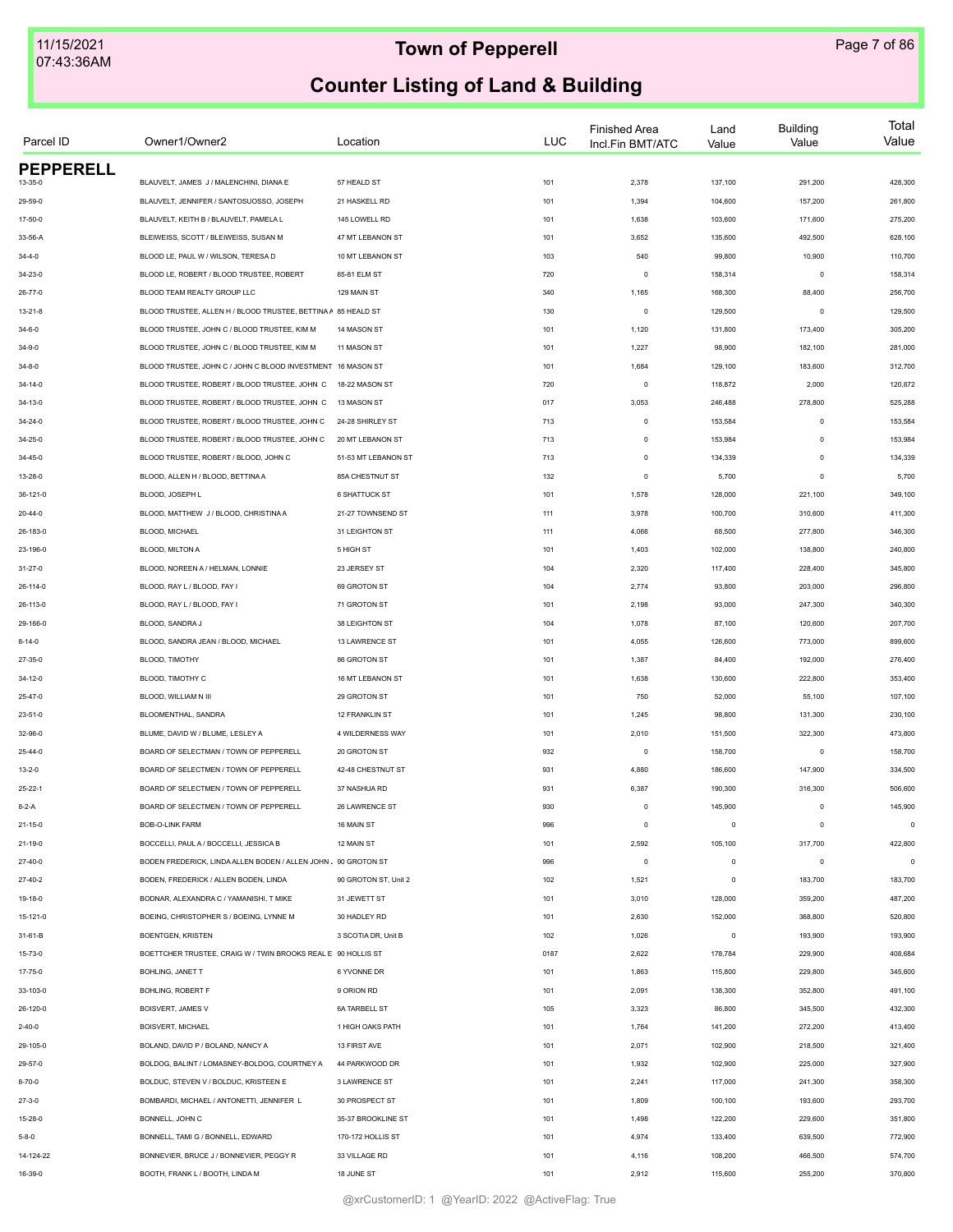| Parcel ID                    | Owner1/Owner2                                                                                                            | Location                | <b>LUC</b> | <b>Finished Area</b><br>Incl.Fin BMT/ATC | Land<br>Value    | <b>Building</b><br>Value | Total<br>Value |
|------------------------------|--------------------------------------------------------------------------------------------------------------------------|-------------------------|------------|------------------------------------------|------------------|--------------------------|----------------|
| <b>PEPPERELL</b><br>14-130-7 | BORECKI, GREGORY T / BORECKI, DEANA Y                                                                                    | 13 VILLAGE RD           | 101        | 5,646                                    | 137,600          | 589,600                  | 727,200        |
| 34-44-4                      | BOSCH, RANDOLPH / BOSCH, MELISSA                                                                                         | 59 SHIRLEY ST           | 101        | 3,773                                    | 128,000          | 436,700                  | 564,700        |
| 36-16-0                      | BOSSELMAN, SHARYN                                                                                                        | 180 SOUTH RD            | 101        | 3,674                                    | 120,800          | 236,500                  | 357,300        |
| 23-214-0                     | BOSTON + MAINE RAILROAD / C/O GUILFORD TRANSPOR 72 MAIN ST                                                               |                         |            | $\mathsf 0$                              | 9,000            | $\mathbf 0$              | 9,000          |
|                              |                                                                                                                          |                         | 132        |                                          |                  | $\mathbf 0$              |                |
| 22-94-0                      | BOSTON + MAINE RAILROAD / C/O GUILFORD TRANSPOR HOLLIS ST<br>BOSTON + MAINE RAILROAD / C/O GUILFORD TRANSPOR 0 HOLLIS ST |                         | 132        | $\mathsf 0$                              | 5,000<br>5,700   | $\Omega$                 | 5,000<br>5,700 |
| 22-93-0                      |                                                                                                                          |                         | 132        | $\mathsf 0$                              |                  | $\Omega$                 |                |
| $16 - 11 - 1$                | BOSTON AND MAINE RR / C/O GUILFORD TRANSPORTATI( OFF JUNE ST<br>BOSWELL, MICHAEL J / BOSWELL, SUZANNE                    | 152 HEALD ST            | 132        | $\mathsf 0$<br>1,984                     | 9,600<br>132,300 |                          | 9,600          |
| 18-172-0                     |                                                                                                                          |                         | 101        |                                          |                  | 229,100                  | 361,400        |
| 26-198-0                     | BOTTINO, FRANK A                                                                                                         | 32 PROVINCE ST          | 101        | 1,032                                    | 88,900           | 61,600                   | 150,500        |
| 18-35-0                      | BOU, VICHETH                                                                                                             | 19 HOG HILL RD          | 101        | 2,036                                    | 126,800          | 216,100                  | 342,900        |
| 32-66-0                      | BOUCEK, BRIAN E / BOUCEK, CYNTHIA A                                                                                      | 38A SHATTUCK ST         | 101        | 3,003                                    | 123,700          | 323,100                  | 446,800        |
| 31-67-B                      | BOUCHARD, JOSEPH G / BOUCHARD, BICH T                                                                                    | 11 NOVA DR, Unit B      | 102        | 1,026                                    | $\mathsf 0$      | 180,900                  | 180,900        |
| $4 - 17 - 0$                 | BOUCHARD, PETER J / BOUCHARD RUTH W, RUTH W                                                                              | 24 NORTH ST             | 101        | 2,044                                    | 114,900          | 208,100                  | 323,000        |
| 22-85-0                      | BOUCHER TRUSTEE, RONALD L / BERRIGAN TRUSTEE, SI 12 CHACE AVE                                                            |                         | 101        | 1,242                                    | 118,700          | 231,600                  | 350,300        |
| 29-114-0                     | BOUCHER, BARRY J / BOUCHER, DENISE D                                                                                     | 6 HASKELL RD            | 101        | 1,296                                    | 102,900          | 165,700                  | 268,600        |
| 20-131-0                     | BOUCHER. JEFFREY E / BOUCHER. KATHLEEN M                                                                                 | 18 INDEPENDENCE RD      | 101        | 2,909                                    | 103,500          | 303,300                  | 406,800        |
| 14-91-0                      | BOUCHER, ROBERT G / BOUCHER, CHERYL I                                                                                    | 61 PARK ST              | 101        | 1,125                                    | 101,700          | 169,500                  | 271,200        |
| 37-65-0                      | BOUCHER, RONALD L                                                                                                        | 142 SOUTH RD            | 101        | 1,100                                    | 120,500          | 205,600                  | 326,100        |
| 11-180-0                     | BOUDREAU, ARTHUR L JR / BOUDREAU, IRIS M                                                                                 | 20 DEERFIELD DR         | 101        | 1,700                                    | 106,400          | 233,200                  | 339,600        |
| 16-119-0                     | BOUDREAU, CRAIG / BOUDREAU, JENNIFER A                                                                                   | 17 MERRIMAC DR          | 101        | 2,016                                    | 102,800          | 241,000                  | 343,800        |
| 27-20-0                      | BOULAY, JUSTINE M / RAMIREZ, AMILCAR E                                                                                   | 9 WILLIAM ST            | 101        | 1,649                                    | 103,100          | 224,100                  | 327,200        |
| 17-24-0                      | BOURASSA, RICHARD D TRUSTEE / BOURASSA, MARIA C 8 BACON ST                                                               |                         | 101        | 1,737                                    | 91,000           | 186,400                  | 277,400        |
| 10-16-11                     | BOURBEAU, KEVIN / BOURBEAU, DEANNA                                                                                       | 11 JULIA LN             | 101        | 2,762                                    | 152,100          | 363,600                  | 515,700        |
| 39-47-0                      | BOURDON LE, STEVEN A / BOURDON LE, BARBARA A                                                                             | 4 POWHATAN RD           | 101        | 2,688                                    | 136,200          | 398,100                  | 534,300        |
| 14-194-0                     | BOURGEOIS TRUSTEE, MARK P / BOURGEOIS TRUSTEE,   21 PLAINFIELD RD                                                        |                         | 101        | 2,447                                    | 102,500          | 342,900                  | 445,400        |
| $34 - 18 - 0$                | BOURKE, MARY / FOX, KENNETH                                                                                              | 11 SHIRLEY ST           | 101        | 959                                      | 136,300          | 113,500                  | 249,800        |
| 32-32-0                      | BOUTIN, STEVEN D / STUCCHI, VICTORIA                                                                                     | 221 SOUTH RD            | 101        | 2,068                                    | 122,200          | 234,600                  | 356,800        |
| 14-64-0                      | BOUTOTTE, RAYMOND L / BOUTOTTE, JANICE M                                                                                 | 25 CHACE AVE            | 101        | 1,498                                    | 136,000          | 239,400                  | 375,400        |
| 30-52-0                      | BOVILL, THOMAS R JR / STOTT, DEBORAH J                                                                                   | 96 LOWELL RD            | 101        | 3,082                                    | 102,600          | 331,300                  | 433,900        |
| $37 - 52 - 0$                | BOWLEY, GARY C / BOWLEY, MAUREEN                                                                                         | 51 BANCROFT ST          | 101        | 1,486                                    | 131,800          | 191,800                  | 323,600        |
| $7 - 51 - 0$                 | BOYAJIAN TRUSTEE, MARK L / BOYAJIAN TRUSTEE, LUAN 40 WHEELER ST                                                          |                         | 101        | 1,512                                    | 128,900          | 197,700                  | 326,600        |
| 11-182-0                     | BOYCE, CHRISTOPHER / BOYCE, JULIA                                                                                        | 2 DEERFIELD DR          | 101        | 2,568                                    | 107,700          | 297,600                  | 405,300        |
| 23-21-11                     | BOYD, JENNIFER M                                                                                                         | 21 TUCKER ST, Unit 11   | 102        | 1,428                                    | $\circ$          | 260,500                  | 260,500        |
| 23-117-B                     | BOYD, MICHAEL D                                                                                                          | 10 COTTAGE ST, Unit B   | 102        | 1,904                                    | $\circ$          | 213,400                  | 213,400        |
| 26-133-0                     | BOYER, JILL                                                                                                              | 34 TARBELL ST           | 101        | 1,508                                    | 88,200           | 195,300                  | 283,500        |
| 14-134-3                     | BOYLE, CHRISTOPHER / BOYLE, KIMBERLY J                                                                                   | 10 SARTELLE ST, Unit R  | 102        | 1,356                                    | $\mathsf 0$      | 212,800                  | 212,800        |
| 23-94-0                      | BOZICAS, CONSTANTINE / BOZICAS, NANCY                                                                                    | 64-66 MAIN ST           | 104        | 2,720                                    | 88,800           | 223,800                  | 312,600        |
| $4 - 42 - 0$                 | BOZICAS, MARK P / BOZICAS, MELISSA L                                                                                     | 27 NORTH ST             | 130        | $\mathsf 0$                              | 128,100          | $\circ$                  | 128,100        |
| $4 - 26 - 0$                 | BOZICAS, MARK P / BUXTON, MELISSA L                                                                                      | 23-25 NORTH ST          | 101        | 1,110                                    | 129,000          | 192,000                  | 321,000        |
| $9 - 123 - 1$                | BP PROPERTY ENTERPRISES LLC                                                                                              | 4 OLD FARM LN           | 106        | $\mathsf 0$                              | 140,200          | 23,400                   | 163,600        |
| $9 - 123 - 4$                | BP PROPERTY ENTERPRISES LLC                                                                                              | 1 OLD FARM LN           | 101        | 2,327                                    | 129,100          | 269,600                  | 398,700        |
| 9-123-2                      | BP PROPERTY ENTERPRISES LLC                                                                                              | 2 OLD FARM LN           | 106        | 0                                        | 137,700          | 16,100                   | 153,800        |
| 20-104-0                     | <b>BRACKETT, MICHAEL</b>                                                                                                 | 72 TOWNSEND ST          | 101        | 1,272                                    | 121,000          | 172,900                  | 293,900        |
| 26-134-52                    | BRADANESE, DONALD F / BRADANESE, LUCILLE M                                                                               | 38 TARBELL ST, Unit 5-B | 102        | 1,458                                    | $\mathsf 0$      | 252,200                  | 252,200        |
| 29-74-0                      | BRADBROOK, ALAN L / BRADBROOK, NANCY L                                                                                   | 14 OAKLAND RD           | 101        | 1,008                                    | 102,900          | 158,000                  | 260,900        |
| $10 - 4 - 0$                 | BRADLEY, WAYNE J                                                                                                         | 23A PIERCE ST           | 101        | 3,614                                    | 116,900          | 441,200                  | 558,100        |
| 39-17-0                      | BRADY, DIANE M                                                                                                           | 133 SHIRLEY ST          | 101        | 2,446                                    | 124,800          | 233,000                  | 357,800        |
| $8 - 71 - 0$                 | BRADY, PATRICK G / BRADY, MONICA                                                                                         | 5 LAWRENCE ST           | 101        | 1,908                                    | 129,000          | 247,300                  | 376,300        |
| $7 - 11 - 8$                 | BRADY, STEPHEN P / BRADY, SUSAN M                                                                                        | 15 CHARLES PLACE        | 101        | 2,164                                    | 143,000          | 319,100                  | 462,100        |
| 11-178-0                     | BRAGG, ANDREW A / BRAGG, CLARA V                                                                                         | 16 DEERFIELD DR         | 101        | 2,584                                    | 109,100          | 291,600                  | 400,700        |
| 33-54-0                      | BRAMLETT JR, BILLY D / BRAMLETT, KIMBERLY A                                                                              | 31 MT LEBANON ST        | 101        | 2,523                                    | 133,100          | 284,700                  | 417,800        |
|                              | BRAMLETT, BILLY D / BRAMLETT, WINNIFRED A                                                                                | 29 MT LEBANON ST        | 101        | 2,128                                    | 130,600          | 212,300                  | 342,900        |
| 33-53-0<br>29-49-0           | BRANDT, ANDREW L / BRANDT, CAITLIN A                                                                                     | 28 PARKWOOD DR          | 101        | 1,761                                    | 102,800          | 180,400                  | 283,200        |
|                              | BRANDT, DALE C                                                                                                           | 140 TOWNSEND ST         | 101        | 2,338                                    |                  | 228,400                  | 332,400        |
| 33-29-0                      |                                                                                                                          |                         |            |                                          | 104,000          |                          |                |
| $2 - 54 - 0$                 | BRANN TRUSTEE, WILLIAM R / WILLIAM R BRANN TRUST 110A LAWRENCE ST                                                        |                         | 131        | $\mathsf 0$                              | 123,300          | $\mathbf 0$              | 123,300        |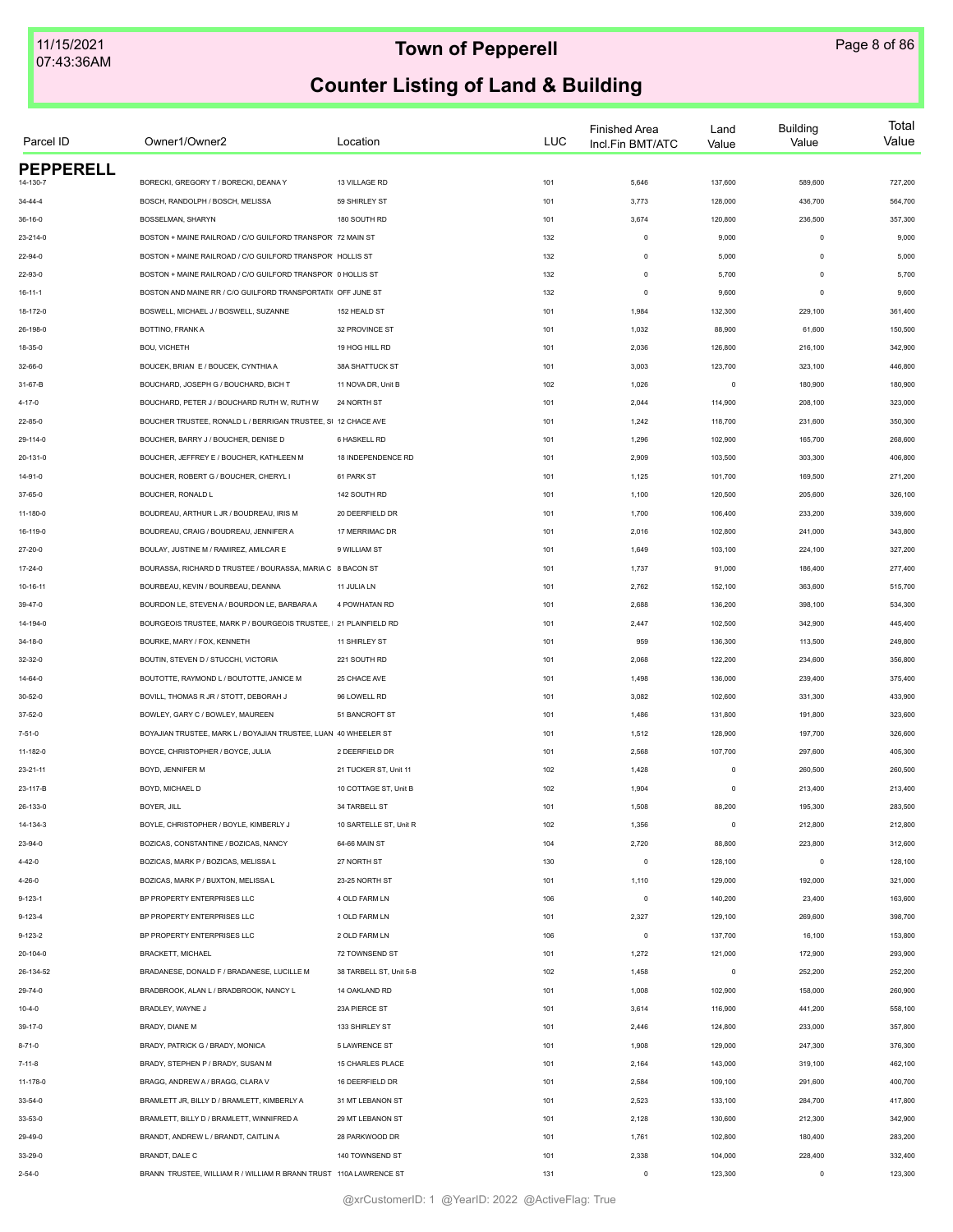| Parcel ID        | Owner1/Owner2                                                       | Location                       | LUC | <b>Finished Area</b><br>Incl.Fin BMT/ATC | Land<br>Value | <b>Building</b><br>Value | Total<br>Value |
|------------------|---------------------------------------------------------------------|--------------------------------|-----|------------------------------------------|---------------|--------------------------|----------------|
| <b>PEPPERELL</b> | BRANN TRUSTEE, WILLIAM R / WILLIAM R BRANN TRUST                    | 112 LAWRENCE ST                |     | 2,090                                    | 125,400       | 300,700                  | 426,100        |
| $2 - 24 - 0$     |                                                                     |                                | 101 |                                          |               |                          |                |
| 32-41-C          | BRANN, SCOTT A / BRANN, ANNMARIE                                    | 52 HARBOR ST                   | 101 | 2,120                                    | 114,500       | 240,300                  | 354,800        |
| 12-68-0          | BRAY, TIMOTHY C / SCHULTZ BRAY, JENNIFER                            | 80 WEST ST                     | 101 | 2,671                                    | 128,000       | 299,600                  | 427,600        |
| $26 - 5 - 0$     | BREBNER, DONALD / BREBNER, MARIA D                                  | 14 LOWELL ST                   | 101 | 1,662                                    | 100,900       | 194,600                  | 295,500        |
| $37 - 22 - 2$    | BREDENBERG, PAUL E                                                  | 1 APRIL LN                     | 101 | 1,352                                    | 96,100        | 251,100                  | 347,200        |
| 12-20-0          | BREEN, JEFFREY S / BREEN, NANCY E                                   | 143 HEALD ST                   | 101 | 1,678                                    | 158,900       | 147,600                  | 306,500        |
| $29 - 2 - 0$     | <b>BREEN, MATTHEW</b>                                               | 10 SHAWNEE RD                  | 104 | 2,016                                    | 105,500       | 231,900                  | 337,400        |
| 29-123-F         | BREEN, ROBERT DENNIS / BREEN, THERESA                               | 34 LOWELL RD, Unit 18          | 102 | 1,450                                    | $\mathbf 0$   | 189,800                  | 189,800        |
| 32-36-0          | BREEN. TIMOTHY J                                                    | 209 SOUTH RD                   | 101 | 2,450                                    | 120,600       | 253,400                  | 374,000        |
| 10-901-0         | BRENNAN, JENIFER                                                    | 123-129 HOLLIS ST              | 101 | 1,941                                    | 121,700       | 218,500                  | 340,200        |
| 14-191-0         | BRENNAN, MICHAEL D / BRENNAN, SUSAN M                               | 20 PLAINFIELD RD               | 101 | 1,512                                    | 101,700       | 190,000                  | 291,700        |
| 14-253-0         | BRESCIA, PAUL A                                                     | 22-1/2 TUCKER AVE              | 101 | 1,859                                    | 100,400       | 353,200                  | 453,600        |
| 20-134-0         | BREWER, GLENN / BREWER, KATHERINE                                   | 21 INDEPENDENCE RD             | 101 | 2,572                                    | 104,700       | 316,200                  | 420,900        |
| $11 - 1 - 2$     | BRIAN R BEEK REVOCABLE TRUST, BRIAN R & CELESTE I 22 NISSITISSIT LN |                                | 101 | 3,344                                    | 128,700       | 462,700                  | 591,400        |
| 22-106-0         | BRIDGES, ANN, HEIRS OR DEVISEES OF / C/O STEPHEN E 6A TUCKER PARK   |                                | 101 | 1,064                                    | 70,800        | 122,700                  | 193,500        |
| 16-117-0         | BRIERE, MARC A / BRIERE, ELAINE M                                   | 13 MERRIMAC DR                 | 101 | 1,302                                    | 109,000       | 218,700                  | 327,700        |
| $24 - 31 - 0$    | BRIGGS, TERESA D                                                    | 24-26 PLEASANT ST              | 101 | 1,789                                    | 110,200       | 193,200                  | 303,400        |
| 16-72-G          | <b>BRIN LLC</b>                                                     | 16 LOMAR PARK DR, Unit 7       | 445 | 936                                      | $\mathbf 0$   | 72,600                   | 72,600         |
| 38-55-0          | BRINKMAN, PAUL / BRINKMAN, KIMBERLY A                               | 69 MT LEBANON ST               | 101 | 1,825                                    | 110,500       | 204,900                  | 315,400        |
| $39-5-4$         | BRISTO TRUSTEE, J0HN R / BRISTO TRUSTEE, ALISON R 106 SOUTH RD      |                                | 132 | $\mathsf 0$                              | 9,100         | $\mathbf 0$              | 9,100          |
| 39-19-0          | BRISTO TRUSTEE, JOHN R / BRISTO TRUSTEE, ALISON R 108 SOUTH RD      |                                | 101 | 2,850                                    | 120,900       | 285,700                  | 406,600        |
| 26-34-0          | BRITTAIN, STEVEN H / BRITTAIN, SHANNON L                            | 13 MILL ST                     | 101 | 1,378                                    | 91,500        | 188,000                  | 279,500        |
| 32-67-0          | BRITTEN, FRANCIS D / BRITTEN, KAREN L                               | 38 HARBOR ST                   | 101 | 1,940                                    | 125,200       | 276,700                  | 401,900        |
| $9 - 175 - 0$    | BROOKS, DENNIS L / BROOKS, CHRISTINE T                              | 89 PARK ST                     | 101 | 2,676                                    | 139,300       | 321,600                  | 460,900        |
| 34-35-31         | BROOKS, JENNIFER                                                    | 1 SCOTCH PINE FARM WAY, Unit 1 | 102 | 2,282                                    | $\,0\,$       | 409,300                  | 409,300        |
| $41 - 1 - 12$    | BROOKS, MEAGHAN E                                                   | 8 RILEYS WAY                   | 101 | 2,386                                    | 116,000       | 391,300                  | 507,300        |
| 26-176-0         | BROOKS, MICHAEL J / BROOKS, SAMANTHA                                | 13 LEIGHTON ST                 | 101 | 1,292                                    | 88,600        | 172,300                  | 260,900        |
| 14-32-0          | BROOKS, SAMANTHA L                                                  | 24 OAK HILL ST                 | 101 | 2,387                                    | 102,000       | 215,900                  | 317,900        |
|                  | BROPHEY, MARGARET M                                                 | 16 SHIRLEY ST                  |     | 2,914                                    |               | 370,900                  |                |
| 34-19-16         |                                                                     |                                | 101 |                                          | 136,000       |                          | 506,900        |
| 24-23-0          | BROSS, EDWARD W / BROSS, LINDA J                                    | 18 HIGH ST                     | 101 | 1,466                                    | 100,800       | 171,400                  | 272,200        |
| 33-18-A          | <b>BROTHERS, TIMOTHY C</b>                                          | 129 TOWNSEND ST                | 104 | 2,262                                    | 105,800       | 162,500                  | 268,300        |
| 26-151-0         | BROUGHTON, MYSTALA SAGE                                             | 22 LEIGHTON ST                 | 101 | 1,849                                    | 95,500        | 212,300                  | 307,800        |
| $6 - 27 - 0$     | BROWN, DONALD A / BROWN, ELLEN M                                    | 160 NASHUA RD                  | 101 | 1,625                                    | 105,400       | 191,800                  | 297,200        |
| 23-71-0          | BROWN, GARY D / BROWN, SARAH E                                      | 8 CRESCENT ST                  | 104 | 1,960                                    | 98,300        | 196,500                  | 294,800        |
| 7-18-E           | BROWN, KAREN M                                                      | 89 CHESTNUT ST                 | 101 | 1,372                                    | 128,100       | 172,100                  | 300,200        |
| 20-53-0          | BROWN, KEVIN F / BROWN, KIM M                                       | 1 KIRIN KROSSING               | 101 | 5,085                                    | 128,500       | 717,000                  | 845,500        |
| 24-28-0          | BROWN, MATTHEW M / BROWN, DIANE L                                   | 15 PLEASANT ST                 | 101 | 1,369                                    | 101,600       | 166,000                  | 267,600        |
| 37-181-0         | BROWN, RONALD S / BROWN, STACIE G                                   | 48 BANCROFT ST                 | 101 | 1,863                                    | 137,300       | 252,900                  | 390,200        |
| $31 - 71 - 0$    | BROWN, ROSALIE A                                                    | 15-17A EAST ST                 | 101 | 1,591                                    | 143,300       | 193,500                  | 336,800        |
| $9 - 77 - 0$     | BROWN, RYAN T / COTE, RITA M                                        | 12 ALGONQUIN RD                | 101 | 1,530                                    | 117,400       | 199,300                  | 316,700        |
| 8-79-0           | BROWNE, LUCY W                                                      | 5 BLUE HERONS WAY              | 101 | 3,691                                    | 140,800       | 406,100                  | 546,900        |
| $9 - 71 - 0$     | BROWNING, ALEX / PETERSON, ELLEN                                    | 17 PRESCOTT ST                 | 101 | 2,208                                    | 122,000       | 305,300                  | 427,300        |
| $5 - 27 - 0$     | BRUNEAU, WILLIAM TRUSTEE / BRUNEAU, MELINDA TRUS 149 HOLLIS ST      |                                | 101 | 3,122                                    | 129,700       | 343,700                  | 473,400        |
| 38-80-0          | BRUNELLE TRUSTEE, ROBERT P / BRUNELLE TRUSTEE, F 107 ELM ST         |                                | 101 | 2,456                                    | 131,600       | 298,700                  | 430,300        |
| $31 - 50 - 0$    | BRUNELLE TRUSTEE, ROBERT R / BRUNELLE TRUSTEE, I 1 NOVA DR          |                                | 101 | 1,534                                    | 102,000       | 177,500                  | 279,500        |
| 31-56-0          | BRUNELLE, RENEE / BRUNELLE, JENNIFER                                | 43 EAST ST                     | 101 | 1,800                                    | 120,600       | 231,600                  | 352,200        |
| 29-104-0         | BRUNER, JOHN C                                                      | 15 FIRST AVE                   | 101 | 1,236                                    | 102,900       | 154,900                  | 257,800        |
| $6 - 11 - 51$    | BRUNO, ERIC M / BRUNO, AMANDA B                                     | 2 FAIRCHILD CT                 | 101 | 1,824                                    | 116,500       | 241,500                  | 358,000        |
| 29-112-0         | BRUSSARD TRUSTEE LE, SUSAN C / BRUSSARD INVESTIV 4 PINE ST          |                                | 101 | 960                                      | 102,800       | 141,600                  | 244,400        |
| 29-113-0         | BRUSSARD TRUSTEE, SUSAN C / BRUSSARD REALTY TRI 4 HASKELL RD        |                                | 101 | 1,550                                    | 102,900       | 172,900                  | 275,800        |
| 12-34-0          | BRYANT, PRISCILLA S / DAVIS, PAUL H                                 | 39 HOG HILL RD                 | 101 | 1,740                                    | 134,000       | 185,800                  | 319,800        |
| 32-26-C          | BRZOZOSKI, PHILIP / BRZOZOSKI, LINDA                                | 84 HARBOR ST                   | 101 | 2,213                                    | 129,000       | 216,500                  | 345,500        |
| $16 - 27 - 0$    | BUCHHOLZ, BRYAN O / BUCHHOLZ, ANNE E                                | 7 JUNE ST                      | 101 | 1,920                                    | 115,600       | 229,700                  | 345,300        |
| $7 - 24 - 2$     | BUCHHOLZ, JENNIFER                                                  | 56A WHEELER ST                 | 101 | 1,728                                    | 129,200       | 247,600                  | 376,800        |
| $28 - 1 - 19$    | BUCK, KATHRYN                                                       | 19 SHAWNEE RD                  | 102 | 1,605                                    | $\mathsf 0$   | 225,500                  | 225,500        |
|                  |                                                                     |                                |     |                                          |               |                          |                |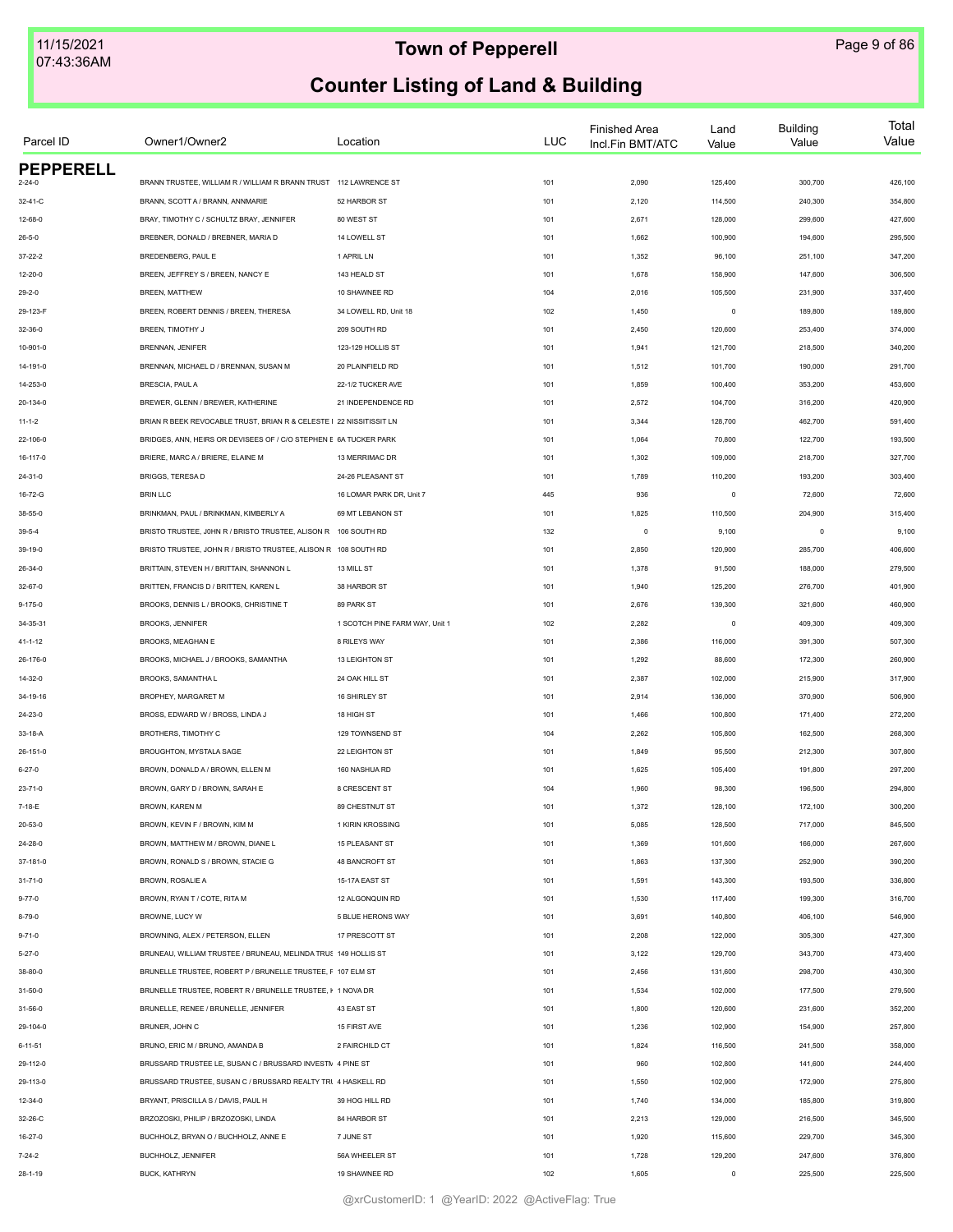| Parcel ID        | Owner1/Owner2                                                     | Location                 | <b>LUC</b> | <b>Finished Area</b><br>Incl.Fin BMT/ATC | Land<br>Value | <b>Building</b><br>Value | Total<br>Value |
|------------------|-------------------------------------------------------------------|--------------------------|------------|------------------------------------------|---------------|--------------------------|----------------|
| <b>PEPPERELL</b> |                                                                   |                          |            |                                          |               |                          |                |
| 14-59-0          | BUCKEN, THOMAS W / BUCKEN, ANNETTE M                              | 14 OAK HILL ST           | 101        | 2,516                                    | 132,100       | 249,700                  | 381,800        |
| 29-56-0          | BUCKLEY, ALEXANDRA / BUCKLEY, MARK                                | 12 PINE ST               | 101        | 1,864                                    | 102,800       | 206,000                  | 308,800        |
| 26-99-0          | BUCKLEY, COURTNEY E / BUCKLEY, ALFRED T JR                        | 65A GROTON ST            | 101        | 1,997                                    | 83,400        | 231,200                  | 314,600        |
| $16 - 54 - 0$    | BUCKLEY, NEIL E / BUCKLEY, MARILYN                                | 8 JOAN ST                | 101        | 1,908                                    | 127,900       | 237,400                  | 365,300        |
| 29-73-0          | BUCKLEY, STEVEN T / MCELROY, CAITLYN P                            | 12 OAKLAND RD            | 101        | 1,248                                    | 102,800       | 167,400                  | 270,200        |
| $3 - 252 - 0$    | BUDD, STEPHEN C / BUDD, CHRISTINE                                 | 30 BEMIS RD              | 101        | 1,761                                    | 120,000       | 211,700                  | 331,700        |
| $9 - 10 - 0$     | BUGDEN TRUSTEE, WILLIAM H JR / BUGDEN TRUSTEE, G 123 BROOKLINE ST |                          | 101        | 1,056                                    | 106,600       | 146,100                  | 252,700        |
| 20-45-0          | BUICKEROOD, PATRICIA M / BUICKEROOD, JAMES G                      | 19 TOWNSEND ST           | 101        | 3,695                                    | 114,700       | 326,600                  | 441,300        |
| $38 - 18 - 5$    | BULKOW, DAVID / BULKOW, LAURIE                                    | 92 MT LEBANON ST         | 101        | 2,522                                    | 130,300       | 346,900                  | 477,200        |
| 22-19-0          | BULLIS, PENELOPE                                                  | 6-8 BROOKLINE ST         | 101        | 2,748                                    | 131,400       | 208,200                  | 339,600        |
| 22-40-0          | BULWINKLE, SARAH A                                                | 10 NASHUA RD             | 101        | 776                                      | 122,900       | 133,400                  | 256,300        |
| 31-60-A          | BUMA, KURT L                                                      | 5 SCOTIA DR, Unit A      | 102        | 1,273                                    | $\mathsf 0$   | 184,100                  | 184,100        |
| 31-62-B          | BUNKER, CHARLES W / BUNKER, PATRICIA A                            | 1 SCOTIA DR, Unit B      | 102        | 1,761                                    | $\pmb{0}$     | 276,700                  | 276,700        |
| 33-13-0          | BUPPHAVES, ANAKE DANG / BUPPHAVES, DONNA S                        | 111 TOWNSEND ST          | 101        | 1,386                                    | 107,600       | 197,000                  | 304,600        |
| $9 - 170 - 0$    | BURATO, VANDERLEI                                                 | 80 PARK ST               | 101        | 2,074                                    | 132,100       | 222,600                  | 354,700        |
| $30 - 9 - 0$     | BURBA, ERIC S / ARSENAULT, AMIE                                   | 16 PARKWOOD DR           | 101        | 1,781                                    | 102,800       | 247,400                  | 350,200        |
| 19-7-0           | BURGESS, CATHERINE M                                              | 70 HEALD ST              | 101        | 1,862                                    | 119,600       | 248,200                  | 367,800        |
| 23-193-T         | BURGOON, ANNA M                                                   | 103 MAIN ST, Unit 20     | 102        | 1,206                                    | $\mathsf 0$   | 166,500                  | 166,500        |
| $8 - 76 - 0$     | BURKHARDT, GLENN                                                  | 4 BLUE HERONS WAY        | 101        | 3,396                                    | 143,000       | 403,900                  | 546,900        |
| 8-19-0           | BURLEY TRUSTEE, PAUL M / DONNA M BURLEY IRREVOC. 9 LAWRENCE ST    |                          | 101        | 1,872                                    | 129,300       | 209,000                  | 338,300        |
| 31-44-17         | BURNETT, JAIME W / BURNETT, MEGHAN L                              | 23 CRAWFORD WAY          | 101        | 2,611                                    | 115,900       | 431,800                  | 547,700        |
| $25 - 17 - 0$    | BURNHAM TRUSTEE, CHARLES P / BURNHAM TRUSTEE, 、26 NASHUA RD       |                          | 104        | 1,672                                    | 125,300       | 155,100                  | 280,400        |
| 18-20-0          | BURNHAM TRUSTEE, JOAN E / JOAN E. BURNHAM INVES1 56-60 WEST ST    |                          | 101        | 2,090                                    | 135,700       | 202,600                  | 338,300        |
| 16-73-32         | BURNHAM, ADAM                                                     | 33 LOMAR PARK DR, Unit 2 | 445        | 993                                      | $\mathsf 0$   | 61,900                   | 61,900         |
| $15 - 52 - 0$    | BURNHAM, JANINE                                                   | 73 MILL ST               | 104        | 2,740                                    | 130,700       | 208,700                  | 339,400        |
| 14-246-0         | BURNHAM, MARY                                                     | 22 CHACE AVE             | 101        | 1,832                                    | 110,500       | 196,600                  | 307,100        |
|                  | BURNS TRUSTEE, HOWARD I / BURNS TRUSTEE, LINDA M 19 HERGET DR     |                          | 101        | 1,503                                    | 121,900       | 190,200                  | 312,100        |
| 28-43-0          | <b>BURRIS, CHARLES</b>                                            | 138-1/2 LOWELL RD        | 101        | 2,739                                    | 127,400       | 305,400                  | 432,800        |
| 17-60-0          |                                                                   |                          |            |                                          |               |                          |                |
| 32-41-A          | BURRIS, KIMBERLY E                                                | 32-34 HARBOR ST          | 101        | 2,290                                    | 115,300       | 198,600                  | 313,900        |
| $9 - 14 - 0$     | BURTON FRAME + TRAILER INC                                        | 115 BROOKLINE ST         | 101        | 1,002                                    | 95,200        | 151,900                  | 247,100        |
| $9 - 36 - 0$     | BURTON FRAME AND TRAILER INC.                                     | 4 SIMONNE LN             | 132        | $\circ$                                  | 5,200         | $\circ$                  | 5,200          |
| $9 - 158 - 0$    | BURTON, DAVID                                                     | 118-120 BROOKLINE ST     | 101        | 1,344                                    | 128,800       | 208,500                  | 337,300        |
| $9 - 13 - 0$     | BURTON, DAVID A                                                   | 117 BROOKLINE ST         | 101        | 988                                      | 96,500        | 147,700                  | 244,200        |
| $9 - 2 - 0$      | BURTON, DAVID A                                                   | 112 BROOKLINE ST         | 101        | 1,440                                    | 156,500       | 239,000                  | 395,500        |
| $21 - 4 - 0$     | BURTON, WAYNE D II / BURTON, JESSICA L                            | 10 PARK ST               | 101        | 3,552                                    | 140,600       | 322,800                  | 463,400        |
| 36-5-A           | BUSHEY, PAUL J / BUSHEY, KAREN L                                  | 194 SOUTH RD             | 101        | 1,394                                    | 102,000       | 150,900                  | 252,900        |
| 32-29-0          | <b>BUSS, SANDRA J</b>                                             | 224 SOUTH RD             | 101        | 1,960                                    | 102,100       | 188,800                  | 290,900        |
| $6 - 34 - 0$     | BUTHMANN TRUSTEE, LAWRENCE D / BUTHMANN TRUST 3 LONGMEADOW LN     |                          | 101        | 2,522                                    | 115,600       | 310,200                  | 425,800        |
| 26-68-0          | <b>BUTLER BANK</b>                                                | 11 RAILROAD ST           | 996        | $\mathbb O$                              | $\mathsf 0$   | $\circ$                  | $\circ$        |
| $8 - 37 - 0$     | BUTLER, DALE                                                      | 53-55 BLOOD ST           | 101        | 920                                      | 136,200       | 175,800                  | 312,000        |
| $31 - 44 - 11$   | BUTLER, RYAN / BUTLER, CHELSI S                                   | 16 CRAWFORD WAY          | 101        | 2,829                                    | 126,200       | 400,000                  | 526,200        |
| 8-59-0           | BUTLER, WILLIAM A / BUTLER, JEANNINE M                            | 8 BOYNTON ST             | 101        | 1,534                                    | 128,900       | 226,200                  | 355,100        |
| 23-193-0         | BUTTERFIELD FARMS CONDO / C/O LINEAR PROPERTY M 103 MAIN ST       |                          | 996        | $\circ$                                  | $\mathsf 0$   | $\circ$                  | $\circ$        |
| $18 - 11 - 0$    | BUTTERFIELD, MARY L / ELLIOTT, ROBERT T                           | 59 WEST ST               | 101        | 2,184                                    | 131,500       | 223,500                  | 355,000        |
| 11-36-0          | BUTTS TRUSTEE, WILLIAM A / BUTTS TRUSTEE, MARIANN 97 NASHUA RD    |                          | 101        | 1,836                                    | 102,700       | 191,200                  | 293,900        |
| 33-75-0          | BUTTURINI, ALLEN TRUSTEE / ALLEN BUTTURINI REVOC/ 96 TOWNSEND ST  |                          | 101        | 3,224                                    | 111,100       | 331,000                  | 442,100        |
| 18-28-0          | BUXTON, TODD W / ROSE-BUXTON, ROBIN B                             | 34 WEST ST               | 101        | 3,085                                    | 131,800       | 502,600                  | 634,400        |
| 12-114-0         | BUXTON, WILLIAM C / BUXTON, GRETCHEN E                            | 117 CHESTNUT ST          | 018        | 2,631                                    | 155,231       | 247,900                  | 403,131        |
| 37-16-0          | BUZANOSKI, GRACE                                                  | 49 BANCROFT ST           | 101        | 2,674                                    | 116,300       | 251,600                  | 367,900        |
| $9 - 88 - 0$     | BYRD, STEPHEN C / STONE, SAMANTHA                                 | 18 SEMINOLE DR           | 101        | 1,632                                    | 104,500       | 203,200                  | 307,700        |
| 7-40-0           | BYRNE, THOMAS I / BYRNE, MARY E                                   | 24 CRANBERRY ST          | 101        | 1,638                                    | 133,100       | 187,000                  | 320,100        |
| 26-134-13        | BYRNES, WAYNE J / BYRNES, LINDA K                                 | 38 TARBELL ST, Unit 1-C  | 102        | 1,517                                    | $\mathsf 0$   | 251,800                  | 251,800        |
| $3 - 104 - 0$    | CACACE, GEORGE M / CACACE, MYRA F                                 | 10 BEMIS RD              | 101        | 2,164                                    | 102,400       | 249,100                  | 351,500        |
| 10-16-23         | CAFFERTY, MICHAEL E / CAFFERTY, DIANNE B                          | 22 JULIA LN              | 101        | 2,806                                    | 152,100       | 394,600                  | 546,700        |
| 16-14-E          | CAHILL, WILLIAM P / THOMPSON, JULIA A                             | 77 EAST ST               | 101        | 1,968                                    | 116,100       | 276,500                  | 392,600        |
|                  |                                                                   |                          |            |                                          |               |                          |                |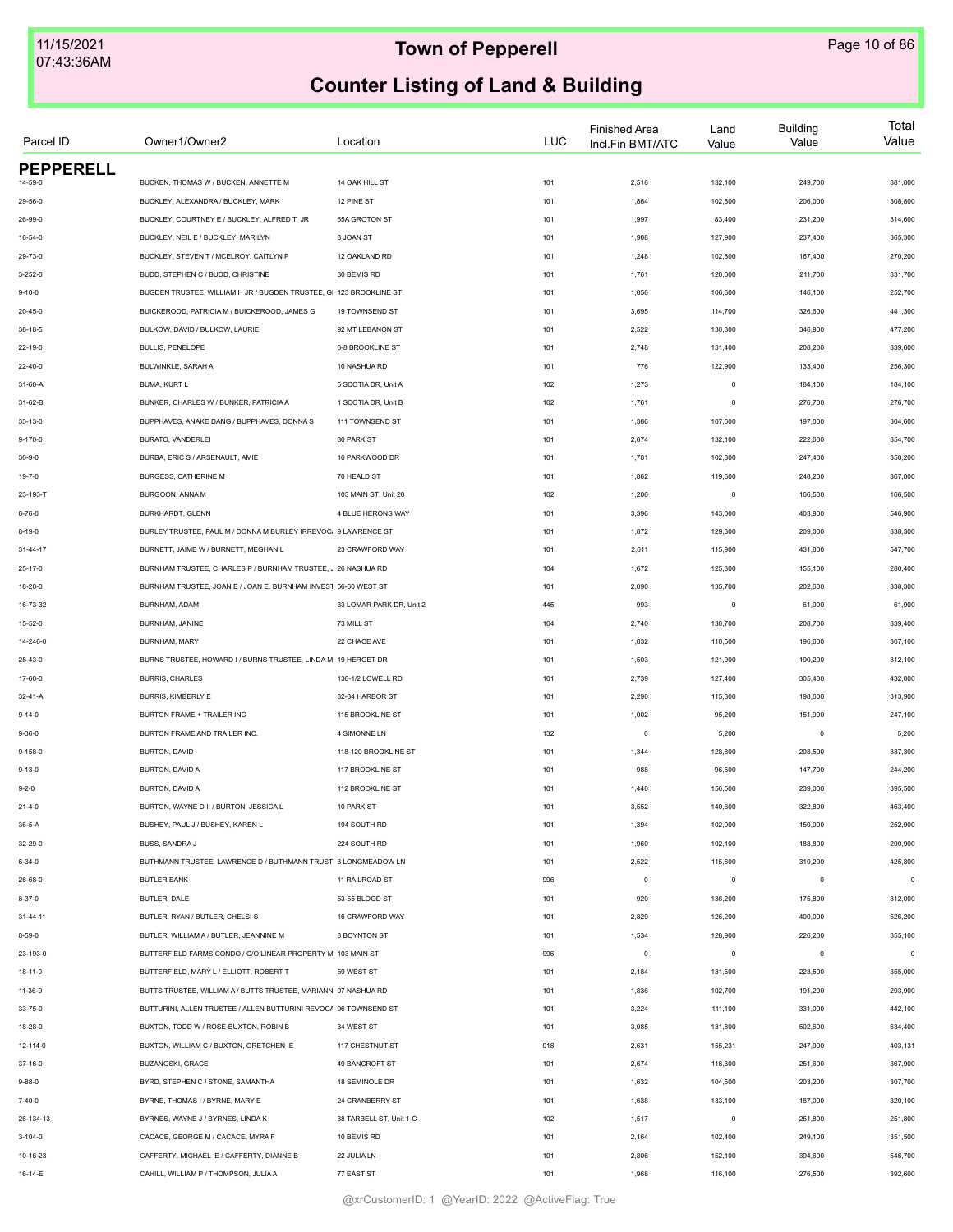| Parcel ID                | Owner1/Owner2                                                    | Location                | <b>LUC</b> | <b>Finished Area</b><br>Incl.Fin BMT/ATC | Land<br>Value | <b>Building</b><br>Value | Total<br>Value |
|--------------------------|------------------------------------------------------------------|-------------------------|------------|------------------------------------------|---------------|--------------------------|----------------|
| <b>PEPPERELL</b>         |                                                                  |                         |            |                                          |               |                          |                |
| 31-29-A                  | CAISSIE, JANICE / CAISSIE, DANIELLE M                            | 14 JERSEY ST            | 101        | 1,920                                    | 115,600       | 183,200                  | 298,800        |
| $9 - 117 - 2$            | CALAWA, MICHAEL A / CALAWA, NANCY J                              | 54A PRESCOTT ST         | 101        | 3,362                                    | 128,600       | 461,200                  | 589,800        |
| 15-74-A                  | CALAWA, MICHAEL S                                                | 7 LOMAR PARK DR, Unit 1 | 445        | 2,400                                    | $\mathsf 0$   | 140,400                  | 140,400        |
| 31-33-0                  | CALDWELL, ROXANNE S                                              | 4A JAMES CIR            | 132        | $\circ$                                  | 300           | $\mathbf 0$              | 300            |
| $23 - 21 - 5$            | CALLAHAN, EDWARD F JR / CALLAHAN, TONYA A                        | 21 TUCKER ST, Unit 5    | 102        | 2,194                                    | $\mathsf 0$   | 292,000                  | 292,000        |
| $32 - 4 - 0$             | CALLAHAN, KATHLEEN A                                             | 19 WEST ST              | 101        | 1,638                                    | 97,900        | 246,500                  | 344,400        |
| 36-42-0                  | CALLBECK, ANGELA W                                               | 31 LAKIN ST             | 101        | 1,751                                    | 129,200       | 199,600                  | 328,800        |
| $30 - 21 - 0$            | CALLINAN LE, ROBERT J / CALLINAN LE, JACQUELINE R                | 12 PARKWOOD DR          | 101        | 1,495                                    | 102,800       | 176,200                  | 279,000        |
| 23-198-0                 | CALVINO, SARA R / JORGE, GRAHAM                                  | 9 HIGH ST               | 101        | 1,871                                    | 99,200        | 228,000                  | 327,200        |
| 13-98-0                  | CAMERON, BETTY KAY                                               | 19 CHESTNUT ST          | 131        | $\circ$                                  | 65,200        | $\mathbf 0$              | 65,200         |
| 13-98-1                  | CAMERON, BETTY KAY                                               | 21 CHESTNUT ST          | 131        | $\circ$                                  | 65,200        | $^{\circ}$               | 65,200         |
| $3-402-0$                | CAMIRE, PAUL R / CAMIRE, MARGARET L                              | 25 BEMIS RD             | 101        | 1,440                                    | 102,000       | 182,600                  | 284,600        |
| 20-94-0                  | CAMPANO TRUSTEE, ANTHONY G / MCNULTY TRUSTEE, I 30A ELM ST       |                         | 101        | 2,834                                    | 135,400       | 333,600                  | 469,000        |
| $15 - 1 - 0$             | CAMPBELL TRUSTEE DEBORAH A, GAMBALE TRUSTEE SI 45 BROOKLINE ST   |                         | 101        | 2,136                                    | 114,700       | 193,100                  | 307,800        |
| 9-97-0                   | CAMPBELL TRUSTEE, GLENN R / CAMPBELL TRUSTEE, DI 37 SEMINOLE DR  |                         | 101        | 2,074                                    | 102,500       | 188,600                  | 291,100        |
| 20-42-0                  | CAMPBELL, BRUCE M / CAMPBELL, SUSAN                              | 31 TOWNSEND ST          | 101        | 1,691                                    | 112,400       | 217,200                  | 329,600        |
| $7 - 32 - 0$             | CAMPBELL, CORIN WILLIAM / CAMPBELL, ASHLEY M                     | 35 CRANBERRY ST         | 101        | 2,431                                    | 124,600       | 286,700                  | 411,300        |
| 17-88-0                  | CAMPBELL, DONALD I / RODRIQUEZ, ALMA R                           | 17 HYACINTH DR          | 101        | 1,783                                    | 120,600       | 191,500                  | 312,100        |
| 25-35-0                  | CAMPBELL, HEATHER                                                | 45-47 MILL ST           | 101        | 2,295                                    | 130,100       | 225,000                  | 355,100        |
| 23-199-0                 | CAMPBELL, JONATHAN / CAMPBELL, APRIL M                           | 11 HIGH ST              | 104        | 3,226                                    | 99,400        | 243,900                  | 343,300        |
| 10-16-7                  | CAMPBELL, NICHOLAS / CAMPBELL, KATHRYN                           | 1-3 BEAVER CREEK CIR    | 101        | 3,391                                    | 112,600       | 431,100                  | 543,700        |
| 18-31-0                  | CAMPBELL, NORMAN J / DUROCHER, RUSSELL A                         | 40 WEST ST              | 101        | 2,096                                    | 128,800       | 262,600                  | 391,400        |
| 23-119-A                 | CAMPETTI, LEIGH C / WOODWARD, LORA                               | 14 COTTAGE ST, Unit A   | 102        | 1,796                                    | $\mathsf 0$   | 224,600                  | 224,600        |
| 22-74-0                  | CANN, ROBERT A JR / CANN, LINDA M                                | 5 CHACE AVE             | 101        | 1,470                                    | 108,600       | 179,400                  | 288,000        |
| $36 - 17 - 0$            | CANNING, JAMES T / CANNING, CAROL J                              | <b>6 LAKIN ST</b>       | 101        | 3,948                                    | 142,500       | 359,200                  | 501,700        |
| 16-14-O                  | CANNIZARO, MARC E / CANNIZARO, KATHERINE M                       | 93 EAST ST              | 101        | 1,988                                    | 115,600       | 293,000                  | 408,600        |
| $9 - 70 - 0$             | CANZANELLI TRUSTEE, LINDA C / CANZANELLI TRUSTEE, 11 PRESCOTT ST |                         | 130        | $\circ$                                  | 135,000       | $\circ$                  | 135,000        |
| $9 - 69 - 0$             | CANZANELLI, LINDA                                                | 13 PRESCOTT ST          | 101        | 2,772                                    | 128,100       | 351,000                  | 479,100        |
|                          | CAPONE, MARK WILLIAM / CROOKER-CAPONE, MARIA LYI 42 SHAWNEE RD   |                         |            | 1,491                                    | 105,400       | 210,700                  | 316,100        |
| 28-18-0<br>$31 - 44 - 2$ | CAPPELLA, DEREK M                                                | 6 CRAWFORD WAY          | 101<br>101 | 2,714                                    | 115,500       | 348,800                  | 464,300        |
|                          | CAPPELLINI, STEPHEN G / CAPPELLINI, SUSAN                        |                         |            |                                          |               |                          | 374,100        |
| 12-96-0                  | CAPPUCCI, GEORGE F / CAPPUCCI, DEBORAH E                         | 20 ASHLEY ST            | 101        | 1,872                                    | 130,900       | 243,200                  |                |
| $18 - 9 - 0$             |                                                                  | 73 WEST ST              | 101        | 3,266                                    | 131,100       | 360,000                  | 491,100        |
| 32-28-0                  | CAPPUCCI, THOMAS P / CAPPUCCI, DEBORAH A                         | 53 LAKIN ST             | 101        | 2,052                                    | 136,000       | 238,100                  | 374,100        |
| $33 - 21 - J$            | CARABALLO, HECTOR L / MILANI, ANITA                              | 33 SHATTUCK ST          | 101        | 1,474                                    | 136,100       | 198,600                  | 334,700        |
| $9 - 90 - 0$             | CARAVIELLO, DENNIS / BARRY, PATRICIA E                           | 24 SEMINOLE DR          | 101        | 1,591                                    | 103,500       | 187,700                  | 291,200        |
| 36-122-0                 | CARBONE TRUSTEE, ROBERT A / CARBONE TRUSTEE, LY 10 SHATTUCK ST   |                         | 101        | 1,866                                    | 128,400       | 273,000                  | 401,400        |
| 23-117-C                 | CARD, RICHARD D / CARD, PETER W                                  | 10 COTTAGE ST, Unit C   | 102        | 1,972                                    | $\mathsf 0$   | 197,700                  | 197,700        |
| 17-39-0                  | CARDOOS, LISA / CARDOOS, MICHAEL K                               | 119 LOWELL RD           | 101        | 1,976                                    | 95,800        | 264,200                  | 360,000        |
| 11-129-0                 | CARIGLIA, STEVEN J / GONCHARENKO, LARISA P                       | 37 MERRIMAC DR          | 101        | 2,576                                    | 108,100       | 294,100                  | 402,200        |
| 14-118-0                 | CARIGNAN, YURIDIA A / HARMON, PAUL J                             | 54 PARK ST              | 101        | 2,056                                    | 126,300       | 174,900                  | 301,200        |
| 15-133-0                 | CARLINO, ANTHONY / CARLINO, LOREN                                | 3 JULIA LN              | 101        | 3,677                                    | 152,400       | 444,300                  | 596,700        |
| 33-108-0                 | CARLSON, JOEL A / CARLSON, JAIME                                 | 20 CELESTIAL WAY        | 101        | 3,775                                    | 136,100       | 412,200                  | 548,300        |
| 41-6-0                   | CARLSON, SHANNON M                                               | 142 RIVER RD            | 101        | 2,589                                    | 128,300       | 321,200                  | 449,500        |
| $9 - 24 - 1$             | CARMICHAEL, ADAM J                                               | 7 PAIUTE PL             | 132        | $\circ$                                  | 3,900         | $^{\circ}$               | 3,900          |
| $6 - 11 - 14$            | CARNEVALE, ROBERT J / CARNEVALE, CHERYL L                        | 34 EMERSON CIR          | 101        | 1,755                                    | 117,700       | 286,900                  | 404,600        |
| $6 - 11 - 13$            | CARNEVALE, ROBERT J TRUSTEE / CARNEVALE, CHERYL 36 EMERSON CIR   |                         | 101        | 1,464                                    | 118,300       | 234,700                  | 353,000        |
| $24 - 1 - 0$             | CARNEY, BRYAN                                                    | 21 RIVER RD             | 101        | 1,755                                    | 129,600       | 249,000                  | 378,600        |
| 17-94-0                  | CARNEY, DAVID / CARNEY, MARY                                     | 5 HYACINTH DR           | 101        | 1,894                                    | 117,200       | 177,300                  | 294,500        |
| $8 - 62 - 0$             | CARNEY, JOHN J / CARNEY, BARBARA                                 | 18 LAWRENCE ST          | 101        | 4,869                                    | 136,400       | 554,300                  | 690,700        |
| 20-153-0                 | CARNEY, MICHAEL J                                                | 28A ELM ST              | 101        | 2,889                                    | 135,500       | 397,700                  | 533,200        |
| 22-17-0                  | CARON, EDWARD P                                                  | 13 BROOKLINE ST         | 104        | 2,916                                    | 110,500       | 264,900                  | 375,400        |
| 23-10-D                  | CARON, KEVIN R / CARON, IRENE                                    | 8 TUCKER ST             | 104        | 1,666                                    | 109,100       | 173,000                  | 282,100        |
| 22-101-0                 | CARON, SARAH M                                                   | 24B TUCKER ST           | 101        | 1,383                                    | 78,200        | 126,200                  | 204,400        |
| 14-11-0                  | CARPENTIER, ROBERT D / CARPENTIER, VALERIE L                     | 11 COUNTRYSIDE RD       | 101        | 1,853                                    | 116,500       | 238,400                  | 354,900        |
| 39-30-0                  | CARR, BRANDI L                                                   | 11 POWHATAN RD          | 130        | $\mathbb O$                              | 167,500       | $\mathbf 0$              | 167,500        |
|                          |                                                                  |                         |            |                                          |               |                          |                |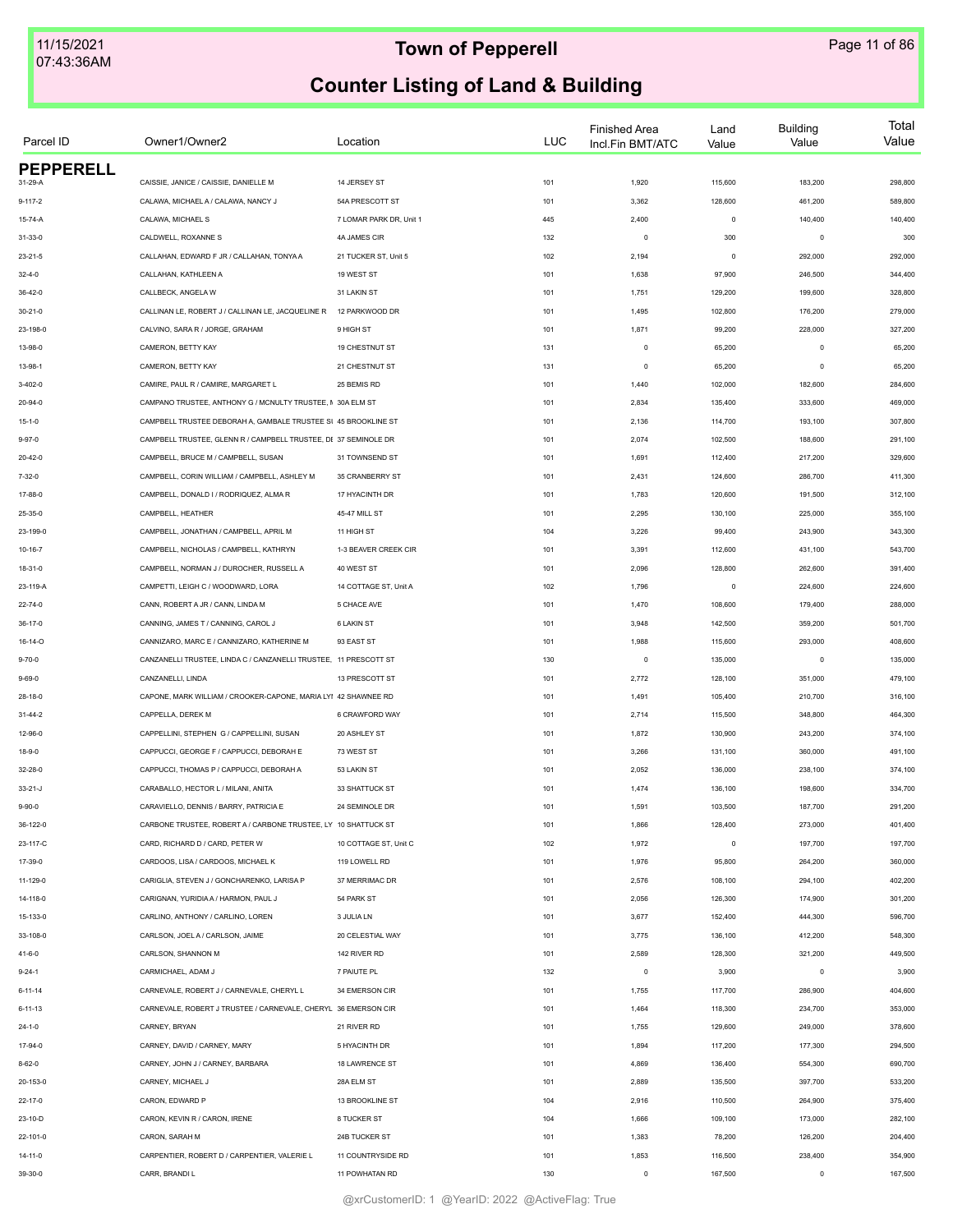| Parcel ID        | Owner1/Owner2                                                                     | Location             | LUC | <b>Finished Area</b><br>Incl.Fin BMT/ATC | Land<br>Value | <b>Building</b><br>Value | Total<br>Value |
|------------------|-----------------------------------------------------------------------------------|----------------------|-----|------------------------------------------|---------------|--------------------------|----------------|
| <b>PEPPERELL</b> |                                                                                   |                      |     |                                          |               |                          |                |
| $39 - 6 - 0$     | CARR, BRANDI L                                                                    | 17 POWHATAN RD       | 130 | $\mathsf 0$                              | 167,700       | $\circ$                  | 167,700        |
| 29-175-0         | CARR, FRANCIS J JR                                                                | 45 LEIGHTON ST       | 101 | 1,681                                    | 87,600        | 170,300                  | 257,900        |
| 26-189-0         | CARR, MATTHEW                                                                     | 41 LEIGHTON ST       | 101 | 1,532                                    | 102,600       | 208,800                  | 311,400        |
| 22-89-N          | CARRIAGE ESTATES LLC                                                              | 37 HOLLIS ST, Unit N | 102 | 1,089                                    | $\mathsf 0$   | 136,700                  | 136,700        |
| 22-89-D          | CARRIAGE ESTATES LLC                                                              | 37 HOLLIS ST, Unit D | 102 | 972                                      | $\mathsf 0$   | 127,900                  | 127,900        |
| 22-89-H          | CARRIAGE ESTATES LLC                                                              | 37 HOLLIS ST, Unit H | 102 | 1,089                                    | $\mathsf 0$   | 137,100                  | 137,100        |
| 22-89-C          | <b>CARRIAGE ESTATES LLC</b>                                                       | 37 HOLLIS ST, Unit C | 102 | 972                                      | $\mathsf 0$   | 127,900                  | 127,900        |
| 22-89-0          | CARRIAGE ESTATES LLC                                                              | 37 HOLLIS ST         | 996 | $\mathbf 0$                              | $\mathsf 0$   | $\circ$                  | $\mathbf 0$    |
| 22-89-B          | CARRIAGE ESTATES LLC                                                              | 37 HOLLIS ST, Unit B | 102 | 972                                      | $\mathsf 0$   | 127,600                  | 127,600        |
| 22-89-L          | CARRIAGE ESTATES LLC                                                              | 37 HOLLIS ST, Unit L | 102 | 1,089                                    | $\mathsf 0$   | 136,700                  | 136,700        |
| 22-89-1          | CARRIAGE ESTATES LLC                                                              | 37 HOLLIS ST, Unit I | 102 | 1,089                                    | $\mathsf 0$   | 136,700                  | 136,700        |
| 22-89-K          | CARRIAGE ESTATES LLC                                                              | 37 HOLLIS ST, Unit K | 102 | 1,089                                    | $\mathsf 0$   | 136,700                  | 136,700        |
| $22 - 89 - J$    | CARRIAGE ESTATES LLC                                                              | 37 HOLLIS ST, Unit J | 102 | 1,089                                    | $\mathsf 0$   | 136,700                  | 136,700        |
| 22-89-E          | CARRIAGE ESTATES LLC                                                              | 37 HOLLIS ST, Unit E | 102 | 972                                      | $\mathsf 0$   | 127,600                  | 127,600        |
| 22-89-G          | CARRIAGE ESTATES LLC                                                              | 37 HOLLIS ST, Unit G | 102 | 1,089                                    | $\mathsf 0$   | 137,100                  | 137,100        |
| 22-89-A          | CARRIAGE ESTATES LLC                                                              | 37 HOLLIS ST, Unit A | 102 | 972                                      | $\mathsf 0$   | 133,000                  | 133,000        |
| 22-89-F          | CARRIAGE ESTATES LLC                                                              | 37 HOLLIS ST, Unit F | 102 | 972                                      | $\mathsf 0$   | 127,600                  | 127,600        |
| 22-89-M          | CARRIAGE ESTATES LLC                                                              | 37 HOLLIS ST, Unit M | 102 | 1,089                                    | $\mathsf 0$   | 136,700                  | 136,700        |
| $7 - 50 - 0$     | CARRIER, MATTHEW R / CARRIER, ASHLEY JEAN                                         | 38 WHEELER ST        | 101 | 2,566                                    | 122,600       | 278,600                  | 401,200        |
| 19-24-0          | CARROLL. JOHN W / CARROLL. CAROLE A                                               | 6-14 AMES ST         | 016 | 2,646                                    | 146,632       | 230,700                  | 377,332        |
| 22-69-0          | CARROLL, MICHAEL E / CARROLL, DONNA                                               | 22 TUCKER ST         | 101 | 1,502                                    | 95,700        | 165,800                  | 261,500        |
| $21 - 57 - 0$    | CARROLL, MICHAEL J / PETERSON, JOAN K                                             | 25 MAIN ST           | 101 | 4,189                                    | 101,100       | 427,200                  | 528,300        |
| 14-252-0         | CARROLL, PATRICK J / CARROLL, CHERYL L                                            | 24-26 TUCKER AVE     | 101 | 1,818                                    | 117,400       | 206,400                  | 323,800        |
| 30-53-0          | CARTAGENA CAPITAL LLC                                                             | 98 LOWELL RD         | 104 | 1,944                                    | 106,900       | 226,300                  | 333,200        |
| 17-63-0          | CARTEE TRUSTEE, RICHARD C / CARTEE TRUSTEE, GAIL 140 LOWELL RD                    |                      | 101 | 1,420                                    | 102,100       | 186,500                  | 288,600        |
| 13-36-0          | CARTY, JAMES CHRISTOPHER / CARTY, MEGAN                                           | 1-5 BLOOD ST         | 101 | 4,606                                    | 120,100       | 611,900                  | 732,000        |
| 31-44-13         | CARUSO, ANTHONY F JR / CARUSO, TAMMY E                                            | 20 CRAWFORD WAY      | 101 | 2,582                                    | 117,600       | 395,700                  | 513,300        |
| $10 - 51 - 0$    | CARVALHO, RICARDO REIS DE / CARVALHO, GEOVANA M 23 PIERCE ST                      |                      | 101 | 2,901                                    | 115,300       | 349,600                  | 464,900        |
| 23-193-E         | CASALE, KRISTI L                                                                  | 103 MAIN ST, Unit 5  | 102 | 968                                      | $\mathsf 0$   | 145,500                  | 145,500        |
| 24-70-0          | CASAZZA, KEVIN A / CASAZZA, JOSEPH A                                              | 44 HIGH ST           | 101 | 2,034                                    | 105,600       | 244,400                  | 350,000        |
| 33-88-0          | CASE, DANIEL R / CASE, CAROL M                                                    | 99A TOWNSEND ST      | 101 | 3,262                                    | 140,900       | 384,600                  | 525,500        |
| 13-13-0          | CASELLA, DAVID J                                                                  | 37-39 MAPLE ST       | 101 | 1,236                                    | 116,600       | 185,800                  | 302,400        |
| 13-44-0          | CASEY TRUSTEE, RICHARD T / CASEY TRUSTEE, DORIS 52 BLOOD ST                       |                      | 101 | 1,685                                    | 116,600       | 199,200                  | 315,800        |
| 16-7-0           | CASEY TRUSTEE, TIMOTHY F JR / CASEY TRUSTEE, KIM 51 NASHUA RD                     |                      | 101 | 1,512                                    | 108,400       | 126,300                  | 234,700        |
| 32-48-0          | CASEY, DONAL P / CASEY, CIARA                                                     | 36 SHATTUCK ST       | 101 | 2,604                                    | 121,700       | 322,100                  | 443,800        |
| $21 - 9 - 0$     | CASEY, NITA                                                                       | 28 MAIN ST           | 101 | 1,840                                    | 125,600       | 222,300                  | 347,900        |
| 10-36-0          | CASEY, ROBERT F SR / VONJESS-CASEY, GRETCHEN J                                    | 22 ELLIOTT ST        | 101 | 1,632                                    | 128,100       | 204,700                  | 332,800        |
| 16-56-0          | CASEY, THOMAS R / CASEY, KIMBERLY L                                               | 4 JOAN ST            | 101 | 1,887                                    | 134,300       | 212,200                  | 346,500        |
| 37-87-0          | CASEY, TIMOTHY F JR / CASEY, KIMBERLY J                                           | 1 SIRIUS LN          | 101 | 5,481                                    | 133,300       | 578,700                  | 712,000        |
| 37-12-0          | CASEY, TIMOTHY J / CASEY, MARIA                                                   | 135 SOUTH RD         | 101 | 1,408                                    | 120,700       | 204,100                  | 324,800        |
| $23 - 7 - 0$     | CASEY, YVONNE                                                                     | 3 TUCKER AVE         | 101 | 1,295                                    | 99,200        | 159,300                  | 258,500        |
| 11-108-0         | CASPER, PETER J / CASPER, KAREN L                                                 | 106A NASHUA RD       | 101 | 1,976                                    | 120,200       | 251,000                  | 371,200        |
| $39 - 5 - 0$     | CASSELLA, MICHAEL J / MATIZ, ANGELA P                                             | 102 SOUTH RD         | 101 | 2,968                                    | 120,700       | 343,100                  | 463,800        |
| 18-92-0          | CASSERLY, JAMES L / CASSERLY, SUSAN                                               | 125 JEWETT ST        | 101 | 2,090                                    | 121,700       | 284,800                  | 406,500        |
| 34-35-32         | CASSIDY TRUSTEE, WILLIAM J / CASSIDY TRUSTEE, NATA 1 SCOTCH PINE FARM WAY, Unit 2 |                      | 102 | 1,894                                    | $\mathsf 0$   | 400,300                  | 400,300        |
| 14-158-A         | CASSIDY, COLLEEN D / CAMPBELL, JASON A                                            | 6 LAUREL ST, Unit B  | 102 | 1,403                                    | $\mathsf 0$   | 194,100                  | 194,100        |
| 15-72-0          | CASSIDY, DARRELL M / CASSIDY, KAREN                                               | 82A NASHUA RD        | 101 | 2,120                                    | 118,500       | 214,200                  | 332,700        |
| 24-46-0          | CASSIDY, ROGER R JR / CASSIDY, DONNA M                                            | 27 RIVER RD          | 101 | 1,752                                    | 135,100       | 237,900                  | 373,000        |
| 16-14-H          | CASTRIOS, RICHARD R / BURNS, KIMBERLY                                             | 79 EAST ST           | 101 | 1,926                                    | 134,300       | 285,300                  | 419,600        |
| 33-22-0          | CASWELL TRUSTEE, GLEN B / CASWELL TRUSTEE, SAND 1 LIRYC LN                        |                      | 101 | 2,932                                    | 134,200       | 322,200                  | 456,400        |
| 29-101-0         | CATALDO, ELIZABETH E / ERICSON TRUSTEE, DANIEL W 12 FIRST AVE                     |                      | 101 | 1,123                                    | 102,900       | 158,000                  | 260,900        |
| $30 - 12 - 0$    | CATALDO, ROBERT M / CATALDO, ELIZABETH E                                          | 22 PARKWOOD DR       | 101 | 2,026                                    | 102,900       | 215,900                  | 318,800        |
| 38-70-0          | CATALE, KELLY E / CATALE, JOSEPH                                                  | 90 SHIRLEY ST        | 101 | 1,555                                    | 117,500       | 227,500                  | 345,000        |
| 12-105-0         | CATALINI, MARK / CATALINI, ANGELA                                                 | 88 WHEELER ST        | 101 | 2,069                                    | 109,300       | 246,400                  | 355,700        |
| $11 - 17 - 0$    | CATE, ROBERT J / CATE, ANNETTE M                                                  | 13 PIERCE ST         | 101 | 2,329                                    | 122,700       | 319,200                  | 441,900        |
|                  |                                                                                   |                      |     |                                          |               |                          |                |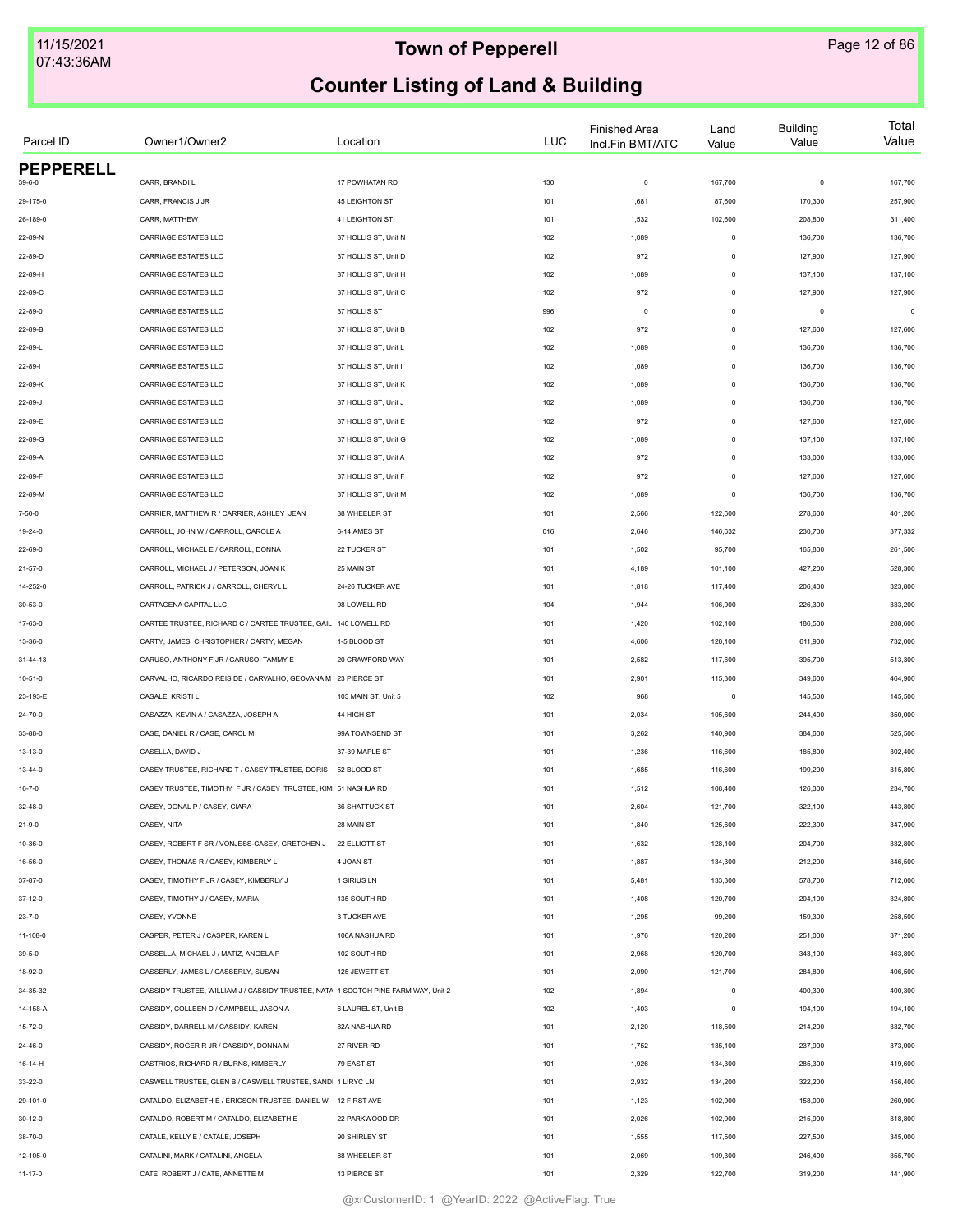| Parcel ID        | Owner1/Owner2                                                         | Location                  | <b>LUC</b> | <b>Finished Area</b><br>Incl.Fin BMT/ATC | Land<br>Value | <b>Building</b><br>Value | Total<br>Value |
|------------------|-----------------------------------------------------------------------|---------------------------|------------|------------------------------------------|---------------|--------------------------|----------------|
| <b>PEPPERELL</b> |                                                                       |                           |            |                                          |               |                          |                |
| 8-89-0           | CATEN, JONATHAN / CATEN, TARA M                                       | 29 BOYNTON ST             | 101        | 1,632                                    | 130,400       | 253,600                  | 384,000        |
| 33-3-C           | CAVANAUGH, JOHN F                                                     | 43 SHATTUCK ST            | 101        | 1,797                                    | 112,000       | 186,300                  | 298,300        |
| 40-19-0          | CAVARETTA, FRANK L / CAVARETTA, TERRY L                               | 7 YALE RD                 | 101        | 2,684                                    | 71,600        | 196,200                  | 267,800        |
| $16 - 44 - 0$    | CAVICCHI, MATTHEW C / BILOSKIRKA-CONLEY, LYDIA                        | 8 JUNE ST                 | 101        | 2,340                                    | 115,600       | 256,000                  | 371,600        |
| 16-73-34         | CBK PROPERTIES LLC                                                    | 33 LOMAR PARK DR, Unit 4  | 445        | 993                                      | $\mathsf 0$   | 79,200                   | 79,200         |
| 16-73-310        | CC LOMAR REALTY LLC                                                   | 33 LOMAR PARK DR, Unit 10 | 445        | 1,053                                    | $\mathsf 0$   | 83,800                   | 83,800         |
| 16-73-312        | CC LOMAR REALTY LLC                                                   | 33 LOMAR PARK DR, Unit 12 | 445        | 1,575                                    | $\mathsf 0$   | 124,100                  | 124,100        |
| 16-73-37         | CC LOMAR REALTY, LLC                                                  | 33 LOMAR PARK DR, Unit 7  | 445        | 2,085                                    | $\mathsf 0$   | 152,200                  | 152,200        |
| 16-73-38         | CC LOMAR REALTY, LLC                                                  | 33 LOMAR PARK DR, Unit 8  | 445        | 2,085                                    | $\mathsf 0$   | 163,500                  | 163,500        |
| 16-73-39         | CC LOMAR REALTY, LLC                                                  | 33 LOMAR PARK DR, Unit 9  | 445        | 2,085                                    | $\mathsf 0$   | 128,100                  | 128,100        |
| 16-73-311        | CC LOMAR REALTY, LLC                                                  | 33 LOMAR PARK DR, Unit 11 | 445        | 1,035                                    | $\mathsf 0$   | 64,500                   | 64,500         |
| 16-73-314        | CC LOMAR REALTY, LLC                                                  | 33 LOMAR PARK DR, Unit 14 | 445        | 1,011                                    | $\circ$       | 63,000                   | 63,000         |
| 17-111-0         | CEASER, PRYNIECE R / CEASER, MARY C                                   | 139A LOWELL RD            | 101        | 1,761                                    | 130,400       | 203,900                  | 334,300        |
| 18-97-0          | CECERE, SHAWN A / CECERE, KAREN E                                     | 1 BLUEBERRY HILL RD       | 101        | 3,404                                    | 136,700       | 419,700                  | 556,400        |
| 34-35-4          | CEDAR BEST CONSTRUCTION LLC                                           | 2 SCOTCH PINE FARM WAY    | 130        | $\mathsf 0$                              | 128,800       | $\mathbf 0$              | 128,800        |
| 12-144-0         | CELLI, ANTHONY C / CELLI, DEBORAH A                                   | 165 HEALD ST              | 101        | 1,769                                    | 135,700       | 231,700                  | 367,400        |
| $9 - 21 - 0$     | CELONA, ANTHONY P / CELONA, SARA W                                    | 101 BROOKLINE ST          | 101        | 1,883                                    | 110,900       | 221,700                  | 332,600        |
| 36-129-0         | CELONA, STEPHEN L / WARREN, GARRY W                                   | 18 LAKIN ST               | 101        | 2,358                                    | 138,200       | 276,200                  | 414,400        |
| 9-155-0          | CENTER, TED A / CENTER, LYNDA D                                       | 19-27 OAK HILL ST         | 101        | 1,813                                    | 138,900       | 233,300                  | 372,200        |
| 13-75-0          | CERNESE, DANIEL H / CERNESE, BETTYANN                                 | 35 MAPLE ST               | 109        | 3,529                                    | 145,200       | 495,900                  | 641,100        |
| $3 - 101 - 0$    | CERONE, DAVID A / CERONE, KAREN MICHELLE                              | 16 BEMIS RD               | 101        | 1,378                                    | 105,400       | 179,900                  | 285,300        |
|                  | CERULLO TRUSTEE, CARL / DIANE L CERULLO TRUST-20' 46 JEWETT ST        |                           | 101        | 3,642                                    | 139,000       | 569,800                  | 708,800        |
| 19-36-A          | CERULLO TRUSTEE, CARL J / CERULLO TRUSTEE, DIANE 54 JEWETT ST         |                           | 101        | 2,961                                    | 133,200       | 243,400                  | 376,600        |
| 19-361-0         |                                                                       |                           |            |                                          |               |                          |                |
| 19-34-0          | CERULLO TRUSTEE, CARL J / DIANE L CERULLO TRUST-2 72-80 JEWETT ST     |                           | 131        | $\mathsf 0$                              | 66,000        | $\mathbf 0$              | 66,000         |
| 19-362-0         | CERULLO TRUSTEE, CARL J / DIANE L CERULLO TRUST-2 58 JEWETT ST        |                           | 101        | 2,171                                    | 127,500       | 230,200                  | 357,700        |
| 19-35-0          | CERULLO, TRUSTEE, CARL J / RYNA REALTY TRUST                          | 56 JEWETT ST              | 101        | 720                                      | 122,000       | 92,100                   | 214,100        |
| 23-212-0         | CFI PROPCO 2 LLC                                                      | 121 MAIN ST               | 325        | 2,975                                    | 154,600       | 321,700                  | 476,300        |
| 39-27-0          | CHABOT, JEFFREY / WIGHT-CHABOT, CHARLOTTE                             | 7 POWHATAN RD             | 101        | 2,254                                    | 136,100       | 392,100                  | 528,200        |
| 39-25-0          | CHABOT, JEFFREY A / WIGHT CHABOT, CHARLOTTE F                         | 5 POWHATAN RD             | 132        | $\mathsf 0$                              | 5,300         | $\mathbf 0$              | 5,300          |
| $6 - 11 - 45$    | CHALOUX, WILLIAM / CHALOUX, DONNA                                     | 1 FAIRCHILD CT            | 101        | 1,464                                    | 116,600       | 222,300                  | 338,900        |
| 29-76-0          | CHAMBERLAIN, ROXANNE YVETTE / CHAMBERLAIN, JOHN 18 OAKLAND RD         |                           | 101        | 1,687                                    | 102,900       | 167,000                  | 269,900        |
| 38-22-0          | CHAMBERS TRUSTEE, MARK A / CHAMBERS TRUSTEE, EL 141 RIVER RD          |                           | 101        | 1,040                                    | 109,000       | 128,200                  | 237,200        |
| $17-4-0$         | CHAMBERS, KELLY L / CHAMBERS, CHRISTOPHER                             | 142 LOWELL RD             | 101        | 960                                      | 95,800        | 144,800                  | 240,600        |
| 14-35-0          | CHAMBERS, MARY JANE / CHAMBERS, GEORGE A                              | 23 SHEFFIELD ST           | 101        | 1,911                                    | 113,400       | 194,300                  | 307,700        |
| $6 - 11 - 25$    | CHANDONNET, MICHAEL G                                                 | 10 EMERSON CIR            | 101        | 1,464                                    | 65,100        | 164,900                  | 230,000        |
| 26-162-0         | CHAPAS, NICHOLAS R                                                    | 9 TARBELL ST              | 104        | 2,914                                    | 91,300        | 238,000                  | 329,300        |
| 12-120-0         | CHAPMAN, MATTHEW D / CHAPMAN, ALICIA                                  | 38 BAYBERRY ST            | 101        | 2,997                                    | 134,600       | 342,600                  | 477,200        |
| $6 - 11 - 43$    | CHAPPELL, BRENDAN C / CHAPPELL, DAWN M                                | 5 FAIRCHILD CT            | 101        | 1,410                                    | 116,500       | 228,300                  | 344,800        |
| 18-13-D          | CHARLTON, JAMES / CHARLTON, ROXANNE                                   | 103 JEWETT ST             | 101        | 2,371                                    | 125,200       | 274,900                  | 400,100        |
| 15-74-H          | CHARTER COMMUNICATIONS / ATTN: TAX DEPARTMENT 7 LOMAR PARK DR, Unit 8 |                           | 445        | 4,800                                    | $\mathsf 0$   | 285,900                  | 285,900        |
| $9 - 80 - 0$     | CHARTIENITZ, CHAD M                                                   | 15 ALGONQUIN RD           | 101        | 1,688                                    | 104,800       | 256,500                  | 361,300        |
| 18-168-0         | CHASE, HAROLD F                                                       | 166 HEALD ST              | 101        | 1,537                                    | 134,900       | 207,500                  | 342,400        |
| 22-26-0          | CHASE, MICHAEL R / CHASE, JOLEE A                                     | 46 HOLLIS ST              | 104        | 3,844                                    | 97,800        | 246,300                  | 344,100        |
| 22-27-0          | CHASE, MICHAEL R / CHASE, JOLEE A                                     | 44 HOLLIS ST              | 130        | 0                                        | 96,400        | $\mathbf 0$              | 96,400         |
| $12 - 77 - 0$    | CHASE, ROBERT P III / CHASE, BONNIE J                                 | 12 ASHLEY ST              | 101        | 2,378                                    | 132,600       | 272,900                  | 405,500        |
| 17-44-4          | CHEANG, AI LEEN / STIFFLER, ANTHONY W                                 | 4 THOMAS LN, Unit 4       | 102        | 1,618                                    | $\mathsf 0$   | 313,000                  | 313,000        |
| $40 - 34 - 0$    | CHENELL, JOSEPH                                                       | 14-18 YALE RD             | 101        | 864                                      | 67,000        | 151,700                  | 218,700        |
| $28 - 1 - 21$    | CHENG, HAYLEY SEE-MING / WONG, SIU-KING EDA                           | 21 SHAWNEE RD             | 102        | 2,072                                    | $\circ$       | 245,100                  | 245,100        |
| $31 - 3 - 8$     | CHET, SARY                                                            | 29 BACON ST               | 101        | 2,648                                    | 122,900       | 459,900                  | 582,800        |
|                  |                                                                       |                           |            |                                          |               |                          |                |
| $8 - 15 - 0$     | CHHOUY, VEIRA                                                         | 20 BOYNTON ST             | 101        | 2,664                                    | 110,800       | 342,200                  | 453,000        |
| 23-79-0          | CHISHOLM, PETER F / CHISHOLM, TAMMY ANN                               | 6 CROSS ST                | 101        | 2,203                                    | 99,700        | 183,000                  | 282,700        |
| 32-47-0          | CHISHOLM, SUSAN                                                       | 40-42 SHATTUCK ST         | 101        | 1,488                                    | 118,900       | 180,000                  | 298,900        |
| 15-117-0         | CHISHTI, KHALID A / CHISHTI, SHALANA                                  | 22 HADLEY RD              | 101        | 3,424                                    | 152,000       | 402,100                  | 554,100        |
| $2 - 50 - 0$     | CHOE, DAVID                                                           | 93 LAWRENCE ST            | 101        | 2,140                                    | 131,100       | 210,500                  | 341,600        |
| 29-188-0         | CHOI TRUSTEE, CHANG OK / LOWELL ROAD TRUST                            | 49 LOWELL RD              | 101        | 2,117                                    | 113,000       | 213,900                  | 326,900        |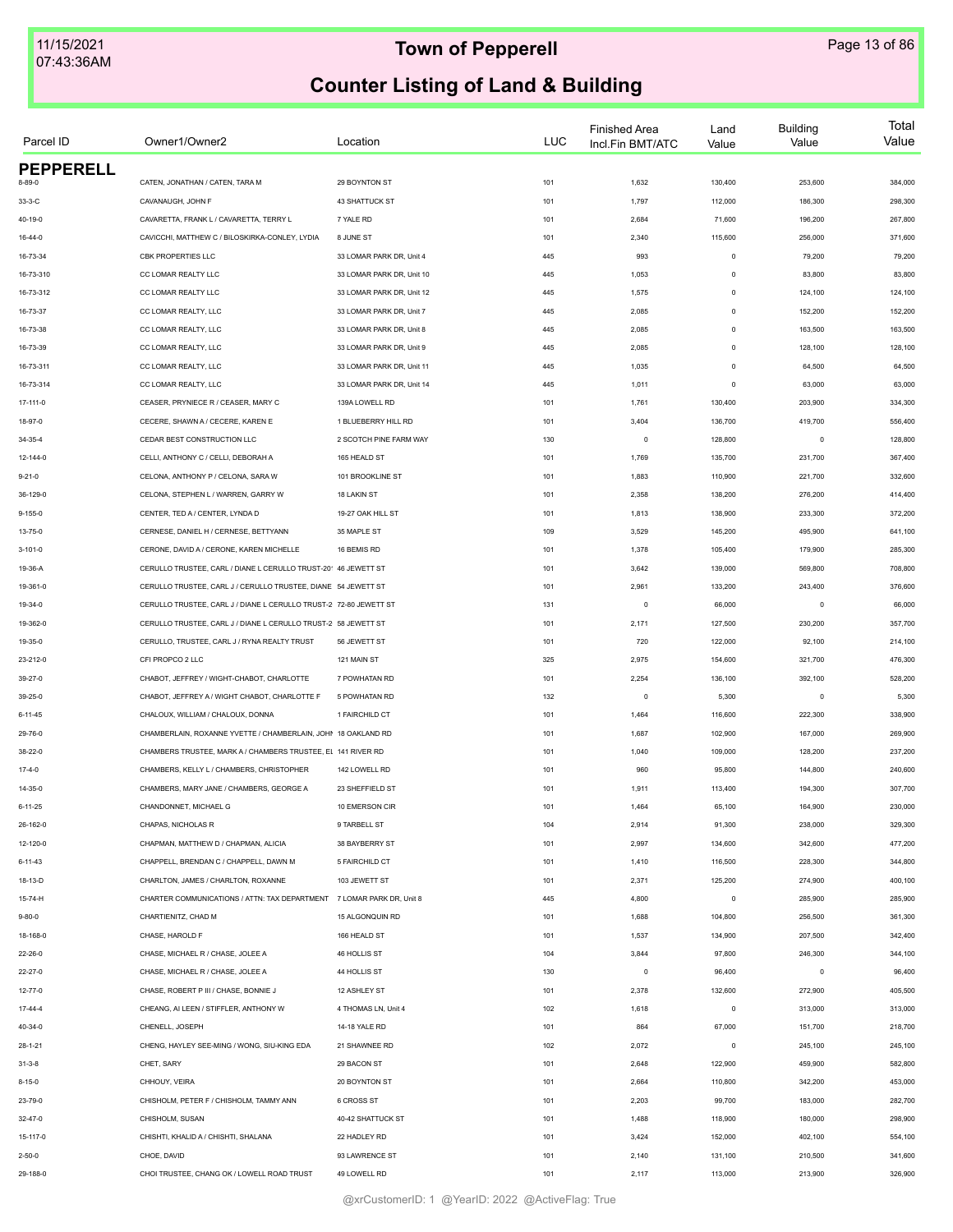| Parcel ID        | Owner1/Owner2                                                      | Location              | <b>LUC</b> | <b>Finished Area</b><br>Incl.Fin BMT/ATC | Land<br>Value | <b>Building</b><br>Value | Total<br>Value |
|------------------|--------------------------------------------------------------------|-----------------------|------------|------------------------------------------|---------------|--------------------------|----------------|
| <b>PEPPERELL</b> |                                                                    |                       |            |                                          |               |                          |                |
| $4 - 178 - 0$    | CHOICE CAPITAL PARTNERS LLC                                        | 5 PALMER RD           | 101        | 2,346                                    | 101,900       | 237,300                  | 339,200        |
| 29-63-0          | CHOJNOWSKI, HENRY J / CHOJNOWSKI, LINDA M                          | 27 OAKLAND RD         | 101        | 2,026                                    | 102,900       | 183,700                  | 286,600        |
| 28-33-0          | CHOPELAS, VASSILIOS G                                              | 39 SHAWNEE RD         | 101        | 1,638                                    | 102,900       | 173,200                  | 276,100        |
| $10 - 16 - 3$    | CHOROSZY, RODNEY REID / CHOROSZY, JOCELYN E                        | 6 BEAVER CREEK CIR    | 101        | 2,615                                    | 108,500       | 436,100                  | 544,600        |
| 12-151-0         | CHOUNSVATHMAO, KIM                                                 | 99 WEST ST            | 101        | 2,184                                    | 128,100       | 249,100                  | 377,200        |
| $33 - 3 - B$     | CHRISTIE, JENNIFER M / SCOTT, BEN                                  | 39 SHATTUCK ST        | 101        | 1,426                                    | 130,300       | 200,000                  | 330,300        |
| 16-63-0          | CHUISA, WILLIAM M JR                                               | 67 NASHUA RD          | 101        | 1,655                                    | 105,400       | 233,100                  | 338,500        |
| $26 - 10 - 0$    | CHULADA, SUSAN                                                     | 26 LOWELL RD          | 101        | 1,341                                    | 90,500        | 157,200                  | 247,700        |
| $2 - 49 - 0$     | CHURCH, BRIAN A / CHURCH, DEBORAH A                                | 95 LAWRENCE ST        | 101        | 1,991                                    | 132,700       | 231,200                  | 363,900        |
| $40 - 41 - 0$    | CIAMPA, VINCENT                                                    | 29 SOUTH RD           | 013        | 4,486                                    | 157,500       | 285,400                  | 442,900        |
| $40 - 40 - 0$    | CIAMPA, VINCENT J                                                  | 31-33 SOUTH RD        | 132        | $\mathsf 0$                              | 7,800         | $\circ$                  | 7,800          |
| 18-32-0          | CIARFELLA, LUKE                                                    | 15 HOG HILL RD        | 101        | 3,568                                    | 130,100       | 286,300                  | 416,400        |
| 18-33-0          | CIARFELLA, LUKE                                                    | 17 HOG HILL RD        | 132        | $\mathsf 0$                              | 5,700         | $\circ$                  | 5,700          |
| 37-58-0          | CICCHETTI, PAUL / CICCHETTI, DEBORAH A SZALA                       | 131 SOUTH RD          | 101        | 1,728                                    | 120,200       | 193,200                  | 313,400        |
| 27-45-0          | CICCONE, ELDRIDGE J JR / HORTON, KELLEY ANN                        | 89 GROTON ST          | 101        | 3,752                                    | 120,500       | 302,200                  | 422,700        |
| $6 - 85 - 0$     | CICCONE, KENNETH M / CICCONE, DONNA M                              | 6 RIDGE RD            | 101        | 2,492                                    | 115,800       | 315,700                  | 431,500        |
| $37 - 77 - 0$    | CICCONE, SALVATORE M / MANGIARACINE, SANDRA A                      | 12 CELESTIAL WAY      | 101        | 2,096                                    | 136,100       | 321,200                  | 457,300        |
| 26-30-G          | CICCOTELLI, JOHN / SMITH, KRISTIN                                  | 41 GROTON ST, Unit 7  | 102        | 980                                      | $\mathsf 0$   | 100,700                  | 100,700        |
| 22-72-0          | CICERO, MICHAEL C III / CICERO, NICOLE M                           | 14 TUCKER ST          | 101        | 2,598                                    | 103,900       | 260,400                  | 364,300        |
| $32 - 8 - 4$     | CIEPLIK, ALOIS A / CIEPLIK, JADWIGA                                | 56 SHATTUCK ST        | 101        | 2,823                                    | 131,900       | 447,400                  | 579,300        |
| 37-2-E           | CIESLIK, TRACY L                                                   | 33 BANCROFT ST        | 101        | 1,700                                    | 115,600       | 179,400                  | 295,000        |
| 26-187-0         | CIMMINO, MATTHEW                                                   | 11 PROVINCE ST        | 101        | 1,617                                    | 89,300        | 222,000                  | 311,300        |
| 12-110-0         | CISOWSKI, MARIAN / CISOWSKI, CYNTHIA T                             | 127 CHESTNUT ST       | 104        | 2,628                                    | 110,800       | 298,400                  | 409,200        |
| 26-212-0         | CIVIL DEFENSE BUILDING / TOWN OF PEPPERELL                         | 56A GROTON ST         | 931        | 546                                      | 34,700        | 19,100                   | 53,800         |
| 23-33-D          | CLAFFEY, ALISON M                                                  | 20 CROSS ST, Unit D   | 102        | 1,859                                    | $\mathsf 0$   | 240,900                  | 240,900        |
|                  |                                                                    |                       |            |                                          |               |                          |                |
| 26-173-0         | CLARK TRUSTEE, WILLIAM R / CLARK TRUSTEE, LINNEA N 3-7 LEIGHTON ST |                       | 111        | 8,363                                    | 101,500       | 500,200                  | 601,700        |
| 12-23-0          | CLARK WILLIAM R TRUSTEE LE, WILLIAM R CLARK INVES' 129 HEALD ST    |                       | 101        | 2,380                                    | 135,300       | 214,700                  | 350,000        |
| 26-172-0         | CLARK WILLIAM R TRUSTEE, WILLIAM R CLARK INVEST TI 64 GROTON ST    |                       | 104        | 2,139                                    | 95,500        | 167,100                  | 262,600        |
| 22-54-0          | CLARK WILLIAM R TRUSTEE, WILLIAM R CLARK INVEST TI 38 MILL ST      |                       | 105        | 2,830                                    | 91,100        | 215,700                  | 306,800        |
| 33-19-0          | CLARK, AMY ELIZABETH / CLARK, SEAN CRAIG                           | 131 TOWNSEND ST       | 101        | 2,040                                    | 123,400       | 217,000                  | 340,400        |
| 22-107-0         | CLARK, DEBORAH A                                                   | <b>6B TUCKER PARK</b> | 101        | 1,064                                    | 70,800        | 122,400                  | 193,200        |
| $8-42-C$         | CLARK, EDITH                                                       | 80 OAK HILL ST        | 101        | 1,483                                    | 135,200       | 195,400                  | 330,600        |
| 26-30-F          | CLARK, GEORGE E                                                    | 41 GROTON ST, Unit 6  | 102        | 980                                      | $\mathsf 0$   | 100,300                  | 100,300        |
| 14-130-5         | CLARK, JOHN D JR / CLARK, JEANNE E                                 | 9 VILLAGE RD          | 101        | 2,836                                    | 136,100       | 428,300                  | 564,400        |
| $26 - 30 - 1$    | CLARK, KATHLEEN LORDEN                                             | 41 GROTON ST, Unit 9  | 102        | 980                                      | $\circ$       | 111,200                  | 111,200        |
| 18-170-0         | CLARK, KEITH / CLARK, SARAH                                        | 150 HEALD ST          | 101        | 2,142                                    | 131,800       | 206,200                  | 338,000        |
| 34-15-0          | CLARK, PETER M / CLARK, JUDITH S                                   | 24 MASON ST           | 101        | 1,320                                    | 128,900       | 177,100                  | 306,000        |
| 20-100-0         | CLARK'S RETIREMENT PARK LLC                                        | 4 MASON ST            | 103        | 2,761                                    | 718,000       | 729,200                  | 1,447,200      |
| 26-140-0         | CLARKE, DOROTHY S                                                  | 8 SHAMROCK ST         | 101        | 1,288                                    | 86,400        | 184,100                  | 270,500        |
| 29-171-0         | CLARKE, WILLIAM R / CLARKE, LORETTA E                              | 44 TARBELL ST         | 101        | 957                                      | 92,100        | 124,800                  | 216,900        |
| $27 - 7 - 0$     | CLEARY TRUSTEE, BETTY H / BETTY H CLEARY REVOCAE 27 PROSPECT ST    |                       | 101        | 2,858                                    | 106,100       | 310,100                  | 416,200        |
| 10-22-0          | CLEARY TRUSTEE, BETTY H / BETTY H CLEARY REVOCAE 88A NASHUA RD     |                       | 131        | $\mathsf 0$                              | 133,600       | $\mathbf 0$              | 133,600        |
| 20-86-0          | CLEARY, ANDREA S                                                   | 81 TOWNSEND ST        | 101        | 1,040                                    | 123,400       | 168,300                  | 291,700        |
| 19-43-0          | CLEARY, ANDREA S                                                   | 83A TOWNSEND ST       | 101        | 2,833                                    | 136,700       | 354,100                  | 490,800        |
| $21 - 2 - 0$     | CLEARY. RUSSELL E                                                  | 14 PARK ST            | 101        | 2,848                                    | 117,400       | 284,300                  | 401,700        |
| 13-72-0          | CLEMENT, GREGORY P / CLEMENT, DENISE M                             | 107 HEALD ST          | 101        | 2,132                                    | 132,500       | 296,400                  | 428,900        |
| $6 - 11 - 30$    | CLEMENT, JASON P / CLEMENT, KATHLEEN K                             | 7 WINSLOW CT          | 101        | 1,285                                    | 117,000       | 217,700                  | 334,700        |
| $31 - 55 - 0$    | CLERMONT, RONALD R TRUSTEE / CLERMONT, JONNA M 47 EAST ST          |                       | 101        | 2,376                                    | 119,900       | 305,300                  | 425,200        |
| $11 - 24 - 0$    | CLEVELAND, MARYALYCE                                               | 71 NASHUA RD          | 101        | 1,234                                    | 103,400       | 173,800                  | 277,200        |
| 38-52-0          | CLOSE, MICHAEL / CLOSE, LAURE                                      | 84 SHIRLEY ST         | 101        | 2,723                                    | 120,600       | 275,000                  | 395,600        |
| 24-71-0          | CLOUSER, JOHN D / RATCLIFFE, JOYCE C                               | 25 CANAL ST           | 101        | 1,960                                    | 105,500       | 246,100                  | 351,600        |
| 31-44-10         | CLOYD, MATTHEW                                                     | 14 CRAWFORD WAY       | 101        | 4,017                                    | 116,600       | 588,800                  | 705,400        |
| 12-142-0         | COARR, MATTHEW E                                                   | 100 WHEELER ST        | 101        | 2,016                                    | 121,600       | 226,600                  | 348,200        |
| $23 - 2 - 0$     | COBAU, GINO J / COBAU, MARCIA A                                    | 22 HOLLIS ST          | 101        | 1,971                                    | 101,800       | 181,700                  | 283,500        |
| $6 - 11 - 42$    | COBLEIGH, RYAN A                                                   | 7 FAIRCHILD CT        | 101        | 1,291                                    | 64,600        | 140,600                  | 205,200        |
|                  |                                                                    |                       |            |                                          |               |                          |                |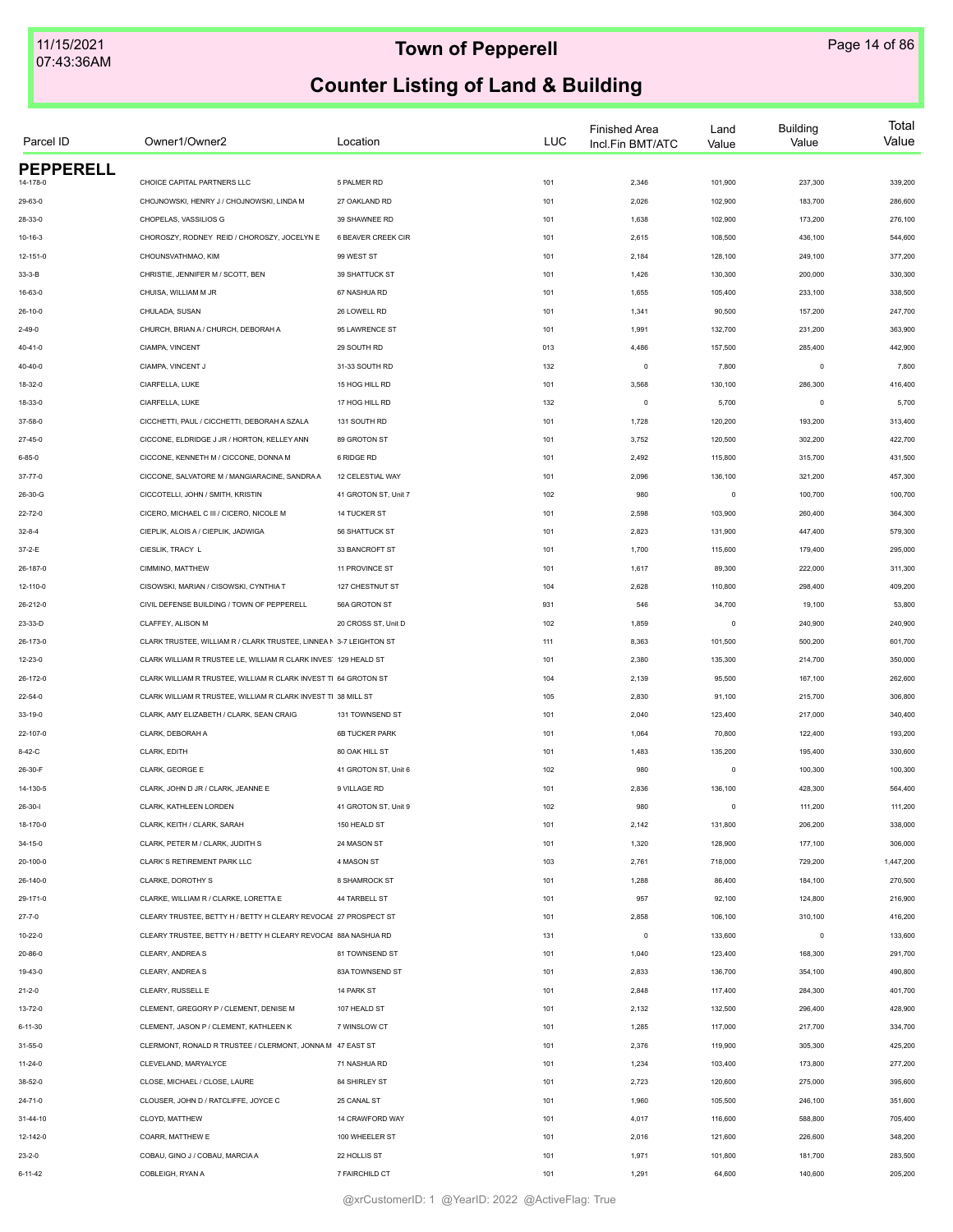| Parcel ID        | Owner1/Owner2                                                            | Location                | <b>LUC</b> | <b>Finished Area</b><br>Incl.Fin BMT/ATC | Land<br>Value | <b>Building</b><br>Value | Total<br>Value |
|------------------|--------------------------------------------------------------------------|-------------------------|------------|------------------------------------------|---------------|--------------------------|----------------|
| <b>PEPPERELL</b> |                                                                          |                         |            |                                          |               |                          |                |
| $26 - 9 - 0$     | COBLEIGH, WILLIAM R / COBLEIGH, DOREEN                                   | 4 SHAWNEE RD            | 104        | 1,344                                    | 114,800       | 169,000                  | 283,800        |
| $12 - 49 - 0$    | COCKIN, CHRISTOPHER J / COCKIN, FIONA J                                  | 159 HEALD ST            | 101        | 2,505                                    | 128,400       | 228,900                  | 357,300        |
| $33 - 2 - 0$     | CODYER TRUSTEE, THOMAS F / CODYER TRUSTEE, LAUF 122 TOWNSEND ST          |                         | 101        | 2,160                                    | 128,300       | 282,200                  | 410,500        |
| $8 - 6 - 0$      | COFFEY TRUSTEE, MICHAEL T / COFFEY TRUSTEE, ANNE 25 LAWRENCE ST          |                         | 101        | 2,223                                    | 134,700       | 216,700                  | 351,400        |
| $10 - 5 - 12$    | COFFIN, GARRETT / HOFFMAN RUFO COFFIN, MICHAELA 1 CHAMBERLAIN WAY        |                         | 101        | 3,024                                    | 154,900       | 486,500                  | 641,400        |
| $9 - 149 - 0$    | COHEN TRUSTEE, DEBORAH K / DEBORAH K COHEN TRU 76-78 PARK ST             |                         | 101        | 1,633                                    | 138,200       | 171,000                  | 309,200        |
| 16-23-0          | COHEN, ELLIOT S                                                          | 2 JUNE ST               | 101        | 2,572                                    | 115,600       | 237,400                  | 353,000        |
| 29-125-A         | COHEN, ERIC / TROMBLEY, JULIE                                            | 34 LOWELL RD, Unit 25   | 102        | 1,160                                    | $\mathbf 0$   | 176,300                  | 176,300        |
| $22 - 70 - 0$    | COLANGELO DEVELOPMENT LLC                                                | 18-20 TUCKER ST         | 996        | $\mathbf 0$                              | $\mathsf 0$   | $\mathbf 0$              | $\mathbf 0$    |
| 26-199-0         | COLARD LE, REITA C / COLARD, JAMES A                                     | 34 PROVINCE ST          | 101        | 1,605                                    | 97,300        | 179,700                  | 277,000        |
| $9 - 67 - 0$     | COLAVITO TRUSTEE, KATHLEEN V / KATHLEEN COLAVITO 11 SIMONNE LN           |                         | 101        | 1,155                                    | 103,800       | 182,700                  | 286,500        |
| $13 - 33 - 1$    | COLBURN, JAN M / COLBURN, ROBERT W JR                                    | 69 HEALD ST             | 101        | 1,792                                    | 136,900       | 303,800                  | 440,700        |
| $36 - 9 - 0$     | COLE, BRIAN J                                                            | <b>3 LAKIN ST</b>       | 101        | 2,040                                    | 110,600       | 204,300                  | 314,900        |
| $33-3-A$         | COLE, DONNA LEE                                                          | 37 SHATTUCK ST          | 101        | 2,148                                    | 130,300       | 201,300                  | 331,600        |
| 20-59-0          | COLE, JOHN CHARLES / ELIADES, DAVID J                                    | 30 TOWNSEND ST          | 101        | 2,527                                    | 121,700       | 255,000                  | 376,700        |
| $32 - 34 - 0$    | COLLADO. FRANCIS E                                                       | 215 SOUTH RD            | 101        | 1,700                                    | 124,600       | 191,100                  | 315,700        |
| 17-98-0          | COLLINS TRUSTEE, KEVIN M / COLLINS TRUSTEE, SARAH 10 HYACINTH DR         |                         | 101        | 1,946                                    | 116,600       | 208,300                  | 324,900        |
| 26-134-11        | COLLINS, ANITA J / ROBERTS, ELIZABETH C                                  | 38 TARBELL ST, Unit 1-A | 102        | 1,529                                    | $\mathsf 0$   | 256,100                  | 256,100        |
| 33-92-0          | COLLINS, JAMES R / COLLINS, RITA M                                       | 1 PRIDES XING           | 101        | 2,380                                    | 130,700       | 345,100                  | 475,800        |
| $6 - 32 - 0$     | COLLINS, MATTHEW J / COLLINS, MELISSA A                                  | 5 DOW ST                | 101        | 1,753                                    | 103,600       | 256,300                  | 359,900        |
| 31-40-0          | COLLINS, MATTHEW J / COLLINS, CAROLINE                                   | 4 EAST ST               | 101        | 1,604                                    | 110,500       | 178,400                  | 288,900        |
| 10-53-0          | COLLINS, STEPHEN / COLLINS, DANIELLE                                     | 19 PIERCE ST            | 101        | 2,354                                    | 116,000       | 313,200                  | 429,200        |
| $31 - 3 - 2$     | COLOCHO, RANDY N                                                         | 45 BACON ST             | 101        | 2,559                                    | 85,900        | 444,500                  | 530,400        |
| $17 - 6 - 0$     | COLONIAL GAS CO / DBA NATIONAL GRID CO.                                  | 132 LOWELL RD           | 428        | $\mathbf 0$                              | 206,000       | 28,600                   | 234,600        |
| 14-134-1         | COLT, JENNIFER L                                                         | 8 SARTELLE ST           | 102        | 550                                      | 0             | 102,700                  | 102,700        |
| 27-33-0          | COLVIN, KENNETH / COLVIN, LEIGH ANN                                      | 4-8 BENNETT ST          | 101        | 2,142                                    | 128,700       | 287,600                  | 416,300        |
| 12-43-0          | COMJEAN, BRADFORD D                                                      | 17 BAYBERRY ST          | 101        | 3,851                                    | 129,500       | 383,800                  | 513,300        |
| 21-36-0          | COMMUNITY CHURCH SOCIETY                                                 | 3 TOWNSEND ST           | 960        | 6,450                                    | 108,300       | 823,500                  | 931,800        |
| 21-33-0          | COMMUNITY CHURCH SOCIETY OF PEPPERELL                                    | 5 TOWNSEND ST           | 961        | 4,662                                    | 113,000       | 644,900                  | 757,900        |
| $21 - 35 - 0$    | COMMUNITY CHURCH SOCIETY OF PEPPERELL                                    | 3A TOWNSEND ST          | 962        | $\mathbf 0$                              | 113,200       | 4,400                    | 117,600        |
| $10 - 5 - 14$    | COMPLETE HOME IMPROVEMENT INC                                            | 4 CHAMBERLAIN WAY       | 130        | $\mathbf 0$                              | 134,300       | $\mathbf 0$              | 134,300        |
| $10 - 5 - 13$    | COMPLETE HOME IMPROVEMENT INC                                            | 3 CHAMBERLAIN WAY       | 130        | $\mathbf 0$                              | 134,200       | $\mathbf 0$              | 134,200        |
|                  |                                                                          |                         |            |                                          |               |                          |                |
| 23-78-0          | COMPORVERDE, KELBY ROBERT                                                | 5 CRESCENT ST           | 101        | 1,580                                    | 99,200        | 218,300                  | 317,500        |
| $32 - 43 - 0$    | CONANT, GLENN D / CONANT, SHARON J                                       | 4-8 HARBOR ST           | 101        | 3,196                                    | 132,900       | 478,000                  | 610,900        |
| 32-31-B          | CONCEICAO, LEONARDO A / MONCAO-CONCEICAO, ANA I 222.5 SOUTH RD           |                         | 104        | 2,080                                    | 107,400       | 179,600                  | 287,000        |
| 31-570-0         | CONDOMINIUM XVIII TRUST                                                  | 12 NOVA DR              | 996        | $\mathbb O$                              | $\mathbf 0$   | $\mathbf 0$              | $\mathsf 0$    |
| 23-63-0          | CONFRANCISCO, LOUIS J                                                    | 12A CRESCENT ST         | 101        | 2,259                                    | 95,400        | 239,900                  | 335,300        |
| 33-85-0          | CONLEY TRUSTEE, RONALD J / CONLEY TRUSTEE, SUZAI 19 MT LEBANON ST        |                         | 101        | 2,054                                    | 112,600       | 242,700                  | 355,300        |
| $15 - 7 - 0$     | CONLON, MATTHEW J / BOETTCHER, KATIE D                                   | 84-88 HOLLIS ST         | 101        | 1,718                                    | 125,100       | 196,500                  | 321,600        |
| 26-134-24        | CONLON, NANCY L TRUSTEE / NJC FAMILY REVOCABLE 1 38 TARBELL ST, Unit 2-D |                         | 102        | 1,500                                    | 0             | 253,700                  | 253,700        |
| 29-172-0         | CONLON, ROBERT W / C/O MARY H CONLON                                     | 39 TARBELL ST           | 101        | 2,114                                    | 94,500        | 211,100                  | 305,600        |
| 33-66-0          | CONNEILLY, MICHAEL J / CONNIELLY, JENNIFER A                             | 143-145 TOWNSEND ST     | 101        | 2,260                                    | 131,100       | 275,000                  | 406,100        |
| $6 - 50 - 0$     | CONNELLY, RICHARD D / CONNELLY, BETTY J                                  | 180 NASHUA RD           | 101        | 2,366                                    | 99,500        | 293,000                  | 392,500        |
| 38-84-0          | CONNOLLY, ROBERT J / CONNOLLY, JEAN M                                    | 97 ELM ST               | 101        | 2,520                                    | 130,800       | 292,300                  | 423,100        |
| 14-215-0         | CONNORS, JOSEPH R / CONNORS, JULIE N                                     | 17 BIRCH DR             | 130        | $\mathbf 0$                              | 98,400        | $\mathbf 0$              | 98,400         |
| 15-66-0          | CONNORS, ROSEMARY D                                                      | 80A NASHUA RD           | 101        | 3,279                                    | 120,600       | 267,200                  | 387,800        |
| $6 - 11 - 23$    | CONRAD, DAVID G / CONRAD, PATRICIA A                                     | 14 EMERSON CIR          | 101        | 1,629                                    | 117,300       | 268,100                  | 385,400        |
| 31-44-101        | CONSERVATION COMMISSION / TOWN OF GROTON                                 | 0 RED PEPPER LN         | 980        | $\mathbf 0$                              | 5,000         | $\mathbf 0$              | 5,000          |
| $8 - 45 - 0$     | CONSERVATION COMMISSION / TOWN OF PEPPERELL                              | 55-57 CHESTNUT ST       | 932        | $\circ$                                  | 149,000       | $\mathbf 0$              | 149,000        |
| $8 - 47 - 0$     | CONSERVATION COMMISSION / TOWN OF PEPPERELL                              | 66-72 CHESTNUT ST       | 932        | $\circ$                                  | 141,100       | $\mathbf 0$              | 141,100        |
| $2 - 8 - 0$      | CONSERVATION COMMISSION / TOWN OF PEPPERELL                              | 75A LAWRENCE ST         | 932        | $\mathbb O$                              | 23,900        | $\Omega$                 | 23,900         |
| $8 - 48 - 0$     | CONSERVATION COMMISSION / TOWN OF PEPPERELL                              | 50-64 CHESTNUT ST       | 932        | $\mathbb O$                              | 107,000       | $\Omega$                 | 107,000        |
| $16-12-0$        | CONSERVATION COMMISSION / TOWN OF PEPPERELL                              | 27 JUNE ST              | 932        | $\mathbf 0$                              | 22,800        | $\mathbf 0$              | 22,800         |
| $8 - 46 - 0$     | CONSERVATION COMMISSION / TOWN OF PEPPERELL                              | 114-116 OAK HILL ST     | 932        | $\mathbf 0$                              | 107,700       | $\mathbf 0$              | 107,700        |
| $9 - 131 - 0$    | CONSERVATION COMMISSION / TOWN OF PEPPERELL                              | 106A-110A BROOKLINE ST  | 932        | $\circ$                                  | 35,600        | $\mathbf 0$              | 35,600         |
|                  |                                                                          |                         |            |                                          |               |                          |                |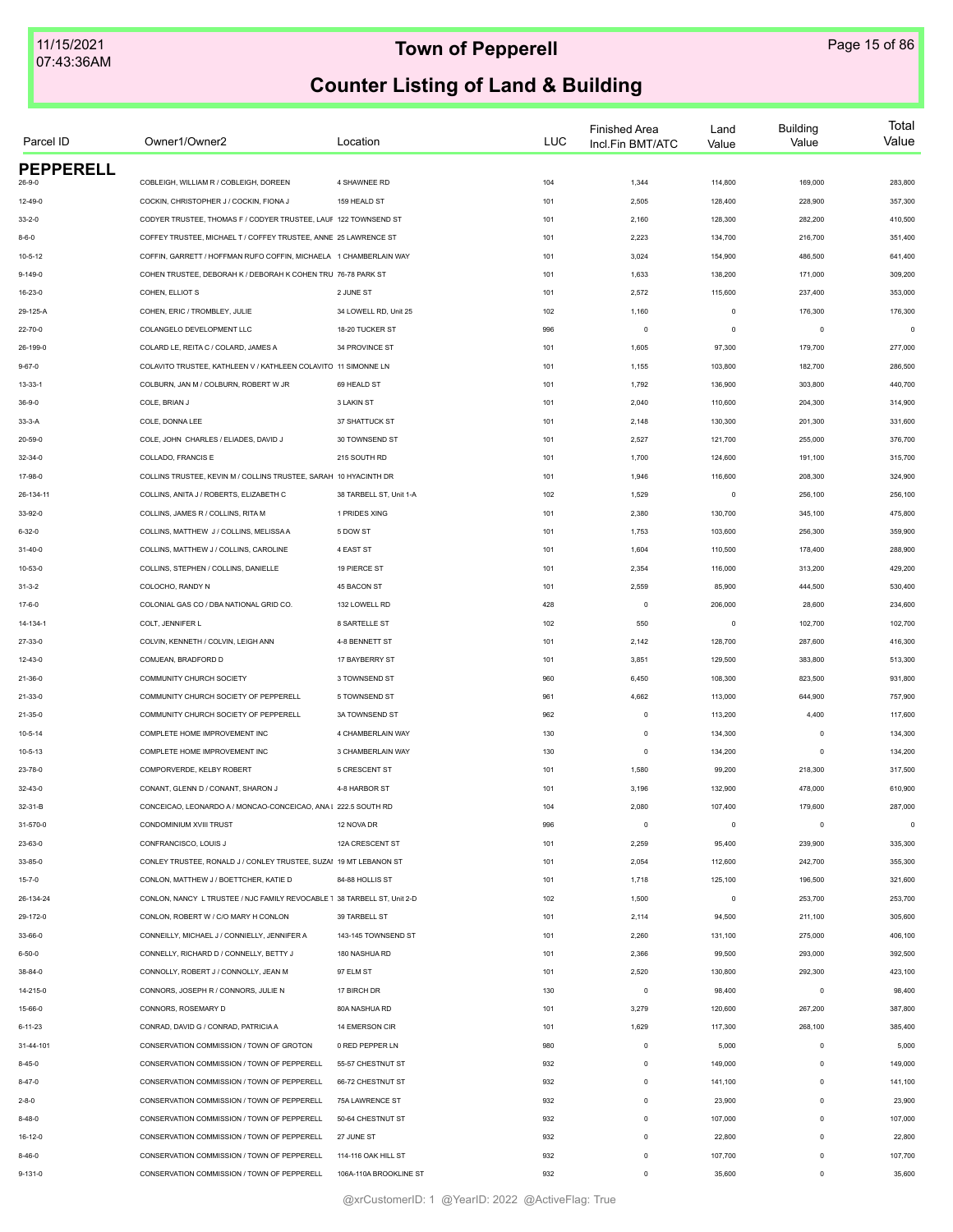| Parcel ID        | Owner1/Owner2                                | Location          | LUC | <b>Finished Area</b><br>Incl.Fin BMT/ATC | Land<br>Value | <b>Building</b><br>Value | Total<br>Value |
|------------------|----------------------------------------------|-------------------|-----|------------------------------------------|---------------|--------------------------|----------------|
| <b>PEPPERELL</b> |                                              |                   |     |                                          |               |                          |                |
| $9 - 152 - 1$    | CONSERVATION COMMISSION / TOWN OF PEPPERELL  | 36 OAK HILL ST    | 932 | $\mathsf 0$                              | 148,100       | $\mathbf 0$              | 148,100        |
| $9 - 82 - 0$     | CONSERVATION COMMISSION / TOWN OF PEPPERELL  | 46-52 PRESCOTT ST | 932 | $\mathsf 0$                              | 256,600       | $\mathbf 0$              | 256,600        |
| $9 - 163 - 0$    | CONSERVATION COMMISSION / TOWN OF PEPPERELL  | 31 OAK HILL ST    | 932 | $\mathsf 0$                              | 252,100       | $\mathbf 0$              | 252,100        |
| 40-37-0          | CONSERVATION COMMISSION / TOWN OF PEPPERELL  | 13-15 YALE RD     | 932 | $\mathsf 0$                              | 7,300         | $^{\circ}$               | 7,300          |
| 40-45-0          | CONSERVATION COMMISSION / TOWN OF PEPPERELL  | 1 SOUTH RD        | 932 | $\mathsf 0$                              | 9,600         | $\mathbf 0$              | 9,600          |
| $3 - 4 - 0$      | CONSERVATION COMMISSION / TOWN OF PEPPERELL  | 29-39 BEMIS RD    | 932 | $\mathsf 0$                              | 81,800        | $\Omega$                 | 81,800         |
| 40-29-0          | CONSERVATION COMMISSION / TOWN OF PEPPERELL  | 9 HARVARD LN      | 932 | $\mathsf 0$                              | 5,000         | $\Omega$                 | 5,000          |
| $40 - 44 - 0$    | CONSERVATION COMMISSION / TOWN OF PEPPERELL  | 5 SOUTH RD        | 932 | $\mathsf 0$                              | 9,900         | $\mathbf 0$              | 9,900          |
| $26 - 1 - 0$     | CONSERVATION COMMISSION / TOWN OF PEPPERELL  | 33 MILL ST        | 932 | $\mathsf 0$                              | 176,600       | $\mathbf 0$              | 176,600        |
| 18-10-0          | CONSERVATION COMMISSION / TOWN OF PEPPERELL  | 129 JEWETT ST     | 932 | $\circ$                                  | 130,400       | $\mathbf 0$              | 130,400        |
| $3 - 1 - 0$      | CONSERVATION COMMISSION / TOWN OF PEPPERELL  | 49 BEMIS RD       | 932 | $\mathsf 0$                              | 142,200       | $\mathbf 0$              | 142,200        |
| 7-30-4           | CONSERVATION COMMISSION / TOWN OF PEPPERELL  | 70B WHEELER ST    | 932 | $\mathsf 0$                              | 50,500        | $^{\circ}$               | 50,500         |
| 12-10-0          | CONSERVATION COMMISSION / TOWN OF PEPPERELL  | 29-41 BAYBERRY ST | 932 | $\mathsf 0$                              | 180,100       | $\Omega$                 | 180,100        |
| $7 - 14 - 0$     | CONSERVATION COMMISSION / TOWN OF PEPPERELL  | 34B LAWRENCE ST   | 932 | $\mathsf 0$                              | 8,600         | $\Omega$                 | 8,600          |
| $35 - 4 - 0$     | CONSERVATION COMMISSION / TOWN OF PEPPERELL  | 115B GROTON ST    | 932 | $\mathsf 0$                              | 31,000        | $\mathbf 0$              | 31,000         |
| 12-24-0          | CONSERVATION COMMISSION / TOWN OF PEPPERELL  | 128-144 HEALD ST  | 932 | $\mathsf 0$                              | 108,000       | $\mathbf 0$              | 108,000        |
| 19-3-0           | CONSERVATION COMMISSION / TOWN OF PEPPERELL  | 88-180 HEALD ST   | 932 | $\mathsf 0$                              | 242,900       | $\mathbf 0$              | 242,900        |
| $7 - 11 - 0$     | CONSERVATION COMMISSION / TOWN OF PEPPERELL  | 5 DECA DR         | 932 | $\mathsf 0$                              | 2,000         | $\mathbf 0$              | 2,000          |
| 7-33-0           | CONSERVATION COMMISSION / TOWN OF PEPPERELL  | 74-80 CHESTNUT ST | 932 | $\mathsf 0$                              | 151,000       | $^{\circ}$               | 151,000        |
| 12-36-0          | CONSERVATION COMMISSION / TOWN OF PEPPERELL  | 125-127 HEALD ST  | 932 | $\mathsf 0$                              | 161,000       | $^{\circ}$               | 161,000        |
| 6-60-0           | CONSERVATION COMMISSION / TOWN OF PEPPERELL  | 9-23 RIDGE RD     | 932 | $\mathsf 0$                              | 9,000         | $\Omega$                 | 9,000          |
|                  | CONSERVATION COMMISSION / TOWN OF PEPPERELL  | 85A JEWETT ST     |     |                                          |               | $\Omega$                 | 57,600         |
| 19-1-0           | CONSERVATION COMMISSION / TOWN OF PEPPERELL  |                   | 932 | $\mathsf 0$                              | 57,600        | $\mathbf 0$              |                |
| $6 - 4 - 0$      |                                              | 24 RIDGE RD       | 932 | $\mathsf 0$                              | 23,200        |                          | 23,200         |
| 24-78-0          | CONSERVATION COMMISSION / TOWN OF PEPPERELL  | <b>6 CANAL ST</b> | 932 | $\mathsf 0$                              | 10,100        | $\mathbf 0$              | 10,100         |
| 24-45-0          | CONSERVATION COMMISSION / TOWN OF PEPPERELL  | 8 CANAL ST        | 932 | $\mathsf 0$                              | 9,900         | $\mathbf 0$              | 9,900          |
| 24-76-0          | CONSERVATION COMMISSION / TOWN OF PEPPERELL  | 10 CANAL ST       | 932 | $\mathsf 0$                              | 3,600         | $\mathbf 0$              | 3,600          |
| $13 - 3 - 0$     | CONSERVATION COMMISSION / TOWN OF PEPPERELL  | 33 CHESTNUT ST    | 932 | $\mathsf 0$                              | 228,500       | $^{\circ}$               | 228,500        |
| $9 - 52 - 0$     | CONSERVATION COMMISSION / TOWN OF PEPPERELL  | 130B BROOKLINE ST | 932 | $\mathsf 0$                              | 123,600       | $\Omega$                 | 123,600        |
| 24-75-0          | CONSERVATION COMMISSION / TOWN OF PEPPERELL  | 16 CANAL ST       | 932 | $\mathsf 0$                              | 11,900        | $\Omega$                 | 11,900         |
| $16 - 15 - 0$    | CONSERVATION COMMISSION / TOWN OF PEPPERELL  | 172A LOWELL RD    | 932 | $\mathsf 0$                              | 47,200        | $\mathbf 0$              | 47,200         |
| $13 - 12 - 0$    | CONSERVATION COMMISSION / TOWN OF PEPPERELL  | 26 MAPLE ST       | 932 | $\mathsf 0$                              | 143,800       | $\mathbf 0$              | 143,800        |
| $13 - 1 - 0$     | CONSERVATION COMMISSION / TOWN OF PEPPERELL  | 44A CHESTNUT ST   | 932 | $\mathsf 0$                              | 17,300        | $\mathbf 0$              | 17,300         |
| 17-119-0         | CONSERVATION COMMISSION / TOWN OF PEPPERELL  | 148 LOWELL RD     | 932 | $\mathsf 0$                              | 64,000        | $\mathbf 0$              | 64,000         |
| 40-57-0          | CONSERVATION COMMISSION / TOWN OF PEPPERELL  | 21 SOUTH RD       | 932 | $^{\circ}$                               | 9,900         | $^{\circ}$               | 9,900          |
| 40-39-0          | CONSERVATION COMMISSION / TOWN OF PEPPERELL  | 188 RIVER RD      | 932 | $^{\circ}$                               | 33,900        | $^{\circ}$               | 33,900         |
| 13-17-0          | CONSERVATION COMMISSION / TOWN OF PEPPERELL  | 26-40 CHESTNUT ST | 932 | $\mathsf 0$                              | 276,500       | $\mathbf 0$              | 276,500        |
| $3 - 13 - 0$     | CONSERVATION COMMISSION / TOWN OF PEPPERELL  | 187B BROOKLINE ST | 932 | $\Omega$                                 | 25,900        | $\Omega$                 | 25,900         |
| 41-2-B           | CONSERVATION COMMISSION / TOWN OF PEPPERELL  | 146 RIVER RD      | 932 | $\circ$                                  | 3,200         | $\Omega$                 | 3,200          |
| $41 - 4 - 0$     | CONSERVATION COMMISSION / TOWN OF PEPPERELL  | 116A RIVER RD     | 932 | $\mathsf 0$                              | 2,000         | $\mathbf 0$              | 2,000          |
| $6 - 37 - 0$     | CONSERVATION COMMISSION / TOWN OF PEPPERELL  | 9 LONGMEADOW LN   | 932 | $^{\circ}$                               | 11,400        | $\mathbf 0$              | 11,400         |
| 34-22-0          | CONSERVATION COMMISSION / TOWN OF PEPPERELL  | 52 ELM ST         | 932 | $^{\circ}$                               | 35,800        | $\mathbf 0$              | 35,800         |
| $3 - 24 - 0$     | CONSERVATION COMMISSION / TOWN OF PEPPERELL  | 18A BEMIS RD      | 932 | $^{\circ}$                               | 118,200       | $\Omega$                 | 118,200        |
| 17-45-0          | CONSERVATION COMMISSION / TOWN OF PEPPERELL  | 137A LOWELL RD    | 932 | $\mathsf 0$                              | 12,300        | $\Omega$                 | 12,300         |
| 19-2-0           | CONSERVATION COMMISSION / TOWN OF PEPPERELL  | 110A HEALD ST     | 932 | $\mathsf 0$                              | 52,700        | $\Omega$                 | 52,700         |
| $6 - 38 - 0$     | CONSERVATION COMMISSION / TOWN OF PEPPERELL  | 11 LONGMEADOW LN  | 932 | $\mathsf 0$                              | 11,000        | $\Omega$                 | 11,000         |
| $2 - 16 - 0$     | CONSERVATION COMMISSION / TOWN OF PEPPERELL  | 2-4 WHEELER ST    | 932 | $\mathsf 0$                              | 157,200       | $\Omega$                 | 157,200        |
| 7-63-0           | CONSERVATION COMMISSION / TOWN OF PEPPERELL  | 34A CRANBERRY ST  | 932 | $\circ$                                  | 7,400         | $\mathbf 0$              | 7,400          |
| 31-24-0          | CONSERVATION COMMISSION / TOWN OF PEPPERELL  | 25A CRAWFORD WAY  | 932 | $\circ$                                  | 4,000         | $\mathbf 0$              | 4,000          |
| 31-44-0          | CONSERVATION COMMISSION / TOWN OF PEPPERELL  | 13A JERSEY ST     | 932 | $\mathsf 0$                              | 10,100        | $\mathbf 0$              | 10,100         |
|                  | CONSERVATION COMMISSION / TOWN OF PEPPERELL  | 81-99 OAK HILL ST |     | $\mathsf 0$                              |               | $^{\circ}$               |                |
| $8 - 20 - 0$     | CONSERVATION COMMISSION / TOWN OF PEPPERELL  |                   | 932 |                                          | 211,700       | $\Omega$                 | 211,700        |
| $35 - 5 - 0$     |                                              | 115A GROTON ST    | 932 | $\mathsf 0$                              | 43,200        |                          | 43,200         |
| $7 - 34 - 0$     | CONSERVATION COMMISSION / TOWN OF PEPPERELL  | 43-53 BAYBERRY ST | 932 | $\mathsf 0$                              | 152,000       | $\Omega$                 | 152,000        |
| $2 - 22 - 0$     | CONSERVATION COMMISSION / TOWN OF PEPPERELL  | 68C LAWRENCE ST   | 932 | $\mathsf 0$                              | 52,000        | $\mathbf 0$              | 52,000         |
| 14-211-0         | CONSOLVO, SAMUEL T / CONSOLVO, JESSICA ALICE | 9 BIRCH DR        | 130 | $\mathsf 0$                              | 99,000        | $\mathbf 0$              | 99,000         |
| 15-56-0          | CONSTANTINE, JEAN T / HAMILTON, KATHLEEN T   | 36 NASHUA RD      | 104 | 3,032                                    | 120,000       | 360,600                  | 480,600        |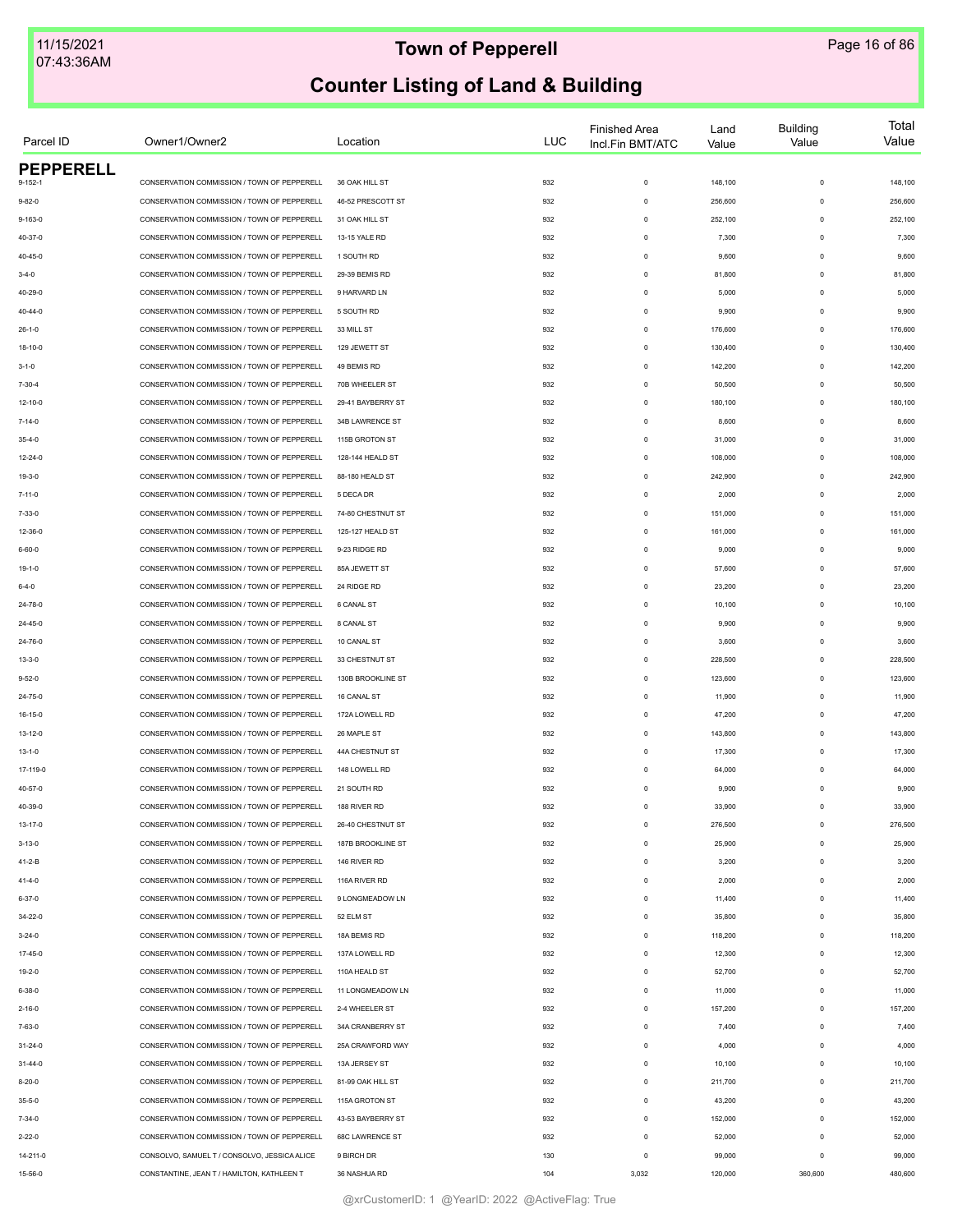| Parcel ID        | Owner1/Owner2                                                   | Location             | <b>LUC</b> | <b>Finished Area</b><br>Incl.Fin BMT/ATC | Land<br>Value | <b>Building</b><br>Value | Total<br>Value |
|------------------|-----------------------------------------------------------------|----------------------|------------|------------------------------------------|---------------|--------------------------|----------------|
| <b>PEPPERELL</b> |                                                                 |                      |            |                                          |               |                          |                |
| 32-19-A          | CONTINI, ARTHUR C / CONTINI, NANCY E                            | 85 HARBOR ST         | 101        | 1,874                                    | 128,400       | 216,600                  | 345,000        |
| 23-10-F          | CONWAY LE TRUSTEE, BEVERLY P / CONWAY TRUSTEE, F 8A TUCKER ST   |                      | 132        | $\circ$                                  | 5,100         | $\circ$                  | 5,100          |
| 23-10-E          | CONWAY LE TRUSTEE, BEVERLY P / CONWAY TRUSTEE, F 10 TUCKER ST   |                      | 104        | 1,666                                    | 104,100       | 161,800                  | 265,900        |
| $3 - 11 - 0$     | CONWAY, JAMES N / CONWAY, JANE C                                | 191-193 BROOKLINE ST | 101        | 2,592                                    | 137,500       | 210,800                  | 348,300        |
| $31 - 1 - 0$     | COOK, JOHN                                                      | 55 EAST ST           | 101        | 1,344                                    | 117,300       | 214,500                  | 331,800        |
| $20 - 14 - 0$    | COOLE, JOSHUA                                                   | 18 HEALD ST          | 101        | 1,908                                    | 113,300       | 186,300                  | 299,600        |
| 29-110-0         | COOPER, DAVID                                                   | 3 FIRST AVE          | 101        | 941                                      | 102,900       | 134,800                  | 237,700        |
| $17 - 51 - 0$    | COPPINGER, RICHARD J / COPPINGER, CHERYL M                      | 147 LOWELL RD        | 104        | 4,101                                    | 103,600       | 403,300                  | 506,900        |
| 16-29-0          | COPSON. JEFFREY T / COPSON. ROBERTA                             | 11 JUNE ST           | 101        | 4,326                                    | 115,600       | 351,200                  | 466,800        |
| $9 - 102 - 0$    | CORBETT, KATHLEEN                                               | 27 SEMINOLE DR       | 101        | 1,877                                    | 102,500       | 212,700                  | 315,200        |
| $6 - 26 - 0$     | CORDEIRO, ROBERT P / CORDEIRO, KATHLEEN M                       | 158 NASHUA RD        | 101        | 2,434                                    | 102,200       | 260,400                  | 362,600        |
| $33 - 74 - 0$    | COREY, CHARLES N III / COREY, SARAH H                           | 94 TOWNSEND ST       | 101        | 2,118                                    | 104,100       | 313,900                  | 418,000        |
| 14-76-0          | COREY, MELISSA E                                                | 6 OAK HILL ST        | 101        | 1,685                                    | 112,400       | 214,300                  | 326,700        |
| 32-86-0          | CORMIER TRUSTEE, GERALD B / CORMIER TRUSTEE, LIN 6 HILLSIDE ST  |                      | 101        | 2,056                                    | 128,600       | 253,100                  | 381,700        |
| 26-89-0          | CORMIER, DEBRA A / CORMIER, MAURICE R                           | 13 PROSPECT ST       | 104        | 2,517                                    | 101,200       | 233,000                  | 334,200        |
| $40 - 17 - 0$    | CORMIER, JESSICA                                                | 4 YALE RD            | 101        | 1,950                                    | 77,500        | 234,000                  | 311,500        |
| $11 - 57 - 0$    | CORMIER, KATHLEEN D / CORMIER, PAUL J                           | 4 NURSERY RD         | 101        | 2,341                                    | 115,600       | 295,300                  | 410,900        |
| 29-86-0          | CORMIER, MAURICE R / CORMIER, DEBRA A                           | 38 OAKLAND RD        | 101        | 1,974                                    | 102,900       | 216,600                  | 319,500        |
| $9 - 96 - 0$     | CORMIER, MICHAEL J / CORMIER, LESLEY J                          | 39 SEMINOLE DR       | 101        | 1,706                                    | 101,900       | 192,000                  | 293,900        |
| $9 - 17 - 0$     | CORMIER, NORMA M                                                | 109 BROOKLINE ST     | 101        | 1,970                                    | 96,900        | 188,100                  | 285,000        |
| $32 - 10 - 0$    | CORMIER, PAUL R / CORMIER, KIMBERLY A                           | 7 WEST ST            | 101        | 1,989                                    | 128,100       | 220,700                  | 348,800        |
| $31 - 52 - 0$    | CORREIA, ANNA M                                                 | 85 LOWELL RD         | 101        | 1,322                                    | 102,100       | 186,400                  | 288,500        |
| 17-104-0         | CORREIA, KEVIN M JR / COLON, ANA LISA                           | 22 HYACINTH DR       | 101        | 1,764                                    | 115,600       | 239,600                  | 355,200        |
| 29-177-0         | CORRENTY, PAUL S                                                | 49 LEIGHTON ST       | 101        | 1,131                                    | 88,700        | 144,900                  | 233,600        |
| $11 - 44 - 0$    | CORRIVEAU, MICHAEL A / CORRIVEAU, PATTY L                       | 125 NASHUA RD        | 101        | 2,752                                    | 120,100       | 351,600                  | 471,700        |
|                  |                                                                 |                      |            |                                          |               |                          |                |
| $9 - 172 - 0$    | CORTESE, STEPHEN T / CORTESE, SARAH K                           | 101 PARK ST          | 101        | 3,020                                    | 136,000       | 332,900                  | 468,900        |
| $9 - 79 - 0$     | CORTEZ, STEPHEN R / TENCZAR, NANCY L                            | 17 ALGONQUIN RD      | 101        | 1,428                                    | 103,100       | 194,500                  | 297,600        |
| $30 - 2 - 0$     | CORVINO, PAUL                                                   | 35 PARKWOOD DR       | 101        | 1,396                                    | 110,200       | 207,300                  | 317,500        |
| $33 - 16 - 1$    | COSGROVE, ERIK J / RAIA, NICOLE E                               | 121 TOWNSEND ST      | 101        | 1,241                                    | 128,000       | 244,900                  | 372,900        |
| 20-76-0          | COSTA, ADAM / GENDREAU, KAYLA                                   | 65 TOWNSEND ST       | 101        | 2,784                                    | 128,100       | 258,800                  | 386,900        |
| 11-181-0         | COSTA, ALFRED J / COSTA, TAMMY A                                | 1 DEERFIELD DR       | 101        | 1,802                                    | 107,600       | 237,600                  | 345,200        |
| 14-201-0         | COSTA, PAUL J / COSTA, SUSAN E                                  | 9 PLAINFIELD RD      | 104        | 3,185                                    | 101,800       | 304,000                  | 405,800        |
| 35-25-0          | COSTA, THICIANE                                                 | 94 RIVER RD          | 101        | 1,589                                    | 112,600       | 226,000                  | 338,600        |
| $32 - 41 - 0$    | COSTELLO, DAVID J                                               | 44 HARBOR ST         | 101        | 2,587                                    | 128,000       | 268,200                  | 396,200        |
| $23 - 41 - 0$    | COSTELLO, PATRICIA A / COSTELLO, MICHAEL J                      | 7 PARKER HILL WAY    | 101        | 1,055                                    | 91,600        | 155,800                  | 247,400        |
| 29-72-0          | COTE, PATRICK / COTE, CHRISTINE                                 | 11 OAKLAND RD        | 101        | 1,512                                    | 102,800       | 168,300                  | 271,100        |
| 36-10-0          | COTE, PHILIP E / COTE, HELEN M                                  | 1 LAKIN ST           | 101        | 1,872                                    | 91,100        | 356,300                  | 447,400        |
| $9 - 44 - 0$     | COTREAU, ANTHONY D / ROPER, BRITTANY E                          | 7 CHEYENNE RD        | 101        | 2,035                                    | 122,700       | 193,900                  | 316,600        |
| 23-119-0         | COTTAGE COURT CONDO TRUST                                       | 14 COTTAGE ST        | 996        | $\mathsf 0$                              | $\,$ 0 $\,$   | $\mathbf 0$              | $\mathsf 0$    |
| 23-117-0         | COTTAGE PLACE                                                   | 8-10 COTTAGE ST      | 996        | $\mathsf 0$                              | $\mathsf 0$   | $\circ$                  | $\circ$        |
| $6 - 11 - 11$    | COTTER. MICHAEL / MINGOLELLI. MEREDITH                          | 40 EMERSON CIR       | 101        | 1,464                                    | 123,600       | 229,900                  | 353,500        |
| $3 - 403 - 0$    | COTTER, SEAN M / COTTER, JENNIFER R                             | 23 BEMIS RD          | 101        | 1,234                                    | 102,000       | 175,700                  | 277,700        |
| $17 - 8 - 0$     | COTTON, JOHN P / COTTON, JOANNE B                               | 126 LOWELL RD        | 101        | 2,268                                    | 90,200        | 232,100                  | 322,300        |
| 14-24-0          | <b>COUNTRYSIDE TRUST</b>                                        | 24 COUNTRYSIDE RD    | 132        | $\mathsf 0$                              | $\mathsf 0$   | $^{\circ}$               | $\mathsf 0$    |
| 14-23-0          | <b>COUNTRYSIDE TRUST</b>                                        | 23 COUNTRYSIDE RD    | 132        | $\mathsf 0$                              | $\mathsf 0$   | $\Omega$                 | $\circ$        |
| 14-25-0          | <b>COUNTRYSIDE TRUST</b>                                        | 25 COUNTRYSIDE RD    | 132        | $\mathsf 0$                              | $\mathsf 0$   | $\Omega$                 | $\circ$        |
| 13-110-0         | COUPER, GERALD S / MACPHERSON, ROBERTA L                        | 1 MAPLE ST           | 101        | 2,997                                    | 169,300       | 420,500                  | 589,800        |
| $8 - 28 - 0$     | COURNOYER, JEFFREY D / COURNOYER, LISA J                        | 67 OAK HILL ST       | 101        | 1,976                                    | 115,600       | 234,700                  | 350,300        |
| $3-39-A$         | COURTEMARCHE, FREDERICK J / COURTEMARCHE, JOAI 136 BROOKLINE ST |                      | 101        | 2,006                                    | 103,200       | 232,900                  | 336,100        |
| 9-135-A          | COUTO, DAVID / COUTO, AMANDA                                    | 86 PARK ST           | 101        | 1,587                                    | 138,500       | 190,400                  | 328,900        |
| 15-64-0          | COUTU, DONALD J / COUTU, DARLENE S                              | 45 NASHUA RD         | 101        | 2,980                                    | 118,300       | 249,600                  | 367,900        |
| 23-27-0          | COUTU, TINA A / COUTU, ROLAND G                                 | 29 TUCKER ST         | 101        | 2,106                                    | 104,600       | 185,300                  | 289,900        |
| 20-64-0          | COVERED BRIDGE PROPERTIES LLC                                   | 44 TOWNSEND ST       | 112        | 8,064                                    | 264,000       | 528,300                  | 792,300        |
|                  | COVIELLO, CHRISTOPHER J / GUSTAFSON COVIELLO, JEI 21 HEALD ST   |                      | 101        | 3,197                                    | 139,000       | 322,000                  | 461,000        |
| $20 - 5 - 0$     |                                                                 |                      |            |                                          |               |                          |                |
| 18-83-0          | COWEN, JONATHAN T / COWEN, EMILIE C                             | 32 WEST ST           | 101        | 2,520                                    | 135,300       | 285,800                  | 421,100        |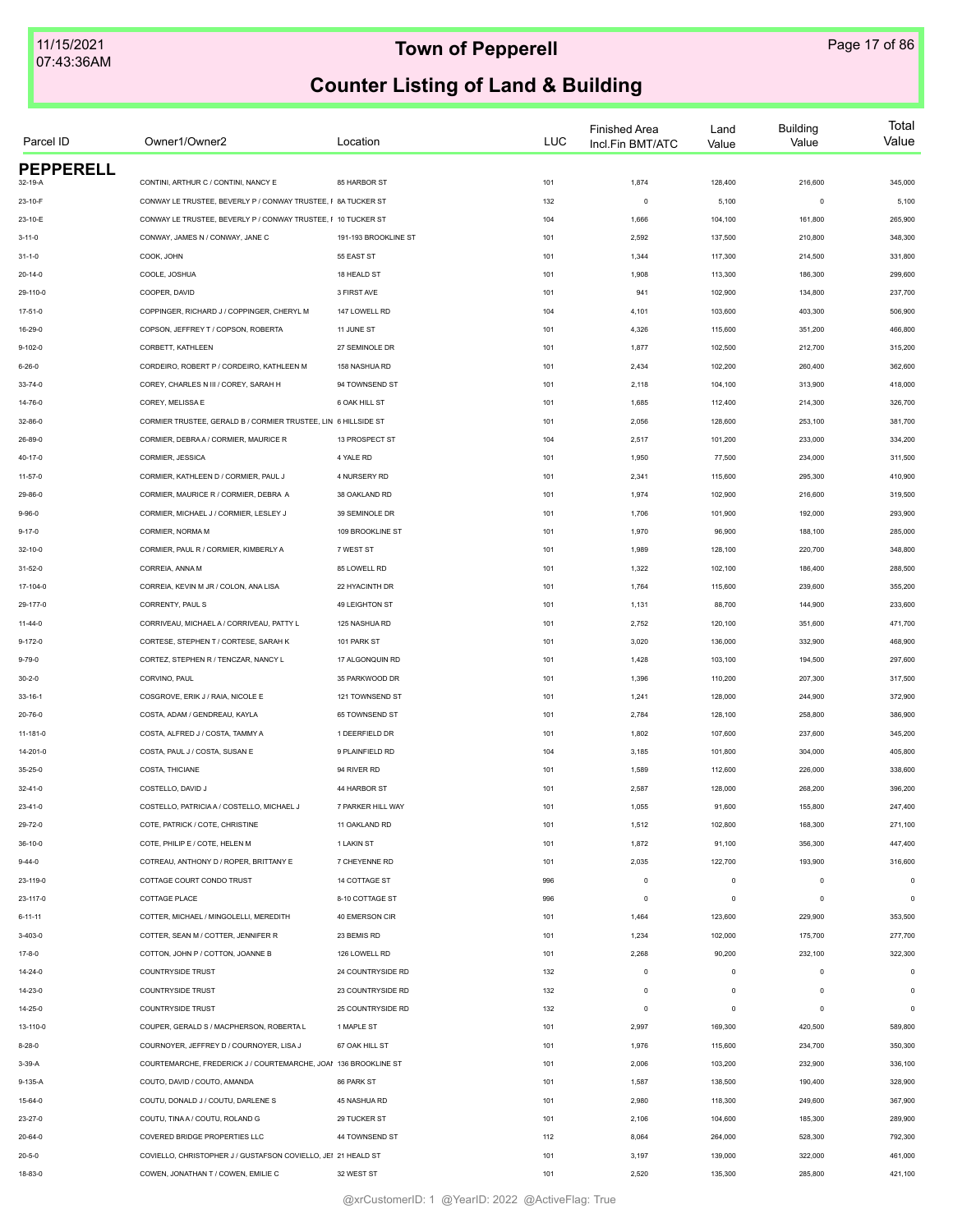| Parcel ID        | Owner1/Owner2                                                      | Location                 | <b>LUC</b> | <b>Finished Area</b><br>Incl.Fin BMT/ATC | Land<br>Value | <b>Building</b><br>Value | Total<br>Value |
|------------------|--------------------------------------------------------------------|--------------------------|------------|------------------------------------------|---------------|--------------------------|----------------|
| <b>PEPPERELL</b> |                                                                    |                          |            |                                          |               |                          |                |
| 30-46-0          | COYLE TRUSTEE, JOHN J / COYLE TRUSTEE, DIANE M                     | 84 LOWELL RD             | 101        | 1,786                                    | 118,300       | 219,400                  | 337,700        |
| $16 - 24 - 0$    | COYLE, STEVEN D / COYLE, LAURA C                                   | 96 EAST ST               | 101        | 2,008                                    | 114,300       | 243,900                  | 358,200        |
| $12 - 51 - 0$    | CRAIG TRUSTEE, SYLVIA L                                            | 120 WEST ST              | 132        | $\circ$                                  | 6,600         | $\mathbf 0$              | 6,600          |
| 12-30-0          | CRAIG TRUSTEE, SYLVIA L / SYLVIA L CRAIG REVOCABLE 116-118 WEST ST |                          | 101        | 1,825                                    | 131,200       | 207,000                  | 338,200        |
| 23-193-C         | CRAMB TRUSTEE, LISAA / MINER TRUSTEE, JANINE R                     | 103 MAIN ST, Unit 3      | 102        | 1,206                                    | $\mathsf 0$   | 166,500                  | 166,500        |
| 14-238-0         | CRAMB, JANET M TRUSTEE / CRAMB FAMILY REVOCABLI 17-19 PARK ST      |                          | 121        | 7,136                                    | 138,200       | 749,800                  | 888,000        |
| 23-201-0         | CRAMB, JANET M TRUSTEE / CRAMB FAMILY REVOCABLE 113-115 MAIN ST    |                          | 013        | 3,624                                    | 87,800        | 338,900                  | 426,700        |
| 25-29-0          | CRAMB, MATTHEW / CRAMB, TIALYNN                                    | 44 MILL ST               | 101        | 2,338                                    | 121,300       | 194,800                  | 316,100        |
| 19-64-0          | CRAMPTON, ANDREW S / CRAMPTON, BARBARA J                           | 87B TOWNSEND ST          | 101        | 2,821                                    | 132,700       | 385,800                  | 518,500        |
| $4 - 36 - 0$     | CRAMTON, STEPHEN C / CRAMTON, KAREN P                              | 59D NORTH ST             | 132        | $\circ$                                  | 800           | $\mathbf 0$              | 800            |
| 14-177-0         | CRAVER, SCOTT L / CRAVER, NICOLE R                                 | 7 PALMER RD              | 101        | 1,460                                    | 101,900       | 188,600                  | 290,500        |
| 12-97-0          | CREAR, ANDREW T / CREAR, LISA M                                    | 18 ASHLEY ST             | 101        | 2,436                                    | 137,900       | 249,600                  | 387,500        |
| $32 - 25 - 2$    | CREIGHTON, ASHLEY R / CREIGHTON, GREGORY JR                        | 1 PROCTOR RD             | 101        | 2,524                                    | 114,100       | 265,500                  | 379,600        |
| $30 - 25 - 0$    | CRESPO, KIMBERLY M / CRESPO, SALVADOR                              | 10 PARKWOOD DR           | 101        | 1,448                                    | 104,000       | 177,000                  | 281,000        |
| $22 - 2 - 0$     | CRESTA TRUSTEE, JOHN P SR / BROOKLINE TRUST                        | 18 BROOKLINE ST          | 313        | 9,540                                    | 141,400       | 143,600                  | 285,000        |
| $9 - 34 - 0$     | CRESTA, JOHN P / CRESTA, DONNA M                                   | 5 SIMONNE LN             | 101        | 2,605                                    | 134,400       | 352,100                  | 486,500        |
| 12-15-0          | CREWE, WILLIAM L / CREWE, LINDA A                                  | 113 WEST ST              | 101        | 2,144                                    | 128,600       | 227,000                  | 355,600        |
| 37-54-0          | CROCHIERE, GEORGE K / CROCHIERE, NANCY F                           | 55 BANCROFT ST           | 101        | 1,718                                    | 132,800       | 228,700                  | 361,500        |
| 23-137-0         | CROCKER LE, DOROTHY A / CROCKER, JEFFERY THOMA! 15 COTTAGE ST      |                          | 101        | 1,260                                    | 48,200        | 135,100                  | 183,300        |
| 37-57-0          | CROCKER, DANIEL E / CROCKER, ROBIN J                               | 61 BANCROFT ST           | 101        | 2,484                                    | 104,000       | 278,700                  | 382,700        |
| 14-172-0         | CROCKER, JEFFREY T / JIMENEZ, KELLI                                | 17 PALMER RD             | 101        | 1,008                                    | 101,600       | 171,900                  | 273,500        |
| $18 - 1 - 0$     | CROCKER, WILLIAM P / CROCKER, CYNTHIA L W                          | 11 HOG HILL RD           | 101        | 2,042                                    | 129,000       | 207,800                  | 336,800        |
| 15-82-0          | CROMBIE LANE, BETSY L / LANE, RICHARD N                            | 77A HOLLIS ST            | 101        | 2,813                                    | 128,700       | 291,400                  | 420,100        |
| $33 - 15 - 0$    | CROMWELL JR, JOHN R / CROMWELL, CHERYL A                           | 115 TOWNSEND ST          | 101        | 1,114                                    | 104,000       | 179,600                  | 283,600        |
| 16-91-0          | CRONIN TRUSTEE, JAMES J / CRONIN TRUSTEE, BARBAR 65 EAST ST        |                          | 101        | 2,160                                    | 116,100       | 309,200                  | 425,300        |
| $2 - 18 - 0$     | CRONIN TRUSTEE, JOHN T / JOHN T CRONIN TRUST                       | 68 LAWRENCE ST           | 101        | 1,825                                    | 113,900       | 211,400                  | 325,300        |
| 14-144-0         | CRONIN, BRIAN S / CRONIN, MARION L                                 | 49 HEALD ST              | 101        | 828                                      | 136,600       | 117,300                  | 253,900        |
| 25-48-0          | CRONIN, DIANE V                                                    | 34 TUCKER ST             | 013        | 4,069                                    | 89,700        | 348,400                  | 438,100        |
| $20 - 77 - 0$    | CRONIN, JAMES J / WUNDERLICH, CHRISTINE                            | 65A TOWNSEND ST          | 101        | 1,909                                    | 129,400       | 332,700                  | 462,100        |
| 19-54-0          | CRONIN, MICHELE A / CRONIN, JEFFREY M                              | 87A TOWNSEND ST          | 101        | 2,025                                    | 130,000       | 279,300                  | 409,300        |
| 9-135-B          | CROSBY, JENNIFER                                                   | 88 PARK ST               | 101        | 1,872                                    | 139,600       | 242,000                  | 381,600        |
| 23-88-0          | CROSS STREET CONDO                                                 | 15-1/2 CROSS ST          | 996        | $\circ$                                  | $\circ$       | $\mathbf 0$              | 0              |
| 22-43-0          | CROSS, JOHN L / CROSS, CONSTANCE                                   | 5 NASHUA RD              | 101        | 2,433                                    | 89,700        | 236,300                  | 326,000        |
| $9 - 41 - 0$     | CROSS, PAMELA                                                      | 3 CHEYENNE RD            | 130        | $\mathbf 0$                              | 98,000        | $\mathbf 0$              | 98,000         |
| 16-92-0          | CROUSE. DAVID W / CROUSE. BEVERLY J                                | 65A EAST ST              | 101        | 2,378                                    | 116,100       | 302,900                  | 419,000        |
| 33-113-0         | CROUSE, RICHARD / CROUSE, JUDY ROSE                                | 7 CELESTIAL WAY          | 101        | 2,712                                    | 136,100       | 392,900                  | 529,000        |
| 29-77-0          | CROWLEY, ANNA                                                      | 20 OAKLAND RD            | 101        | 1,495                                    | 102,900       | 165,100                  | 268,000        |
| $7 - 54 - 0$     | CROWLEY, JEFFREY                                                   | 48A WHEELER ST           | 101        | 2,702                                    | 123,100       | 334,600                  | 457,700        |
| 16-68-0          | CROWN ATLANTIC COMPANY LLC / C/O CROWN COMMUN 25 LOMAR PARK DR     |                          | 432        | 672                                      | 141,800       | 112,300                  | 254,100        |
| $4 - 20 - 1$     | CRYAN, ISAAC J / CRYAN, LAURA A                                    | 3 FARRAR ST              | 016        | 4,040                                    | 153,436       | 472,900                  | 626,336        |
| $4 - 20 - 2$     | CRYAN, JOHN M / CRYAN, MARIA A                                     | 9 FARRAR ST              | 601        | $\circ$                                  | 190,369       | $\mathbf 0$              | 190,369        |
| 4-20-0           | CRYAN, JOHN M / CRYAN, MARIA A                                     | 76 PRESCOTT ST           | 016        | 4,560                                    | 153,000       | 407,700                  | 560,700        |
|                  | CTB HOLDINGS LLC                                                   | 33 LOMAR PARK DR, Unit 3 | 445        | 1,014                                    | $\,$ 0 $\,$   | 80,800                   | 80,800         |
| 16-73-33         | CUFE, GANI / CUFE, FERIDE                                          | 14 RAILROAD ST, Unit A   |            |                                          | $\mathsf 0$   |                          |                |
| $26 - 62 - 1$    |                                                                    |                          | 102        | 1,800                                    |               | 251,800                  | 251,800        |
| 26-62-2          | CUFE, GENTIAN / CUFE, FERIDE                                       | 14 RAILROAD ST, Unit B   | 102        | 1,800                                    | $\circ$       | 253,900                  | 253,900        |
| 22-102-0         | CULLINANE, MAUREEN                                                 | 24C TUCKER ST            | 101        | 1,064                                    | 74,300        | 118,500                  | 192,800        |
| 14-137-0         | CUMMINGS TRUSTEE, CONSTANCE M / CONSTANCE M CL 25 SHEFFIELD ST     |                          | 101        | 4,097                                    | 126,300       | 359,900                  | 486,200        |
| $3 - 245 - 0$    | CUMMINGS, JAMES R / CUMMINGS, WENDY L                              | 26 BEMIS RD              | 101        | 2,578                                    | 105,100       | 258,100                  | 363,200        |
| 26-161-0         | CUMMINGS, LINDA J / CUMMINGS WHITE, JESSE                          | 11 TARBELL ST            | 101        | 1,199                                    | 87,700        | 158,400                  | 246,100        |
| 29-125-0         | CUMMINGS, LISA A / CUMMINGS, CHARLES J                             | 56 LOWELL RD             | 101        | 762                                      | 90,800        | 130,800                  | 221,600        |
| $39 - 7 - 0$     | CUNHA, MARLO JORGE / DANE, BETHANY                                 | 94 SOUTH RD              | 101        | 2,298                                    | 119,700       | 276,800                  | 396,500        |
| $30 - 7 - 0$     | CUNHA, PAUL H / CUNHA, MICHELLE J                                  | 25 PARKWOOD DR           | 101        | 1,758                                    | 124,100       | 209,000                  | 333,100        |
| $12 - 27 - 0$    | CUNHA, SHARON                                                      | 90 WEST ST               | 101        | 1,470                                    | 115,200       | 193,200                  | 308,400        |
| $13 - 81 - 0$    | CUNIO, BRIAN / CUNIO, MICHELE                                      | 22 MAPLE ST              | 101        | 2,750                                    | 122,000       | 312,000                  | 434,000        |
| $2 - 51 - 0$     | CUNNIFF, JAKE R                                                    | 91 LAWRENCE ST           | 101        | 1,533                                    | 128,500       | 204,800                  | 333,300        |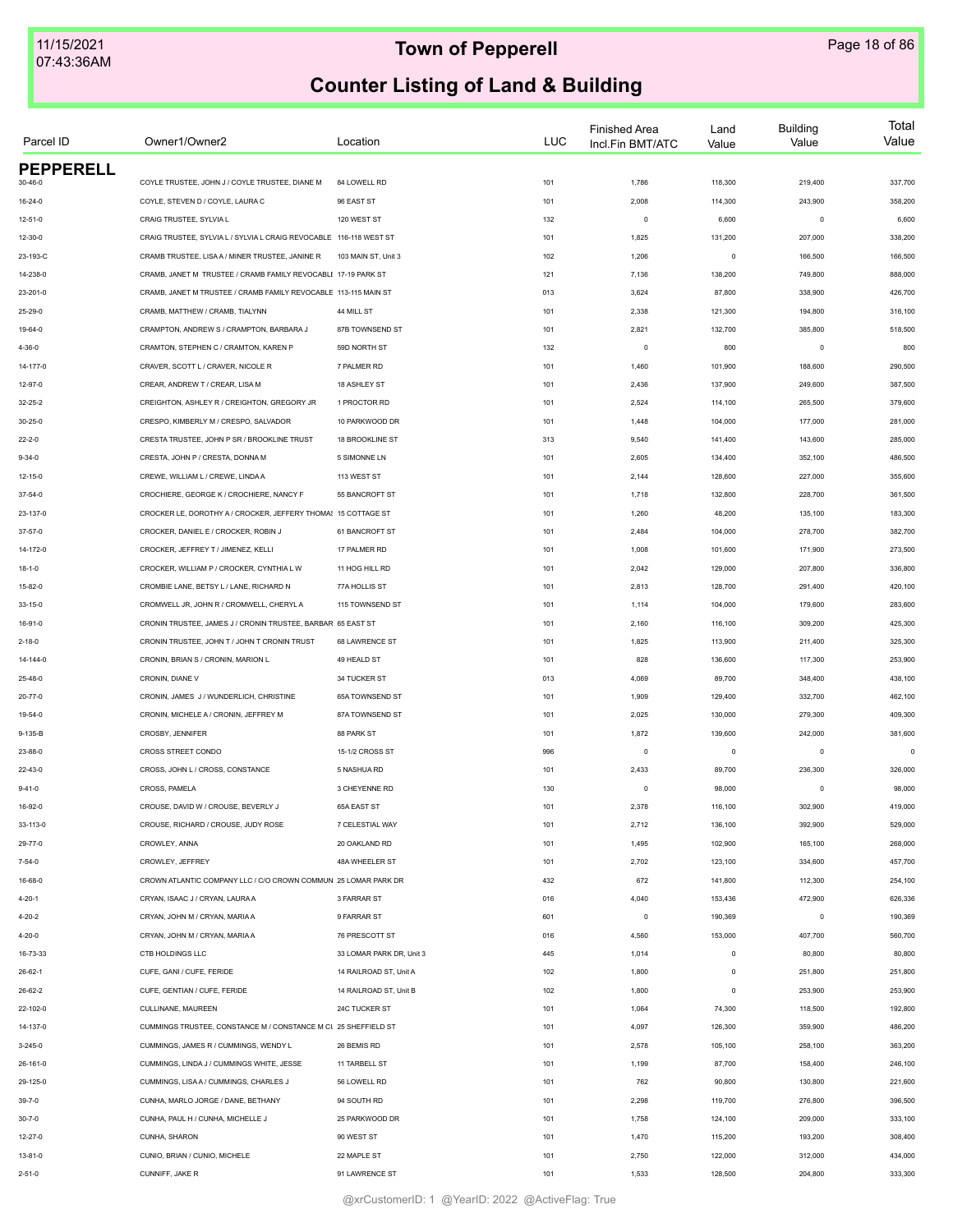| Parcel ID        | Owner1/Owner2                                                        | Location                 | LUC | <b>Finished Area</b><br>Incl.Fin BMT/ATC | Land<br>Value | <b>Building</b><br>Value | Total<br>Value |
|------------------|----------------------------------------------------------------------|--------------------------|-----|------------------------------------------|---------------|--------------------------|----------------|
| <b>PEPPERELL</b> |                                                                      |                          |     |                                          |               |                          |                |
| 16-62-0          | CUNNINGHAM, RICHARD J                                                | 69 NASHUA RD             | 101 | 1,412                                    | 106,500       | 189,500                  | 296,000        |
| 24-34-0          | CUOCO, EDWARD A SR                                                   | 19 PLEASANT ST           | 101 | 2,042                                    | 105,800       | 256,600                  | 362,400        |
| 23-21-13         | CUOCO, RICHARD B / CUOCO, SUSAN                                      | 21 TUCKER ST, Unit 13    | 102 | 1,666                                    | $\mathsf 0$   | 272,600                  | 272,600        |
| 20-65-0          | CURCIO, FRANCES                                                      | 46 TOWNSEND ST           | 101 | 1,764                                    | 105,500       | 196,100                  | 301,600        |
| 14-83-0          | CURRAO, TINO / CURRAO, MICHELLE K                                    | 1 OAK HILL ST            | 101 | 2,788                                    | 70,200        | 464,200                  | 534,400        |
| $5 - 28 - 0$     | CURRERI TRUSTEE, JEROME / CURRERI FAMILY TRUST                       | 46 DOW ST                | 101 | 1,839                                    | 128,000       | 273,600                  | 401,600        |
| 26-19-0          | CURT, GEORGE A / CURT, EILAINE M                                     | 5A LOWELL ST             | 104 | 2,024                                    | 86,300        | 164,500                  | 250,800        |
| $26 - 18 - 0$    | CURT, GEORGE A / CURT, ELAINE M                                      | 7A LOWELL ST             | 132 | $\mathbf 0$                              | 200           | $^{\circ}$               | 200            |
| 14-72-0          | CURTIS, CARLTON H JR                                                 | 10 OAK HILL ST           | 101 | 1,649                                    | 117,900       | 185,100                  | 303,000        |
| $31 - 3 - 3$     | CUTLER, MATTHEW QUINTON / CUTLER, JULIA LOUISE                       | 43 BACON ST              | 101 | 2,672                                    | 99,900        | 464,600                  | 564,500        |
| 7-302-0          | CUTRUMBES, MICHAEL                                                   | 56 BAYBERRY ST           | 101 | 1,234                                    | 137,900       | 166,200                  | 304,100        |
| 16-19-0          | CUTTING, DAVID J / CUTTING, SUSAN                                    | 82 EAST ST               | 101 | 2,748                                    | 129,600       | 291,100                  | 420,700        |
| $17 - 47 - 0$    | CUTTS, ROBERT W / CUTTS, JANE E                                      | 139 LOWELL RD            | 101 | 2,318                                    | 100,300       | 191,000                  | 291,300        |
| 18-27-1          | CYKER, JOSHUA                                                        | 35A WEST ST              | 101 | 2,469                                    | 128,800       | 407,700                  | 536,500        |
| 27-30-0          | CYMBURA, WILLIAM / CYMBURA, KATHLEEN                                 | 14 BENNETT ST            | 101 | 2,288                                    | 142,900       | 227,400                  | 370,300        |
| $5 - 30 - 0$     | CYR, RUSSELL J / CYR, RENEE M                                        | 176 HOLLIS ST            | 101 | 2,958                                    | 134,900       | 403,800                  | 538,700        |
| 16-77-4          | <b>CYRIOUS LIVING LLC</b>                                            | 24 LOMAR PARK DR, Unit 4 | 445 | 2,100                                    | $\mathsf 0$   | 184,900                  | 184,900        |
| 16-77-6          | CYRIOUS LIVING LLC                                                   | 24 LOMAR PARK DR, Unit 6 | 445 | 2,580                                    | $\mathsf 0$   | 236,700                  | 236,700        |
| 16-77-5          | <b>CYRIOUS LIVING LLC</b>                                            | 24 LOMAR PARK DR, Unit 5 | 445 | 2,460                                    | $\mathsf 0$   | 222,100                  | 222,100        |
| 38-81-0          | CZACHOROWSKI, ANDREW H / CZACHOROWSKI, CHRISTI 103 ELM ST            |                          | 101 | 3,422                                    | 135,500       | 315,500                  | 451,000        |
| $6 - 39 - 0$     | D AMBROSIO, JOSEPH III / D AMBROSIO, WHITNEY                         | 18 BROOKDALE LN          | 101 | 2,394                                    | 123,200       | 310,200                  | 433,400        |
| 14-67-0          | D EON, JANINE M / D EON, DANIEL P                                    | 12 SARTELLE ST           | 101 | 2,703                                    | 136,100       | 264,400                  | 400,500        |
| 14-124-32        | D EON, MARC / CLEMENT, MICHELLE P                                    | 23 VILLAGE RD            | 101 | 3,008                                    | 138,300       | 432,800                  | 571,100        |
| 23-46-0          | <b>D&amp;B ENTERPRISES LLC</b>                                       | 26 MILL ST               | 104 | 2,620                                    | 94,400        | 299,800                  | 394,200        |
| 15-122-0         | D. SHAWN MCCANN TRUSTEE, D. SHAWN MCCANN INV TF 32 HADLEY RD         |                          | 101 | 4,333                                    | 152,000       | 387,000                  | 539,000        |
|                  |                                                                      |                          |     |                                          |               |                          |                |
| 35-36-0          | D'ANGELO, LINDA A                                                    | 109 GROTON ST            | 101 | 1,528                                    | 128,800       | 225,700                  | 354,500        |
| 20-126-0         | DA CUNHA, CHRISTOPHER MARK II                                        | 15 INDEPENDENCE RD       | 101 | 3,207                                    | 127,600       | 443,500                  | 571,100        |
| 12-148-0         | DA CUNHA, EDMILSON J / DE OLIVEIRA, PATRICIA C                       | 119 WEST ST              | 101 | 2,453                                    | 126,800       | 210,400                  | 337,200        |
| 28-12-0          | DACOSTA, JULIANO / GOMES DE SOUZA, PRISCILLA                         | 30 SHAWNEE RD            | 101 | 1,495                                    | 111,800       | 192,000                  | 303,800        |
| 23-138-0         | DAGLE, FRANCIS L JR TRUSTEE / FOUR FAMILY TRUST                      | 17 COTTAGE ST            | 105 | 4,056                                    | 88,500        | 318,200                  | 406,700        |
| 18-43-0          | DAGOSTINO, CHRISTOPHER H                                             | 2 FIELDSTONE LN          | 101 | 1,835                                    | 115,600       | 210,600                  | 326,200        |
| 32-22-0          | DAGOSTINO, RICHARD J / DAGOSTINO, MAUREEN V                          | 4A PROCTOR RD            | 132 | $\mathbf 0$                              | 700           | $\mathbf 0$              | 700            |
| 26-156-0         | DAIGLE, SAMANTHA L / VROOMAN, BRYAN J                                | 17 TARBELL ST            | 101 | 1,084                                    | 74,300        | 156,900                  | 231,200        |
| $37 - 2 - B$     | DALE R HARTLING REVOCABLE TRUST OF 2017, DALE R F 25 BANCROFT ST     |                          | 101 | 2,293                                    | 118,100       | 240,800                  | 358,900        |
| 14-4-0           | DALESSANDRO, NEAL / DALESSANDRO, JUDELYSE ROSE 4 COUNTRYSIDE RD      |                          | 101 | 1,536                                    | 116,500       | 195,300                  | 311,800        |
| 38-18-0          | DALIA TRUSTEE, ALBERT A / ALBERT DALIA FAMILY TRUS' 84 MT LEBANON ST |                          | 101 | 2,895                                    | 132,300       | 370,200                  | 502,500        |
| 6-104-0          | DALLORTO, LOURIVAL C JR                                              | 27 RIDGE RD              | 101 | 2,539                                    | 110,700       | 306,900                  | 417,600        |
| 28-32-0          | DALTON, MICHAEL J / DALTON, ROBIN A                                  | 46 HASKELL RD            | 101 | 1,456                                    | 103,400       | 171,500                  | 274,900        |
| $8 - 81 - 0$     | DALY, THOMAS J JR / DALY, JULIE P                                    | 32 BOYNTON ST            | 101 | 2,692                                    | 114,700       | 306,400                  | 421,100        |
| $35 - 21 - 2$    | DALY, TIMOTHY / DALY, JESSICA                                        | 81 RIVER RD              | 101 | 2,393                                    | 129,200       | 352,300                  | 481,500        |
| 14-130-14        | D'AMBROSIO, JOSEPH F / D'AMBROSIO, GAIL                              | 16 VILLAGE RD            | 101 | 3,692                                    | 136,200       | 478,700                  | 614,900        |
| 31-28-0          | DAMOURAS, KEITH G / DAMOURAS, CHERYL L                               | 25 JERSEY ST             | 101 | 1,760                                    | 117,400       | 226,700                  | 344,100        |
| 3-106-0          | DANFORTH, RAYMOND E / DANFORTH, JULIE                                | 49 LAWRENCE ST           | 101 | 2,184                                    | 128,400       | 276,000                  | 404,400        |
| 33-215-0         | DANH, DAWN                                                           | 155 TOWNSEND ST          | 101 | 1,384                                    | 109,200       | 194,100                  | 303,300        |
| 24-53-39         | DANIEL, KENNAN / TWICHELL, PATRICK                                   | 39 HIGH ST               | 102 | 1,923                                    | $\mathsf 0$   | 324,500                  | 324,500        |
| $10 - 12 - 0$    | DANIELS, KURT A / DANIELS, STEPHANIE L                               | <b>18 ELLIOTT ST</b>     | 101 | 3,544                                    | 128,100       | 347,800                  | 475,900        |
| $30 - 23 - 0$    | DANN, RICHARD J / NORDSTROM, RENEE                                   | 19 PARKWOOD DR           | 101 | 1,503                                    | 103,400       | 184,800                  | 288,200        |
| 16-22-0          | DAPCIC, MICHAEL / DAPCIC, GERTRUDE                                   | 92 EAST ST               | 101 | 1,969                                    | 115,600       | 220,100                  | 335,700        |
| 11-133-0         | DARABARIS, THOMAS A / DARABARIS, TRACY                               | 3 SUNCOOK ST             | 101 | 2,084                                    | 108,800       | 253,400                  | 362,200        |
| 26-87-0          | DARGENTO, RENEE                                                      | 18-20 PROSPECT ST        | 104 | 3,079                                    | 106,500       | 211,400                  | 317,900        |
| 28-38-0          | DASILVA, JAMES                                                       | 29 SHAWNEE RD            | 101 | 1,491                                    | 102,900       | 225,200                  | 328,100        |
| 26-100-0         | DASILVA, JOSE / GROSSMAN, ANDREIA                                    | 9-11 PROSPECT ST         | 104 | 2,386                                    | 100,400       | 209,000                  | 309,400        |
| $6 - 92 - 0$     | DASILVA, LINO A                                                      | 20 RIDGE RD              | 101 | 3,158                                    | 120,700       | 289,700                  | 410,400        |
|                  | DASILVA, THOMAS                                                      | 20 CROSS ST, Unit A      |     | 1,360                                    | $\mathsf 0$   | 227,600                  | 227,600        |
| 23-33-A          |                                                                      |                          | 102 |                                          |               |                          |                |
| $2 - 7 - 0$      | DAVEY, PAUL / DAVEY, EVELYN L                                        | 66 LAWRENCE ST           | 109 | 2,789                                    | 115,300       | 264,900                  | 380,200        |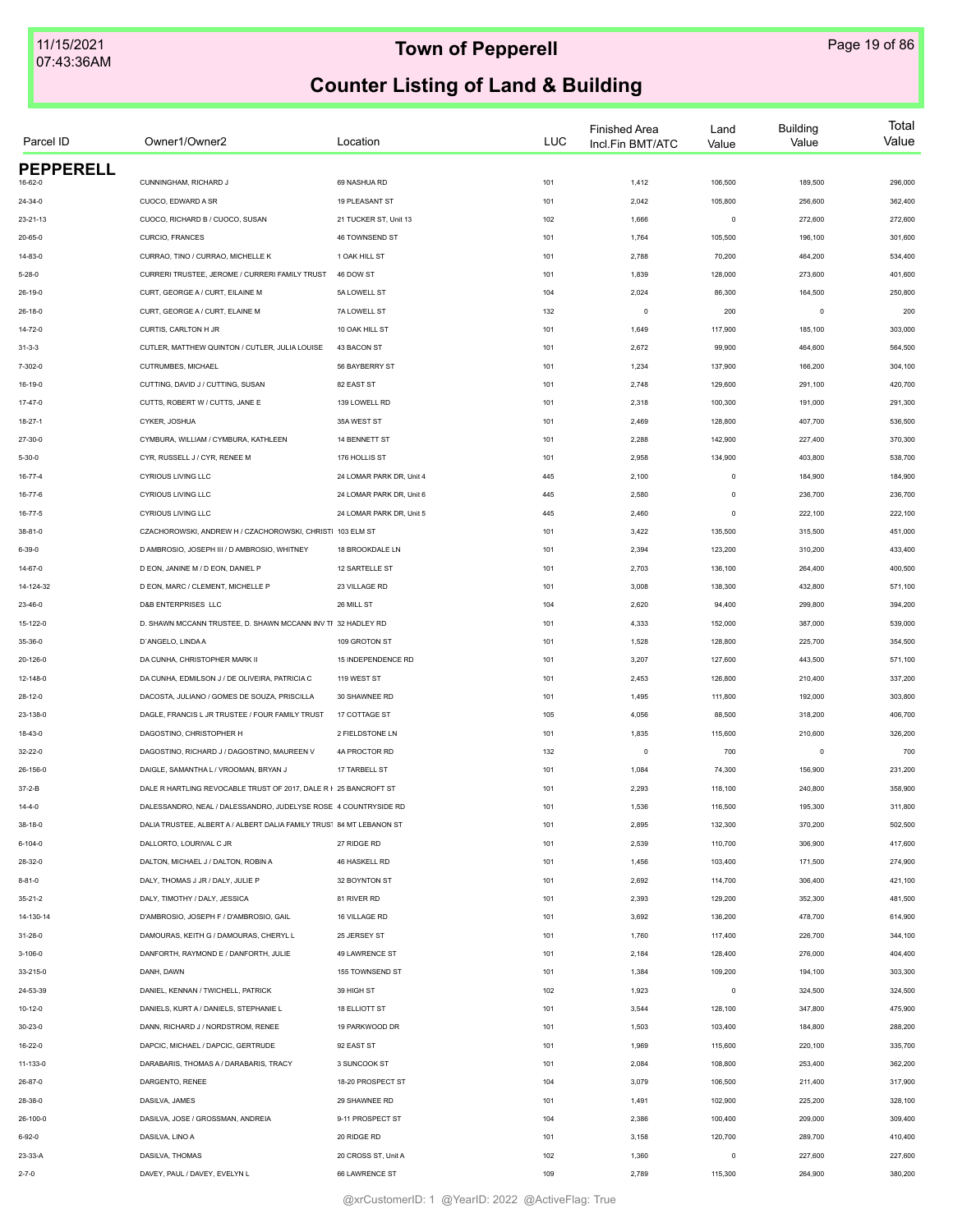| Parcel ID        | Owner1/Owner2                                                     | Location                | LUC  | <b>Finished Area</b><br>Incl.Fin BMT/ATC | Land<br>Value | <b>Building</b><br>Value | Total<br>Value |
|------------------|-------------------------------------------------------------------|-------------------------|------|------------------------------------------|---------------|--------------------------|----------------|
| <b>PEPPERELL</b> |                                                                   |                         |      |                                          |               |                          |                |
| 13-19-1          | DAVID J FULLER & SONS DEV CORP / REESE TERRI MARII 117 HEALD ST   |                         | 131  | $\mathbf 0$                              | 70,800        | $\mathbf 0$              | 70,800         |
| 20-123-0         | DAVID J WADE TRUSTEE, DAVID J WADE REVOCABLE TR. 12 JEWETT ST     |                         | 101  | 1,806                                    | 134,300       | 212,800                  | 347,100        |
| $15 - 57 - 0$    | DAVID TRUSTEE, JOHN G / DAVID TRUSTEE, CHARLOTTE 2 HADLEY RD      |                         | 101  | 2,962                                    | 146,000       | 375,500                  | 521,500        |
| 17-100-0         | DAVIDSON, ERIC / DAVIDSON, JOAN E                                 | 14 HYACINTH DR          | 101  | 1,372                                    | 117,200       | 188,100                  | 305,300        |
| 10-180-0         | DAVIES, FRANK J / DAVIES-KENNEDY, HOLLY ANN                       | 108 HOLLIS ST           | 101  | 2,538                                    | 108,800       | 321,300                  | 430,100        |
| 7-314-0          | DAVIS TRUSTEE, BETSY A / ELLSWORTH TRUSTEE, NED A 95 CHESTNUT ST  |                         | 101  | 2,470                                    | 130,600       | 263,800                  | 394,400        |
| $3 - 401 - 0$    | DAVIS, NATHAN W / HASKELL, STEPHANIE J                            | 27 BEMIS RD             | 101  | 1,570                                    | 102,000       | 173,300                  | 275,300        |
| $21 - 7 - 0$     | DAVIS, RONALD                                                     | 32 MAIN ST              | 101  | 2,264                                    | 106,200       | 216,900                  | 323,100        |
| 28-37-0          | DAVISON, DANIEL G                                                 | 31 SHAWNEE RD           | 101  | 1,309                                    | 102,900       | 190,600                  | 293,500        |
| 36-101-0         | DAVOLIO, JOSEPH / DAVOLIO, JOANN M                                | 41 LAKIN ST             | 101  | 2,275                                    | 130,300       | 337,900                  | 468,200        |
| $31 - 29 - 1$    | DAY, KRISTOFFER J / DAY, STEPHANIE A                              | 30 JERSEY ST            | 101  | 1,602                                    | 115,600       | 221,500                  | 337,100        |
| 18-22-0          | DAY, LOREN STEPHEN / DAY, KENNETH CRAIG                           | 50 HOG HILL RD          | 132  | $\mathsf 0$                              | 27,800        | $^{\circ}$               | 27,800         |
| 17-20-0          | DAY, RONALD D / DAY, ROBIN A                                      | 9 IDAL ST               | 104  | 1,910                                    | 91,000        | 198,600                  | 289,600        |
| 26-211-0         | DE ARRUDA, TATHYNNE A                                             | 4 WILLIAM ST            | 101  | 2,345                                    | 137,000       | 311,700                  | 448,700        |
| $41 - 1 - 10$    | DE BARROS, CESAR A / DE BARROS, RUYLENE C A                       | 4 RILEYS WAY            | 101  | 2,658                                    | 112,800       | 415,300                  | 528,100        |
| $15 - 2 - 0$     | DE MORAES, NICKOLAS / DE MORAES, BROOKE                           | 42 BROOKLINE ST         | 101  | 1,873                                    | 127,200       | 226,600                  | 353,800        |
| 23-193-M         | DE SOUZA, FABIANE                                                 | 103 MAIN ST, Unit 13    | 102  | 1,206                                    | $\mathbf 0$   | 169,800                  | 169,800        |
| 27-564-0         | DEANGELIS, ADAM J / DEANGELIS, SARAH                              | 98 GROTON ST            | 101  | 3,316                                    | 125,900       | 306,200                  | 432,100        |
| 29-87-0          | DEANGELIS, JOSEPH / DALE, JULIE                                   | 17 HASKELL RD           | 101  | 1,491                                    | 102,100       | 212,400                  | 314,500        |
| 17-73-0          | DEANGELIS, MICHAEL / DEANGELIS, BRENDA                            | 3 YVONNE DR             | 101  | 2,290                                    | 117,800       | 233,300                  | 351,100        |
| $6 - 12 - 0$     | DEARDEN, CHAD / MCGINNESS, AUBREY                                 | 183 NASHUA RD           | 101  | 1,120                                    | 81,700        | 158,300                  | 240,000        |
| 26-134-84        | DEBRUIN, HEDWIG F / DEBRUIN, CHRISTIAAN                           | 38 TARBELL ST, Unit 8-D | 102  | 1,559                                    | $\mathbf 0$   | 255,300                  | 255,300        |
| 38-28-0          | DECAPRIO, DAVID E / DECAPRIO, MARY W                              | 110-114 SHIRLEY ST      | 101  | 2,064                                    | 143,600       | 258,400                  | 402,000        |
| 26-110-0         | DEDIEGO, ROBERT A / DEDIEGO, PAULINE T                            | 4-6 PROSPECT ST         | 105  | 2,932                                    | 100,800       | 262,800                  | 363,600        |
| 14-148-0         | DEDIEGO, STEPHANIE M                                              | 7 SHEFFIELD ST          | 101  | 1,664                                    | 117,400       | 181,200                  | 298,600        |
| 25-20-0          | DEE TRUSTEE, JOHN F JR / DEE TRUSTEE, FLORENCE J                  | 32 NASHUA RD            | 101  | 714                                      | 91,100        | 52,800                   | 143,900        |
| 25-19-0          | DEE TRUSTEE, JOHN F JR / DEE TRUSTEE, FLORENCE J 30 NASHUA RD     |                         | 101  | 720                                      | 111,800       | 114,500                  | 226,300        |
| $25 - 2 - 0$     | DEE, FLORENCE J TRUSTEE / FLORENCE J DEE LIVING TI 56 MILL ST     |                         | 101  | 1,531                                    | 107,700       | 206,200                  | 313,900        |
| $35 - 7 - 0$     | DEE, JAMES M                                                      | 111-115 GROTON ST       | 101  | 2,394                                    | 118,200       | 272,200                  | 390,400        |
| $27 - 22 - 0$    | DEE, KRISTIN N                                                    | 12 WILLIAM ST           | 101  | 1,498                                    | 107,300       | 238,200                  | 345,500        |
|                  |                                                                   |                         |      |                                          |               |                          |                |
| $25 - 19 - 1$    | DEE, THOMAS / DEE, LINDA                                          | 30A NASHUA RD           | 101  | 2,624                                    | 111,500       | 401,000                  | 512,500        |
| 33-64-0          | DEERY, JOHN M / DEERY, HOLLY L                                    | 39 MT LEBANON ST        | 101  | 2,454                                    | 129,000       | 271,600                  | 400,600        |
| $34 - 3 - 0$     | DEFREITAS, DANA / DEFREITAS, MURIEL                               | 8 MT LEBANON ST         | 101  | 1,008                                    | 110,500       | 143,000                  | 253,500        |
| 23-84-0          | DEGMAR DEVELOPMENT CORPORATION                                    | 50-52 MAIN ST           | 111  | 3,924                                    | 90,500        | 82,300                   | 172,800        |
| 23-193-H         | DEHOYOS, MARIO F / DEHOYOS, PATRICIA A                            | 103 MAIN ST, Unit 8     | 102  | 1,206                                    | $\mathbf 0$   | 166,500                  | 166,500        |
| $33 - 1 - 0$     | DEIGAN, FRANCIS / DEIGAN, STACEY L                                | 61 SHATTUCK ST          | 101  | 2,800                                    | 121,600       | 451,800                  | 573,400        |
| $2 - 58 - 0$     | DEJESUS, JESSICA                                                  | 4 HIGH OAKS PATH        | 101  | 2,208                                    | 136,200       | 313,600                  | 449,800        |
| $10 - 2 - 0$     | DEJONGE TRUSTEE, ALICE G / GRAVES ESTATE REALTY 1 133 HOLLIS ST   |                         | 601  | $\mathsf 0$                              | 166,304       | $\mathbf 0$              | 166,304        |
| $31 - 3 - 44$    | DELANDY, SCOTT M                                                  | 41 BACON ST             | 101  | 3,433                                    | 108,900       | 465,100                  | 574,000        |
| $6 - 28 - 0$     | DELEGGE, LAURETTA A                                               | 162 NASHUA RD           | 101  | 1,992                                    | 104,200       | 193,500                  | 297,700        |
| 33-21-H          | DELIA, ROBERT M                                                   | 29 SHATTUCK ST          | 101  | 1,952                                    | 136,100       | 197,600                  | 333,700        |
| $2 - 53 - 0$     | DELISLE, DAVID C / DELISLE, KIMBERLY M                            | 6 HIGH OAKS PATH        | 101  | 3,078                                    | 137,700       | 368,400                  | 506,100        |
| 26-38-0          | DELISLE, PERRY F / DELISLE, JEAN L                                | 3 MILL ST               | 101  | 1,790                                    | 67,700        | 180,100                  | 247,800        |
| 32-39-0          | DELKER TRUSTEE, GUNTHER F W / DELKER TRUSTEE, V/ 64-68 HARBOR ST  |                         | 601  | $\mathsf 0$                              | 154,544       | $\mathbf 0$              | 154,544        |
| $32 - 54 - 0$    | DELKER TRUSTEE, GUNTHER F W / DELKER TRUSTEE, V/ 201 SOUTH RD     |                         | 0167 | 2,741                                    | 151,308       | 271,900                  | 423,208        |
| 32-50-0          | DELKER TRUSTEE, GUNTHER F.W. / DELKER TRUSTEE, V. 201A SOUTH RD   |                         | 601  | $\mathsf 0$                              | 74,088        | $\mathbf 0$              | 74,088         |
| 32-64-0          | DELKER, GUENTER W / DELKER, VALERIE I                             | 201B SOUTH RD           | 132  | $\mathsf 0$                              | 4,800         | $\mathbf 0$              | 4,800          |
| 32-53-0          | DELKER, GUENTER W / DELKER, VALERIE I                             | 207A SOUTH RD           | 132  | $\mathsf 0$                              | 1,400         | $\mathbf 0$              | 1,400          |
| $9 - 81 - 0$     | DELL ISOLA TRUSTEE, JOSEPH E / DELL ISOLA TRUSTEE 13 ALGONQUIN RD |                         | 101  | 2,374                                    | 103,200       | 263,700                  | 366,900        |
| 10-30-0          | DELLACANONICA TRUSTEE, DEBRA / NISSITISSIT HILL RE 92A NASHUA RD  |                         | 101  | 9,334                                    | 162,200       | 1,062,300                | 1,224,500      |
| 16-21-0          | DELLICOLLI, EDMUND / DELLICOLLI, GLORIA                           | 90 EAST ST              | 101  | 1,874                                    | 115,600       | 197,500                  | 313,100        |
| 10-17-A          | DELORENZO, SALVATORE A JR / DELORENZO, KIMBERLY 17 ELLIOTT ST     |                         | 101  | 3,136                                    | 132,600       | 350,700                  | 483,300        |
| $11 - 31 - 0$    | DELORGE, JESSICA A / DELORGE, KYLE R                              | 87 NASHUA RD            | 101  | 1,666                                    | 104,400       | 195,000                  | 299,400        |
| 10-904-0         | DEMARCO TRUSTEE, MARIA F / THE DEMARCO FAMILY RI 12 ELLIOTT ST    |                         | 101  | 1,960                                    | 134,700       | 228,800                  | 363,500        |
| 29-122-F         | DEMARCO, STEPHANIE M                                              | 34 LOWELL RD, Unit 12   | 102  | 1,450                                    | $\mathsf 0$   | 175,600                  | 175,600        |
|                  |                                                                   |                         |      |                                          |               |                          |                |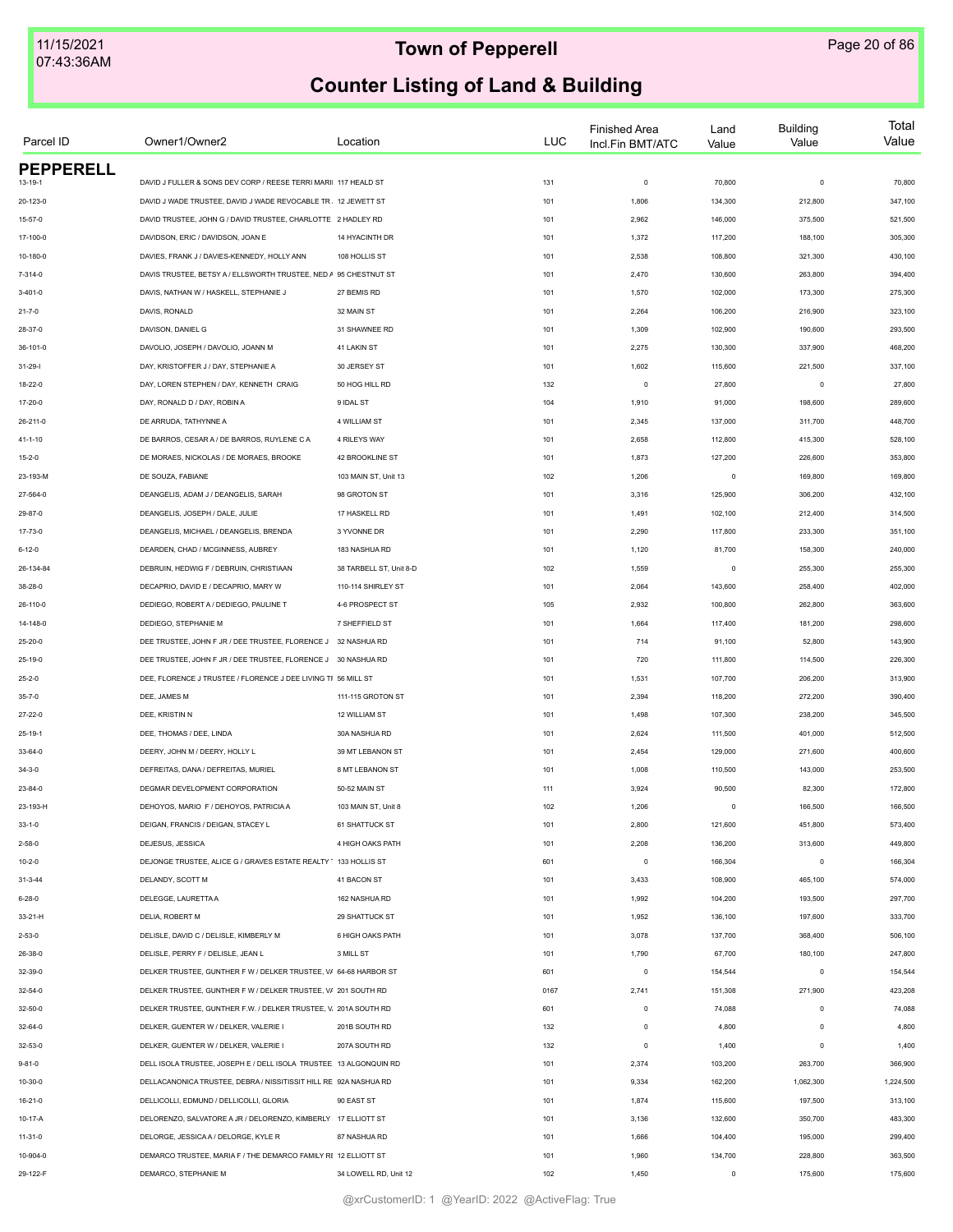| Parcel ID        | Owner1/Owner2                                                       | Location              | LUC | <b>Finished Area</b><br>Incl.Fin BMT/ATC | Land<br>Value | <b>Building</b><br>Value | Total<br>Value |
|------------------|---------------------------------------------------------------------|-----------------------|-----|------------------------------------------|---------------|--------------------------|----------------|
| <b>PEPPERELL</b> |                                                                     |                       |     |                                          |               |                          |                |
| 32-38-0          | DEMARTIN TRUSTEE, ANN F / ANN F DEMARTIN FAMILY TI 16 HILLSIDE ST   |                       | 101 | 2,710                                    | 128,600       | 279,300                  | 407,900        |
| $30 - 41 - 0$    | DEMERS, MARC A / DEMERS, SAMANTHA L                                 | 1 PARKWOOD DR         | 101 | 960                                      | 102,900       | 144,400                  | 247,300        |
| 14-149-0         | DEMERS, RICHARD / DEMERS, MAUREEN                                   | 2 LAUREL ST           | 101 | 1,420                                    | 104,100       | 164,200                  | 268,300        |
| $6 - 11 - 20$    | DEMIAN, AMIR A                                                      | 20 EMERSON CIR        | 101 | 2,064                                    | 118,200       | 261,800                  | 380,000        |
| $37 - 7 - 0$     | DEMILLE, MARC / DEMILLE, KELLY C                                    | 47 BANCROFT ST        | 101 | 1,486                                    | 112,200       | 183,600                  | 295,800        |
| 33-16-0          | DEMIRGIAN, JERRY J TRUSTEE / DEMIRGIAN, LINDA D TRI 119 TOWNSEND ST |                       | 101 | 4,070                                    | 167,100       | 344,800                  | 511,900        |
| 19-48-0          | DENARO, WESLEY D / DISTLER, DOROTHY                                 | 83 TOWNSEND ST        | 101 | 2,099                                    | 104,500       | 246,000                  | 350,500        |
| 22-78-0          | DENAULT, ISABELLE B / DENAULT, ROBERT W                             | 13 CHACE AVE          | 101 | 1,122                                    | 103,000       | 126,700                  | 229,700        |
| 17-30-0          | DENAULT, RICHARD G / DENAULT, YURIKO                                | 4 IDAL ST             | 101 | 1,256                                    | 91,000        | 124,800                  | 215,800        |
| 22-82-0          | DENAULT, ROBERT W                                                   | 16 CHACE AVE          | 106 | $^{\circ}$                               | 136,000       | 1,500                    | 137,500        |
| $24 - 7 - 0$     | DENAULT, STEPHEN K / DENAULT, SUSAN A                               | 14 PLEASANT ST        | 104 | 3,020                                    | 99,200        | 209,000                  | 308,200        |
| 7-11-10          | DENEHY, CHARLES / DENEHY, LISA                                      | 4 CHARLES PLACE       | 101 | 2,826                                    | 136,300       | 370,100                  | 506,400        |
| 29-143-0         | DENK-COLE, JOHN ANTHONY / DENK-COLE, SANDRA                         | 6 ALLEN ST            | 104 | 2,384                                    | 105,400       | 314,900                  | 420,300        |
| $20 - 97 - 1$    | DENNEHY, JOSEPH P / DENNEHY, LEIGH                                  | 7 SHIRLEY ST          | 101 | 2,985                                    | 136,000       | 415,200                  | 551,200        |
| $9 - 159 - 0$    | DENNIS, ANTHONY / DENNIS, LAURA                                     | 44 PRESCOTT ST        | 101 | 2,227                                    | 134,000       | 284,400                  | 418,400        |
| 23-21-10         | DEOLIVEIRA, EDILSON / DEOLIVEIRA, LISA M                            | 21 TUCKER ST. Unit 10 | 102 | 1,666                                    | $\mathbf 0$   | 269,000                  | 269,000        |
| $41 - 1 - 5$     | DEPARIS, NATHANIEL P / DEPARIS, JENNIFER ELIZABETH 7 MAUREENS WAY   |                       | 101 | 2,032                                    | 115,800       | 387,100                  | 502,900        |
| $17 - 2 - 0$     | DEPARTMENT FISH AND GAME / COMMONWEALTH OF MA 148A LOWELL RD        |                       | 921 | $\mathsf 0$                              | 6,200         | $\mathbf 0$              | 6,200          |
| 41-2-0           | DEPARTMENT OF ENVIRONMENTAL MANAGEMENT / CON 130 RIVER RD           |                       | 910 | $\mathsf 0$                              | 162,000       | $\mathbf 0$              | 162,000        |
| $27 - 1 - 0$     | DEPARTMENT OF ENVIRONMENTAL MANAGEMENT / COM 57 GROTON ST           |                       | 910 | $\mathsf 0$                              | $^{\circ}$    | $\mathbf 0$              | $\Omega$       |
| 16-11-0          | DEPARTMENT OF ENVIRONMENTAL MANAGEMENT / COM 2-1/2 LOWELL ST        |                       | 910 | $\mathsf 0$                              | 72,300        | $\Omega$                 | 72,300         |
| $35 - 2 - 0$     | DEPARTMENT OF ENVIRONMENTAL MANAGEMENT / COM 115C GROTON ST         |                       | 910 | $\mathbf 0$                              | 10,700        | $\Omega$                 | 10,700         |
| 26-208-0         | DEPARTMENT OF ENVIRONMENTAL MANAGEMENT / COM 54 GROTON ST           |                       | 910 | $\mathsf 0$                              | $\mathbf 0$   | $\mathbf 0$              | $\Omega$       |
| $15 - 40 - 0$    | DEPARTMENT OF FISH AND GAME / COMMONWEALTH OF 56 HOLLIS ST          |                       | 911 | $\mathsf 0$                              | 155,800       | $\mathbf 0$              | 155,800        |
| $15 - 40 - 1$    | DEPARTMENT OF FISH AND GAME / COMMONWEALTH OF 56A HOLLIS ST         |                       | 911 | $\mathsf 0$                              | 15,900        | $\mathbf 0$              | 15,900         |
| $7 - 1 - 2$      | DEPARTMENT OF FISH AND GAME / COMMONWEALTH OF 27A WHEELER ST        |                       | 911 | $\mathsf 0$                              | 17,400        | $\mathbf 0$              | 17,400         |
| 15-33-12         | DEPARTMENT OF FISH AND GAME / COMMONWEALTH OF 78 HOLLIS ST          |                       | 911 | $\mathsf 0$                              | 141,400       | $\mathbf 0$              | 141,400        |
| 22-45-0          | DEPARTMENT OF FISH AND GAME / COMMONWEALTH OF 9 NASHUA RD           |                       | 911 | $\mathsf 0$                              | 126,100       | $\Omega$                 | 126,100        |
| 15-33-0          | DEPARTMENT OF FISH AND GAME / COMMONWEALTH OF 13 THEODORE LN        |                       | 911 | $\mathsf 0$                              | 27,400        | $\Omega$                 | 27,400         |
| 37-30-3          | DEPARTMENT OF FISH AND GAME / COMMONWEALTH OF 132A SOUTH RD         |                       | 911 | $\mathsf 0$                              | 74,500        | $\mathbf 0$              | 74,500         |
|                  |                                                                     |                       |     |                                          |               |                          |                |
| $25 - 44 - 1$    | DEPARTMENT OF FISH AND GAME / COMMONWEALTH OF 20A GROTON ST         |                       | 930 | $\mathsf 0$                              | 86,400        | $\mathbf 0$              | 86,400         |
| $36 - 15 - 0$    | DEPARTMENT OF FISH AND GAME / COMMONWEALTH OF 4 FRIENDS WAY         |                       | 921 | $\mathsf 0$                              | 54,100        | $\mathbf 0$              | 54,100         |
| $7 - 25 - 0$     | DEPARTMENT OF FISH AND GAME / COMMONWEALTH OF 55-61 WHEELER ST      |                       | 921 | $\mathsf 0$                              | 134,100       | $\mathbf 0$              | 134,100        |
| $16 - 8 - 0$     | DEPARTMENT OF FISH AND GAME / COMMONWEALTH OF 27B JUNE ST           |                       | 911 | $\mathsf 0$                              | 47,700        | $\Omega$                 | 47,700         |
| $9 - 53 - 0$     | DEPARTMENT OF FISH AND GAME / COMMONWEALTH OF 128B BROOKLINE ST     |                       | 921 | $\mathsf 0$                              | 1,200         | $\Omega$                 | 1,200          |
| $7 - 5 - 1$      | DEPARTMENT OF FISH AND GAME / COMMONWEALTH OF 39-53 WHEELER ST      |                       | 932 | $\mathbb O$                              | 155,200       | $\mathbf 0$              | 155,200        |
| 25-30-0          | DEPARTMENT OF FISH AND GAME / COMMONWEALTH OF 40 MILL ST            |                       | 911 | $\Omega$                                 | 91,400        | $\Omega$                 | 91,400         |
| $7 - 1 - 1$      | DEPARTMENT OF FISH AND GAME / COMMONWEALTH OF 29 WHEELER ST         |                       | 921 | $\circ$                                  | 150,500       | $\Omega$                 | 150,500        |
| $7 - 1 - 3$      | DEPARTMENT OF FISH AND GAME / COMMONWEALTH OF 29A WHEELER ST        |                       | 911 | $\mathsf 0$                              | 130,400       | $\Omega$                 | 130,400        |
| 25-22-11         | DEPARTMENT OF FISH AND GAME / COMMONWEALTH OF 35 NASHUA RD          |                       | 930 | $\circ$                                  | 87,900        | $\mathbf 0$              | 87,900         |
| $8 - 11 - 0$     | DEPARTMENT OF FISH AND GAME / COMMONWEALTH OF 43B OAK HILL ST       |                       | 921 | $\mathsf 0$                              | 26,100        | $\mathbf 0$              | 26,100         |
| 8-10-0           | DEPARTMENT OF FISH AND WILDLIFE / COMMONWEALTH 23A-25 BOYNTON ST    |                       | 911 | $\mathsf 0$                              | 42,500        | $\Omega$                 | 42,500         |
| 41-1-8           | DERANIAN, DERREK G                                                  | 1 MAUREENS WAY        | 101 | 2,160                                    | 113,400       | 384,300                  | 497,700        |
| 31-55-B          | DERDERIAN, MICHAEL J / DERDERIAN, CATHERINE                         | 8 NOVA DR, Unit B     | 102 | 1,026                                    | $\mathbf 0$   | 194,100                  | 194,100        |
| 31-55-A          | DERDERIAN, MICHAEL L / DERDERIAN, CATHERINE                         | 8 NOVA DR, Unit A     | 102 | 1,074                                    | $\mathbf 0$   | 196,400                  | 196,400        |
| 29-173-0         | DEROCHE. THOMAS W / DEROCHE. MARGARET E                             | 34 LEIGHTON ST        | 101 | 957                                      | 94,100        | 126,000                  | 220,100        |
| 28-11-0          | DEROSE, LORRAINE E                                                  | 28 SHAWNEE RD         | 101 | 2,328                                    | 107,200       | 236,200                  | 343,400        |
| 39-44-0          | DERUZZO, BENJAMIN M                                                 | 139 SHIRLEY ST        | 101 | 1,997                                    | 136,300       | 199,500                  | 335,800        |
| 29-145-0         | DESBOIS, BERNARD C / DESBOIS, GAIL M                                | 67 LOWELL RD          | 101 | 1,555                                    | 94,400        | 171,300                  | 265,700        |
| $9 - 94 - 0$     | DESHLER, RAYMOND E / DESHLER, JANET                                 | 32 SEMINOLE DR        | 101 | 2,213                                    | 103,500       | 278,100                  | 381,600        |
| 15-129-0         | DESIDERIO, JAMES / DESIDERIO, LORELLA C                             | 3 HADLEY RD           | 101 | 3,919                                    | 152,100       | 436,200                  | 588,300        |
| $2 - 34 - 0$     | DESIMONE, CHRISTOPHER F / DESIMONE, PAULA M                         | 5 WHEELER ST          | 101 | 1,599                                    | 128,100       | 204,200                  | 332,300        |
| 20-130-0         | DESJARDINS, BRYAN D / DESJARDINS, KELLY A                           | 17 INDEPENDENCE RD    | 101 | 2,689                                    | 104,800       | 330,700                  | 435,500        |
| $27 - 15 - 0$    | DESLAURIERS, RAYMOND / DESLAURIERS, KATHERINE                       | 78 GROTON ST          | 101 | 3,518                                    | 103,300       | 381,500                  | 484,800        |
| 13-86-0          | DESMARAIS, HEATHER / DESMARAIS, MATTHEW                             | 103 HEALD ST          | 101 | 2,656                                    | 128,400       | 331,100                  | 459,500        |
|                  |                                                                     |                       |     |                                          |               |                          |                |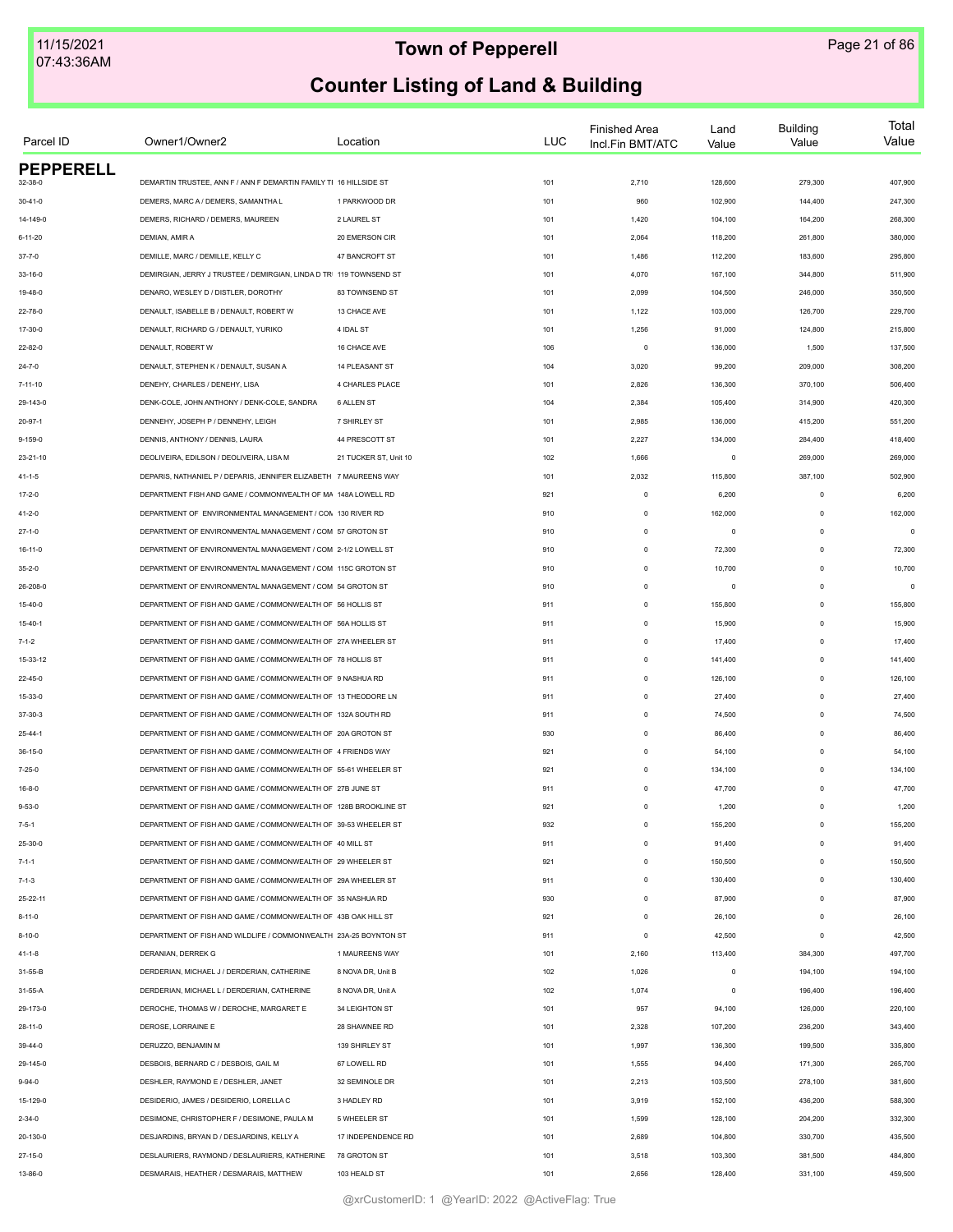| Parcel ID        | Owner1/Owner2                                                      | Location                  | <b>LUC</b> | <b>Finished Area</b><br>Incl.Fin BMT/ATC | Land<br>Value | <b>Building</b><br>Value | Total<br>Value |
|------------------|--------------------------------------------------------------------|---------------------------|------------|------------------------------------------|---------------|--------------------------|----------------|
| <b>PEPPERELL</b> |                                                                    |                           |            |                                          |               |                          |                |
| 29-123-C         | DESMOND, ERIK F                                                    | 34 LOWELL RD, Unit 15     | 102        | 1,450                                    | $\mathsf 0$   | 191,100                  | 191,100        |
| $10 - 34 - 0$    | DESMOND, JOHN J / DESMOND REICHEL, DEBRA                           | <b>16 ELLIOTT ST</b>      | 101        | 1,976                                    | 128,100       | 239,600                  | 367,700        |
| 32-25-6          | DESMOND, MARY E                                                    | 9 PROCTOR RD              | 101        | 1,344                                    | 121,800       | 199,500                  | 321,300        |
| 3-105-0          | DESROCHES, RICHARD A                                               | 47 LAWRENCE ST            | 101        | 1,008                                    | 135,000       | 175,900                  | 310,900        |
| 26-28-0          | DESROSIERS, JOSHUA P                                               | 28-30 GROTON ST           | 104        | 1,923                                    | 87,100        | 212,900                  | 300,000        |
| 17-96-0          | DESROSIERS, THOMAS J / DESROSIERS, DEBRA L                         | 6 HYACINTH DR             | 101        | 1,746                                    | 115,600       | 219,100                  | 334,700        |
| 28-23-0          | DESTEFANO, WAYNE E                                                 | 21 PINE ST                | 101        | 1,884                                    | 104,300       | 193,400                  | 297,700        |
| 16-70-0          | <b>DESTINY LLC</b>                                                 | 30 LOMAR PARK DR          | 401        | 26,000                                   | 373,400       | 711,200                  | 1,084,600      |
| 16-75-0          | <b>DESTINY LLC</b>                                                 | 32 LOMAR PARK DR          | 441        | $\mathbf 0$                              | 60,900        | $\mathbf 0$              | 60,900         |
| 16-74-C          | DEVAN REALTY LLC / C/O DAVID MURPHY                                | 14 LOMAR PARK DR, Unit 3  | 445        | 1,014                                    | $\mathsf 0$   | 62,900                   | 62,900         |
| 16-74-M          | DEVAN REALTY LLC / C/O DAVID MURPHY                                | 14 LOMAR PARK DR, Unit 14 | 445        | 1,032                                    | $\mathsf 0$   | 64,000                   | 64,000         |
| 16-74-K          | DEVAN REALTY LLC / C/O DAVID MURPHY                                | 14 LOMAR PARK DR, Unit 11 | 445        | 1,032                                    | 0             | 64,000                   | 64,000         |
| 16-74-D          | DEVAN REALTY LLC / C/O DAVID MURPHY                                | 14 LOMAR PARK DR, Unit 4  | 445        | 993                                      | $\mathsf 0$   | 61,700                   | 61,700         |
| 16-74-H          | DEVAN REALTY LLC / C/O DAVID MURPHY                                | 14 LOMAR PARK DR, Unit 8  | 445        | 2,085                                    | $\mathsf 0$   | 126,600                  | 126,600        |
| 16-74-J          | DEVAN REALTY LLC / C/O DAVID MURPHY                                | 14 LOMAR PARK DR, Unit 10 | 445        | 1,092                                    | $\mathsf 0$   | 67,600                   | 67,600         |
| 16-74-L          | DEVAN REALTY LLC / C/O DAVID MURPHY                                | 14 LOMAR PARK DR. Unit 12 | 445        | 923                                      | $\mathsf 0$   | 57,500                   | 57,500         |
| 16-74-G          | DEVAN REALTY LLC / C/O DAVID MURPHY                                | 14 LOMAR PARK DR. Unit 7  | 445        | 2,085                                    | $\mathsf 0$   | 126,600                  | 126,600        |
| $16 - 74 - 1$    | DEVAN REALTY LLC / C/O DAVID MURPHY                                | 14 LOMAR PARK DR, Unit 9  | 445        | 2,085                                    | $\mathsf 0$   | 126,600                  | 126,600        |
| 26-30-B          | DEVANNA, RICHARD                                                   | 41 GROTON ST, Unit 2      | 102        | 980                                      | 0             | 100,300                  | 100,300        |
| 38-79-0          | DEVANNA, RICHARD M                                                 | 109 ELM ST                | 101        | 2,222                                    | 139,600       | 283,200                  | 422,800        |
| 16-148-0         | DEVITO, ANDREW J / DEVITO, DEBBIE A                                | 20 MERRIMAC DR            | 101        | 2,107                                    | 112,600       | 247,000                  | 359,600        |
|                  | DEXTER, PHYLLIS                                                    | 29 ELM ST                 |            | $\mathbf 0$                              | 5,700         | $^{\circ}$               | 5,700          |
| 20-87-0          | DIANA, PHILIP                                                      | 29 CANAL ST               | 132<br>101 | 960                                      | 115,600       | 172,100                  | 287,700        |
| 24-73-0          |                                                                    |                           |            |                                          |               |                          |                |
| 14-124-15        | DIAZ, EMIL J / DIAZ, RUTH                                          | 28 VILLAGE RD             | 101        | 3,368                                    | 115,700       | 464,500                  | 580,200        |
| 14-130-13        | DICENZO, ANTHONY / DICENZO, CAROLYN                                | 14 VILLAGE RD             | 101        | 2,544                                    | 136,000       | 480,600                  | 616,600        |
| 12-75-0          | DICICCO, MARK / GESUALDI, PAULA                                    | 8 ASHLEY ST               | 101        | 4,308                                    | 132,700       | 398,800                  | 531,500        |
| $8 - 88 - 0$     | DICKERSON, STEPHEN / DICKERSON, DONNA                              | 27 BOYNTON ST             | 101        | 2,968                                    | 128,600       | 321,800                  | 450,400        |
| 29-109-0         | DIDONATO TRUSTEE, ROBERT J / DIDONATO FAMILY TRU: 5 FIRST AVE      |                           | 101        | 2,012                                    | 102,900       | 182,300                  | 285,200        |
| 31-62-A          | DIDONATO, JOYCE E                                                  | 1 SCOTIA DR, Unit A       | 102        | 1,170                                    | $\,0\,$       | 187,600                  | 187,600        |
| $31 - 44 - 8$    | DIETTE, DONALD A / DIETTE, SUSAN P                                 | 11 CRAWFORD WAY           | 101        | 1,968                                    | 115,700       | 407,500                  | 523,200        |
| 31-29-E          | DIETTE, JONATHAN TRUSTEE / DIETTE, KELLY A TRUSTEE 22 JERSEY ST    |                           | 101        | 1,798                                    | 115,600       | 207,600                  | 323,200        |
| 17-79-0          | DIFONTE TRUSTEE, MARK P / DIFONTE TRUSTEE, JEFFRE 14 YVONNE DR     |                           | 101        | 2,253                                    | 132,000       | 210,400                  | 342,400        |
| 38-82-0          | DIGIORGIO, JAMES A / DIGIORGIO, ELIZABETH C                        | 101 ELM ST                | 101        | 2,108                                    | 128,600       | 283,500                  | 412,100        |
| 14-130-9         | DIKEMAN, CRAIG J / DIKEMAN, KIMBERLY J                             | 17 VILLAGE RD             | 101        | 2,384                                    | 137,200       | 399,100                  | 536,300        |
| 20-66-0          | DILLINGHAM, DEAN R / DILLINGHAM, CHARLENE E                        | 48 TOWNSEND ST            | 109        | 2,973                                    | 112,400       | 313,400                  | 425,800        |
| 17-58-0          | DIMASSINO, DOMINICK JR / DIMASSINO, ELEANOR                        | 161 LOWELL RD             | 101        | 1,120                                    | 104,700       | 167,500                  | 272,200        |
| 12-72-0          | DIMODICA, MICHAEL / DIMODICA, STACEY                               | 3 ASHLEY ST               | 101        | 1,858                                    | 136,300       | 214,200                  | 350,500        |
| $3 - 96 - 0$     | DINGEE, JOHN A JR / DINGEE, LINDA J                                | 7 BEMIS RD                | 101        | 1,591                                    | 103,600       | 188,400                  | 292,000        |
| 17-102-0         | DINSMORE, MATTHEW R                                                | 18 HYACINTH DR            | 101        | 1,943                                    | 115,700       | 230,300                  | 346,000        |
| $2 - 43 - 0$     | DINSMORE, TIMOTHY P / DINSMORE, BONNIE S                           | 107 LAWRENCE ST           | 101        | 2,554                                    | 124,600       | 240,500                  | 365,100        |
| $37-91-0$        | DION, JOHN B / DION, MAUREEN A                                     | 114 SOUTH RD              | 101        | 2,938                                    | 128,500       | 435,700                  | 564,200        |
| $9 - 122 - 0$    | DIONNE, GREGG / GLYNN, BARBARA J                                   | 1 HUNT CLUB WAY           | 101        | 1,480                                    | 128,000       | 185,000                  | 313,000        |
| 26-117-0         | DIONNE, JOHN C / HASSE, CAROL J                                    | <b>6 TARBELL ST</b>       | 101        | 1,507                                    | 78,000        | 156,300                  | 234,300        |
| 15-132-0         | DIPANO, MIRNA M                                                    | 5 JULIA LN                | 101        | 3,036                                    | 152,400       | 400,100                  | 552,500        |
| $37 - 18 - 1$    | DIPASQUALE, PETER M / DIPASQUALE, VALERIE L                        | 50 BANCROFT ST            | 101        | 2,361                                    | 136,200       | 320,800                  | 457,000        |
| 18-179-0         | DIRICO, VINCENT                                                    | 176 HEALD ST              | 101        | 2,382                                    | 131,600       | 292,500                  | 424,100        |
| 36-128-0         | DISTEFANO, JOSEPH / DISTEFANO, SHANNON                             | 16 LAKIN ST               | 101        | 3,526                                    | 133,300       | 337,600                  | 470,900        |
| 18-166-0         | DITULLIO, DAVID P / DITULLIO, LILLIA                               | 124 JEWETT ST             | 101        | 3,630                                    | 111,300       | 313,100                  | 424,400        |
| 10-45-0          | DIVISION OF FISHERIES AND WILDLIFE / COMMONWEALT 47B BROOKLINE ST  |                           | 921        | $\mathbf 0$                              | 29,500        | $\mathbf 0$              | 29,500         |
| 10-24-0          | DIVISION OF FISHERIES AND WILDLIFE / COMMONWEALT 7 BROOKLINE ST    |                           | 921        | $\mathbf 0$                              | 37,200        | $\mathbf 0$              | 37,200         |
| $9 - 7 - 0$      | DIVISION OF FISH & GAME / COMMONWEALTH OF MASSA 4 CHEYENNE RD      |                           | 911        | $\mathbf 0$                              | 1,758,900     | $\mathbf 0$              | 1,758,900      |
|                  | DIVISION OF FISHERIES & WILDLFE / COMMONWEALTH O 169B HOLLIS ST    |                           |            | $\mathbf 0$                              |               | $\mathbf 0$              | 57,100         |
| $4 - 1 - 0$      | DIVISION OF FISHERIES & WILDLIFE / COMMONWEALTH C 20-1/2 GROTON ST |                           | 911        | $\mathsf 0$                              | 57,100        | $\Omega$                 |                |
| 25-54-0          |                                                                    |                           | 911        |                                          | 16,500        |                          | 16,500         |
| 22-34-0          | DIVISION OF FISHERIES & WILDLIFE / COMMONWEALTH C 49 HOLLIS ST     |                           | 911        | $\mathbf 0$                              | 1,700         | $\Omega$                 | 1,700          |
| $3 - 39 - 0$     | DIVISION OF FISHERIES & WILDLIFE / COMMONWEALTH C 142 BROOKLINE ST |                           | 911        | $\mathbf 0$                              | 230,500       | $\mathbf 0$              | 230,500        |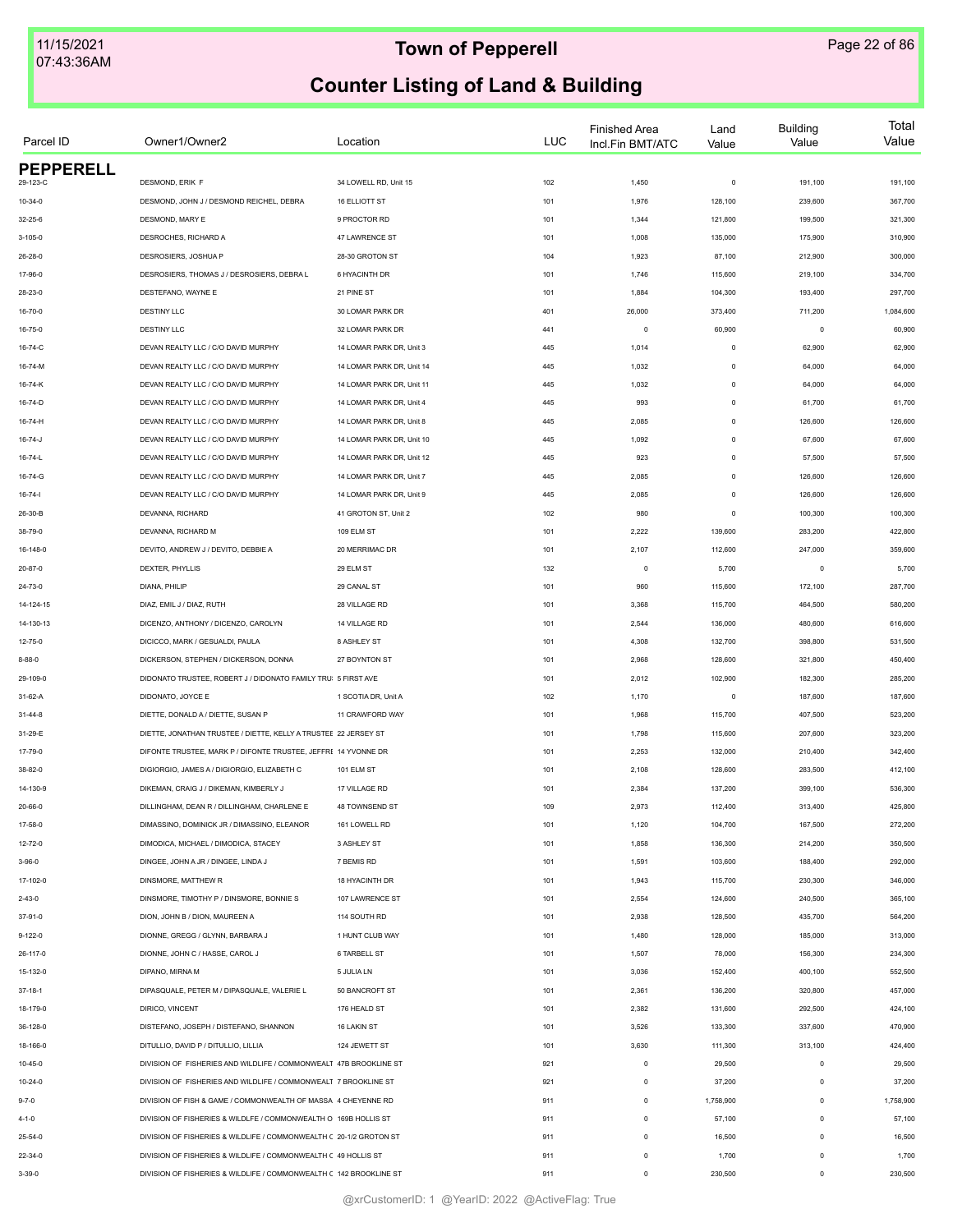| Parcel ID                   | Owner1/Owner2                                                          | Location                 | LUC | <b>Finished Area</b><br>Incl.Fin BMT/ATC | Land<br>Value  | <b>Building</b><br>Value | Total<br>Value  |
|-----------------------------|------------------------------------------------------------------------|--------------------------|-----|------------------------------------------|----------------|--------------------------|-----------------|
| <b>PEPPERELL</b><br>22-46-0 | DIVISION OF FISHERIES & WILDLIFE / COMMONWEALTH C 6-8 GROTON ST        |                          | 911 | $\mathbf 0$                              | 400            | $\mathbf 0$              | 400             |
| $26 - 3 - 0$                | DIVISION OF FISHERIES & WILDLIFE / COMMONWEALTH C 2 LOWELL ST          |                          | 921 | $\mathbf 0$                              | 126,300        | $\mathbf 0$              | 126,300         |
| $3 - 15 - 0$                | DIVISION OF FISHERIES & WILDLIFE / COMMONWELATH C 169-175 BROOKLINE ST |                          | 911 | $\mathbf 0$                              | 150,400        | $\mathbf 0$              | 150,400         |
| 40-46-0                     | DIVISION OF FISHERIES + WILDLIFE / COMMONWEALTH C 2-8 SOUTH RD         |                          | 911 | $\mathbf 0$                              | 134,500        | $\Omega$                 | 134,500         |
| $7 - 43 - 0$                | DIVISION OF FISHERIES AND GAME / COMMONWEALTH O 63 WHEELER ST          |                          | 911 | $\mathbf 0$                              | 3,500          | $\Omega$                 | 3,500           |
| $9-120-0$                   | DIVISION OF FISHERIES AND WILDLIFE / COMMONWEALT  58-60 PRESCOTT ST    |                          | 911 | $\Omega$                                 | 500            | $\Omega$                 | 500             |
|                             |                                                                        |                          |     | $\Omega$                                 |                | $\Omega$                 |                 |
| $9 - 119 - 0$               | DIVISION OF FISHERIES AND WILDLIFE / COMMONWEALTI 58A PRESCOTT ST      |                          | 921 |                                          | 100            | $\Omega$                 | 100<br>$\Omega$ |
| $4 - 25 - 0$                | DIVISION OF FISHERIES AND WILDLIFE / COMMONWEALTI 4-14 NORTH ST        |                          | 921 | $\mathbf 0$                              | $\overline{0}$ |                          |                 |
| $10 - 44 - 0$               | DIVISION OF FISHERIES AND WILDLIFE / COMMONWEALTI 47A BROOKLINE ST     |                          | 921 | $\mathbf 0$                              | 16,300         | $\mathbf 0$              | 16,300          |
| $10 - 43 - 0$               | DIVISION OF FISHERIES AND WILDLIFE / COMMONWEALTI 47 BROOKLINE ST      |                          | 921 | $\mathbf 0$                              | 128,000        | $\mathbf 0$              | 128,000         |
| 32-16-A                     | DIVOLL, BRUCE L / DIVOLL, BARBARA K                                    | 65 HARBOR ST             | 101 | 1,930                                    | 131,000        | 223,700                  | 354,700         |
| 12-111-0                    | DIXON, ALLEN P / DIXON, ALINE Y                                        | 125 CHESTNUT ST          | 101 | 2,460                                    | 109,300        | 221,000                  | 330,300         |
| 16-35-0                     | DIXON, LATHAN / DIXON, CHRISTINA                                       | 23 JUNE ST               | 101 | 2,644                                    | 115,600        | 262,100                  | 377,700         |
| 16-72-H                     | DL ASSOCIATES INC                                                      | 16 LOMAR PARK DR, Unit 8 | 445 | 3,952                                    | $\mathsf 0$    | 338,300                  | 338,300         |
| 39-38-0                     | DOAK, BRIAN                                                            | 8 POWHATAN RD            | 101 | 2,294                                    | 137,200        | 312,600                  | 449,800         |
| 15-137-0                    | DODOR, DMITRI / DODOR, KARINA                                          | 6 JULIA LN               | 101 | 3,613                                    | 152,700        | 413,600                  | 566,300         |
| 15-123-0                    | DOEHRING, JOHN D JR / DOEHRING, MEGAN C                                | 34 HADLEY RD             | 101 | 3,875                                    | 152,000        | 385,300                  | 537,300         |
| $9 - 8 - 0$                 | DOHERTY, BRIAN / DOHERTY, ERIN                                         | 127 BROOKLINE ST         | 101 | 1,056                                    | 110,900        | 174,400                  | 285,300         |
| 17-34-0                     | DOHERTY, GAYLE MARIE                                                   | 118 LOWELL RD            | 101 | 1,584                                    | 91,000         | 190,100                  | 281,100         |
| 16-16-0                     | DOHERTY, JEAN L                                                        | 59 NASHUA RD             | 325 | 1,846                                    | 105,500        | 134,800                  | 240,300         |
| 34-50-0                     | DOHERTY, MELISSA / DOHERTY, MICHAEL JR                                 | 40 MT LEBANON ST         | 101 | $\mathbf 0$                              | 136,000        | 9,900                    | 145,900         |
| 17-17-0                     | DOHERTY, MICHAEL P / MORRIS, JEAN L                                    | 11 BACON ST              | 101 | 1,482                                    | 91,000         | 154,300                  | 245,300         |
| 29-130-0                    | DOHERTY, MICHAEL P JR                                                  | 66 LOWELL RD             | 101 | 1,067                                    | 90,800         | 132,300                  | 223,100         |
| $22 - 84 - 0$               | DOLAN, LISA L / DOLAN, KATIE L                                         | 13 TUCKER AVE            | 103 | 808                                      | 114,300        | 21,400                   | 135,700         |
| 15-115-0                    | DOLAN, RYAN / DOLAN, KAITLYN                                           | 18 HADLEY RD             | 101 | 3,552                                    | 152,000        | 397,900                  | 549,900         |
| 33-116-0                    | DOLCIOTTO, JOSEPH / DOLCIOTTO, MARY L                                  | 13 CELESTIAL WAY         | 101 | 2,432                                    | 136,100        | 338,000                  | 474,100         |
| 31-36-0                     | DOLIBER TRUSTEE, EARL WILBURT / THE EARL WILBURT 44A JERSEY ST         |                          | 132 | $\circ$                                  | 14,300         | 0                        | 14,300          |
| 37-53-0                     | DOLPH TRUSTEE, ANTHONY B / FEELEY TRUSTEE, MARY 53 BANCROFT ST         |                          | 101 | 3,582                                    | 115,700        | 309,300                  | 425,000         |
| 14-125-0                    | DONAHUE, GRETA L                                                       | 43 PARK ST               | 104 | 2,326                                    | 136,600        | 232,600                  | 369,200         |
| $20 - 9 - 0$                | DONAHUE, MARK D / DONAHUE, KAITLYN D                                   | 1 HATHAWAY LN            | 101 | 1,909                                    | 129,300        | 251,200                  | 380,500         |
| $8 - 84 - 0$                | DONAHUE, MELISSA LANE                                                  | 38 BOYNTON ST            | 101 | 1,918                                    | 120,100        | 216,700                  | 336,800         |
| $6 - 52 - 0$                | DONARUMA, RICHARD E / DONARUMA, DONNA J                                | 3 BROOKDALE LN           | 101 | 2,098                                    | 126,700        | 267,400                  | 394,100         |
| $6 - 11 - 53$               | DONLAN, JODI M                                                         | 27 EMERSON CIR           | 101 | 1,896                                    | 117,700        | 239,400                  | 357,100         |
| 20-147-0                    | DONNELLY TRUSTEE, NICHOLAS H                                           | 50 HEALD ST              | 101 | 2,872                                    | 132,000        | 316,300                  | 448,300         |
| $6 - 11 - 48$               | DONNELLY, TIMOTHY M / DONNELLY, ELISABETH J                            | 8 FAIRCHILD CT           | 101 | 1,291                                    | 116,500        | 218,700                  | 335,200         |
| 29-10-0                     | DONOGHUE, MARK S / DONOGHUE, DENISE A                                  | 9 SHAWNEE RD             | 104 | 2,052                                    | 105,500        | 188,100                  | 293,600         |
| 33-110-0                    | DONOHUE, JOSEPH A / DONOHUE, MARTHA L                                  | 16 CELESTIAL WAY         | 101 | 3,016                                    | 136,100        | 393,500                  | 529,600         |
| $8 - 24 - 0$                | DONOVAN TRUSTEE, RICHARD A JR / DONOVAN TRUSTEE 79 OAK HILL ST         |                          | 101 | 2,215                                    | 140,900        | 197,500                  | 338,400         |
| 37-45-0                     | DONOVAN, KATIE A / LONG, NICHOLAS A                                    | 39 BANCROFT ST           | 101 | 1,591                                    | 133,600        |                          |                 |
|                             | DOOLEY TRUSTEE, GAIL H / GAIL H DOOLEY REVOCABLE 4 MOONLIGHT WAY       |                          |     |                                          |                | 220,800                  | 354,400         |
| 13-37-2                     |                                                                        |                          | 101 | 2,708                                    | 137,600        | 383,300                  | 520,900         |
| $9 - 24 - 0$                | DOONEY, NEIL / DOONEY, MEREDITH                                        | 95 BROOKLINE ST          | 101 | 1,873                                    | 110,700        | 225,500                  | 336,200         |
| 39-26-1                     | DOREY, SEAN P / DOREY, ASHLEY D                                        | 1 POWHATAN RD            | 101 | 2,796                                    | 136,100        | 262,100                  | 398,200         |
| 26-188-0                    | DORION LE, EVELYN / DORION, MAUREEN A                                  | 39 LEIGHTON ST           | 101 | 1,356                                    | 90,600         | 195,700                  | 286,300         |
| 24-67-0                     | DORNA, DERON J / HAMILTON, ROBIN                                       | 41 HIGH ST               | 101 | 1,525                                    | 136,100        | 269,300                  | 405,400         |
| 32-19-F                     | DOROSKI, PAUL                                                          | 95 HARBOR ST             | 101 | 1,554                                    | 119,700        | 202,600                  | 322,300         |
| 23-112-0                    | DORSETT-WACHSMAN, ERIC / DORSETT-WACHSMAN, JAI 2 COTTAGE ST            |                          | 101 | 1,502                                    | 87,900         | 156,700                  | 244,600         |
| $9 - 16 - 0$                | DOUCET, JAMES J / DOUCET, STEPHNEY                                     | 111 BROOKLINE ST         | 101 | 2,010                                    | 107,500        | 216,200                  | 323,700         |
| $36 - 2 - 0$                | DOUCET, VICTOR T                                                       | 216 SOUTH RD             | 101 | 1,794                                    | 105,600        | 211,700                  | 317,300         |
| 7-313-0                     | DOUGLAS, EUGENE B / DOUGLAS, KATHERINE F                               | 97 CHESTNUT ST           | 101 | 1,378                                    | 121,700        | 218,300                  | 340,000         |
| 24-80-0                     | DOUGLAS, RICHARD / DOUGLAS, KRISTY C                                   | 30 RIVER RD              | 101 | 2,106                                    | 112,800        | 209,000                  | 321,800         |
| 23-176-0                    | DOUGLAS, RICHARD M                                                     | 87 MAIN ST               | 340 | 1,760                                    | 130,100        | 114,300                  | 244,400         |
| $34 - 5 - 0$                | DOUTY, ROSEMARY T / JANGRAW, JAMES E                                   | 9 MASON ST               | 101 | 1,640                                    | 125,100        | 215,300                  | 340,400         |
| 22-59-0                     | DOW TRUSTEE, SUSAN J / ROBERT AND SUSAN DOW FAN 28 TUCKER ST           |                          | 101 | 1,778                                    | 104,100        | 203,700                  | 307,800         |
| 24-72-0                     | DOW, SARA ELIZABETH / ALKEVICIUS, AURIMAS                              | 27 CANAL ST              | 101 | 1,632                                    | 115,600        | 186,800                  | 302,400         |
| 17-16-0                     | DOWS, JOSEPH E / MARTIN, LAURA J                                       | 12 BACON ST              | 101 | 1,506                                    | 91,000         | 159,500                  | 250,500         |
|                             |                                                                        |                          |     |                                          |                |                          |                 |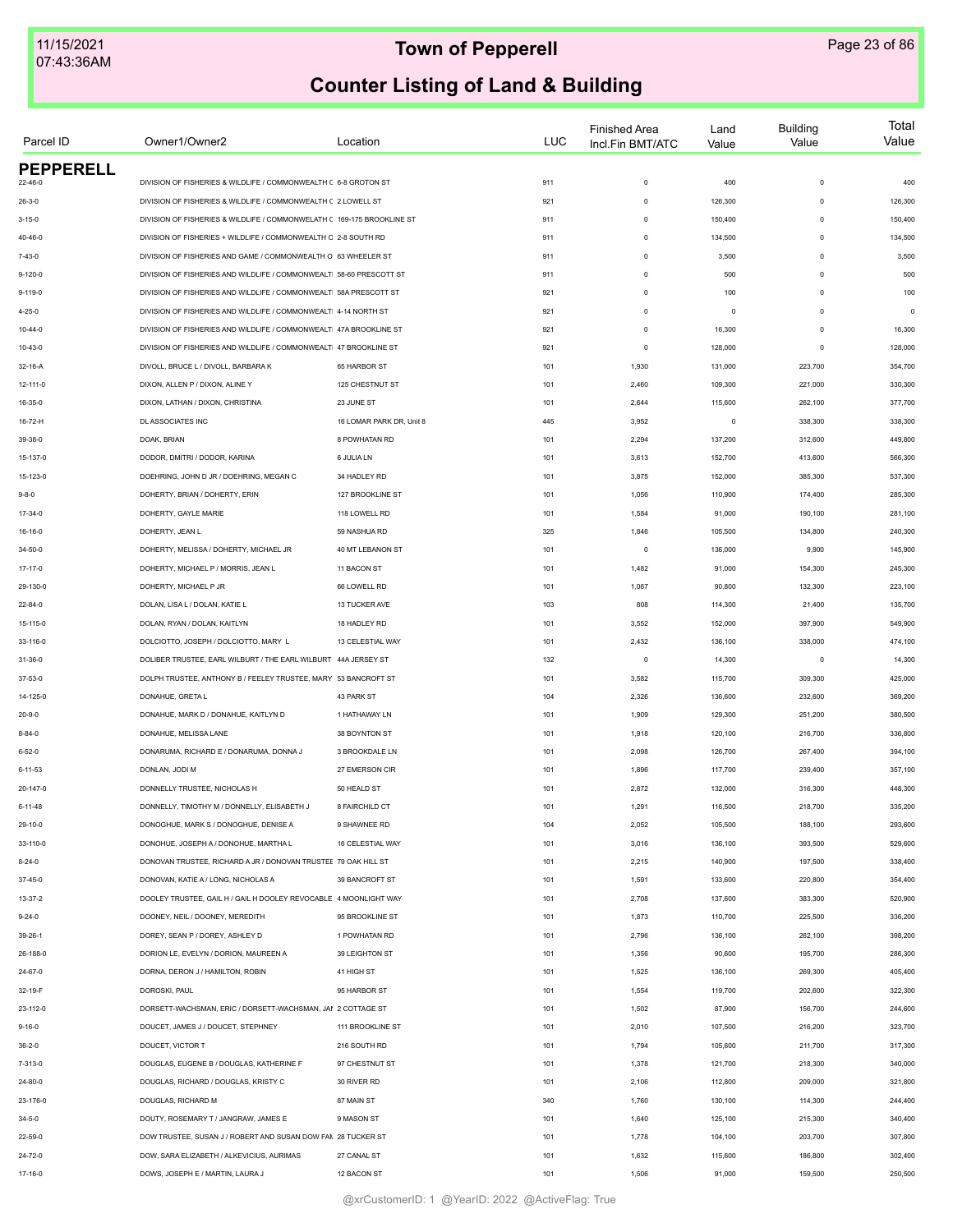| Parcel ID        | Owner1/Owner2                                                       | Location              | <b>LUC</b> | <b>Finished Area</b><br>Incl.Fin BMT/ATC | Land<br>Value | <b>Building</b><br>Value | Total<br>Value |
|------------------|---------------------------------------------------------------------|-----------------------|------------|------------------------------------------|---------------|--------------------------|----------------|
| <b>PEPPERELL</b> |                                                                     |                       |            |                                          |               |                          |                |
| $37 - 81 - 0$    | DOYLE, ALVARO J / DOYLE, KARA E                                     | 4 CELESTIAL WAY       | 101        | 3,255                                    | 143,000       | 373,200                  | 516,200        |
| 29-124-C         | DOYLE, JOANNE                                                       | 34 LOWELL RD, Unit 21 | 102        | 1,450                                    | $\mathsf 0$   | 174,500                  | 174,500        |
| 15-109-0         | DOYLE, TIMOTHY / DOYLE, CATHERINE                                   | 49 HADLEY RD          | 101        | 3,795                                    | 152,100       | 414,400                  | 566,500        |
| 13-76-0          | DRAGOTAS, NICHOLAS G / DRAGOTAS, ANDREA                             | 32 BLOOD ST           | 101        | 2,057                                    | 136,600       | 269,000                  | 405,600        |
| 16-142-0         | DRAHUSZ, DANIEL V / DRAHUSZ, STACEY M                               | 8 MERRIMAC DR         | 101        | 1,685                                    | 109,200       | 218,200                  | 327,400        |
| 15-65-2          | DREW'S POWDER COATING LLC                                           | 43 NASHUA RD, Unit 2  | 445        | 2,400                                    | $\mathsf 0$   | 185,700                  | 185,700        |
| 23-75-0          | DRINKWINE, DEBORAH A                                                | 9 CRESCENT ST         | 101        | 1,001                                    | 63,600        | 138,900                  | 202,500        |
| $33 - 1 - 3$     | DRISCOLL, PAULA N                                                   | 57 SHATTUCK ST        | 101        | 5,654                                    | 128,600       | 752,800                  | 881,400        |
| 17-108-0         | DRISCOLL, RICHARD J JR / DRISCOLL, CRYSTAL D                        | 7 YVONNE DR           | 101        | 1,877                                    | 115,800       | 200,500                  | 316,300        |
| $37 - 18 - 0$    | DROLET, ANGELICA / DROLET SR, ANTHONY                               | 62 BANCROFT ST        | 101        | 1,536                                    | 124,300       | 230,900                  | 355,200        |
| $8 - 42 - 0$     | DU, DANNY                                                           | 86 OAK HILL ST        | 101        | 1,762                                    | 119,600       | 228,800                  | 348,400        |
| 33-49-0          | DUBE, JOHN C                                                        | 90 TOWNSEND ST        | 101        | 2,510                                    | 118,900       | 262,700                  | 381,600        |
| $31 - 3 - 6$     | DUBE, MEGAN M / DUBE, TYLER                                         | 33 BACON ST           | 101        | 2,571                                    | 115,700       | 449,200                  | 564,900        |
| 29-138-0         | DUBE, SANDRA G / DUBE, ALFRED P                                     | 69-71 LOWELL RD       | 104        | 2,250                                    | 105,000       | 226,700                  | 331,700        |
| 38-29-0          | DUBOIS, RICHARD J / DUBOIS, SUSAN J                                 | 107 MT LEBANON ST     | 101        | 2,189                                    | 121,600       | 292,700                  | 414,300        |
| $34 - 44 - 0$    | DUCHARME, FRANCIS / DUCHARME, ELLEN J                               | 63 SHIRLEY ST         | 106        | $\circ$                                  | 128,100       | 6,000                    | 134,100        |
| 34-44-2          | DUCHARME, FRANK K / DUCHARME, ELLEN J                               | 61A SHIRLEY ST        | 101        | 1,720                                    | 134,700       | 303,600                  | 438,300        |
| 22-485-0         | DUDEK, MARTIN G / DUDEK, CHRISTINE N                                | 8 TUCKER PARK, Unit E | 102        | 1,344                                    | $\mathsf 0$   | 226,800                  | 226,800        |
| $21 - 14 - 0$    | DUFAULT, PETER J / GLENN, JANET E                                   | 18 MAIN ST            | 101        | 3,504                                    | 128,100       | 271,900                  | 400,000        |
| 12-37-0          | DUFRESNE, JENNA L / DUFRESNE, JONATHAN P                            | 21 HOG HILL RD        | 101        | 2,902                                    | 130,000       | 283,300                  | 413,300        |
| 30-36-0          | DUGAS, JAMES A / DUGAS, PATRICIA G                                  | 11 PARKWOOD DR        | 101        | 1,229                                    | 102,900       | 170,200                  | 273,100        |
| 20-155-0         | DUHART, DAVID A / DUHART, MELODY                                    | 4 FOX LN              | 013        | 3,805                                    | 132,300       | 551,100                  | 683,400        |
| $33 - 6 - 0$     | DUKE FAMILY LIMITED PARTNERSHI                                      | 84-112 JEWETT ST      | 717        | $\circ$                                  | 340,141       | $\mathbf 0$              | 340,141        |
| 19-29-0          | DUKE FAMILY LIMITED PARTNERSHIP                                     | 67-85 JEWETT ST       | 071        | 4,518                                    | 424,084       | 539,200                  | 963,284        |
| 36-133-0         | DUMONT, CHARLES E / DUMONT, DIANE M                                 | 8 LAKIN ST            | 101        | 2,308                                    | 140,300       | 299,500                  | 439,800        |
| 31-36-A          | DUMONT, DEREK                                                       | 9 EAST ST             | 101        | 2,711                                    | 118,100       | 288,100                  | 406,200        |
| 27-562-0         | DUMONT, JAMES M                                                     | 104 GROTON ST         | 101        | 1,480                                    | 109,500       | 183,700                  | 293,200        |
| 27-561-0         | DUMONT, JAMES M / DUMONT, CHERYL A                                  | 100 GROTON ST         | 130        | $\circ$                                  | 109,200       | $\circ$                  | 109,200        |
| $30 - 14 - 0$    | DUMONT, KATHY A / DUMONT, PETER J                                   | 26 PARKWOOD DR        | 101        | 1,536                                    | 102,800       | 193,900                  | 296,700        |
| 16-14-K          | DUMONT, PHILIP D / DUMONT, JANICE K                                 | 85 EAST ST            | 101        | 2,394                                    | 115,700       | 306,900                  | 422,600        |
| 27-26-0          | DUMONT, WILLIAM A                                                   | <b>5 BENNETT ST</b>   | 101        | 1,580                                    | 106,300       | 175,600                  | 281,900        |
| 29-162-0         | DUMONT, WILLIAM A                                                   | 40A LEIGHTON ST       | 104        | 1,428                                    | 85,200        | 158,300                  | 243,500        |
| 29-161-0         | DUMONT, WILLIAM A                                                   | 40 LEIGHTON ST        | 104        | 1,858                                    | 93,600        | 189,100                  | 282,700        |
| $2 - 36 - 0$     | DUNCANSON, JAMES C / DUNCANSON, ALISON                              | 94 LAWRENCE ST        | 101        | 1,879                                    | 128,000       | 243,700                  | 371,700        |
|                  |                                                                     |                       | 101        |                                          |               |                          |                |
| $31 - 72 - 0$    | DUNIGAN, BRIAN M                                                    | 13 EAST ST            |            | 1,591                                    | 115,900       | 174,400                  | 290,300        |
| 10-5-11          | DUNLAY, CHRISTOPHER BURKE / DUNLAY, KATELYN E                       | 30 PIERCE ST          | 101        | 2,760                                    | 128,100       | 461,500                  | 589,600        |
| $22 - 1 - 0$     | DUNMIRE, ANDREW M / DUNMIRE, DANIELE S                              | 19 BROOKLINE ST       | 101        | 1,428                                    | 119,600       | 213,100                  | 332,700        |
| $8 - 44 - 0$     | DUNN JAMES E TR, JAMES E DUNN INVESTMENT T / DUNI 90-92 OAK HILL ST |                       | 106        | $\circ$                                  | 142,700       | 12,800                   | 155,500        |
| 38-49-0          | DUNN JAMES E TR. JAMES E DUNN INVESTMENT T / DUNI 60 SHIRLEY ST     |                       | 101        | 672                                      | 140,300       | 129,000                  | 269,300        |
| 23-93-0          | DUNN JAMES E TR, JAMES E DUNN INVESTMENT T / DUNI 3-5 CROSS ST      |                       | 101        | 2,253                                    | 105,000       | 224,100                  | 329,100        |
| $38 - 4 - 0$     | DUNN, FRANK W                                                       | 48-56 SHIRLEY ST      | 101        | 2,239                                    | 154,000       | 146,400                  | 300,400        |
| $9 - 151 - 0$    | DUNN, ROBERT / DUNN, AUDREY                                         | 32-34 OAK HILL ST     | 101        | 1,830                                    | 121,900       | 269,300                  | 391,200        |
| $33 - 10 - 0$    | DUPONT, JUSTIN M                                                    | 105 TOWNSEND ST       | 101        | 1,684                                    | 106,400       | 190,400                  | 296,800        |
| 14-192-0         | DUPONT, NORMAND R / DUPONT, LINDA M                                 | 22 PLAINFIELD RD      | 101        | 1,521                                    | 102,600       | 181,400                  | 284,000        |
| $3 - 99 - 0$     | DUPREY, MICHAEL J / DUPREY, NANCY M                                 | 198 BROOKLINE ST      | 101        | 1,570                                    | 104,000       | 199,100                  | 303,100        |
| $31 - 85 - 0$    | DUPUIS, MARK R / DUPUIS, TAMMY                                      | 4 JAMES CIR           | 101        | 3,671                                    | 133,300       | 377,700                  | 511,000        |
| 26-157-0         | DURAND, JEFFREY R                                                   | 15 TARBELL ST         | 101        | 1,322                                    | 87,000        | 169,900                  | 256,900        |
| $3 - 31 - 0$     | DURANT, DONALD L                                                    | 50-52 LAWRENCE ST     | 104        | 1,812                                    | 110,500       | 148,700                  | 259,200        |
| $2 - 15 - C$     | DURDEN, EDWIN O / DURDEN, DIANE T                                   | 12 WHEELER ST         | 101        | 1,911                                    | 111,200       | 271,500                  | 382,700        |
| 41-1-11          | DURSO, ANN M / DURSO, NICHOLAS R                                    | 6 RILEYS WAY          | 101        | 2,592                                    | 115,900       | 426,100                  | 542,000        |
| 41-7-0           | DUSHKIN, PETER                                                      | 144 RIVER RD          | 101        | 2,212                                    | 128,300       | 356,000                  | 484,300        |
| 13-117-0         | DUTTON TRUSTEE, MICKE L / DUTTON REALTY TRUST                       | 5B MAPLE ST           | 132        | $\mathbb O$                              | 2,300         | $\mathbf 0$              | 2,300          |
| $32 - 5 - 0$     | DUTTON, CHRISTINE MARY                                              | 17-1/2 WEST ST        | 101        | 4,174                                    | 128,600       | 262,100                  | 390,700        |
| 14-89-0          | DUTTON, DAVID W LE / DUTTON, CLAIRE M LE                            | 66 PARK ST            | 101        | 1,808                                    | 110,800       | 182,200                  | 293,000        |
| 13-96-0          | DUTTON, NYLE / C/O DOREEN DUTTON                                    | 24 BLOOD ST           | 101        | 2,117                                    | 136,500       | 283,700                  | 420,200        |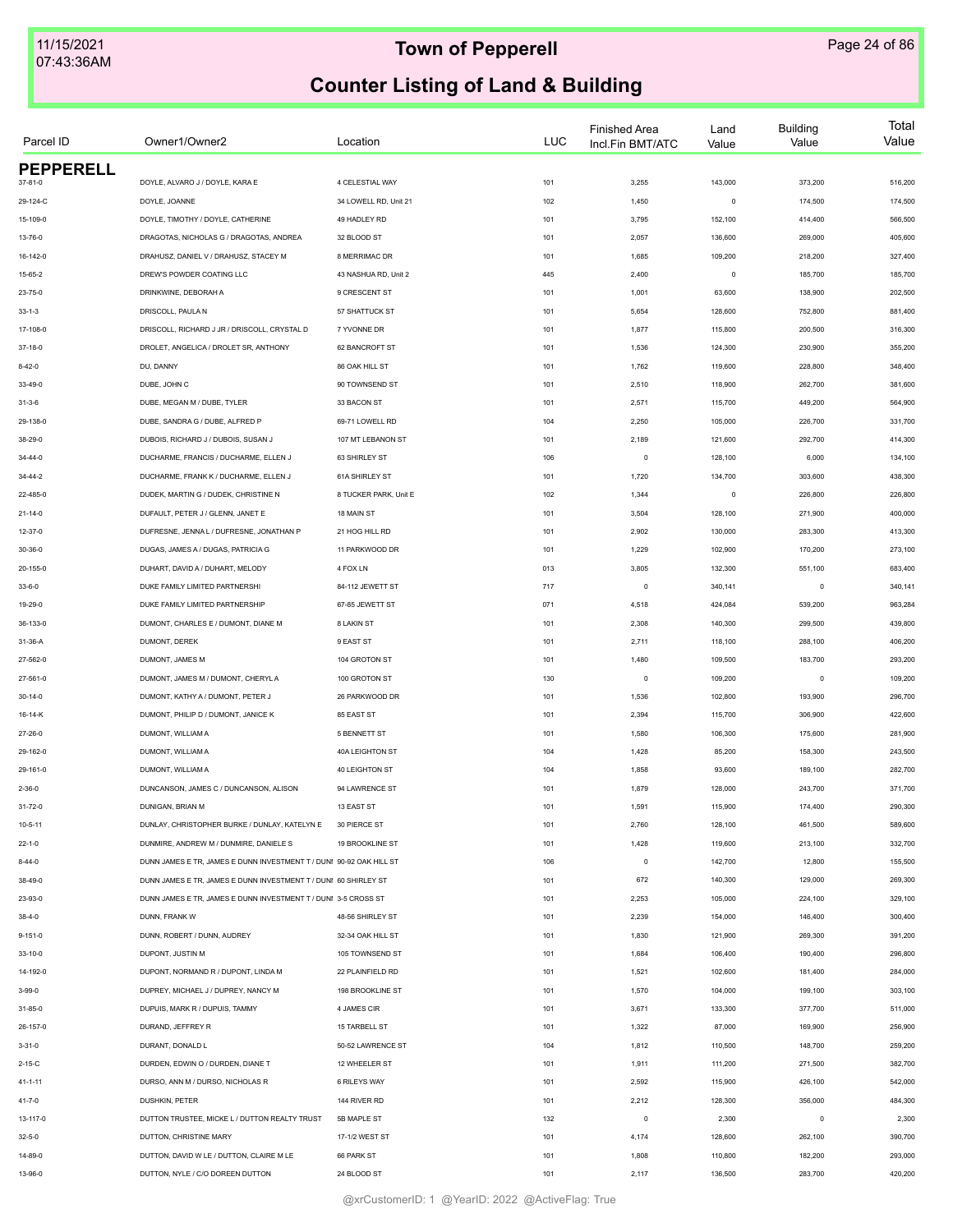| Parcel ID        | Owner1/Owner2                                                 | Location                   | LUC | <b>Finished Area</b><br>Incl.Fin BMT/ATC | Land<br>Value | <b>Building</b><br>Value | Total<br>Value |
|------------------|---------------------------------------------------------------|----------------------------|-----|------------------------------------------|---------------|--------------------------|----------------|
| <b>PEPPERELL</b> | DWYER, RICHARD A / DWYER, DOROTHY J                           | 6 PROVINCE ST              |     |                                          |               |                          | 351,400        |
| 29-180-0         |                                                               |                            | 109 | 2,808                                    | 97,500        | 253,900                  |                |
| $30 - 18 - 0$    | DWYER, ROBIN A                                                | 3 OAKLAND RD               | 101 | 1,494                                    | 102,900       | 186,500                  | 289,400        |
| 34-47-0          | DWYER, WALTER J IV / DWYER, PATTI-ANN M                       | 17 SHIRLEY ST              | 101 | 2,944                                    | 129,600       | 308,300                  | 437,900        |
| 16-149-0         | DYER, DANIEL G / DYER, MARION A                               | 22 MERRIMAC DR             | 101 | 1,600                                    | 111,200       | 213,900                  | 325,100        |
| $8 - 86 - 0$     | DYER, MICHAEL J / DOHERTY, MARY F                             | 42 BOYNTON ST              | 101 | 2,040                                    | 114,100       | 263,300                  | 377,400        |
| 11-174-0         | DYKSTRA, JEFFREY S / DYKSTRA, SANDRA L                        | 8 DEERFIELD DR             | 101 | 2,232                                    | 106,900       | 250,700                  | 357,600        |
| $11 - 48 - 0$    | DZUBINSKI, PHILLIP M / DZUBINSKI, ROSEANNE                    | 133 NASHUA RD              | 101 | 1,800                                    | 120,100       | 246,500                  | 366,600        |
| 16-60-0          | EAST STREET CONDOMINIUM                                       | 78 EAST ST                 | 996 | $\mathbf 0$                              | $\mathsf 0$   | $^{\circ}$               | $\mathbf 0$    |
| 19-52-0          | EBERIEL. JOSHUA D / EBERIEL, HARMONY C                        | 27 JEWETT ST               | 101 | 2,929                                    | 137,000       | 322,500                  | 459,500        |
| 14-124-28        | ECHOFF, RONALD B / ECHOFF, PATTI J                            | 2 POND CIR                 | 101 | 3,031                                    | 108,400       | 463,600                  | 572,000        |
| 35-26-0          | ECKSTEIN, DOUGLAS K                                           | 96 RIVER RD                | 101 | 1,815                                    | 129,000       | 179,300                  | 308,300        |
| 14-234-0         | EDDY TRUSTEE, BARBARA S / 26 PARK STREET REALTY T 26 PARK ST  |                            | 101 | 2,609                                    | 117,500       | 296,400                  | 413,900        |
| 38-20-0          | EDMONDS, DAVID W / EDMONDS MARGARET E, MARGARI 129 RIVER RD   |                            | 101 | 2,488                                    | 130,800       | 179,700                  | 310,500        |
| 26-195-0         | EDWARDS, JOHN W                                               | 26 PROVINCE ST             | 101 | 1,150                                    | 36,600        | 130,300                  | 166,900        |
| 18-169-0         | EDWARDS, SUSAN A                                              | 158 HEALD ST               | 101 | 2,998                                    | 132,300       | 280,600                  | 412,900        |
| 33-63-0          | EGAN, JAMES E / EGAN, PAULINE M                               | 41 MT LEBANON ST           | 101 | 2,821                                    | 128,700       | 306,700                  | 435,400        |
| $37 - 3 - 0$     | EGAN, RICHARD P                                               | 4 SIRIUS LN                | 016 | 4,013                                    | 178,020       | 570,700                  | 748,720        |
| 41-2-1           | EHWA, TODD E / SWEET, STEPHANIE A                             | 132 RIVER RD               | 101 | 2,060                                    | 128,100       | 354,700                  | 482,800        |
| $31 - 2 - 0$     | EIBYE, JON / EIBYE, ROBIN G                                   | 47 BACON ST                | 101 | 3,830                                    | 102,000       | 489,500                  | 591,500        |
| $31 - 3 - 35$    | EINARSON, SHERYL J                                            | 53 EAST ST                 | 101 | 1,684                                    | 119,200       | 229,500                  | 348,700        |
| 23-36-0          | EKC DEVELOPMENT LLC                                           | 19 TUCKER ST, Unit B       | 105 | 1,664                                    | 103,300       | 179,600                  | 282,900        |
| 23-18-0          | EKC DEVELOPMENT LLC                                           | 17 TUCKER ST               | 101 | 1,439                                    | 136,100       | 154,700                  | 290,800        |
| 27-52-0          | EKC REAL ESTATE LLC                                           | 97C GROTON ST              | 132 | $\mathbf 0$                              | 4,900         | $\mathbf 0$              | 4,900          |
| 27-55-0          | EKC REAL ESTATE LLC / CHAPLIN, KENNETH R                      | 97 GROTON ST               | 112 | 8,925                                    | 242,000       | 387,300                  | 629,300        |
| $31 - 42 - 0$    | EKENGREN, LEIF                                                | 29 JERSEY ST               | 101 | 1,212                                    | 125,400       | 170,300                  | 295,700        |
| $6 - 11 - 54$    | EKSTROM, LINDSEY R                                            | 31 EMERSON CIR             | 101 | 1,501                                    | 119,300       | 229,800                  | 349,100        |
| 23-155-0         | ELLARS, CHARLES E / ELLARS, JENNIFER                          | 9-13 RIVER RD              | 101 | 3,796                                    | 128,900       | 321,300                  | 450,200        |
| $22 - 6 - 0$     | ELLIS, ROGER H / FISHER, LAURA J                              | 12 BROOKLINE ST            | 101 | 2,580                                    | 145,800       | 171,300                  | 317,100        |
| 14-168-0         | ELLISON, MICHAEL M / BERGAN, AMY J                            | 3 JUNIPER RD               | 101 | 2,319                                    | 100,600       | 209,600                  | 310,200        |
| $12 - 45 - 0$    | ELMER, RICHARD K / ELMER, NADINE R                            | 149-151 HEALD ST           | 101 | 1,965                                    | 129,900       | 248,900                  | 378,800        |
|                  |                                                               |                            |     |                                          |               |                          |                |
| $6 - 49 - 0$     | ELZY, LEO JR / ELZY, RACHAEL                                  | 1 BROOKDALE LN             | 101 | 3,404                                    | 115,900       | 336,800                  | 452,700        |
| 34-38-0          | EMANOUIL, MATTHEW / LEONARDO, RACHELE                         | 103-105 RIVER RD           | 101 | 1,523                                    | 109,900       | 203,300                  | 313,200        |
| $35 - 3 - 0$     | ENGLISH, GARY / ENGLISH, KIM                                  | 97B GROTON ST              | 132 | $\mathbf 0$                              | 21,600        | $\mathbf 0$              | 21,600         |
| 31-32-0          | ENGLISH, GARY / ENGLISH, KIM                                  | 4B JAMES CIR               | 132 | $\Omega$                                 | 2,300         | 0                        | 2,300          |
| 14-124-25        | ENOCHS, JEFFREY / ENOCHS, ABIGAIL                             | 5 POND CIR                 | 101 | 2,977                                    | 111,800       | 471,600                  | 583,400        |
| 14-151-0         | ENOS, MARK / ENOS, CARA J                                     | 45 HEALD ST                | 101 | 1,697                                    | 102,100       | 243,400                  | 345,500        |
| 18-13-B          | ENWRIGHT, MARK J JR                                           | 99 JEWETT ST               | 101 | 1,768                                    | 125,200       | 235,400                  | 360,600        |
| $41 - 5 - 0$     | EPSTEIN, CARL B / EPSTEIN, KELLY J                            | 140 RIVER RD               | 101 | 3,737                                    | 132,100       | 405,300                  | 537,400        |
| 26-111-0         | ERAZO, JASMINE / RAZZA, CHRISTOPHER M                         | 73 GROTON ST               | 101 | 2,225                                    | 103,600       | 224,200                  | 327,800        |
| $14 - 71 - 0$    | ERB, ELLSWORTH R II / ERB, DIANNE F                           | 31 PLAINFIELD RD           | 101 | 2,774                                    | 118,400       | 338,200                  | 456,600        |
| 20-125-0         | ERICSON, DOUGLAS / ERICSON, ELEANOR B                         | 12 INDEPENDENCE RD         | 101 | 2,570                                    | 119,600       | 382,400                  | 502,000        |
| 38-25-0          | ERNST, REED B                                                 | 91 MT LEBANON ST           | 101 | 2,839                                    | 137,800       | 218,100                  | 355,900        |
| 37-85-0          | ERNST, STEVEN C / ERNST, ERIN K                               | 4 OTTADA WAY               | 101 | 1,632                                    | 137,900       | 226,600                  | 364,500        |
| 37-17-0          | ESHLEMAN, JOSEPH H / ESHLEMAN, JANE E                         | 129 SOUTH RD               | 101 | 3,388                                    | 120,100       | 279,400                  | 399,500        |
| 14-117-0         | ESTES, ROBERT W / ESTES, MARCIA M                             | 13 SARTELLE ST             | 101 | 2,330                                    | 139,800       | 234,400                  | 374,200        |
| 31-66-A          | ESTES, SANDRA T                                               | 9 NOVA DR, Unit A          | 102 | 1,901                                    | $\mathsf 0$   | 231,000                  | 231,000        |
| 15-134-0         | ESTRELLA TRUSTEE, LISA A / LISA A ESTRELLA REVOCAB 1 JULIA LN |                            | 101 | 3,674                                    | 152,000       | 365,200                  | 517,200        |
| 26-53-0          | EURIQUES ROBERTO, GRACY KELLY                                 | 49-53 GROTON ST            | 111 | 4,510                                    | 89,200        | 330,000                  | 419,200        |
| $33-3-F$         | EVANS, LINDA A                                                | 49 SHATTUCK ST             | 101 | 1,774                                    | 120,500       | 194,500                  | 315,000        |
| $27 - 2 - 0$     | EVANS, MARSHALL G / EVANS, ROSE M                             | 25 PROSPECT ST             | 101 | 1,393                                    | 95,500        | 200,100                  | 295,600        |
| 12-2-A           | EVANS, ROBERT J                                               | 92 WHEELER ST              | 101 | 2,527                                    | 108,900       | 263,400                  | 372,300        |
| 22-70-4          | EVERETT, KIM L                                                | 18-20 TUCKER ST, Unit 18-D | 102 | 1,728                                    | $\mathsf 0$   | 299,700                  | 299,700        |
| $9 - 123 - 8$    | EWANE, LINDA / EWANE, DANIELLE                                | 2 HUNT CLUB WAY            | 101 | 3,371                                    | 129,200       | 478,800                  | 608,000        |
| 13-83-0          | EWART, CRAIG H / EWART, NANCY E                               | 30 BLOOD ST                | 101 | 2,205                                    | 143,400       | 290,200                  | 433,600        |
| $21 - 71 - 0$    | EZZIO TRUSTEE, LOUIS A / 9 ELM STREET REALTY TRUST 9 ELM ST   |                            | 109 | 3,439                                    | 99,600        | 379,000                  | 478,600        |
|                  |                                                               |                            |     |                                          |               |                          |                |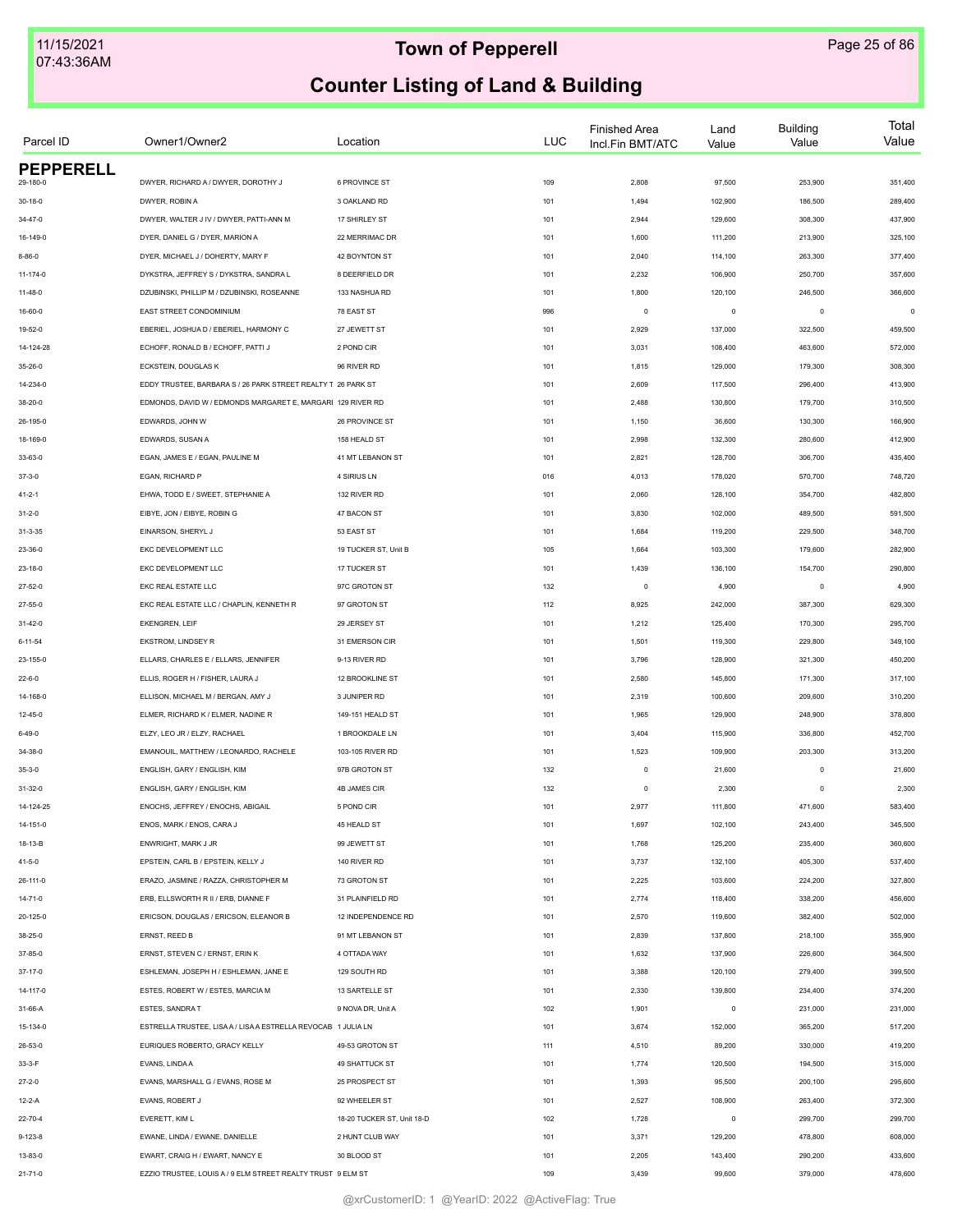| Parcel ID        | Owner1/Owner2                                                    | Location                   | LUC | <b>Finished Area</b><br>Incl.Fin BMT/ATC | Land<br>Value | <b>Building</b><br>Value | Total<br>Value |
|------------------|------------------------------------------------------------------|----------------------------|-----|------------------------------------------|---------------|--------------------------|----------------|
| <b>PEPPERELL</b> |                                                                  |                            |     |                                          |               |                          |                |
| 23-127-0         | EZZIO TRUSTEE, LOUIS A / EZZIO TRUSTEE, TRACIE G                 | 76 MAIN ST                 | 031 | 1,612                                    | 146,200       | 174,900                  | 321,100        |
| $15 - 42 - 0$    | EZZIO TRUSTEE, TRACIE G / EZZIO TRUSTEE, LOUIS A                 | 60 HOLLIS ST               | 104 | 4,148                                    | 109,100       | 452,100                  | 561,200        |
| 40-76-0          | EZZIO, JENNIFER LEIGH / EZZIO, ROSS DANIEL                       | 7 ROBIN LN                 | 101 | 2,894                                    | 130,400       | 328,300                  | 458,700        |
| 18-73-0          | FABRIZIO, LAYLA J / FABRIZIO, MARK A                             | 74 WEST ST                 | 101 | 2,520                                    | 122,600       | 267,100                  | 389,700        |
| 37-49-0          | FAGERLUND, LYNDA A                                               | 38 BANCROFT ST             | 101 | 1,764                                    | 136,200       | 209,300                  | 345,500        |
| 32-90-0          | FAGUNDES, EMANUEL J / FAGUNDES, LARISSA L                        | 3 KAYLA LN                 | 101 | 1,974                                    | 156,900       | 293,700                  | 450,600        |
| 32-98-0          | FAHERTY, CHRISTINA F / DOMINESKE, CONSTANCE L                    | 81 HARBOR ST               | 101 | 1,560                                    | 125,200       | 239,400                  | 364,600        |
| 39-29-0          | FAILLACE TRUSTEE, ONESTA M / FAILLACE REALTY TR IN 9 POWHATAN RD |                            | 101 | 2,226                                    | 137,100       | 341,700                  | 478,800        |
| 29-91-0          | FAILLACE, LOUIS R / c/o MICHELLE DALTON                          | 9 HASKELL RD               | 101 | 1,687                                    | 102,900       | 187,000                  | 289,900        |
| 22-97-0          | FAIR, JONATHAN / FAIR, RENEE                                     | 18A BROOKLINE ST           | 104 | 3,465                                    | 105,400       | 318,400                  | 423,800        |
| $4 - 18 - 0$     | FAIRWEATHER, TOBY / FAIRWEATHER, MELISSA                         | 16-22 NORTH ST             | 101 | 2,320                                    | 115,400       | 301,200                  | 416,600        |
| 15-63-0          | FAITH WORSHIP CENTER                                             | 2 LOMAR PARK DR            | 960 | 16,263                                   | 196,200       | 574,600                  | 770,800        |
| 22-70-2          | FALCO, KEVIN                                                     | 18-20 TUCKER ST, Unit 18-B | 102 | 1,720                                    | $\mathsf 0$   | 286,800                  | 286,800        |
| 32-40-0          | FALLON, DANIEL J / FALLON, SUSAN K                               | 56 HARBOR ST               | 104 | 2,599                                    | 114,700       | 270,800                  | 385,500        |
| 22-96-0          | FAMILY TREE CHILD CARE INC                                       | 26 HOLLIS ST               | 904 | 9,517                                    | 158,100       | 345,200                  | 503,300        |
| $31 - 3 - 1$     | FAN, SHU-FANG / ZHOU, YI                                         | 44 BACON ST                | 101 | 2,081                                    | 116,000       | 421,200                  | 537,200        |
| 10-16-12         | FANELLI, ANTHONY / COSKIE, CAROLINE                              | 9 JULIA LN                 | 101 | 2,968                                    | 152,300       | 395,200                  | 547,500        |
| 16-90-0          | FANTASIA, CHRISTOPHER RYAN / FANTASIA, STACEY LEA 63 EAST ST     |                            | 101 | 2,718                                    | 133,600       | 367,800                  | 501,400        |
| 29-169-0         | FARESE, THOMAS                                                   | 36 LEIGHTON ST             | 101 | 1,356                                    | 95,000        | 236,500                  | 331,500        |
| 22-109-0         | FARIA, ELVIS                                                     | 6D TUCKER PARK             | 101 | 1,596                                    | 70,800        | 133,100                  | 203,900        |
| 6-105-0          | FARINA, WILLIAM G / FARINA, LYNDA T                              | 25 RIDGE RD                | 101 | 3,159                                    | 110,700       | 374,100                  | 484,800        |
| 35-33-0          | FARMER, BRENDA M                                                 | 103 GROTON ST              | 101 | 2,342                                    | 130,200       | 262,700                  | 392,900        |
| $7 - 24 - 1$     | FARMER, FREDERICK E                                              | 56-REAR WHEELER ST         | 132 | $\mathbf 0$                              | 1,400         | $\mathbf 0$              | 1,400          |
| $7 - 24 - 0$     | FARMER, FREDERICK E                                              | 56 WHEELER ST              | 101 | 994                                      | 128,100       | 127,200                  | 255,300        |
| $25 - 1 - 0$     | FARMER, JAMES E                                                  | 58 MILL ST                 | 101 | 1,165                                    | 111,900       | 161,600                  | 273,500        |
| $22 - 21 - 0$    | FARMER, JAMES E JR                                               | 50-52 HOLLIS ST            | 101 | 2,270                                    | 121,400       | 170,800                  | 292,200        |
| 29-123-D         | FARMER, MAUREEN                                                  | 34 LOWELL RD, Unit 16      | 102 | 1,160                                    | $\,0\,$       | 169,700                  | 169,700        |
|                  | FARNSWORTH, WILLIAM J                                            | 187 SOUTH RD               | 101 | 1,095                                    | 113,400       | 184,500                  | 297,900        |
| 32-61-0          |                                                                  |                            |     |                                          |               |                          |                |
| 32-55-0          | FARNSWORTH, WILLIAM O / FARNSWORTH, JOANNE F                     | 195 SOUTH RD               | 101 | 1,300                                    | 129,100       | 175,400                  | 304,500        |
| 15-19-0          | FARRAR TRUSTEE, JAMES L / FARRAR REALTY TRUST                    | 56 NASHUA RD               | 104 | 3,456                                    | 97,100        | 472,600                  | 569,700        |
| 11-179-0         | FARREN, MICHAEL C JR / FARREN, PAULA A                           | 18 DEERFIELD DR            | 101 | 1,700                                    | 106,900       | 233,700                  | 340,600        |
| 31-58-A          | FARRINGTON LE, LEO F / FARRINGTON, MAUREEN E                     | 14 NOVA DR, Unit A         | 102 | 1,158                                    | $\mathbf 0$   | 177,900                  | 177,900        |
| 12-129-0         | FARRIS TRUSTEE, MICHAEL J / ASHLEY BAYBERRY STREI 22 BAYBERRY ST |                            | 131 | $\mathbf 0$                              | 136,500       | $\mathbf 0$              | 136,500        |
| $12 - 8 - 0$     | FARRIS TRUSTEE, MICHAEL J / ASHLEY BAYBERRY STREI 15A ASHLEY ST  |                            | 131 | $\mathbf 0$                              | 151,900       | $\mathbf 0$              | 151,900        |
| $12 - 19 - 0$    | FARRIS TRUSTEE, MICHAEL J / ASHLEY BAYBERRY STREI 14 BAYBERRY ST |                            | 130 | $\mathbf 0$                              | 211,000       | $\mathbf 0$              | 211,000        |
| $6 - 11 - 24$    | FATTORINI, ANDREA / FATTORINI, NICOLETA                          | 12 EMERSON CIR             | 101 | 1,464                                    | 117,300       | 224,800                  | 342,100        |
| 29-103-0         | FAULCON, ROBERT J                                                | 16 FIRST AVE               | 101 | 1,462                                    | 102,900       | 172,300                  | 275,200        |
| $36 - 44 - 0$    | FAULDS, JESSICA                                                  | 3 FRIENDS WAY              | 101 | 2,688                                    | 132,600       | 312,900                  | 445,500        |
| 38-19-0          | FAULKNER, LEONARD A JR / FAULKNER, TINA M                        | 117-119 ELM ST             | 101 | 2,274                                    | 111,100       | 307,700                  | 418,800        |
| 33-120-0         | Faust, LINDA / FAUST, STEPHEN R                                  | 2 LIRYC LN                 | 101 | 2,180                                    | 130,900       | 231,400                  | 362,300        |
| 38-87-0          | FAUSTINO, NICHOLAS A / FAUSTINO, HOLLY M                         | 91 ELM ST                  | 101 | 2,066                                    | 132,800       | 307,400                  | 440,200        |
| 14-205-0         | FAWCETT, BARBARA H / BARBARA H FAWCETT INVESTME 33 HEALD ST      |                            | 101 | 1,536                                    | 100,600       | 163,200                  | 263,800        |
| 23-31-0          | FAWCETT, FREDERICK                                               | 13 HOLLIS ST               | 101 | 1,540                                    | 89,900        | 203,200                  | 293,100        |
| 24-60-0          | FAXON, TERRY A / FAXON, ELIZABETH A                              | 40 HIGH ST                 | 101 | 2,507                                    | 130,500       | 252,800                  | 383,300        |
| 11-155-0         | FAZIO, JOSPEH JR / FAZIO, KIM A                                  | 35 DEERFIELD DR            | 101 | 2,384                                    | 107,100       | 282,300                  | 389,400        |
| 24-17-0          | FEARON, TYLER / FEARON, KEITH                                    | 16 HIGH ST                 | 101 | 1,734                                    | 98,400        | 220,500                  | 318,900        |
| 29-84-0          | FEATHERSTON, SCOTT A/ FEATHERSTON, HOLLY                         | 34 OAKLAND RD              | 101 | 1,037                                    | 102,900       | 158,700                  | 261,600        |
| 26-210-0         | FECTEAU, AIMEE C / FECTEAU, MATTHEW A                            | 21A TARBELL ST             | 101 | 1,041                                    | 81,900        | 160,500                  | 242,400        |
| $31 - 5 - 0$     | FECTEAU, NORMAN L / FECTEAU, ALICE T                             | 108 LOWELL RD              | 101 | 1,694                                    | 105,600       | 217,600                  | 323,200        |
| 33-107-0         | FEDAS, NICHOLAS A / FEDAS, SUSAN A                               | 22 CELESTIAL WAY           | 101 | 2,842                                    | 136,100       | 370,300                  | 506,400        |
| $8 - 29 - 0$     | FEDERAL NATIONAL MORTGAGE ASSO                                   | 10 BOYNTON ST              | 101 | 1,624                                    | 130,100       | 189,000                  | 319,100        |
| $26 - 61 - 1$    | FEDORCHUK, EILEEN A                                              | 10 RAILROAD ST             | 102 | 1,736                                    | $\,0\,$       | 294,500                  | 294,500        |
| 38-93-0          | FEI, CIRO J / FEI, LISA                                          | 6 BRICK POND WAY           | 101 | 2,506                                    | 132,700       | 341,300                  | 474,000        |
| $10 - 52 - 0$    | FEINBERG, STEVEN L / FEINBERG, LINDA M                           | 21 PIERCE ST               | 101 | 3,184                                    | 116,000       | 417,600                  | 533,600        |
|                  |                                                                  |                            |     |                                          |               |                          |                |
| 22-53-0          | FENNELL, WILLIAM P / FENNELL, CAROL                              | 19 GROTON ST               | 101 | 998                                      | 89,700        | 134,500                  | 224,200        |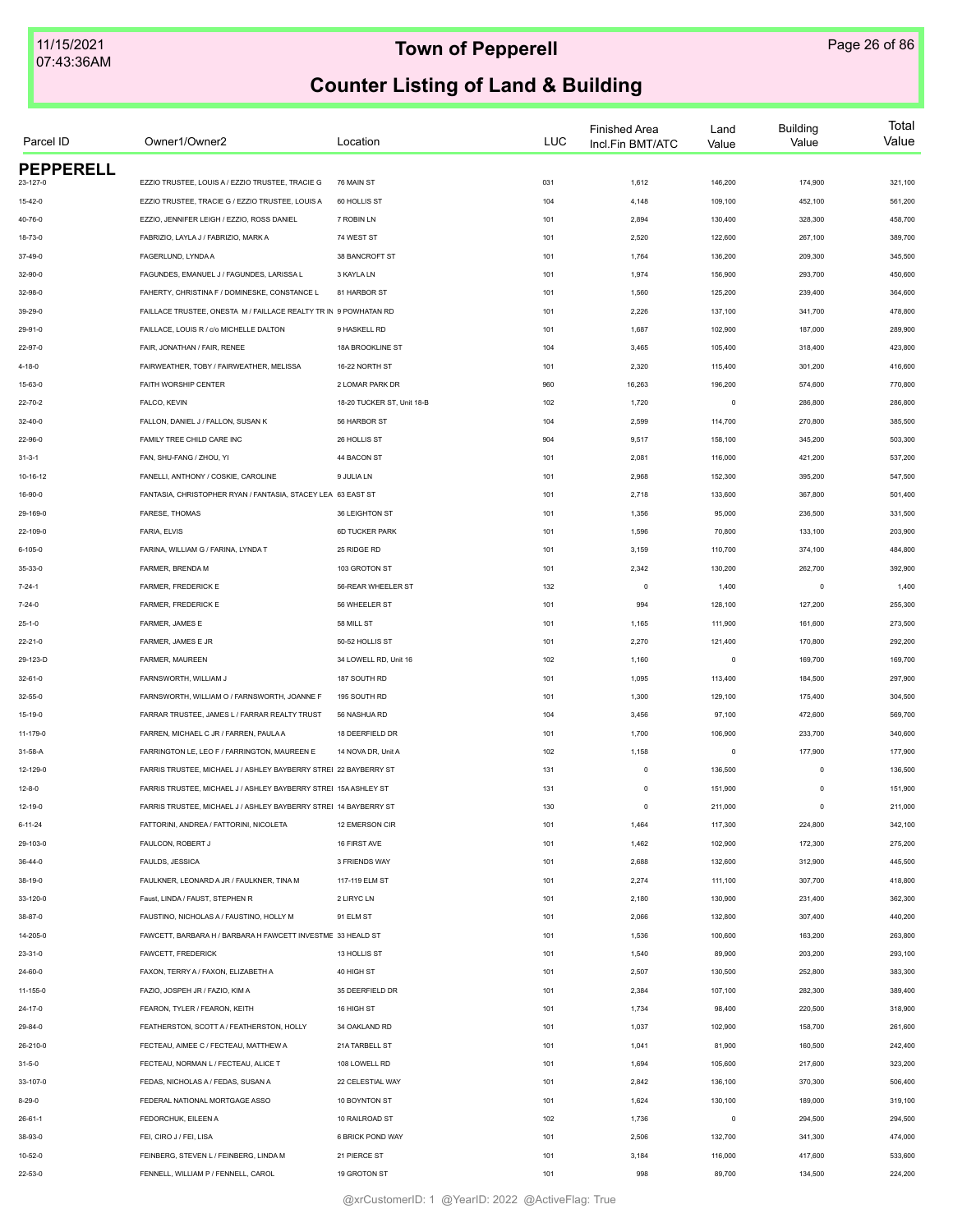| Parcel ID        | Owner1/Owner2                                                     | Location           | <b>LUC</b> | <b>Finished Area</b><br>Incl.Fin BMT/ATC | Land<br>Value | <b>Building</b><br>Value | Total<br>Value |
|------------------|-------------------------------------------------------------------|--------------------|------------|------------------------------------------|---------------|--------------------------|----------------|
| <b>PEPPERELL</b> | FENTON, DAVID J JR / FENTON, LINDA J                              |                    |            |                                          |               |                          |                |
| 11-37-0          |                                                                   | 111 NASHUA RD      | 101        | 2,296                                    | 108,000       | 306,000                  | 414,000        |
| 13-116-0         | FENTON, JASON / FENTON, SHANNON                                   | 5A MAPLE ST        | 130        | $\circ$                                  | 163,700       | $\mathbf 0$              | 163,700        |
| $15 - 11 - 0$    | FERGUSON TRUSTEE, GILLIAN J / SPRAGUE TRUSTEE, D. 73 HOLLIS ST    |                    | 101        | 2,058                                    | 128,100       | 270,000                  | 398,100        |
| 33-126-0         | FERGUSON, JOSEPH K                                                | 11 ORION RD        | 101        | 2,678                                    | 140,000       | 390,800                  | 530,800        |
| 17-27-0          | FERGUSON, MARTHA E                                                | 6 BACON ST         | 101        | 1,460                                    | 91,000        | 150,000                  | 241,000        |
| $26 - 17 - 0$    | FERNANDEZ STOUPIS, KAMI                                           | 7 LOWELL ST        | 101        | 1,546                                    | 87,000        | 169,800                  | 256,800        |
| $17-40-0$        | FERNANDEZ, VINCENT E / FERNANDEZ, AMY M                           | 121 LOWELL RD      | 101        | 2,100                                    | 99,300        | 200,300                  | 299,600        |
| $26 - 85 - 0$    | FERNANDEZ, WALTER A / FERNANDEZ, ROBERTA                          | 15-17 PROSPECT ST  | 104        | 2,288                                    | 100,300       | 229,600                  | 329,900        |
| $6 - 11 - 41$    | FERNSTEN-LYMAN TRUSTEE, CAROL A / FERNSTEN-LYMA 9 FAIRCHILD CT    |                    | 101        | 1,464                                    | 116,500       | 223,900                  | 340,400        |
| 22-114-0         | FEROLITO, PATRICK G / FEROLITO, LISA M                            | 3 BRANDONS WAY     | 101        | 2,146                                    | 117,800       | 304,900                  | 422,700        |
| 11-127-0         | FERRAINA, NICHOLAS / FERRAINA, VERONICA HELEN                     | 33 MERRIMAC DR     | 101        | 2,384                                    | 110,100       | 297,400                  | 407,500        |
| $11-9-0$         | FERRANTE TRUSTEE, MARJORIE V / MELASH IRREVOCAE 1 NURSERY RD      |                    | 101        | 6,650                                    | 109,800       | 586,700                  | 696,500        |
| 29-71-0          | FERRANTE, CLAIRE                                                  | 13 OAKLAND RD      | 101        | 1,635                                    | 102,900       | 164,100                  | 267,000        |
| 12-33-0          | FERRAO, TUMAY A / FERRAO, ENEIDA E                                | 109-1/2 WEST ST    | 101        | 1,848                                    | 127,500       | 243,100                  | 370,600        |
| 37-63-0          | FERRERO, RICHARD A / FERRERO, ELEANOR                             | 3 OTTADA WAY       | 101        | 2,875                                    | 160,400       | 310,700                  | 471,100        |
| $5 - 17 - 0$     | FERRIS TRUSTEE, ANDREW C / FERRIS FAMILY TRUST                    | 153B HOLLIS ST     | 131        | $\circ$                                  | 27,400        | $\circ$                  | 27,400         |
| $5 - 36 - 0$     | FERRIS, ANDREW C / FERRIS, SUZANNE M                              | 153 HOLLIS ST      | 101        | 3,766                                    | 154,100       | 515,300                  | 669,400        |
| 16-14-M          | FERRO, ANTHONY P / FERRO, THERESA M                               | 89 EAST ST         | 101        | 1,816                                    | 115,700       | 301,800                  | 417,500        |
| $31 - 7 - 0$     | FIELD TRUSTEE, RICHARD H SR / FIELD TRUSTEE, RACHE 102 LOWELL RD  |                    | 101        | 1,632                                    | 105,500       | 216,300                  | 321,800        |
| 15-21-A          | FILANDRIANOS, AMANDA P                                            | 8 CASIE LN         | 101        | 4,088                                    | 164,100       | 436,300                  | 600,400        |
| 33-59-1          | FILANDRIANOS. THEODORE D / FILANDRIANOS. AMANDA 24 BANCROFT ST    |                    | 130        | $\mathbf 0$                              | 239,100       | $\mathbf 0$              | 239,100        |
| $2 - 13 - A$     | FILLIP, ALAN J / FILLIP, NANCY Y                                  | 23 WHEELER ST      | 101        | 1,518                                    | 112,600       | 207,900                  | 320,500        |
| 13-87-0          | FINDLAY, BRIAN R / FINDLAY, MARCIA B                              | 10 BLOOD ST        | 101        | 2,336                                    | 136,000       | 281,800                  | 417,800        |
| 15-112-0         | FINLEY, DANIEL J / FINLEY, MEGAN H                                | 10 HADLEY RD       | 101        | 3,191                                    | 152,000       | 400,400                  | 552,400        |
| 31-30-L          | FINN, CHRISTOPHER                                                 | 111 LOWELL RD      | 101        | 2,511                                    | 102,000       | 202,500                  | 304,500        |
| 20-115-0         | FINOCCHIARO, THOMAS M / FINOCCHIARO, MARIANNE                     | 5 JEWETT ST        | 101        | 2,950                                    | 123,000       | 322,200                  | 445,200        |
| 38-18-2          | FIORE TRUSTEE, LAWRENCE G / FIORE TRUSTEE, CHERY 86 MT LEBANON ST |                    | 101        | 3,016                                    | 135,800       | 448,200                  | 584,000        |
| 14-13-0          | FIORE, GEORGE R / FIORE, KAITLIN E                                | 13 COUNTRYSIDE RD  | 101        | 1,613                                    | 115,800       | 218,900                  | 334,700        |
| 14-159-0         | FIRE DEPARTMENT / TOWN OF PEPPERELL                               | 38 PARK ST         | 935        | 4,316                                    | 159,400       | 434,400                  | 593,800        |
|                  | FIRE STATION / TOWN OF PEPPERELL                                  | 47 LOWELL RD       | 935        | 4,703                                    | 149,100       | 283,300                  | 432,400        |
| $31 - 16 - 0$    |                                                                   |                    |            |                                          |               |                          |                |
| 36-106-0         | FIRST BAPTIST CHURCH                                              | 49 LAKIN ST        | 961        | 1,884                                    | 122,000       | 178,000                  | 300,000        |
| $28 - 20 - 1$    | FISCHER, ROBERT J / FISCHER, LISA A                               | 27 PINE ST, Unit 1 | 102        | 1,757                                    | $\circ$       | 271,700                  | 271,700        |
| $39 - 21 - 0$    | FISHER, BRIAN E / FISHER, CHANTAL J                               | 125 SHIRLEY ST     | 101        | 1,752                                    | 119,000       | 227,200                  | 346,200        |
| 31-65-B          | FISHER, SHANNON E                                                 | 7 NOVA DR, Unit B  | 102        | 846                                      | $\circ$       | 141,900                  | 141,900        |
| 29-75-0          | FITZGERALD, CATHERINE A, HEIRS OR DEVISEES OF                     | 16 OAKLAND RD      | 101        | 2,503                                    | 102,900       | 215,000                  | 317,900        |
| 12-67-0          | FITZGERALD, DAVID S JR / FITZGERALD, SUE Z                        | 78 WEST ST         | 101        | 3,311                                    | 128,000       | 355,000                  | 483,000        |
| 13-112-1         | FITZGERALD, DONALD / FITZGERALD, LAUREN                           | 9 MAPLE ST         | 101        | 1,904                                    | 135,000       | 404,900                  | 539,900        |
| 19-61-0          | FITZGERALD, RACHAEL L / FITZGERALD, LAWRENCE BRI/ 43 JEWETT ST    |                    | 101        | 3,384                                    | 140,900       | 683,600                  | 824,500        |
| 14-68-0          | FITZGERALD, SUSAN M / YOST, CLAY D                                | 16 SARTELLE ST     | 101        | 1,638                                    | 136,000       | 252,100                  | 388,100        |
| 16-126-0         | FITZMAURICE, ROBERT P / FITZMAURICE, SARAH F                      | 31 MERRIMAC DR     | 101        | 2,070                                    | 106,600       | 269,200                  | 375,800        |
| 17-78-0          | FITZPATRICK, ALLISON / FITZPATRICK, TIMOTHY                       | 12 YVONNE DR       | 101        | 1,795                                    | 117,400       | 257,100                  | 374,500        |
| 31-86-0          | FITZPATRICK, JAMES L / FITZPATRICK, BRENDA N                      | 6 EAST ST          | 101        | 1,800                                    | 117,400       | 223,100                  | 340,500        |
| 38-271-0         | FITZPATRICK, MICHAEL / FITZPATRICK, JENNIFER LYN                  | 117 SHIRLEY ST     | 101        | 2,401                                    | 129,200       | 272,500                  | 401,700        |
| 38-273-0         | FIZZNOGLIA, RICHARD / FIZZNOGLIA, MARYANN                         | 111 SHIRLEY ST     | 101        | 1,699                                    | 118,300       | 221,200                  | 339,500        |
| $12 - 11 - 0$    | FLAHERTY, MARY C / BASTI, MARC A                                  | 21 BAYBERRY ST     | 101        | 1,808                                    | 130,400       | 189,100                  | 319,500        |
| $7 - 26 - 0$     | FLAHERTY-BERGEVIN, APRIL M                                        | 62-64 WHEELER ST   | 101        | 1,124                                    | 129,800       | 166,800                  | 296,600        |
| 27-11-0          | FLAMINIO, MARION / BOKLAGA, KRISTI                                | 77 GROTON ST       | 101        | 1,915                                    | 99,400        | 187,700                  | 287,100        |
| 16-42-0          | FLAMMIA, ROBERT JR                                                | 12 JUNE ST         | 101        | 1,334                                    | 115,600       | 233,000                  | 348,600        |
| $6 - 11 - 22$    | FLANAGAN TRUSTEE, WILLIAM E / FLANAGAN TRUSTEE, I 16 EMERSON CIR  |                    | 101        | 1,629                                    | 118,700       | 282,300                  | 401,000        |
| 7-57-0           | FLANAGAN, BRIAN / FLANAGAN, NANCY E                               | 111A CHESTNUT ST   | 101        | 2,208                                    | 133,400       | 288,100                  | 421,500        |
| 18-89-0          | FLANAGAN, KEITH / FLANAGAN, TRACY LYNNE                           | 54A WEST ST        | 101        | 2,208                                    | 131,200       | 279,200                  | 410,400        |
| 3-372-0          | FLANDERS, DEREK                                                   | 35 BOYNTON ST      | 101        | 2,040                                    | 120,600       | 242,000                  | 362,600        |
| 39-13-A          | FLANIGAN, JOHN P JR / FLANIGAN, LINDA C                           | 131 SHIRLEY ST     | 130        | $\mathsf 0$                              | 175,300       | $\mathbf 0$              | 175,300        |
| 14-167-0         | FLANIGAN, RICHARD T / FLANIGAN, LYNNE J                           | 4 JUNIPER RD       | 101        | 2,138                                    | 101,700       | 234,200                  | 335,900        |
| 32-94-0          | FLAVIN, STEPHEN P / FLAVIN, CAROL A                               | 2 KAYLA LN         | 101        | 2,050                                    | 141,300       | 312,400                  | 453,700        |
|                  |                                                                   |                    |            |                                          |               |                          |                |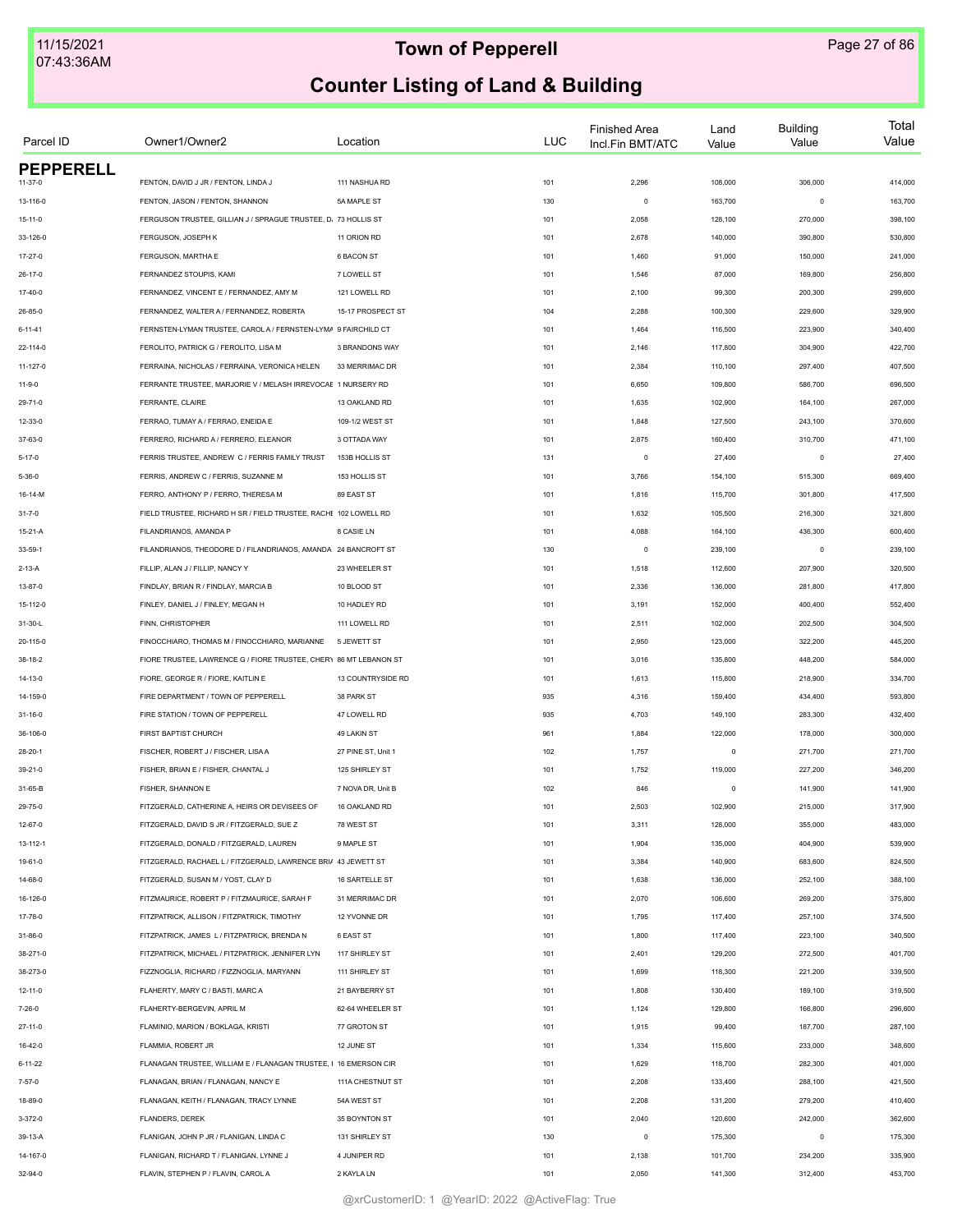| Parcel ID                    | Owner1/Owner2                                                       | Location                | <b>LUC</b> | <b>Finished Area</b><br>Incl.Fin BMT/ATC | Land<br>Value | <b>Building</b><br>Value | Total<br>Value |
|------------------------------|---------------------------------------------------------------------|-------------------------|------------|------------------------------------------|---------------|--------------------------|----------------|
| <b>PEPPERELL</b><br>29-125-B | FLEMING, ARTHUR J / FLEMING, LISA M                                 | 34 LOWELL RD, Unit 26   |            | 1,160                                    | $\mathsf 0$   | 178,300                  | 178,300        |
|                              |                                                                     |                         | 102        |                                          |               |                          |                |
| 29-24-0                      | FLEMING, JOHN / FLEMING, BARBARA                                    | 40 LOWELL RD            | 104        | 2,108                                    | 94,700        | 206,400                  | 301,100        |
| 31-39-C                      | FLETCHER, JENNIFER S / FLETCHER, TRAVIS                             | 35 JERSEY ST            | 101        | 1,680                                    | 126,700       | 210,800                  | 337,500        |
| 14-154-0                     | FLITER, MICHAEL T / FLITER, SUZANNE T                               | 4 PALMER RD             | 101        | 1,405                                    | 100,800       | 194,000                  | 294,800        |
| 19-58-0                      | FLOURNOY, RICHARD D / FLOURNOY, LORI J                              | 35A JEWETT ST           | 101        | 2,195                                    | 130,500       | 299,400                  | 429,900        |
| $8 - 74 - 0$                 | FLUET, ROGER W                                                      | 6 BLUE HERONS WAY       | 101        | 2,808                                    | 146,500       | 331,400                  | 477,900        |
| $6 - 3 - 1$                  | FLYNN, MICHELLE / FLYNN, TIMOTHY                                    | 25 DOW ST               | 101        | 3,659                                    | 135,400       | 267,700                  | 403,100        |
| 20-152-0                     | FOGARTY, KEVIN P / JACKSON FOGARTY, CHERYLA                         | 28 ELM ST               | 101        | 1,908                                    | 129,500       | 240,000                  | 369,500        |
| $20 - 41 - 0$                | FOGARTY, RYAN                                                       | 33 TOWNSEND ST          | 101        | 1,890                                    | 96,500        | 219,600                  | 316,100        |
| 23-193-l                     | FOLEY TRUSTEE, MARIMARGARET S / BUTTERFIELD REN 103 MAIN ST, Unit 9 |                         | 102        | 1,206                                    | $\mathsf 0$   | 166,500                  | 166,500        |
| 20-160-0                     | FOLEY, MARIMAGARET S                                                | 3 FOX LN                | 101        | 2,990                                    | 130,100       | 470,400                  | 600,500        |
| 36-20-0                      | FOLEY, MICHAEL D / INGALLS, CAROLYN F                               | 166 SOUTH RD            | 101        | 1,526                                    | 120,400       | 171,000                  | 291,400        |
| $5 - 13 - 0$                 | FOLEY, NANCY J                                                      | 161 HOLLIS ST           | 101        | 1,448                                    | 107,700       | 136,200                  | 243,900        |
| 40-22-0                      | FOLLANSBEE, MARIA                                                   | 178 RIVER RD            | 103        | 1,659                                    | 100,600       | 58,300                   | 158,900        |
| $6 - 11 - 49$                | FONKOU, PATRICE TEDA / MBATCHOU, BERENGERE NAN/ 6 FAIRCHILD CT      |                         | 101        | 2,096                                    | 116,500       | 251,300                  | 367,800        |
| $14 - 8 - 0$                 | FORAN-WALKOVICH, JOANNE / C/O FIRST AMERICAN TAX 8 COUNTRYSIDE RD   |                         | 101        | 2,315                                    | 118,600       | 256,400                  | 375,000        |
| $34 - 2 - 0$                 | FORBES, PETER J / FORBES, LISA A                                    | 6 MT LEBANON ST         | 109        | 2,985                                    | 110,500       | 244,000                  | 354,500        |
| 4-39-0                       | FORD, JOHN E / FORD, PATRICIAA                                      | 59G NORTH ST            | 132        | $\circ$                                  | 700           | $\mathbf 0$              | 700            |
| $9 - 123 - 0$                | FORD, JOSEPH J / FORD JR, JOHN E                                    | 4 HUNT CLUB WAY         | 101        | 3,902                                    | 133,700       | 397,000                  | 530,700        |
| 39-12-0                      | FORD, THOMAS H / HUGHES, DEBORAH A                                  | 147 SHIRLEY ST          | 101        | 2,816                                    | 136,000       | 262,300                  | 398,300        |
| 30-39-0                      | FORREST LE, GERALDINE T / FORREST, MARK A                           | 5 PARKWOOD DR           | 101        | 1,500                                    | 103,400       | 220,600                  | 324,000        |
| 19-38-0                      | FORSHER, BETH                                                       | 24 JEWETT ST            | 101        | 1,488                                    | 128,200       | 194,800                  | 323,000        |
| 13-52-0                      | FORSTER, STEPHEN W / FORSTER, ELIZABETH D                           | 36 BLOOD ST             | 101        | 3,308                                    | 117,700       | 320,700                  | 438,400        |
| 14-10-0                      | FORTIN, JANICE A / FORTIN, MICHAEL S                                | 10 COUNTRYSIDE RD       | 101        | 1,958                                    | 117,600       | 220,900                  | 338,500        |
| $2 - 12 - 0$                 | FORTNER, EDWARD C / FORTNER, MARGARET A                             | 7 WHEELER ST            | 101        | 2,070                                    | 121,700       | 222,300                  | 344,000        |
| 14-30-0                      | FORTUNATO, GARY P / FORTUNATO, CAROL LEE                            | 13 SHEFFIELD ST         | 101        | 2,160                                    | 109,900       | 207,900                  | 317,800        |
| 26-134-61                    | FOSS, ROBERT J                                                      | 38 TARBELL ST, Unit 6-A | 102        | 1,483                                    | 0             | 249,300                  | 249,300        |
| 20-23-0                      | FOSTER, CHARLES / FOSTER, NORMA                                     | 36 HEALD ST             | 101        | 1,558                                    | 101,700       | 173,700                  | 275,400        |
| 26-174-0                     | FOSTER, JONATHAN A / WRY, NICOLE K                                  | 9 LEIGHTON ST           | 101        | 1,452                                    | 93,900        | 177,900                  | 271,800        |
| 12-140-0                     | FOTI, TYLER P / FOTI, ALISON LEE                                    | 115 WEST ST             | 101        | 1,744                                    | 122,100       | 231,700                  | 353,800        |
| 31-29-G                      | FOTINO. STEVEN JAMES                                                | 26 JERSEY ST            | 101        | 1,716                                    | 115,700       | 185,500                  | 301,200        |
| $20 - 72 - 0$                | FOULKS, JEFFREY M / FOULKS, RACHEL R                                | 59 TOWNSEND ST          | 101        | 2,746                                    | 125,400       | 485,800                  | 611,200        |
|                              | FOUNTAIN, DEBORAH F / FOUNTAIN, MARK A                              |                         | 101        |                                          |               |                          |                |
| $7 - 7 - 0$                  |                                                                     | 48 WHEELER ST           |            | 1,810                                    | 115,200       | 295,800                  | 411,000        |
| 17-46-0                      | FOURNIER, JENNIFER M / FOURNIER, MICHAEL                            | 137 LOWELL RD           | 101        | 1,072                                    | 111,400       | 166,200                  | 277,600        |
| 38-51-0                      | FOURNIER, ROGER P JR / FOURNIER, ROBIN M                            | 86 SHIRLEY ST           | 101        | 2,254                                    | 111,900       | 260,900                  | 372,800        |
| 14-198-0                     | FOURNIER, SCOTT / FOURNIER, AMANDA                                  | 13 PLAINFIELD RD        | 101        | 2,203                                    | 101,500       | 202,400                  | 303,900        |
| $32 - 25 - 7$                | FOURNIER, TODD A / FOURNIER, MARY E                                 | 94-96 HARBOR ST         | 101        | 2,074                                    | 115,200       | 266,000                  | 381,200        |
| 20-145-0                     | FOX, CHAD                                                           | 11 INDEPENDENCE RD      | 101        | 3,041                                    | 109,200       | 349,000                  | 458,200        |
| $6 - 11 - 34$                | FRAGA, DAYSE FLAVIA                                                 | 12 WINSLOW CT           | 101        | 1,563                                    | 116,400       | 243,800                  | 360,200        |
| 38-272-0                     | FRAIZE, JASON / FRAIZE, JENNIFER                                    | 115 SHIRLEY ST          | 101        | 2,600                                    | 118,700       | 246,600                  | 365,300        |
| 13-107-0                     | FRANCIS, JOSEPH J                                                   | 12A CHESTNUT ST         | 101        | 3,454                                    | 131,300       | 430,600                  | 561,900        |
| 31-82-0                      | FRANCIS, KEITH L / FRANCIS, ELLEN T                                 | 5 JAMES CIR             | 101        | 2,817                                    | 116,900       | 309,900                  | 426,800        |
| 14-38-0                      | FRANCISCO TRUSTEE, JOSE L / FRANCISCO TRUSTEE, HI 6 SARTELLE ST     |                         | 101        | 3,333                                    | 136,200       | 515,600                  | 651,800        |
| 7-18-C                       | FRANCISCO, MAURO / LOURENCO, LEIA C                                 | 87 CHESTNUT ST          | 101        | 1,691                                    | 128,100       | 206,400                  | 334,500        |
| 18-37-0                      | FRANKLIN JAMES W TRUSTEE, JAMES W FRANKLIN INV T 31 HOG HILL RD     |                         | 101        | 1,792                                    | 132,500       | 210,900                  | 343,400        |
| $6 - 90 - 0$                 | FRANKLIN, LARRY ALAN / FRANKLIN, NIELE                              | 16 RIDGE RD             | 101        | 2,594                                    | 119,200       | 305,600                  | 424,800        |
| 38-61-0                      | FRASER, SHIRLEY V                                                   | 73 SOUTH RD             | 101        | 1,544                                    | 132,100       | 206,500                  | 338,600        |
| 14-300-1                     | FRATTURELLI, ANNE M                                                 | 4 SARTELLE ST           | 101        | 2,268                                    | 129,400       | 330,100                  | 459,500        |
| 14-145-0                     | FRATUS, TODD W SR / REGO, LISA A                                    | 4 SHEFFIELD ST          | 101        | 2,399                                    | 108,400       | 229,700                  | 338,100        |
| $41 - 1 - 1$                 | FRECHETTE, TERRENCE E / FRECHETTE, ROBERTA                          | 2 MAUREENS WAY          | 130        | 0                                        | 111,000       | $\mathbf 0$              | 111,000        |
| 15-38-0                      | FREDERICKS, PAMELA A                                                | 23-27 BROOKLINE ST      | 101        | 2,932                                    | 132,600       | 256,900                  | 389,500        |
| 29-58-0                      | FREDETTE, LAURA L / RIENDEAU, MICHELLE                              | 46 PARKWOOD DR          | 101        | 2,740                                    | 102,900       | 275,500                  | 378,400        |
| $26 - 7 - 0$                 | FREDIANI TRUSTEE, MARK SR / FREDIANI TRUSTEE, REE 18 LOWELL ST      |                         | 111        | 4,405                                    | 100,900       | 346,800                  | 447,700        |
| $9 - 95 - 0$                 | FREEHART, ROBERT E                                                  | 11 GOSSELIN DR          | 101        | 1,428                                    | 103,500       | 197,600                  | 301,100        |
| 32-82-0                      | FREEMAN, GORDON V / FREEMAN, EUNICE M                               | 16 WEST ST              | 101        | 1,974                                    | 128,100       | 286,500                  | 414,600        |
|                              |                                                                     |                         |            |                                          |               |                          |                |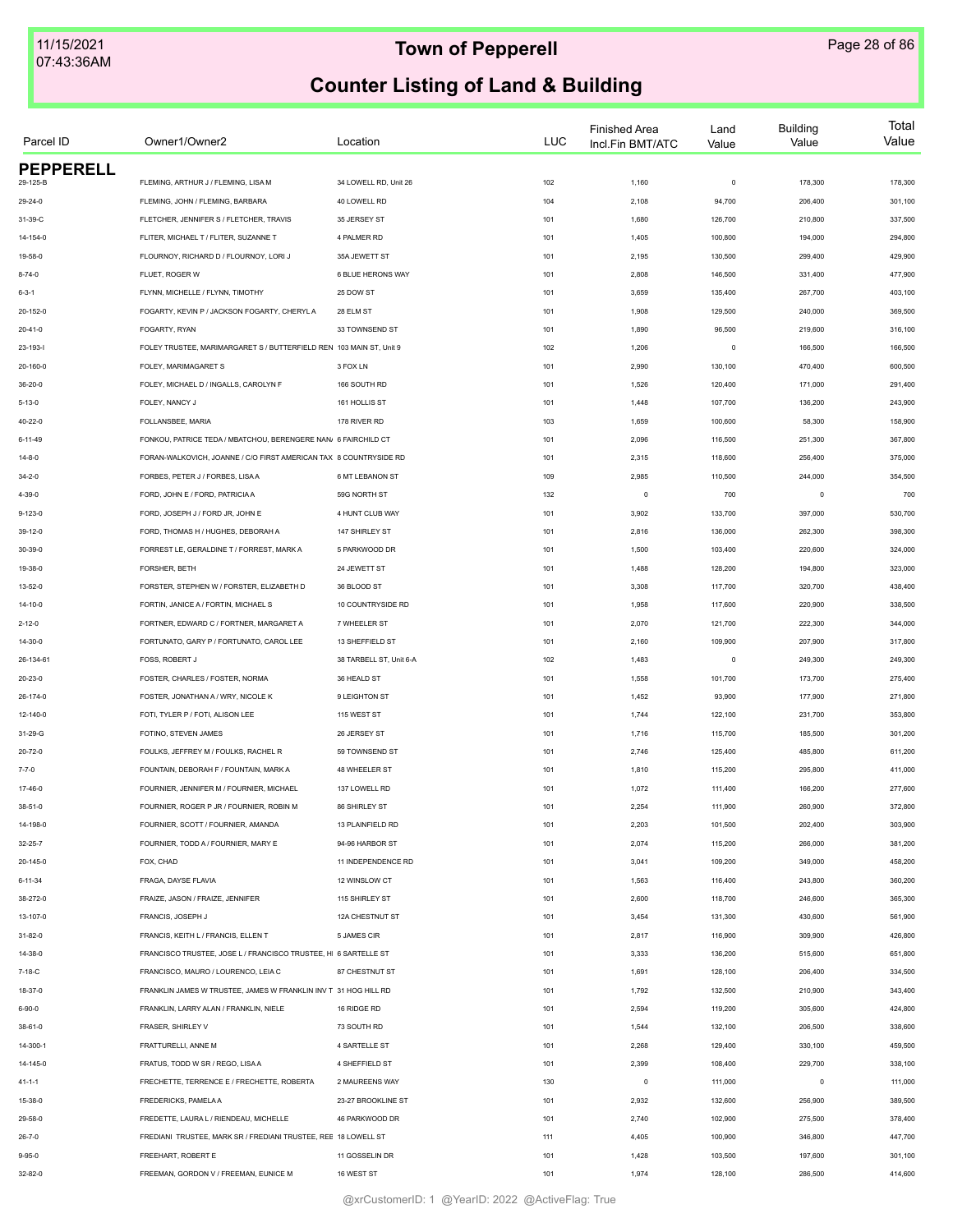| Parcel ID                   | Owner1/Owner2                                                           | Location              | <b>LUC</b> | <b>Finished Area</b><br>Incl.Fin BMT/ATC | Land<br>Value | <b>Building</b><br>Value | Total<br>Value |
|-----------------------------|-------------------------------------------------------------------------|-----------------------|------------|------------------------------------------|---------------|--------------------------|----------------|
| <b>PEPPERELL</b><br>37-80-0 | FREEMAN, SCOTT / FREEMAN, DIANE                                         | 6 CELESTIAL WAY       | 101        | 3,760                                    | 137,300       | 425,500                  | 562,800        |
|                             |                                                                         |                       |            |                                          |               |                          |                |
| $34 - 37 - 3$               | FREEMAN, WILLIAM C / FREEMAN, JARA P                                    | 89 RIVER RD           | 101        | 2,594                                    | 128,100       | 419,300                  | 547,400        |
| 22-103-0                    | FREITAS DE SOUZA, KLEBER / FREITAS SOUZA, JOSILENE 24D TUCKER ST        |                       | 101        | 1,064                                    | 65,000        | 118,900                  | 183,900        |
| 14-92-0                     | FREITAS, KEVIN                                                          | 63 PARK ST            | 101        | 1,108                                    | 101,700       | 150,600                  | 252,300        |
| 33-36-0                     | FRETWELL TRUSTEE, CHRISTOPHER P / FRETWELL TRUS 124 TOWNSEND ST         |                       | 101        | 1,567                                    | 107,400       | 209,600                  | 317,000        |
| 18-78-0                     | FRIARY, JONATHAN K / FRIARY, JILL M                                     | 22 HOG HILL RD        | 101        | 2,450                                    | 132,300       | 378,900                  | 511,200        |
| 33-78-0                     | FRICK, LLOYD K                                                          | 100 TOWNSEND ST       | 101        | 2,002                                    | 135,700       | 259,000                  | 394,700        |
| $6 - 3 - 2$                 | FRIEND TRUSTEE, JAMES F / FREEMAN FRIEND TRUSTEI 41 DOW ST              |                       | 101        | 2,272                                    | 135,300       | 272,300                  | 407,600        |
| $6 - 3 - 0$                 | FRIEND TRUSTEE, JAMES F / FREEMAN FRIEND TRUSTEE 11-45 DOW ST           |                       | 087        | $\circ$                                  | 164,260       | $\circ$                  | 164,260        |
| $6 - 3 - 3$                 | FRIEND, JEREMIAH R / FLATHERS, LINDSAY R                                | 27 DOW ST             | 101        | 2,360                                    | 135,400       | 399,600                  | 535,000        |
| 10-16-9                     | FRITH, STEVEN M / FRITH, MYLA E                                         | 15 JULIA LN           | 101        | 3,273                                    | 154,800       | 386,300                  | 541,100        |
| 21-73-0                     | FROMER, STEVEN C                                                        | 13 ELM ST             | 101        | 1,604                                    | 130,600       | 188,400                  | 319,000        |
| $31 - 3 - 25$               | FRONGILLO TRUSTEE, MICHAEL J / FRONGILLO TRUSTEE 32 BACON ST            |                       | 101        | 2,719                                    | 115,700       | 471,500                  | 587,200        |
| 31-64-B                     | FROST, JESSICA ANN                                                      | 5 NOVA DR, Unit B     | 102        | 1,554                                    | $\pmb{0}$     | 243,700                  | 243,700        |
| 29-123-A                    | FRY, SUSAN E / WOODS, BRIAN D                                           | 34 LOWELL RD, Unit 13 | 102        | 1,160                                    | $\mathsf 0$   | 176,300                  | 176,300        |
| $24 - 21 - 0$               | FRYE. DAVID W / FRYE. COURTNEY E                                        | 14 FOSTER ST          | 101        | 1,314                                    | 88,500        | 197,300                  | 285,800        |
| $2 - 35 - 0$                | FUCHS TRUSTEE, ROBERT J / THE ROBERT J FUCHS REV 92 LAWRENCE ST         |                       | 101        | 1,500                                    | 128,100       | 225,800                  | 353,900        |
| $13 - 18 - 4$               | FULLER DAVID J TRUSTEE, HEALD STREET RLTY TRUST / 113 HEALD ST          |                       | 131        | $\circ$                                  | 126,400       | $\mathbf 0$              | 126,400        |
| 29-122-B                    | FULLER TRUSTEE, BARRY R / FULLER TRUSTEE, BARBAR 34 LOWELL RD, Unit 8   |                       | 102        | 1,160                                    | $\mathsf 0$   | 158,300                  | 158,300        |
| 29-52-0                     | FULLER TRUSTEE, BARRY R / FULLER TRUSTEE, BARBAR 34 PARKWOOD DR         |                       | 101        | 1,203                                    | 102,900       | 171,200                  | 274,100        |
| 24-59-0                     | FULTON, ROBERT D / FULTON, NADIA T                                      | 28-30 HIGH ST         | 101        | 3,324                                    | 130,700       | 305,400                  | 436,100        |
| 38-18-4                     | FUREY, JOSEPH W / FUREY, KATHLEEN V                                     | 90 MT LEBANON ST      | 101        | 3,347                                    | 130,100       | 444,100                  | 574,200        |
| 18-102-0                    | FURTADO, ANTHONY R / FURTADO, JULIANNE                                  | 4 BLUEBERRY HILL RD   | 101        | 2,104                                    | 143,000       | 322,600                  | 465,600        |
| 23-119-D                    | FURTADO, MATTHEW                                                        | 14 COTTAGE ST, Unit D | 102        | 1,771                                    | $\mathsf 0$   | 298,800                  | 298,800        |
| $31 - 44 - 5$               | GAABASS, MOHAMMED                                                       | 8 CRAWFORD WAY        | 101        | 2,570                                    | 117,000       | 393,500                  | 510,500        |
| $16 - 1 - 0$                | GAETA, SUSAN M                                                          | 63 NASHUA RD          | 101        | 2,614                                    | 102,000       | 231,100                  | 333,100        |
| 23-53-0                     | GAFFEY, PHILIP / STOKES, TAMMY                                          | 8 FRANKLIN ST         | 101        | 1,236                                    | 101,400       | 169,000                  | 270,400        |
| 38-66-0                     | GAFFNEY, LAURA A                                                        | 104 SHIRLEY ST        | 101        | 1,603                                    | 115,600       | 186,000                  | 301,600        |
| $20 - 20 - 0$               | GAGE, AMY E                                                             | 28 HEALD ST           | 101        | 3,422                                    | 146,400       | 324,300                  | 470,700        |
| $20 - 29 - 0$               | GAGE, DAVID L / GAGE, SHELLEY LEE                                       | 8 WILLOW ST           | 101        | 1,429                                    | 144,700       | 176,400                  | 321,100        |
|                             | GAGE, JASON / GAGE, KIRSTEN                                             | 6 WILLOW ST           |            |                                          | 140,200       |                          |                |
| $20 - 29 - 2$               |                                                                         |                       | 101        | 1,808                                    |               | 274,400                  | 414,600        |
| $9 - 167 - 0$               | GAGLIARDI, BRENDYN                                                      | 13 OAK HILL ST        | 101        | 2,490                                    | 129,300       | 329,800                  | 459,100        |
| 17-66-0                     | GAGNON, JOHN / GAGNON, CHERYL                                           | 122-1/2 LOWELL RD     | 101        | 1,789                                    | 118,400       | 275,300                  | 393,700        |
| 29-88-0                     | GAGNON, ROBERT J / GAGNON, DORIS P                                      | 15 HASKELL RD         | 101        | 1,495                                    | 102,600       | 181,700                  | 284,300        |
| 14-302-0                    | GAJ, WILLIAM E                                                          | 48 BROOKLINE ST       | 101        | 2,112                                    | 130,500       | 296,600                  | 427,100        |
| $10 - 16 - 2$               | GALAMBOS, PAUL E / GALAMBOS, PATRICIA A                                 | 2-4 BEAVER CREEK CIR  | 101        | 3,138                                    | 109,200       | 426,200                  | 535,400        |
| $28 - 27 - 0$               | GALANOS, HELGA                                                          | 18 PINE ST            | 101        | 1,571                                    | 103,400       | 173,100                  | 276,500        |
| 11-105-0                    | GALBRAITH, NICHOLAS / GALBRAITH, KATHRYN                                | 98 NASHUA RD          | 101        | 3,647                                    | 122,900       | 394,000                  | 516,900        |
| $19 - 5 - 0$                | GALE, DAVID F / GALE, PATRICIA P                                        | 86 HEALD ST           | 101        | 2,217                                    | 128,200       | 246,900                  | 375,100        |
| 13-30-0                     | GALE, EVERETT M / GALE, MARLENE L                                       | 81 HEALD ST           | 106        | $\circ$                                  | 87,600        | 1,300                    | 88,900         |
| 29-82-0                     | GALLAGHER, BRIAN T / ROUINE-GALLAGHER, MICHELLE 30 OAKLAND RD           |                       | 101        | 1,495                                    | 102,900       | 227,300                  | 330,200        |
| 31-66-B                     | GALLAGHER, RAYMOND P                                                    | 9 NOVA DR, Unit B     | 102        | 1,026                                    | $\mathsf 0$   | 192,400                  | 192,400        |
| 26-79-0                     | GALLAGHER, ROBERT M JR                                                  | 23 PROSPECT ST        | 101        | 768                                      | 102,000       | 149,700                  | 251,700        |
| 33-73-0                     | GALLANT, LEON E / GALLANT, MARYLIN L                                    | 97 TOWNSEND ST        | 101        | 1,938                                    | 133,600       | 269,300                  | 402,900        |
| 14-249-0                    | GALLARDO, JOHNNY / GALLARDO, VICKI                                      | 25 TUCKER AVE         | 101        | 2,168                                    | 106,300       | 323,100                  | 429,400        |
| 26-192-0                    | GALLIGAN TRUSTEE, PATRICK / SPM FAMILY TRUST                            | 18 PROVINCE ST        | 101        | 1,111                                    | 88,900        | 163,500                  | 252,400        |
| 14-116-0                    | GALLIGAN, PATRICK J / GALLIGAN, LORETTA A                               | 23 SARTELLE ST        | 101        | 1,700                                    | 122,100       | 215,000                  | 337,100        |
| 12-55-0                     | GALSTER, ALAN ARNOLD / GALSTER, SUSAN                                   | 1 BAYBERRY ST         | 101        | 3,370                                    | 128,000       | 386,500                  | 514,500        |
| 16-31-0                     | GALVIN, JAMES / GALVIN, MICHELLE L                                      | 15 JUNE ST            | 101        | 2,136                                    | 126,500       | 259,600                  | 386,100        |
| $30 - 5 - 0$                | GALVIN, JUSTIN NATHANIEL / GALVIN, HANNAH BARBAR/ 29 PARKWOOD DR        |                       | 101        | 1,494                                    | 106,800       | 161,500                  | 268,300        |
| $9 - 140 - 0$               | GALVIN, TIMOTHY                                                         | 81 PARK ST            | 101        | 1,498                                    | 105,400       | 192,100                  | 297,500        |
| 26-134-41                   | GAMACHE TRUSTEE, BRYAN / BRYAN GAMACHE LIVING T 38 TARBELL ST, Unit 4-A |                       | 102        | 1,483                                    | $\mathsf 0$   | 254,100                  | 254,100        |
| 31-29-K                     | GAMBALE, JOHN A / GAMBALE, DIANA L                                      | 12 EAST ST            | 101        | 3,328                                    | 115,600       | 227,000                  | 342,600        |
| $2 - 31 - 0$                | GANGLOFF, THERESA M                                                     | 17 WHEELER ST         | 101        | 2,022                                    | 116,400       | 234,900                  | 351,300        |
| 26-179-0                    | GANLEY, KEITH                                                           | 19 PROVINCE ST        | 101        | 1,728                                    | 87,800        | 175,200                  | 263,000        |
|                             |                                                                         |                       |            |                                          |               |                          |                |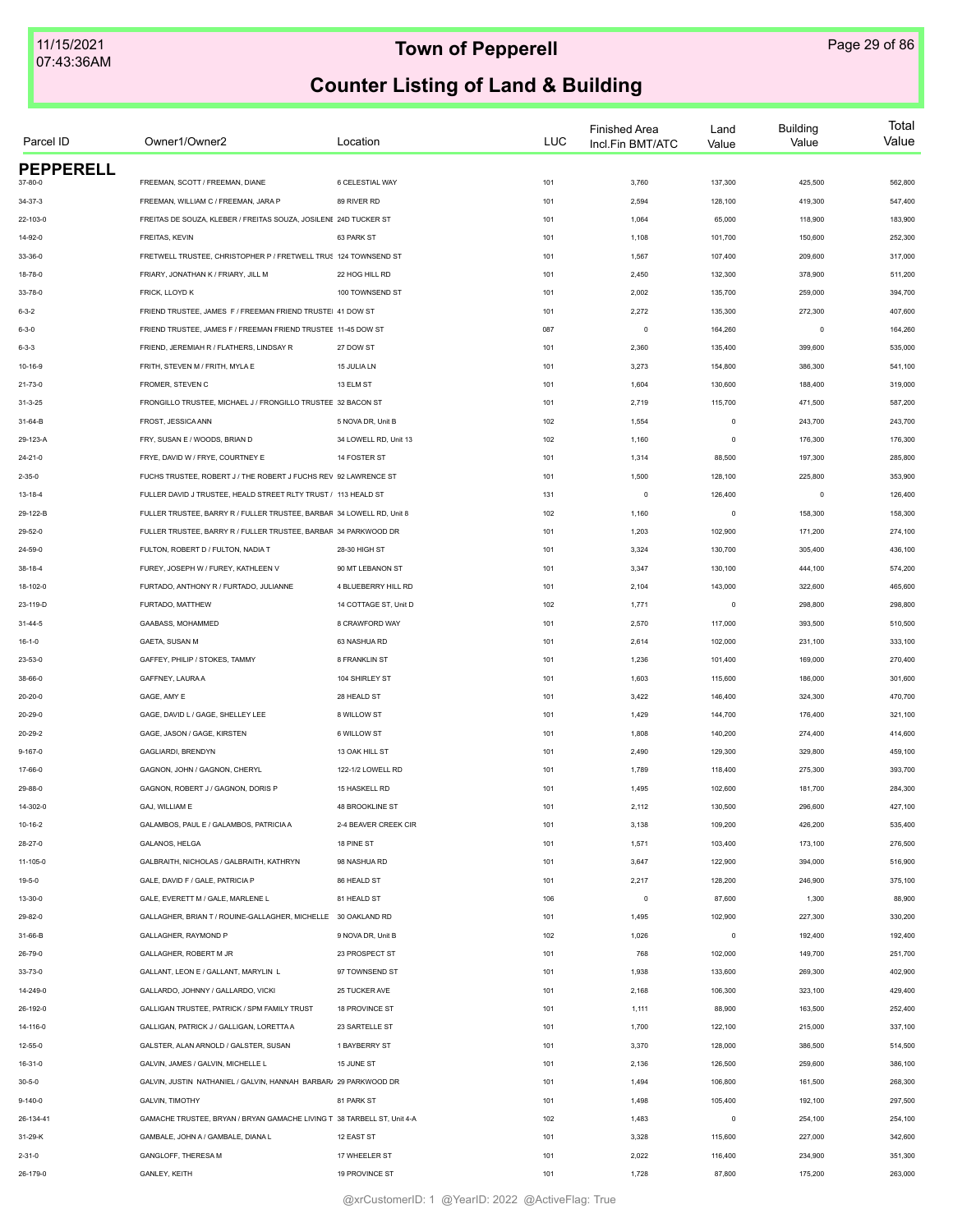| Parcel ID        | Owner1/Owner2                                                      | Location                              | <b>LUC</b> | <b>Finished Area</b><br>Incl.Fin BMT/ATC | Land<br>Value | <b>Building</b><br>Value | Total<br>Value |
|------------------|--------------------------------------------------------------------|---------------------------------------|------------|------------------------------------------|---------------|--------------------------|----------------|
| <b>PEPPERELL</b> |                                                                    |                                       |            |                                          |               |                          |                |
| 37-86-0          | GANONG, DAVID D / GANONG, SARAH                                    | 1 OTTADA WAY                          | 101        | 2,166                                    | 137,400       | 268,600                  | 406,000        |
| 16-14-G          | GANZ, DONALD                                                       | 81 EAST ST                            | 101        | 2,754                                    | 116,100       | 360,800                  | 476,900        |
| 33-57-0          | GARBER, MARY K                                                     | 43 MT LEBANON ST                      | 104        | 2,970                                    | 127,900       | 350,300                  | 478,200        |
| 18-21-0          | GARBY, THOMAS H / GARBY, JUDITH M                                  | 44 WEST ST                            | 101        | 1,344                                    | 128,100       | 223,500                  | 351,600        |
| 32-62-0          | GARCIA, JOSE A / GARCIA, MELISSA                                   | 183 SOUTH RD                          | 101        | 1,468                                    | 111,600       | 113,100                  | 224,700        |
| 22-105-0         | <b>GARCIA, SIDNEIA M</b>                                           | 2B TUCKER PARK                        | 101        | 1,064                                    | 78,400        | 120,800                  | 199,200        |
| $17-44-2$        | <b>GARCIA, STEPHANIE</b>                                           | 2 THOMAS LN, Unit 2                   | 102        | 1,420                                    | $\mathsf 0$   | 307,300                  | 307,300        |
| $33 - 7 - 0$     | GARDINER, KENNETH G JR / GARDINER, LEANNE E                        | 97A TOWNSEND ST                       | 101        | 1,970                                    | 149,800       | 338,100                  | 487,900        |
| 34-32-0          | GARDNER, DAVID JR / GARDNER, NANCY A.B.                            | 27 SHIRLEY ST                         | 017        | 1,960                                    | 196,244       | 192,800                  | 389,044        |
| $35 - 14 - 4$    | GARDNER, GRANT                                                     | 73B RIVER RD                          | 101        | 2,364                                    | 122,400       | 208,000                  | 330,400        |
| 12-150-0         | GARDNER, JAMES / GARDNER, AMBER                                    | 163 HEALD ST                          | 101        | 2,133                                    | 132,700       | 304,700                  | 437,400        |
| 17-37-0          | GARDNER, LISA M                                                    | 2 IDAL ST                             | 101        | 1,735                                    | 91,000        | 215,500                  | 306,500        |
| 35-16-0          | GARDNER, MARLENE A                                                 | 65 RIVER RD                           | 101        | 1,718                                    | 112,600       | 250,900                  | 363,500        |
| 35-15-0          | GARDNER, MARLENE A                                                 | 67 RIVER RD                           | 713        | $\mathbf 0$                              | 117,840       | $\circ$                  | 117,840        |
| 35-20-0          | GARDNER, MARLENE A                                                 | 64-90 RIVER RD                        | 717        | $\circ$                                  | 291,432       | $^{\circ}$               | 291,432        |
| $35 - 13 - 0$    | GARDNER, MARLENE A                                                 | 63 RIVER RD                           | 713        | $\circ$                                  | 169,664       | $\mathbf 0$              | 169,664        |
| $35 - 14 - 2$    | GARDNER, MARLENE A / GARDNER, GRANT M                              | 75 RIVER RD                           | 101        | 1,119                                    | 128,000       | 209,400                  | 337,400        |
| $27 - 17 - 0$    | <b>GARDNER, MARTIN R</b>                                           | 3-7 WILLIAM ST                        | 109        | 3,572                                    | 105,700       | 297,300                  | 403,000        |
| 35-22-0          | GARDNER, ROBERT R                                                  | 92 RIVER RD                           | 101        | 1,040                                    | 118,500       | 160,000                  | 278,500        |
| $30 - 8 - 0$     | GARDNER, STEPHEN                                                   | 23 PARKWOOD DR                        | 101        | 3,081                                    | 106,800       | 269,300                  | 376,100        |
| 29-121-E         | <b>GARGAN, SANDRA</b>                                              | 34 LOWELL RD, Unit 5                  | 102        | 1,160                                    | $\pmb{0}$     | 157,500                  | 157,500        |
| $23 - 1 - 0$     | <b>GARGAN, SEAN P</b>                                              | 3 CHACE AVE                           | 101        | 1,008                                    | 99,900        | 170,300                  | 270,200        |
| 26-47-0          | GARGAS TRUSTEE, GREGORY F / CAMILI REALTY TRUST 148-150 MAIN ST    |                                       | 325        | 5,600                                    | 130,300       | 198,600                  | 328,900        |
| 14-65-0          | GARGAS, GREGORY F / GARGAS, LYNNE M                                | 21 CHACE AVE                          | 101        | 2,560                                    | 135,600       | 288,300                  | 423,900        |
| 17-9-0           | GARNEAU, JASON                                                     | 124 LOWELL RD                         | 101        | 1,512                                    | 90,900        | 182,000                  | 272,900        |
| 30-33-0          | GARNHUM, MEGAN                                                     | 8 PARKWOOD DR                         | 101        | 1,320                                    | 105,300       | 203,800                  | 309,100        |
|                  |                                                                    |                                       |            |                                          |               |                          |                |
| 33-12-0          | GARSIDE, EDWARD W / GARSIDE, JOSEPHINE                             | 109 TOWNSEND ST<br>16 INDEPENDENCE RD | 101        | 1,578                                    | 107,600       | 231,500                  | 339,100        |
| 20-129-0         | GATH, DOUGLAS G / GATH, AMY M                                      |                                       | 101        | 2,990                                    | 105,900       | 336,600                  | 442,500        |
| $6 - 11 - 46$    | GATZOGIANNIS, JOHN-ELIAS T                                         | 12 FAIRCHILD CT                       | 101        | 1,468                                    | 116,400       | 224,000                  | 340,400        |
| 14-20-0          | <b>GAUDETTE, CAROLYN M</b>                                         | 20 OAK HILL ST                        | 101        | 1,498                                    | 130,300       | 189,600                  | 319,900        |
| 14-121-0         | GAUDETTE, LILLIAN P LE / TESSMAN II, JAMES A                       | 50 PARK ST                            | 101        | 2,543                                    | 142,300       | 241,800                  | 384,100        |
| $6 - 11 - 44$    | GAUTHIER, PAUL / GAUTHIER, SHARON                                  | 3 FAIRCHILD CT                        | 101        | 1,410                                    | 116,500       | 228,300                  | 344,800        |
| 29-65-0          | GAVIN, JULIE A / GAVIN, MICHAEL F                                  | 11 PINE ST                            | 101        | 1,932                                    | 104,100       | 200,400                  | 304,500        |
| 18-82-0          | GAVIN, MICHAEL A / GAVIN, DEBRA L                                  | 4 HOG HILL RD                         | 101        | 2,340                                    | 116,000       | 243,800                  | 359,800        |
| $9 - 169 - 0$    | GAVRICHEV, PAVEL / GAVRICHEV, JENNIFER RAE                         | 17 OAK HILL ST                        | 101        | 2,994                                    | 129,500       | 346,200                  | 475,700        |
| 14-75-0          | GAVRILOV, LEA G / GAVRILOV, RUSLAN                                 | 3-5 OAK HILL ST                       | 101        | 1,458                                    | 139,000       | 186,900                  | 325,900        |
| 23-124-0         | GCB PROPERTY MANAGEMENT LLC                                        | 6 MILL ST                             | 111        | 7,123                                    | 88,000        | 615,400                  | 703,400        |
| 34-63-0          | GEDDES, ROBERT L / GEDDES, TERESA W                                | 52 MT LEBANON ST                      | 101        | 1,613                                    | 120,400       | 233,600                  | 354,000        |
| 32-498-0         | GEELEN. CURTIS D / GEELEN. JOANNE                                  | 32 SHATTUCK ST                        | 101        | 2,234                                    | 129,200       | 212,300                  | 341,500        |
| $9 - 130 - 0$    | GEISEL TRUSTEE, R FAYE / ASB REALTY TRUST                          | 106-110 BROOKLINE ST                  | 013        | 4,716                                    | 136,100       | 299,300                  | 435,400        |
| 24-69-0          | GELINA, PAUL A / GELINA, MARGARET                                  | 19-21 CANAL ST                        | 101        | 1,650                                    | 109,800       | 202,200                  | 312,000        |
| 31-58-B          | GELINAS (CONNELL), AMY B                                           | 14 NOVA DR, Unit B                    | 102        | 1,158                                    | $\mathsf 0$   | 177,200                  | 177,200        |
| $9 - 92 - 0$     | GELINEAU, RORY / GELINEAU, NICOLE                                  | 28 SEMINOLE DR                        | 101        | 1,591                                    | 103,500       | 202,700                  | 306,200        |
| 6-11-26          | GENDRON, STEPHANIE / GENDRON, PATRICK                              | 8 EMERSON CIR                         | 101        | 2,098                                    | 117,300       | 244,500                  | 361,800        |
| $31 - 80 - 0$    | GENTILE, MARK / GENTILE, LAUREN KUJA                               | 17 EAST ST                            | 101        | 2,145                                    | 115,600       | 221,900                  | 337,500        |
| 38-88-0          | GEORGE T O'BRIEN FAMILY TRUST, GEORGE T OBRIEN TI 93 MT LEBANON ST |                                       | 101        | 2,656                                    | 128,000       | 365,100                  | 493,100        |
| $23 - 74 - 0$    | <b>GERKEN, TIMOTHY G</b>                                           | 7 CRESCENT ST                         | 101        | 1,074                                    | 60,000        | 139,200                  | 199,200        |
| $13 - 84 - 0$    | GERMONPREZ TRUSTEE, REBECCA S / FLINT ROAD REAL 12 BLOOD ST        |                                       | 101        | 3,047                                    | 136,700       | 307,400                  | 444,100        |
| 10-181-0         | GERVAIS TRUSTEE, ROBERT A / GERVAIS TRUSTEE, PAUL 110 HOLLIS ST    |                                       | 101        | 1,792                                    | 122,200       | 206,000                  | 328,200        |
| $6 - 48 - 0$     | GETEK LE, ALEXANDER F & JOANNE E / GETEK TRUSTEE 176 NASHUA RD     |                                       | 101        | 2,512                                    | 109,800       | 300,900                  | 410,700        |
| 25-41-0          | GHOULS PASTURE REALTY CORP                                         | 21 NASHUA RD                          | 101        | 1,521                                    | 122,800       | 171,800                  | 294,600        |
|                  | GHOULS PASTURE REALTY CORP                                         | 23 NASHUA RD                          | 130        | $\mathsf 0$                              | 124,400       | $\mathbf 0$              | 124,400        |
| 25-26-0          | GIAMBROCCO, ROCCO E / GIAMBROCCO, REBECCA I                        | 12 HOLLIS ST                          | 101        |                                          | 102,000       | 397,500                  |                |
| 23-29-0          |                                                                    |                                       |            | 4,713                                    |               |                          | 499,500        |
| 23-119-B         | GIANGREGORIO, OLIVE J                                              | 14 COTTAGE ST, Unit B                 | 102        | 1,206                                    | $\mathsf 0$   | 254,700                  | 254,700        |
| 24-38-23         | GIANOPOULOS, BRIAN / GIANOPOULAS, REBECCA                          | 23 HIGH ST                            | 102        | 1,665                                    | $\circ$       | 316,000                  | 316,000        |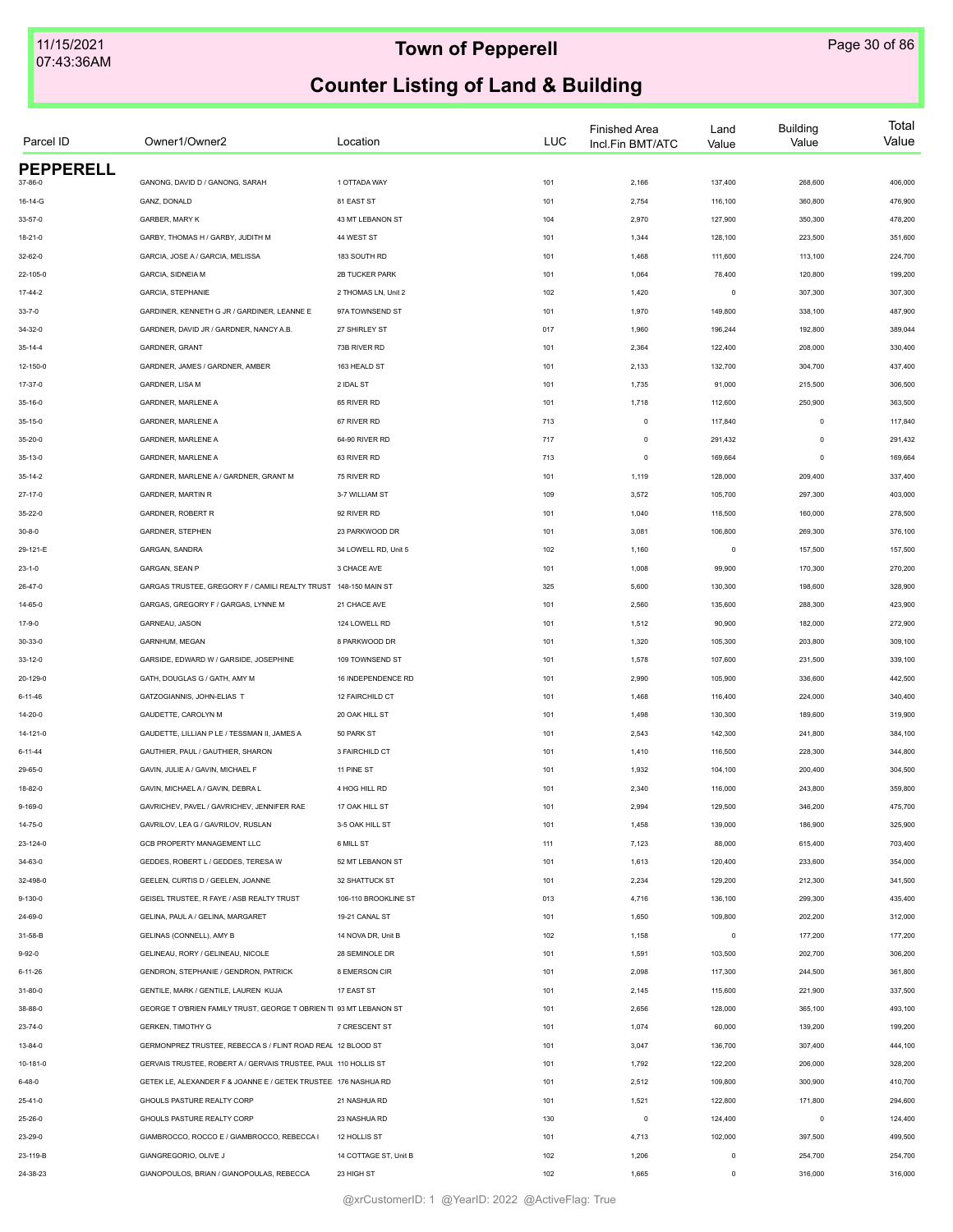| Parcel ID        | Owner1/Owner2                                                      | Location                 | <b>LUC</b> | <b>Finished Area</b><br>Incl.Fin BMT/ATC | Land<br>Value | <b>Building</b><br>Value | Total<br>Value |
|------------------|--------------------------------------------------------------------|--------------------------|------------|------------------------------------------|---------------|--------------------------|----------------|
| <b>PEPPERELL</b> |                                                                    |                          |            |                                          |               |                          |                |
| 29-124-A         | GIBBONS, KEVIN                                                     | 34 LOWELL RD, Unit 19    | 102        | 1,160                                    | $\pmb{0}$     | 176,800                  | 176,800        |
| 26-205-0         | GIBBS, CHARLES W                                                   | 72 GROTON ST             | 101        | 1,627                                    | 124,300       | 175,000                  | 299,300        |
| 11-162-0         | GIGLIO, C SCOTT / GIGLIO, TAMMY L                                  | 21 DEERFIELD DR          | 101        | 3,030                                    | 112,000       | 330,500                  | 442,500        |
| 18-80-0          | GIGUERE, MARY E                                                    | 14 HOG HILL RD           | 101        | 2,352                                    | 128,200       | 276,000                  | 404,200        |
| 21-66-0          | GIGUERE, WILLIAM G                                                 | 43 MAIN ST               | 101        | 1,960                                    | 114,700       | 233,600                  | 348,300        |
| $2 - 4 - 0$      | GIKAS, WILLIAM A / GIKAS, CHRISTINA                                | 108 LAWRENCE ST          | 101        | 2,258                                    | 128,100       | 299,300                  | 427,400        |
| 19-45-0          | GILBERT LE. DAVID T / GILBERT LE. GAYLIN J                         | 87 JEWETT ST             | 101        | 2,818                                    | 130,100       | 358,900                  | 489,000        |
| 24-48-0          | GILBERT, STEVEN                                                    | 31 RIVER RD              | 111        | 3,716                                    | 107,600       | 338,200                  | 445,800        |
| $31 - 3 - 28$    | GILBERT, STEVEN M / CHAISSON, AMY JEANNE                           | 38 BACON ST              | 101        | 2,684                                    | 115,700       | 467,900                  | 583,600        |
| $12 - 5 - 1$     | GILBRIDE, DAVID S / GILBRIDE, STEPHANIE F                          | 118 CHESTNUT ST          | 101        | 2,416                                    | 122,100       | 349,800                  | 471,900        |
| 14-183-0         | GILCHREST, GEORGE / GILCHREST, PATRICIA                            | 4 PLAINFIELD RD          | 101        | 1,534                                    | 101,900       | 164,200                  | 266,100        |
| 7-304-0          | GILE, KEVIN F                                                      | 94-102 CHESTNUT ST       | 104        | 3,673                                    | 121,500       | 347,000                  | 468,500        |
| $11-6-0$         | GILL, MARTIN A                                                     | 116 NASHUA RD            | 131        | $\circ$                                  | 55,700        | $\circ$                  | 55,700         |
| $11 - 3 - 0$     | GILL, MARTIN A                                                     | 120 NASHUA RD            | 131        | $\circ$                                  | 62,300        | $^{\circ}$               | 62,300         |
| $11 - 1 - 0$     | GILL, MARTIN A                                                     | 128-148 NASHUA RD        | 101        | 1,299                                    | 171,800       | 144,600                  | 316,400        |
| 23-215-0         | GILL, SETSUKA A TRUSTEE / THE SETSUKO A GILL LIVING 24 MILL ST     |                          | 101        | 1,176                                    | 88,500        | 136,400                  | 224,900        |
| 38-18-6          | GILLEENY, SARAH J / GILLEENY, JOHN R                               | 94 MT LEBANON ST         | 101        | 2,590                                    | 131,000       | 336,100                  | 467,100        |
| $3 - 19 - 0$     | GILLEY, ROSEMARY L / ADAMS, CHRISTINE L                            | 159-167 BROOKLINE ST     | 101        | 1,474                                    | 132,100       | 199,900                  | 332,000        |
| 17-97-0          | GILLIS, RANDY SCOTT                                                | 8 HYACINTH DR            | 101        | 2,594                                    | 116,100       | 277,600                  | 393,700        |
| 32-26-A          | GILLOGLY, ALBERT JR                                                | 80 HARBOR ST             | 101        | 1,506                                    | 129,800       | 171,600                  | 301,400        |
| $10 - 9 - 0$     | GILMORE, DARRELL                                                   | 119-131 HOLLIS ST        | 101        | 2,289                                    | 124,200       | 258,700                  | 382,900        |
| $18 - 2 - 0$     | GILMORE, DEREK S / HOWE, ALICIA A                                  | 5-7 HOG HILL RD          | 101        | 2,104                                    | 129,000       | 224,200                  | 353,200        |
| 26-82-0          | GILOT, JEAN C                                                      | 19-21 PROSPECT ST        | 104        | 2,130                                    | 108,300       | 218,600                  | 326,900        |
| 16-72-B          | <b>GILSON REALTY TRUST</b>                                         | 16 LOMAR PARK DR, Unit 2 | 445        | 2,106                                    | $\mathsf 0$   | 151,800                  | 151,800        |
|                  |                                                                    |                          |            |                                          | $\mathsf 0$   |                          |                |
| 16-72-A          | GILSON REALTY TRUST LLC                                            | 16 LOMAR PARK DR, Unit 1 | 445        | 6,270                                    |               | 364,500                  | 364,500        |
| 20-73-0          | GINGRAS, BRIAN JOSEPH / GINGRAS, JENNIFER M                        | 67 TOWNSEND ST           | 101        | 3,352                                    | 130,000       | 261,200                  | 391,200        |
| 31-59-A          | GINGRAS, ROLAND A                                                  | 16 NOVA DR, Unit A       | 102        | 1,378                                    | $\mathsf 0$   | 224,700                  | 224,700        |
| 38-39-0          | GIORDANO, PATRICK A TRUSTEE / PATRICK A GIORDANO                   | 97 SHIRLEY ST            | 101        | 1,752                                    | 131,900       | 201,000                  | 332,900        |
| 13-61-0          | GIRARD, JEFFREY J / GIRARD, ANN L                                  | 38 BLOOD ST              | 101        | 2,850                                    | 133,500       | 246,200                  | 379,700        |
| 16-46-0          | GIROUARD, CARL                                                     | 4 JUNE ST                | 101        | 2,049                                    | 115,600       | 257,500                  | 373,100        |
| 40-33-0          | GIUFFRE TRUSTEE, DEBORAH L / R&R INVESTMENT TRU! 2 BROWN LN        |                          | 101        | 1,344                                    | 65,300        | 59,900                   | 125,200        |
| 29-182-0         | GJELSVIK, KARSTEIN / GJELSVIK, BONNIE                              | 5-7 PROVINCE ST          | 101        | 1,809                                    | 93,600        | 148,100                  | 241,700        |
| $38 - 12 - 3$    | GLANTZ, JOEL P                                                     | 5 MAURA LN               | 101        | 3,366                                    | 160,900       | 466,500                  | 627,400        |
| $3 - 97 - 0$     | GLENN TRUSTEE, STARR O / WALTER TRUSTEE, CASEY S 194 BROOKLINE ST  |                          | 101        | 1,762                                    | 120,900       | 204,500                  | 325,400        |
| $3 - 9 - 0$      | GLENN, THOMAS / GLENN, STARR O                                     | 190-192 BROOKLINE ST     | 101        | 1,808                                    | 136,600       | 284,600                  | 421,200        |
| 15-36-1          | GLOW TRUSTEE, MARY E / GLOWLAND INVESTMENT TRU 24 BROOKLINE ST     |                          | 104        | 2,194                                    | 140,500       | 401,000                  | 541,500        |
| $20 - 17 - 0$    | GODDARD, ASHLEY J / MAHON, STEPHEN J                               | 22 HEALD ST              | 101        | 2,388                                    | 111,400       | 243,900                  | 355,300        |
| $37 - 2 - D$     | GODDARD, JAMES M / GODDARD, JOAN D                                 | 29 BANCROFT ST           | 101        | 1,808                                    | 118,100       | 218,300                  | 336,400        |
| 33-3-E           | GODSHALL, WILLIAM L / GODSHALL, JANET K                            | <b>47 SHATTUCK ST</b>    | 101        | 1,659                                    | 121,000       | 210,600                  | 331,600        |
| 41-1-16          | GOES, ROBERT C                                                     | 1 RILEYS WAY             | 101        | 2,954                                    | 116,100       | 443,900                  | 560,000        |
| 29-121-F         | GOGUEN TRUSTEE, RACHEL M / GOGUEN IRREVOCABLE 34 LOWELL RD, Unit 6 |                          | 102        | 1,160                                    | $\mathsf 0$   | 165,100                  | 165,100        |
| 23-159-0         | GOGUEN, SALLY E                                                    | 10 RIVER RD              | 101        | 432                                      | 67,300        | 39,900                   | 107,200        |
| $32 - 8 - 3$     | GOLD, SPENCER M / GOLD, EMILY A                                    | 54 SHATTUCK ST           | 101        | 2,629                                    | 132,800       | 421,800                  | 554,600        |
| $8 - 77 - 0$     | <b>GOLDENBERG, BETSY E</b>                                         | 7 BLUE HERONS WAY        | 101        | 2,858                                    | 143,400       | 372,400                  | 515,800        |
| $9 - 74 - 0$     | GOMEZ RESTREPO, JULIANA / RODRIGUEZ TRUJILLO, WII 11 CHEYENNE RD   |                          | 101        | 1,769                                    | 104,100       | 212,700                  | 316,800        |
| 31-68-A          | GONCALVES, ALCEU JR / GONCALVES, EDELVIRA T                        | 13 NOVA DR, Unit A       | 102        | 1,746                                    | $\mathsf 0$   | 265,100                  | 265,100        |
| $6 - 2 - 0$      | GONDA, ROHINTON S / GONDA, TAMARA L                                | 24 DOW ST                | 101        | 2,651                                    | 128,100       | 383,700                  | 511,800        |
| $10 - 41 - 0$    | GONNELLA, GEORGE / GONNELLA, PATRICIA ANN                          | 24 ELLIOTT ST            | 101        | 1,638                                    | 115,300       | 215,400                  | 330,700        |
| 14-107-0         | GOODFELLOW, LAUREN                                                 | 57-59 PARK ST            | 104        | 4,549                                    | 141,000       | 463,300                  | 604,300        |
| $32 - 6 - 0$     | GOODWIN TRUSTEE, LINDA L / LINDA L GOODWIN REVOC 17 WEST ST        |                          | 101        | 1,764                                    | 128,300       | 240,400                  | 368,700        |
| $11 - 7 - 0$     | GOODWIN, JASON M / SHAW, CHRISTINE                                 | 107 NASHUA RD            | 101        | 2,614                                    | 127,100       | 354,300                  | 481,400        |
|                  | GOODWIN, JASON N / GOODWIN, TERESA                                 | 2 EVERETT DR             |            |                                          |               |                          |                |
| 12-115-0         | GORANSON, RICHARD K / GORANSON, JOCEYLN W                          | 3 JOAN ST                | 101<br>101 | 2,694                                    | 132,000       | 435,600                  | 567,600        |
| $16 - 47 - 0$    |                                                                    |                          |            | 2,587                                    | 115,600       | 267,800                  | 383,400        |
| $27 - 5 - 0$     | GORDON LE, JUNE S / GORDON, KIMBERLY H                             | 75 GROTON ST             | 013        | 2,947                                    | 105,600       | 243,800                  | 349,400        |
| $33 - 14 - 0$    | GORDON, ANDREW / GORDON, CAROLYN                                   | 113 TOWNSEND ST          | 101        | 2,076                                    | 107,500       | 199,200                  | 306,700        |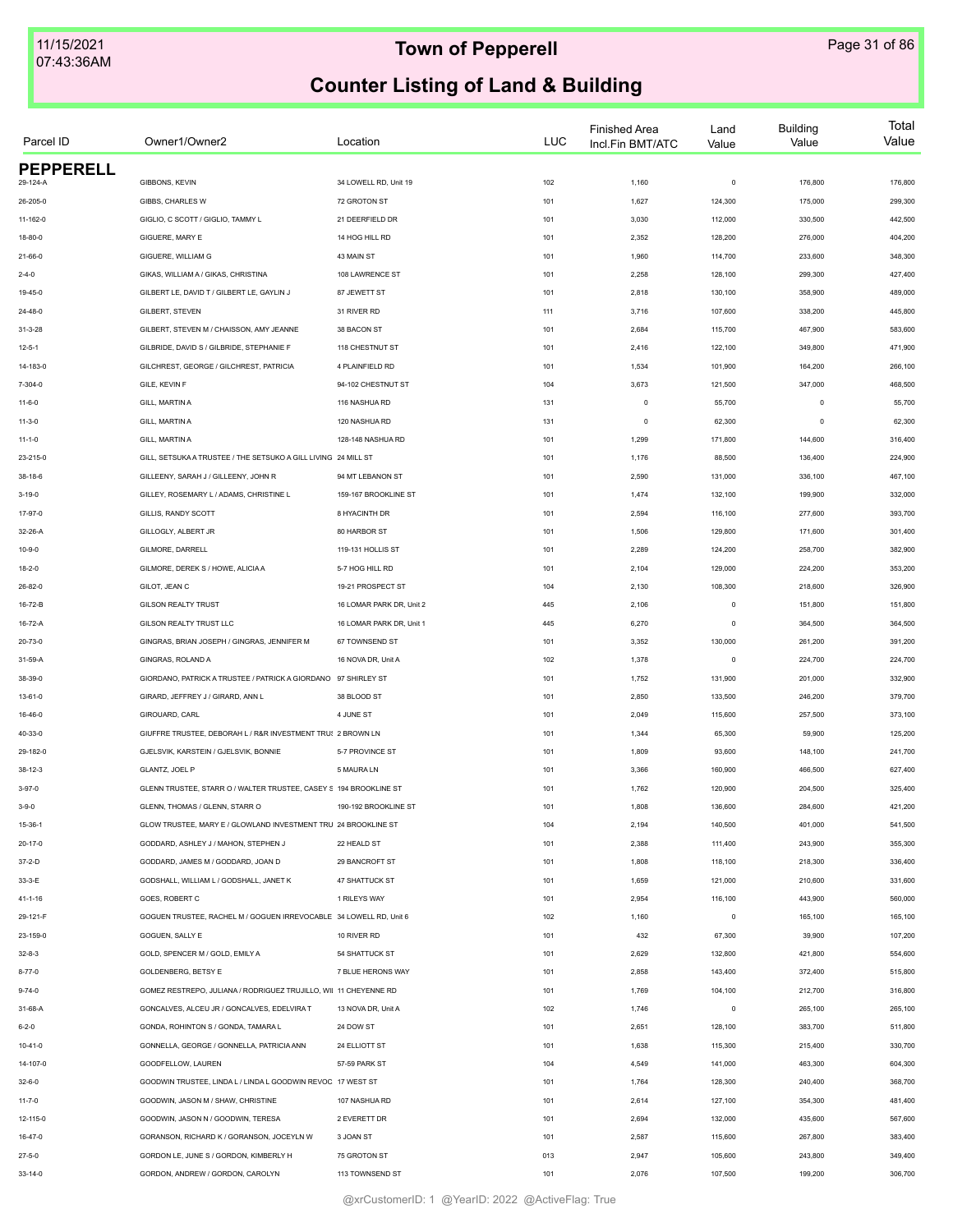| Parcel ID        | Owner1/Owner2                                                         | Location               | <b>LUC</b> | <b>Finished Area</b><br>Incl.Fin BMT/ATC | Land<br>Value | <b>Building</b><br>Value | Total<br>Value |
|------------------|-----------------------------------------------------------------------|------------------------|------------|------------------------------------------|---------------|--------------------------|----------------|
| <b>PEPPERELL</b> |                                                                       |                        |            |                                          |               |                          |                |
| 12-9-A           | GORDON, JAMES                                                         | 46 BAYBERRY ST         | 101        | 1,430                                    | 128,500       | 185,200                  | 313,700        |
| 12-121-0         | GORDON, JAMES J                                                       | 44 BAYBERRY ST         | 130        | $\circ$                                  | 128,100       | $\mathbf 0$              | 128,100        |
| 12-122-0         | GORDON, JAMES JOSEPH                                                  | 46A BAYBERRY ST        | 131        | $\circ$                                  | 128,300       | $\mathbf 0$              | 128,300        |
| $2 - 5 - 0$      | GORDON, TODD H                                                        | 98 LAWRENCE ST         | 132        | $\circ$                                  | 15,900        | $\mathbf 0$              | 15,900         |
| $2 - 30 - 0$     | GORDON, TODD H                                                        | 3 HIGH OAKS PATH       | 101        | 3,148                                    | 147,100       | 334,100                  | 481,200        |
| $2 - 39 - 0$     | GORDON, WILLIAM                                                       | 114A LAWRENCE ST       | 132        | $\circ$                                  | 45,500        | $\mathbf 0$              | 45,500         |
| 14-301-0         | GORHAM, JONATHAN FRANCIS / GORHAM, STACY                              | 46 BROOKLINE ST        | 101        | 3,120                                    | 123,600       | 341,100                  | 464,700        |
| 33-87-0          | GOSCOMBE, MITCHELL R / GOSCOMBE, TARA L                               | 99 TOWNSEND ST         | 101        | 2,246                                    | 131,500       | 264,600                  | 396,100        |
| 18-19-0          | GOSSELIN, ROLAND E / GOSSELIN, CLAUDETTE M                            | 48 WEST ST             | 101        | 2,568                                    | 129,000       | 282,200                  | 411,200        |
| 22-92-0          | GOTHAM, JAMES H / GOTHAM, YOUNG A                                     | 47 HOLLIS ST           | 101        | 1,386                                    | 81,600        | 160,200                  | 241,800        |
| 23-87-0          | GOUGIAN, GREGORY J / GOUGIAN, SUSAN L                                 | 15 CROSS ST            | 101        | 1,342                                    | 99,300        | 164,700                  | 264,000        |
| 29-70-0          | GOULD, HERBERT W / GOULD, JOYCE A                                     | 15 OAKLAND RD          | 101        | 1,495                                    | 102,900       | 178,200                  | 281,100        |
| 24-18-0          | GOULDING, GREGORY                                                     | 7 FOSTER ST            | 101        | 1,304                                    | 86,500        | 148,900                  | 235,400        |
| 14-77-0          | GOULDING, JAMES / GOULDING, MANON                                     | 32 PLAINFIELD RD       | 101        | 1,960                                    | 136,100       | 286,000                  | 422,100        |
| 33-52-0          | GOUVEIA, DANIEL / GOUVEIA, MEGAN                                      | 2 ORION RD             | 101        | 2,480                                    | 136,100       | 353,500                  | 489,600        |
| 39-40-0          | GOVE, ROBERT M / VERRI, FRANCESCA ANNA                                | 12 POWHATAN RD         | 101        | 3,260                                    | 136,100       | 443,100                  | 579,200        |
| 26-201-0         | GOYETTE, DONALD J                                                     | 66 GROTON ST           | 101        | 1,331                                    | 90,000        | 127,100                  | 217,100        |
| 24-66-0          | GRACE BAPTIST CHURCH OF PEPP                                          | 40 RIVER RD            | 101        | 1,813                                    | 128,600       | 187,200                  | 315,800        |
| 24-84-0          | GRACE BAPTIST CHURCH OF PEPP                                          | 42 RIVER RD            | 960        | 12,640                                   | 128,600       | 1,348,300                | 1,476,900      |
| 38-69-0          | GRACE, KEVIN H / GRACE, LEANNE T                                      | 88 SHIRLEY ST          | 101        | 2,088                                    | 110,000       | 253,200                  | 363,200        |
| $30 - 60 - 0$    | GRAF, JOSHUA D                                                        | 60-62 EAST ST          | 101        | 2,010                                    | 117,800       | 204,500                  | 322,300        |
| $9 - 66 - 0$     | GRAHAM, KEVIN / GRAHAM, MARISA                                        | 9 SIMONNE LN           | 101        | 1,664                                    | 103,800       | 188,200                  | 292,000        |
| $36-12-0$        | GRAMZ, BEAU A / GRAMZ, KELLEY A                                       | 2 SHATTUCK ST          | 101        | 1,766                                    | 135,200       | 219,000                  | 354,200        |
| $30 - 16 - 0$    | GRANBERG, AMANDA L                                                    | 7 OAKLAND RD           | 104        | 3,617                                    | 102,900       | 298,300                  | 401,200        |
|                  |                                                                       |                        |            |                                          |               |                          |                |
| $28 - 4 - 0$     | GRANBERG, PAUL A                                                      | 14 SHAWNEE RD          | 104        | 2,854                                    | 105,500       | 220,500                  | 326,000        |
| 15-53-0          | GRANDE, AMALIA T                                                      | 71 MILL ST             | 101        | 1,407                                    | 107,300       | 171,700                  | 279,000        |
| $8 - 41 - 0$     | GRANOFF TRUSTEE, STEVEN M / BERNHARDT TRUSTEE, 74-78 OAK HILL ST      |                        | 101        | 2,284                                    | 141,200       | 218,100                  | 359,300        |
| 32-51-0          | <b>GRANT, DENISE</b>                                                  | 5 HILLSIDE ST          | 104        | 3,076                                    | 131,400       | 280,500                  | 411,900        |
| 14-199-0         | GRANT, DIANNE E                                                       | 2 BIRCH DR             | 101        | 1,428                                    | 101,400       | 186,700                  | 288,100        |
| 26-65-B          | GRANT, JASON E / GRANT, CATHERINE M                                   | 17 RAILROAD ST, Unit B | 102        | 960                                      | $\mathsf 0$   | 173,400                  | 173,400        |
| 26-65-A          | GRANT, JASON E / GRANT, CATHERINE M                                   | 17 RAILROAD ST, Unit A | 102        | 1,152                                    | $\mathsf 0$   | 179,600                  | 179,600        |
| 33-23-0          | GRANT, JONATHAN L / GRANT, CINDY L                                    | 154 TOWNSEND ST        | 101        | 1,862                                    | 128,000       | 251,700                  | 379,700        |
| 11-165-0         | GRASSI, JOSPEH R TRUSTEE / GRASSI, THERESA R TRUS 15 DEERFIELD DR     |                        | 101        | 3,002                                    | 114,400       | 340,400                  | 454,800        |
| $10 - 40 - 0$    | GRAVES III ADM, WILLIAM P                                             | 139 HOLLIS ST          | 130        | $\circ$                                  | 134,500       | $\mathbf 0$              | 134,500        |
| $5 - 21 - 0$     | GRAVES III TRUSTEE, WILLIAM P / GRAVES ESTATE REAL1 75-99 PRESCOTT ST |                        | 076        | $\circ$                                  | 253,784       | 900                      | 254,684        |
| $5 - 12 - 2$     | GRAVES TRUSTEE, WILLIAM P III / GRAVES ESTATE REAL1 166 HOLLIS ST     |                        | 101        | 3,397                                    | 137,200       | 468,300                  | 605,500        |
| $5 - 12 - 1$     | GRAVES TRUSTEE, WILLIAM P III / GRAVES ESTATE REAL1 162 HOLLIS ST     |                        | 712        | $\circ$                                  | 128,001       | $\Omega$                 | 128,001        |
| $5 - 12 - 0$     | GRAVES TRUSTEE, WILLIAM P III / THE GRAVES ESTATE R 78-88 PRESCOTT ST |                        | 017        | 6,061                                    | 160,240       | 404,400                  | 564,640        |
| 15-30-0          | GRAVES TRUSTEE, WILLIAM P III / WPG REALTY TRUST                      | 69 HOLLIS ST           | 101        | 1,048                                    | 99,000        | 126,000                  | 225,000        |
| $15 - 25 - 0$    | GRAVES, WILLIAM P / DEE, JOHN F III                                   | 67A HOLLIS ST          | 101        | 1,365                                    | 132,700       | 172,000                  | 304,700        |
| 15-29-0          | GRAVES, WILLIAM P / DEE, JOHN F III                                   | 67 HOLLIS ST           | 326        | 1,015                                    | 144,300       | 52,600                   | 196,900        |
| 4-21-0           | GRAVES, WILLIAM P / DEJONGE ALICE G TR                                | 68 PRESCOTT ST         | 016        | 979                                      | 146,864       | 104,900                  | 251,764        |
| 4-22-0           | GRAVES, WILLIAM P / DEJONGE ALICE G TR                                | 66 PRESCOTT ST         | 101        | 748                                      | 92,500        | 80,200                   | 172,700        |
| $9 - 121 - 0$    | GRAVES, WILLIAM P / DEJONGE, ALICE G                                  | 71 PRESCOTT ST         | 132        | $\circ$                                  | 7,300         | $\circ$                  | 7,300          |
| 4-11-0           | GRAVES. WILLIAM P III ADM / DEJONGE ALICE G TR ET AL 33 NORTH ST      |                        | 601        | $\circ$                                  | 155,264       | $^{\circ}$               | 155,264        |
| 31-30-A          | GRAY, RICHARD L / GRAY, MARSHA K                                      | 23 EAST ST             | 101        | 1,765                                    | 115,600       | 211,900                  | 327,500        |
| $6 - 44 - 0$     | GRAY, SHAWN S / GRAY, ROBYN M                                         | 8 BROOKDALE LN         | 101        | 3,729                                    | 115,600       | 370,200                  | 485,800        |
| 12-69-0          | GRAY, STEPHEN W / GRAY, NICHOLE LYNN                                  | 11 ASHLEY ST           | 101        | 2,100                                    | 136,100       | 285,700                  | 421,800        |
| 34-16-0          | GRAY, WILLIS B / GRAY, DEBRA H                                        | 26 MASON ST            | 101        | 2,646                                    | 135,300       | 208,300                  | 343,600        |
| 21-49-0          | GREATER LOWELL HOLDINGS LLC                                           | 3-9 MAIN ST            | 109        | 4,841                                    | 107,000       | 466,800                  | 573,800        |
| $9 - 46 - 0$     | GREATHEAD, MARY BETH                                                  | 126 BROOKLINE ST       | 101        | 1,591                                    | 121,600       | 199,400                  | 321,000        |
| 6-36-0           | GREAVES TRUSTEE, ROY A / GREAVES TRUSTEE, DEBRA 7 LONGMEADOW LN       |                        | 101        | 2,546                                    | 117,000       | 297,000                  | 414,000        |
| $5 - 29 - 0$     | GRECO, FRANKLIN L / GRECO, SUZANNE                                    | 174 HOLLIS ST          | 101        | 2,903                                    | 128,700       | 400,900                  | 529,600        |
| $3 - 91 - 0$     | GREELIS, DAVID L / O'MALLEY-GREELIS, JEAN E                           | 17 BEMIS RD            | 101        | 2,110                                    | 110,900       | 228,500                  | 339,400        |
| 26-32-0          | GREEN 1A INVESTMENTS LLC / C/O 1A AUTO PARTS                          | 128 MAIN ST            | 440        | $\circ$                                  | 517,800       | 0                        | 517,800        |
|                  |                                                                       |                        |            |                                          |               |                          |                |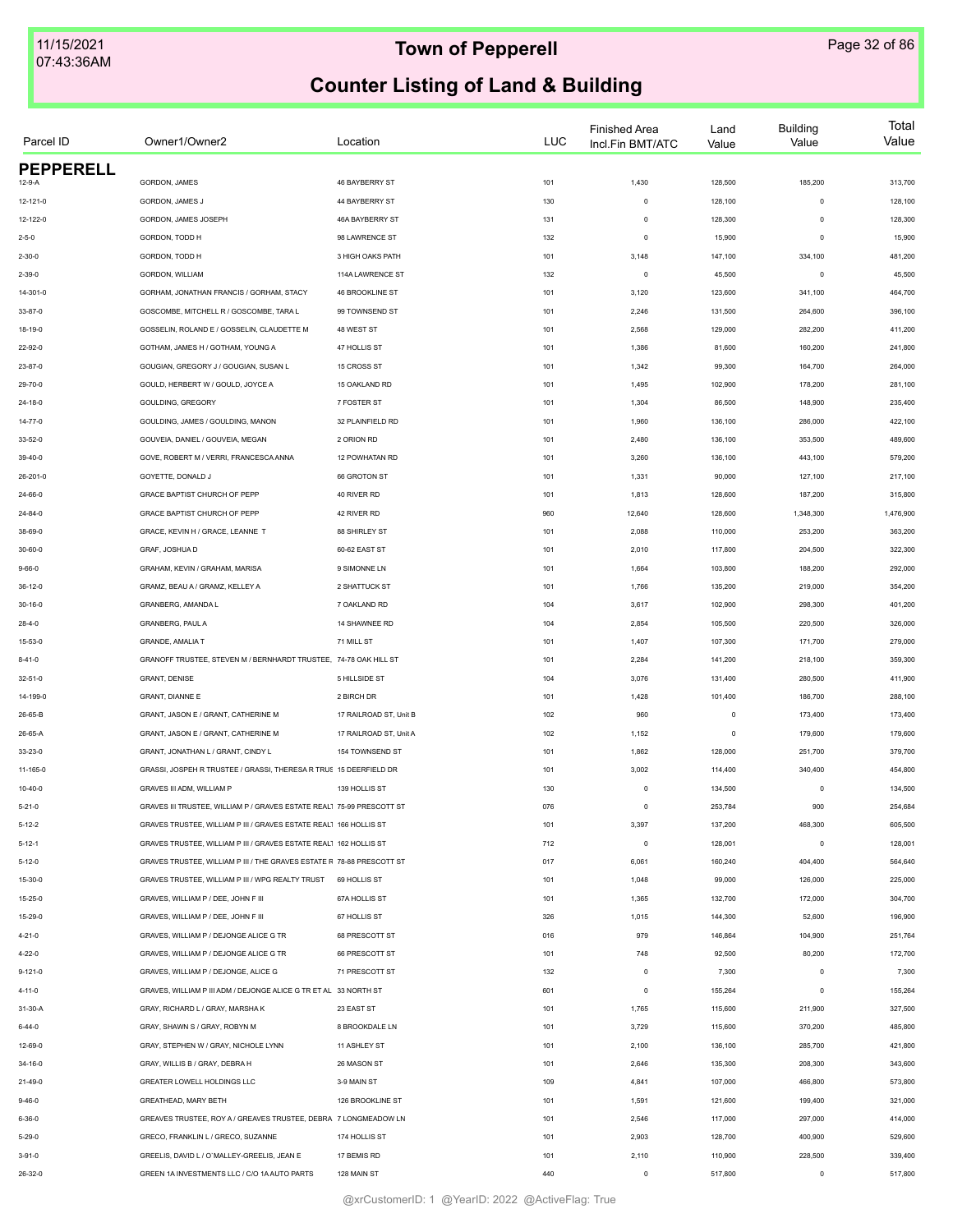| Parcel ID                    | Owner1/Owner2                                                                 | Location                       | <b>LUC</b> | <b>Finished Area</b><br>Incl.Fin BMT/ATC | Land<br>Value     | <b>Building</b><br>Value | Total<br>Value |
|------------------------------|-------------------------------------------------------------------------------|--------------------------------|------------|------------------------------------------|-------------------|--------------------------|----------------|
| <b>PEPPERELL</b><br>23-100-0 | GREEN 1A INVESTMENTS LLC / C/O 1A AUTO PARTS                                  | 18 MILL ST                     | 441        | $\mathbf 0$                              | 67,800            | $\circ$                  | 67,800         |
| 26-206-0                     | GREEN 1A INVESTMENTS LLC / C/O 1A AUTO PARTS                                  | 23 MILL ST                     | 441        | $\circ$                                  | 323,400           | 6,200                    | 329,600        |
| 14-124-18                    | GREEN TRUSTEE, MARGARET E / MARGARET E GREEN R 22 VILLAGE RD                  |                                | 101        | 4,056                                    | 121,800           | 573,100                  | 694,900        |
| $34 - 1 - 0$                 | GREEN, MERLE E / GREEN, JANICE K                                              | 4 MT LEBANON ST                | 101        | 3,016                                    | 129,900           | 411,300                  | 541,200        |
|                              |                                                                               |                                |            |                                          |                   |                          |                |
| 16-28-0                      | GREEN, MICHAEL L / GREEN, KIMBERLY C S<br>GREEN, NICOLE LYNN / ATWOOD, JUSTYN | 9 JUNE ST<br>9 PARKER HILL WAY | 101        | 2,920                                    | 115,600<br>97,900 | 344,800                  | 460,400        |
| 23-42-0                      |                                                                               |                                | 101        | 1,064                                    |                   | 140,500                  | 238,400        |
| $31 - 37 - 0$                | GREEN, TIMOTHY / MCGRATH, STEPHANIE                                           | 11 EAST ST                     | 101        | 1,540                                    | 106,700           | 210,400                  | 317,100        |
| 29-22-0                      | GREENAWAY, DERICK A                                                           | 5 HERGET DR                    | 104        | 1,144                                    | 106,300           | 138,400                  | 244,700        |
| 26-143-0                     | GREENE TRUSTEE, LOIS A / C/O JEFERY GREENE                                    | 2 SHAMROCK ST                  | 101        | 1,286                                    | 86,400            | 132,300                  | 218,700        |
| 14-124-27                    | GREENE, ERIC P / GREENE, DEBBIE C                                             | 3 POND CIR                     | 101        | 2,880                                    | 118,400           | 486,800                  | 605,200        |
| 22-32-0                      | GREENE, TIMOTHY D / GREENE, ADAM W                                            | 41 HOLLIS ST                   | 101        | 1,987                                    | 103,600           | 214,300                  | 317,900        |
| $2 - 29 - 0$                 | GREENFIELD, MICHAEL J                                                         | 6 WHEELER ST                   | 101        | 1,344                                    | 132,000           | 186,400                  | 318,400        |
| 26-26-0                      | GREENGO TRUSTEE, ROGER / GREENGO FAMILY REVOC 36 GROTON ST                    |                                | 101        | 1,728                                    | 88,500            | 163,100                  | 251,600        |
| $9 - 118 - 0$                | GREENLAW, ELIZABETH J / C/O GWENDOLYN HAGAR                                   | 56-1/2 PRESCOTT ST             | 132        | $\circ$                                  | 4,700             | $\circ$                  | 4,700          |
| 17-81-0                      | GREENWOOD, JOHN W / GREENWOOD, BRENDA J                                       | 18 YVONNE DR                   | 101        | 2,356                                    | 118,900           | 277,500                  | 396,400        |
| 14-255-0                     | <b>GRIFFIN, LOUIS P</b>                                                       | 26 PLAINFIELD RD               | 101        | 2,776                                    | 129,900           | 310,600                  | 440,500        |
| 20-291-0                     | GRIFFITH, BENJAMIN ALAN / GRIFFITH, JENNIFER ATKINS 4 WILLOW ST               |                                | 101        | 1,638                                    | 117,100           | 227,600                  | 344,700        |
| $15 - 3 - 0$                 | GRIFFITH, RICHARD C / GRIFFITH, EUGENIA A                                     | 40 BROOKLINE ST                | 101        | 2,226                                    | 128,600           | 235,100                  | 363,700        |
| 20-97-3                      | GRIFFITHS, DONALD F / GRIFFITHS, LISA A                                       | 3 SHIRLEY ST                   | 101        | 2,431                                    | 136,000           | 381,000                  | 517,000        |
| 16-60-B                      | GRISE, J MARK / GRISE, MARY H                                                 | 78 EAST ST, Unit B             | 102        | 2,722                                    | $\mathsf 0$       | 158,600                  | 158,600        |
| 28-40-0                      | GROCHMAL, JASON D / GROCHMAL, MARION C                                        | 25 HERGET DR                   | 101        | 2,333                                    | 106,900           | 201,700                  | 308,600        |
| 14-181-0                     | GROGG TRUSTEE, JUDITH G / JUDITH G GROGG LIVING T 37 HEALD ST                 |                                | 101        | 1,361                                    | 100,300           | 173,000                  | 273,300        |
| $21 - 1 - 0$                 | <b>GRONDIN, AMY F</b>                                                         | 18 PARK ST                     | 101        | 2,699                                    | 108,000           | 272,600                  | 380,600        |
| 26-202-0                     | GROTON STREET SCHOOL / PEPPERELL HOUSING AUTH( 68 GROTON ST                   |                                | 970        | 10,112                                   | 97,800            | 792,300                  | 890,100        |
| 33-60-0                      | GROVER, ANDREW / GROVER, SARAH                                                | 95 TOWNSEND ST                 | 101        | 3,683                                    | 131,800           | 340,100                  | 471,900        |
| 10-29-0                      | GUARINO TRUSTEE, ROBERT E / GUARINO TRUSTEE, SIL' 92 NASHUA RD                |                                | 101        | 4,200                                    | 159,800           | 555,100                  | 714,900        |
| 21-13-0                      | GUARNIERI, JOHN / GUARNIERI, LORRAINE                                         | 20 MAIN ST                     | 104        | 4,315                                    | 128,200           | 464,800                  | 593,000        |
| 9-115-0                      | GUARNOTTA VINCENT ET AL / C/O DONALD GUARNOTTA 54 PRESCOTT ST                 |                                | 109        | 2,984                                    | 136,000           | 151,400                  | 287,400        |
| 14-12-0                      | GUBA, CHRISTOPHER G / GUBA, PAMELA L                                          | 12 COUNTRYSIDE RD              | 101        | 1,536                                    | 113,500           | 199,300                  | 312,800        |
| 37-26-0                      | GUBERNAT, JOHN F JR / GUBERNAT, KATHY                                         | 77 SOUTH RD                    | 101        | 2,268                                    | 131,700           | 265,700                  | 397,400        |
| 32-76-0                      | GUDINAS, THOMAS L / DOOLEY, DAWN M                                            | 2 WEST ST                      | 101        | 2,084                                    | 129,200           | 329,300                  | 458,500        |
| $7 - 11 - 5$                 | GUEVARA, WALDO A / GUEVARA, CASSANDRA MARIA                                   | 2 DECA DR                      | 101        | 2,439                                    | 143,400           | 345,200                  | 488,600        |
| 23-117-E                     | GUILE, GABRIEL G                                                              | 10 COTTAGE ST, Unit E          | 102        | 1,360                                    | $\mathsf 0$       | 187,800                  | 187,800        |
| 29-94-0                      | GUILFOYLE TRUSTEE, JOHN P / GUILFOYLE TRUSTEE, DI 3 HASKELL RD                |                                | 101        | 2,128                                    | 102,900           | 191,400                  | 294,300        |
| $17 - 11 - 0$                | GUILLAUME, JACQUES / GUILLAUME, JESSICA                                       | 15 BACON ST                    | 101        | 2,684                                    | 136,200           | 217,200                  | 353,400        |
| $36 - 5 - B$                 | <b>GUILMETTE, GAYLE E</b>                                                     | 192 SOUTH RD                   | 104        | 2,130                                    | 105,000           | 163,100                  | 268,100        |
| 12-83-0                      | GUIMOND, DOUGLAS M / GUIMOND, CHERYLA                                         | 21 ASHLEY ST                   | 101        | 2,066                                    | 129,800           | 257,100                  | 386,900        |
| 29-44-0                      | GUNNIS, SCOTT M / GUNNIS, TAMARA R                                            | 47 PARKWOOD DR                 | 101        | 1,495                                    | 114,000           | 205,300                  | 319,300        |
| 37-64-0                      | GUPTILL, MICHAEL S / GUPTILL, DAWN A                                          | 144 SOUTH RD                   | 101        | 1,808                                    | 120,300           | 237,500                  | 357,800        |
| $23 - 21 - 12$               | GURNANI, TULSI / THADANI-GURNANI, JEETU                                       | 21 TUCKER ST, Unit 12          | 102        | 1,686                                    | $\mathsf 0$       | 273,800                  | 273,800        |
| 18-49-0                      | GUSTAFSON, KIRK E / GUSTAFSON, SHERRIE M                                      | 67 WEST ST                     | 101        | 3,038                                    | 128,100           | 311,800                  | 439,900        |
| 40-68-0                      | GUTH, JOSEPH A / GUTH, TRACEY LEBENSON                                        | 14 ROBIN LN                    | 101        | 2,883                                    | 129,200           | 326,000                  | 455,200        |
| 10-15-2                      | GUTIERREZ, MIGUEL / GUTIERREZ, FAITH                                          | 14 PIERCE ST                   | 101        | 3,391                                    | 130,200           | 417,500                  | 547,700        |
| $37 - 11 - 0$                | GUTRIDE, DANA M / GUTRIDE, HEIDI                                              | 35 BANCROFT ST                 | 101        | 1,638                                    | 121,200           | 210,800                  | 332,000        |
| 28-26-0                      | GUZLEY, YVONNE                                                                | 25 HASKELL RD                  | 101        | 960                                      | 102,900           | 187,900                  | 290,800        |
| $7 - 47 - 0$                 | GUZMAN, MIGUEL / HOLLAND, KAYT                                                | 17 CRANBERRY ST                | 101        | 2,900                                    | 128,200           | 305,200                  | 433,400        |
| 15-141-0                     | HADDLETON TRUSTEE, DONNA E / HADDLETON FAMILY F 46 HADLEY RD                  |                                | 101        | 2,388                                    | 152,100           | 350,800                  | 502,900        |
| $40 - 7 - 0$                 | HADLEY, DENNIS J                                                              | 4 PRINCETON LN                 | 106        | $\circ$                                  | 44,200            | 100                      | 44,300         |
| 40-16-0                      | HADLEY, DENNIS J                                                              | 2 YALE RD                      | 131        | $\mathbb O$                              | 45,400            | $^{\circ}$               | 45,400         |
| 40-18-0                      | HADLEY, FRANKLIN O JR / HADLEY, DENNIS                                        | 6 YALE RD                      | 101        | 900                                      | 70,700            | 72,100                   | 142,800        |
| 37-39-0                      | HADLEY, JAMES M                                                               | 28 BANCROFT ST                 | 101        | 2,024                                    | 115,600           | 219,500                  | 335,100        |
| $5 - 31 - 0$                 | HAGAN, MICHAEL J / HAGAN, MARY ANN                                            | 178-180 HOLLIS ST              | 101        | 1,784                                    | 128,900           | 349,000                  | 477,900        |
| 35-29-0                      | HAGAR JR, PHILLIP HAROLD / HAGAR, EMMA E                                      | 73 RIVER RD                    | 101        | 2,569                                    | 121,600           | 314,300                  | 435,900        |
| 18-45-0                      | HAGERTY, TIMOTHY J / HAGERTY, KATHRYN L                                       | 1 FIELDSTONE LN                | 101        | 3,330                                    | 115,900           | 362,900                  | 478,800        |
| $18 - 44 - 0$                | HAGERTY, TIMOTHY J / HAGERTY, KATHRYN L                                       | 3 FIELDSTONE LN                | 131        | $\circ$                                  | 122,900           | 0                        | 122,900        |
|                              |                                                                               |                                |            |                                          |                   |                          |                |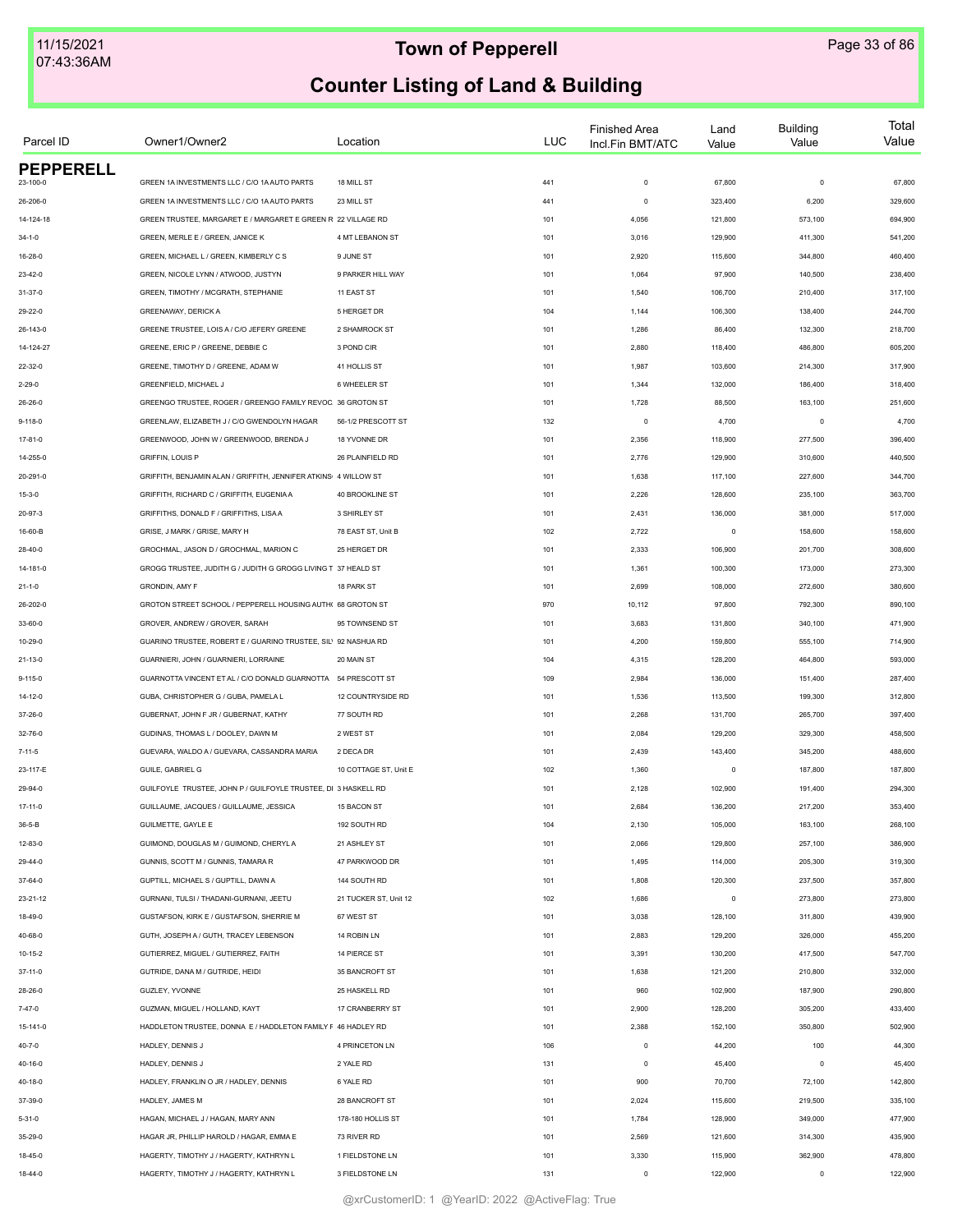| Parcel ID        | Owner1/Owner2                                                     | Location                | <b>LUC</b> | <b>Finished Area</b><br>Incl.Fin BMT/ATC | Land<br>Value | <b>Building</b><br>Value | Total<br>Value |
|------------------|-------------------------------------------------------------------|-------------------------|------------|------------------------------------------|---------------|--------------------------|----------------|
| <b>PEPPERELL</b> |                                                                   |                         |            |                                          |               |                          |                |
| 16-38-0          | HAJEDEMOS, BETSY                                                  | 20 JUNE ST              | 101        | 2,544                                    | 116,300       | 236,000                  | 352,300        |
| $7 - 26 - 1$     | HALD, MARK L / HALD, CLAIRE M                                     | 60 WHEELER ST           | 101        | 2,746                                    | 128,300       | 380,600                  | 508,900        |
| $37-9-0$         | HALE, LISA                                                        | 40 BANCROFT ST          | 101        | 1,847                                    | 135,200       | 230,800                  | 366,000        |
| 27-36-0          | HALL, LAWRENCE J / HALL, DANIELLE T                               | 88 GROTON ST            | 101        | 1,313                                    | 96,000        | 232,900                  | 328,900        |
| 37-43-0          | HALL, MATHEW J / MCDONALD, TRACEY-LEE                             | 34 BANCROFT ST          | 101        | 1,989                                    | 115,600       | 237,500                  | 353,100        |
| $38 - 3 - 0$     | HALL, THOMAS J / HALL, KRISTINE C                                 | 71 SHIRLEY ST           | 101        | 2,835                                    | 134,500       | 359,400                  | 493,900        |
| 19-9-A           | HALLBOURG, KEITH W / HALLBOURG, CHERYL J                          | 68A HEALD ST            | 101        | 4,032                                    | 138,200       | 463,300                  | 601,500        |
| 16-145-0         | HALLISEY, JOSEPH M III / HALLISEY, JENNIFER                       | 14 MERRIMAC DR          | 101        | 1,734                                    | 107,600       | 231,800                  | 339,400        |
| $6 - 63 - 0$     | HAMANDI, SHARON M                                                 | 8 LONGMEADOW LN         | 101        | 2,658                                    | 116,400       | 307,400                  | 423,800        |
| 32-99-0          | HAMEL, DAVID                                                      | 2 WILDERNESS WAY        | 101        | 2,188                                    | 145,100       | 288,600                  | 433,700        |
| 14-139-0         | HAMEL, JOHN R / HAMEL, ROBERTA M                                  | 15 SHEFFIELD ST         | 101        | 1,704                                    | 111,000       | 196,300                  | 307,300        |
| 19-17-A          | HAMILTON TRUSTEE, GARY B / GARY B HAMILTON REVO( 17 JEWETT ST     |                         | 101        | 2,904                                    | 154,700       | 369,900                  | 524,600        |
| 19-39-0          | HAMILTON TRUSTEE, GARY B / HAMILTON FAMILY IRREVC 20-22 JEWETT ST |                         | 101        | 864                                      | 128,100       | 136,300                  | 264,400        |
| 18-36-0          | HAMILTON, DEBORAH A / POTTER, JUDITH                              | 29 HOG HILL RD          | 101        | 3,273                                    | 128,900       | 299,000                  | 427,900        |
| 29-97-0          | HAMILTON, JAMES K / HAMILTON, CATHY J                             | 4 FIRST AVE             | 101        | 1,776                                    | 102,900       | 188,600                  | 291,500        |
| 29-47-0          | HAMILTON, NICHOLAS P                                              | 41 PARKWOOD DR          | 101        | 1,632                                    | 112,500       | 177,500                  | 290,000        |
| 19-65-0          | HAMILTON, RITA A / FORSHER, BETH                                  | 32 JEWETT ST            | 101        | 1,422                                    | 128,100       | 227,100                  | 355,200        |
| $19 - 8 - 0$     | HAMILTON, RONALD A / HAMILTON, GERALDINE A                        | 68 HEALD ST             | 101        | 1,250                                    | 117,600       | 179,700                  | 297,300        |
| $25 - 12 - 0$    | HAMILTON, RUSSELL WILSON / HAMILTON, RICHARD WILL 57 MILL ST      |                         | 101        | 2,126                                    | 106,600       | 220,900                  | 327,500        |
| 33-50-0          | HAMILTON-GOSCOMBE TRUSTEE, LISAA / HAMILTON-GO! 84 TOWNSEND ST    |                         | 101        | 890                                      | 128,100       | 102,800                  | 230,900        |
| $21 - 6 - 0$     | HAMILTON-GOSCOMBE TRUSTEE, LISAA / HAMILTON-GOS 20A MAIN ST       |                         | 101        | 3,852                                    | 128,600       | 539,900                  | 668,500        |
| $5 - 4 - 0$      | HAMMOND, JOHN F, HEIRS AND DEVISEES / C/O JOYCE C 34A DOW ST      |                         | 132        | $\mathsf 0$                              | 31,100        | $\mathbf 0$              | 31,100         |
| $5 - 20 - 0$     | HAMMOND, JOHN F, HEIRS AND DEVISEES OF / C/O JOYC 24A DOW ST      |                         | 132        | $\mathsf 0$                              | 26,500        | $\circ$                  | 26,500         |
| 16-14-N          | HAND, NATHAN K / HAND, ERIKA L                                    | 87 EAST ST              | 101        | 2,458                                    | 133,800       | 294,500                  | 428,300        |
| 12-128-0         | HANLON, WILLIAM J III / HANLON, LISA V                            | 12 BAYBERRY ST          | 101        | 2,716                                    | 133,300       | 361,500                  | 494,800        |
| 14-85-0          | HANNA, DAVID P / HANNA LINDA D, LINDA D                           | 2 OAK HILL ST           | 101        | 1,246                                    | 111,800       | 171,300                  | 283,100        |
| 33-100-0         | HANNON, CHRISTOPHER N / HANNON, JENNIFER L                        | 3 ORION RD              | 101        | 1,872                                    | 136,100       | 294,200                  | 430,300        |
| $6 - 35 - 0$     | HANSEN, CRAIG R / STACKPOLE, LEANNE M                             | 5 LONGMEADOW LN         | 101        | 2,494                                    | 110,200       | 281,000                  | 391,200        |
| 34-34-0          | HANSFORD TRUSTEE, MICHAEL J / HANSFORD TRUSTEE, 32 SHIRLEY ST     |                         | 101        | 1,452                                    | 108,900       | 339,300                  | 448,200        |
| 23-193-D         | HANSON, WILLIAM H / HANSON, SANDRA I                              | 103 MAIN ST, Unit 4     | 102        | 1,206                                    | $\circ$       | 168,500                  | 168,500        |
|                  | HAPGOOD, DAVID / HAPGOOD, DEBRA                                   | 38 TARBELL ST, Unit 2-A |            |                                          | $\circ$       | 253,300                  |                |
| 26-134-21        |                                                                   |                         | 102        | 1,495                                    |               |                          | 253,300        |
| $7 - 19 - 2$     | HARBOR CLASSIC HOMES LLC                                          | 14 CRANBERRY ST         | 130        | $\circ$                                  | 131,500       | $\mathbf 0$              | 131,500        |
| $7 - 19 - 0$     | HARBOR CLASSIC HOMES LLC                                          | 10 CRANBERRY ST         | 101        | 1,188                                    | 130,800       | 167,700                  | 298,500        |
| 26-142-0         | HARBOUR, CASSANDRA / MARTIN, JONATHAN                             | 4 SHAMROCK ST           | 101        | 1,368                                    | 86,400        | 158,300                  | 244,700        |
| $2 - 46 - 0$     | HARBOUR, RICHARD W / HARBOUR, PAMELA J                            | 101 LAWRENCE ST         | 101        | 1,401                                    | 129,400       | 185,300                  | 314,700        |
| 20-49-0          | HARDY, DANA P                                                     | 36A ELM ST              | 109        | 7,186                                    | 145,700       | 944,400                  | 1,090,100      |
| $13 - 5 - 0$     | HARDY, JAMES J / HARDY, JENNIFER C                                | 41 MAPLE ST             | 101        | 3,823                                    | 104,900       | 399,100                  | 504,000        |
| $30 - 13 - 0$    | HARDY, LYNNE R                                                    | 24 PARKWOOD DR          | 101        | 1,680                                    | 102,900       | 153,300                  | 256,200        |
| 24-15-0          | HARDY, ROBERT R / C/O ROBERT R HARDY JR                           | 17-19 HIGH ST           | 105        | 3,506                                    | 109,300       | 85,400                   | 194,700        |
| 29-48-0          | HARDY, STEPHEN J / HARDY, LYNNE R                                 | 39 PARKWOOD DR          | 101        | 1,560                                    | 116,100       | 239,400                  | 355,500        |
| 14-248-2         | HARE, DAVID S / HARE, ROSE                                        | 20 CHACE AVE            | 102        | 1,722                                    | $\mathsf 0$   | 289,200                  | 289,200        |
| 34-16-D          | HARGRAVE, DAVID J / HARGRAVE, CHRISTINE E                         | 28 MASON ST             | 101        | 2,390                                    | 119,100       | 250,300                  | 369,400        |
| 18-86-0          | HARHEN, HEIKE S                                                   | 50 WEST ST              | 101        | 1,632                                    | 128,700       | 208,400                  | 337,100        |
| $30 - 51 - 0$    | HARKINS, JAMES E III / HARKINS, CHRISTINE M                       | 94 LOWELL RD            | 101        | 1,634                                    | 102,300       | 200,700                  | 303,000        |
| 19-55-0          | HARKINS, ROBERT R / HARKINS, LINDA M                              | 31A JEWETT ST           | 101        | 2,821                                    | 136,300       | 366,100                  | 502,400        |
| 32-497-0         | HARMON, MYRON B JR / HARMON, THEODORE A                           | 30 SHATTUCK ST          | 101        | 1,434                                    | 130,800       | 171,400                  | 302,200        |
| $21 - 42 - 0$    | HARNEY, RICHARD E / HARNEY, RHONDA G                              | 10 TOWNSEND ST          | 101        | 2,443                                    | 88,800        | 208,100                  | 296,900        |
| $2 - 57 - 0$     | HAROUTUNIAN, TIMOTHY                                              | 1 LINDEN LN             | 101        | 1,948                                    | 129,300       | 280,500                  | 409,800        |
| 26-134-34        | HARRIMAN, WILLIAM A / HARRIMAN, JOANNE M                          | 38 TARBELL ST, Unit 3-D | 102        | 1,482                                    | $\mathsf 0$   | 254,100                  | 254,100        |
| 9-138-0          | HARRINGTON TRUSTEE, JOHN PATRICK / HARRINGTON R 85 PARK ST        |                         | 101        | 1,404                                    | 105,400       | 198,800                  | 304,200        |
| 31-30-F          | HARRINGTON, GLEN / HARRINGTON, BONNIE L                           | 33 EAST ST              | 101        | 3,665                                    | 115,600       | 314,500                  | 430,100        |
| $9 - 132 - 0$    | HARRINGTON, JOHN PATRICK / HARRINGTON, NORMA JE. 35 OAK HILL ST   |                         | 109        | 3,251                                    | 140,500       | 332,100                  | 472,600        |
| $6 - 45 - 0$     | HARRINGTON, RUSSELL K / HARRINGTON, JESSICA LEE 6 BROOKDALE LN    |                         | 101        | 2,476                                    | 115,600       | 297,300                  | 412,900        |
| 35-801-0         | HARRINGTON, TIMOTHY / HARRINGTON, JOANNA                          | 112 GROTON ST           | 101        | 2,715                                    | 129,200       | 279,300                  | 408,500        |
| 12-46-0          | HARRINGTON, WILLIAM J / HARRINGTON, AMY L                         | 127 WEST ST             | 101        | 2,088                                    | 97,700        | 278,700                  | 376,400        |
|                  |                                                                   |                         |            |                                          |               |                          |                |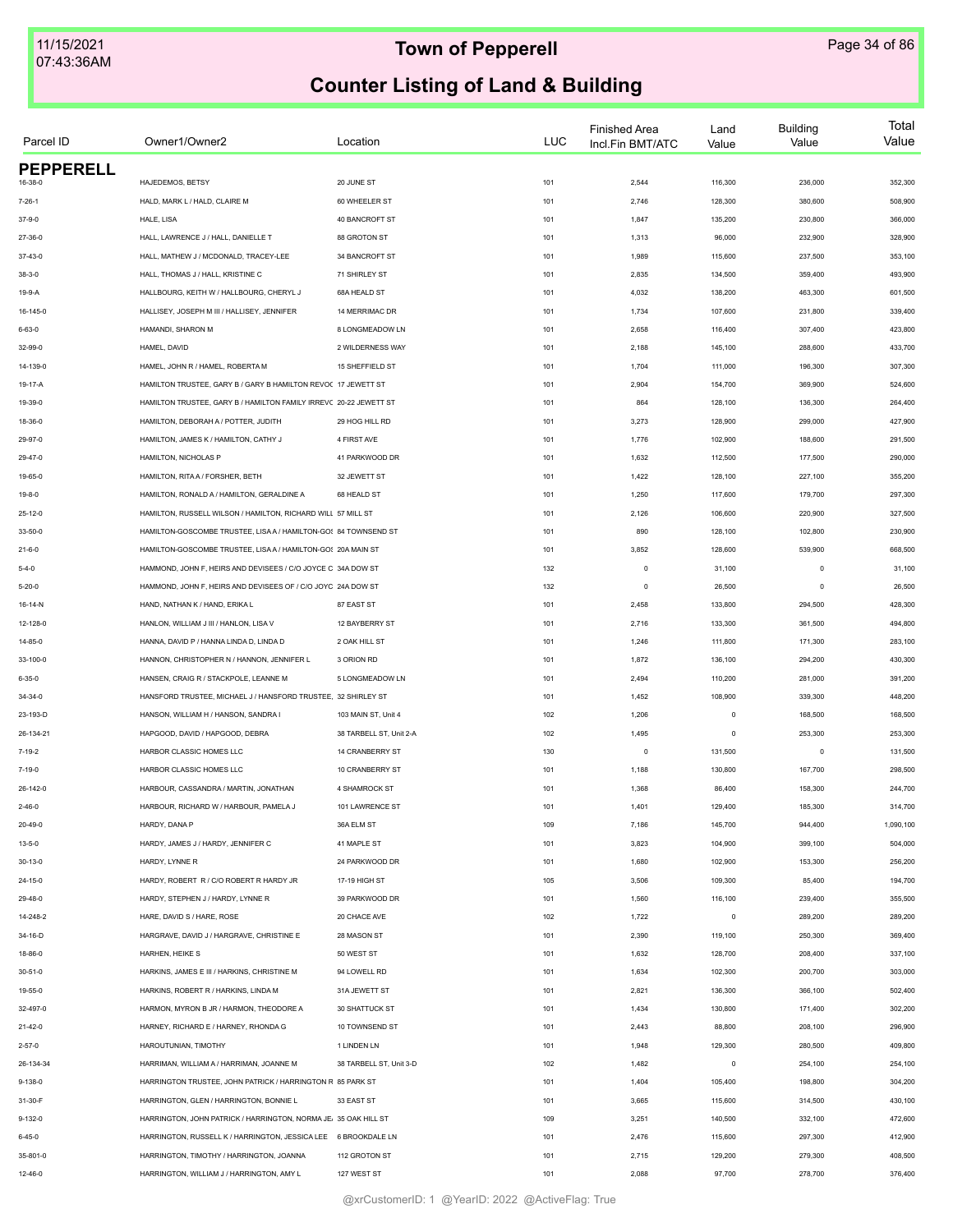| Parcel ID        | Owner1/Owner2                                                        | Location              | LUC | <b>Finished Area</b><br>Incl.Fin BMT/ATC | Land<br>Value | <b>Building</b><br>Value | Total<br>Value |
|------------------|----------------------------------------------------------------------|-----------------------|-----|------------------------------------------|---------------|--------------------------|----------------|
| <b>PEPPERELL</b> |                                                                      |                       |     |                                          |               |                          |                |
| 22-36-0          | HARRIS EXECUTRIX, BARBARA ANN / EST HARRIS EDWAF 53-55 HOLLIS ST     |                       | 101 | 1,840                                    | 121,000       | 106,200                  | 227,200        |
| 23-32-0          | HARRIS, ALBERT H / HARRIS, KATHERINE L                               | 15 HOLLIS ST          | 101 | 1,244                                    | 88,500        | 158,400                  | 246,900        |
| $18 - 81 - 0$    | HARRIS, DAVID C / HARRIS, DENISE A                                   | 10 HOG HILL RD        | 101 | 1,889                                    | 137,500       | 236,400                  | 373,900        |
| 11-22-0          | HARRIS, ELIZABETH JEANNE                                             | 9 PIERCE ST           | 101 | 1,846                                    | 130,300       | 293,800                  | 424,100        |
| 15-106-0         | HARRIS, KEITH F / HARRIS, KATHRYN                                    | 43 HADLEY RD          | 101 | 2,847                                    | 152,200       | 398,500                  | 550,700        |
| 31-44-19         | HARRISON, ELIZABETH                                                  | 15 JERSEY ST          | 101 | 1,872                                    | 103,900       | 344,500                  | 448,400        |
| $5 - 14 - 0$     | HARRISON, R WAYNE                                                    | 159 HOLLIS ST         | 101 | 2,386                                    | 105,800       | 180,800                  | 286,600        |
| 31-39-B          | HARRIS-TURNER, MARQUIS / HARRIS-TURNER, URSULA 3 EAST ST             |                       | 101 | 5,105                                    | 118,100       | 575,600                  | 693,700        |
| 18-96-0          | HART, GREGORY J / HART, DAWN A                                       | 6 EDGEWOOD DR         | 101 | 2,365                                    | 136,100       | 323,400                  | 459,500        |
| $29 - 51 - 0$    | HART, WILLIAM E / MELANSON, DIANE ZELIA                              | 32 PARKWOOD DR        | 101 | 1,906                                    | 102,900       | 193,900                  | 296,800        |
| $9 - 123 - 5$    | HARTLAGE, KENNETH / CHAN, LUCY                                       | 53 PRESCOTT ST        | 101 | 3,055                                    | 128,700       | 435,200                  | 563,900        |
| 14-124-24        | HARTNER, THOMAS C / HARTNER, KATHLEEN                                | 6 POND CIR            | 101 | 4,046                                    | 110,700       | 553,500                  | 664,200        |
| 20-36-0          | HARTNETT, FRANK J / HARTNETT, GERTRUDE L                             | 43 TOWNSEND ST        | 101 | 2,421                                    | 130,500       | 289,500                  | 420,000        |
| 20-35-0          | HARTNETT, MICHAEL L / HARTNETT, SANDRA R                             | 1 WILLOW ST           | 101 | 2,922                                    | 123,100       | 301,300                  | 424,400        |
| $2 - 11 - 8$     | HARTWELL TRUSTEE, ROBERT E / HARTWELL TRUSTEE, I 83 LAWRENCE ST      |                       | 101 | 2,111                                    | 135,700       | 388,300                  | 524,000        |
| $21 - 8 - 0$     | HARTWELL, CHARLES WILFRED / HARTWELL, KRISTINE E 30 MAIN ST          |                       | 101 | 2,318                                    | 128,600       | 220,400                  | 349,000        |
| 25-49-0          | HASAN, SYED / HASAN, CHARLENE                                        | 31 MILL ST            | 111 | 3,372                                    | 89,900        | 333,600                  | 423,500        |
| $33 - 21 - 1$    | HASBROUCK, RICHARD T / HASBROUCK, TARA L                             | 31 SHATTUCK ST        | 101 | 1,282                                    | 136,100       | 189,900                  | 326,000        |
| 20-148-0         | HASKELL, BROOKE A                                                    | 23 HEALD ST           | 101 | 1,310                                    | 129,600       | 229,100                  | 358,700        |
| 10-32-0          | HASKINS, BRUCE E / HASKINS, ELIZABETH A                              | 91 HOLLIS ST          | 101 | 2,183                                    | 130,200       | 279,900                  | 410,100        |
| 29-124-B         | HASSAN, ALI / FENJAN, SUNDES                                         | 34 LOWELL RD. Unit 20 | 102 | 1,450                                    | $\,$ 0 $\,$   | 175,900                  | 175,900        |
| $9 - 68 - 0$     | HATCH, MARY JANE / TRUDELLE, PAMELA A                                | 8 SIMONNE LN          | 101 | 1,428                                    | 105,700       | 198,900                  | 304,600        |
| 13-92-0          | HATTWICK, PHILIP N / HATTWICK, TAMARA S                              | 31 MAPLE ST           | 101 | 1,632                                    | 115,800       | 233,800                  | 349,600        |
| $5 - 10 - 0$     | HAUFF RONALD R. TRUSTEE, HAUFF TRUST / HAUFF RON 169 HOLLIS ST       |                       | 017 | 4,831                                    | 148,112       | 697,100                  | 845,212        |
| 14-182-0         | HAWES, IAN                                                           | 35 HEALD ST           | 101 | 1,512                                    | 100,200       | 174,700                  | 274,900        |
| $31 - 3 - 20$    | HAWKINS, DEVAN / ZHENG, XIAYUN                                       | 22 BACON ST           | 101 | 2,684                                    | 116,800       | 468,600                  | 585,400        |
| $37 - 41 - 0$    | HAWKINS, THOMAS W / HAWKINS, HEATHER A                               | 32 BANCROFT ST        | 101 | 2,268                                    | 115,700       | 263,300                  | 379,000        |
| 13-29-0          | HAY TRUSTEE, KENNETH C / KENNETH C HAY INVESTME 14 MAPLE ST          |                       | 101 | 1,800                                    | 128,700       | 176,300                  | 305,000        |
| 37-22-0          | HAYES REALTY FAMILY LIMITED PARTNERSHIP                              | 93-99 SOUTH RD        | 601 | $\mathbf 0$                              | 164,592       | $\mathbf 0$              | 164,592        |
| 37-23-0          | HAYES REALTY FAMILY LIMITED PARTNERSHIP                              | 83 SOUTH RD           | 601 | $\mathbf 0$                              | 171,768       | $\mathbf 0$              | 171,768        |
|                  |                                                                      |                       |     |                                          |               |                          |                |
| $37 - 8 - 0$     | HAYES REALTY FAMILY LIMITED PARTNERSHIP                              | 46 BANCROFT ST        | 601 | $\mathbf 0$                              | 204,888       | $\mathbf 0$              | 204,888        |
| $39 - 9 - 0$     | HAYES REALTY FAMILY LIMITED PARTNERSHIP                              | 70-78 SOUTH RD        | 017 | 4,200                                    | 210,122       | 408,600                  | 618,722        |
| $39 - 11 - 0$    | HAYES REALTY FAMILY LIMITED PARTNERSHIP                              | 127-129 SHIRLEY ST    | 720 | $\mathbf 0$                              | 141,664       | $\mathbf 0$              | 141,664        |
| $37 - 24 - 0$    | HAYES REALTY FAMILY LIMITED PARTNERSHIP / HAYES, ( 85-89 SOUTH RD    |                       | 101 | 1,870                                    | 128,000       | 154,900                  | 282,900        |
| $39 - 9 - 1$     | HAYES TRUSTEE, GEORGE G / GEORGE G HAYES REVOC 74A SOUTH RD          |                       | 431 | 240                                      | 104,100       | 185,500                  | 289,600        |
| 7-30-0           | HAYES, ALLEN J III / HAYES, DONNA L                                  | 74 WHEELER ST         | 101 | 3,622                                    | 133,900       | 436,500                  | 570,400        |
| 25-50-0          | HAYES, DEBORAH                                                       | 31 TUCKER ST          | 104 | 2,537                                    | 91,600        | 209,600                  | 301,200        |
| 21-15-C          | HAYES, DEBORAH A                                                     | 16 MAIN ST, Unit 3    | 102 | 1,350                                    | $\mathbf 0$   | 231,200                  | 231,200        |
| 29-151-0         | HAYES, KATHLEEN                                                      | 7 ALLEN ST            | 101 | 2,206                                    | 102,900       | 236,700                  | 339,600        |
| 16-30-0          | HAYES, MARK                                                          | 13 JUNE ST            | 101 | 2,982                                    | 115,600       | 255,100                  | 370,700        |
| 37-83-0          | HAYES, MARTIN / HAYES, ANTOINETTE                                    | 3 CELESTIAL WAY       | 101 | 3,437                                    | 136,200       | 364,200                  | 500,400        |
| 29-121-D         | HAYWARD TR P EDWARD, GUTEKUNST TR KIMBERLY H / 34 LOWELL RD, Unit 4  |                       | 102 | 1,233                                    | $\mathsf 0$   | 172,300                  | 172,300        |
| 26-62-0          | HAYWARD TRUSTEE, P EDWARD / RAIL TRAIL DUPLEX CO 14 RAILROAD ST      |                       | 996 | $\mathbf 0$                              | $\mathsf 0$   | $\mathbf 0$              | $\Omega$       |
| 28-47-0          | HAYWARD TRUSTEE, PRESTON EDWARD / HAYWARD RE 13 SHAWNEE RD           |                       | 112 | 9,753                                    | 264,000       | 514,400                  | 778,400        |
| 33-122-0         | HAYWARD, BRIAN K / HAYWARD, KELLY L                                  | 166 TOWNSEND ST       | 101 | 2,400                                    | 123,200       | 319,900                  | 443,100        |
| $31 - 13 - A$    | HAYWARD, KRISTEN                                                     | 87 LOWELL RD, Unit A  | 102 | 2,279                                    | $\mathbf 0$   | 274,300                  | 274,300        |
| 14-275-0         | HBC LLC                                                              | 5 SARTELLE ST         | 132 | $\mathbf 0$                              | 6,700         | $\mathbf 0$              | 6,700          |
| $4 - 13 - 0$     | HEAD, ALLISON A                                                      | 132 BROOKLINE ST      | 101 | 3,003                                    | 128,600       | 202,000                  | 330,600        |
| $6 - 66 - 0$     | HEALD, CHRISTINA M                                                   | 2 LONGMEADOW LN       | 101 | 2,509                                    | 116,000       | 283,800                  | 399,800        |
| $8 - 35 - 0$     | HEALEY TRUSTEE, MORGAN A / APRIL B HEALEY 2016 IRF 39-41 OAK HILL ST |                       | 101 | 1,409                                    | 143,800       | 186,800                  | 330,600        |
| 17-109-0         | HEALY, JONATHAN / CONROY, DANIELLE                                   | 5 YVONNE DR           | 101 | 1,378                                    | 115,800       | 190,200                  | 306,000        |
| 31-69-B          | HEALY, MONIQUE W                                                     | 6 SCOTIA DR, Unit B   | 102 | 1,273                                    | $\,0\,$       | 185,400                  | 185,400        |
| 13-37-0          | HEARD TRUSTEE, FRANK R JR / HEARD TRUSTEE, KARYN 2 MOONLIGHT WAY     |                       | 101 | 2,803                                    | 138,500       | 361,500                  | 500,000        |
| $10 - 18 - 0$    | HEATH, DEREK T / HEATH, CHRISTINA                                    | 104-106 HOLLIS ST     | 101 | 3,490                                    | 125,100       | 420,400                  | 545,500        |
| $2 - 47 - 0$     | HEATLEY, ROGER T / HEATLEY, JENNIFER L                               | 99 LAWRENCE ST        | 101 | 1,869                                    | 116,300       | 197,500                  | 313,800        |
|                  |                                                                      |                       |     |                                          |               |                          |                |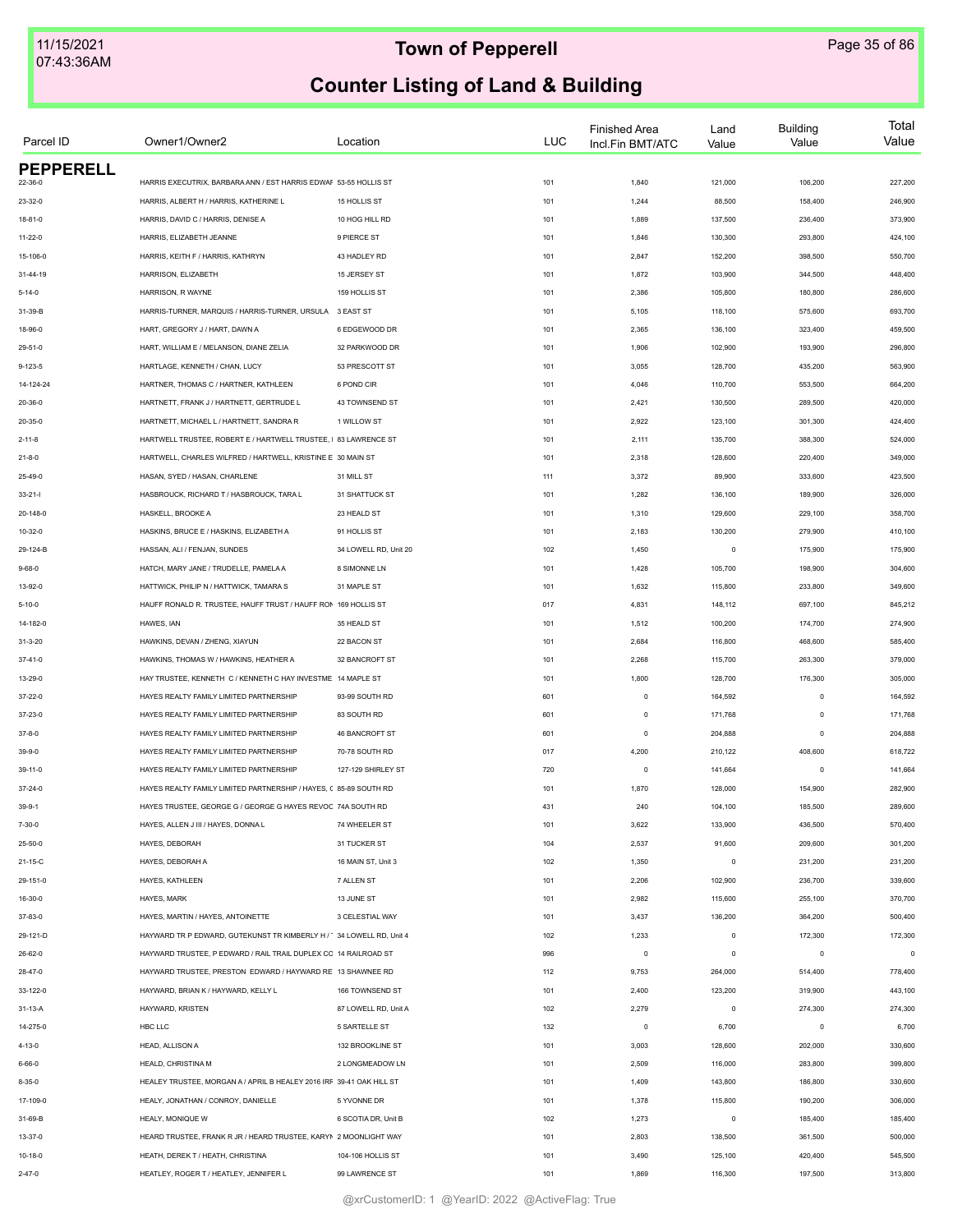| Parcel ID        | Owner1/Owner2                                                         | Location                       | <b>LUC</b> | <b>Finished Area</b><br>Incl.Fin BMT/ATC | Land<br>Value | <b>Building</b><br>Value | Total<br>Value |
|------------------|-----------------------------------------------------------------------|--------------------------------|------------|------------------------------------------|---------------|--------------------------|----------------|
| <b>PEPPERELL</b> |                                                                       |                                |            |                                          |               |                          |                |
| $2 - 28 - 0$     | HEBERT, CARL L                                                        | 20A WHEELER ST                 | 101        | 1,296                                    | 136,700       | 240,700                  | 377,400        |
| 33-213-0         | HEBERT, DAVID M                                                       | 151 TOWNSEND ST                | 101        | 1,284                                    | 116,800       | 171,800                  | 288,600        |
| $6 - 11 - 29$    | HEBERT, ROBERT A JR / RIEDLE, AUDREY F                                | 9 WINSLOW CT                   | 101        | 1,410                                    | 64,800        | 159,800                  | 224,600        |
| 38-99-0          | HECKLEY LE, GRACE M / HECKLEY, MANUEL K                               | 64 MT LEBANON ST               | 101        | 1,428                                    | 128,100       | 198,000                  | 326,100        |
| 12-101-0         | HEDIGER, RICHARD C / HEDIGER, DONNA                                   | 80 WHEELER ST                  | 101        | 1,591                                    | 110,400       | 177,800                  | 288,200        |
| 37-93-0          | HEIDER TRUSTEE, ERIC J / 148 SOUTH ROAD REALTY TRI 148 SOUTH RD       |                                | 131        | $\circ$                                  | 62,400        | $\circ$                  | 62,400         |
| 22-29-0          | HEILNER, TRUSTEE, JAKE T / 40 HOLLIS STREET REALTY 40 HOLLIS ST       |                                | 104        | 2,485                                    | 111,400       | 241,300                  | 352,700        |
| 15-43-0          | HEIN, JAMES                                                           | 80 NASHUA RD                   | 101        | 1,282                                    | 102,200       | 215,700                  | 317,900        |
| $8 - 25 - 0$     | HEINS, NORMA R / CRETELLA, JOSEPH S                                   | 77 OAK HILL ST                 | 101        | 1,929                                    | 137,400       | 154,700                  | 292,100        |
| 12-103-0         | HEISLER, MATTHEW                                                      | 84 WHEELER ST                  | 101        | 1,368                                    | 109,200       | 200,900                  | 310,100        |
| 14-300-6         | HEISLER, TRACEY L                                                     | 32 PARK ST                     | 101        | 1,828                                    | 129,200       | 292,300                  | 421,500        |
| 20-132-0         | HELFTER, JOSEPH A / HELFTER, ELIZABETH K                              | 19 INDEPENDENCE RD             | 101        | 2,564                                    | 103,500       | 282,400                  | 385,900        |
| 20-47-0          | HELLAND, PAUL / HELLAND, JANICE G                                     | 38 ELM ST                      | 101        | 2,352                                    | 133,900       | 281,000                  | 414,900        |
| 16-77-3          | HELLER, OLIVER                                                        | 24 LOMAR PARK DR, Unit 3       | 445        | 2,100                                    | $\pmb{0}$     | 185,200                  | 185,200        |
| 23-65-0          | HELLER, ROBERT                                                        | 10 CRESCENT ST                 | 101        | 1,001                                    | 99,200        | 155,400                  | 254,600        |
| 29-34-0          | HELMER, DERRIE M / MACDONALD, IAN A                                   | 32 HASKELL RD                  | 101        | 1,440                                    | 102,900       | 164,300                  | 267,200        |
| 28-35-0          | HELSING, JERRY L / HELSING, STACIE L                                  | 35 SHAWNEE RD                  | 101        | 1,529                                    | 102,900       | 207,400                  | 310,300        |
| 14-213-0         | HENCKE, DEBORAH E TRUSTEE / HENCKE FAMILY REVO( 13 BIRCH DR           |                                | 130        | $\mathsf 0$                              | 99,600        | $\mathbf 0$              | 99,600         |
| 11-32-0          | HENDERSON, SANDRA / HENDERSON, ALAN                                   | 89 NASHUA RD                   | 101        | 2,311                                    | 103,300       | 238,100                  | 341,400        |
| 18-24-0          | HENEBERRY, THOMAS DAVID                                               | 38 WEST ST                     | 101        | 1,992                                    | 110,500       | 257,800                  | 368,300        |
| 33-21-A          | HENNEBERG, MAUREEN C                                                  | <b>15 SHATTUCK ST</b>          | 101        | 1,918                                    | 112,900       | 203,700                  | 316,600        |
| 23-14-0          | HENNELLY, THOMAS J / HENNELLY, CAROL J                                | 2-4 TUCKER AVE                 | 101        | 1,492                                    | 111,800       | 185,700                  | 297,500        |
| 26-197-0         | HENNESSY, GREGORY / HENNESSY, NANCY JANE                              | 30 PROVINCE ST                 | 101        | 1,762                                    | 88,900        | 177,100                  | 266,000        |
|                  | HENNRIKUS, EDWARD G / HENNRIKUS, LORIE A                              |                                |            |                                          | 123,200       |                          |                |
| 39-10-0          |                                                                       | 119 SHIRLEY ST                 | 101        | 2,303                                    |               | 243,600                  | 366,800        |
| 10-48-0          | HENRY, MARK S                                                         | <b>11 ELLIOTT ST</b>           | 101        | 2,526                                    | 130,400       | 348,200                  | 478,600        |
| 12-147-0         | HENRY, SHAWN 0 / HENRY, JOY E                                         | 121 WEST ST                    | 101        | 2,128                                    | 128,000       | 229,000                  | 357,000        |
| 34-35-61         | HENSLEY, SALLY P / KALIL, MICHAEL D                                   | 3 SCOTCH PINE FARM WAY, Unit 1 | 102        | 2,540                                    | $\mathsf 0$   | 411,300                  | 411,300        |
| 26-22-0          | HENSON, JAMES W / HENSON, MARYANN                                     | 3 LOWELL ST                    | 101        | 1,318                                    | 96,200        | 163,000                  | 259,200        |
| 31-59-B          | <b>HERBST, ABIGAIL</b>                                                | 16 NOVA DR, Unit B             | 102        | 1,224                                    | $\mathsf 0$   | 193,000                  | 193,000        |
| $7 - 23 - 0$     | HEREDIA, IVETT / IRIZARRY, RICHARD                                    | 30 CRANBERRY ST                | 101        | 1,736                                    | 119,600       | 238,200                  | 357,800        |
| 14-130-6         | HERGET. BETTY ANNE / GAUTHIER. MICHELLE M                             | 11 VILLAGE RD                  | 101        | 3,031                                    | 136,100       | 443,600                  | 579,700        |
| $32 - 2 - 0$     | HERGET, LISA ANN / HERGET, BENTLEY RICHARD                            | 25 WEST ST                     | 101        | 3,240                                    | 110,500       | 311,900                  | 422,400        |
| $23 - 21 - 8$    | HERMAN, DAVID G / HERMAN, SANDRA L                                    | 21 TUCKER ST, Unit 8           | 102        | 1,632                                    | $\mathsf 0$   | 279,500                  | 279,500        |
| 27-32-0          | HERRERA, ARMANDO M                                                    | 10 BENNETT ST                  | 101        | 1,918                                    | 99,200        | 173,600                  | 272,800        |
| 31-29-M          | HETTLER, DAVID / HETTLER, JILLIAN M                                   | 16 EAST ST                     | 101        | 1,792                                    | 115,600       | 207,500                  | 323,100        |
| 35-805-0         | HEWITT, RICHARD M / HEWITT, DIANE                                     | 124 GROTON ST                  | 132        | $\mathsf 0$                              | 14,600        | $\mathbf 0$              | 14,600         |
| $18 - 7 - 0$     | HICKMAN, JAMES K / HICKMAN, ANN MARIE                                 | 66 WEST ST                     | 101        | 2,166                                    | 136,300       | 274,100                  | 410,400        |
| 26-196-0         | HICKS, JESSE / HICKS, JESSICA L                                       | 28 PROVINCE ST                 | 101        | 1,493                                    | 85,800        | 158,900                  | 244,700        |
| 14-150-0         | HIESTER, EDWIN L / HIESTER, MARYANNA                                  | 1 LAUREL ST                    | 101        | 1,436                                    | 100,800       | 194,600                  | 295,400        |
| 31-53-A          | HIGGINS, SARA                                                         | 4 NOVA DR, Unit A              | 102        | 1,395                                    | $\mathsf 0$   | 216,000                  | 216,000        |
| 13-111-0         | HIGGINSON, JEFFREY L / HIGGINSON, MICHELE C                           | 3 MAPLE ST                     | 101        | 3,330                                    | 128,100       | 435,200                  | 563,300        |
| 32-75-0          | HIGHLEY, ROGER SCOTT                                                  | 28 HARBOR ST                   | 101        | 3,786                                    | 126,400       | 355,500                  | 481,900        |
| 18-71-0          | HIGLEY TRUSTEE, LAUREL H / NICOLE REALTY TRUST                        | 68 WEST ST                     | 101        | 2,240                                    | 133,200       | 263,400                  | 396,600        |
| 40-77-0          | HIGLEY, BRUCE STERLING                                                | 5 ROBIN LN                     | 101        | 2,088                                    | 130,600       | 305,100                  | 435,700        |
| 17-38-0          | HILDRETH, TAMMY / ROACH, LESLIE A                                     | 117 LOWELL RD                  | 101        | 1,094                                    | 94,500        | 132,700                  | 227,200        |
| 38-96-0          | HILL, SAMANTHA                                                        | 125 RIVER RD                   | 101        | 2,412                                    | 128,000       | 250,600                  | 378,600        |
| 12-90-0          | HILL, TYLER / HILL, KRISTI                                            | 82 WEST ST                     | 101        | 4,241                                    | 121,600       | 522,900                  | 644,500        |
| 14-66-0          | HILLMAN, EDWARD G / HILLMAN, EMILY C                                  | 14 SARTELLE ST                 | 101        | 2,821                                    | 136,100       | 322,900                  | 459,000        |
| 4-41-0           | HILLMAN, ERIN C                                                       | 21 NORTH ST                    | 101        | 2,830                                    | 121,700       | 306,300                  | 428,000        |
| 17-52-0          | HILLS TRUSTEE, JOHN J / 149 LOWELL ROAD CONDOMINI 149 LOWELL RD       |                                | 996        | $\mathsf 0$                              | $\mathsf 0$   | $^{\circ}$               | $\circ$        |
| $5 - 2 - 0$      | HILLS, CARL B / HILLS, MARIE L                                        | 171-175 HOLLIS ST              | 714        | $\mathsf 0$                              | 173,504       | $\mathbf 0$              | 173,504        |
|                  |                                                                       |                                |            |                                          |               |                          |                |
| $5 - 1 - 0$      | HILLS, CARL B / HILLS, MARIE L                                        | 182-186 HOLLIS ST              | 0317       | 3,130                                    | 245,024       | 238,800                  | 483,824        |
| $5 - 11 - 0$     | HILLS, CARL B / HILLS, MARIE L                                        | 171A HOLLIS ST                 | 714        | $\mathsf 0$                              | 246,000       | $\mathbf 0$              | 246,000        |
| 10-16-25         | HILLS, JOHN C TRUSTEE / THE JOHN J HILLS REVOCABLE 9 BEAVER CREEK CIR |                                | 101        | 7,023                                    | 159,400       | 892,000                  | 1,051,400      |
| 17-52-4          | HILLS, JOHN J                                                         | 149 LOWELL RD, Unit 4          | 102        | 1,930                                    | $\mathsf 0$   | 269,200                  | 269,200        |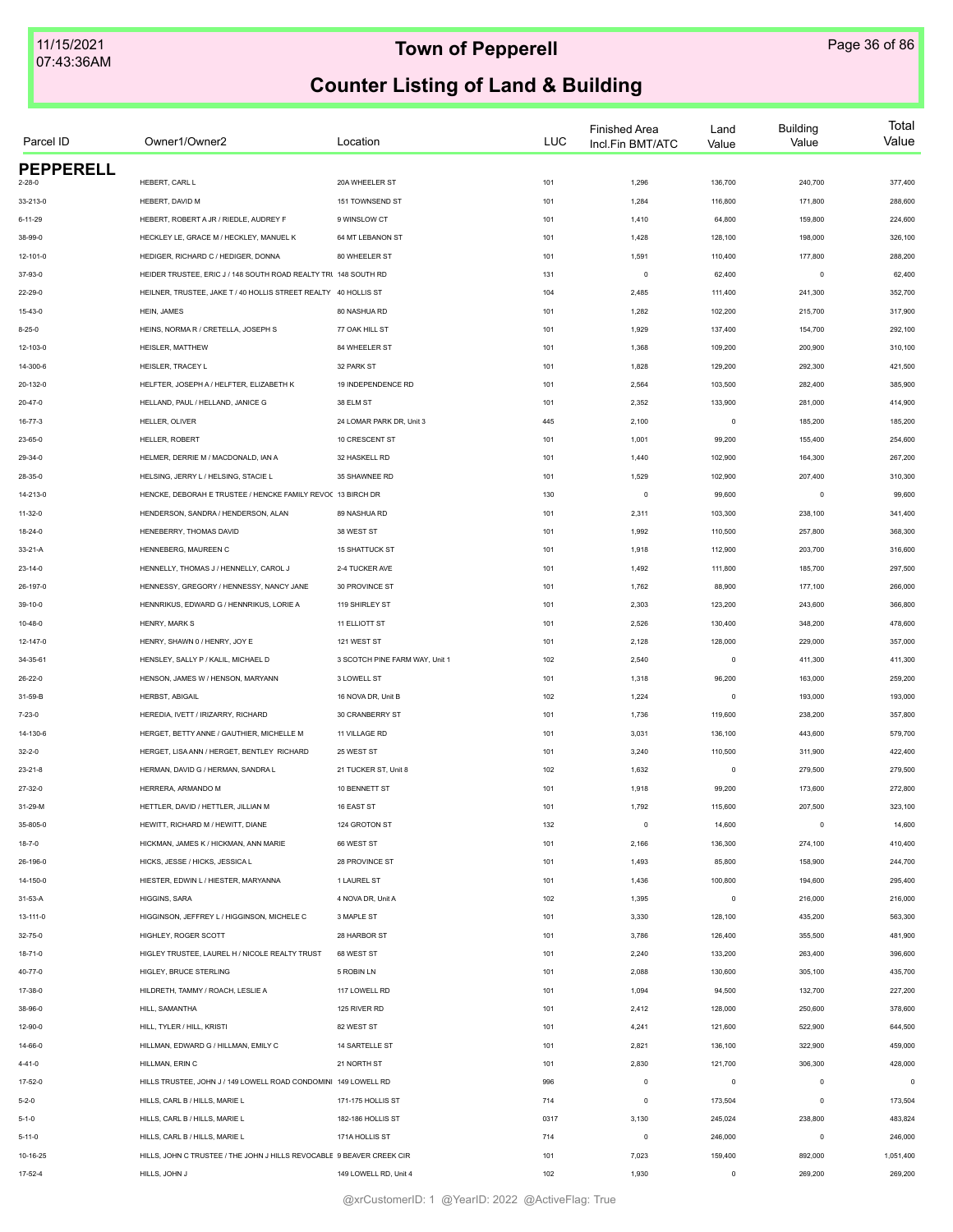| Parcel ID        | Owner1/Owner2                                                           | Location              | <b>LUC</b> | <b>Finished Area</b><br>Incl.Fin BMT/ATC | Land<br>Value           | <b>Building</b><br>Value | Total<br>Value |
|------------------|-------------------------------------------------------------------------|-----------------------|------------|------------------------------------------|-------------------------|--------------------------|----------------|
| <b>PEPPERELL</b> |                                                                         |                       |            |                                          |                         |                          |                |
| $4 - 119 - 0$    | HILLS, JOHN J                                                           | 11 SARTELLE ST        | 103        | 576                                      | 106,100                 | 17,200                   | 123,300        |
| 10-16-27         | HILLS, JOHN J TRUSTEE / THE JOHN J HILLS REVOCABLE 9A BEAVER CREEK CIR  |                       | 132        | $\mathbf 0$                              | 6,400                   | $\mathbf 0$              | 6,400          |
| $3 - 47 - 0$     | HILTON, ROBERT E / HILTON, CAROL-ANN                                    | 48 BOYNTON ST         | 101        | 1,908                                    | 122,000                 | 246,600                  | 368,600        |
| 14-300-2         | HISER, E SCOTT / HIGGINS, JENNIFER                                      | 2 SARTELLE ST         | 101        | 2,385                                    | 129,500                 | 365,700                  | 495,200        |
| $36 - 8 - 0$     | HODDER, DAVID G / HODDER, MICHELLE                                      | <b>5 LAKIN ST</b>     | 101        | 2,056                                    | 103,600                 | 319,700                  | 423,300        |
| 18-160-0         | HODDER, THOMAS R / HODDER, SUSAN L                                      | 136 JEWETT ST         | 101        | 1,740                                    | 103,400                 | 190,000                  | 293,400        |
| 36-46-0          | HODGE, HAROLD BRADLEY III / HODGE, KERRY D                              | 7 FRIENDS WAY         | 101        | 1,626                                    | 136,500                 | 296,900                  | 433,400        |
| 23-193-G         | HOERMANN, REBECCA A                                                     | 103 MAIN ST, Unit 7   | 102        | 1,206                                    | $\mathsf 0$             | 177,600                  | 177,600        |
| 10-16-20         | HOFFER, DOUGLAS J / HOFFER, ANDREA M                                    | 14-16 JULIA LN        | 101        | 3,564                                    | 152,100                 | 380,400                  | 532,500        |
| $22 - 64 - 0$    | HOFFMANN, DENISE R                                                      | <b>1C TUCKER PARK</b> | 101        | 1,064                                    | 59,400                  | 119,700                  | 179,100        |
| 15-32-A          | HOLBROOK, MARK DENTON / SCHENCK-HOLBROOK, JUD 33A BROOKLINE ST          |                       | 132        | $\mathbf 0$                              | 4,200                   | $\mathbf 0$              | 4,200          |
| 15-32-0          | HOLBROOK, MARK DENTON / SCHENCK-HOLBROOK, JUD 33 BROOKLINE ST           |                       | 101        | 2,718                                    | 119,900                 | 298,500                  | 418,400        |
| 25-25-0          | HOLDEN, DAVID / CAMARILLO, DENISE                                       | 25 NASHUA RD          | 101        | 1,823                                    | 98,300                  | 195,100                  | 293,400        |
| $37-18-3$        | HOLDER, MICHAEL J                                                       | 58 BANCROFT ST        | 101        | 2,524                                    | 136,100                 | 348,500                  | 484,600        |
| 18-91-0          | HOLLERAN, JEFFREY / HOLLERAN, LINDSAY                                   | 113 JEWETT ST         | 101        | 1,876                                    | 121,700                 | 264,300                  | 386,000        |
| 7-39-0           | HOLLINGWORTH LE, ELLEN / HOLLINGWORTH, VICTORIA 78 WHEELER ST           |                       | 101        | 864                                      | 130,900                 | 143,100                  | 274,000        |
| $8 - 43 - 0$     | HOLLINS, STEPHEN / BILODEAU, LISA                                       | 57-59 MAPLE ST        | 101        | 2,852                                    | 116,800                 | 267,000                  | 383,800        |
| 23-33-0          | <b>HOLLIS CROSSING</b>                                                  | 20 CROSS ST           | 996        | $^{\circ}$                               | $\overline{\mathbf{0}}$ | $\mathbf 0$              | $\Omega$       |
| 13-34-0          | HOLLOTAN, GARY                                                          | 63 HEALD ST           | 101        | 1,604                                    | 126,300                 | 299,000                  | 425,300        |
| 38-43-0          | HOLLOWAY, ROBERT L III / HOLLOWAY, MAURA M                              | 77 MT LEBANON ST      | 101        | 1,686                                    | 114,900                 | 207,800                  | 322,700        |
| 11-50-0          | HOLLY P RIST REVOCABLE TRUST OF 2021, HOLLY P & DE 137 NASHUA RD        |                       | 101        | 2,436                                    | 120,100                 | 299,000                  | 419,100        |
| 15-104-0         | HOLM, ANTHONY P / HOLM, VANESSA J                                       | 39 HADLEY RD          | 101        | 3,753                                    | 152,500                 | 388,800                  | 541,300        |
| 31-49-0          | HOLMES, CHRISTOPHER STEVEN / HOLMES, PATTI C                            | 32 EAST ST            | 101        | 2,096                                    | 115,700                 | 304,200                  | 419,900        |
| 10-39-0          | HOLMES, JEAN                                                            | 52 ELLIOTT ST         | 717        | $\mathbf 0$                              | 134,021                 | $\mathbf 0$              | 134,021        |
| $5 - 25 - 0$     | HOLMES, JEAN L                                                          | 41-57 ELLIOTT ST      | 017        | 2,176                                    | 193,600                 | 247,500                  | 441,100        |
| 10-201-0         | HOLMES, JEAN L                                                          | <b>46 ELLIOTT ST</b>  | 101        | 1,658                                    | 134,000                 | 179,800                  | 313,800        |
|                  |                                                                         |                       |            |                                          |                         |                          |                |
| 33-105-0         | HOLMES, WILLIAM S JR / VANSTONE, DARLENE                                | 26 CELESTIAL WAY      | 101        | 3,397                                    | 136,100                 | 406,300                  | 542,400        |
| 32-58-0          | HOLMFRED, LINDA                                                         | 38 SHATTUCK ST        | 101        | 2,148                                    | 128,100                 | 299,100                  | 427,200        |
| 10-903-0         | HOLSINGER, CHRISTIAN R / HOLSINGER, AMY L                               | 10 ELLIOTT ST         | 101        | 2,536                                    | 129,200                 | 253,600                  | 382,800        |
| 18-15-0          | HOLT, CHRISTOPHER / GIROUX, MARGO                                       | 75 WEST ST            | 101        | 1,557                                    | 133,600                 | 204,200                  | 337,800        |
| 31-64-A          | HOLWAY-HANSEN, JULIE ELLEN / HANSEN, STEPHEN L                          | 5 NOVA DR, Unit A     | 102        | 1,026                                    | $\mathsf 0$             | 201,600                  | 201,600        |
| 21-15-B          | HOLWECH TRUSTEE, ELISABETH / HOLWECH INVESTMEN 16 MAIN ST, Unit 2       |                       | 102        | 1,969                                    | $\overline{0}$          | 267,300                  | 267,300        |
| 15-22-0          | HOMESTEAD REAL PROPERTIES INC                                           | 1 HADLEY RD           | 132        | $\mathbf 0$                              | 5,600                   | $\mathbf 0$              | 5,600          |
| $33 - 17 - 0$    | HOMOLESKI, DIANNA J                                                     | 123 TOWNSEND ST       | 101        | 1,797                                    | 108,800                 | 193,800                  | 302,600        |
| 17-82-0          | HONNORS, ROBERT A / HONNORS, JANE I                                     | 13 YVONNE DR          | 101        | 2,902                                    | 120,400                 | 263,200                  | 383,600        |
| 15-124-0         | HOPKINS, COREY L / HOPKINS, JENNIFER L                                  | 36 HADLEY RD          | 101        | 2,767                                    | 152,000                 | 366,200                  | 518,200        |
| $2 - 13 - 0$     | HOREN, MARILYN TRUSTEE / HOREN FAMILY REVOCABLE 11A WHEELER ST          |                       | 101        | 2,862                                    | 138,100                 | 399,200                  | 537,300        |
| 26-134-12        | HORGAN LE TRUSTEE, ANNA F / HORGAN INVESTMENT T 38 TARBELL ST, Unit 1-B |                       | 102        | 1,458                                    | $\mathsf 0$             | 247,400                  | 247,400        |
| $8 - 69 - 0$     | HORNE, JANICE MARIE / HORNE, BRIAN J                                    | 51-53 OAK HILL ST     | 101        | 3,090                                    | 140,300                 | 339,500                  | 479,800        |
| 17-101-0         | HORTON, THOMAS                                                          | 16 HYACINTH DR        | 101        | 1,964                                    | 116,800                 | 202,100                  | 318,900        |
| 14-176-0         | HORTON, WILLIAM L II / HORTON, MELISSA                                  | 9 PALMER RD           | 101        | 2,125                                    | 101,900                 | 239,900                  | 341,800        |
| 13-113-0         | HOUDE, ANDREW / HOUDE, ELIZABETH                                        | 7 MAPLE ST            | 101        | 2,888                                    | 128,000                 | 428,700                  | 556,700        |
| 16-55-0          | HOVANNISIAN, PAUL M / CONZA, CELESTE M                                  | 6 JOAN ST             | 101        | 2,448                                    | 135,400                 | 264,900                  | 400,300        |
| 12-17-0          | HOWARD III, JAMES A / HOWARD, THERESA W                                 | 107 WEST ST           | 101        | 2,103                                    | 106,100                 | 231,100                  | 337,200        |
| $6 - 46 - 0$     | HOWARD TRUSTEE, JONATHAN A JR / HOWARD TRUSTEE 4 BROOKDALE LN           |                       | 101        | 3,003                                    | 115,600                 | 305,900                  | 421,500        |
| 36-104-0         | HOWARD, DANEIL J                                                        | 45 LAKIN ST           | 101        | 1,208                                    | 130,000                 | 154,900                  | 284,900        |
| 29-98-0          | HOWARTH TRUSTEE, DOUGLAS / FIRST AVENUE REALTY 6 FIRST AVE              |                       | 101        | 996                                      | 102,900                 | 162,000                  | 264,900        |
| 14-196-0         | HOWE, ANDREA L / HOWE, WAYNE P                                          | 17 PLAINFIELD RD      | 101        | 1,999                                    | 101,300                 | 175,800                  | 277,100        |
| $6 - 59 - 0$     | HOWE, KENNETH L JR / HOWE, MEGHAN K                                     | 17 BROOKDALE LN       | 101        | 2,300                                    | 129,200                 | 283,700                  | 412,900        |
| $7 - 41 - 0$     | HOWELL, GREGORY J / HOWELL, GERRY Y                                     | 22 CRANBERRY ST       | 101        | 812                                      | 109,000                 | 97,300                   | 206,300        |
| 27-45-2          | HOWLEY, RICHARD P                                                       | 91 GROTON ST          | 101        | 1,624                                    | 116,200                 | 250,400                  | 366,600        |
| $33 - 41 - 1$    | HSU, JEFFREY / GONZALES-HSU, WENDY                                      | 112 TOWNSEND ST       | 101        | 2,940                                    | 120,000                 | 375,600                  | 495,600        |
| $7 - 27 - 0$     | HU, JESSICA                                                             | 66 WHEELER ST         | 101        | 2,688                                    | 121,800                 | 364,600                  | 486,400        |
|                  | HUDSON, DAVID JASON / SIRIANI, LISA HELENA                              | 4 BIRCH DR            |            |                                          |                         |                          |                |
| 14-208-0         |                                                                         |                       | 101        | 1,890                                    | 101,300                 | 207,400                  | 308,700        |
| 13-65-0          | HUFF, HAROLD T / BRIGHT, ROBYN J                                        | 61-1/2 HEALD ST       | 101        | 2,702                                    | 125,400                 | 308,700                  | 434,100        |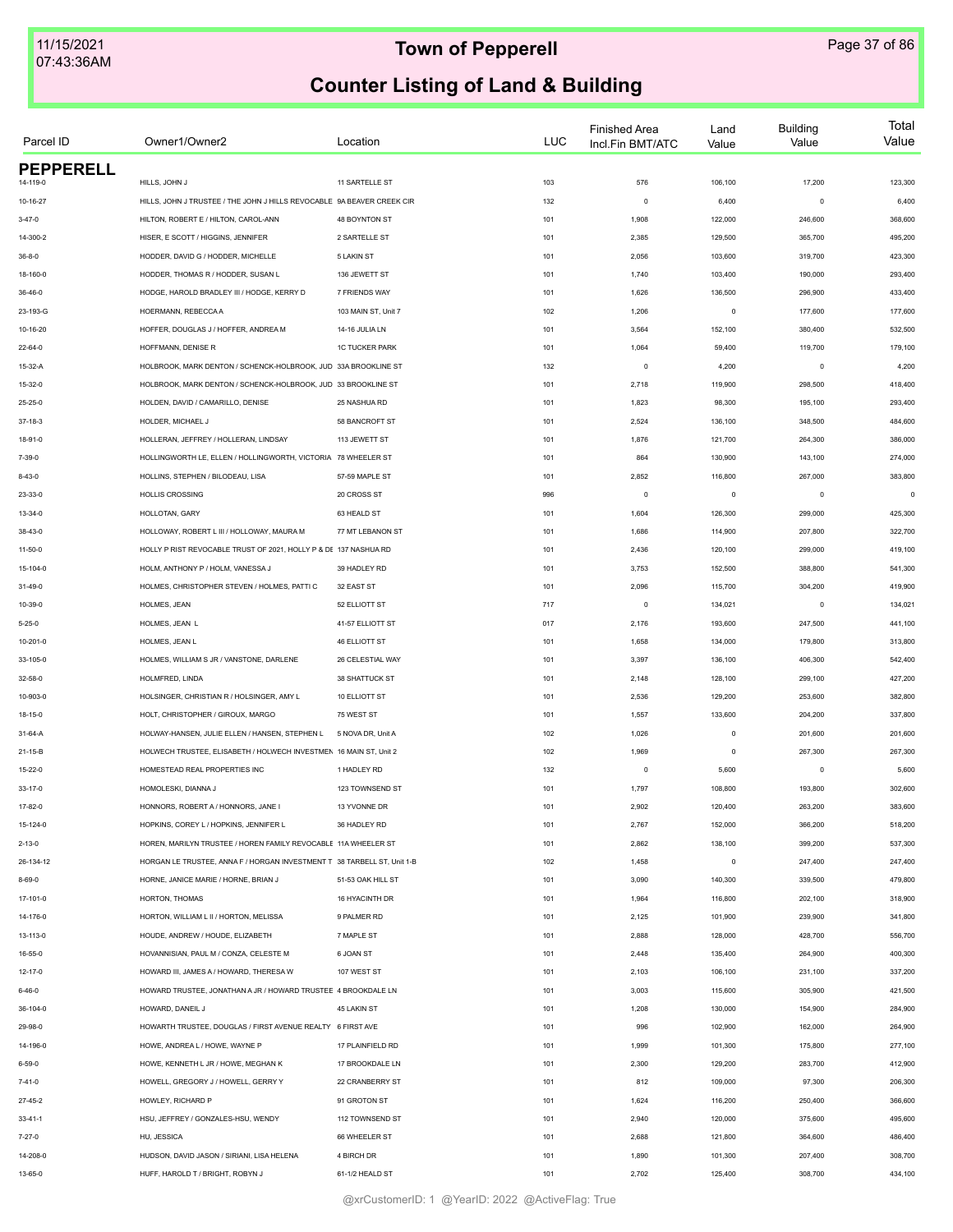| Parcel ID        | Owner1/Owner2                                                       | Location                     | <b>LUC</b> | <b>Finished Area</b><br>Incl.Fin BMT/ATC | Land<br>Value | <b>Building</b><br>Value | Total<br>Value |
|------------------|---------------------------------------------------------------------|------------------------------|------------|------------------------------------------|---------------|--------------------------|----------------|
| <b>PEPPERELL</b> |                                                                     |                              |            |                                          |               |                          |                |
| 17-62-0          | HUGHES, DONNA M                                                     | 138 LOWELL RD                | 101        | 1,765                                    | 102,100       | 198,000                  | 300,100        |
| $12 - 1 - 0$     | HUGHES, JUDITHANN                                                   | 90-1/2 WHEELER ST            | 101        | 1,344                                    | 125,500       | 188,200                  | 313,700        |
| 31-76-B          | HUGHES, KAREN                                                       | 2 SCOTIA DR, Unit B          | 102        | 936                                      | $\mathsf 0$   | 158,300                  | 158,300        |
| 17-92-0          | HULSLANDER, RALPH J / HULSLANDER, MARILYN F                         | 9 HYACINTH DR                | 101        | 1,666                                    | 116,400       | 212,400                  | 328,800        |
| $21 - 32 - 0$    | HUNT, ELIZABETH B                                                   | 9 TOWNSEND ST                | 104        | 2,262                                    | 89,100        | 211,600                  | 300,700        |
| 10-902-0         | HUNT. RYAN J                                                        | 121 HOLLIS ST                | 101        | 2,139                                    | 123,600       | 228,600                  | 352,200        |
| $22 - 44 - 0$    | HUNTER, ELBERT B JR / NELOMS, NETINA F                              | 7 NASHUA RD                  | 101        | 2,801                                    | 100,300       | 276,500                  | 376,800        |
| $20 - 28 - 0$    | HUNTER, LEO J / HUNTER, ANN                                         | 52 HEALD ST                  | 101        | 1,164                                    | 136,100       | 168,500                  | 304,600        |
| 36-19-0          | HUNTINGTON PRECISION LLC                                            | 24A LAKIN ST                 | 101        | 2,294                                    | 134,500       | 282,200                  | 416,700        |
| 23-13-0          | HUNTINGTON, AMANDA A                                                | 6 TUCKER AVE                 | 101        | 1,792                                    | 121,200       | 204,300                  | 325,500        |
| 38-67-0          | HURWITZ, MATTHEW J / PRICE, JULIE M                                 | 7 BRICK POND WAY             | 101        | 2,323                                    | 136,200       | 329,100                  | 465,300        |
| 40-62-0          | HUSSEY, PAUL D                                                      | 57 SOUTH RD                  | 101        | 3,857                                    | 121,800       | 417,900                  | 539,700        |
| 26-134-31        | HUSSEY, RICHARD / HUSSEY, DIANE                                     | 38 TARBELL ST, Unit 3-A      | 102        | 1,529                                    | $\mathsf 0$   | 258,600                  | 258,600        |
| $6 - 25 - 0$     | HUTCHINSON, BRIAN J / HUTCHINSON, KRISTINA S                        | 156 NASHUA RD                | 101        | 2,708                                    | 103,800       | 287,200                  | 391,000        |
| 14-124-16        | HUTCHINSON, JONATHAN / HUTCHINSON, JULIE                            | 26 VILLAGE RD                | 101        | 2,946                                    | 107,900       | 444,900                  | 552,800        |
| 20-105-0         | HUTCHINSON, MELISSA ANGELO                                          | 74-80 TOWNSEND ST            | 101        | 2,341                                    | 129,400       | 246,900                  | 376,300        |
| 26-123-0         | HYNES TRUSTEE, JOHN C / CATHERINE M HYNES IRREVC 16 TARBELL ST      |                              | 101        | 2,304                                    | 93,700        | 247,600                  | 341,300        |
| 26-124-0         | HYNES TRUSTEE, JOHN C / CATHERINE M HYNES IRREVC 20 TARBELL ST      |                              | 105        | 2,286                                    | 117,300       | 213,400                  | 330,700        |
| 26-125-0         | HYNES TRUSTEE, JOHN C / CATHERINE M HYNES IRREVC 18 TARBELL ST      |                              | 105        | 3,456                                    | 89,900        | 269,100                  | 359,000        |
| 26-119-0         | HYNES, JOHN C                                                       | 10-12 TARBELL ST             | 101        | 1,138                                    | 95,000        | 109,300                  | 204,300        |
| 12-63-0          | HYNES, TIMOTHY M / HYNES, NANCY A                                   | 126 CHESTNUT ST              | 101        | 1,209                                    | 130,100       | 190,100                  | 320,200        |
| 31-29-J          | <b>IANNUCCI, PATRICIA M</b>                                         | 32 JERSEY ST                 | 101        | 1,768                                    | 115,600       | 188,100                  | 303,700        |
| 23-117-A         | IANNUZZO, PATRICIA A / GOULD, NICOLE E                              | 10 COTTAGE ST, Unit A        | 102        | 1,360                                    | $\mathsf 0$   | 191,800                  | 191,800        |
| 20-97-5          | IAPICCA, MICHAEL / IAPICCA, RHIANNON                                | 41 ELM ST                    | 101        | 3,026                                    | 129,800       | 413,300                  | 543,100        |
| 23-194-0         | IAWL REAL EXSTATE HOLDING LLC                                       | 105 MAIN ST                  | 326        | 2,210                                    | 166,900       | 278,500                  | 445,400        |
| 32-19-D          | IGNAZI, MICHAEL / IGNAZI, MARIE                                     | 91 HARBOR ST                 | 101        | 1,872                                    | 115,500       | 261,400                  | 376,900        |
| 3-39-C           | ILSLEY TRUSTEE, BURTON J / ILSLEY FAMILY REVOCABLE 140 BROOKLINE ST |                              | 101        | 1,200                                    | 102,800       | 223,400                  | 326,200        |
| 34-10-0          | ILSLEY, BURT                                                        | 12 MT LEBANON ST             | 109        | 1,030                                    | 103,400       | 43,600                   | 147,000        |
|                  | INDEPENDENCE ROAD TRUST                                             | 22 INDEPENDENCE RD           |            | $\circ$                                  |               |                          | $\circ$        |
| 20-146-0         |                                                                     |                              | 132        |                                          | $\mathsf 0$   | $^{\circ}$               |                |
| 23-47-0          | INHABITANTS / TOWN OF PEPPERELL                                     | 4 HOLLIS ST                  | 931        | 1,990                                    | 205,800       | 149,600                  | 355,400        |
| 14-241-0         | INHABITANTS / TOWN OF PEPPERELL                                     | 23 PARK ST                   | 930        | $\circ$                                  | 138,500       | $\mathbf 0$              | 138,500        |
| 23-49-0          | INHABITANTS / TOWN OF PEPPERELL                                     | 1 HOLLIS ST                  | 930        | $\circ$                                  | 103,600       | $\mathbf 0$              | 103,600        |
| 14-240-A         | INHABITANTS / TOWN OF PEPPERELL                                     | 15 PARK ST                   | 930        | $\circ$                                  | 10,100        | $\mathbf 0$              | 10,100         |
| $31 - 17 - 0$    | INHABITANTS OF (HIGHWAY) / TOWN OF PEPPERELL                        | 45 LOWELL RD                 | 931        | 11,900                                   | 162,800       | 343,500                  | 506,300        |
| $31 - 14 - 0$    | INHABITANTS OF (PARKS & REC) / TOWN OF PEPPERELL 11 JERSEY ST       |                              | 931        | $\circ$                                  | 33,600        | 8,600                    | 42,200         |
| 21-75-A          | INHABITANTS OF TOWN OF PEPPERELL                                    | 4A MAIN ST                   | 930        | $\mathbb O$                              | 162,500       | $\mathbf 0$              | 162,500        |
| $5 - 35 - 0$     | <b>IPPOLITO, ANTHONY C</b>                                          | 38 DOW ST                    | 101        | 2,296                                    | 116,900       | 317,500                  | 434,400        |
| 32-63-0          | IRONS LE, FORREST W / IRONS, LUKAS                                  | 181 SOUTH RD                 | 101        | 2,584                                    | 120,500       | 215,000                  | 335,500        |
| 32-63-2          | IRONS, FORREST LE / IRONS, LUKAS                                    | 181B SOUTH RD                | 131        | $\circ$                                  | 90,000        | $\circ$                  | 90,000         |
| 32-73-0          | IRONS, KEITH W / IRONS, ERIN E                                      | 167 TOWNSEND ST              | 101        | 2,646                                    | 120,500       | 323,400                  | 443,900        |
| 18-13-A          | ISABELLE, RICHARD J                                                 | 97 JEWETT ST                 | 101        | 2,158                                    | 127,200       | 213,500                  | 340,700        |
| 33-27-0          | IVANOV, TREVOR W / IVANOV, ELIZABETH M                              | 142 TOWNSEND ST              | 101        | 2,167                                    | 112,600       | 221,400                  | 334,000        |
| 6-43-0           | IZBICKI, KENNETH J / IZBICKI, ANNE N                                | 10 BROOKDALE LN              | 101        | 2,818                                    | 115,600       | 349,000                  | 464,600        |
| 24-43-0          | JABLONSKI, PATRICK                                                  | 22 HIGH ST                   | 101        | 3,429                                    | 113,900       | 355,700                  | 469,600        |
| $2 - 48 - 0$     | JACKSON, WALTER H / BELLEROSE, LAURA                                | 97 LAWRENCE ST               | 101        | 2,412                                    | 133,900       | 237,600                  | 371,500        |
| 29-134-0         | JAFFARIAN, MICHAEL R / JAFFARIAN, SHARON E                          | 74 LOWELL RD                 | 101        | 1,474                                    | 94,100        | 183,500                  | 277,600        |
| 16-64-7          | JALE LLC                                                            | 10 LOMAR PARK DR, Unit 7     | 445        | 2,432                                    | $\mathsf 0$   | 221,900                  | 221,900        |
| 15-74-B          | JALE LLC                                                            | 7 LOMAR PARK DR, Unit 2      | 445        | 2,400                                    | $\mathsf 0$   | 143,100                  | 143,100        |
| 16-64-5          | JALE LLC                                                            | 10 LOMAR PARK DR, Unit 5 & 6 | 445        | 4,928                                    | $\mathsf 0$   | 394,300                  | 394,300        |
| 16-64-9          | JALE LLC                                                            | 10 LOMAR PARK DR, Unit 9     | 445        | 2,464                                    | $\mathsf 0$   | 174,900                  | 174,900        |
| 16-64-4          | JALE LLC                                                            | 10 LOMAR PARK DR, Unit 4     | 445        | 2,541                                    | $\mathsf 0$   | 193,800                  | 193,800        |
| 16-64-1          | JALE LLC                                                            | 10 LOMAR PARK DR, Unit 1     | 445        | 4,096                                    | $\mathsf 0$   | 372,000                  | 372,000        |
| 16-64-3          | JALE LLC                                                            | 10 LOMAR PARK DR, Unit 3     | 445        | 3,168                                    | $\mathsf 0$   | 215,800                  | 215,800        |
| 16-64-8          | JALE LLC                                                            | 10 LOMAR PARK DR, Unit 8     | 445        | 2,387                                    | $\mathbf 0$   | 174,200                  | 174,200        |
| 16-64-2          | JALE LLC                                                            | 10 LOMAR PARK DR, Unit 2     | 445        | 3,007                                    | $\mathsf 0$   | 200,600                  | 200,600        |
|                  |                                                                     |                              |            |                                          |               |                          |                |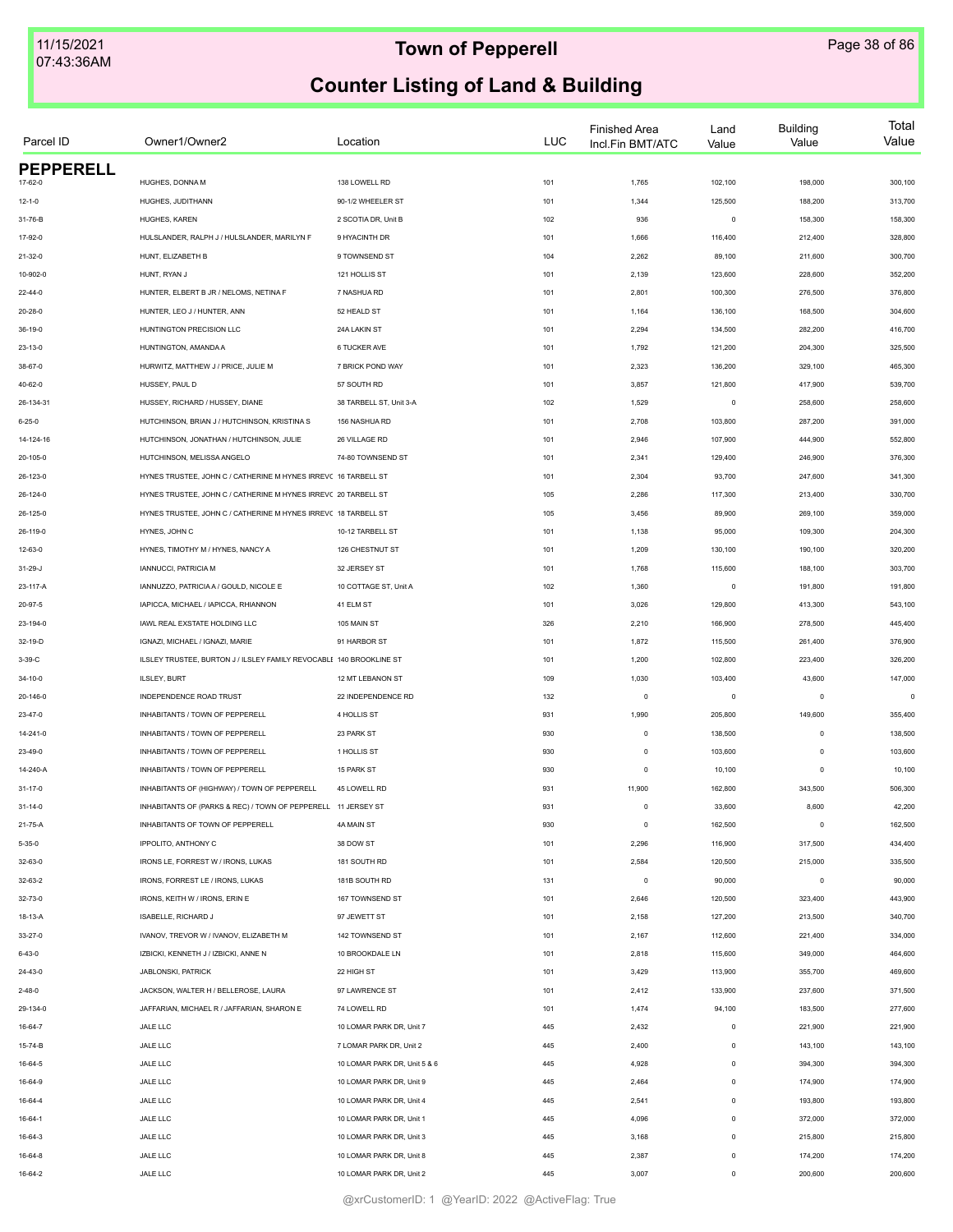| Parcel ID                    | Owner1/Owner2                                                                                                                    | Location               | <b>LUC</b> | <b>Finished Area</b><br>Incl.Fin BMT/ATC | Land<br>Value      | <b>Building</b><br>Value | Total<br>Value     |
|------------------------------|----------------------------------------------------------------------------------------------------------------------------------|------------------------|------------|------------------------------------------|--------------------|--------------------------|--------------------|
| <b>PEPPERELL</b>             |                                                                                                                                  |                        |            |                                          |                    |                          |                    |
| $10 - 17 - 0$                | JAMES J SOLKA & SUSAN SHIROCK DEPAOLA TRUSTEES 95-99 HOLLIS ST<br>JAMES REGAN LIVING TRUST, JAMES M REGAN TRUSTEE 15 LAWRENCE ST |                        | 017        | 3,024                                    | 147,584            | 270,300                  | 417,884            |
| $8 - 17 - 0$<br>$2 - 11 - 5$ | JAMES S. GARRETSON LIVING TRUS, JAMES & DIANE TR' 71 LAWRENCE ST                                                                 |                        | 101<br>101 | 2,541<br>2,236                           | 134,000<br>128,700 | 249,100<br>385,600       | 383,100<br>514,300 |
|                              | JAMES, TIFFANY MELISSIA / JAMES, CLIFTON REED                                                                                    | 14 ELM ST              |            | 1,494                                    | 97,900             | 164,100                  | 262,000            |
| 21-72-0                      |                                                                                                                                  |                        | 101        |                                          |                    |                          |                    |
| 7-18-A                       | JAMIESON, CYNTHIA J                                                                                                              | 8 CRANBERRY ST         | 101        | 2,106                                    | 132,200            | 237,600                  | 369,800            |
| 34-56-0                      | JAMISON, PAULA A                                                                                                                 | 40 SHIRLEY ST          | 101        | 1,802                                    | 109,600            | 201,400                  | 311,000            |
| 14-197-0                     | JANKOWSKI, KRISTINE / JANKOWSKI, ANOTINETTE                                                                                      | 15 PLAINFIELD RD       | 101        | 1,833                                    | 101,400            | 221,300                  | 322,700            |
| $6 - 11 - 55$                | JANSEN, TIMOTHY M                                                                                                                | 35 EMERSON CIR         | 101        | 1,835                                    | 119,100            | 244,500                  | 363,600            |
| $13 - 21 - 1$                | JAREK, WALTER F / JAREK, DEBORAH A                                                                                               | 87 HEALD ST            | 101        | 2,394                                    | 116,600            | 383,700                  | 500,300            |
| 14-214-0                     | JAYRON REALTY INC                                                                                                                | 15 BIRCH DR            | 130        | $\mathsf 0$                              | 59,000             | $\mathbf 0$              | 59,000             |
| 14-228-0                     | JAYRON REALTY INC                                                                                                                | 20 BIRCH DR            | 130        | $\mathsf 0$                              | 98,400             | $\mathbf 0$              | 98,400             |
| 14-225-0                     | JAYRON REALTY INC                                                                                                                | 26 BIRCH DR            | 130        | $\mathsf 0$                              | 100,700            | $\mathbf 0$              | 100,700            |
| 14-37-0                      | JAYRON REALTY INC                                                                                                                | 31 BIRCH DR            | 130        | $\mathbf 0$                              | 55,400             | $\mathbf 0$              | 55,400             |
| 14-221-0                     | JAYRON REALTY INC                                                                                                                | 29 BIRCH DR            | 130        | $\mathbf 0$                              | 101,600            | $\mathbf 0$              | 101,600            |
| 14-223-0                     | JAYRON REALTY INC                                                                                                                | 30 BIRCH DR            | 130        | $\mathsf 0$                              | 101,600            | $\mathbf 0$              | 101,600            |
| 14-226-0                     | JAYRON REALTY INC                                                                                                                | 24 BIRCH DR            | 130        | $\mathsf 0$                              | 98,400             | $\mathbf 0$              | 98,400             |
| 14-219-0                     | JAYRON REALTY INC                                                                                                                | 25 BIRCH DR            | 130        | $\mathsf 0$                              | 101,500            | $\mathbf 0$              | 101,500            |
| 14-220-0                     | JAYRON REALTY INC                                                                                                                | 27 BIRCH DR            | 130        | $\mathsf 0$                              | 100,200            | $\mathbf 0$              | 100,200            |
| 14-227-0                     | JAYRON REALTY INC                                                                                                                | 22 BIRCH DR            | 130        | $\mathsf 0$                              | 59,100             | $\mathbf 0$              | 59,100             |
| 14-209-0                     | JAYRON REALTY INC                                                                                                                | 10-18 BIRCH DR         | 130        | $\mathsf 0$                              | 63,000             | $\mathbf 0$              | 63,000             |
| 14-217-0                     | JAYRON REALTY INC                                                                                                                | 21 BIRCH DR            | 130        | $\mathsf 0$                              | 98,300             | $\Omega$                 | 98,300             |
| 14-222-0                     | JAYRON REALTY INC                                                                                                                | 32 BIRCH DR            | 130        | $\mathsf 0$                              | 61,200             | $\Omega$                 | 61,200             |
| 14-224-0                     | JAYRON REALTY INC                                                                                                                | 28 BIRCH DR            | 130        | $\mathsf 0$                              | 62,200             | $\mathbf 0$              | 62,200             |
| 40-72-0                      | JEKANOSKI, STANLEY C                                                                                                             | 6 ROBIN LN             | 101        | 2,196                                    | 129,500            | 312,400                  | 441,900            |
| 24-51-0                      | JELLEY, DAVID R                                                                                                                  | 34 RIVER RD            | 101        | 2,066                                    | 121,200            | 210,500                  | 331,700            |
| 10-16-24                     | JELLEY, JOHN P / JELLEY, ANDREA M                                                                                                | 24 JULIA LN            | 101        | 3,639                                    | 152,100            | 389,200                  | 541,300            |
| 18-27-3                      | JENA, WILLIAM A III / JENA, DEBORAH J                                                                                            | 33 WEST ST             | 101        | 4,930                                    | 125,700            | 508,800                  | 634,500            |
| 20-118-0                     | JENIKE, MICHAEL / DUREN, SOPHIE MATTISON                                                                                         | 49 TOWNSEND ST         | 101        | 1,672                                    | 113,800            | 294,500                  | 408,300            |
| 19-57-0                      | JENKINS, DERRICK K / JENKINS, TAYLA V                                                                                            | 35 JEWETT ST           | 101        | 2,108                                    | 137,000            | 262,400                  | 399,400            |
| 32-19-G                      | JENKINS, JEREMY P / JENKINS, CHRISTINE C                                                                                         | 97 HARBOR ST           | 101        | 2,117                                    | 124,600            | 182,800                  | 307,400            |
| $15 - 12 - 0$                | JENNINGS, CHARLES A                                                                                                              | 42 HADLEY RD           | 101        | 3,342                                    | 152,100            | 384,700                  | 536,800            |
| 18-34-0                      | JENSEN, SUSAN / THOMAS, JANNA                                                                                                    | 23-25 HOG HILL RD      | 101        | 2,016                                    | 132,300            | 234,400                  | 366,700            |
| 34-19-12                     | JEONG, JONG SOOL / KIM, YOUNGHEE                                                                                                 | 8 SHIRLEY ST           | 101        | 2,376                                    | 136,200            | 372,300                  | 508,500            |
| $6 - 11 - 6$                 | JESIONOWSKI, SHAWN M / JESIONOWSKI, LINDSEY                                                                                      | 50 EMERSON CIR         | 101        | 1,464                                    | 64,500             | 155,800                  | 220,300            |
| 14-248-1                     | JESTINGS, NANCY / JESTINGS, CHARLES                                                                                              | 21 TUCKER AVE          | 102        | 1,471                                    | $\circ$            | 231,500                  | 231,500            |
| 18-13-C                      | JETTE TRUSTEE, JEAN-GUY L / JETTE TRUSTEE, CATHER 101 JEWETT ST                                                                  |                        | 101        | 2,330                                    | 124,100            | 240,800                  | 364,900            |
| $9 - 76 - 0$                 | JEWELL, SCOTT / JEWELL, LISA M                                                                                                   | 10 CHEYENNE RD         | 101        | 3,156                                    | 106,000            | 248,200                  | 354,200            |
| $22 - 14 - 0$                | JIMENEZ, ROBERTO A                                                                                                               | 14 BROOKLINE ST        | 101        | 1,309                                    | 95,600             | 149,900                  | 245,500            |
| 12-91-D                      | JODRY, CHARLES G / JODRY, CHRISTINE C                                                                                            | 86 WEST ST             | 101        | 1,479                                    | 115,900            | 217,100                  | 333,000            |
| 17-22-0                      | JOHN WILLIAMS POWERS, ELLEN M LEE / BARBARA A MU 8 IDAL ST                                                                       |                        | 101        | 1,494                                    | 91,000             | 144,100                  | 235,100            |
|                              |                                                                                                                                  | 37 PARKWOOD DR         |            |                                          |                    |                          |                    |
| $30 - 1 - 0$                 | JOHN, P STEPHEN / XAIER, GRACE L                                                                                                 |                        | 101        | 1,928                                    | 115,100            | 234,300                  | 349,400            |
| 25-23-0                      | JOHNSON LYNDON B + KANDACE / POKRAKA KARL + DON 29 NASHUA RD                                                                     |                        | 104        | 2,476                                    | 115,400            | 236,400                  | 351,800            |
| 20-25-0                      | JOHNSON TRUSTEE, GLENN B / HOLLAND TRUSTEE, GAIL 16 WILLOW ST                                                                    |                        | 101        | 4,601                                    | 147,800            | 406,800                  | 554,600            |
| 12-62-0                      | JOHNSON, CHRISTOPHER P / JOHNSON, GWEN G                                                                                         | 25 ASHLEY ST           | 101        | 3,667                                    | 130,000            | 362,800                  | 492,800            |
| $11 - 34 - 0$                | JOHNSON, DEAN A / STEVENS, LAURIE A                                                                                              | 93 NASHUA RD           | 101        | 1,759                                    | 102,000            | 219,500                  | 321,500            |
| 26-175-B                     | JOHNSON, ELISE D                                                                                                                 | 11 LEIGHTON ST, Unit B | 102        | 1,521                                    | $\mathsf 0$        | 306,900                  | 306,900            |
| 29-131-0                     | JOHNSON, ERIC                                                                                                                    | 68 LOWELL RD           | 101        | 870                                      | 90,800             | 127,700                  | 218,500            |
| $17 - 7 - 0$                 | JOHNSON, MAUREEN                                                                                                                 | 128 LOWELL RD          | 101        | 1,660                                    | 117,900            | 195,100                  | 313,000            |
| 37-82-0                      | JOHNSON, MICHELLE / JOHNSON, DOUGLAS C                                                                                           | 2 CELESTIAL WAY        | 101        | 2,904                                    | 136,100            | 335,000                  | 471,100            |
| $11 - 2 - 4$                 | JOHNSON, RICHARD S / JOHNSON, MARIA G                                                                                            | 2 PIERCE ST            | 101        | 2,338                                    | 136,400            | 331,900                  | 468,300            |
| 19-17-C                      | JOHNSON, SARAH / JOHNSON, CLARE                                                                                                  | 23 JEWETT ST           | 101        | 2,332                                    | 130,600            | 240,700                  | 371,300            |
| 23-70-0                      | JOHNSON, SEAN M / JOHNSON, KATHLEEN R                                                                                            | 12 CROSS ST            | 104        | 1,877                                    | 98,200             | 176,200                  | 274,400            |
| $2 - 59 - 0$                 | JOHNSON, STEVEN A JR                                                                                                             | 2 HIGH OAKS PATH       | 101        | 2,786                                    | 138,000            | 341,600                  | 479,600            |
| $37 - 14 - 0$                | JOHNSON, STEVEN D                                                                                                                | 109A SOUTH RD          | 132        | $\mathsf 0$                              | 1,800              | $\mathbf 0$              | 1,800              |
| 23-123-0                     | JOHNSTON, JOANNE M                                                                                                               | 22-24 COTTAGE ST       | 105        | 3,033                                    | 87,300             | 239,300                  | 326,600            |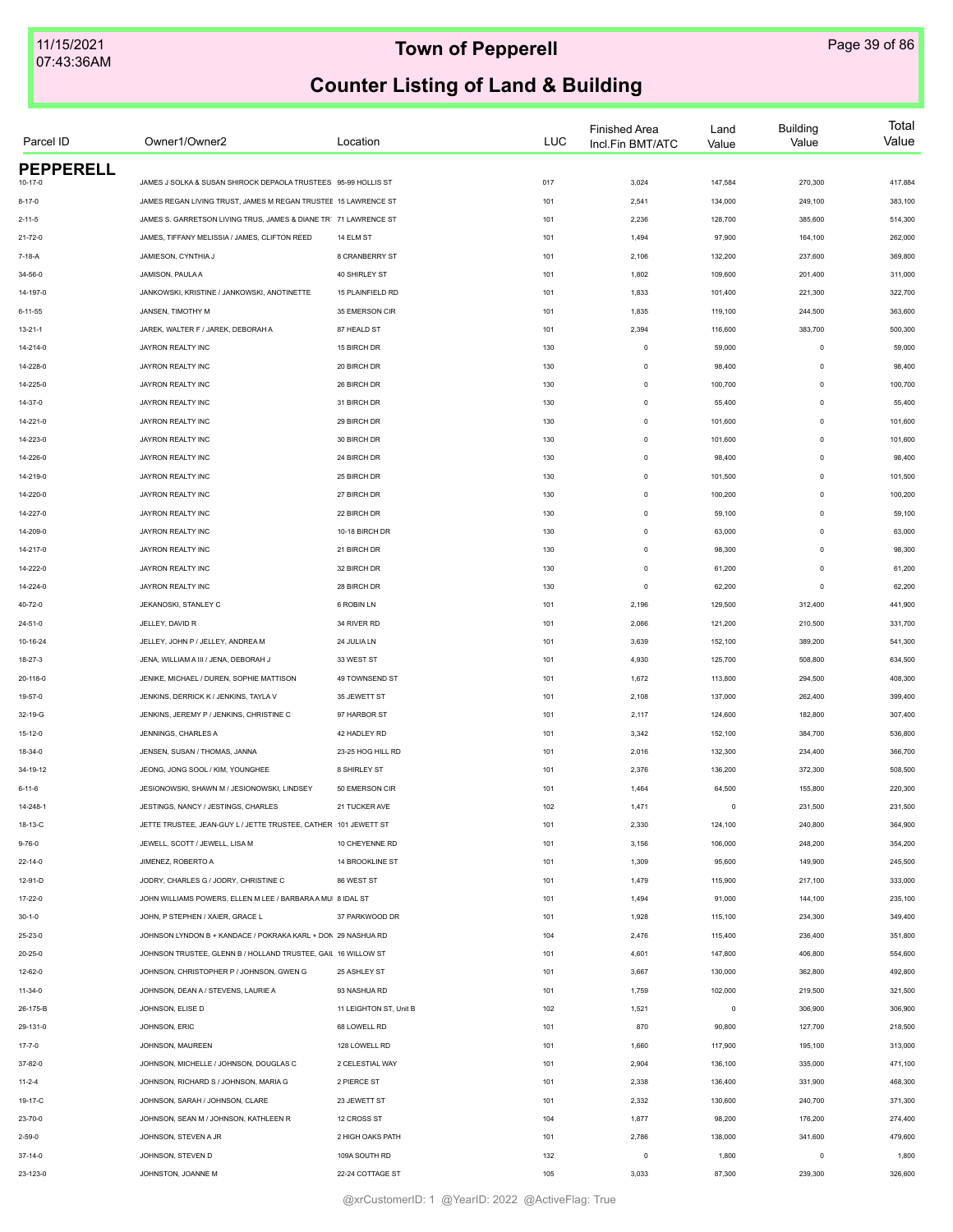| Parcel ID        | Owner1/Owner2                                                       | Location                 | <b>LUC</b> | <b>Finished Area</b><br>Incl.Fin BMT/ATC | Land<br>Value | <b>Building</b><br>Value | Total<br>Value |
|------------------|---------------------------------------------------------------------|--------------------------|------------|------------------------------------------|---------------|--------------------------|----------------|
| <b>PEPPERELL</b> | JOHNSTONE, DANIEL                                                   | 52 BAYBERRY ST           |            |                                          | 127,900       | 202,700                  | 330,600        |
| 7-301-0          |                                                                     |                          | 101        | 1,372                                    |               |                          |                |
| 37-46-0          | JONES, STEPHEN R / JONES, SHEILA M                                  | 41 BANCROFT ST           | 101        | 2,194                                    | 135,000       | 242,700                  | 377,700        |
| $21 - 74 - 1$    | JORDAN, JEANINE / SMITHART, PEGGY                                   | 20 ELM ST                | 101        | 4,286                                    | 130,800       | 400,900                  | 531,700        |
| 20-98-0          | JORDANO-ALTER TRUSTEE, AVRA / BLUM TRUSTEE, SAR/ 34A ELM ST         |                          | 018        | 1,915                                    | 173,824       | 434,400                  | 608,224        |
| 38-37-0          | JOY, JOHN P / JOY, SARA C                                           | 101 SHIRLEY ST           | 101        | 1,591                                    | 115,900       | 204,200                  | 320,100        |
| $38 - 26 - 1$    | JOYCE TRUSTEE, PAUL J / SIXTY SEVEN SOUTH ROAD RL 67 SOUTH RD       |                          | 130        | $\mathsf 0$                              | 125,700       | $\Omega$                 | 125,700        |
| 38-57-0          | JOYCE TRUSTEE, PAUL J / SIXTY SEVEN SOUTH ROAD R1 103A SHIRLEY ST   |                          | 130        | $\mathbf 0$                              | 144,000       | $\Omega$                 | 144,000        |
| 37-20-0          | JOYCE, CHRISTINE                                                    | 109 SOUTH RD             | 104        | 2,762                                    | 110,400       | 272,800                  | 383,200        |
| 17-114-0         | JOYCE, HOLLY A                                                      | 132-1/2 LOWELL RD        | 101        | 2,529                                    | 127,800       | 264,700                  | 392,500        |
| 34-46-0          | JOYCE, MICHAEL R / JOYCE, MARION G                                  | 51 SHIRLEY ST            | 101        | 1,634                                    | 115,300       | 223,900                  | 339,200        |
| $38 - 44 - 0$    | JOYCE, PAUL J                                                       | 69A SOUTH RD             | 101        | 1,344                                    | 120,500       | 258,400                  | 378,900        |
| 4-12-0           | JOYCE, PAUL J / WILLSON, DAVID A                                    | 134 BROOKLINE ST         | 103        | 684                                      | 110,500       | 13,100                   | 123,600        |
| 16-73-36         | JSK AUTOMOTIVE LLC / KOZACKA, STEPHANIE                             | 33 LOMAR PARK DR, Unit 6 | 445        | 2,766                                    | $\mathsf 0$   | 186,700                  | 186,700        |
| 13-100-0         | JUAREZ, AMANDA / JUAREZ, EDWARDO                                    | 99 HEALD ST              | 101        | 2,464                                    | 129,600       | 334,700                  | 464,300        |
| $20 - 7 - 0$     | JUDGE, MARGARET M / JUDGE, NORMAN E                                 | 19 HEALD ST              | 101        | 1,820                                    | 109,800       | 184,600                  | 294,400        |
| 15-74-F          | <b>JULIAN REALTY LLC</b>                                            | 7 LOMAR PARK DR, Unit 6  | 445        | 2,400                                    | $\mathsf 0$   | 155,000                  | 155,000        |
| 26-33-0          | JUNE, KATHLEEN A                                                    | 15 MILL ST               | 101        | 1,636                                    | 85,300        | 187,100                  | 272,400        |
| 13-60-0          | JUNEK, DANIEL R / ANDERSON, SUSAN J                                 | 40 BLOOD ST              | 101        | 1,928                                    | 116,300       | 218,000                  | 334,300        |
| $31 - 3 - 21$    | JUREWICZ, PAUL A / JUREWICZ, MARIA                                  | 24 BACON ST              | 101        | 2,668                                    | 115,800       | 459,000                  | 574,800        |
| $6 - 1 - 0$      | JURGILEWICZ TRUSTEE, ROBERT P / JURGILEWICZ TRUS 47 DOW ST          |                          | 101        | 2,305                                    | 135,000       | 246,900                  | 381,900        |
| 38-62-0          | JUSSAUME. MATHEW ERNEST / JUSSAUME. JENNIE E                        | 100 SHIRLEY ST           | 101        | 2,675                                    | 115,600       | 274,600                  | 390,200        |
| 16-73-47         | JUST IN STONE DESIGN INC                                            | 41 LOMAR PARK DR, Unit 7 | 445        | 2,085                                    | $\mathsf 0$   | 131,700                  | 131,700        |
| 15-39-0          | JUSTASON, DAREN L                                                   | 21 BROOKLINE ST          | 101        | 1,208                                    | 101,000       | 172,000                  | 273,000        |
| 27-46-0          | JUSTASON, JASON                                                     | 92 GROTON ST             | 104        | 2,088                                    | 120,600       | 201,400                  | 322,000        |
| 23-144-0         | KAB PROPERTIES LLC                                                  | 116-118 MAIN ST          | 326        | 4,185                                    | 159,000       | 362,100                  | 521,100        |
| $32 - 8 - 1$     | KACAVAS LE, JAMES M & LINDA J / KACAVAS TRUSTEE, ST 114 JEWETT ST   |                          | 101        | 1,976                                    | 128,900       | 366,900                  | 495,800        |
| 33-61-A          | KACHURA, JASON J / KACHURA, ABBY M                                  | 9 SHATTUCK ST            | 101        | 2,684                                    | 109,000       | 304,700                  | 413,700        |
| 14-124-26        | KACZKOWSKI, CHRISTOPHER A / KACZKOWSKI, JENNIFEF 4 POND CIR         |                          | 101        | 3,686                                    | 129,500       | 508,500                  | 638,000        |
|                  | KADUBOSKI, KENNETH P JR / SELINGER-KADUBOSKI, ELI. 24 PLAINFIELD RD |                          | 101        | 1,872                                    | 103,000       |                          | 344,300        |
| 14-193-0         | KAKAIRA, STEPHEN                                                    | 1 CRESCENT ST            |            |                                          | 87,900        | 241,300                  |                |
| 23-82-0          |                                                                     |                          | 101        | 1,506                                    |               | 192,500                  | 280,400        |
| $6 - 11 - 7$     | KALCHBRENNER, BILLIE JO                                             | <b>48 EMERSON CIR</b>    | 101        | 1,511                                    | 116,200       | 224,400                  | 340,600        |
| 34-22-C          | KALOYANIDES TRUSTEE, ELLEN / ELLEN KALOYANIDES L 66 ELM ST          |                          | 101        | 2,664                                    | 110,700       | 291,500                  | 402,200        |
| $9 - 43 - 0$     | KANE, DENNIS / MACFARLAND, JANEY                                    | 27 PRESCOTT ST           | 101        | 1,546                                    | 115,200       | 218,500                  | 333,700        |
| 15-116-0         | KANEUNYENYE, LEZMATH MASIIWA                                        | 20 HADLEY RD             | 101        | 3,954                                    | 152,000       | 433,300                  | 585,300        |
| 11-153-0         | KANGAS, HOWARD S                                                    | 30 MERRIMAC DR           | 101        | 1,632                                    | 107,500       | 223,700                  | 331,200        |
| 21-41-0          | KARAM, JAMES P                                                      | 12 TOWNSEND ST           | 101        | 2,277                                    | 89,900        | 323,100                  | 413,000        |
| 18-40-0          | KARAM, REBECCA J / KARAM, ANTHONY J JR                              | 27 WEST ST               | 131        | $\mathsf 0$                              | 115,300       | $\mathbf 0$              | 115,300        |
| 20-78-0          | KARP, ARTHUR N / KARP, CATHERINE K                                  | 52-54 TOWNSEND ST        | 109        | 3,553                                    | 135,300       | 419,800                  | 555,100        |
| 32-13-0          | KARPOWICZ TRUSTEE, ANNA / KARPOWICZ FAMILY TRUS 33-41 HARBOR ST     |                          | 103        | 520                                      | 217,200       | 10,900                   | 228,100        |
| $32 - 7 - 0$     | KARPOWICZ TRUSTEE, ANNA / KARPOWIZC FAMILY TRUS 33A HARBOR ST       |                          | 132        | $\circ$                                  | 37,400        | $\mathbf 0$              | 37,400         |
| 20-93-A          | KARR, RONALD D / KARR, DIANE B                                      | 30 ELM ST                | 101        | 2,228                                    | 130,100       | 245,200                  | 375,300        |
| 22-52-0          | KASEY, CRYSTAL / KASEY, JOEL                                        | 17 GROTON ST             | 101        | 2,188                                    | 96,300        | 241,100                  | 337,400        |
| $9 - 177 - 0$    | KASHIWABARA, MERRILL M / KASHIWABARA, DORA K                        | 8 PRESCOTT ST            | 101        | 1,728                                    | 128,100       | 239,900                  | 368,000        |
| 17-80-0          | KASTANAS, MIKAEL / KASTANAS, ASHLEY                                 | 16 YVONNE DR             | 101        | 1,766                                    | 117,300       | 204,300                  | 321,600        |
| $9 - 22 - 0$     | KATES, MARCEL F / KATES, NANCY                                      | 99 BROOKLINE ST          | 101        | 1,482                                    | 105,300       | 159,800                  | 265,100        |
| 14-86-0          | KATSINES LE, PETER A JR / KATSINES LE, JOAN M                       | 28 PLAINFIELD RD         | 101        | 2,416                                    | 128,900       | 307,300                  | 436,200        |
| 28-36-0          | KATZ, JARROD / ALOISI, ANDREA J                                     | 33 SHAWNEE RD            | 101        | 1,540                                    | 102,900       | 185,700                  | 288,600        |
| 12-130-0         | KAY, SOTHEARVY / KAY, DEISAMELY                                     | 10 BAYBERRY ST           | 101        | 2,776                                    | 130,700       | 388,000                  | 518,700        |
| 31-39-0          | KAZANJIAN, RICHARD W / KAZANJIAN, DIANNE H                          | 5 EAST ST                | 013        | 5,655                                    | 138,000       | 365,100                  | 503,100        |
| 15-65-0          | <b>KB PROPERTIES LLC</b>                                            | 43 NASHUA RD             | 996        | 21,600                                   | $\mathsf 0$   | $^{\circ}$               | $^{\circ}$     |
| 15-65-3          | <b>KB PROPERTIES LLC</b>                                            | 43 NASHUA RD, Unit 3     | 445        | 2,400                                    | $\mathsf 0$   | 185,700                  | 185,700        |
| 15-65-1          | <b>KB PROPERTIES LLC</b>                                            | 43 NASHUA RD, Unit 1     | 445        | 2,400                                    | $\mathsf 0$   | 185,700                  | 185,700        |
| 15-65-10         | <b>KB PROPERTIES LLC</b>                                            | 43 NASHUA RD, Unit 10    | 445        | 10,320                                   | $\mathsf 0$   | 446,000                  | 446,000        |
| 15-65-6          | <b>KB PROPERTIES LLC</b>                                            | 43 NASHUA RD, Unit 6     | 445        | 2,400                                    | $\mathsf 0$   | 185,700                  | 185,700        |
| 26-30-H          | KCF MASSACHUSETTS PROPERTIES LLC                                    | 41 GROTON ST, Unit 8     | 102        | 980                                      | $\mathbf 0$   | 102,100                  | 102,100        |
|                  |                                                                     |                          |            |                                          |               |                          |                |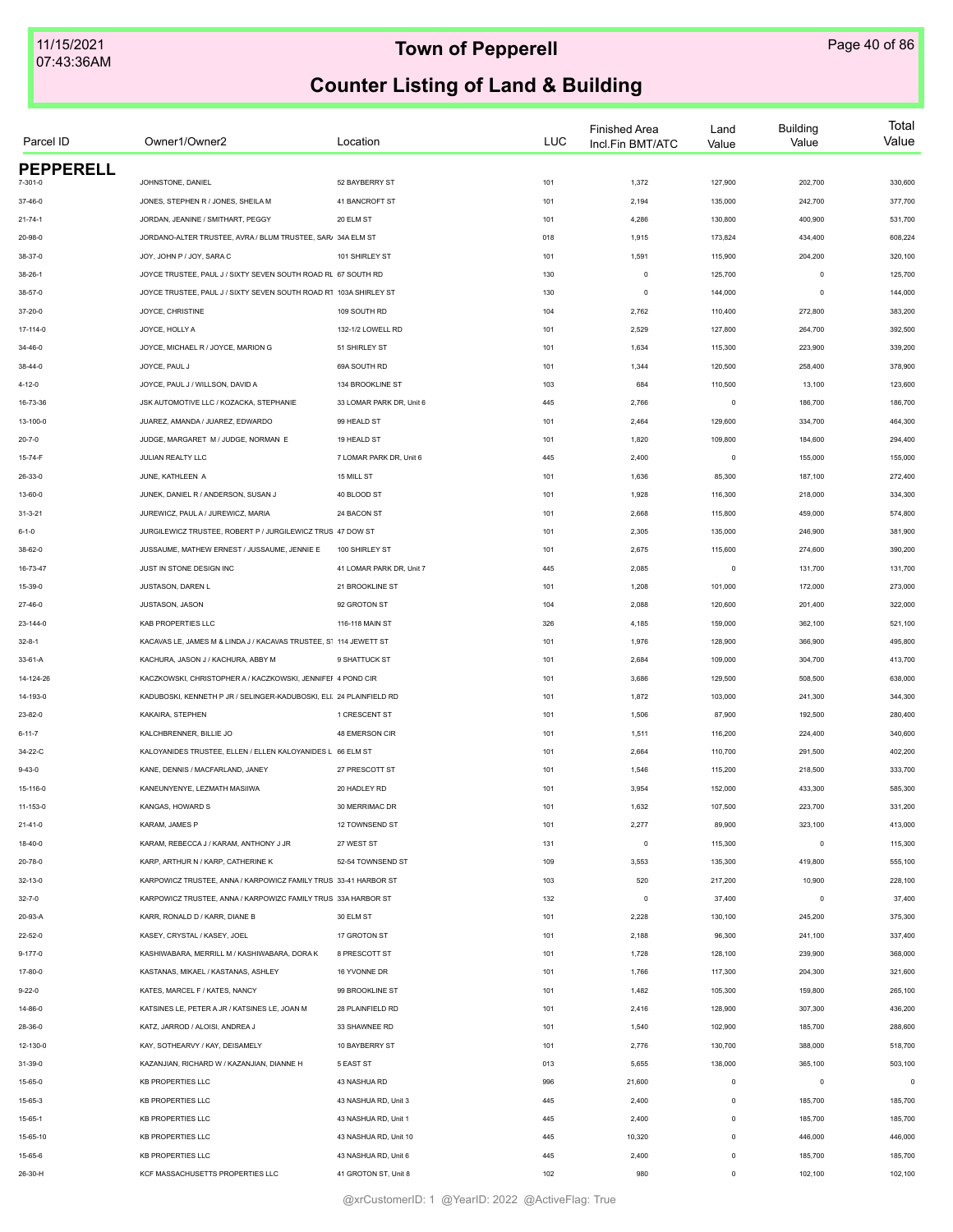| Parcel ID        | Owner1/Owner2                                                   | Location                | <b>LUC</b> | <b>Finished Area</b><br>Incl.Fin BMT/ATC | Land<br>Value | <b>Building</b><br>Value | Total<br>Value |
|------------------|-----------------------------------------------------------------|-------------------------|------------|------------------------------------------|---------------|--------------------------|----------------|
| <b>PEPPERELL</b> |                                                                 |                         |            |                                          |               |                          |                |
| 22-83-2          | <b>KCFOUR LLC</b>                                               | 15 TUCKER AVE, Unit 2   | 102        | 1,924                                    | $\mathsf 0$   | 233,400                  | 233,400        |
| 22-83-0          | <b>KCFOUR LLC</b>                                               | 15 TUCKER AVE           | 996        | $\circ$                                  | $\mathbf 0$   | $\mathbf 0$              | $\mathbf 0$    |
| $22 - 83 - 1$    | <b>KCFOUR LLC</b>                                               | 15 TUCKER AVE, Unit 1   | 102        | 1,683                                    | $\mathbf 0$   | 215,100                  | 215,100        |
| $17 - 52 - 1$    | KCONE LLC                                                       | 149 LOWELL RD, Unit 1   | 102        | 1,852                                    | $\mathsf 0$   | 288,000                  | 288,000        |
| $17 - 52 - 3$    | KCONE LLC                                                       | 149 LOWELL RD, Unit 3   | 102        | 1,852                                    | $\mathbf 0$   | 276,800                  | 276,800        |
| $17 - 52 - 2$    | KCONE LLC                                                       | 149 LOWELL RD, Unit 2   | 102        | 1,636                                    | $\mathbf 0$   | 267,200                  | 267,200        |
| 27-47-0          | KCTHREE LLC                                                     | 94 GROTON ST            | 104        | 3,964                                    | 101,200       | 370,500                  | 471,700        |
| 23-148-0         | <b>KCTWO LLC</b>                                                | 1 RIVER RD              | 013        | 2,826                                    | 103,500       | 347,400                  | 450,900        |
| $29 - 6 - 0$     | KEALY, JOSEPH A / KEALY, SANDRA M                               | 30 LOWELL RD            | 101        | 864                                      | 90,300        | 145,000                  | 235,300        |
| 26-178-0         | KEANEY, KEVIN M / KEANEY, LESLEY A                              | 19 LEIGHTON ST          | 101        | 1,509                                    | 90,300        | 219,400                  | 309,700        |
| $17 - 5 - 0$     | KEARNEY, AVRIL L / JACINTO, ELOI L                              | 134 LOWELL RD           | 101        | 3,706                                    | 110,100       | 404,800                  | 514,900        |
| $21 - 21 - 0$    | KEATING, ARIANA A / FLYNN, LUCAS G                              | 8 MAIN ST               | 111        | 4,695                                    | 100,500       | 377,500                  | 478,000        |
| 29-121-A         | <b>KEATING, BRIAN J</b>                                         | 34 LOWELL RD, Unit 1    | 102        | 1,160                                    | $\,0\,$       | 163,800                  | 163,800        |
| $28 - 1 - 23$    | KEATING, PAUL K                                                 | 23 SHAWNEE RD           | 102        | 1,592                                    | $\,0\,$       | 237,400                  | 237,400        |
| 29-69-0          | KEDAIGLE, AMANDA J / KEDAIGLE, ERIC A                           | 17 OAKLAND RD           | 101        | 1,556                                    | 102,900       | 200,000                  | 302,900        |
| 17-107-0         | KEENAN III TRUSTEE, WILLIAM J / KEENAN FAMILY REVOC 9 YVONNE DR |                         | 101        | 3,307                                    | 116,900       | 264,000                  | 380,900        |
| 33-130-0         | KEENE, JOHN C / KEENE, MARGARET                                 | 14 ORION RD             | 101        | 2,312                                    | 136,900       | 343,700                  | 480,600        |
| $13 - 41 - 0$    | KEENEY, BRYAN D / KEENEY, JENNIFER RAE                          | 112 HEALD ST            | 101        | 2,015                                    | 128,400       | 239,800                  | 368,200        |
| 20-133-0         | KEENEY, DENNIS G / KEENEY, BETSY N                              | 20 INDEPENDENCE RD      | 101        | 2,782                                    | 103,700       | 319,300                  | 423,000        |
| 38-38-0          | KEHOE, JAMES V / KEHOE, ERIN T                                  | 99 SHIRLEY ST           | 101        | 1,892                                    | 115,900       | 258,100                  | 374,000        |
| 29-133-0         | KEHOE, NICHOLAS / KEHOE, ASHLEE                                 | 72 LOWELL RD            | 104        | 1,710                                    | 94,100        | 192,000                  | 286,100        |
| 30-42-0          | KEINS, SCOTT E                                                  | 78 LOWELL RD            | 101        | 1,344                                    | 90,800        | 199,300                  | 290,100        |
| 26-4-A           | KEINS, STEVEN / KEINS, BRIDGET                                  | 10 LOWELL ST            | 101        | 2,062                                    | 105,000       | 216,300                  | 321,300        |
|                  | KELLEHER, CHRISTINE                                             | 18 PLAINFIELD RD        | 101        | 954                                      | 101,600       | 178,800                  | 280,400        |
| 14-190-0         | KELLEHER, JAMES F SR / GARRASI, MARIA                           | 184 NASHUA RD           |            | 2,072                                    | 123,900       | 260,900                  | 384,800        |
| $6 - 9 - 0$      |                                                                 |                         | 101        |                                          |               |                          |                |
| 33-45-0          | KELLEY, DAVID                                                   | 102A TOWNSEND ST        | 101        | 1,418                                    | 101,600       | 202,400                  | 304,000        |
| 23-23-0          | KELLEY, JOHN J / KELLEY, LORI M                                 | 1 PARKER HILL WAY       | 104        | 2,160                                    | 105,600       | 224,900                  | 330,500        |
| 14-175-0         | KELLEY, JON D / KELLEY, RACHEL M                                | 11 PALMER RD            | 101        | 1,846                                    | 101,900       | 217,600                  | 319,500        |
| 14-73-0          | KELLEY, MICHAEL S                                               | 8 OAK HILL ST           | 101        | 1,044                                    | 81,500        | 163,800                  | 245,300        |
| 16-14-B          | KELLEY, WALTER J / KELLEY, JOANNE M                             | 67 EAST ST              | 101        | 2,132                                    | 134,400       | 288,200                  | 422,600        |
| 18-13-F          | <b>KELLOGG, VERNON S</b>                                        | 107 JEWETT ST           | 131        | $\mathsf 0$                              | 124,000       | $^{\circ}$               | 124,000        |
| 18-13-E          | KELLOGG, VERNON S / KELLOG, SUZANNE H                           | 105 JEWETT ST           | 101        | 2,248                                    | 127,100       | 318,500                  | 445,600        |
| 24-67-1A         | KELLY, HEIDI / COLLINS, CHRISTOPHER                             | 43 HIGH ST, Unit A      | 102        | 2,535                                    | $\mathsf 0$   | 375,900                  | 375,900        |
| 17-42-0          | KELLY, JAY PATRICK                                              | 113 LOWELL RD           | 101        | 1,580                                    | 112,600       | 196,400                  | 309,000        |
| 14-9-0           | KELLY, MARY E                                                   | 9 COUNTRYSIDE RD        | 101        | 1,714                                    | 119,500       | 225,000                  | 344,500        |
| 14-6-0           | KELLY, MICHAEL DANIEL / KELLY, RICHELLE M                       | 6 COUNTRYSIDE RD        | 101        | 2,160                                    | 116,900       | 256,000                  | 372,900        |
| 28-9-0           | <b>KELLY, PATRICIA M</b>                                        | 24 SHAWNEE RD           | 104        | 2,134                                    | 108,300       | 194,400                  | 302,700        |
| 38-77-0          | KEMSKE, FLOYD S / KEMSKE, ALICE G                               | 69 SHIRLEY ST           | 101        | 2,257                                    | 131,800       | 347,700                  | 479,500        |
| 24-61-0          | KENISON, WILLIAM M / KENISON, LYNNE E                           | 15 CANAL ST             | 104        | 7,586                                    | 99,100        | 607,100                  | 706,200        |
| 24-74-0          | KENISON, WILLIAM M / KENISON, LYNNE E                           | 14 CANAL ST             | 132        | $\mathsf 0$                              | 5,000         | $\mathbf 0$              | 5,000          |
| 24-62-0          | KENISON, WILLIAM M / KENISON, LYNNE E                           | 12 CANAL ST             | 101        | 1,866                                    | 96,400        | 163,700                  | 260,100        |
| 30-58-0          | KENISTON, RICHARD C / KENISTON, NONAH                           | 92A LOWELL RD           | 101        | 1,434                                    | 117,200       | 187,500                  | 304,700        |
| 23-21-9          | KENNEDY, COLIN M / KENNEDY, CYNTHIAA                            | 21 TUCKER ST, Unit 9    | 102        | 1,428                                    | $\mathsf 0$   | 252,000                  | 252,000        |
| 38-97-0          | KENNEDY, JOHN P / KENNEDY, LINDA                                | 127 RIVER RD            | 101        | 2,128                                    | 128,000       | 249,500                  | 377,500        |
| 6-111-0          | KENNELLY TRUSTEE. MARTIN L / BROOKDALE FARM REAI 2 CHAPMAN ST   |                         | 132        | $\mathsf 0$                              | 4,400         | $\mathbf 0$              | 4,400          |
| 20-127-0         | KENNEY, ROBERT S / KENNEY, CRISTIE J                            | 34B ELM ST              | 101        | 3,560                                    | 140,800       | 478,900                  | 619,700        |
| 39-18-0          | KENNISON, DANA Y / KENNISON, SUZANNE                            | 137 SHIRLEY ST          | 101        | 853                                      | 141,300       | 133,200                  | 274,500        |
| $9 - 104 - 0$    | KENT, DAVID H / KENT, LORI A                                    | 23 SEMINOLE DR          | 101        | 2,083                                    | 104,600       | 204,000                  | 308,600        |
| $15 - 77 - 0$    | KERVIN, JEREMY A / KERVIN, CHRISTY L                            | 34 BROOKLINE ST         | 101        | 3,171                                    | 128,200       | 366,800                  | 495,000        |
| 15-74-D          | KEVMAC PROPERTIES LLC                                           | 7 LOMAR PARK DR, Unit 4 | 445        | 2,400                                    | $\mathsf 0$   | 143,100                  | 143,100        |
|                  |                                                                 |                         |            |                                          |               |                          |                |
| $5 - 16 - 0$     | KEY, WILLIAM S / KEY, MARILYN Z                                 | 151 HOLLIS ST           | 101        | 1,444                                    | 115,500       | 159,800                  | 275,300        |
| 16-69-0          | KEYSTONE REAL ESTATE LLC                                        | 20 LOMAR PARK DR        | 400        | 12,155                                   | 186,200       | 487,100                  | 673,300        |
| 39-37-0          | KHAM, LELE-LUU / KHAM, KHEV                                     | 6 POWHATAN RD           | 101        | 1,816                                    | 136,500       | 298,400                  | 434,900        |
| $5 - 7 - 0$      | KHAN, NIDA SHAFIQ / GURAV, ANIKET                               | 34-36 DOW ST            | 101        | 2,128                                    | 123,500       | 312,500                  | 436,000        |
| 10-13-0          | KHAYAMI, LAILA                                                  | 25-27 ELLIOTT ST        | 101        | 1,630                                    | 122,200       | 193,000                  | 315,200        |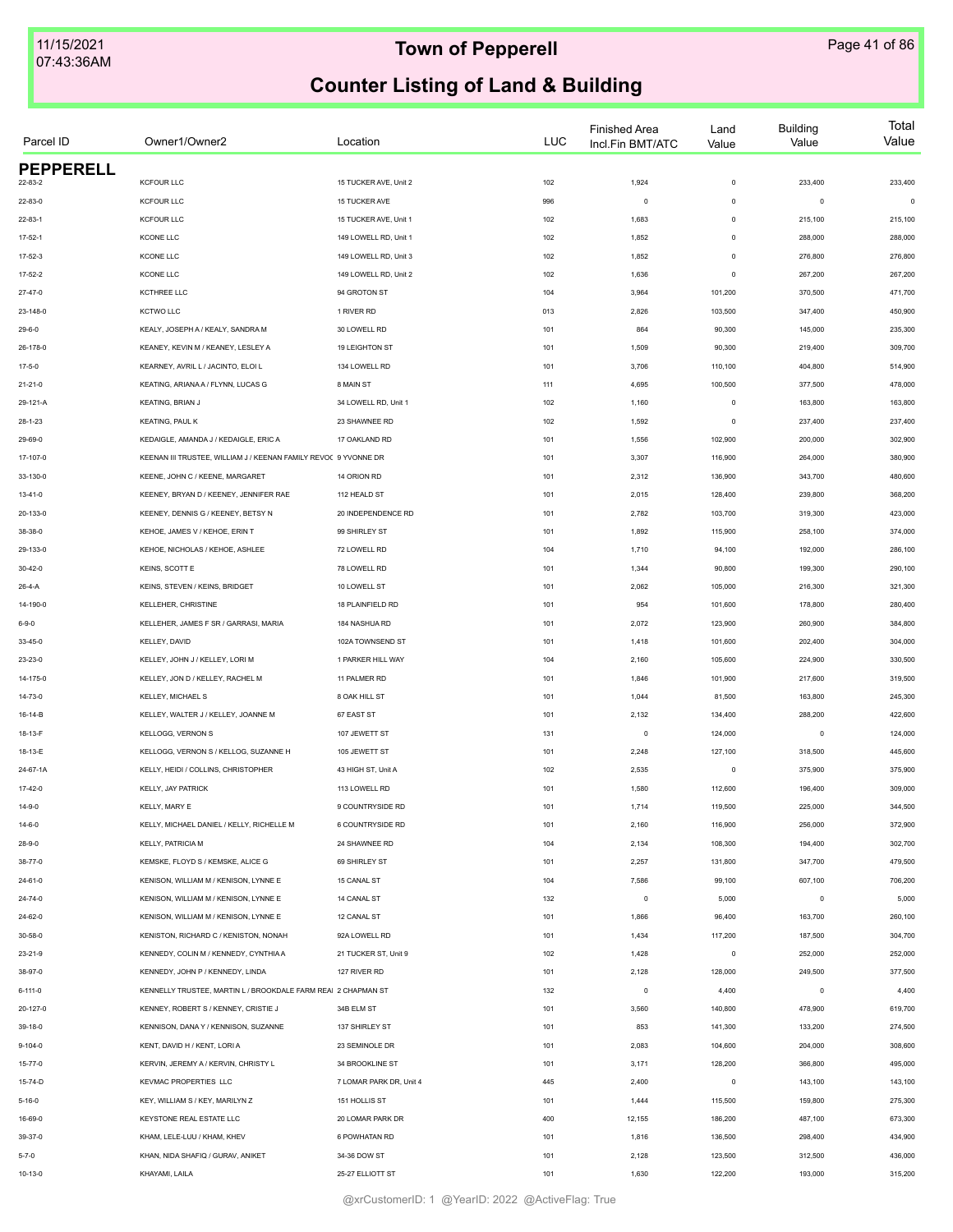| Parcel ID                    | Owner1/Owner2                                                         | Location                 | <b>LUC</b> | <b>Finished Area</b><br>Incl.Fin BMT/ATC | Land<br>Value | <b>Building</b><br>Value | Total<br>Value |
|------------------------------|-----------------------------------------------------------------------|--------------------------|------------|------------------------------------------|---------------|--------------------------|----------------|
| <b>PEPPERELL</b><br>11-103-0 | KHEMMALAY, PHET / BOUALAPHANH, MANI                                   | 102 NASHUA RD            | 101        | 2,243                                    | 113,100       | 261,600                  | 374,700        |
|                              |                                                                       |                          |            |                                          |               |                          |                |
| $9 - 33 - 0$                 | KIDD TRUSTEE, STEVEN M / KIDD TRUSTEE, MARJORIE A 14 SEMINOLE DR      |                          | 101        | 1,640                                    | 131,600       | 237,700                  | 369,300        |
| 17-36-0                      | KIELY, JOHN K                                                         | 114 LOWELL RD            | 101        | 984                                      | 91,000        | 118,500                  | 209,500        |
| 36-105-0                     | KILROY, MICHAEL F                                                     | 47 LAKIN ST              | 101        | 1,348                                    | 130,200       | 185,300                  | 315,500        |
| $3 - 5 - 0$                  | KILUK, FRANEK J / KILUK, ANDRIA                                       | 197 BROOKLINE ST         | 101        | 1,248                                    | 117,500       | 212,600                  | 330,100        |
| 14-79-0                      | KIM, SUNGWOON / KIM, SUNGSIL                                          | 22 SARTELLE ST           | 101        | 2,052                                    | 136,100       | 284,800                  | 420,900        |
| 29-122-D                     | KIM, SUNNY                                                            | 34 LOWELL RD, Unit 10    | 102        | 1,160                                    | $\mathsf 0$   | 157,600                  | 157,600        |
| $21 - 60 - 0$                | KIMBALL, BONNIE L                                                     | 29 MAIN ST               | 101        | 1,834                                    | 119,300       | 265,800                  | 385,100        |
| 33-124-0                     | KIMBALL, JEREMIAH                                                     | 133A TOWNSEND ST         | 132        | $\circ$                                  | 5,000         | $^{\circ}$               | 5,000          |
| 17-87-0                      | KIMBALL, LARRY B / KIMBALL, DENISE J                                  | 19 HYACINTH DR           | 101        | 2,187                                    | 117,300       | 256,700                  | 374,000        |
| $21 - 55 - 0$                | KIMBALL, RICHARD / KIMBALL, DEBORAH                                   | 21 MAIN ST               | 101        | 3,388                                    | 128,200       | 311,500                  | 439,700        |
| 16-124-0                     | KIMBALL, THOMAS J / KIMBALL, JANIS M                                  | 27 MERRIMAC DR           | 101        | 3,156                                    | 108,100       | 269,900                  | 378,000        |
| $31 - 44 - 1$                | KING, CHARLES E / KING, NORA R                                        | 1 CRAWFORD WAY           | 101        | 1,872                                    | 126,300       | 331,300                  | 457,600        |
| 35-804-0                     | KING, CHRISTOPHER T / MARA KING, KATHLEEN E                           | 122 GROTON ST            | 101        | 2,132                                    | 129,300       | 254,000                  | 383,300        |
| 23-95-0                      | KING, DAVID GEORGE / KING, CHARLOTTE F                                | 62 MAIN ST               | 105        | 2,497                                    | 63,000        | 287,100                  | 350,100        |
| 18-23-A                      | KING, GEORGE HR / KING, ELIZABETH                                     | 42 WEST ST               | 101        | 3,561                                    | 154,400       | 458,700                  | 613,100        |
| 26-204-0                     | KING, HAROLD J / KING, RITA J                                         | 74 GROTON ST             | 101        | 1,901                                    | 90,200        | 221,400                  | 311,600        |
| $8 - 57 - 0$                 | KING, KATHLEEN M / KING, MELVIN E                                     | 61 OAK HILL ST           | 101        | 2,320                                    | 117,000       | 230,700                  | 347,700        |
| 32-92-0                      | KING, MICHAEL J / KING, ANDREA L                                      | 5 KAYLA LN               | 101        | 3,033                                    | 140,900       | 325,700                  | 466,600        |
| 7-35-0                       | KING, MICHAEL J / KING, SHARON A                                      | 104 CHESTNUT ST          | 101        | 1,684                                    | 128,100       | 230,400                  | 358,500        |
| 40-60-0                      | KING, ROBERT JOSEPH JR / FARRAHER, MICHELLE PATRI 61 SOUTH RD         |                          | 101        | 1,530                                    | 117,200       | 177,400                  | 294,600        |
| 16-73-35                     | KINGSBURY, MICHAEL S / KINGSBURY, JENNIFER L                          | 33 LOMAR PARK DR, Unit 5 | 445        | 2,085                                    | $\mathsf 0$   | 132,000                  | 132,000        |
| $22 - 5 - 0$                 | KINGSBURY, MICHAEL S / KINGSBURY, JENNIFER L                          | 2 BRANDONS WAY           | 101        | 3,783                                    | 128,500       | 416,100                  | 544,600        |
| 18-48-0                      | KINGSTON, BENJAMIN / KINGSTON, LORI                                   | 65 WEST ST               | 101        | 3,710                                    | 129,700       | 344,500                  | 474,200        |
| $9 - 166 - 0$                | KINNEY-DONAGHUE TRUSTEE, KELLI A / KINNEY FAMILY 1 5-9 PRESCOTT ST    |                          | 101        | 2,625                                    | 143,900       | 393,700                  | 537,600        |
| 39-32-0                      | KIRBY, PAUL T                                                         | 15 POWHATAN RD           | 101        | 2,886                                    | 137,300       | 383,900                  | 521,200        |
| 32-16-0                      | KIRIN, PAUL S III / KIRIN, DIANE C                                    | 67-69 HARBOR ST          | 101        | 2,525                                    | 128,100       | 252,300                  | 380,400        |
| 32-87-0                      | KIRIN, PAUL S III / KIRIN, DIANE C                                    | 71-73 HARBOR ST          | 130        | $\circ$                                  | 128,100       | $^{\circ}$               | 128,100        |
| 20-89-0                      | KIRIN, PAUL S III / KIRIN, DIANE C                                    | 33 ELM ST                | 101        | 1,242                                    | 100,100       | 205,600                  | 305,700        |
| 26-73-0                      | KIRK TRUSTEE, JOSHUA / J W REALTY TRUST                               | 3 RAILROAD ST            | 111        | 3,780                                    | 92,900        | 241,500                  | 334,400        |
| $26 - 74 - 0$                | KIRK TRUSTEE, JOSHUA / J W REALTY TRUST                               | 52 GROTON ST             | 332        | 3,163                                    | 124,400       | 189,500                  | 313,900        |
|                              |                                                                       |                          |            |                                          |               |                          |                |
| $7 - 55 - 0$                 | KLAUD, STUART G / KLAUD, CHERYL L                                     | 109A CHESTNUT ST         | 101        | 3,108                                    | 128,800       | 365,900                  | 494,700        |
| 20-156-0                     | KLAYS, MATTHEW J / KLAYS, NICOLE                                      | 3 KIRIN KROSSING         | 101        | 3,735                                    | 129,100       | 616,900                  | 746,000        |
| 31-30-B                      | KLEBER, DANIEL J / KLEBER, RENEE JO                                   | 25 EAST ST               | 101        | 1,358                                    | 115,600       | 168,900                  | 284,500        |
| 32-80-0                      | KLOPP TRUSTEE, KURT A / KLOPP TRUSTEE, MARGARET 10 WEST ST            |                          | 101        | 2,292                                    | 129,000       | 301,900                  | 430,900        |
| 23-202-0                     | KLOPPENBURG, JOHN H TRUSTEE / KLOPPENBURG, JEAI 4-8 HIGH ST           |                          | 111        | 3,987                                    | 112,600       | 217,900                  | 330,500        |
| 23-210-0                     | KLOPPENBURG, JOHN H TRUSTEE / KLOPPENBURG, JEAI 6 FOSTER ST           |                          | 340        | 5,187                                    | 64,000        | 199,000                  | 263,000        |
| 29-83-0                      | KNAPP, RICHARD P JR / KNAPP, CONCETTA M                               | 32 OAKLAND RD            | 101        | 1,397                                    | 102,900       | 153,400                  | 256,300        |
| $32 - 77 - 0$                | KNIGHT, ANDREW WAYNE / KNIGHT, LOUISE A                               | 4 WEST ST                | 101        | 2,320                                    | 128,000       | 330,200                  | 458,200        |
| $23 - 21 - 0$                | KNOLLWOOD ESTATES CONDOS                                              | 21 TUCKER ST             | 996        | $\circ$                                  | $\mathsf 0$   | $\mathbf 0$              | $\circ$        |
| 24-65-0                      | KNOX TRUSTEE, PETER W / LE-MAC REALTY TRUST                           | 38 RIVER RD              | 103        | $\overline{1}$                           | 311,500       | 57,200                   | 368,700        |
| 23-193-K                     | KOBS TRUSTEE, FREDERICK E / KOBS TRUSTEE, JANICE 103 MAIN ST, Unit 11 |                          | 102        | 968                                      | $\mathsf 0$   | 162,300                  | 162,300        |
| $6 - 11 - 8$                 | KOEHLER, MAXWELL A                                                    | 46 EMERSON CIR           | 101        | 1,464                                    | 64,500        | 160,100                  | 224,600        |
| 29-27-0                      | KOELEMAN, ARNOLDUS / KOELEMAN, RAMONA A                               | 18 HASKELL RD            | 101        | 2,457                                    | 108,600       | 263,000                  | 371,600        |
| 14-124-29                    | KOERNER, DANIEL G / YUREWICZ, KRISTEN                                 | 29 VILLAGE RD            | 101        | 2,848                                    | 111,200       | 488,000                  | 599,200        |
| $3 - 25 - 0$                 | KOIVU TRUSTEE, RONALD E / WESTWOODS REALTY TRU: 45 LAWRENCE ST        |                          | 101        | 2,150                                    | 159,600       | 233,200                  | 392,800        |
| $3-32-A$                     | KOIVU, RONALD / KOIVU, DEBRA                                          | 45A LAWRENCE ST          | 132        | $\circ$                                  | 4,700         | $\mathbf 0$              | 4,700          |
| 32-41-E                      | KONG, SARADEE / SIMONEPHONE, TIPPASOHN AMY                            | 48 HARBOR ST             | 101        | 1,873                                    | 106,800       | 221,300                  | 328,100        |
| 29-66-0                      | KONING, ROBERT / JAREK, JESSLYN                                       | 23 OAKLAND RD            | 101        | 2,427                                    | 103,800       | 225,200                  | 329,000        |
| $41 - 2 - 4$                 | KOO, JOHNNY / KOO, VANNARY                                            | 138 RIVER RD             | 101        | 3,415                                    | 130,700       | 394,400                  | 525,100        |
| 22-30-3                      | KORNIK, MICHAEL P / KORNIK, HILARY                                    | 35 HOLLIS ST, Unit 3     | 102        | $\mathbb O$                              | $\mathsf 0$   | 30,466                   | 30,466         |
| 29-32-0                      | KORSMAN, GAIL G                                                       | 28 HASKELL RD            | 101        | 1,246                                    | 102,900       | 166,900                  | 269,800        |
| 12-78-0                      | KOSMAN, ROBERT P / LAWRENCE KOSMAN, MELISSA A                         | 28 ASHLEY ST             | 101        | 2,140                                    | 136,100       | 258,500                  | 394,600        |
| 15-94-0                      | KOTELLY, JAMES A / KOTELLY, KRISTINE D                                | 19 HADLEY RD             | 101        | 3,249                                    | 152,000       | 373,900                  | 525,900        |
| $24 - 4 - 0$                 | KOTTKE, GREGORY E / KOTTKE, DIANNE M                                  | 20 RIVER RD              | 101        | 1,809                                    | 109,300       | 159,800                  | 269,100        |
|                              |                                                                       |                          |            |                                          |               |                          |                |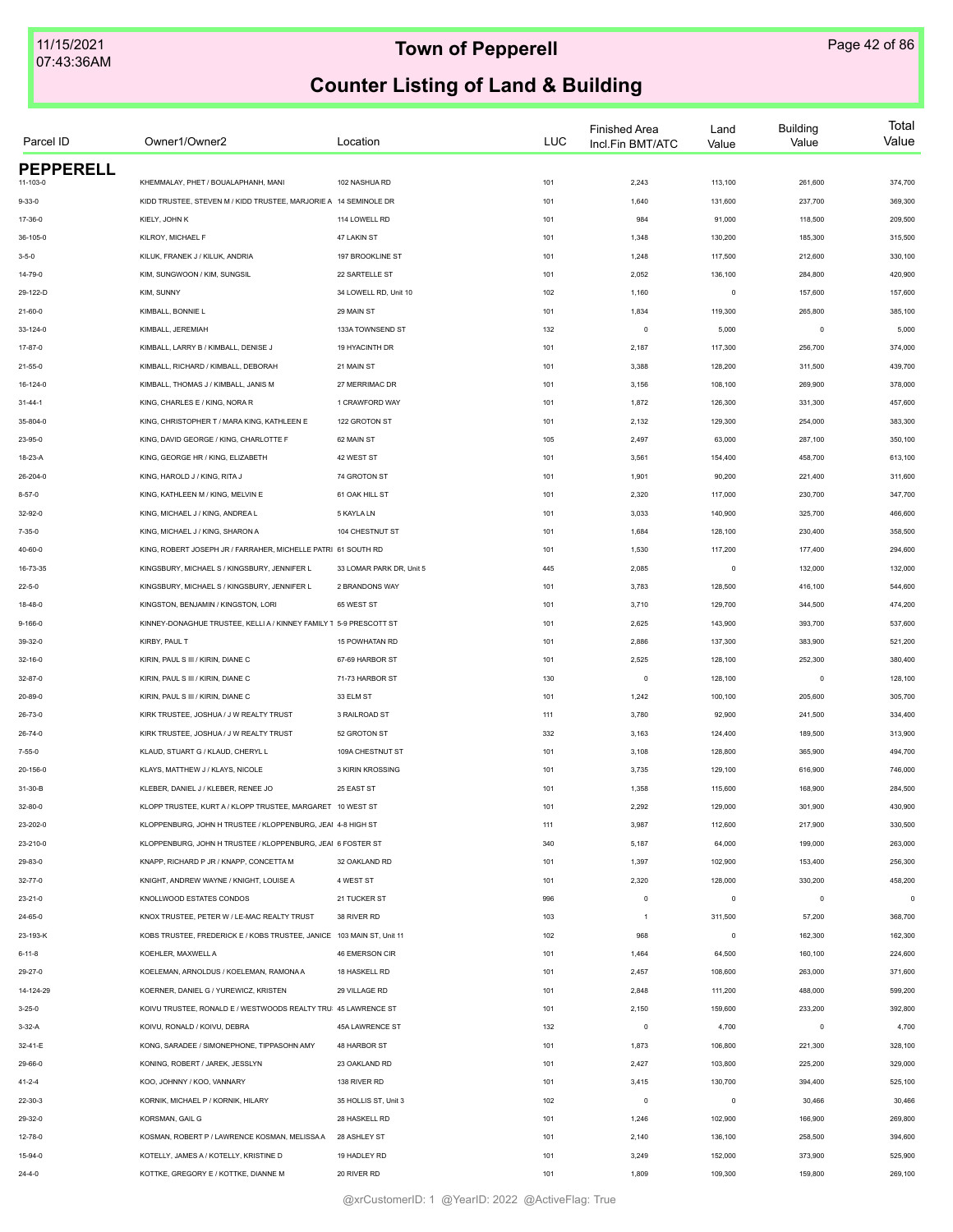| Parcel ID        | Owner1/Owner2                                                                 | Location                     | <b>LUC</b> | <b>Finished Area</b><br>Incl.Fin BMT/ATC | Land<br>Value | <b>Building</b><br>Value | Total<br>Value |
|------------------|-------------------------------------------------------------------------------|------------------------------|------------|------------------------------------------|---------------|--------------------------|----------------|
| <b>PEPPERELL</b> | KOULOPOULOS, LEIF A / KOULOPOULOS, JENNIFER J                                 |                              |            | 5,943                                    | 148,900       |                          |                |
| 39-50-0          |                                                                               | 135 SHIRLEY ST               | 101        |                                          |               | 780,300                  | 929,200        |
| $7 - 26 - 4$     | KOUTROUBA, PETER J / KOUTROUBA, DENISE M                                      | 58 WHEELER ST                | 101        | 2,622                                    | 119,900       | 390,600                  | 510,500        |
| 33-43-0          | KOUTROUBA, WILLIAM H / KOUTROUBA, DEBORAH L                                   | 1 ORION RD                   | 101        | 2,296                                    | 136,100       | 322,100                  | 458,200        |
| 18-165-0         | KOWALSKI, ROBERT M / SPAULDING, SHERRY L                                      | 126 JEWETT ST                | 101        | 2,017                                    | 110,200       | 234,200                  | 344,400        |
| $10 - 46 - 0$    | KOZACK, JAY M / KOZACK, JOANNE M                                              | 15 PIERCE ST                 | 101        | 2,137                                    | 116,100       | 288,600                  | 404,700        |
| 37-78-0          | KOZLOSKI, JOAN F / KOZLOSKI, EDWARD C                                         | 10 CELESTIAL WAY             | 101        | 2,682                                    | 136,500       | 352,500                  | 489,000        |
| 16-73-41214      | KOZUBAL TRUSTEE, MICHAEL J JR / KPA REALTY TRUST 41 LOMAR PARK DR, Unit 12-14 |                              | 445        | 2,919                                    | $\mathsf 0$   | 199,100                  | 199,100        |
| 16-73-41011      | KOZUBAL TRUSTEE, MICHAEL J JR / KPC REALTY TRUST                              | 41 LOMAR PARK DR, Unit 10-11 | 445        | 2,085                                    | $\mathsf 0$   | 182,200                  | 182,200        |
| 16-72-C          | <b>KPE REAL ESTATE LLC</b>                                                    | 16 LOMAR PARK DR. Unit 3     | 445        | 2,106                                    | $\mathsf 0$   | 145,400                  | 145,400        |
| 16-72-D          | KPE REAL ESTATE LLC                                                           | 16 LOMAR PARK DR, Unit 4-A   | 445        | 2,106                                    | $\mathsf 0$   | 161,600                  | 161,600        |
| 16-72-E          | KPE REAL ESTATE LLC                                                           | 16 LOMAR PARK DR, Unit 5     | 445        | 2,106                                    | $\mathsf 0$   | 160,800                  | 160,800        |
| $16 - 72 - 1$    | KPE REAL ESTATE LLC                                                           | 16 LOMAR PARK DR, Unit 4-B   | 445        | 2,106                                    | $\mathsf 0$   | 175,400                  | 175,400        |
| 33-51-B          | KRAMER TRUSTEE, DAVID A / KRAMER TRUSTEE, RUTH A 13 MT LEBANON ST             |                              | 101        | 1,532                                    | 108,800       | 203,600                  | 312,400        |
| 23-193-W         | KRAMER, ELIZABETH L / STEINER, BEVERLY A                                      | 103 MAIN ST, Unit 23         | 102        | 968                                      | $\mathsf 0$   | 145,500                  | 145,500        |
| $3 - 95 - 0$     | KRASINKEWICZ. PAUL F / KRASINKEWICZ. PAULETTE M                               | 9 BEMIS RD                   | 101        | 1,378                                    | 103,600       | 167,300                  | 270,900        |
| 23-72-0          | KRAUZ, STANLEY / C/O WANDA SLAWINSKA                                          | 4-6 CRESCENT ST              | 104        | 1,673                                    | 98,800        | 144,800                  | 243,600        |
| $23 - 9 - 0$     | KRIAD CONSTRUCTION CO INC                                                     | 2 TUCKER ST                  | 104        | 2,592                                    | 94,500        | 280,500                  | 375,000        |
| 23-117-D         | KUJA, SHANE L                                                                 | 10 COTTAGE ST, Unit D        | 102        | 1,360                                    | $\mathsf 0$   | 196,200                  | 196,200        |
| $31 - 3 - 24$    | KUL, BORA / KUL, SAMNANG                                                      | 30 BACON ST                  | 101        | 2,744                                    | 115,700       | 477,000                  | 592,700        |
| 20-51-0          | KUMIEGA, EDWARD                                                               | 17 ELM ST                    | 101        | 1,732                                    | 136,100       | 176,900                  | 313,000        |
| 20-159-0         | KUO. ELAINE I                                                                 | 5 FOX LN                     | 101        | 2,826                                    | 133,000       | 503,600                  | 636,600        |
| 31-29-L          | KUSHMEREK, JASON / KUSHMEREK, LISA                                            | 14 EAST ST                   | 101        | 3,393                                    | 115,600       | 296,700                  | 412,300        |
| 33-118-0         | KUZEJA, JAMES E / KUZEJA, ALLISON M                                           | 17 CELESTIAL WAY             | 101        | 3,919                                    | 136,100       | 493,100                  | 629,200        |
| $25 - 9 - 0$     | KUZMITCH, JOSEPH P                                                            | 61 MILL ST                   | 101        | 1,524                                    | 114,100       | 162,700                  | 276,800        |
| 15-49-0          | KUZNETSOV, ANDREY M                                                           | 79 MILL ST                   | 101        | 1,872                                    | 107,000       | 213,900                  | 320,900        |
| 7-310-0          | LA ROSE, DANIEL PETER                                                         | 103 CHESTNUT ST              | 101        | 2,172                                    | 132,200       | 239,800                  | 372,000        |
| 16-123-0         | LABERGE, RONALD / LABERGE, BETH J                                             | 25 MERRIMAC DR               | 101        | 1,888                                    | 107,900       | 253,200                  | 361,100        |
| $31 - 3 - 19$    | LABIB, ANDREW / ZAKI, NANCY                                                   | 20 BACON ST                  | 101        | 2,516                                    | 116,800       | 273,800                  | 390,600        |
|                  | LABOSSIERE, MICHAEL D / LABOSSIERE, KATHERINE E                               | 3 CRESCENT ST                | 101        | 1,302                                    | 100,900       |                          | 270,200        |
| 23-80-0          | LABRECQUE, DEBORAH E                                                          | 21 HYACINTH DR               |            |                                          |               | 169,300                  |                |
| 17-86-0          |                                                                               |                              | 101        | 1,372                                    | 115,600       | 194,700                  | 310,300        |
| 14-133-0         | <b>LACAT LLC</b>                                                              | 28-30 PARK ST                | 111        | 4,976                                    | 146,700       | 392,300                  | 539,000        |
| $23 - 21 - 4$    | LACHANCE, PATRICIA A                                                          | 21 TUCKER ST, Unit 4         | 102        | 1,666                                    | $\mathsf 0$   | 269,700                  | 269,700        |
| 23-193-U         | LACOMBE II, ROBERT J                                                          | 103 MAIN ST, Unit 21         | 102        | 1,206                                    | $\mathsf 0$   | 166,500                  | 166,500        |
| 16-14-L          | LACOURSE, BRIAN C / LACOURSE, MICHELE L                                       | 83 EAST ST                   | 101        | 2,224                                    | 136,400       | 305,100                  | 441,500        |
| $24 - 54 - 0$    | LADDAGA, LIANA                                                                | 31-33 HIGH ST                | 104        | 2,906                                    | 105,900       | 279,300                  | 385,200        |
| $16 - 40 - 0$    | LADIK TRUSTEE, JOHN F / LADIK TRUSTEE, JOAN P                                 | 16 JOAN ST                   | 101        | 2,650                                    | 115,600       | 231,600                  | 347,200        |
| $13 - 11 - 0$    | LAFLEUR, DAVID W / LAFLEUR, MARGIE L                                          | 27 MAPLE ST                  | 013        | 9,714                                    | 128,200       | 430,600                  | 558,800        |
| 33-76-0          | LAFLEUR, MARC M / LAFLEUR, AMY L                                              | 98 TOWNSEND ST               | 101        | 2,548                                    | 109,400       | 290,500                  | 399,900        |
| $7 - 11 - 1$     | LAFOSSE, MICHAEL S / LAFOSSE, MICHELLE M                                      | 3 CHARLES PLACE              | 101        | 3,134                                    | 136,400       | 360,300                  | 496,700        |
| 29-33-0          | LAGASSE, MARK                                                                 | 30 HASKELL RD                | 101        | 1,203                                    | 102,900       | 167,800                  | 270,700        |
| $6 - 11 - 4$     | LAGIMOMIERE, MICHAEL P / MURRAY-LAGIMOIERE, STEF. 54 EMERSON CIR              |                              | 101        | 1,501                                    | 116,200       | 228,400                  | 344,600        |
| 25-18-0          | LAGOY, JANE L                                                                 | 28 NASHUA RD                 | 101        | 1,470                                    | 102,000       | 167,100                  | 269,100        |
| $10 - 49 - 0$    | LAGRASSA, ADAM R / LAGRASSA, REBECCA J                                        | 13 ELLIOTT ST                | 101        | 3,377                                    | 130,800       | 402,100                  | 532,900        |
| $20 - 4 - 0$     | LAHTINEN, STUART P / ROERTGEN, KAREN E                                        | 32A ELM ST                   | 101        | 3,182                                    | 132,200       | 271,400                  | 403,600        |
| 26-103-0         | LAINE, RAYMOND E / LAINE, CHRISTOPHER M                                       | 8-10 PROSPECT ST             | 104        | 2,524                                    | 100,800       | 240,800                  | 341,600        |
| 14-170-0         | LAKE, JEFFREY / LAKE, AMIE                                                    | 21 PALMER RD                 | 101        | 1,638                                    | 102,100       | 189,200                  | 291,300        |
| $34 - 1 - A$     | LAKE, WILLIAM MARTIN / LAKE, PUTHEARIN C                                      | 4-1/2-6-1/2 MT LEBANON ST    | 101        | 2,342                                    | 130,900       | 259,100                  | 390,000        |
| $15 - 13 - 0$    | LAKOUI, RADOUANE SKHAR / DOUA, HANAA                                          | 78 NASHUA RD                 | 101        | 1,382                                    | 103,600       | 181,000                  | 284,600        |
| 23-60-0          | LAKUS, GINA L / LAKUS, RANIER J                                               | 5 FRANKLIN ST                | 101        | 1,221                                    | 73,900        | 148,500                  | 222,400        |
| $31 - 11 - 1$    | LAM, ERIC                                                                     | 95 LOWELL RD, Unit 1         | 102        | $\mathsf 0$                              | 55,025        | 9,900                    | 64,925         |
| 32-95-0          | LAMARCHE, AMANDA RHIANNON / LAMARCHE, COREY MI 1 KAYLA LN                     |                              | 101        | 2,332                                    | 145,100       | 328,500                  | 473,600        |
| 22-61-0          | LAMB, KASSANDRA                                                               | 5 TUCKER PARK                | 101        | 1,639                                    | 108,600       | 154,200                  | 262,800        |
| $40 - 61 - 0$    | LAMBERT, KEITH W                                                              | 59 SOUTH RD                  | 101        | 2,158                                    | 97,000        | 381,900                  | 478,900        |
| 18-95-0          | LAMONICA, ROCCO F / LAMONICA, TRISTA K                                        | 4 EDGEWOOD DR                | 101        | 2,144                                    | 136,100       | 298,400                  | 434,500        |
| $17 - 3 - 0$     | LAMPHIER, LOIS A / LAMPHIER, JOHN H                                           | 144 LOWELL RD                | 101        | 1,743                                    | 120,200       | 157,300                  | 277,500        |
|                  |                                                                               |                              |            |                                          |               |                          |                |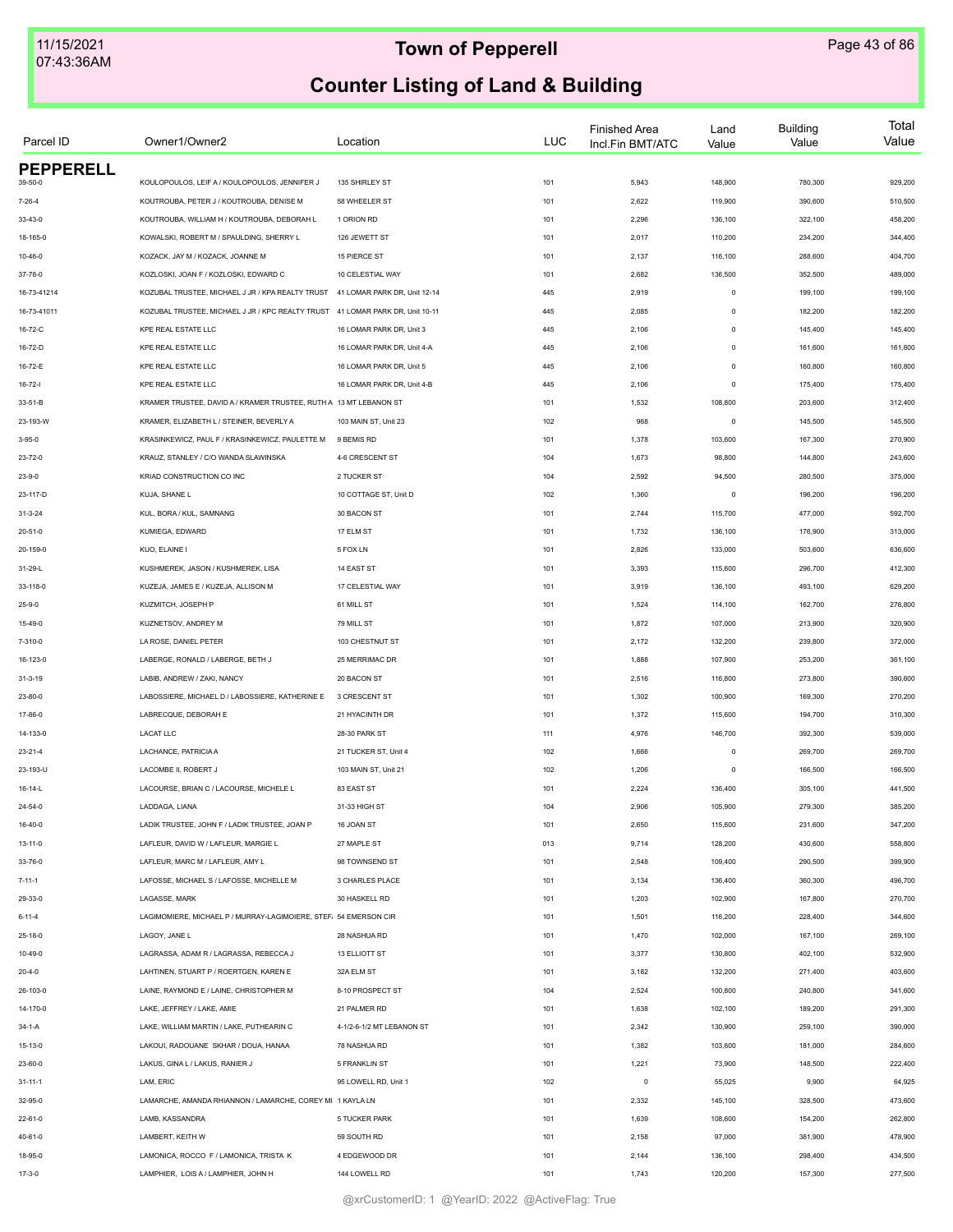| Parcel ID        | Owner1/Owner2                                                  | Location                | <b>LUC</b> | <b>Finished Area</b><br>Incl.Fin BMT/ATC | Land<br>Value | <b>Building</b><br>Value | Total<br>Value |
|------------------|----------------------------------------------------------------|-------------------------|------------|------------------------------------------|---------------|--------------------------|----------------|
| <b>PEPPERELL</b> |                                                                |                         |            |                                          |               |                          |                |
| 30-45-0          | LAMPRON, JASON                                                 | 82 LOWELL RD            | 101        | 1,034                                    | 102,100       | 179,200                  | 281,300        |
| $30 - 3 - 0$     | LANCOMBE, AURELIO / LANCOMBE, LOVELY THELEMAQU 33 PARKWOOD DR  |                         | 101        | 1,495                                    | 109,000       | 192,800                  | 301,800        |
| 29-125-D         | LANDELL, CLAUDIA                                               | 34 LOWELL RD, Unit 28   | 102        | 1,740                                    | $\mathsf 0$   | 176,700                  | 176,700        |
| $12 - 82 - 0$    | LANDINO, MICHAEL P / LANDINO, MELANIE A                        | 19 ASHLEY ST            | 101        | 2,884                                    | 129,200       | 354,000                  | 483,200        |
| 22-76-0          | LANDRY, PATRICIA A                                             | 9 CHACE AVE             | 101        | 1,256                                    | 106,700       | 155,700                  | 262,400        |
| 17-89-0          | LANE, JONATHAN S / SHEEHAN, JENNEFER A                         | 15 HYACINTH DR          | 101        | 3,166                                    | 133,900       | 346,500                  | 480,400        |
| 20-38-0          | LANG, DENNIS G / LANG, PHYLLIS L                               | 39 TOWNSEND ST          | 101        | 3,378                                    | 119,300       | 233,800                  | 353,100        |
| 17-13-0          | LAPLANTE TRUSTEE, MAURICE J/LAPLANTE TRUSTEE, 2 WARREN ST      |                         | 101        | 1,324                                    | 91,000        | 144,200                  | 235,200        |
| $9 - 32 - 0$     | LAPLANTE, BRIAN / LAPLANTE, MARIE F                            | 21 SEMINOLE DR          | 101        | 1,678                                    | 134,100       | 211,800                  | 345,900        |
| 22-110-0         | LAPOINTE, BRIAN / LAPOINTE, ALLISON L                          | <b>6E TUCKER PARK</b>   | 101        | 1,197                                    | 81,000        | 141,000                  | 222,000        |
| 17-68-0          | LAPOINTE, JEFFREY P / LAPOINTE, CHRISTINE A                    | 122 LOWELL RD           | 104        | 2,296                                    | 102,100       | 190,400                  | 292,500        |
| 15-67-0          | LARAMEE TRUSTEE, BENJAMIN E / LARAMEE TRUSTEE, J 60 MILL ST    |                         | 101        | 2,125                                    | 127,200       | 177,500                  | 304,700        |
| $27 - 45 - 3$    | LARAMEE, BENJAMIN E / LARAMEE, JOAN L                          | 91A GROTON ST           | 101        | 1,552                                    | 124,300       | 273,400                  | 397,700        |
| $15 - 54 - 0$    | LARIVIERE TRUSTEE, LISA / LARIVIERE TRUSTEE, DAVID 69 MILL ST  |                         | 101        | 1,396                                    | 107,100       | 188,300                  | 295,400        |
| 15-101-0         | LARKIN, WALTER J / LARKIN, CAROL A                             | 33 HADLEY RD            | 101        | 3,099                                    | 152,000       | 387,100                  | 539,100        |
| $38 - 5 - 0$     | LARMIES PETCUBE LLC                                            | 110 RIVER RD            | 342        | 4,177                                    | 201,500       | 221,900                  | 423,400        |
| 32-70-0          | LAROCCA, PAUL J / CHUNG-WELCH, NANCY                           | 46 HARBOR ST            | 101        | 2,256                                    | 125,100       | 295,400                  | 420,500        |
| $2 - 13 - C$     | LAROCCO, MARK J / LAROCCO, SUSAN E                             | 19C WHEELER ST          | 101        | 2,966                                    | 141,200       | 317,600                  | 458,800        |
| $3 - 43 - 0$     | LAROCHELLE, PATRICIA                                           | 187 BROOKLINE ST        | 101        | 2,093                                    | 109,600       | 203,300                  | 312,900        |
| 16-14-D          | LARSEN, ALICIA M                                               | 71 EAST ST              | 101        | 1,788                                    | 134,300       | 259,400                  | 393,700        |
| 29-128-0         | LARSON, DEBRAA / CARL & DEBRA LARSON REVOCABLE 62 LOWELL RD    |                         | 101        | 1,257                                    | 90,800        | 181,600                  | 272,400        |
| 16-34-0          | LARSSON, CLIFFORD C TRUSTEE / LARSSON, MARIE T TF 21 JUNE ST   |                         | 101        | 1,802                                    | 115,600       | 211,900                  | 327,500        |
|                  | LAUREL STREET CONDO                                            | 6 LAUREL ST             |            | $\mathsf 0$                              | $\mathsf 0$   | $^{\circ}$               | $\mathbf 0$    |
| 14-158-0         |                                                                |                         | 996        |                                          |               |                          |                |
| $7 - 22 - 0$     | LAURIN, JAYNE L                                                | 26-28 CRANBERRY ST      | 101        | 2,052                                    | 116,300       | 239,900                  | 356,200        |
| $2 - 17 - 0$     | LAURITZEN, MICHAEL E / LAURITZEN, SONYA C                      | 82-88 LAWRENCE ST       | 101        | 2,427                                    | 128,700       | 441,300                  | 570,000        |
| 18-27-4          | LAUZIERE, KEVIN N / LAUZIERE, PATRICIA A                       | 31 WEST ST              | 101        | 3,155                                    | 130,000       | 470,300                  | 600,300        |
| $5 - 22 - 0$     | LAVENDER, RICHARD S JR                                         | 141-145 HOLLIS ST       | 017        | 1,572                                    | 223,184       | 218,700                  | 441,884        |
| $2 - 28 - C$     | LAVIN, DANIELLE / LAVIN, RYAN                                  | 18 WHEELER ST           | 101        | 1,825                                    | 109,300       | 232,000                  | 341,300        |
| 40-36-0          | LAVITA, DENNIS F / FRASER, CHARLOTTE M                         | 11 YALE RD              | 101        | 944                                      | 65,800        | 60,700                   | 126,500        |
| 36-103-0         | LAW TRUSTEE, RICKY M / LAW TRUSTEE, DENISE E                   | 37 LAKIN ST             | 101        | 2,042                                    | 129,400       | 242,300                  | 371,700        |
| 26-63-0          | LAWE PROPERTIES LLC                                            | 16 RAILROAD ST          | 111        | 3,792                                    | 88,600        | 384,200                  | 472,800        |
| 26-134-14        | LAWLESS, MARY L                                                | 38 TARBELL ST, Unit 1-D | 102        | 1,470                                    | $\mathsf 0$   | 263,100                  | 263,100        |
| $21 - 51 - 0$    | LAWRENCE LIBRARY / TOWN OF PEPPERELL                           | 15 MAIN ST              | 931        | 12,254                                   | 153,800       | 1,444,100                | 1,597,900      |
| $8 - 56 - 0$     | LAWRENCE, LAURA J                                              | <b>7 LAWRENCE ST</b>    | 101        | 1,296                                    | 109,800       | 187,200                  | 297,000        |
| $38 - 41 - 0$    | LAWRENCE, MELINDA A / LAWRENCE, DAVID S                        | 93 SHIRLEY ST           | 101        | 1,902                                    | 131,500       | 212,500                  | 344,000        |
| 14-237-0         | LAYNE, RICHARD K / LAYNE, CHRISTINE A                          | 21 PARK ST              | 101        | 2,570                                    | 111,000       | 366,400                  | 477,400        |
| $14 - 17 - 0$    | LAZEROW, CAREY / LAZEROW, CHRISTINE A                          | 17 COUNTRYSIDE RD       | 101        | 1,568                                    | 123,000       | 205,800                  | 328,800        |
| $21 - 67 - 0$    | LEACH, CHERI E                                                 | 5 ELM ST                | 101        | 2,309                                    | 112,600       | 270,100                  | 382,700        |
| $27 - 31 - 0$    | LEACH, MEREDITH A / LEACH, ZACHARY T                           | 12 BENNETT ST           | 101        | 1,465                                    | 99,200        | 255,700                  | 354,900        |
| 37-10-0          | LEAHEY, DANIEL A                                               | 42 BANCROFT ST          | 101        | 1,844                                    | 137,200       | 206,700                  | 343,900        |
| 23-117-H         | LEAHY, RYAN J / LEAHY, ROSEMARIE                               | 10 COTTAGE ST, Unit H   | 102        | 1,360                                    | $\mathsf 0$   | 196,200                  | 196,200        |
| 31-29-P          | LEAO TRUSTEE, ALAN O / THE ALAN O. LEAO REVOCABL 22 EAST ST    |                         | 101        | 1,871                                    | 115,600       | 191,700                  | 307,300        |
| $21 - 18 - 0$    | LEAO, ALAN O                                                   | 14 MAIN ST              | 101        | 2,005                                    | 106,300       | 230,300                  | 336,600        |
| $31 - 49 - 5$    | LEARY, AMY                                                     | 101 LOWELL RD           | 101        | 2,187                                    | 102,800       | 309,200                  | 412,000        |
| $38 - 6 - 0$     | LEARY, KATRINA LYNN                                            | 108 RIVER RD            | 101        | 2,994                                    | 136,400       | 246,100                  | 382,500        |
| 27-27-0          | LEBEDZINSKI, NANCY                                             | 7 BENNETT ST            | 101        | 1,470                                    | 109,400       | 186,500                  | 295,900        |
| 28-13-0          | LeBELL, PHILLIP C / LeBELL, HEAK KIMBERLY                      | 32 SHAWNEE RD           | 101        | 2,977                                    | 110,900       | 269,300                  | 380,200        |
| 19-49-0          | LEBET, D PETER / LEBET, JUDITH M                               | 72 HEALD ST             | 101        | 1,920                                    | 117,400       | 307,000                  | 424,400        |
| 28-10-0          | LEBLANC, CORAL J / MITCHEL, NANCY T                            | 26 SHAWNEE RD           | 104        | 1,391                                    | 116,400       | 226,400                  | 342,800        |
| $3 - 241 - 0$    | LEBLANC, DAVID C / LEBLANC, PATRICIA W                         | 18 BEMIS RD             | 101        | 1,240                                    | 105,900       | 180,000                  | 285,900        |
| 31-44-12         | LEBLANC, KENNETH / LEBLANC, NICOLE                             | 18 CRAWFORD WAY         | 101        | 2,688                                    | 124,600       | 397,400                  | 522,000        |
|                  |                                                                |                         |            |                                          |               |                          |                |
| 16-116-0         | LEBLANC, RALPH E JR / LEBLANC, JEANNE P                        | 11 MERRIMAC DR          | 101        | 1,800                                    | 109,100       | 237,200                  | 346,300        |
| $2 - 60 - 0$     | LEBRASSEUR, MARY HELENA / COLEMAN, CHRISTOPHER 106 LAWRENCE ST |                         | 101        | 1,848                                    | 128,100       | 286,600                  | 414,700        |
| 31-60-B          | LECH, STEPHAN / LECH, NANCY J                                  | 5 SCOTIA DR, Unit B     | 102        | 1,026                                    | $\mathsf 0$   | 184,100                  | 184,100        |
| $26 - 11 - 0$    | LECLERC LE, JENNY / LECLERC, RUSSELL A                         | 24 LOWELL RD            | 101        | 1,110                                    | 92,700        | 136,400                  | 229,100        |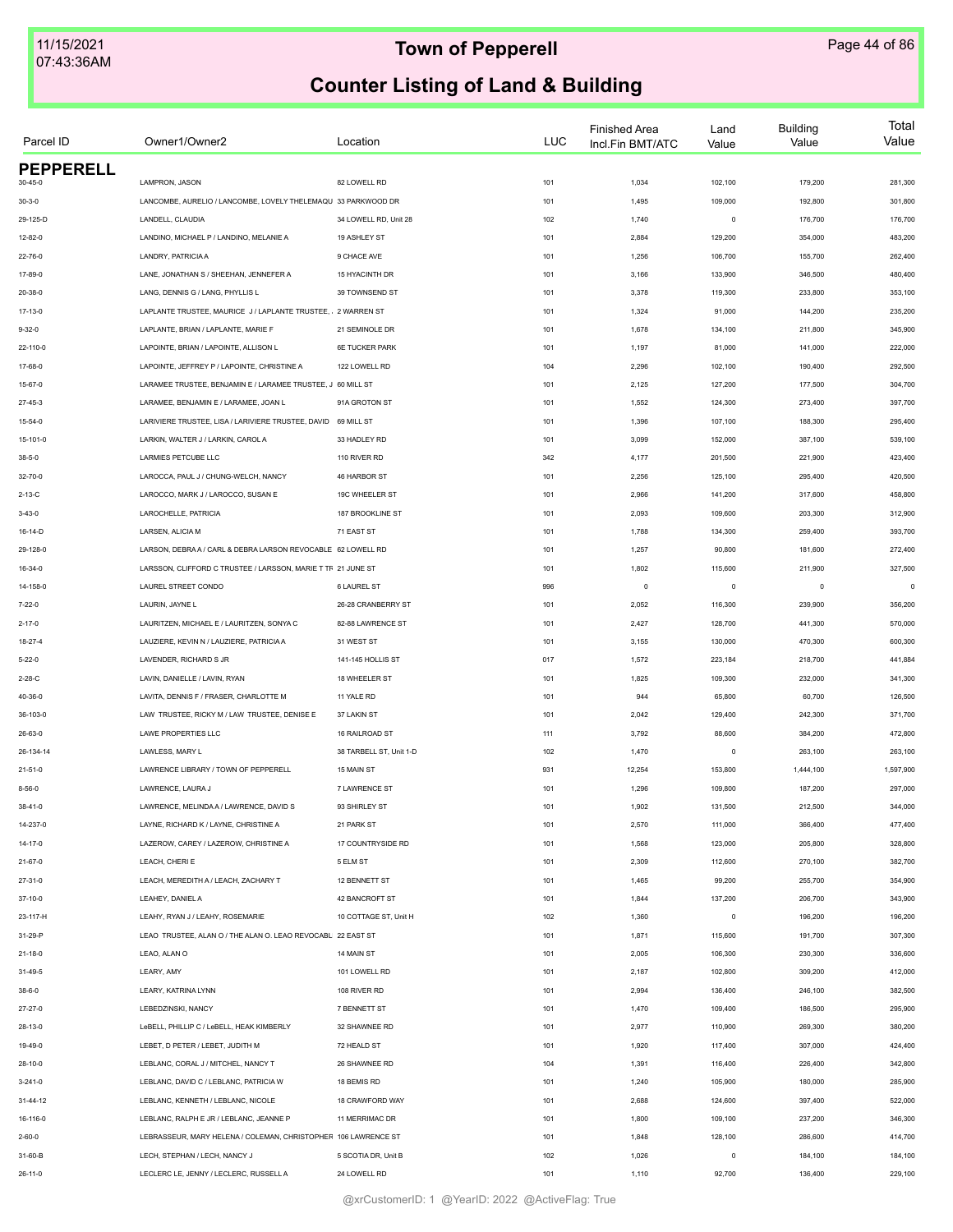| Parcel ID        | Owner1/Owner2                                                       | Location                | <b>LUC</b> | <b>Finished Area</b><br>Incl.Fin BMT/ATC | Land<br>Value | <b>Building</b><br>Value | Total<br>Value |
|------------------|---------------------------------------------------------------------|-------------------------|------------|------------------------------------------|---------------|--------------------------|----------------|
| <b>PEPPERELL</b> |                                                                     |                         |            |                                          |               |                          |                |
|                  | LECORNEC, MEGHAN A / LECORNEC, DAVID J                              | 18 CRANBERRY ST         | 101        | 2,994                                    | 122,000       | 405,500                  | 527,500        |
| 17-117-0         | LECORNEE, JON W / LECORNEE, PATRICIA                                | 128-1/2 LOWELL RD       | 101        | 2,279                                    | 128,100       | 236,100                  | 364,200        |
| 29-124-0         | LEDDY LE, IRENE F / LEDDY LE, GEORGE W JR                           | 54 LOWELL RD            | 101        | 1,356                                    | 90,800        | 142,400                  | 233,200        |
| 22-108-0         | LEDOUX, DIANA                                                       | <b>6C TUCKER PARK</b>   | 101        | 1,224                                    | 81,000        | 123,900                  | 204,900        |
| 14-124-19        | LEE, HEATHER / DINGFELDER, JAMES                                    | 20 VILLAGE RD           | 101        | 5,598                                    | 111,800       | 598,500                  | 710,300        |
| $8 - 72 - 0$     | LEE, KENNETH / LEE, ASHLEY                                          | 1 BLUE HERONS WAY       | 101        | 3,635                                    | 144,200       | 444,000                  | 588,200        |
| 26-134-23        | LEE, RAYMOND / LEE, SYLVIA T                                        | 38 TARBELL ST, Unit 2-C | 102        | 1,483                                    | $\mathsf 0$   | 249,000                  | 249,000        |
| 38-75-0          | LEES, MICHAEL R / LEES, JESSICA                                     | 74 MT LEBANON ST        | 101        | 3,049                                    | 131,800       | 351,900                  | 483,700        |
| $23 - 57 - 0$    | LEFEBRE, ALLAN J / LEFEBRE, BEVERLY E                               | 11 FRANKLIN ST          | 101        | 1,479                                    | 99,800        | 180,800                  | 280,600        |
| $9 - 6 - 0$      | LEFEBVRE, DAVID II / LEFEBVRE, JAIMEE KATHLEEN                      | 131 BROOKLINE ST        | 101        | 2,176                                    | 130,200       | 398,000                  | 528,200        |
| 13-70-0          | LEFEBVRE, DENNIS A / LEFEBVRE, LISA A                               | 111 HEALD ST            | 101        | 1,632                                    | 128,100       | 207,400                  | 335,500        |
| 18-51-0          | LEGER, JOHN / LEGER, HELENE                                         | 49 WEST ST              | 101        | 2,582                                    | 125,300       | 295,100                  | 420,400        |
| 24-50-0          | LEHANS, MEREDITH L                                                  | 32 RIVER RD             | 101        | 2,120                                    | 126,200       | 181,200                  | 307,400        |
| 22-104-0         | LEIGHTON, ASHLEY                                                    | 2A TUCKER PARK          | 101        | 1,330                                    | 77,000        | 147,300                  | 224,300        |
| $32 - 24 - 0$    | LELIEVRE, RAYMOND J                                                 | 2 PROCTOR RD            | 132        | $\circ$                                  | 7,000         | $^{\circ}$               | 7,000          |
| 19-46-0          | LELLEH, MOHAMED / BARRIE, KADIATU                                   | 95 JEWETT ST            | 101        | 3,719                                    | 128,700       | 355,300                  | 484,000        |
| $3 - 93 - 0$     | LEMASURIER, TERESA / LEMASURIER, STEVEN                             | 13 BEMIS RD             | 101        | 1,634                                    | 102,800       | 225,800                  | 328,600        |
| $38 - 9 - 1$     | LENDER, ROBERT J / LENDER, MONICA                                   | 64 SHIRLEY ST           | 101        | 1,956                                    | 133,800       | 279,200                  | 413,000        |
| 34-54-0          | LENIHAN, MICHAEL R / LENIHAN, CHRISTINE E                           | 44 SHIRLEY ST           | 101        | 2,431                                    | 109,900       | 231,600                  | 341,500        |
| $9 - 126 - 0$    | LENKER, PHILIP L / LENKER, LYNNE A                                  | 38-42 PRESCOTT ST       | 101        | 3,382                                    | 137,000       | 317,000                  | 454,000        |
| $6 - 70 - 0$     | LEON SHATTUCK TRUST / C/O CITIZENS WEALTH MANAGI 147 NASHUA RD      |                         | 440        | $\mathbf 0$                              | 143,100       | $\mathbf 0$              | 143,100        |
| 29-36-0          | LEONARD TRUSTEE, CHARLES L III / LEONARD TRUSTEE, 36 HASKELL RD     |                         | 101        | 1,008                                    | 102,900       | 150,400                  | 253,300        |
| $28 - 42 - 0$    | LESICZKA-ONEIL, CAROLE A                                            | 21 HERGET DR            | 101        | 1,685                                    | 118,000       | 189,400                  | 307,400        |
| 16-33-0          | LESSARD, JOHN W / LESSARD, LAURIAN T                                | 19 JUNE ST              | 101        | 1,920                                    | 115,800       | 208,000                  | 323,800        |
| 38-275-0         | LESZCYNSKI, STEVEN J / LESZCYNSKI, KATHARINE J                      | 107 SHIRLEY ST          | 101        | 3,079                                    | 115,800       | 253,500                  | 369,300        |
| $3 - 48 - 0$     | LEVASSEUR, MICHELLE M / LEVASSEUR, THOMAS J                         | 50 BOYNTON ST           | 101        | 2,484                                    | 120,000       | 333,700                  | 453,700        |
| 14-169-0         | LEVEILLE, PAUL E / LEVEILLE, CLAIRE M                               | 1 JUNIPER RD            | 101        | 1,568                                    | 100,600       | 191,500                  | 292,100        |
| 29-176-0         | LEVESQUE TRUSTEE, SUSAN M / SUSAN M LEVESQUE RE 47 LEIGHTON ST      |                         | 101        | 1,549                                    | 90,000        | 168,700                  | 258,700        |
| 29-96-0          | LEVESQUE, MICHAEL R / LEVESQUE, LORI L                              | 2 FIRST AVE             | 101        | 1,386                                    | 102,900       | 173,100                  | 276,000        |
| $7 - 5 - 0$      | LEVI TRUSTEE, FRANCES K / FRANCES K LEVY 2015 REV( 45 WHEELER ST    |                         | 101        | 1,228                                    | 129,900       | 188,400                  | 318,300        |
| $7 - 8 - 0$      | LEVI TRUSTEE, HERBERT W / LEVI TRUSTEE, LORNA R                     | 50-54 WHEELER ST        | 101        | 484                                      | 134,700       | 4,200                    | 138,900        |
| 14-212-0         | LEWIS, BRIAN G / LEWIS, IDA M                                       | 11 BIRCH DR             | 130        | $\circ$                                  | 100,800       | $\mathbf 0$              | 100,800        |
|                  |                                                                     |                         |            |                                          |               |                          |                |
| $6 - 96 - 0$     | LEWIS, CRAIG A / LEWIS, MICHELLE S                                  | 30 RIDGE RD             | 101        | 2,150                                    | 114,500       | 283,900                  | 398,400        |
| 15-20-0          | LEWIS, GAYLE S                                                      | 60-62 NASHUA RD         | 101        | 2,493                                    | 114,800       | 228,800                  | 343,600        |
| $3 - 92 - 0$     | LEWIS, JAMES Q / LEWIS, THEDA M                                     | 15 BEMIS RD             | 101        | 1,839                                    | 102,600       | 201,900                  | 304,500        |
| $6 - 65 - 0$     | LEWIS, LYNN                                                         | 4 LONGMEADOW LN         | 101        | 3,070                                    | 117,300       | 310,900                  | 428,200        |
| 26-134-53        | LEWIS, MARTHA F                                                     | 38 TARBELL ST, Unit 5-C | 102        | 1,517                                    | $\mathsf 0$   | 256,600                  | 256,600        |
| 15-126-0         | LEWIS, REGINALD / LEWIS, JOSEPHINE                                  | 40 HADLEY RD            | 101        | 3,091                                    | 153,100       | 367,600                  | 520,700        |
| $32 - 19 - 1$    | LEWIS, RICHARD A                                                    | 101 HARBOR ST           | 101        | 2,030                                    | 122,600       | 192,700                  | 315,300        |
| 14-16-0          | LEX, JEFFREY P                                                      | 16 COUNTRYSIDE RD       | 101        | 1,344                                    | 120,600       | 216,500                  | 337,100        |
| 23-104-0         | LEXVEST CHAPEL LLC                                                  | 20 MILL ST              | 400        | 180,434                                  | 1,048,400     | 1,358,000                | 2,406,400      |
| $37 - 2 - A$     | LIBBY, ROBERT J                                                     | 23 BANCROFT ST          | 101        | 2,037                                    | 118,100       | 194,300                  | 312,400        |
| $28 - 5 - 0$     | LIBBY, RYAN                                                         | 16 SHAWNEE RD           | 104        | 1,344                                    | 105,500       | 166,600                  | 272,100        |
| $7 - 58 - 0$     | LICOURT, CRAIG / LICOURT, JOSHUA                                    | 113 CHESTNUT ST         | 101        | 2,608                                    | 140,500       | 331,400                  | 471,900        |
| 12-109-0         | LIEBMANN TRUSTEE, RORY J / LIEBMANN TRUSTEE, IRIS 129 CHESTNUT ST   |                         | 101        | 2,360                                    | 114,500       | 262,600                  | 377,100        |
| 14-134-0         | LIGHTFOOT HARRY C III, BOGGS-LIGHTFOOT SUSAN A / L 8-10 SARTELLE ST |                         | 996        | $\circ$                                  | $\mathsf 0$   | $\mathbf 0$              | $\mathbf 0$    |
| 34-36-0          | LILLIS, DANIEL R / LILLIS, JUDITH L                                 | 97 RIVER RD             | 101        | 2,326                                    | 182,700       | 266,800                  | 449,500        |
| $34 - 40 - 0$    | LILLIS, DANIEL R / LILLIS, JUDITH L                                 | 101-109 RIVER RD        | 130        | $\mathsf 0$                              | 139,700       | $\mathbf 0$              | 139,700        |
| 13-10-0          | LINDERMUTH, JOHN E / LINDERMUTH, MARY P                             | 23 MAPLE ST             | 031        | 8,193                                    | 128,100       | 501,600                  | 629,700        |
| $13 - 10 - 1$    | LINDERMUTH, JOHN E / LINDERMUTH, MARY P                             | 25 MAPLE ST             | 101        | 2,088                                    | 153,200       | 188,800                  | 342,000        |
| $6 - 10 - 0$     | LINMARK PROPERTIES LLC                                              | 170 NASHUA RD           | 111        | 7,202                                    | 121,200       | 367,100                  | 488,300        |
| 13-112-0         | LIPOVSEK, DASA / KWONG, ANN D                                       | 15 MAPLE ST             | 718        | $\mathbf 0$                              | 153,152       | $\mathbf 0$              | 153,152        |
| 13-32-0          | LIPOVSEK, DASA / KWONG, ANN D                                       | 13 MAPLE ST             | 101        | 3,143                                    | 135,800       | 522,700                  | 658,500        |
| $6 - 55 - 0$     | LITTIG, ALLAN R / LITTIG, MARY E                                    | 9 BROOKDALE LN          | 101        | 2,532                                    | 115,700       | 329,000                  | 444,700        |
| 13-39-0          | LITTLEFIELD, SCOTT R                                                | 114-116 HEALD ST        | 101        | 3,870                                    | 128,100       | 494,300                  | 622,400        |
|                  |                                                                     |                         |            |                                          |               |                          |                |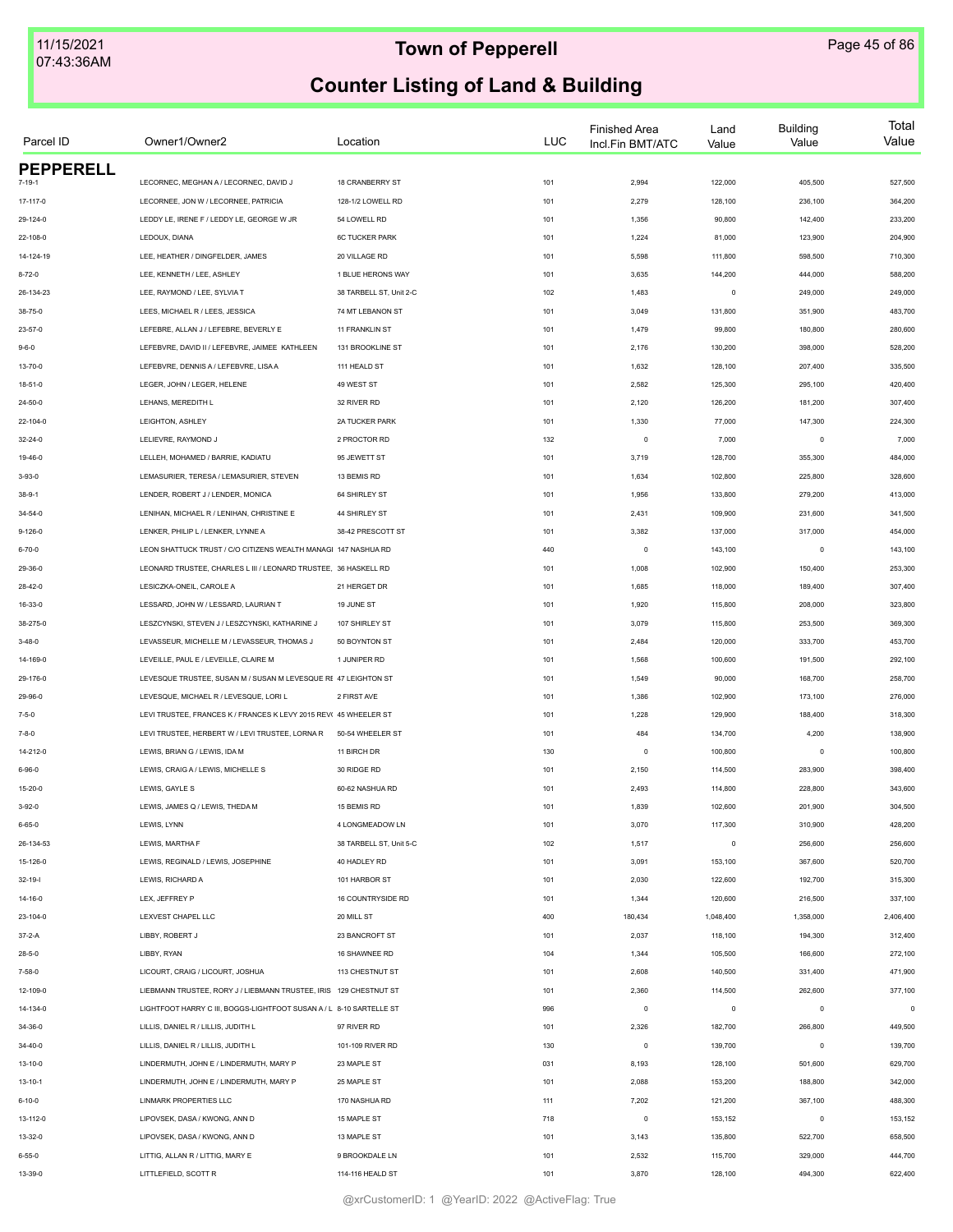| Parcel ID        | Owner1/Owner2                                                         | Location                 | LUC | <b>Finished Area</b><br>Incl.Fin BMT/ATC | Land<br>Value | <b>Building</b><br>Value | Total<br>Value |
|------------------|-----------------------------------------------------------------------|--------------------------|-----|------------------------------------------|---------------|--------------------------|----------------|
| <b>PEPPERELL</b> |                                                                       |                          |     |                                          |               |                          |                |
| 33-77-0          | LITTLEPAGE, BERNARD DIX / NAUMAN, JUDY G                              | 96A TOWNSEND ST          | 101 | 2,052                                    | 132,000       | 244,100                  | 376,100        |
| 14-157-0         | LIVADAS, NIKOLAOS / LIVADAS, DORIS E                                  | 4 LAUREL ST              | 101 | 1,666                                    | 103,700       | 183,100                  | 286,800        |
| $8 - 6 - A$      | LIVESEY, ANDREW D / LIVESEY, ANN M                                    | 21 LAWRENCE ST           | 101 | 2,759                                    | 126,200       | 259,300                  | 385,500        |
| $6 - 24 - 0$     | LIVINGSTON, ROBERT M / LIVINGSTON, KATHY J                            | 154 NASHUA RD            | 101 | 1,659                                    | 104,600       | 223,200                  | 327,800        |
| 29-54-0          | LIVINGSTONE, GEORGE / LIVINGSTONE, LYNDA M                            | 38 PARKWOOD DR           | 101 | 1,300                                    | 102,900       | 157,200                  | 260,100        |
| 29-122-A         | LOANGO SOSA, YERMAN ANDRES                                            | 34 LOWELL RD, Unit 7     | 102 | 1,450                                    | $\mathsf 0$   | 184,300                  | 184,300        |
| 32-19-E          | LOBUONO, JOSEPH G / LOBUONO, DIANE R                                  | 93 HARBOR ST             | 101 | 1,611                                    | 114,300       | 201,900                  | 316,200        |
| 11-152-0         | LOBUONO. JOSEPH G / LOBUONO. KATIE E                                  | 28 MERRIMAC DR           | 101 | 1,600                                    | 107,400       | 224,700                  | 332,100        |
| 16-77-0          | LOCAPO TRUSTEE, DANIEL / SANDY HILL CONDOMINIUM 24 LOMAR PARK DR      |                          | 996 | $\mathbf 0$                              | $\mathsf 0$   | $\circ$                  | $\mathbf 0$    |
| $32 - 9 - 0$     | LOCAPO, DANIEL J                                                      | 52 SHATTUCK ST           | 101 | 1,232                                    | 128,900       | 118,600                  | 247,500        |
| 9-133-A          | LOCKLIN, THOMAS P / LOCKLIN, ALDIS M                                  | 29 OAK HILL ST           | 101 | 1,885                                    | 141,800       | 218,400                  | 360,200        |
| 18-93-0          | LOFRISCO, FRANK / IACHETTA, BEVERLY J                                 | 2 EDGEWOOD DR            | 101 | 2,200                                    | 136,100       | 292,800                  | 428,900        |
| 26-68-A          | LOFTUS, ELIZABETH A                                                   | 11 RAILROAD ST, Unit B   | 102 | 2,026                                    | $\mathsf 0$   | 275,400                  | 275,400        |
| 23-218-0         | LOGAN TRUSTEE, ELIZABETH M / LA SAMANA COURT RE/ 11 TUCKER ST, Unit 1 |                          | 111 | 9,729                                    | 128,600       | 1,617,300                | 1,745,900      |
| 29-68-0          | LOISELLE, ALBERT J / LOISELLE, JUDITH                                 | 19 OAKLAND RD            | 101 | 1,496                                    | 102,900       | 172,600                  | 275,500        |
| 16-72-F          | LOISELLE, RYAN                                                        | 16 LOMAR PARK DR. Unit 6 | 445 | 1,366                                    | $\mathsf 0$   | 100,000                  | 100,000        |
| 17-33-0          | LOJEK, CHARLES J                                                      | 3 BACON ST               | 101 | 1,104                                    | 91,000        | 160,900                  | 251,900        |
| 16-93-0          | LOMAR ENTERPRISES INC                                                 | ROW LOMAR PARK DR        | 440 | $\mathbf 0$                              | 88,200        | $\mathbf 0$              | 88,200         |
| 16-64-0          | LOMAR INDUSTRIAL CONDO #10                                            | 10 LOMAR PARK DR         | 996 | $\mathsf{O}\xspace$                      | $\mathsf 0$   | $\mathbf 0$              | $\Omega$       |
| 16-74-0          | LOMAR INDUSTRIAL CONDO #14                                            | 14 LOMAR PARK DR         | 996 | $\mathsf 0$                              | $\mathsf 0$   | $\mathbf 0$              | $\Omega$       |
| 16-72-0          | LOMAR INDUSTRIAL CONDO #16                                            | 16 LOMAR PARK DR         | 996 | $\mathsf 0$                              | $\mathsf 0$   | $\Omega$                 | $\Omega$       |
| 15-74-0          | LOMAR INDUSTRIAL CONDO #7                                             | 7 LOMAR PARK DR          | 996 | $\mathbf 0$                              | $\mathsf 0$   | $\Omega$                 | $\Omega$       |
| 16-73-0          | LOMAR PARK LLC / C/O PHYLLIS GERVAIS                                  | 33 LOMAR PARK DR         | 996 | 39,496                                   | $\mathsf 0$   | $\circ$                  | $\Omega$       |
| $20 - 9 - 1$     | LOMBARI, MARISSA JOHNNA / BEISE, ETHAN ANDREW                         | 3 HATHAWAY LN            | 101 | 1,984                                    | 135,200       | 374,100                  | 509,300        |
| 27-24-0          | LONG, SUZANNE L                                                       | 82-84 GROTON ST          | 104 | 2,292                                    | 94,900        | 253,200                  | 348,100        |
| 11-56-0          | LOPEZ, FLOR ALBA / LOPEZ, ANA JULIA                                   | 2 NURSERY RD             | 101 | 1,766                                    | 109,800       | 299,000                  | 408,800        |
|                  | LORANCE, ADAM S / LORANCE, HEIFY M                                    | 1 NASHUA RD              | 101 | 1,568                                    | 81,100        | 200,800                  | 281,900        |
| 22-35-0          | LORDAN, CRAIG R / TAKENAKA, YURI L                                    | 12 ORION RD              | 101 | 2,260                                    | 143,900       | 343,400                  | 487,300        |
| 33-131-0         |                                                                       |                          |     |                                          |               |                          |                |
| 35-27-A          | LORDEN TRUSTEE, DAVID C / COMMUNITY HOMES REALT 100 RIVER RD          |                          | 104 | 1,152                                    | 128,200       | 166,500                  | 294,700        |
| 26-92-0          | LORDEN TRUSTEE, DAVID C / COTTAGE PLACE REALTY T 7 HOTEL PL           |                          | 104 | 1,349                                    | 82,900        | 125,000                  | 207,900        |
| 26-152-0         | LORDEN TRUSTEE, DAVID C / DCL REALTY TRUST                            | 20 LEIGHTON ST           | 101 | 1,369                                    | 89,600        | 150,800                  | 240,400        |
| 41-1-A           | LORDEN TRUSTEE, DAVID C / FIRST LAKE REALTY TRUST 96A RIVER RD        |                          | 101 | 5,514                                    | 120,600       | 495,100                  | 615,700        |
| 26-107-0         | LORDEN TRUSTEE, DAVID C / LORDEN III TRUSTEE, CHAF 63 GROTON ST       |                          | 013 | 2,560                                    | 121,300       | 307,500                  | 428,800        |
| 35-27-0          | LORDEN TRUSTEE, DAVID C / LORDEN TRUSTEE, JOAN A 98 RIVER RD          |                          | 104 | 2,160                                    | 128,500       | 217,600                  | 346,100        |
| 26-91-0          | LORDEN TRUSTEE, DAVID C / SEVENTY EIGHT HARBOR S 9 HOTEL PL           |                          | 101 | 1,325                                    | 85,700        | 131,200                  | 216,900        |
| 16-78-0          | LORDEN TRUSTEE, DAVID CHARLES / LORDEN TRUSTEE, 12 LOMAR PARK DR      |                          | 401 | 18,400                                   | 142,200       | 637,000                  | 779,200        |
| 27-23-A          | LORDEN, CHARLES W IV / LORDEN, ELIZABETH                              | 15 WILLIAM ST            | 101 | 1,872                                    | 115,000       | 279,600                  | 394,600        |
| 26-72-0          | LORDEN, DAVID C                                                       | 5 RAILROAD ST            | 130 | $\mathbf 0$                              | 89,200        | $\mathbf 0$              | 89,200         |
| $26 - 61 - 0$    | LORDEN, DAVID C                                                       | 10-12 RAILROAD ST        | 996 | $\mathbf 0$                              | $\mathsf 0$   | $^{\circ}$               | $\mathbf 0$    |
| 33-67-0          | LORDEN, DAVID C TRUSTEE / PREFERRED PROPERTIES I 141 TOWNSEND ST      |                          | 101 | 2,449                                    | 129,800       | 247,800                  | 377,600        |
| 29-187-0         | LORDEN, JOHN J                                                        | 59A LOWELL RD            | 132 | $\mathbf 0$                              | 7,500         | $\mathbf 0$              | 7,500          |
| 31-18-0          | LORDEN, JOHN J                                                        | 41A LOWELL RD            | 132 | 0                                        | 18,400        | $\mathbf 0$              | 18,400         |
| 29-158-1         | LORDEN, JOHN J / LORDEN, JEAN P                                       | 59 LEIGHTON ST           | 132 | $\mathsf 0$                              | 72,500        | $\mathbf 0$              | 72,500         |
| $3 - 30 - 16$    | LORDEN, JOHN J, HEIRS AND DEVISEES OF                                 | 12 LORDEN LN             | 130 | $\mathsf 0$                              | 64,100        | $\Omega$                 | 64,100         |
| $3 - 30 - 12$    | LORDEN, JOHN J, HEIRS AND DEVISEES OF                                 | 1 LORDEN LN              | 130 | $\mathsf 0$                              | 69,100        | $\mathbf 0$              | 69,100         |
| $3 - 30 - 1$     | LORDEN, JOHN J, HEIRS AND DEVISEES OF                                 | 23 LORDEN LN             | 130 | $\mathsf 0$                              | 64,100        | $\mathbf 0$              | 64,100         |
| $3 - 30 - 11$    | LORDEN, JOHN J, HEIRS AND DEVISEES OF                                 | 3 LORDEN LN              | 130 | $\mathbf 0$                              | 64,100        | $\mathbf 0$              | 64,100         |
| $3 - 30 - 3$     | LORDEN, JOHN J, HEIRS AND DEVISEES OF                                 | 19 LORDEN LN             | 130 | $\mathbf 0$                              | 64,100        | $\mathbf 0$              | 64,100         |
| $3 - 30 - 4$     | LORDEN, JOHN J, HEIRS AND DEVISEES OF                                 | 17 LORDEN LN             | 130 | $\mathsf 0$                              | 64,100        | $\mathbf 0$              | 64,100         |
| $3 - 30 - 21$    | LORDEN, JOHN J, HEIRS AND DEVISEES OF                                 | 2 LORDEN LN              | 130 | $\mathsf 0$                              | 64,500        | $\mathbf 0$              | 64,500         |
| $3 - 30 - 2$     | LORDEN, JOHN J, HEIRS AND DEVISEES OF                                 | 21 LORDEN LN             | 130 | $\mathsf 0$                              | 64,100        | $\Omega$                 | 64,100         |
| $3 - 30 - 19$    | LORDEN, JOHN J, HEIRS AND DEVISEES OF                                 | 6 LORDEN LN              | 130 | $\mathsf 0$                              | 64,100        | $\Omega$                 | 64,100         |
| $3 - 30 - 20$    | LORDEN, JOHN J, HEIRS AND DEVISEES OF                                 | 4 LORDEN LN              | 130 | $\mathsf 0$                              | 64,100        | $\mathbf 0$              | 64,100         |
| $3 - 30 - 13$    | LORDEN, JOHN J, HEIRS AND DEVISEES OF                                 | 20 LORDEN LN             | 130 | $\mathsf 0$                              | 64,100        | $\mathbf 0$              | 64,100         |
| $3 - 30 - 15$    | LORDEN, JOHN J, HEIRS AND DEVISEES OF                                 | 14 LORDEN LN             | 130 | $\mathbf 0$                              | 64,100        | $\mathbf 0$              | 64,100         |
|                  |                                                                       |                          |     |                                          |               |                          |                |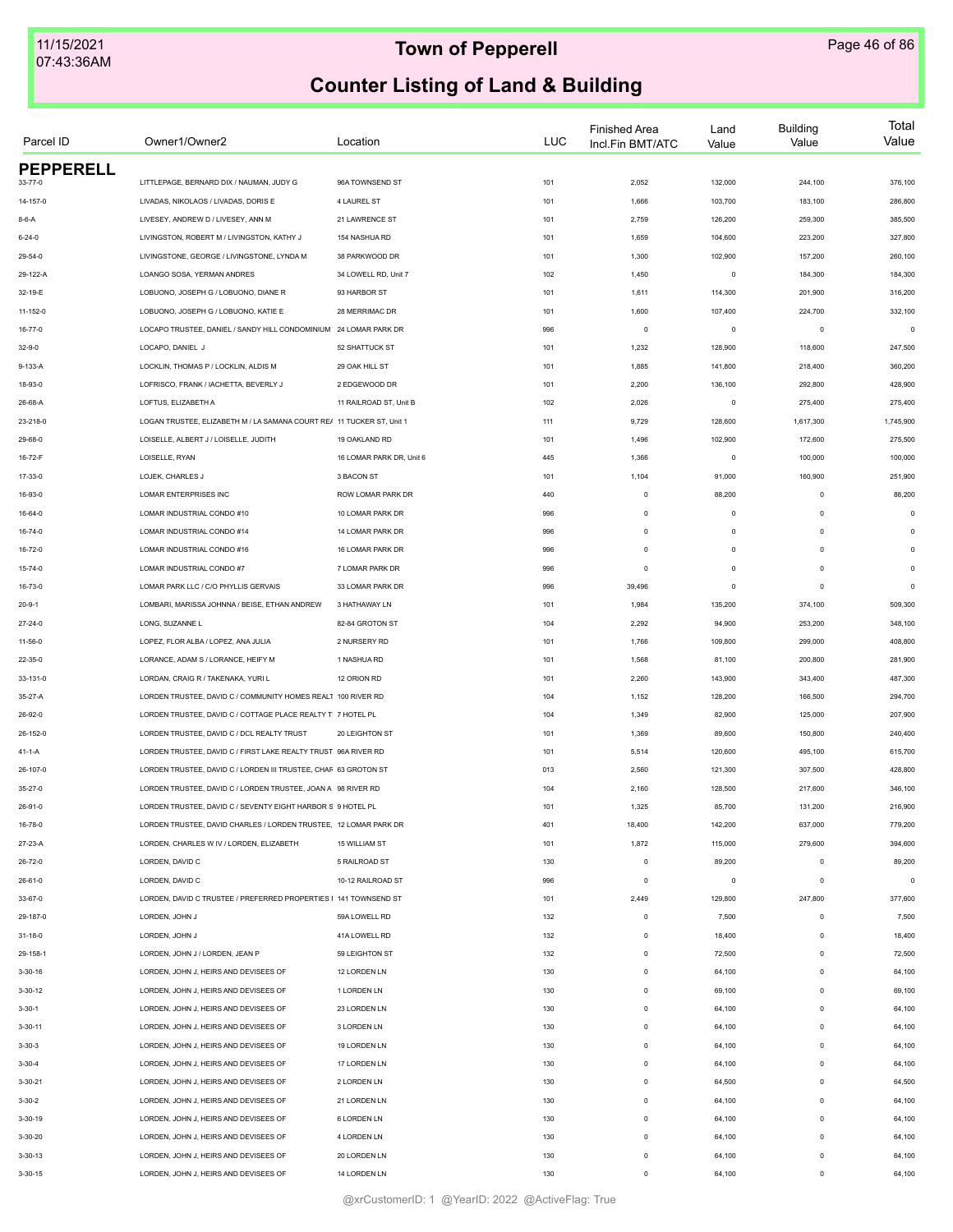| Parcel ID        | Owner1/Owner2                                                             | Location                | <b>LUC</b> | <b>Finished Area</b><br>Incl.Fin BMT/ATC | Land<br>Value | <b>Building</b><br>Value | Total<br>Value |
|------------------|---------------------------------------------------------------------------|-------------------------|------------|------------------------------------------|---------------|--------------------------|----------------|
| <b>PEPPERELL</b> |                                                                           |                         |            |                                          |               |                          |                |
| $3 - 30 - 10$    | LORDEN, JOHN J, HEIRS AND DEVISEES OF                                     | 5 LORDEN LN             | 130        | $\mathsf 0$                              | 64,100        | $\mathbf 0$              | 64,100         |
| $3 - 30 - 9$     | LORDEN, JOHN J, HEIRS AND DEVISEES OF                                     | 7 LORDEN LN             | 130        | $\mathsf 0$                              | 64,100        | $\mathbf 0$              | 64,100         |
| $3 - 30 - 7$     | LORDEN, JOHN J, HEIRS AND DEVISEES OF                                     | 11 LORDEN LN            | 130        | $\mathsf 0$                              | 67,500        | $\mathbf 0$              | 67,500         |
| $3 - 30 - 5$     | LORDEN, JOHN J, HEIRS AND DEVISEES OF                                     | 15 LORDEN LN            | 130        | $\mathsf 0$                              | 64,100        | $\mathbf 0$              | 64,100         |
| $3 - 30 - 17$    | LORDEN, JOHN J, HEIRS AND DEVISEES OF                                     | 10 LORDEN LN            | 130        | $\mathsf 0$                              | 64,100        | $\mathbf 0$              | 64,100         |
| $3 - 30 - 14$    | LORDEN, JOHN J, HEIRS AND DEVISEES OF                                     | 18 LORDEN LN            | 130        | $\mathsf 0$                              | 64,100        | $\Omega$                 | 64,100         |
| $3 - 30 - 18$    | LORDEN. JOHN J. HEIRS AND DEVISEES OF                                     | 8 LORDEN LN             | 130        | $\mathsf 0$                              | 64,100        | $\Omega$                 | 64,100         |
| $3 - 30 - 6$     | LORDEN, JOHN J, HEIRS AND DEVISEES OF                                     | 13 LORDEN LN            | 130        | $\mathsf 0$                              | 64,100        | $\mathbf 0$              | 64,100         |
| $3 - 30 - 8$     | LORDEN, JOHN J, HEIRS AND DEVISEES OF                                     | 9 LORDEN LN             | 130        | $\mathsf 0$                              | 64,100        | $\mathbf 0$              | 64,100         |
| 23-152-0         | LORDEN, WILLIAM S JR / LORDEN PLAZA TRUST                                 | 51-53 MAIN ST           | 325        | 11,060                                   | 212,800       | 554,200                  | 767,000        |
| $27 - 34 - 0$    | LORIMER, JUDITH M                                                         | 83 GROTON ST            | 101        | 1,641                                    | 93,800        | 191,700                  | 285,500        |
| $29 - 5 - 0$     | LORREY, HELEN F / LORREY, ELIZABETH                                       | 28 LOWELL RD            | 101        | 1,287                                    | 90,200        | 149,000                  | 239,200        |
| 38-35-0          | LOTTERHAND, EMILY M / LOTTERHAND, MARK F                                  | 105 SHIRLEY ST          | 101        | 2,075                                    | 136,400       | 253,600                  | 390,000        |
| 33-112-0         | LOUCRAFT, CHARLES H JR / LOUCRAFT, KRISTA B                               | 5 CELESTIAL WAY         | 101        | 2,624                                    | 136,100       | 353,500                  | 489,600        |
| 26-194-0         | LOURENCO, EDMILSON NUNES                                                  | 24 PROVINCE ST          | 104        | 1,491                                    | 86,500        | 164,900                  | 251,400        |
| 20-121-0         | LOVE, RONALD A / LOVE, PATRICIA R                                         | 57 TOWNSEND ST          | 101        | 1,931                                    | 121,600       | 218,900                  | 340,500        |
| 31-13-B          | LOVIS TRUSTEE, PETER S / 2019 PETER S LOVIS FAMILY 1 87 LOWELL RD, Unit B |                         | 102        | 1,760                                    | $\mathsf 0$   | 265,200                  | 265,200        |
| 9-136-B          | LOW, SUSAN C                                                              | 86 BROOKLINE ST         | 101        | 1,775                                    | 112,900       | 244,900                  | 357,800        |
| 34-55-0          | LOWE, BENNIE C JR / LOWE, STACEY A                                        | 42 SHIRLEY ST           | 101        | 1,547                                    | 109,900       | 195,500                  | 305,400        |
| $3 - 98 - 0$     | LOWELL, STEVEN P / LOWELL, SUZANNE E                                      | 196 BROOKLINE ST        | 104        | 1,568                                    | 103,900       | 216,900                  | 320,800        |
| 19-59-0          | LOWERY, DENNIS T / LOWERY, NICOLE                                         | 37 JEWETT ST            | 101        | 3,239                                    | 136,200       | 331,100                  | 467,300        |
| 14-232-0         | LOWREY, KEITH A / LOWREY, COURTNEY L                                      | 20-22 PARK ST           | 101        | 2,907                                    | 145,400       | 249,500                  | 394,900        |
| 29-30-0          | LUBBEN, MARK E / LUBBEN, PAMELA A                                         | 24 HASKELL RD           | 101        | 1,495                                    | 102,900       | 162,500                  | 265,400        |
| 22-87-0          | LUDDEN, LESLIE G / LUDDEN, WILLIE M                                       | 14 TUCKER AVE           | 101        | 1,176                                    | 111,700       | 146,200                  | 257,900        |
| 15-21-0          | LUDFORD, JONATHAN / LUDFORD, BECKY                                        | 6 CASIE LN              | 101        | 3,996                                    | 160,000       | 404,800                  | 564,800        |
|                  |                                                                           |                         |            |                                          |               |                          |                |
| 33-84-0          | LUDWIG, RICHARD R / RACICOT, SAMANTHA J                                   | 21 MT LEBANON ST        | 101        | 2,176                                    | 112,200       | 244,200                  | 356,400        |
| 29-181-0         | LUNDEEN, DONALD W / LUNDEEN, CATHERINE ANN                                | 3 PROVINCE ST           | 101        | 1,261                                    | 91,200        | 156,200                  | 247,400        |
| 29-178-0         | LUNDEEN, DONALD W / LUNDEEN, CATHERINE ANN                                | 1 PROVINCE ST           | 101        | 512                                      | 43,800        | 51,900                   | 95,700         |
| 17-118-0         | LUNDSTROM, KENNETH R TRUSTEE / LUNDSTROM, EILEE 146 LOWELL RD             |                         | 101        | 1,900                                    | 122,600       | 240,700                  | 363,300        |
| 33-34-0          | LUNDSTROM, TIMOTHY D TRUSTEE / LUNDSTROM, PAME 128 TOWNSEND ST            |                         | 101        | 1,440                                    | 120,500       | 225,600                  | 346,100        |
| 35-27-B          | LUNN. LEWIS L TRUSTEE / LUNN. JOYCE J TRUSTEE                             | 102 RIVER RD            | 013        | 5,197                                    | 132,700       | 633,300                  | 766,000        |
| 35-28-0          | LUNN, LEWIS L TRUSTEE / LUNN, JOYCE J TRUSTEE                             | 104-106 RIVER RD        | 101        | 1,874                                    | 129,400       | 188,700                  | 318,100        |
| $9 - 42 - 0$     | LUNN, RYAN / LUNN, ELENA                                                  | 6 CHEYENNE RD           | 101        | 1,958                                    | 57,600        | 321,300                  | 378,900        |
| 12-76-0          | LUPSIEWICZ, ALIDA L / LUPSIEWICZ, PHILIP S                                | 10 ASHLEY ST            | 101        | 2,473                                    | 131,000       | 278,000                  | 409,000        |
| 21-74-0          | LURVEY, STEPHEN                                                           | 16 ELM ST               | 101        | 3,604                                    | 128,000       | 292,100                  | 420,100        |
| $2 - 11 - 9$     | LUST, DONALD L / LUST, SHARON M                                           | 87 LAWRENCE ST          | 101        | 2,147                                    | 134,200       | 399,700                  | 533,900        |
| 29-78-0          | LUTCZA, CHERYL A / LUTCZA, MICHAEL F                                      | 22 OAKLAND RD           | 101        | 1,920                                    | 102,900       | 183,100                  | 286,000        |
| 20-157-0         | LUTHER KENNETH W TRUSTEE, KENNETH W LUTHER TR 4 KIRIN KROSSING            |                         | 101        | 2,522                                    | 126,300       | 546,200                  | 672,500        |
| 16-32-0          | LUTKEVICH, CHRISTINA B / LANIER, ROBERT S                                 | 17 JUNE ST              | 101        | 2,136                                    | 119,200       | 253,300                  | 372,500        |
| 6-106-0          | LUTZ, LYNN G                                                              | 7 RIDGE RD              | 101        | 2,288                                    | 120,500       | 314,500                  | 435,000        |
| $10 - 16 - 5$    | LYLE, SCOTT S / LYLE, LEAH M                                              | <b>19 ELLIOTT ST</b>    | 101        | 3,035                                    | 128,000       | 461,400                  | 589,400        |
| 15-8-0           | LYNCH TRUSTEE, LORI A / LYNCHTRUSTEE, THOMAS H III 82 HOLLIS ST           |                         | 104        | 3,266                                    | 133,500       | 367,000                  | 500,500        |
| 18-17-3          | LYNCH, CHELSEA LYN / LYNCH, BRIDGET TARA                                  | 142 JEWETT ST           | 101        | 2,490                                    | 120,700       | 333,000                  | 453,700        |
| 22-68-0          | LYNCH, CHRISTOPHER T / LYNCH, JEAN E                                      | 3B TUCKER PARK          | 101        | 1,064                                    | 62,400        | 124,200                  | 186,600        |
| 26-134-93        | LYNCH, GEORGE F JR                                                        | 38 TARBELL ST, Unit 7-C | 102        | 1,471                                    | $\mathsf 0$   | 253,000                  | 253,000        |
| 34-19-10         | LYNCH, JAMES J / LYNCH, LYNN K                                            | 4 SHIRLEY ST            | 101        | 2,385                                    | 136,100       | 358,800                  | 494,900        |
| 15-50-0          | LYNCH, JOANNE                                                             | 77 MILL ST              | 132        | $\mathsf 0$                              | 5,400         | $\mathbf 0$              | 5,400          |
| 15-69-0          | LYNCH, JOANNE M                                                           | 57-61 HOLLIS ST         | 101        | 1,232                                    | 120,400       | 198,700                  | 319,100        |
| 15-51-0          | LYNCH, JOHN M / LYNCH, PATRICIA J                                         | 75 MILL ST              | 101        | 1,510                                    | 146,400       | 190,400                  | 336,800        |
| 32-31-0          | LYNCH, JOHN W                                                             | 222 SOUTH RD            | 132        | $\mathbf 0$                              | 4,800         | $\mathbf 0$              | 4,800          |
| 15-79-0          | LYNCH, MICHAEL C / LYNCH, CATHERINE Y                                     | 38 BROOKLINE ST         | 101        | 2,372                                    | 128,100       | 320,700                  | 448,800        |
|                  |                                                                           |                         |            |                                          |               |                          |                |
| 15-48-0          | LYNCH, SUSAN L                                                            | 79A MILL ST             | 104        | 1,104                                    | 106,400       | 124,900                  | 231,300        |
| $9 - 157 - 0$    | LYNCH, THOMAS G / MILLETTE, MELISSA L                                     | 13A OAK HILL ST         | 101        | 2,402                                    | 134,100       | 237,900                  | 372,000        |
| 38-42-0          | LYNCH, WILLIAM S / LYNCH, SUSAN S                                         | 91 SHIRLEY ST           | 101        | 2,700                                    | 115,900       | 312,600                  | 428,500        |
| 19-50-0          | LYNDE TRUSTEE, JON W / LYNDE TRUSTEE, LINDA A                             | 74 HEALD ST             | 101        | 2,076                                    | 133,200       | 226,300                  | 359,500        |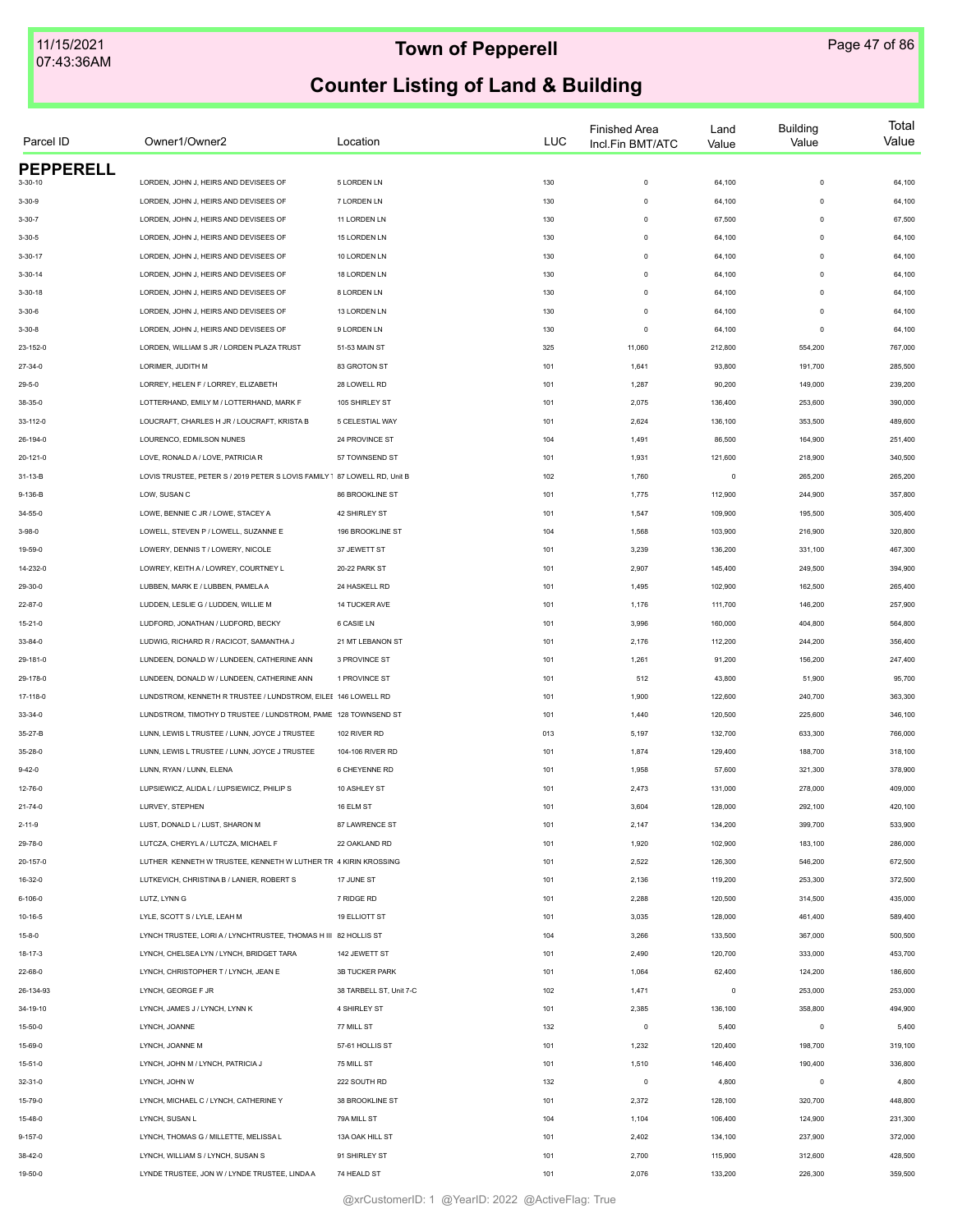| Parcel ID        | Owner1/Owner2                                                       | Location                | <b>LUC</b> | <b>Finished Area</b><br>Incl.Fin BMT/ATC | Land<br>Value | <b>Building</b><br>Value | Total<br>Value |
|------------------|---------------------------------------------------------------------|-------------------------|------------|------------------------------------------|---------------|--------------------------|----------------|
| <b>PEPPERELL</b> |                                                                     |                         |            |                                          |               |                          |                |
| 13-33-0          | LYNDE, MICHAEL J / LYNDE, AMBER B                                   | 65 HEALD ST             | 104        | 2,922                                    | 136,000       | 277,100                  | 413,100        |
| 33-58-0          | LYNN, ANDREW / LYNN, SARASVATI                                      | 4 ORION RD              | 101        | 3,657                                    | 136,100       | 384,000                  | 520,100        |
| 32-26-E          | LYONS, DAVID R / LYONS, MARIANNE C                                  | 88 HARBOR ST            | 101        | 2,453                                    | 123,000       | 230,900                  | 353,900        |
| $37 - 3 - 2$     | MAC DONALD, CHRISTOPHER STONE / BROWNING-KAMIN 5 SIRIUS LN          |                         | 101        | 2,805                                    | 132,700       | 439,400                  | 572,100        |
| $37 - 22 - 3$    | MACCARONE, CHRISTINE P / CATALDO, CHARLOTTE                         | 3 APRIL LN              | 101        | 3,159                                    | 123,600       | 387,400                  | 511,000        |
| 17-61-0          | MACCARTY, PAULA A / MACCARTY, MICHAEL I                             | 136 LOWELL RD           | 101        | 1,650                                    | 102,900       | 193,700                  | 296,600        |
| 38-94-0          | MACDONALD, JAMES T JR / MACDONALD, FAUN E                           | 8 BRICK POND WAY        | 101        | 2,978                                    | 136,500       | 366,300                  | 502,800        |
| $36 - 22 - 2$    | MACDONALD, MARK L / MACDONALD, ANNA J                               | 152 SOUTH RD            | 101        | 2,330                                    | 119,200       | 307,200                  | 426,400        |
| $36 - 22 - 3$    | MACDONALD, MARK L / MACDONALD, ANNA J                               | 152A SOUTH RD           | 132        | $\circ$                                  | 6,500         | $\mathbf 0$              | 6,500          |
| $38 - 12 - 1$    | MACDONALD, MICHAEL F                                                | 65 MT LEBANON ST        | 101        | 5,376                                    | 128,000       | 542,100                  | 670,100        |
| 29-124-E         | MACDOUGALL, ANDREW W                                                | 34 LOWELL RD, Unit 23   | 102        | 1,160                                    | $\mathsf 0$   | 174,900                  | 174,900        |
| 38-78-0          | MACGREGOR, JAMES AMOS III / MACGREGOR, MARY B                       | 105 ELM ST              | 101        | 2,039                                    | 138,800       | 269,500                  | 408,300        |
| 25-29-12         | MACHADO, JULIANA / DEOLIVEIRA AMORIM, CHARLISON                     | 42 MILL ST, Unit 2      | 102        | 2,298                                    | $\mathsf 0$   | 406,500                  | 406,500        |
| 25-29-11         | MACHADO, MARCIO / MACHADO, MARLI                                    | 42 MILL ST, Unit 1      | 102        | 2,298                                    | $\mathsf 0$   | 406,500                  | 406,500        |
| $6 - 11 - 9$     | MACHARIA, DON                                                       | 44 EMERSON CIR          | 101        | 1,687                                    | 116,800       | 232,200                  | 349,000        |
| 29-29-0          | MACKENZIE. GORDON JOHN / MACKENZIE. KATIE LYNN                      | 22 HASKELL RD           | 101        | 1,495                                    | 102,900       | 168,000                  | 270,900        |
| $31 - 57 - 0$    | MACKINNON, PETER / MACKINNON, ELIZABETH                             | 102A LOWELL RD          | 101        | 2,203                                    | 101,300       | 250,300                  | 351,600        |
| $31 - 3 - 55$    | MACKLAND-RIVERA, CRAIG / MACKLAND-RIVERA, KATHEI 39 BACON ST        |                         | 101        | 3,178                                    | 128,900       | 490,500                  | 619,400        |
| $30 - 24 - 0$    | MACLATCHY LE, JACQUELYN L / GRAY, JENNIFER                          | 17 PARKWOOD DR          | 101        | 1,203                                    | 105,900       | 152,700                  | 258,600        |
| 25-32-0          | MACLELLAN TRUSTEE, SARAH / BERUBE TRUSTEE, MAR( 16-18 GROTON ST     |                         | 340        | 1,960                                    | 173,500       | 470,900                  | 644,400        |
| 22-24-0          | MACNUTT, DANIEL P                                                   | 3 BROOKLINE ST          | 101        | 1,696                                    | 99,100        | 113,100                  | 212,200        |
| 18-90-0          | MACPHEE TRUSTEE, CRAIG W / MACPHEE TRUSTEE, RO: 111 JEWETT ST       |                         | 101        | 2,567                                    | 121,700       | 305,900                  | 427,600        |
| $8-42-A$         | MADERA, JAMES J JR / MADERA, KIM                                    | 84 OAK HILL ST          | 101        | 1,536                                    | 126,300       | 192,600                  | 318,900        |
| 12-119-0         | MADIGAN, MICHAEL J / MADIGAN, CATHERINE M                           | 36 BAYBERRY ST          | 101        | 2,470                                    | 128,000       | 289,700                  | 417,700        |
| 13-59-0          | MAGEE, DAVID F                                                      | 42 BLOOD ST             | 101        | 1,242                                    | 133,500       | 210,800                  | 344,300        |
| 28-20-2          | MAGURN, ARTHUR R III                                                | 27 PINE ST, Unit 2      | 102        | 1,757                                    | $\,0\,$       | 271,100                  | 271,100        |
|                  | MAHER, RAYMOND J JR / MAHER, JOAN                                   | 37 JERSEY ST            | 101        | 1,547                                    | 116,800       | 215,300                  | 332,100        |
| 31-39-A          | MAHER, THOMAS F JR / MAHER, KATHLEEN M                              | 3 BRICK POND WAY        | 101        | 2,299                                    | 137,300       | 370,900                  | 508,200        |
| 38-89-0          |                                                                     | 94A TOWNSEND ST         |            |                                          |               |                          |                |
| 33-79-0          | MAHONEY, DENNIS J / MAHONEY, KAREN L                                |                         | 101        | 2,196                                    | 131,800       | 266,800                  | 398,600        |
| 26-134-71        | MAILLOUX, SCOTT D / MAILLOUX, SUSAN                                 | 38 TARBELL ST, Unit 7-A | 102        | 1,483                                    | $\mathsf 0$   | 261,800                  | 261,800        |
| 16-26-0          | MAILMAN, MITCHELL D                                                 | 5 JUNE ST               | 101        | 2,746                                    | 115,600       | 274,400                  | 390,000        |
| $8 - 12 - 0$     | MAIN LE, MARY JANE / BATHRICK, MARY MICHELLE                        | <b>5 BOYNTON ST</b>     | 101        | 1,232                                    | 149,000       | 186,400                  | 335,400        |
| 32-20-0          | MAIN OFFICE                                                         | 8 PROCTOR RD            | 934        | $\circ$                                  | 9,900         | $^{\circ}$               | 9,900          |
| 23-128-0         | MAIN STREET BANK                                                    | 78 MAIN ST              | 340        | 3,828                                    | 172,200       | 336,500                  | 508,700        |
| 23-129-0         | MAIN STREET BANK                                                    | 80 MAIN ST              | 341        | 3,116                                    | 172,100       | 391,500                  | 563,600        |
| 8-32-0           | MAIN, RUSSELL K / MAIN, MARJORIE                                    | 7 BOYNTON ST            | 101        | 1,808                                    | 128,800       | 287,100                  | 415,900        |
| 21-63-0          | MAKELA TRUSTEE, K WANDA / GILLOGLY FAMILY TRUST 33 MAIN ST          |                         | 101        | 1,862                                    | 103,900       | 185,500                  | 289,400        |
| 33-59-0          | MAKER FARM LLC                                                      | 12 BANCROFT ST          | 101        | 5,454                                    | 155,400       | 725,200                  | 880,600        |
| 29-100-0         | MAKEVICH, WALTER F / MONTBLEAU, SUSAN M                             | 10 FIRST AVE            | 101        | 1,184                                    | 102,900       | 165,400                  | 268,300        |
| 26-88-0          | MAKI, DONALD U / MAKI LE, RUTH A                                    | 16 PROSPECT ST          | 104        | 1,797                                    | 100,800       | 168,300                  | 269,100        |
| $11 - 52 - 0$    | MAKROS, DAVID / MAKROS, SUSAN                                       | 3 NURSERY RD            | 101        | 2,080                                    | 115,600       | 299,600                  | 415,200        |
| 6-103-0          | MALEY, MICHAEL J / MALEY, KRISTINE A                                | 29 RIDGE RD             | 101        | 2,742                                    | 117,400       | 321,200                  | 438,600        |
| 34-44-3          | MALLABAR, AARON JAMES / DRAKE, AMANDA MARIE                         | 61 SHIRLEY ST           | 101        | 2,240                                    | 128,000       | 349,600                  | 477,600        |
| 6-41-0           | MALLIAROUDAKIS TRUSTEE, GEORGE J / MALLIAROUDAI 14 BROOKDALE LN     |                         | 101        | 3,636                                    | 115,600       | 391,200                  | 506,800        |
| 14-240-0         | MALLOY, DENNIS ROBERT / MALLOY, JOCELYN                             | 13 PARK ST              | 101        | 3,935                                    | 137,600       | 331,800                  | 469,400        |
| 10-25-0          | MALOUIN JAN A TRUSTEE, JAN A MALOUIN INVESTMENT 1 137 HOLLIS ST     |                         | 720        | $\mathsf 0$                              | 136,515       | $\mathbf 0$              | 136,515        |
| $10 - 1 - 0$     | MALOUIN JAN A, JAN A MALOUIN INVESTMENT / MALOUIN 128-140 HOLLIS ST |                         | 017        | 2,208                                    | 222,338       | 217,000                  | 439,338        |
| $10 - 11 - 0$    | MALOUIN JAN A, JAN A MALOUIN INVESTMENT / MALOUIN 101-117 HOLLIS ST |                         | 071        | $\mathsf 0$                              | 119,694       | $\mathbf 0$              | 119,694        |
| 38-13-0          | MALOY, JAMES B / TORIGIAN, CHRISTINE M                              | 75 MT LEBANON ST        | 101        | 2,636                                    | 130,700       | 286,900                  | 417,600        |
| 41-1-3           | MALSBURY, LEANNE / BRAMAN, RYAN                                     | 6 MAUREENS WAY          | 101        | 2,332                                    | 113,200       | 398,200                  | 511,400        |
| 37-48-0          | MANEY TRUSTEE, DENNIS L / MANEY TRUSTEE, DIANNE I 45 BANCROFT ST    |                         | 101        | 1,899                                    | 123,900       | 230,500                  | 354,400        |
| 37-38-0          | MANEY, JOSEPH C / MANEY, SARAH                                      | 75A SOUTH RD            | 101        | 4,085                                    | 136,500       | 227,800                  | 364,300        |
| 26-134-51        | MANGANO, FRANK / MANGANO, MARY J                                    | 38 TARBELL ST, Unit 5-A | 102        | 1,529                                    | $\mathsf 0$   | 257,800                  | 257,800        |
| 14-174-0         | MANLEY JR TRUSTEE, DANIEL R / DANIEL R MANLEY JR A 13 PALMER RD     |                         | 101        | 1,736                                    | 102,100       | 162,500                  | 264,600        |
|                  |                                                                     |                         |            |                                          |               |                          |                |
| $3 - 36 - 0$     | MANNI, RYAN LOUIS / MANNI, MONICA N                                 | 54 BOYNTON ST           | 101        | 3,810                                    | 120,300       | 392,000                  | 512,300        |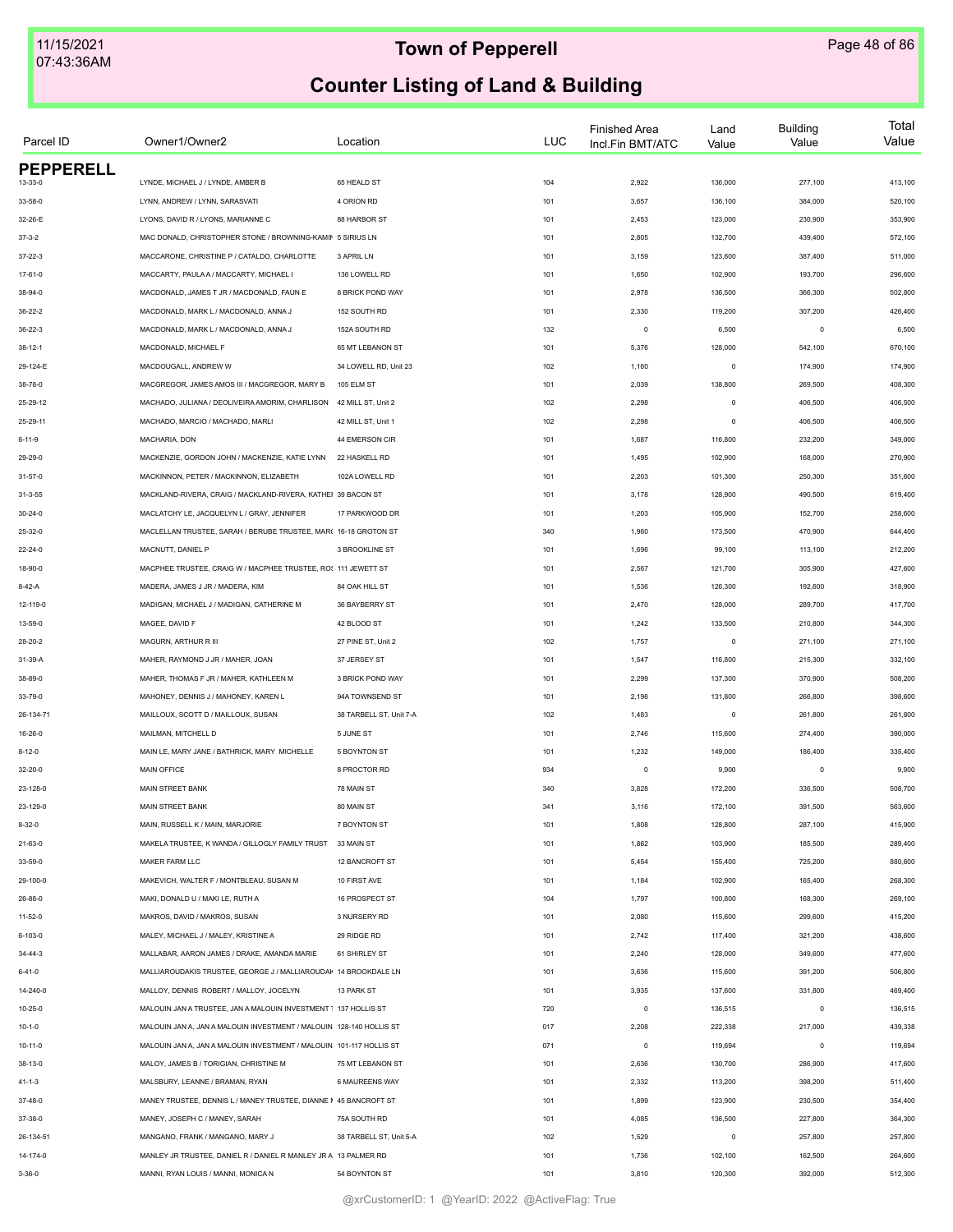| Parcel ID                    | Owner1/Owner2                                                    | Location              | <b>LUC</b> | <b>Finished Area</b><br>Incl.Fin BMT/ATC | Land<br>Value | <b>Building</b><br>Value | Total<br>Value |
|------------------------------|------------------------------------------------------------------|-----------------------|------------|------------------------------------------|---------------|--------------------------|----------------|
| <b>PEPPERELL</b><br>11-113-0 | MANNION, JASON MICHAEL / KIRKLAND, AMY                           | 5 MERRIMAC DR         | 101        | 1,938                                    | 106,900       | 253,300                  | 360,200        |
| 23-186-0                     | MANOLIS, MICHELLE L / MANOLIS, ADAM                              | 6 PLEASANT ST         | 111        | 2,878                                    | 99,400        | 311,600                  | 411,000        |
|                              | MANSEAU, JAMES R / MANSEAU, CINDY                                |                       |            |                                          |               |                          |                |
| 14-82-0                      |                                                                  | 4 OAK HILL ST         | 101        | 2,070                                    | 112,400       | 188,300                  | 300,700        |
| 37-27-0                      | MANSFIELD, PHILIP / MANSFIELD, KELSEY                            | 116 SOUTH RD          | 101        | 2,268                                    | 120,200       | 184,200                  | 304,400        |
| 22-113-0                     | MANSFIELD, RAYMOND J / MANSFIELD, SARAH A                        | 1 BRANDONS WAY        | 101        | 2,228                                    | 129,400       | 330,900                  | 460,300        |
| $31 - 4 - 0$                 | MANUEL TRUSTEE, ANNMARIE / MANUEL TRUSTEE, JOHN 110 LOWELL RD    |                       | 101        | 1,316                                    | 103,600       | 177,400                  | 281,000        |
| 20-90-0                      | MANUEL, JUDYANN / MANUEL, CHRISTINE D                            | 35 ELM ST             | 130        | $\mathsf 0$                              | 100,100       | $\mathbf 0$              | 100,100        |
| 20-92-0                      | MANUEL. JUDY ANN / MANUEL. CHRISTINE D                           | 37 ELM ST             | 101        | 5,454                                    | 132,900       | 398,800                  | 531,700        |
| 15-100-0                     | MANUPELLI, LEONARD H / MANUPELLI, SUSAN M                        | 31 HADLEY RD          | 101        | 3,835                                    | 152,000       | 394,300                  | 546,300        |
| $9 - 114 - 0$                | MARANTZ, JANET                                                   | 50 PRESCOTT ST        | 101        | 1,260                                    | 129,200       | 138,400                  | 267,600        |
| $15 - 55 - 0$                | MARCH, DEREK                                                     | 67 MILL ST            | 104        | 2,236                                    | 114,900       | 229,500                  | 344,400        |
| $27 - 40 - 1$                | MARCH, GARRET BRICE                                              | 90 GROTON ST, Unit 1  | 102        | 1,864                                    | $\mathsf 0$   | 217,100                  | 217,100        |
| 26-181-0                     | MARCH, JAIMIE L / MCCORMACK, LAUREN                              | 3 ST ANNE ST          | 101        | 1,632                                    | 87,600        | 205,600                  | 293,200        |
| $8 - 50 - 0$                 | MARCH, PETER C / MARCH, NOELEEN A                                | 51-55 MAPLE ST        | 101        | 3,179                                    | 137,000       | 406,900                  | 543,900        |
| $36 - 3 - 0$                 | MARCHAND. JEFFREY / GONSALVES. DEIRDRE L                         | 210 SOUTH RD          | 101        | 2,221                                    | 122,200       | 280,000                  | 402,200        |
| $23 - 4 - 0$                 | MARCHAND, JULIE / LEBLEU, JUSTIN                                 | 6 CHACE AVE           | 101        | 1,872                                    | 102,100       | 232,000                  | 334,100        |
| 29-39-0                      | MARCHAND, RONALD E / MARCHAND, JUDITH L                          | 53 PARKWOOD DR        | 101        | 1,884                                    | 102,800       | 179,400                  | 282,200        |
| 17-112-0                     | MARCHANT, BENJAMIN C / MARCHANT, KRISTINA                        | 149A LOWELL RD        | 101        | 2,472                                    | 119,600       | 278,600                  | 398,200        |
| 14-98-0                      | MARCHESSAULT, MARK E / MARCHESSAULT, LESLIE                      | 3 PRESCOTT ST         | 101        | 1,330                                    | 122,500       | 189,500                  | 312,000        |
| 41-1-15                      | MARCHETTI, GILLON / MARCHETTI, KELLY                             | 3 RILEYS WAY          | 101        | 2,596                                    | 113,300       | 416,500                  | 529,800        |
| 32-41-D                      | MARCHILDON TRUSTEE, ROBERT D / KWONG TRUSTEE, I 50 HARBOR ST     |                       | 101        | 1,638                                    | 120,600       | 199,700                  | 320,300        |
| $7 - 4 - 0$                  | MARCHILDON, RONALD D / MARCHILDON, EILEEN M                      | 34 WHEELER ST         | 101        | 1,428                                    | 139,900       | 199,000                  | 338,900        |
| 33-241-0                     | MARCIELLO, JULIE I / MARCIELLO, FRANK A III                      | 3 BANCROFT ST         | 101        | 3,754                                    | 128,500       | 288,700                  | 417,200        |
| 32-89-0                      | MARCINIAK TRUSTEE, KEITH / MARCINIAK TRUSTEE, WEN 15 WEST ST     |                       | 101        | 2,048                                    | 128,000       | 267,000                  | 395,000        |
| 18-72-0                      | MARCINIAK TRUSTEE, THOMAS A / MARCINIAK TRUSTEE, 70 WEST ST      |                       | 101        | 2,404                                    | 125,800       | 264,800                  | 390,600        |
| 14-156-0                     | MARCO, CHARLES A / STAIRS, ELAINE S                              | 5 LAUREL ST           | 101        | 1,863                                    | 100,800       | 186,800                  | 287,600        |
| 24-40-0                      | MARCOS, KYLE / BURKE, CAITLIN                                    | 27 HIGH ST            | 101        | 2,300                                    | 100,700       | 251,700                  | 352,400        |
| 37-44-0                      | MARCOTTE, LINDA LOUISE / MARCOTTE, HENRY                         | 37 BANCROFT ST        | 101        | 1,894                                    | 119,600       | 241,000                  | 360,600        |
| 15-111-0                     | MARCOUX, TODD E / MARCOUX, ELLEN G                               | 8 HADLEY RD           | 101        | 3,460                                    | 152,000       | 370,500                  | 522,500        |
| 27-19-0                      | MAREIRO, WAYNE / MAREIRO, LISA                                   | 8 WILLIAM ST          | 101        | 1,607                                    | 106,200       | 172,000                  | 278,200        |
| 38-59-0                      | MARGRAF TRUSTEE, CHRISTOPHER / KARP TRUSTEE, AF 79 MT LEBANON ST |                       | 101        | 2,030                                    | 110,800       | 238,400                  | 349,200        |
| 29-129-0                     | MARIANO, ANTHONY R / MARIANO, PATRICIA M                         | 64 LOWELL RD          | 101        | 2,100                                    | 90,800        | 247,200                  | 338,000        |
|                              |                                                                  |                       |            |                                          |               |                          |                |
| 29-155-0                     | MARIANO, BRIAN P / MARIANO, ELEANOR F                            | 59 LOWELL RD          | 104        | 2,684                                    | 109,500       | 259,600                  | 369,100        |
| 9-136-A                      | MARIANO, DUSTIN ANTHONY                                          | 84 BROOKLINE ST       | 101        | 1,315                                    | 128,600       | 152,200                  | 280,800        |
| 32-72-0                      | MARIANO, KRISTEN PATRICIA / COYLE, RYAN MICHAEL                  | 165 TOWNSEND ST       | 101        | 2,628                                    | 128,000       | 345,700                  | 473,700        |
| 26-180-0                     | MARICOCHI, S VIRGINIA                                            | 21-25 LEIGHTON ST     | 105        | 3,040                                    | 88,200        | 262,800                  | 351,000        |
| 14-110-0                     | MARIN TRUSTEE, EDWIN / EDWIN MARIN 2010 REVOCABL 56-58 PARK ST   |                       | 101        | 3,674                                    | 141,600       | 416,800                  | 558,400        |
| 34-42-0                      | MARINILLI, PAUL A / WHITE, KELLY A                               | 55 SHIRLEY ST         | 101        | 1,686                                    | 93,600        | 207,200                  | 300,800        |
| 23-197-0                     | MARION, PATRICK A / DELFINO, VANESSA                             | 7 HIGH ST             | 104        | 2,729                                    | 101,500       | 244,300                  | 345,800        |
| $7 - 38 - 0$                 | MARK R MATHEWS TRUSTEE, MARK R MATHEWS INVEST 76 WHEELER ST      |                       | 101        | 1,512                                    | 133,400       | 302,000                  | 435,400        |
| 26-160-0                     | MARKHAM, MICHAEL J / MARKHAM, CECILY A                           | 14 LEIGHTON ST        | 104        | 2,131                                    | 89,000        | 211,500                  | 300,500        |
| 6-11-35                      | MARKO, CHRISTOPHER D / MARKO, DAWN M                             | 10 WINSLOW CT         | 101        | 1,563                                    | 116,500       | 239,200                  | 355,700        |
| 27-23-0                      | MARKS, KATHERINE M                                               | 11 WILLIAM ST         | 109        | 3,302                                    | 114,100       | 387,900                  | 502,000        |
| 13-90-0                      | MARLEY, ROBIN                                                    | 29 MAPLE ST           | 101        | 2,704                                    | 115,200       | 333,200                  | 448,400        |
| $41 - 1 - 2$                 | MARONEY, ANDREW J / MARONEY, KATHERINE H                         | 4 MAUREENS WAY        | 130        | $\circ$                                  | 114,800       | $\mathbf 0$              | 114,800        |
| 33-65-0                      | MARPLE, MATTHEW D / MARPLE, JANET W                              | 45 MT LEBANON ST      | 101        | 2,741                                    | 122,200       | 322,700                  | 444,900        |
| 29-79-0                      | MARQUES, RICHARD JR / MARQUES, EILEEN M                          | 24 OAKLAND RD         | 101        | 1,397                                    | 102,300       | 163,500                  | 265,800        |
| 16-114-0                     | MARQUIS, RICHARD M / MARQUIS, CATHERINE M                        | 7 MERRIMAC DR         | 101        | 2,029                                    | 108,100       | 239,800                  | 347,900        |
| $2 - 11 - 3$                 | MARR, DAVID B / GILES-MARR, NAOMI SUZANNE                        | 75 LAWRENCE ST        | 101        | 2,936                                    | 128,700       | 411,700                  | 540,400        |
| 14-3-0                       | MARR, SHAWN B / MARR, LISA J                                     | 3 COUNTRYSIDE RD      | 101        | 1,536                                    | 115,400       | 228,400                  | 343,800        |
| 13-80-0                      | MARRANZINI, CORINE                                               | 3 CHESTNUT ST         | 101        | 2,236                                    | 123,800       | 243,300                  | 367,100        |
| 28-15-0                      | MARREN, BLAINE / CORNARO, CINDI                                  | 36 SHAWNEE RD         | 101        | 2,117                                    | 108,500       | 239,900                  | 348,400        |
| 29-116-0                     | MARRIOT, JAMES / MARRIOT, LISA                                   | 10 HASKELL RD         | 101        | 1,397                                    | 99,500        | 182,600                  | 282,100        |
| 32-45-0                      | MARRO, ETHAN M / SHEPPARD, ALEXANDRA                             | <b>46 SHATTUCK ST</b> | 101        | 1,510                                    | 115,800       | 145,500                  | 261,300        |
| $11 - 2 - 3$                 | MARROQUIN, YANEIRA D / GALVEZ, ERNESTO                           | 4 PIERCE ST           | 101        | 2,676                                    | 115,900       | 358,800                  | 474,700        |
|                              |                                                                  |                       |            |                                          |               |                          |                |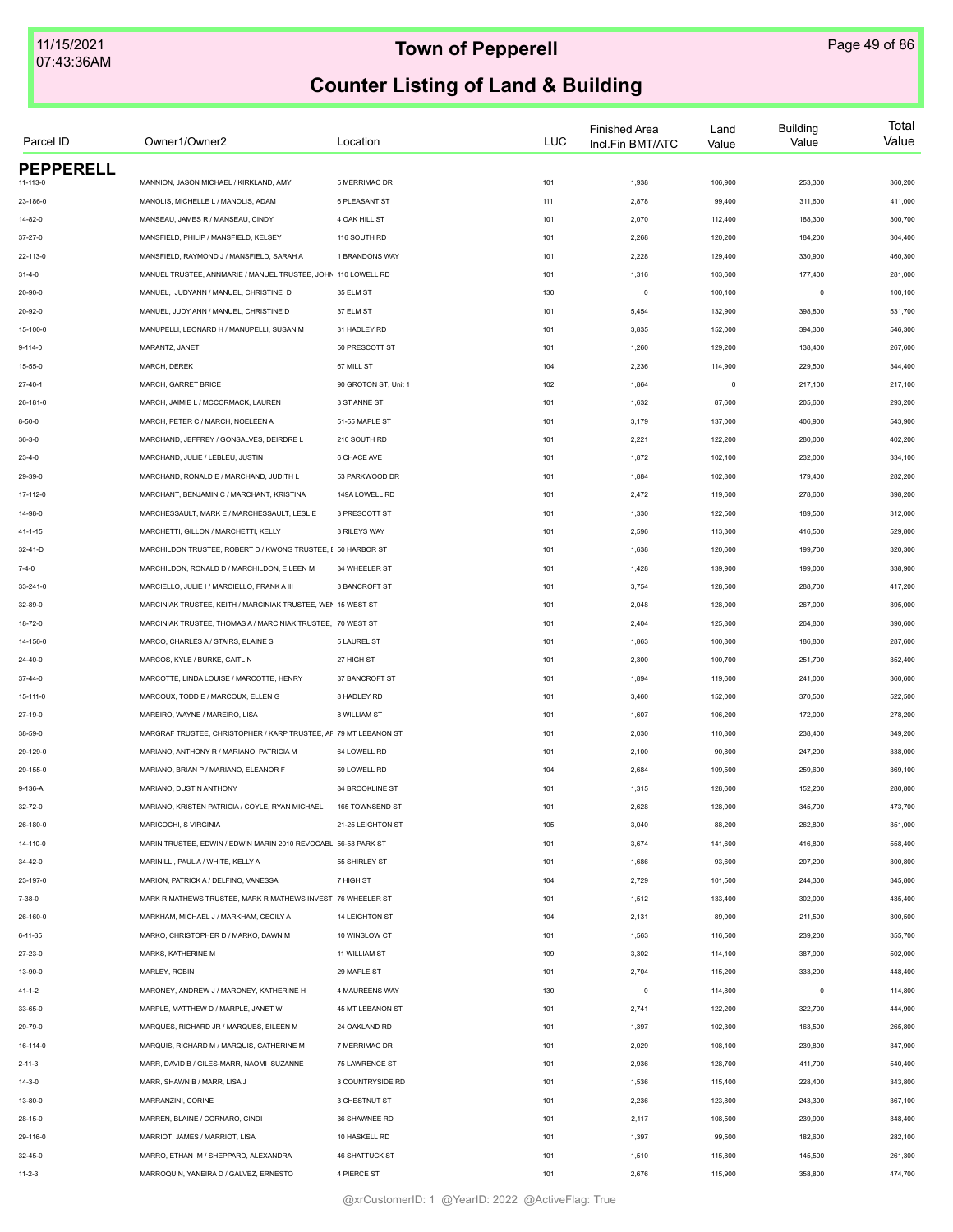| Parcel ID                    | Owner1/Owner2                                                    | Location                  | <b>LUC</b> | <b>Finished Area</b><br>Incl.Fin BMT/ATC | Land<br>Value | <b>Building</b><br>Value | Total<br>Value |
|------------------------------|------------------------------------------------------------------|---------------------------|------------|------------------------------------------|---------------|--------------------------|----------------|
| <b>PEPPERELL</b><br>15-103-0 | MARSHALL, KENNETH W TRUSTEE / MARSHALL, SHARON 37 HADLEY RD      |                           | 101        | 2,800                                    | 152,700       | 383,600                  | 536,300        |
| 18-98-0                      | MARSHALL, MICHAEL C / MARSHALL, TRICIA L                         | 2 BLUEBERRY HILL RD       | 101        | 3,385                                    | 137,800       | 420,200                  | 558,000        |
| $28 - 16 - 0$                | MARSHALL, MICHAEL J / MARSHALL, KORI                             | 38 SHAWNEE RD             | 101        | 1,760                                    | 107,200       | 181,800                  | 289,000        |
| 31-29-Q                      | MARSHALL, RICHARD J JR / MARSHALL, JULIE M                       | 24 EAST ST                |            | 1,578                                    | 115,600       | 201,800                  | 317,400        |
|                              |                                                                  |                           | 101        |                                          |               |                          |                |
| $11 - 45 - 0$                | MARSTON, MONA L / LOPRINZE, CHRISTOPHER J                        | 127 NASHUA RD             | 101        | 2,516                                    | 117,600       | 327,400                  | 445,000        |
| $8 - 87 - 0$                 | MARSTON, STACEY A / MAHER, MARTIN A JR                           | 23 BOYNTON ST             | 101        | 1,700                                    | 128,600       | 229,900                  | 358,500        |
| $16 - 77 - 1$                | MARTELL, LEONARD JR                                              | 24 LOMAR PARK DR, Unit 1  | 445        | 2,100                                    | $\mathsf 0$   | 187,600                  | 187,600        |
| $16 - 77 - 2$                | MARTELL, LEONARD JR                                              | 24 LOMAR PARK DR, Unit 2  | 445        | 2,100                                    | $\mathsf 0$   | 180,300                  | 180,300        |
| 31-79-0                      | MARTIN TRUSTEE. MARY S / MARY S MARTIN FAMILY TRU 61 EAST ST     |                           | 101        | 6,711                                    | 145,000       | 448,700                  | 593,700        |
| $16 - 61 - 0$                | MARTIN TRUSTEE, MARY S / MARY S. MARTIN FAMILY TRL 52-58 EAST ST |                           | 132        | $\mathsf 0$                              | 19,500        | $\mathbf 0$              | 19,500         |
| 30-56-0                      | MARTIN TRUSTEE, MARY S / MARY S. MARTIN FAMILY TRU 42 EAST ST    |                           | 131        | $\mathsf 0$                              | 62,300        | $\mathbf 0$              | 62,300         |
| 30-55-0                      | MARTIN TRUSTEE, MARY S / MARY S. MARTIN FAMILY TRI 40 EAST ST    |                           | 132        | $\mathsf 0$                              | 5,800         | $\mathbf 0$              | 5,800          |
| $30 - 54 - 0$                | MARTIN TRUSTEE, MARY S / MARY S. MARTIN FAMILY TRI 100 LOWELL RD |                           | 131        | $\mathsf 0$                              | 51,000        | $\circ$                  | 51,000         |
| 34-16-A                      | MARTIN, DANIEL C / MARTIN, JESSICA L                             | 13 SHIRLEY ST             | 101        | 1,064                                    | 131,500       | 192,900                  | 324,400        |
| 13-69-0                      | MARTIN, LIONEL                                                   | 16 BLOOD ST               | 101        | 2,518                                    | 136,600       | 310,800                  | 447,400        |
| 29-61-0                      | MARTIN, PATRICK / MARTIN, HEATHER                                | 31 OAKLAND RD             | 101        | 1,584                                    | 102,900       | 198,600                  | 301,500        |
| 29-99-0                      | MARTIN, ROBERT S                                                 | 8 FIRST AVE               | 101        | 864                                      | 102,900       | 140,400                  | 243,300        |
| $41 - 1 - 6$                 | MARTIN, SEAN                                                     | 5 MAUREENS WAY            | 101        | 2,592                                    | 118,800       | 433,500                  | 552,300        |
| $6 - 11 - 5$                 | MARTIN, SHAUN                                                    | 52 EMERSON CIR            | 101        | 1,464                                    | 116,200       | 226,700                  | 342,900        |
| 31-79-1                      | MARTIN, STEPHEN A / MARTIN, LAUREN M                             | 61A EAST ST               | 101        | 2,407                                    | 140,100       | 374,600                  | 514,700        |
| 24-13-0                      | MARTINEZ, LUIS / MARTINEZ, AMANDA                                | 13 HIGH ST                | 101        | 3,084                                    | 105,000       | 366,200                  | 471,200        |
| $2 - 11 - 4$                 | MARYLAND, DALE / FANNING, TANYA                                  | 73 LAWRENCE ST            | 101        | 2,936                                    | 128,700       | 421,100                  | 549,800        |
| 31-76-A                      | MASER, RICHARD K                                                 | 2 SCOTIA DR, Unit A       | 102        | 936                                      | $\mathsf 0$   | 156,600                  | 156,600        |
| 15-97-0                      | MASIELLO, GREGORY A / MASIELLO, JENNIFER S                       | 25 HADLEY RD              | 101        | 3,052                                    | 152,500       | 412,100                  | 564,600        |
| 16-64-10                     | MASIELLO, JOHN / MASIELLO, LAURA                                 | 10 LOMAR PARK DR, Unit 10 | 445        | 2,464                                    | $\mathsf 0$   | 171,900                  | 171,900        |
| 16-67-0                      | MASIELLO, JOHN C / MASIELLO, LAURA J                             | 27 LOMAR PARK DR          | 400        | 25,400                                   | 292,300       | 1,241,700                | 1,534,000      |
| 33-38-0                      | MASKALENKO, NEIL / RUGGIERO, MIRELLA                             | 118 TOWNSEND ST           | 101        | 1,555                                    | 107,600       | 216,200                  | 323,800        |
| 33-24-0                      | MASKALENKO, THOMAS P / MASKALENKO, KRISTIN M                     | 1 BANCROFT ST             | 101        | 1,268                                    | 128,700       | 190,800                  | 319,500        |
| $23 - 21 - 15$               | MASON, HERBERT C JR / CLEVELAND, JENNIFER                        | 21 TUCKER ST, Unit 15     | 102        | 1,934                                    | $\mathsf 0$   | 306,400                  | 306,400        |
| 23-136-0                     | MASS AVE RENTALS LLC                                             | 90 MAIN ST                | 109        | 6,188                                    | 88,200        | 682,600                  | 770,800        |
| 23-139-0                     | MASS AVE RENTALS LLC                                             | 102-110 MAIN ST           | 111        | 5,363                                    | 91,300        | 473,600                  | 564,900        |
| $6 - 20 - 0$                 | MASS COMPOSTING GROUP / c/o DAVID BURTON                         | 149-163 NASHUA RD         | 034        | 2,300                                    | 313,300       | 117,900                  | 431,200        |
| $6 - 20 - 1$                 | MASS COMPOSTING GROUP / c/o DAVID BURTON                         | 141 NASHUA RD             | 440        | $\mathsf 0$                              | 192,000       | $\mathbf 0$              | 192,000        |
| $26 - 2 - 0$                 | MASSACHUSETTS ELECTRIC CO / C/O PROPERTY TAX DE 37 GROTON ST     |                           | 424        | $\mathsf 0$                              | 232,900       | 23,900                   | 256,800        |
| $24 - 77 - 0$                | MASSACHUSETTS ELECTRIC CO / C/O PROPERTY TAX DE 41 CANAL ST      |                           | 392        | $\mathsf 0$                              | 59,100        | $\mathbf 0$              | 59,100         |
| 23-103-0                     | MASSACHUSETTS ELECTRIC CO / C/O PROPERTY TAX DE 2A COTTAGE ST    |                           | 440        | $\mathsf 0$                              | 68,700        | 800                      | 69,500         |
| $9 - 165 - 0$                | MASSARELLI, FRANK J / MASSARELLI, JENNIFER                       | 100 BROOKLINE ST          | 101        | 2,501                                    | 129,800       | 306,800                  | 436,600        |
| 29-89-0                      | MASTERGEORGE, MICHAEL J / MASTERGEORGE, ROSLYI 13 HASKELL RD     |                           | 101        | 1,981                                    | 102,900       | 196,100                  | 299,000        |
|                              | MASTERSON. JOHN P / MASTERSON. KRISTINA K                        | 14 WILLIAM ST             | 101        | 1,817                                    |               | 247,900                  |                |
| 27-38-0                      |                                                                  |                           |            |                                          | 142,800       |                          | 390,700        |
| $41 - 1 - 7$                 | MASUCCI, DAVID / SAITOW, KATHLEEN                                | 3 MAUREENS WAY            | 101        | 1,702                                    | 112,200       | 374,200                  | 486,400        |
| 14-256-0                     | MATHE, BRIAN J / MATHE, RENAE A                                  | 26 PALMER RD              | 101        | 3,140                                    | 136,400       | 327,800                  | 464,200        |
| 36-126-0                     | MATHIEN, RICHARD P / MATHIEN, MATTHEW                            | 12 LAKIN ST               | 101        | 2,358                                    | 135,500       | 305,200                  | 440,700        |
| 35-10-0                      | MATISSE, PAUL                                                    | 22 CANAL ST               | 109        | 2,829                                    | 141,100       | 556,800                  | 697,900        |
| $35 - 11 - 0$                | MATISSE, PAUL                                                    | 24 CANAL ST               | 132        | $\circ$                                  | 6,400         | $\circ$                  | 6,400          |
| $35 - 9 - 0$                 | MATISSE, PAUL                                                    | 20 CANAL ST               | 101        | 1,804                                    | 122,500       | 181,200                  | 303,700        |
| $23 - 15 - 0$                | MATLEY TRUSTEE, HANDEL JR / ABNAKI REALTY TRUST                  | 1-5 TUCKER ST             | 013        | 9,171                                    | 111,600       | 507,700                  | 619,300        |
| 40-11-0                      | MATLEY TRUSTEE, MAUDE H / GARICK FAMILY TRUST                    | 3 PRINCETON LN            | 101        | 1,506                                    | 68,200        | 109,700                  | 177,900        |
| 40-12-0                      | MATLEY TRUSTEE, MAUDE H / GARRICK FAMILY TRUST                   | 10 YALE RD                | 101        | 457                                      | 68,000        | 42,400                   | 110,400        |
| 40-13-0                      | MATLEY, HANDEL                                                   | 8 YALE RD                 | 132        | $\mathsf 0$                              | 1,800         | $^{\circ}$               | 1,800          |
| $40 - 5 - 0$                 | MATLEY, HANDEL                                                   | 170 RIVER RD              | 131        | 0                                        | 23,900        | $^{\circ}$               | 23,900         |
| 32-31-A                      | MATTHEWS, JOSHUA A / MATTHEWS, JULIE A                           | 220 SOUTH RD              | 101        | 2,264                                    | 96,900        | 340,700                  | 437,600        |
| 29-16-0                      | MATTHEWS, THOMAS L / MATTHEWS, ANDREA R                          | 17 HERGET DR              | 101        | 1,685                                    | 106,300       | 194,500                  | 300,800        |
| 38-98-0                      | MATTISON TRUSTEE, SHARON L / WONONE REALTY TRUS 66 MT LEBANON ST |                           | 101        | 1,708                                    | 129,600       | 245,900                  | 375,500        |
| 15-89-0                      | MATTUCHIO, CARMEN R JR / PIZZUTO, CHRISTINE L                    | 9 HADLEY RD               | 101        | 3,376                                    | 152,100       | 414,400                  | 566,500        |
| 38-91-0                      | MATTUCHIO, JOHN / MATTUCHIO, GAIL                                | 2 BRICK POND WAY          | 101        | 2,299                                    | 129,200       | 330,700                  | 459,900        |
|                              |                                                                  |                           |            |                                          |               |                          |                |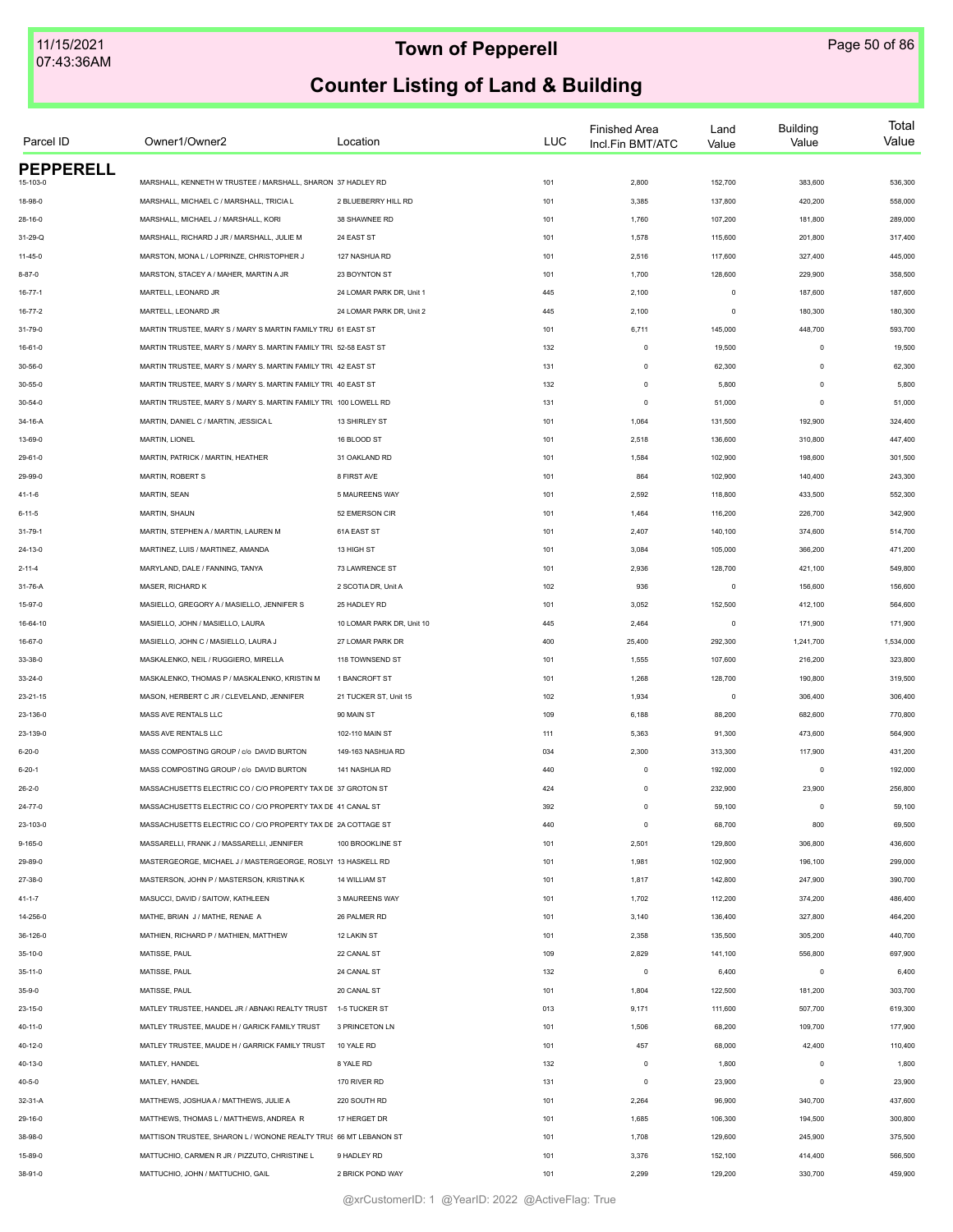| Parcel ID        | Owner1/Owner2                                                      | Location              | <b>LUC</b> | <b>Finished Area</b><br>Incl.Fin BMT/ATC | Land<br>Value | <b>Building</b><br>Value | Total<br>Value |
|------------------|--------------------------------------------------------------------|-----------------------|------------|------------------------------------------|---------------|--------------------------|----------------|
| <b>PEPPERELL</b> |                                                                    |                       |            |                                          |               |                          |                |
| 39-24-0          | MATUSIEWICZ, JOHN A / MATUSIEWICZ, SHEILA                          | 98 SOUTH RD           | 101        | 2,456                                    | 121,400       | 305,200                  | 426,600        |
| $24 - 12 - 0$    | MAURICIO, ELMER R                                                  | 20 PLEASANT ST        | 104        | 2,790                                    | 100,600       | 248,800                  | 349,400        |
| 29-119-0         | MAURO, WILLIAM S / MAURO, SHARON F                                 | 16 HASKELL RD         | 101        | 1,008                                    | 105,900       | 167,700                  | 273,600        |
| 29-93-0          | MAY, JOSEPH A / MAY, CLAUDINE M                                    | 5 HASKELL RD          | 101        | 1,495                                    | 102,900       | 183,000                  | 285,900        |
| $9 - 19 - 0$     | MAYER, MICHELLE                                                    | 105 BROOKLINE ST      | 101        | 1,758                                    | 96,100        | 191,900                  | 288,000        |
| 22-112-0         | MAYFIELD PARK, HOMEOWNERS ASSOC                                    | 2 TUCKER PARK         | 996        | $\mathsf 0$                              | $\mathsf 0$   | $\circ$                  | $\circ$        |
| $11 - 154 - 0$   | MAYLE, ROBERT KYLE / MAYLE, SANDRA J                               | 32 MERRIMAC DR        | 101        | 1,800                                    | 106,900       | 229,500                  | 336,400        |
| $20 - 1 - 0$     | MAYNARD TRUSTEE, PAUL R / BLAGDON TRUSTEE, LAUR 29 HEALD ST        |                       | 101        | 874                                      | 129,200       | 91,100                   | 220,300        |
| 14-29-0          | MC ARDLE. FRANCIS B / MC ARDLE. JENNIFER L                         | 19A SARTELLE ST       | 101        | 1,900                                    | 138,400       | 276,500                  | 414,900        |
| $9 - 123 - 3$    | MC CABE, BRANDON J / MC CABE, JAIME L                              | 3 OLD FARM LN         | 101        | 2,908                                    | 135,100       | 426,500                  | 561,600        |
| $34 - 30 - 0$    | MC DONOUGH, MARK                                                   | 30 MT LEBANON ST      | 101        | 1,112                                    | 122,800       | 172,800                  | 295,600        |
| $32 - 8 - 6$     | MC NAMARA, DANIEL                                                  | 116-120 JEWETT ST     | 101        | 1,872                                    | 130,600       | 272,700                  | 403,300        |
| 38-53-0          | MCALPINE, SUSAN L / MCALPINE, COLIN T                              | 71B SOUTH RD          | 101        | 2,524                                    | 108,400       | 371,100                  | 479,500        |
| 34-19-13         | MCALPINE, THOMAS / MCALPINE, IRENE                                 | 10 SHIRLEY ST         | 101        | 2,652                                    | 138,300       | 378,300                  | 516,600        |
| 29-126-A         | MCARDLE, ELIZABETH A                                               | 34 LOWELL RD, Unit 31 | 102        | 1,160                                    | $\mathsf 0$   | 175,600                  | 175,600        |
| 37-76-0          | MCAVOY TRUSTEE, ROBERT H / RICCIO TRUSTEE, CYNTI- 143-145 SOUTH RD |                       | 018        | 3,926                                    | 134,492       | 387,100                  | 521,592        |
| $36 - 18 - 0$    | MCBEE, JOHN R                                                      | 26-28 LAKIN ST        | 803        | $\mathsf 0$                              | 148,602       | $\mathbf 0$              | 148,602        |
| 36-25-0          | MCBEE, JOHN R                                                      | 7-21 LAKIN ST         | 803        | $\mathsf 0$                              | 180,550       | $\mathbf 0$              | 180,550        |
| 14-115-0         | MCBREARTY, PAUL T JR / MCBREARTY, KANDICE K                        | 21 SARTELLE ST        | 101        | 2,733                                    | 123,200       | 291,600                  | 414,800        |
| $36 - 22 - 1$    | MCBRIDE, WILLIAM F / MCBRIDE, JANINE E                             | 152B SOUTH RD         | 132        | $\mathsf 0$                              | 3,300         | $\mathbf 0$              | 3,300          |
| 36-22-0          | MCBRIDE. WILLIAM F / MCBRIDE. JANINE E                             | 150 SOUTH RD          | 101        | 1,776                                    | 119,700       | 243,400                  | 363,100        |
| 15-140-0         | MCCAFFERY, SEAN E / MCCAFFERY, ELLEN N                             | 44 HADLEY RD          | 101        | 2,306                                    | 152,900       | 347,000                  | 499,900        |
| 11-160-0         | MCCAFFREY, WILLIAM F / MCCAFFREY, MARTHA L                         | 25 DEERFIELD DR       | 101        | 2,374                                    | 112,100       | 287,700                  | 399,800        |
| 23-86-0          | MCCALL, STEPHEN T / MCCALL, LISA                                   | 60 MAIN ST            | 101        | 1,640                                    | 90,200        | 189,500                  | 279,700        |
| 37-30-0          | MCCANN, CHARLES / MCCANN, ROBIN K                                  | 132 SOUTH RD          | 101        | 2,380                                    | 144,300       | 354,600                  | 498,900        |
| 37-30-2          | MCCANN, CHARLES P / MCCANN, ROBIN K                                | 132B SOUTH RD         | 132        | $\circ$                                  | 35,500        | $\circ$                  | 35,500         |
|                  | MCCARTHY, EDWARD J / MCCARTHY, SANDRA J                            | 22 MILL ST            | 101        | 1,337                                    | 98,900        | 152,600                  | 251,500        |
| 23-216-0         | MCCARTHY, MARK F / LARKIN, SUSAN K                                 | 83 LOWELL RD          | 101        | 1,734                                    | 102,000       | 186,500                  | 288,500        |
| 31-51-0          |                                                                    |                       |            |                                          |               |                          |                |
| $29 - 3 - 2$     | MCCARTHY, MICHAEL / MCCARTHY, ROBIN                                | 8 SHAWNEE RD, Unit B  | 102        | 1,670                                    | $\mathsf 0$   | 318,400                  | 318,400        |
| 15-102-0         | MCCARTHY, RAYMOND F / MCCARTHY, MICHELE                            | 35 HADLEY RD          | 101        | 2,905                                    | 152,200       | 378,900                  | 531,100        |
| 14-96-0          | MCCHRISTIAN, FAY                                                   | 1 PRESCOTT ST         | 101        | 858                                      | 116,200       | 157,300                  | 273,500        |
| 14-207-0         | MCCLURE, RONALD L / MCCLURE, LESLIE A                              | 5 BIRCH DR            | 101        | 2,092                                    | 101,700       | 199,000                  | 300,700        |
| $2 - 37 - 0$     | MCCONNELL, KENNETH                                                 | 21 WHEELER ST         | 101        | 2,458                                    | 136,100       | 354,200                  | 490,300        |
| 29-149-0         | MCCORD, JEAN                                                       | 5 ALLEN ST            | 101        | 1,757                                    | 110,500       | 177,600                  | 288,100        |
| $41 - 1 - 18$    | MCCULLOUGH, EVAN / MCCOULLOUGH, EILEEN                             | 10 RILEYS WAY         | 101        | 2,426                                    | 115,700       | 403,200                  | 518,900        |
| 2-13-B           | MCDERMOTT, ROBERT B JR / WASS-MCDERMOTT, CYNTI 19 WHEELER ST       |                       | 101        | 2,426                                    | 143,600       | 241,100                  | 384,700        |
| 26-191-0         | MCDERMOTT, RYAN / LUNDEEN, JESSICA                                 | 22 PROVINCE ST        | 109        | 2,013                                    | 96,800        | 134,300                  | 231,100        |
| 34-67-0          | MCDERMOTT, SEAN / MCDERMOTT, ERIN                                  | 56 MT LEBANON ST      | 101        | 3,021                                    | 119,900       | 294,800                  | 414,700        |
| $32 - 8 - 2$     | MCDEVITT, JAMES W / MCDEVITT, SUSAN L                              | 7-9 HARBOR ST         | 101        | 2,128                                    | 128,700       | 301,800                  | 430,500        |
| 22-483-0         | MCDEVITT, VANESSA M                                                | 8 TUCKER PARK, Unit C | 102        | 1,344                                    | $\mathsf 0$   | 226,700                  | 226,700        |
| $7 - 61 - 0$     | MCDONALD, DEBORAH J                                                | 40 CRANBERRY ST       | 101        | 1,755                                    | 122,000       | 206,300                  | 328,300        |
| 12-153-0         | MCDONALD, WILLIAM / MCDONALD, LINDA J                              | 105 WEST ST           | 101        | 1,536                                    | 130,700       | 189,600                  | 320,300        |
| $6 - 11 - 28$    | MCDONOUGH, CHRISTOPHER R                                           | 11 WINSLOW CT         | 101        | 1,578                                    | 116,400       | 235,000                  | 351,400        |
| 10-42-0          | MCDOUGAL, NORMAN / MCDOUGAL, JUDITH                                | 26 ELLIOTT ST         | 130        | $\mathbf 0$                              | 128,100       | $\mathbf 0$              | 128,100        |
| $10 - 7 - 0$     | MCDOUGAL, NORMAN L / MCDOUGAL, JUDITH                              | 29-39 ELLIOTT ST      | 106        | $\mathsf 0$                              | 157,200       | 17,400                   | 174,600        |
| 34-39-0          | MCDOWELL TRUSTEE, HERMAN E / MCDOWELL FAMILY R 107 RIVER RD        |                       | 101        | 1,096                                    | 100,400       | 160,100                  | 260,500        |
| 20-124-0         | MCDOWELL, CHAD G                                                   | 14 JEWETT ST          | 101        | 1,832                                    | 128,400       | 228,700                  | 357,100        |
| $15 - 4 - 0$     | MCDOWELL, ROBERT W / MCDOWELL, LILLIAN M                           | 43 BROOKLINE ST       | 101        | 1,032                                    | 109,500       | 148,600                  | 258,100        |
| 27-54-0          | MCDUFFEE TRUSTEE, DUANE P / C/O KATHLEEN MCGUIR 99A GROTON ST      |                       | 132        | $\mathsf 0$                              | 4,700         | $^{\circ}$               | 4,700          |
| 33-234-0         | MCDUFFEE, DUANE / C/O MCGUIRE KATHLEEN                             | 31A BANCROFT ST       | 132        | $\mathsf 0$                              | 26,700        | $\mathbf 0$              | 26,700         |
| 33-233-0         | MCDUFFEE, DUANE / C/O MCGUIRE KATHLEEN                             | 160-162 TOWNSEND ST   | 131        | $\mathsf 0$                              | 64,100        | $\mathbf 0$              | 64,100         |
| $37 - 2 - 0$     | MCDUFFEE, DUANE P / C/O KATHLEEN MCGUIRE                           | 31 BANCROFT ST        | 132        | $\mathsf 0$                              | 1,300         | $\Omega$                 | 1,300          |
| $4 - 45 - 0$     | MCELROY, JAMES B / MCELROY, ROISIN K                               | 186A HOLLIS ST        | 132        | $\mathsf 0$                              | 3,600         | $\mathbf 0$              | 3,600          |
| 11-136-0         | MCELWAIN, DAVID P / MCELWAIN, ELIZABETH J                          | 45 MERRIMAC DR        | 101        | 2,444                                    | 108,800       | 284,400                  | 393,200        |
| $14 - 21 - 0$    | MCFADDEN, JOSEPH R / MCFADDEN, DEBBIE G                            | 28 OAK HILL ST        | 101        | 1,498                                    | 130,200       | 193,700                  | 323,900        |
|                  |                                                                    |                       |            |                                          |               |                          |                |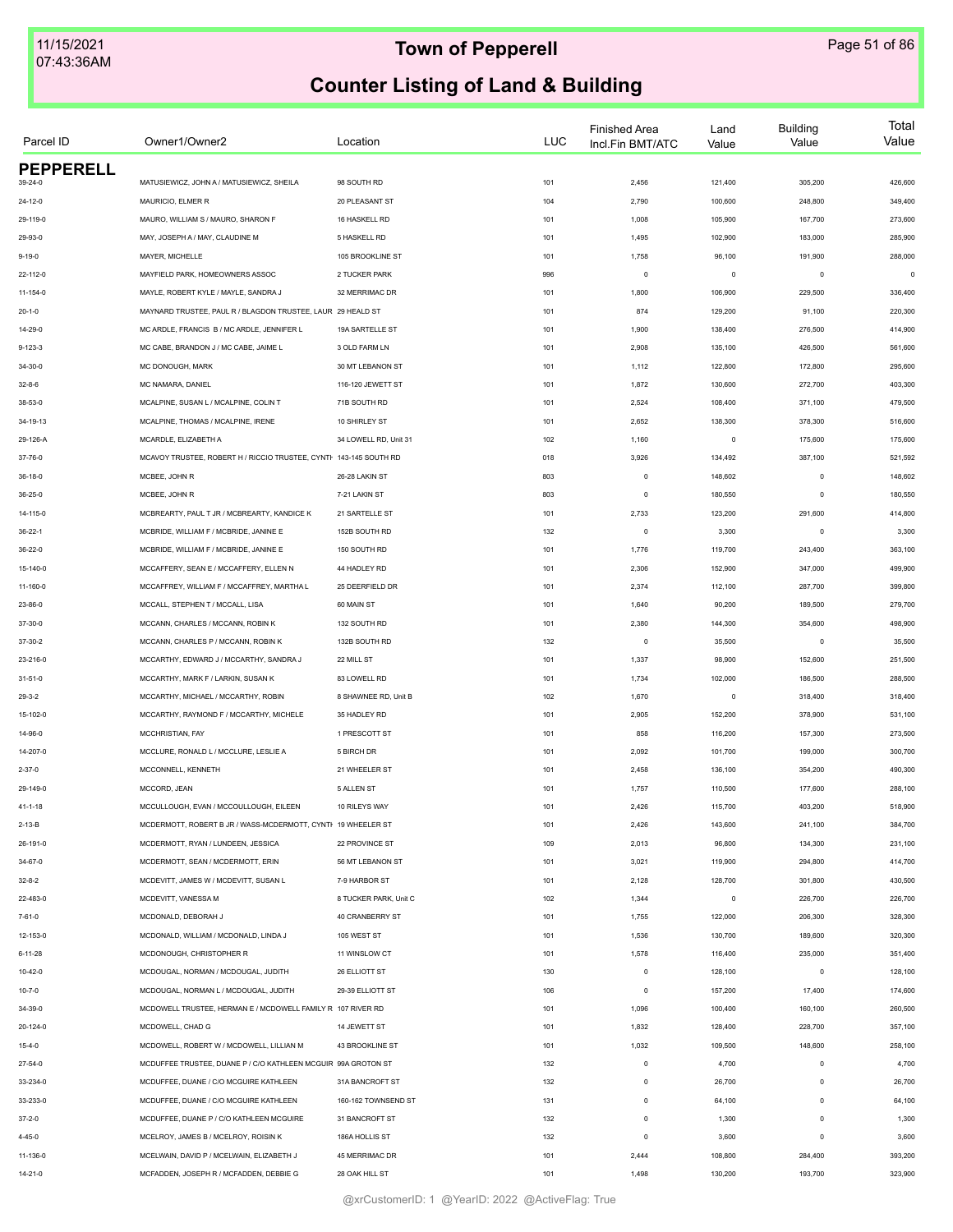| Parcel ID        | Owner1/Owner2                                                   | Location                               | <b>LUC</b> | <b>Finished Area</b><br>Incl.Fin BMT/ATC | Land<br>Value | <b>Building</b><br>Value | Total<br>Value     |
|------------------|-----------------------------------------------------------------|----------------------------------------|------------|------------------------------------------|---------------|--------------------------|--------------------|
| <b>PEPPERELL</b> |                                                                 |                                        |            |                                          |               |                          |                    |
| 22-31-A          | MCFARLAND, MATTHEW J / MCFARLAND, HEATHER B                     | 39 HOLLIS ST, Unit A                   | 102        | 1,937                                    | $\,$ 0        | 283,600                  | 283,600            |
| 20-120-0         | MCFARLAND, SUSAN M                                              | 55 TOWNSEND ST                         | 101        | 1,685                                    | 123,300       | 198,500                  | 321,800            |
| $21 - 64 - 0$    | MCGAFFIGAN FUNERAL HOMES LLC                                    | 37 MAIN ST                             | 031        | 5,566                                    | 129,100       | 289,100                  | 418,200            |
| 21-65-0          | MCGAFFIGAN, JOHN F JR / MCGAFFIGAN, PATRICIA A                  | 41 MAIN ST                             | 101        | 1,306                                    | 128,500       | 180,300                  | 308,800            |
| 23-64-0          | MCGAFFIGAN, STEPHEN B                                           | 18 CROSS ST                            | 101        | 1,402                                    | 104,200       | 182,400                  | 286,600            |
| 14-134-2         | MCGANN, KIRA E                                                  | 10 SARTELLE ST, Unit L                 | 102        | 1,356                                    | $\mathbf 0$   | 210,100                  | 210,100            |
| 38-12-4          | MCGARRY, DAVID C / MCGARRY, KATHLEEN                            | 6 MAURA LN                             | 101        | 3,010                                    | 138,400       | 443,000                  | 581,400            |
| $19 - 4 - 0$     | MCGEE, DESIREE M                                                | 80 HEALD ST                            | 101        | 2,028                                    | 136,100       | 187,900                  | 324,000            |
| $11 - 40 - 0$    | MCGEE, MICHAEL B / MCGEE, TOBI J                                | 115 NASHUA RD                          | 101        | 2,794                                    | 113,100       | 336,300                  | 449,400            |
| 34-19-0          | MCGEE, TERRENCE D                                               | 51 ELM ST                              | 718        | $^{\circ}$                               | 46,158        | $\mathbf 0$              | 46,158             |
| 34-22-A          | MCGEE, TERRENCE D                                               | 54-62 ELM ST                           | 017        | 3,290                                    | 144,518       | 419,300                  | 563,818            |
| 22-49-0          | MCGEENEY, MICHAEL                                               | 9 GROTON ST                            | 104        | 2,762                                    | 96,000        | 207,600                  | 303,600            |
| 14-204-0         | MCGONAGLE, SHIRLEY E                                            | 3 PLAINFIELD RD                        | 101        | 952                                      | 101,500       | 121,200                  | 222,700            |
| 16-57-0          | MCGOVERN TRUSTEE, HUGH E / MCGOVERN TRUSTEE, ( 64-70 EAST ST    |                                        | 130        | $\mathsf 0$                              | 137,500       | $^{\circ}$               | 137,500            |
| $31 - 3 - 34$    | MCGOVERN TRUSTEE, HUGH E / MCGOVERN TRUSTEE, ( 57 EAST ST       |                                        | 130        | $\mathsf 0$                              | 131,400       | $\mathbf 0$              | 131,400            |
| $31 - 3 - 33$    | MCGOVERN TRUSTEE, HUGH E / MCGOVERN TRUSTEE, ( 59 EAST ST       |                                        | 101        | 984                                      | 120,700       | 131,900                  | 252,600            |
| $31 - 3 - 4$     | MCGOVERN, GEORGE R JR / MCGOVERN, HUGH E                        | 37 BACON ST                            | 101        | 2,542                                    | 116,100       | 424,600                  | 540,700            |
| $31 - 3 - 7$     | MCGOVERN, GEORGE R JR / MCGOVERN, HUGH E                        | 31 BACON ST                            | 131        | $\mathsf 0$                              | 108,900       | $\mathbf 0$              | 108,900            |
| $31 - 3 - 11$    | MCGOVERN, GEORGE R JR / MCGOVERN, HUGH E                        | 23 BACON ST                            | 131        | $\mathsf 0$                              | 115,600       | $\mathbf 0$              | 115,600            |
| $31 - 3 - 12$    | MCGOVERN, GEORGE R JR / MCGOVERN, HUGH E                        | 21 BACON ST                            | 131        | $\mathsf 0$                              | 116,000       | $\mathbf 0$              | 116,000            |
| $31 - 3 - 13$    | MCGOVERN, GEORGE R JR / MCGOVERN, HUGH E                        | 19 BACON ST                            | 131        | $\mathsf 0$                              | 115,700       | $\mathbf 0$              | 115,700            |
| $31 - 3 - 0$     | MCGOVERN, GEORGE R JR / MCGOVERN, HUGH E                        | 21A BACON ST                           | 132        | $\mathsf 0$                              | 4,900         | $\mathbf 0$              | 4,900              |
| $31 - 3 - 15$    | MCGOVERN, GEORGE R JR / MCGOVERN, HUGH E                        | 6 MINIGEL CIR                          | 131        | $\mathsf 0$                              | 126,100       | $\mathbf 0$              | 126,100            |
|                  | MCGOVERN, GEORGE R JR / MCGOVERN, HUGH E                        | 4 MINIGEL CIR                          | 131        | $\mathsf 0$                              | 120,200       | $\Omega$                 | 120,200            |
| $31 - 3 - 14$    |                                                                 |                                        |            |                                          |               |                          |                    |
| $4 - 7 - 0$      | MCGOVERN, HUGH E & ROBERTA A / MCGOVERN, GEORC 48 NORTH ST      |                                        | 078        | $\mathsf 0$                              | 302,216       | $\mathbf 0$              | 302,216            |
| $17 - 21 - 0$    | MCGOVERN, HUGH E / MCGOVERN, GEORGE R JR                        | 10 IDAL ST                             | 104        | 1,449                                    | 91,000        | 164,800                  | 255,800            |
| $16 - 9 - 0$     | MCGOVERN, SUSAN M                                               | 98 EAST ST                             | 132        | $\mathsf 0$                              | 10,700        | $\mathbf 0$              | 10,700             |
| 18-163-0         | MCGOWAN, JAMES F III / MCGOWAN, JENNIFER V                      | 130 JEWETT ST                          | 101        | 1,416                                    | 103,400       | 182,900                  | 286,300            |
| $23 - 21 - 2$    | MCGOWAN, REGINA                                                 | 21 TUCKER ST, Unit 2                   | 102        | 1,965                                    | 0             | 292,700                  | 292,700            |
| $15 - 31 - 0$    | MCGRATH TRUSTEE, PAUL K / RAM REALTY TRUST                      | 74 HOLLIS ST                           | 101        | 1,169                                    | 136,000       | 141,100                  | 277,100            |
| 30-38-0          | MCGRATH, MARILYN                                                | 7 PARKWOOD DR                          | 101        | 960                                      | 105,900       | 143,400                  | 249,300            |
| $11 - 58 - 0$    | MCGRATH, ROBERT / MCGRATH, MICHELLE                             | 6 NURSERY RD                           | 101        | 2,220                                    | 118,100       | 315,900                  | 434,000            |
| $23 - 17 - 0$    | MCGRATH. WILLIAM L                                              | 13 TUCKER ST                           | 104        | 1,856                                    | 105,300       | 174,800                  | 280,100            |
| 23-193-L         | MCGUANE, KATHLEEN                                               | 103 MAIN ST, Unit 12                   | 102        | 1,206                                    | $\mathbf 0$   | 167,900                  | 167,900            |
| 17-32-0          | MCGUIRE, CHARLES F LE / MCGUIRE, BRENDA M LE                    | 4 BACON ST                             | 101        | 1,434                                    | 91,000        | 190,900                  | 281,900            |
| $24 - 81 - 0$    | MCGUIRE, JAMES J / MCGUIRE, KATHLEEN                            | 24 RIVER RD                            | 132        | $\mathbb O$                              | 6,800         | $\mathbf 0$              | 6,800              |
| 24-79-0          | MCGUIRE, JAMES J / MCGUIRE, KATHLEEN                            | 28 RIVER RD                            | 130        | $\mathsf 0$                              | 128,000       | $\Omega$                 | 128,000            |
| 24-29-0          | MCGUIRE, JAMES J / MCGUIRE, KATHLEEN M                          | 17 PLEASANT ST                         | 131        | $\mathsf 0$                              | 100,700       | $\Omega$                 | 100,700            |
| $24 - 27 - 0$    | MCGUIRE, KATHLEEN M / MCGUIRE, JAMES J                          | 26 RIVER RD                            | 104        | 2,636                                    | 128,200       | 262,300                  | 390,500            |
| 13-26-0          | MCHUGH RICHARD C JR / DUSEY ANITA M                             | 15-21 MAPLE ST                         | 101        | 2,259                                    | 133,600       | 221,900                  | 355,500            |
| 15-37-0          | MCHUGH, TRACEY B                                                | 20 BROOKLINE ST                        | 101        | 1,579                                    | 100,100       | 184,000                  | 284,100            |
| 7-53-0           | MCINERNEY, JOHN CHRISTOPHER                                     | 46 WHEELER ST                          | 101        | 3,442                                    | 121,100       | 353,300                  | 474,400            |
| 20-96-2          | MCINNIS, SHAWN / MCINNIS, STEPHANIE                             | 48 ELM ST                              | 101        | 3,480                                    | 128,200       | 442,900                  | 571,100            |
| 13-62-0          | MCINTIRE, THOMAS S / MCINTIRE, DANIELLE V                       | 46 BLOOD ST                            | 016        | 2,909                                    | 208,868       | 267,300                  | 476,168            |
| $22 - 8 - 0$     | MCKAIN, JAMES / MCKAIN, LUCILLE                                 | 16B BROOKLINE ST                       | 101        | 3,456                                    | 148,000       | 459,800                  | 607,800            |
| $6 - 15 - 0$     | MCKINNEY, STACEY L                                              | <b>6 CHAPMAN ST</b>                    | 101        | 1,271                                    | 108,400       | 154,000                  | 262,400            |
| 34-19-9          | MCKITTRICK, KATHRYN JEAN / BREAULT, RAYMOND JOSE 45 ELM ST      |                                        | 101        | 2,345                                    | 136,100       | 373,600                  | 509,700            |
| 26-105-0         | MCKUSICK TRUSTEE, MILLARD R / MCKUSICK TRUSTEE, I 3 PROSPECT ST |                                        | 104        | 2,971                                    | 101,500       | 228,100                  | 329,600            |
| $3-12-0$         | MCLAIN, JENNIE L / MCLAIN, ROBERT                               | 185 BROOKLINE ST                       | 101        | 864                                      | 111,200       | 136,600                  | 247,800            |
|                  |                                                                 |                                        |            |                                          | $\mathbf 0$   |                          |                    |
| 26-134-81        | MCLAREN, LYNN D<br>MCLAREN, STEPHEN P                           | 38 TARBELL ST, Unit 8-A<br>28 RIDGE RD | 102        | 1,529<br>2,172                           | 117,900       | 259,500<br>293,300       | 259,500<br>411,200 |
| $6 - 95 - 0$     |                                                                 |                                        | 101        |                                          |               |                          |                    |
| $6 - 40 - 0$     | MCLAUGHLIN, BRIEN CHARLES                                       | 16 BROOKDALE LN                        | 101        | 2,362                                    | 131,000       | 300,300                  | 431,300            |
| 27-58-0          | MCLAUGHLIN, FRANCIS J III / DEANGELO, CHERYL A                  | 4A WILLIAM ST                          | 101        | 2,700                                    | 133,800       | 292,100                  | 425,900            |
| $26 - 6 - 0$     | MCLAUGHLIN, PHILLIP J / MCCLAUGHLIN, LESLIE                     | 16 LOWELL ST                           | 104        | 1,460                                    | 90,900        | 157,000                  | 247,900            |
| 17-53-0          | MCLAUGHLIN, REBECCA J / CARR, MICHAEL J                         | 151 LOWELL RD                          | 101        | 1,665                                    | 94,200        | 211,600                  | 305,800            |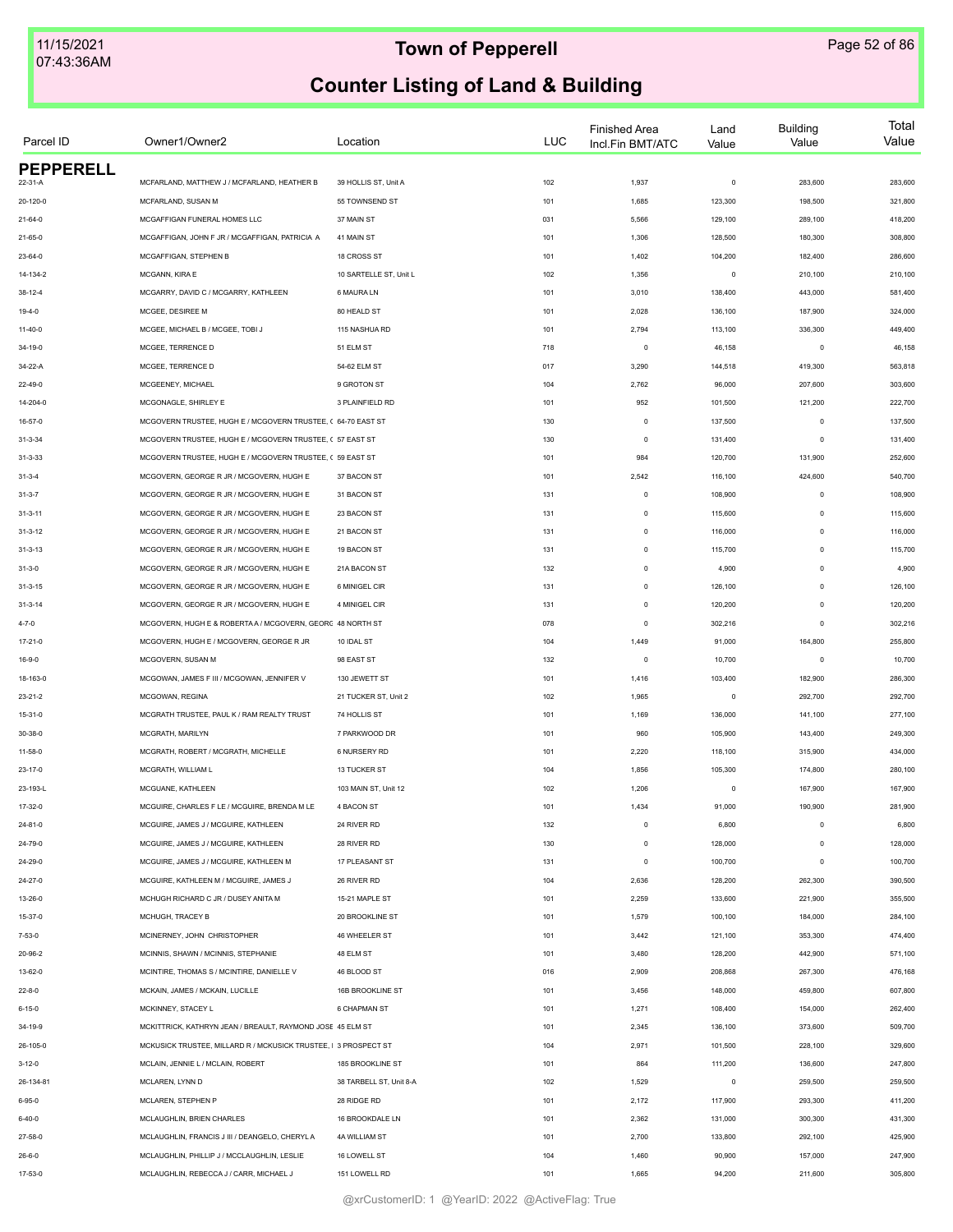| Parcel ID                   | Owner1/Owner2                                                   | Location                 | <b>LUC</b> | <b>Finished Area</b><br>Incl.Fin BMT/ATC | Land<br>Value | <b>Building</b><br>Value | Total<br>Value |
|-----------------------------|-----------------------------------------------------------------|--------------------------|------------|------------------------------------------|---------------|--------------------------|----------------|
| <b>PEPPERELL</b><br>6-11-12 | MCLAUGHLIN, SAMANTHA                                            | 38 EMERSON CIR           | 101        | 1,464                                    | 66,200        | 169,200                  | 235,400        |
| 26-83-0                     | MCLEAN, TIMOTHY A / MCLEAN, ANNETTE R                           | 5 BROWN ST               | 101        | 1,625                                    | 96,800        | 175,700                  | 272,500        |
|                             |                                                                 |                          |            |                                          |               |                          |                |
| 36-26-0                     | MCLEAN, TROY / MCLEAN, CHRISTINE                                | <b>4 LAKIN ST</b>        | 101        | 2,196                                    | 140,100       | 260,600                  | 400,700        |
| $8 - 63 - 0$                | MCLELLAN, ROBERT E / MCLELLAN, ERICA B                          | 55 OAK HILL ST           | 101        | 953                                      | 138,500       | 173,500                  | 312,000        |
| 18-161-0                    | MCLEOD TRUSTEE, DANIEL E III / MCLEOD TRUSTEE, NA 134 JEWETT ST |                          | 101        | 1,638                                    | 103,400       | 215,400                  | 318,800        |
| $9 - 128 - 0$               | MCMAHON, WILLIAM K III / MCMAHON, ERIN                          | 96 BROOKLINE ST          | 101        | 2,085                                    | 125,100       | 246,700                  | 371,800        |
| 23-83-0                     | MCMAHON, WILLIAM K / MCMAHON, MARILYN P                         | 48 MAIN ST               | 101        | 1,763                                    | 88,900        | 195,900                  | 284,800        |
| 15-83-0                     | MCMASTER, CHARLES B / MCMASTER, DEBORAH W                       | 77 HOLLIS ST             | 101        | 2,090                                    | 128,300       | 242,300                  | 370,600        |
| 17-49-0                     | MCMENIMAN, DONNA L                                              | 143 LOWELL RD            | 101        | 616                                      | 93,800        | 48,700                   | 142,500        |
| 23-213-0                    | MCNABB + KELLEY                                                 | 123-127 MAIN ST          | 013        | 12,332                                   | 165,100       | 476,800                  | 641,900        |
| 39-48-0                     | MCNABB, BRENDAN F / MCNABB, CORNELIA                            | 19B POWHATAN RD          | 101        | 2,268                                    | 136,300       | 381,500                  | 517,800        |
| 34-16-C                     | MCNABB, JOHN C / MCNABB, KATHLEEN T                             | 15 SHIRLEY ST            | 101        | 2,602                                    | 135,100       | 237,100                  | 372,200        |
| 24-52-0                     | MCNABB, PATRICK                                                 | 41A HIGH ST              | 132        | $\circ$                                  | 5,200         | $\circ$                  | 5,200          |
| 24-82-0                     | MCNABB, PATRICK J                                               | 21 PLEASANT ST           | 101        | 2,264                                    | 136,900       | 344,400                  | 481,300        |
| $38 - 47 - 0$               | MCNAMARA, LEO J / MCNAMARA, LYNNE M                             | 89 SHIRLEY ST            | 101        | 2,612                                    | 140,000       | 373,100                  | 513,100        |
| $8 - 16 - 0$                | MCNAMARA, MARK J / HYDE, CARRIE E                               | 17 LAWRENCE ST           | 101        | 2,944                                    | 132,000       | 448,700                  | 580,700        |
| 15-110-0                    | MCNAMARA, SHAUN G                                               | 6 HADLEY RD              | 101        | 3,821                                    | 152,000       | 373,300                  | 525,300        |
| 28-31-0                     | MCOSKER TRUSTEE, ROBERT A / MCOSKER TRUSTEE, J, 44 HASKELL RD   |                          | 101        | 2,915                                    | 103,300       | 284,200                  | 387,500        |
| 31-70-A                     | MCPARTLAN, JENNIFER B                                           | 4 SCOTIA DR, Unit A      | 102        | 1,273                                    | $\mathsf 0$   | 195,900                  | 195,900        |
| 23-173-0                    | MCPARTLAN, ROBERT F / MCPARTLAN, DIANE B                        | 83 MAIN ST               | 101        | 1,310                                    | 94,100        | 169,000                  | 263,100        |
| 31-70-B                     | MCPARTLAN, THERESA                                              | 4 SCOTIA DR, Unit B      | 102        | 1,224                                    | $\mathsf 0$   | 196,800                  | 196,800        |
| 13-37-3                     | MCPHAIL, BRIAN J / MCPHAIL, KRISTEN M                           | 2 BLOOD ST               | 101        | 1,872                                    | 143,700       | 292,900                  | 436,600        |
| $8 - 92 - 0$                | MCPHERSON, BENJAMIN                                             | 38 LAWRENCE ST           | 101        | 2,466                                    | 114,700       | 390,900                  | 505,600        |
| $31 - 3 - 27$               | MCPHILLIPS, PATRICK / MCPHILLIPS, KIMBERLY                      | 36 BACON ST              | 101        | 2,660                                    | 115,800       | 451,200                  | 567,000        |
| 12-116-0                    | MCQUAID, PAUL S                                                 | 1 EVERETT DR             | 101        | 2,744                                    | 128,300       | 284,200                  | 412,500        |
| $16 - 71 - 0$               | MCQUAIDE ENTERPRISES LLC                                        | 18 LOMAR PARK DR         | 402        | 5,800                                    | 128,900       | 310,600                  | 439,500        |
| 14-124-21                   | MCQUILLIN, ELIZABETH A                                          | 35 VILLAGE RD            | 101        | 2,818                                    | 114,900       | 428,600                  | 543,500        |
| 31-68-B                     | MCSWEENEY, BRIAN / GAFFNEY, MEGHAN                              | 13 NOVA DR, Unit B       | 102        | 1,923                                    | $\,0\,$       | 278,200                  | 278,200        |
| $9 - 129 - 0$               | MEAS, JIMMY                                                     | 98 BROOKLINE ST          | 101        | 1,816                                    | 132,900       | 238,600                  | 371,500        |
| $30 - 49 - 0$               | MEDEIROS LE, WAYNE A TRUSTEE / WAYNE A MEDEIROS 90 LOWELL RD    |                          | 101        | 1,738                                    | 102,000       | 222,700                  | 324,700        |
|                             |                                                                 |                          |            |                                          |               |                          |                |
| $25 - 7 - 0$                | MEDEIROS, PAMELA J / MEDEIROS, ROY G                            | 65 MILL ST               | 101        | 3,758                                    | 126,800       | 298,600                  | 425,400        |
| 34-65-0                     | MEDINA, ROY                                                     | 54 MT LEBANON ST         | 101        | 4,289                                    | 134,400       | 325,100                  | 459,500        |
| 26-84-0                     | MEDREK, TIMOTHY W / MEDREK, LAURIE D                            | 3 BROWN ST               | 101        | 1,651                                    | 99,900        | 183,600                  | 283,500        |
| 16-73-31                    | MEIJER, ROLAND                                                  | 33 LOMAR PARK DR, Unit 1 | 445        | 993                                      | $^{\circ}$    | 79,200                   | 79,200         |
| 32-26-D                     | MELANSON, STEPHEN P / MELANSON, DIANE I                         | 86 HARBOR ST             | 101        | 1,874                                    | 122,600       | 233,700                  | 356,300        |
| $9 - 168 - 0$               | MELDON, SETH / GADBOIS, CHELSEA                                 | 15 OAK HILL ST           | 101        | 2,401                                    | 129,300       | 291,500                  | 420,800        |
| 22-22-0                     | MELENDY TRUSTEE, LAURIE A/ MELENDY REALTY TRUS1 54 HOLLIS ST    |                          | 104        | 4,995                                    | 88,400        | 343,500                  | 431,900        |
| $6 - 42 - 0$                | MELLIN, MICHAEL E / MELLIN, ERIN L                              | 12 BROOKDALE LN          | 101        | 2,601                                    | 115,600       | 304,300                  | 419,900        |
| 7-318-0                     | MELLO TRUSTEE, JOSEPH C / MELLO TRUSTEE, JEAN M 107 CHESTNUT ST |                          | 101        | 2,017                                    | 131,900       | 227,700                  | 359,600        |
| $6 - 19 - 0$                | MELO, CLEIDE                                                    | 60 EMERSON CIR           | 101        | 2,700                                    | 120,800       | 359,900                  | 480,700        |
| 20-144-0                    | MENARD, JARRETT D                                               | 10 INDEPENDENCE RD       | 101        | 2,081                                    | 108,300       | 282,300                  | 390,600        |
| 10-16-22                    | MENDEL, SCOTT M / MENDEL, RENA C                                | 20 JULIA LN              | 101        | 2,709                                    | 152,100       | 386,700                  | 538,800        |
| 33-123-0                    | MENDES, EDWARD M / WALSH, MARY E                                | 164 TOWNSEND ST          | 101        | 2,040                                    | 128,600       | 263,300                  | 391,900        |
| 38-27-0                     | MENDES-DIONNE, KAREN L / DIONNE, SHAWN                          | 113 SHIRLEY ST           | 104        | 2,497                                    | 118,300       | 282,400                  | 400,700        |
| $6 - 11 - 56$               | MENDEZ, CASSANDRA                                               | 37 EMERSON CIR           | 101        | $\circ$                                  | 65,100        | 151,900                  | 217,000        |
| $11 - 43 - 0$               | MENEZES. COLIN J / MENEZES. JUNE E                              | 123 NASHUA RD            | 101        | 3,107                                    | 127,100       | 372,100                  | 499,200        |
| 13-32-A                     | MENICCI, THOMAS M / MENICCI, KARYN E                            | 28 BLOOD ST              | 101        | 2,736                                    | 137,000       | 256,900                  | 393,900        |
| 12-21-0                     | MENICE, SCOTT R / MENICE, CONSTANCE B                           | 155 HEALD ST             | 101        | 2,001                                    | 128,100       | 284,700                  | 412,800        |
| 11-112-0                    | MERCADO, CARLOS M / HOBBS, KERRIE                               | 3 MERRIMAC DR            | 101        | 1,984                                    | 111,200       | 237,400                  | 348,600        |
| 20-103-0                    | MERCADO, JOSE E                                                 | 3-7 MASON ST             | 101        | 8,344                                    | 144,900       | 509,500                  | 654,400        |
| 15-14-0                     | MERCADO, MELISSA J / MERCADO, JOSE E                            | 76A NASHUA RD            | 101        | 2,352                                    | 120,900       | 286,100                  | 407,000        |
| 8-82-0                      | MERCURIO, MARK J / MURPHY, SHARON                               | 34 BOYNTON ST            | 101        | 1,712                                    | 114,000       | 216,900                  | 330,900        |
| 29-106-0                    | MESSICK, EDWARD M / MESSICK, KIM M                              | 11 FIRST AVE             | 101        | 1,424                                    | 102,900       | 173,200                  | 276,100        |
| 20-61-A                     | MESSINA, JESSICA / MESSINA, STEVEN                              | 40 TOWNSEND ST           | 101        | 1,670                                    | 131,600       | 238,300                  | 369,900        |
| 11-128-0                    | MESSINA, VINCENT JR / MESSINA, SANDRA D W                       | 35 MERRIMAC DR           | 101        | 2,328                                    | 108,100       | 294,700                  | 402,800        |
|                             |                                                                 |                          |            |                                          |               |                          |                |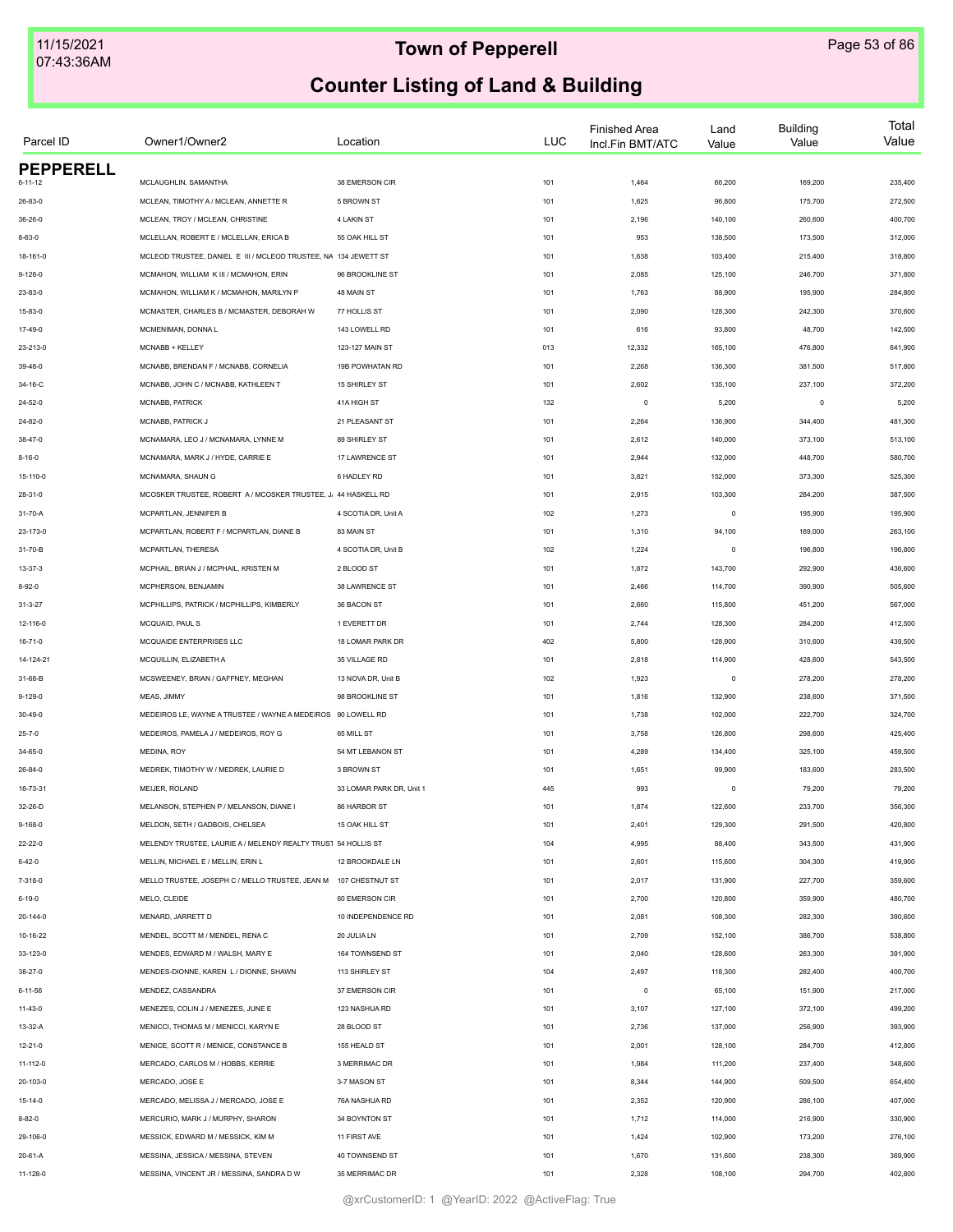| Parcel ID        | Owner1/Owner2                                                       | Location             | LUC | <b>Finished Area</b><br>Incl.Fin BMT/ATC | Land<br>Value | <b>Building</b><br>Value | Total<br>Value |
|------------------|---------------------------------------------------------------------|----------------------|-----|------------------------------------------|---------------|--------------------------|----------------|
| <b>PEPPERELL</b> |                                                                     |                      |     |                                          |               |                          |                |
| $23 - 61 - 0$    | MESSLER, MEAGHAN E                                                  | 3 FRANKLIN ST        | 104 | 1,595                                    | 68,600        | 197,800                  | 266,400        |
| 15-46-0          | METCALF, MELVYN E / METCALF, NELLIE R                               | 62 MILL ST           | 101 | 1,258                                    | 99,900        | 132,200                  | 232,100        |
| $31 - 3 - 10$    | METCALFE, ANDREW C / METCALFE, JOLINE E                             | 25 BACON ST          | 101 | 2,563                                    | 133,500       | 451,100                  | 584,600        |
| $32 - 57 - 0$    | METCALFE, DANIEL / METCALFE, NICOLLE                                | 34A SHATTUCK ST      | 101 | 3,230                                    | 123,400       | 337,600                  | 461,000        |
| 23-21-6          | METCALFE, EMILY P                                                   | 21 TUCKER ST, Unit 6 | 102 | 1,428                                    | $\mathbf 0$   | 250,600                  | 250,600        |
| $31 - 3 - 16$    | METCALFE, MARK / METCALFE, JOY                                      | 5 MINIGEL CIR        | 101 | 2,496                                    | 120,900       | 420,600                  | 541,500        |
| $11 - 150 - 0$   | METRAS, WILLIAM A / METRAS, SHARON P                                | 24 MERRIMAC DR       | 101 | 2,082                                    | 109,000       | 271,800                  | 380,800        |
| $9 - 30 - 0$     | METREAUD, LEON T / METREAUD, SUPATRA                                | 6 PAIUTE PL          | 101 | 1,637                                    | 136,000       | 190,300                  | 326,300        |
| 17-85-0          | MEYER TRUSTEE, LINORE A / LINORE A. MEYER LIVING TF 23 HYACINTH DR  |                      | 101 | 1,876                                    | 115,600       | 192,700                  | 308,300        |
| $28 - 8 - 0$     | MEYER TRUSTEE, SUSAN C / SUSAN C MEYER 2021 TRUS 22 SHAWNEE RD      |                      | 101 | 884                                      | 101,600       | 157,100                  | 258,700        |
| $20 - 2 - 0$     | MICHAUD, RICHARD A / FIELD, TANYA M                                 | 31 HEALD ST          | 101 | 2,374                                    | 102,600       | 270,600                  | 373,200        |
| 20-24-0          | MICHAUD, TYLER / BOISVERT, DANIELLE                                 | 38 HEALD ST          | 101 | 1,253                                    | 109,100       | 143,400                  | 252,500        |
| 18-87-0          | MICKEL, CHRISTOPHER / KEHOE, TAMMI                                  | 52 WEST ST           | 101 | 1,632                                    | 122,100       | 202,600                  | 324,700        |
| 10-15-3          | MIKELS, DAVID W JR / MIKELS, ALYCIA R                               | 16 PIERCE ST         | 101 | 4,157                                    | 132,200       | 417,600                  | 549,800        |
| $14 - 74 - 0$    | MIKLAS, JAY / MIKLAS, KATHRYN R                                     | 7 OAK HILL ST        | 101 | 2,653                                    | 140,400       | 304,400                  | 444,800        |
| $17 - 14 - 0$    | MILANAZZO, DOMINIC A / MILANAZZO, KAREN A                           | 12 IDAL ST           | 101 | 1,250                                    | 91,000        | 135,100                  | 226,100        |
| $31 - 83 - 0$    | MILANI, ALSEO J / MILANI, EVELYN                                    | 37A EAST ST          | 101 | 2,108                                    | 135,800       | 189,200                  | 325,000        |
| 25-29-1          | MILL CLERK CONDOMINIUM / BAKER, HOWARD TRUSTEE 42 MILL ST           |                      | 996 | $\mathsf 0$                              | $\mathsf 0$   | $\mathbf 0$              | $\mathbf 0$    |
| 36-107-0         | MILLER, BRIAN J / MILLER, KATHERINE E                               | 51 LAKIN ST          | 101 | 1,918                                    | 129,700       | 190,000                  | 319,700        |
| 33-37-0          | MILLER, CHRISTOPHER C / MILLER, ESTELLE G                           | 120 TOWNSEND ST      | 104 | 2,025                                    | 112,600       | 190,000                  | 302,600        |
| 32-81-0          | MILLER, CYNDI                                                       | 12 WEST ST           | 101 | 1,908                                    | 128,300       | 284,900                  | 413,200        |
| 14-200-0         | MILLER, DANIEL P                                                    | 11 PLAINFIELD RD     | 101 | 1,388                                    | 101,900       | 169,100                  | 271,000        |
| 7-319-0          | MILLER, DOROTHY M                                                   | 105 CHESTNUT ST      | 101 | 994                                      | 128,700       | 161,400                  | 290,100        |
| $37 - 47 - 0$    | MILLER, DOUGLAS D / MILLER, THERESA E                               | 43 BANCROFT ST       | 101 | 2,390                                    | 136,800       | 345,600                  | 482,400        |
| $6 - 47 - 0$     | MILLETT, JOSEPH / MILLETT, LYNNE                                    | 174 NASHUA RD        | 101 | 2,476                                    | 104,100       | 320,000                  | 424,100        |
| 24-53-37         | MILLEY, SANDRA M / BOYD, MICHAEL D                                  | 37 HIGH ST           | 102 | 1,923                                    | $\,0\,$       | 324,600                  | 324,600        |
| 37-19-0          | MILLIGAN TRUSTEE, ROY M / ROY M MILLIGAN 2014 REVC 111-115 SOUTH RD |                      | 101 | 2,601                                    | 136,500       | 215,900                  | 352,400        |
| 11-132-0         | MILLS, SCOTT A / MILLS, NANCY                                       | 1 SUNCOOK ST         | 101 | 2,356                                    | 108,400       | 257,700                  | 366,100        |
|                  | MILN, PETER D / MILN, MARY KAYE J                                   | 19B WHEELER ST       |     |                                          | 140,900       |                          |                |
| $2 - 38 - 0$     |                                                                     |                      | 101 | 2,038                                    |               | 305,200                  | 446,100        |
| $15 - 6 - 0$     | MINER, RICHARD M / MINER, JANINE R                                  | 39 BROOKLINE ST      | 101 | 1,683                                    | 112,600       | 188,900                  | 301,500        |
| $12 - 18 - 0$    | MING, GERALD / MING, MARIA S                                        | 95 WEST ST           | 101 | 2,272                                    | 132,800       | 236,100                  | 368,900        |
| 33-70-0          | MINKKINEN, ALLEN / MINKKINEN, EDITH                                 | 133 TOWNSEND ST      | 101 | 1,770                                    | 130,500       | 235,900                  | 366,400        |
| $8 - 91 - 0$     | MISAIL, VAUGHN C / MISAIL, CATHERINE                                | 34 LAWRENCE ST       | 101 | 2,716                                    | 131,400       | 372,300                  | 503,700        |
| $15 - 27 - 0$    | MISCH, STEVEN J                                                     | 78A NASHUA RD        | 101 | 1,584                                    | 120,200       | 196,200                  | 316,400        |
| $14 - 7 - 0$     | MISCOVITCH, JANICE M                                                | 7 COUNTRYSIDE RD     | 101 | 1,344                                    | 117,000       | 204,100                  | 321,100        |
| 11-107-0         | MISCOVITCH, REX L TRUSTEE / MISCOVITCH, ELAINE D TI 104A NASHUA RD  |                      | 101 | 2,154                                    | 118,300       | 264,900                  | 383,200        |
| $27 - 42 - 0$    | MISTRY, MAHESH / MISTRY, JAYA                                       | 31 PROSPECT ST       | 101 | 2,234                                    | 136,600       | 341,000                  | 477,600        |
| 38-48-0          | MITCHELL, KEITH / DESILETS, DANIELLE                                | 87 SHIRLEY ST        | 101 | 3,076                                    | 141,000       | 357,300                  | 498,300        |
| $21 - 20 - 0$    | MITCHELL, WILLIAM M / MITCHELL, KRISTEN W                           | 10 MAIN ST           | 101 | 3,601                                    | 108,000       | 334,300                  | 442,300        |
| $12 - 64 - 0$    | MJOS, ERIC / MJOS, KATHRYN                                          | 128 CHESTNUT ST      | 101 | 2,383                                    | 128,000       | 261,900                  | 389,900        |
| 14-254-0         | MOBLEY, JACK A / MOBLEY, SHERRY L                                   | 27 PARK ST           | 101 | 2,247                                    | 132,700       | 249,300                  | 382,000        |
| 12-60-0          | MOCZO, LATOYA / CLAYTON, ANTHONY                                    | 110 CHESTNUT ST      | 101 | 3,774                                    | 128,300       | 389,400                  | 517,700        |
| $2 - 6 - 0$      | MOLL TRUSTEE, DAVID M / MOLL TRUSTEE, MICHELLE A 7A WHEELER ST      |                      | 101 | 2,090                                    | 127,400       | 239,500                  | 366,900        |
| $9 - 178 - 0$    | MOLLOY, JOHN M / MOLLOY, YUMIKO H                                   | 2-4 PRESCOTT ST      | 101 | 2,264                                    | 136,100       | 297,400                  | 433,500        |
| $6 - 30 - 0$     | MONAHAN, DENNIS / MONAHAN, LORENE A                                 | 1 DOW ST             | 101 | 3,158                                    | 108,800       | 292,000                  | 400,800        |
| 11-172-0         | MONAHAN, KEVIN P                                                    | 22 DEERFIELD DR      | 101 | 1,800                                    | 107,400       | 245,400                  | 352,800        |
| 6-11-16          | MONTEIRO, RONALD A / MONTEIRO, ANN M                                | 28 EMERSON CIR       | 101 | 1,678                                    | 119,200       | 258,500                  | 377,700        |
| 11-166-0         | MONTEIRO, WENDY L                                                   | 13 DEERFIELD DR      | 101 | 2,592                                    | 110,100       | 312,400                  | 422,500        |
| $11 - 5 - 0$     | MONTESANTI, PETER D / WEMLINGER, BRYNN C                            | 8 NISSITISSIT LN     | 109 | 4,841                                    | 136,000       | 646,100                  | 782,100        |
| 20-138-0         | MONTIBELLO, STEPHEN J / MONTIBELLO, DONNA R                         | 4 INDEPENDENCE RD    | 101 | 2,142                                    | 104,400       | 278,100                  | 382,500        |
| 9-143-0          | MONTISANO, JOSEPH F / MONTISANO, AUDREY D                           | 82 BROOKLINE ST      | 101 | 1,648                                    | 121,000       | 209,200                  | 330,200        |
| 31-44-4          | MONTOUR, MATTHEW M / MONTOUR, MEGHAN G                              | 7 CRAWFORD WAY       | 101 | 2,681                                    | 120,000       | 391,700                  | 511,700        |
| $21 - 37 - 0$    | MONUMENT / TOWN OF PEPPERELL                                        | 1 TOWNSEND ST        | 931 | $\mathsf 0$                              | 99,400        | 2,000                    | 101,400        |
| $2 - 56 - 0$     | MOORE, KIM A                                                        | 5 HIGH OAKS PATH     | 101 | 2,208                                    | 138,700       | 298,800                  | 437,500        |
| 3-103-0          | MOORE, NICHOLAS J / HEMENWAY, JAYMEE L                              | 12 BEMIS RD          | 101 | 1,535                                    | 102,600       | 175,000                  | 277,600        |
|                  |                                                                     |                      |     |                                          |               |                          |                |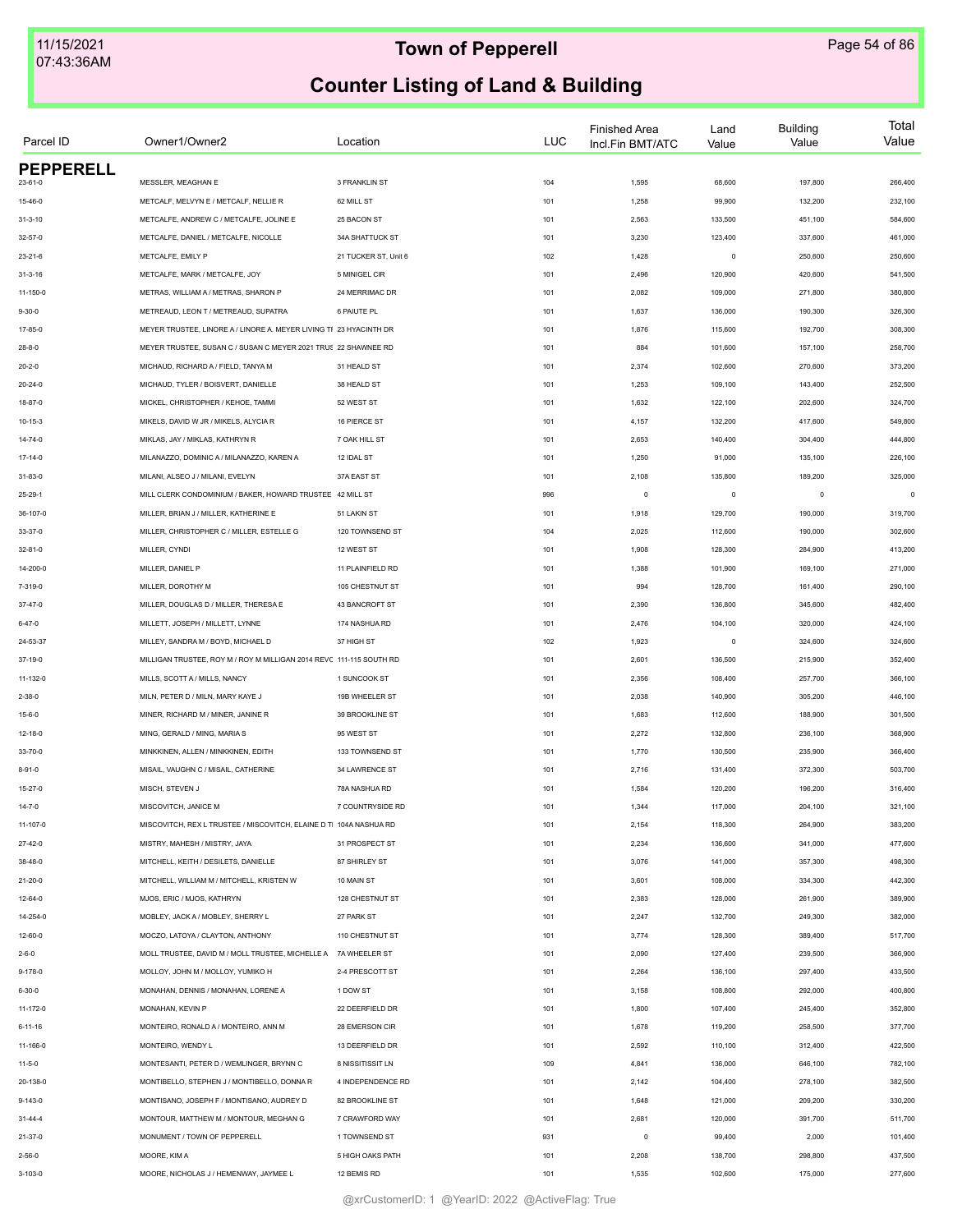| Parcel ID        | Owner1/Owner2                                                             | Location                 | <b>LUC</b> | <b>Finished Area</b><br>Incl.Fin BMT/ATC | Land<br>Value | <b>Building</b><br>Value | Total<br>Value |
|------------------|---------------------------------------------------------------------------|--------------------------|------------|------------------------------------------|---------------|--------------------------|----------------|
| <b>PEPPERELL</b> |                                                                           |                          |            |                                          |               |                          |                |
| 38-40-0          | MOORE, PATRICK BRIAN                                                      | 95 SHIRLEY ST            | 101        | 2,315                                    | 115,900       | 250,100                  | 366,000        |
| 15-87-0          | MOORE, ROBERT / MOORE, TRACY REID                                         | 5 HADLEY RD              | 101        | 2,234                                    | 152,000       | 343,700                  | 495,700        |
| 18-79-0          | MOORE, TIMOTHY H / MOORE, KATHLEEN L                                      | 18 HOG HILL RD           | 101        | 2,613                                    | 128,800       | 292,800                  | 421,600        |
| 40-73-0          | MOORES TRUSTEE, ROBERT K JR / MOORES TRUSTEE, V 4 ROBIN LN                |                          | 101        | 2,698                                    | 129,200       | 333,100                  | 462,300        |
| 40-71-0          | MOORES TRUSTEE, ROBERT K K JR / MOORES TRUSTEE, 8 ROBIN LN                |                          | 101        | 2,774                                    | 129,500       | 408,300                  | 537,800        |
| 23-85-0          | MORAN, LISA                                                               | 58 MAIN ST               | 104        | 1,960                                    | 89,800        | 213,100                  | 302,900        |
| $10-16-8$        | MORBELLI, NICOLA                                                          | 17 JULIA LN              | 101        | 3,101                                    | 152,200       | 420,300                  | 572,500        |
| $7 - 31 - 0$     | MORDKOFF, JEREMY L / MORDKOFF, ANNMARIE                                   | 101 CHESTNUT ST          | 101        | 3,185                                    | 127,500       | 307,400                  | 434,900        |
| 29-92-0          | MOREAU, RYAN A / MOREAU, LISA M                                           | 7 HASKELL RD             | 101        | 1,736                                    | 102,900       | 198,900                  | 301,800        |
| $9 - 173 - 0$    | MOREHOUSE, BRETT / MOREHOUSE, VICTORIA J                                  | 99 PARK ST               | 101        | 2,464                                    | 136,000       | 337,100                  | 473,100        |
| 39-46-0          | MOREL, GILBERT P / MOREL, DONNA M                                         | 2 POWHATAN RD            | 101        | 2,008                                    | 136,300       | 305,500                  | 441,800        |
| 31-29-O          | MORELAND, ROBERT / MORELAND, MICHELLE                                     | 20 EAST ST               | 101        | 1,976                                    | 115,600       | 239,500                  | 355,100        |
| 33-89-0          | MORELLI, ARTHUR P / O`DAY-MORELLI, SUSAN                                  | 2 PRIDES XING            | 101        | 4,364                                    | 132,800       | 507,200                  | 640,000        |
| $32 - 1 - 0$     | MORELLO TRUSTEE, RICHARD F / BOYLE, RICHARD                               | 101A HARBOR ST           | 132        | $\circ$                                  | 8,500         | $\circ$                  | 8,500          |
| $20 - 80 - 0$    | MORELLO, JONATHAN J / PALAMETA, HERNAN C                                  | 58 TOWNSEND ST           | 101        | 2,698                                    | 132,200       | 268,700                  | 400,900        |
| $11 - 54 - 0$    | MOREY TRUSTEE, GEORGE / MCLAUGHLIN TRUSTEE, JA 7 NURSERY RD               |                          | 130        | $\mathsf 0$                              | 142,100       | $\circ$                  | 142,100        |
| 11-61-0          | MOREY TRUSTEE, GEORGE / MCLAUGHLIN TRUSTEE, JAI 1 NISSITISSIT LN          |                          | 132        | $\mathsf 0$                              | 4,400         | $\mathbf 0$              | 4,400          |
| $11 - 60 - 0$    | MOREY TRUSTEE, GEORGE / MCLAUGHLIN, JAMES M                               | 10 NURSERY RD            | 130        | $\mathsf 0$                              | 142,900       | $\mathbf 0$              | 142,900        |
| 17-77-0          | MORGAN TRUSTEE, MARILYN L / MORGAN TRUSTEE, HAF 10 YVONNE DR              |                          | 101        | 1,372                                    | 115,900       | 177,300                  | 293,200        |
| 29-121-C         | MORGAN, JO ANN TRUSTEE / MORGAN FAMILY REVOCAB 34 LOWELL RD, Unit 3       |                          | 102        | 1,160                                    | $\mathsf 0$   | 169,500                  | 169,500        |
| $11 - 33 - 0$    | MORGAN, JUSTIN P                                                          | 91 NASHUA RD             | 101        | 1,666                                    | 102,900       | 185,800                  | 288,700        |
| 37-89-0          | MORGAN, KENNETH R / MORGAN, MARY B                                        | 3 SIRIUS LN              | 101        | 2,846                                    | 135,300       | 424,000                  | 559,300        |
| 13-103-0         | MORGAN, THOMAS J / MORGAN, JANICE                                         | 118 HEALD ST             | 101        | 3,214                                    | 129,100       | 364,800                  | 493,900        |
| 20-97-6          | MORGANELLI, STEVEN G II / MORGANELLI, DEBRA S                             | 39 ELM ST                | 101        | 2,545                                    | 132,300       | 381,900                  | 514,200        |
| 29-126-C         | MORICONI, GIUSEPPINA TRUSTEE / GIUSEPPINA MORICO 34 LOWELL RD, Unit 33    |                          | 102        | 1,160                                    | $\,0\,$       | 177,600                  | 177,600        |
| 15-26-0          | MORIN, JOHN / CASTAGNA, NADIA                                             | 72 NASHUA RD             | 101        | 2,122                                    | 99,400        | 218,400                  | 317,800        |
| 27-41-0          | MORIN, PAUL W / BAILEY, ERIC                                              | 85 GROTON ST             | 104        | 5,023                                    | 125,800       | 406,500                  | 532,300        |
| 29-117-0         | MORINE, DIANNA L / MORINE, CHERYL A                                       | 12 HASKELL RD            | 101        | 1,751                                    | 102,900       | 185,300                  | 288,200        |
| 16-73-49         | MORINE, LON                                                               | 41 LOMAR PARK DR, Unit 9 | 445        | 2,085                                    | $\,0\,$       | 132,600                  | 132,600        |
| 16-73-48         | MORINE, LON H                                                             | 41 LOMAR PARK DR, Unit 8 | 445        | 2,085                                    | $\circ$       | 129,200                  | 129,200        |
| $30 - 47 - 0$    | MORINE. LON H / MORINE. MAUREEN P                                         | 86 LOWELL RD             | 101        | 1,234                                    | 102,000       | 176,100                  | 278,100        |
| 13-45-0          | MORINE, TIMOTHY                                                           | 50 BLOOD ST              | 101        | 3,080                                    | 133,500       | 272,500                  | 406,000        |
| $24 - 5 - 0$     | MORLEY, JAMES P / MORLEY, MARIE L                                         | 11 PLEASANT ST           | 101        | 1,352                                    | 101,900       | 159,400                  | 261,300        |
| 12-95-0          | MORRILL, GERARD R                                                         | 22 ASHLEY ST             | 101        | 2,036                                    | 131,000       | 262,800                  | 393,800        |
| $23 - 24 - 0$    | MORRIS, M BRIDGET / RICHARDS, ROBERT J                                    | 3 PARKER HILL WAY        | 101        | 1,796                                    | 105,700       | 190,600                  | 296,300        |
| $2 - 11 - 2$     | MORRIS, PAUL F                                                            | 77 LAWRENCE ST           | 101        | 1,952                                    | 135,900       | 378,200                  | 514,100        |
| $2 - 11 - 10$    | MORRIS, PAUL F                                                            | 87A LAWRENCE ST          | 803        | $\mathsf 0$                              | 73,028        | $\Omega$                 | 73,028         |
| 29-124-D         | MORRISSETTE, JEFFREY P / MORRISSETTE, THERESAA 34 LOWELL RD, Unit 22      |                          | 102        | 1,450                                    | $\circ$       | 181,700                  | 181,700        |
| $10 - 5 - 8$     | MORRISSEY, JOHN GARY / MORRISSEY, PATRICIA C                              | 20 PIERCE ST             | 101        | 3,354                                    | 128,800       | 373,800                  | 502,600        |
| 11-169-0         | MORRISSEY, RYAN / MORRISSEY, STEPHANIE                                    | 7 DEERFIELD DR           | 101        | 2,016                                    | 106,600       | 261,700                  | 368,300        |
| 15-107-0         | MORRISSEY, WILLIAM E / MORRISSEY, STEPHANIE D                             | 45 HADLEY RD             | 101        | 3,323                                    | 152,100       | 387,300                  | 539,400        |
| 21-78-0          | MORROW, JOHN / MORROW, JOYCE A                                            | 23A MAIN ST              | 101        | 2,579                                    | 129,000       | 347,500                  | 476,500        |
| 22-70-3          | MORROW, LATOYA MICHELLE / MORROW, JAIRUS JOVAN 18-20 TUCKER ST, Unit 18-C |                          | 102        | 1,768                                    | $\mathsf 0$   | 291,300                  | 291,300        |
|                  | MORSE, JACOB B / BEAUSOLEIL, COURTNEY                                     | 67 HEALD ST              | 101        | 3,920                                    | 136,200       | 439,700                  | 575,900        |
| 13-33-2          | MORTON LE, ROBERT J / MORTON LE, LISA M                                   | 10 HEALD ST              | 101        |                                          |               | 193,600                  |                |
| $21 - 27 - 0$    | MORTON TRUSTEE, KEVIN A / FARRIS TRUSTEE, LESLIE F 14 PLAINFIELD RD       |                          |            | 1,590                                    | 104,900       |                          | 298,500        |
| 14-188-0         |                                                                           |                          | 101        | 1,664                                    | 102,100       | 181,700                  | 283,800        |
| $21 - 26 - 0$    | MORTON, GARY D                                                            | 1 HEALD ST               | 101        | 3,345                                    | 126,300       | 408,000                  | 534,300        |
| 25-22-0          | MORTON, MEREDITH J TRUSTEE / MEREDITH J MORTON   39 NASHUA RD             |                          | 101        | 2,018                                    | 120,000       | 280,700                  | 400,700        |
| $9 - 9 - 0$      | MOSE, PATRICK / THOMPSON, TASHAWNA T                                      | 125 BROOKLINE ST         | 101        | 1,040                                    | 96,300        | 146,400                  | 242,700        |
| 6-107-0          | MOSES, MARGARET G                                                         | 5 RIDGE RD               | 101        | 3,016                                    | 112,900       | 353,300                  | 466,200        |
| 9-150-0          | MOULTON TRUSTEE, ROBERT F / MOULTON TRUSTEE, NC 11A OAK HILL ST           |                          | 101        | 1,872                                    | 139,100       | 225,100                  | 364,200        |
| 7-312-0          | MOULTON, CHRISTOPHER / MOULTON, MARISSA                                   | 99 CHESTNUT ST           | 101        | 2,527                                    | 121,700       | 296,100                  | 417,800        |
| 26-213-0         | MOUNCE, GARY L / MOUNCE, ANN-MARIE                                        | 35 LEIGHTON ST           | 103        | 924                                      | 86,900        | 38,900                   | 125,800        |
| $9 - 139 - 0$    | MOUNTAIN, ANDRA M                                                         | 83 PARK ST               | 101        | 2,069                                    | 105,400       | 239,400                  | 344,800        |
| $7 - 9 - 0$      | MOWGLI LLC                                                                | 41 CRANBERRY ST          | 013        | 3,926                                    | 137,300       | 273,600                  | 410,900        |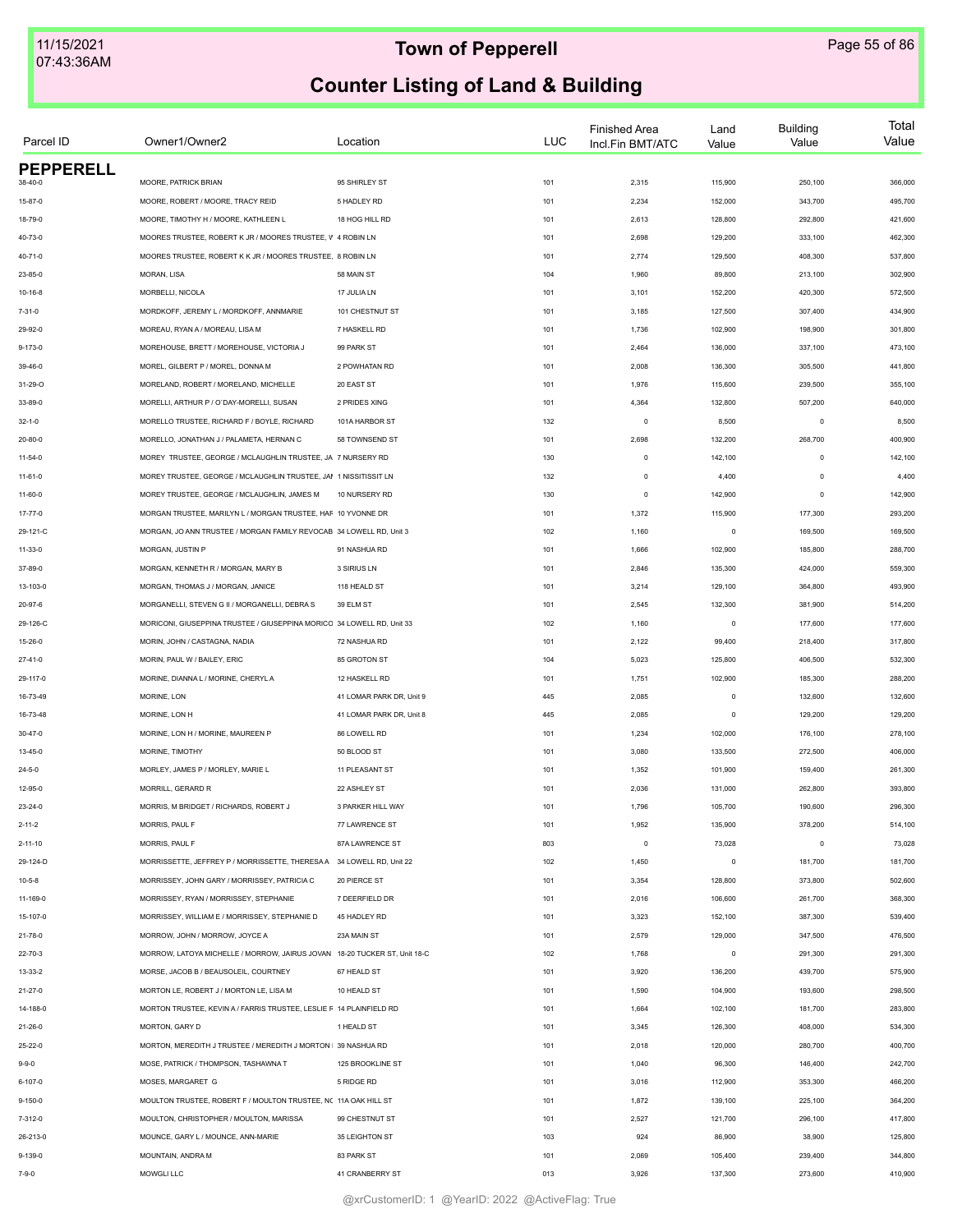| Parcel ID        | Owner1/Owner2                                                    | Location                 | <b>LUC</b> | <b>Finished Area</b><br>Incl.Fin BMT/ATC | Land<br>Value | <b>Building</b><br>Value | Total<br>Value |
|------------------|------------------------------------------------------------------|--------------------------|------------|------------------------------------------|---------------|--------------------------|----------------|
| <b>PEPPERELL</b> | MSB FAMILY TRUST, MAUREEN BOLGER & JOHN BOLGER 50A MT LEBANON ST |                          |            |                                          | 146,200       |                          |                |
| 34-62-0          |                                                                  |                          | 101        | 3,540                                    |               | 463,400                  | 609,600        |
| 18-174-0         | MSB PROPERTY MANAGEMENT LLC                                      | 160 HEALD ST             | 101        | 1,768                                    | 129,700       | 218,600                  | 348,300        |
| $6 - 11 - 2$     | MU, XIAOMIN                                                      | 58 EMERSON CIR           | 101        | 1,464                                    | 116,200       | 227,300                  | 343,500        |
| $11 - 171 - 0$   | MUCCI, DAVID P / MUCCI, SHARON M                                 | 3 DEERFIELD DR           | 101        | 1,700                                    | 106,600       | 268,000                  | 374,600        |
| 38-12-6          | MUELLER, RONALD W / MUELLER, ELISE A                             | 2 MAURA LN               | 101        | 3,016                                    | 144,300       | 426,700                  | 571,000        |
| 17-28-0          | MULLAN LE. ROBERT I / PAKUS. JANICE                              | 5 IDAL ST                | 101        | 1,462                                    | 91,000        | 159,700                  | 250,700        |
| 19-60-0          | MULLANE, DANIEL / MULLANE, TAYA DIXON                            | 41 JEWETT ST             | 101        | 1,679                                    | 131,500       | 230,000                  | 361,500        |
| 14-94-0          | MULLETT, DAVID K / MULLETT, MICHELLE                             | 67 PARK ST               | 101        | 1,934                                    | 117,900       | 174,700                  | 292,600        |
| $10 - 16 - 4$    | MUNGUIA, XAVIER A / GIOSMAS-MUNGUIA, GIANNA M                    | 8 BEAVER CREEK CIR       | 101        | 2,573                                    | 110,800       | 407,800                  | 518,600        |
| $8 - 55 - 0$     | MUNROE, CINDY L / MUNROE, CHRISTOPHER M                          | 11 LAWRENCE ST           | 101        | 1,666                                    | 109,800       | 227,300                  | 337,100        |
| $38 - 11 - 0$    | MUNROE, JOHN / MUNROE, LEE                                       | 77-79 SHIRLEY ST         | 101        | 3,966                                    | 130,500       | 464,300                  | 594,800        |
| 23-187-0         | MUNSEY, GARY D SR / MUNSEY, JAN I                                | 8 PLEASANT ST            | 101        | 1,332                                    | 99,500        | 165,100                  | 264,600        |
| 28-21-0          | MURDOCK, CAROL A                                                 | 25 PINE ST               | 101        | 1,440                                    | 103,100       | 158,000                  | 261,100        |
| $9 - 12 - 0$     | MURPHY TRUSTEE, DANIEL J / MURPHY FAMILY TRUST                   | 119 BROOKLINE ST         | 101        | 1,445                                    | 105,800       | 188,100                  | 293,900        |
| $4 - 10 - 0$     | MURPHY TRUSTEE, LAWRENCE J/MURPHY TRUSTEE, A 41 NORTH ST         |                          | 017        | 2,549                                    | 199,088       | 290,000                  | 489,088        |
| 27-25-0          | MURPHY TRUSTEE. THOMAS P / MURPHY TRUSTEE. MAR 81 GROTON ST      |                          | 101        | 1,632                                    | 92,900        | 199,500                  | 292,400        |
| 27-13-0          | MURPHY TRUSTEE, THOMAS P / MURPHY TRUSTEE, MAR 79 GROTON ST      |                          | 104        | 1,689                                    | 98,800        | 171,600                  | 270,400        |
| 16-49-0          | MURPHY TRUSTEE, WILLIAM M / MASSET TRUSTEE, DIAN 7 JOAN ST       |                          | 101        | 1,560                                    | 118,100       | 194,100                  | 312,200        |
| 10-35-0          | MURPHY, BENJAMIN B / MURPHY, CARLA                               | 20 ELLIOTT ST            | 101        | 1,632                                    | 128,100       | 217,300                  | 345,400        |
| 13-19-0          | MURPHY, BRIAN C / MURPHY, ELIZABETH K                            | 14A CHESTNUT ST          | 101        | 2,374                                    | 131,100       | 315,100                  | 446,200        |
| 17-76-0          | MURPHY, BRIAN F / MURPHY, GAIL B                                 | 8 YVONNE DR              | 101        | 1,584                                    | 116,300       | 248,700                  | 365,000        |
| 26-153-0         | MURPHY, COLLEEN M / CORRADO, ANGELO                              | 18 LEIGHTON ST           | 101        | 1,732                                    | 93,300        | 203,000                  | 296,300        |
| 16-74-B          | MURPHY, DAVID / MURPHY, LORRAINE M                               | 14 LOMAR PARK DR, Unit 2 | 445        | 1,014                                    | $\mathsf 0$   | 62,900                   | 62,900         |
| 16-74-A          | MURPHY, DAVID E / MURPHY, LORRAINE M                             | 14 LOMAR PARK DR, Unit 1 | 445        | 1,014                                    | $\mathsf 0$   | 62,900                   | 62,900         |
| $9 - 1 - 0$      | MURPHY, DEREK B                                                  | 126A BROOKLINE ST        | 101        | 1,034                                    | 128,900       | 177,500                  | 306,400        |
| $15 - 61 - 0$    | MURPHY, FREDERICK P                                              | 46-50 NASHUA RD          | 101        | 1,117                                    | 104,800       | 132,900                  | 237,700        |
| 31-26-0          | MURPHY, FREDRICK P                                               | 19 JERSEY ST             | 101        | 8,614                                    | 110,000       | 124,100                  | 234,100        |
| $38 - 12 - 2$    | MURPHY, JAMES E / MURPHY, SHARON A                               | 3 MAURA LN               | 101        | 3,016                                    | 136,000       | 432,200                  | 568,200        |
| 11-28-0          | MURPHY, JOHN R / MURPHY, DIANE M                                 | 79 NASHUA RD             | 101        | 2,582                                    | 104,400       | 252,300                  | 356,700        |
| 29-126-E         | MURPHY, MICHAEL D                                                | 34 LOWELL RD, Unit 35    | 102        | 1,160                                    | $\mathsf 0$   | 170,400                  | 170,400        |
| 32-52-0          | MURPHY, NICOLE L                                                 | 205-207 SOUTH RD         | 101        | 992                                      | 123,800       | 210,500                  | 334,300        |
| 39-49-0          | MURPHY, RICHARD T / MURPHY, PATRICIA J                           | 131A SHIRLEY ST          | 101        | 3,162                                    | 176,200       | 510,400                  | 686,600        |
| 11-130-0         | MURPHY, RYAN / MURPHY, CRYSTAL                                   | 39 MERRIMAC DR           | 101        | 2,548                                    | 108,100       | 289,100                  | 397,200        |
| 39-36-0          | MURPHY, SEAN P / MURPHY, KATHLEEN M                              | 25 POWHATAN RD           | 130        | $\Omega$                                 | 136,300       | 0                        | 136,300        |
| 39-28-0          | MURPHY, SEAN P / MURPHY, KATHLEEN M                              | 27 POWHATAN RD           | 101        | 4,475                                    | 136,600       | 582,400                  | 719,000        |
| $9 - 87 - 0$     | MURPHY, THOMAS J IV / MURPHY, JENNIFER L                         | 10 SIMONNE LN            | 101        | 1,040                                    | 104,400       | 161,800                  | 266,200        |
|                  |                                                                  | 11-13 BANCROFT ST        | 101        | 2,256                                    | 123,700       |                          | 412,400        |
| 33-125-0         | MURPHY, THOMAS M / MURPHY, KERRY L<br>MURPHY, WILLIAM D          | 17 NASHUA RD             | 332        |                                          | 137,900       | 288,700                  | 388,000        |
| $25 - 27 - 0$    | MURPHY. WILLIAM D SR / MURPHY. STEPHANIE J                       | 34 MAIN ST               |            | 5,324                                    |               | 250,100                  |                |
| 23-48-0          |                                                                  |                          | 104        | 2,856                                    | 88,000        | 287,900                  | 375,900        |
| $16 - 5 - 0$     | MURPHY, WILLIAM DAVID JR                                         | 55 NASHUA RD             | 101        | 1,848                                    | 106,200       | 179,000                  | 285,200        |
| 26-134-22        | MURPHY, WILLIAM M                                                | 38 TARBELL ST, Unit 2-B  | 102        | 1,501                                    | $\mathsf 0$   | 250,200                  | 250,200        |
| 11-55-0          | MURRAY, CHRISTOPHER A / MURRAY, SUSAN J                          | 9 NURSERY RD             | 101        | 2,216                                    | 119,400       | 294,600                  | 414,000        |
| 36-127-0         | MURRAY, KATHRYN J / GLOWACKI, MICHAEL P III                      | 14 LAKIN ST              | 101        | 2,682                                    | 136,900       | 298,100                  | 435,000        |
| 33-114-0         | MURRAY, ROBERT E / MURRAY, ANITA C                               | 9 CELESTIAL WAY          | 101        | 3,044                                    | 136,100       | 385,100                  | 521,200        |
| $17 - 57 - 0$    | MURRAY-KOSTAN, MEGHAN ANNE                                       | 159 LOWELL RD            | 101        | 1,920                                    | 102,200       | 272,000                  | 374,200        |
| 12-29-0          | MURRIN, SHAWN P / MURRIN, COLLETTE                               | 104 WEST ST              | 101        | 1,728                                    | 122,600       | 233,900                  | 356,500        |
| 33-69-0          | MURTHY, KRISHA SAVITA                                            | 135 TOWNSEND ST          | 101        | 1,664                                    | 128,100       | 211,000                  | 339,100        |
| 39-20-0          | MUSAMEH, DANIEL K                                                | 123 SHIRLEY ST           | 101        | 1,962                                    | 124,700       | 258,500                  | 383,200        |
| 16-48-0          | MUTNANSKY, DANIEL R / MUTNANSKY, ELLEN P                         | 5 JOAN ST                | 101        | 2,400                                    | 115,600       | 261,900                  | 377,500        |
| 29-31-0          | MUVIRIMI, TAPIWA G                                               | 26 HASKELL RD            | 101        | 1,932                                    | 102,900       | 211,800                  | 314,700        |
| 24-25-0          | MYERS, GARY D / MYERS, JANINE                                    | 23 RIVER RD              | 104        | 2,726                                    | 128,600       | 258,200                  | 386,800        |
| 15-81-0          | MYERS, MATTHEW J / MYERS, AMANDA J                               | 79 HOLLIS ST             | 101        | 2,244                                    | 128,500       | 206,800                  | 335,300        |
| 31-63-0          | MYRON, ARTHUR R / MYRON, DONNA J                                 | 3 NOVA DR                | 101        | 1,401                                    | 115,600       | 189,100                  | 304,700        |
| $7 - 17 - 0$     | MYRTEZA, BLEDAR                                                  | 2 CRANBERRY ST           | 101        | 3,667                                    | 106,000       | 431,100                  | 537,100        |
| 20-139-0         | NADEAU, SCOTT A / NADEAU, JULIE E                                | 5 INDEPENDENCE RD        | 101        | 2,587                                    | 103,200       | 307,900                  | 411,100        |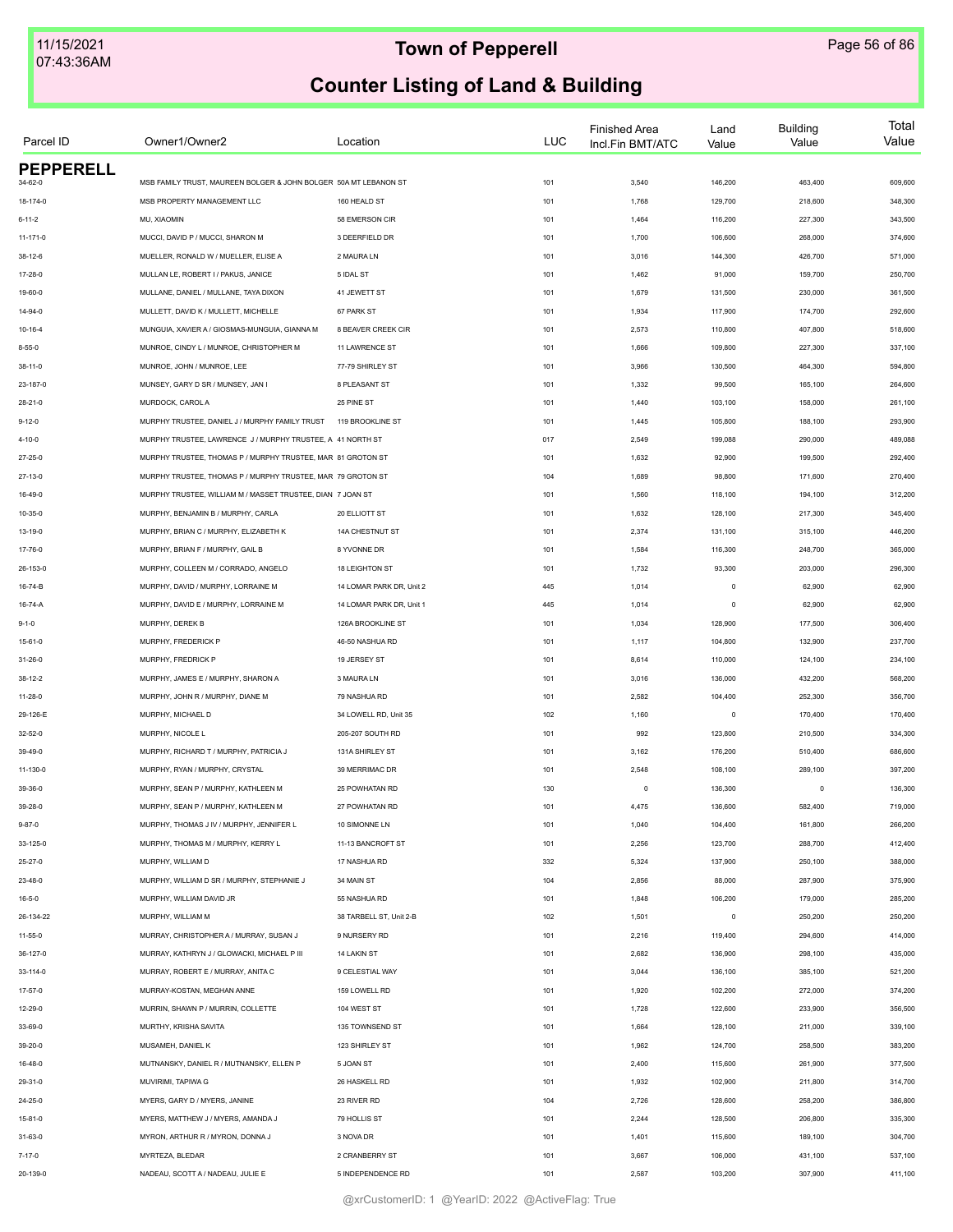| Parcel ID        | Owner1/Owner2                                                      | Location             | LUC | <b>Finished Area</b><br>Incl.Fin BMT/ATC | Land<br>Value | <b>Building</b><br>Value | Total<br>Value |
|------------------|--------------------------------------------------------------------|----------------------|-----|------------------------------------------|---------------|--------------------------|----------------|
| <b>PEPPERELL</b> |                                                                    |                      |     |                                          |               |                          |                |
| 6-11-3           | NAI, MACHAR ATENY                                                  | 56 EMERSON CIR       | 101 | 1,462                                    | 64,500        | 165,500                  | 230,000        |
| $7 - 30 - 3$     | NAIMO, RONALD D / SULLIVAN-NAIMO, KELLIE                           | 70A WHEELER ST       | 101 | 3,192                                    | 136,500       | 483,400                  | 619,900        |
| 15-120-0         | NAJJAR, JOSEPH N III / NAJJAR, CINDY A                             | 28 HADLEY RD         | 101 | 3,237                                    | 152,600       | 405,700                  | 558,300        |
| $6 - 29 - 0$     | NAJJENGO, REHEMA / MUDOLA, EMMANUEL ROBERTS                        | 164 NASHUA RD        | 101 | 2,604                                    | 112,000       | 245,700                  | 357,700        |
| 31-49-41         | NAMATOVU, ETHEL / KALANZI, ABDUSALAAM                              | 91 LOWELL RD, Unit 1 | 102 | $\mathbf 0$                              | 54,250        | $\mathbf 0$              | 54,250         |
| 20-10-0          | NAPLES III, NICHOLAS N / MURPHY, DEVAN M                           | 9-11 HEALD ST        | 101 | 3,500                                    | 141,200       | 415,500                  | 556,700        |
| $9 - 164 - 0$    | NAPLES JR TRUSTEE, NICHOLAS N / BSH REALTY TRUST 104 BROOKLINE ST  |                      | 391 | $\mathsf 0$                              | 128,900       | 2,100                    | 131,000        |
| $9 - 37 - 0$     | NAPLES JR TRUSTEE, NICHOLAS N / BSH REALTY TRUST 117A BROOKLINE ST |                      | 132 | $\mathbf 0$                              | 4,900         | $\mathbf 0$              | 4,900          |
| $11 - 49 - 0$    | NAPLES JR TRUSTEE, NICHOLAS N / MAGIC REALTY TRUE 135 NASHUA RD    |                      | 131 | $\mathsf 0$                              | 120,000       | $\mathbf 0$              | 120,000        |
| $11-47-0$        | NAPLES JR TRUSTEE, NICHOLAS N / MAGIC REALTY TRU! 131 NASHUA RD    |                      | 131 | $\mathbf 0$                              | 119,300       | $\mathbf 0$              | 119,300        |
| $11 - 51 - 0$    | NAPLES JR TRUSTEE, NICHOLAS N / MAGIC REALTY TRU! 139 NASHUA RD    |                      | 131 | $\mathbf 0$                              | 115,400       | $\mathbf 0$              | 115,400        |
| 29-186-0         | NAPLES, NICHOLAS N JR / NAPLES, TRACY L                            | 8 PROVINCE ST        | 103 | 1,512                                    | 93,500        | 39,700                   | 133,200        |
| $8 - 4 - 0$      | NAPLES, NICHOLAS N JR / NAPLES, TRACY L                            | 4 BOYNTON ST         | 101 | 2,480                                    | 129,100       | 231,400                  | 360,500        |
| 29-185-0         | NAPLES, TRACY L                                                    | 10 PROVINCE ST       | 130 | $\mathbf 0$                              | 93,500        | $\mathbf 0$              | 93,500         |
| 22-31-B          | NARBONNE, ROBERT S                                                 | 39 HOLLIS ST, Unit B | 102 | 2,108                                    | $\mathsf 0$   | 295,400                  | 295,400        |
| 16-147-0         | NASH, ROBERT F JR / FULLER, MONICA E                               | 18 MERRIMAC DR       | 101 | 1,714                                    | 108,000       | 227,200                  | 335,200        |
| 20-158-0         | NASHOBA CONSERVATION TRUST                                         | 6 KIRIN KROSSING     | 950 | $\mathsf 0$                              | 7,800         | $\mathbf 0$              | 7,800          |
| $2 - 9 - 0$      | NASHOBA CONSERVATION TRUST                                         | 59-67 LAWRENCE ST    | 950 | $\mathsf 0$                              | 22,200        | $\mathbf 0$              | 22,200         |
| $37 - 6 - 2$     | NASHOBA CONSERVATION TRUST                                         | 55 MT LEBANON ST     | 950 | $\mathsf{O}\xspace$                      | 112,200       | $\mathbf 0$              | 112,200        |
| $37 - 6 - 0$     | NASHOBA CONSERVATION TRUST                                         | 55A MT LEBANON ST    | 950 | $\mathsf{O}\xspace$                      | 138,700       | $\mathbf 0$              | 138,700        |
| 14-99-0          | NASHOBA CONSERVATION TRUST                                         | 13A PLAINFIELD RD    | 950 | $\mathsf 0$                              | 2,800         | $\Omega$                 | 2,800          |
| 38-68-0          | NASHOBA CONSERVATION TRUST                                         | 106 SHIRLEY ST       | 950 | $\mathsf 0$                              | 5,800         | $\Omega$                 | 5,800          |
| 32-71-0          | NASHOBA CONSERVATION TRUST                                         | 38A HARBOR ST        | 950 | $\mathsf 0$                              | 5,000         | $\mathbf 0$              | 5,000          |
| 14-124-0         | NASHOBA CONSERVATION TRUST                                         | 47-49 PARK ST        | 950 | $\mathsf 0$                              | 39,700        | $\mathbf 0$              | 39,700         |
| $3 - 28 - 0$     | NASHOBA CONSERVATION TRUST                                         | 55-57 LAWRENCE ST    | 950 | $\mathbf 0$                              | 156,900       | $\mathbf 0$              | 156,900        |
| 13-106-1         | NASHOBA CONSERVATION TRUST                                         | 120A HEALD ST        | 950 | $\mathbf 0$                              | 300           | $\mathbf 0$              | 300            |
|                  | NASHOBA CONSERVATION TRUST                                         | 85 ELM ST            | 950 | $\mathsf{O}\xspace$                      | 111,500       | $\mathbf 0$              | 111,500        |
| 34-35-1          | NASHOBA CONSERVATION TRUST                                         | 83 ELM ST            | 950 | $\mathsf 0$                              | 143,100       | $\Omega$                 | 143,100        |
| 34-351-0         |                                                                    |                      |     |                                          |               | $\Omega$                 |                |
| 34-49-0          | NASHOBA CONSERVATION TRUST                                         | 32-34 MT LEBANON ST  | 950 | $\mathsf 0$                              | 165,600       |                          | 165,600        |
| $35 - 1 - 0$     | NASHOBA CONSERVATION TRUST                                         | 33-39 CANAL ST       | 950 | $\mathsf 0$                              | 137,000       | $\mathbf 0$              | 137,000        |
| $34 - 31 - 0$    | NASHOBA CONSERVATION TRUST                                         | 46 MT LEBANON ST     | 950 | $\mathsf 0$                              | 131,500       | $\mathbf 0$              | 131,500        |
| $11 - 4 - 0$     | NASHOBA CONSERVATION TRUST                                         | 109 NASHUA RD        | 950 | $\mathsf 0$                              | 60,000        | $\mathbf 0$              | 60,000         |
| 34-68-0          | NASHOBA CONSERVATION TRUST                                         | 58 MT LEBANON ST     | 950 | $\mathbf 0$                              | 152,600       | $\mathbf 0$              | 152,600        |
| 14-300-3         | NASHOBA CONSERVATION TRUST                                         | 2A SARTELLE ST       | 950 | $\circ$                                  | 93,200        | $\Omega$                 | 93,200         |
| $2 - 21 - 0$     | NASHOBA CONSERVATION TRUST                                         | 68A LAWRENCE ST      | 950 | $\circ$                                  | 7,100         | $\mathbf 0$              | 7,100          |
| 34-352-0         | NASHOBA CONSERVATION TRUST                                         | 89 ELM ST            | 950 | $\mathsf 0$                              | 138,800       | $\mathbf 0$              | 138,800        |
| 40-20-0          | NASHOBA CONSERVATION TRUST                                         | 5 YALE RD            | 950 | $\circ$                                  | 1,700         | $\Omega$                 | 1,700          |
| 24-63-0          | NASHOBA CONSERVATION TRUST                                         | 35-53 RIVER RD       | 950 | $\mathbf 0$                              | 328,700       | $\mathbf 0$              | 328,700        |
| $21 - 77 - 0$    | NASHOBA CONSERVATION TRUST                                         | 21A MAIN ST          | 950 | $\mathbf 0$                              | 10,200        | $\mathbf 0$              | 10,200         |
| 40-30-0          | NASHOBA CONSERVATION TRUST                                         | 7 HARVARD LN         | 950 | $\circ$                                  | 47,700        | $\mathbf 0$              | 47,700         |
| 40-58-0          | NASHOBA CONSERVATION TRUST                                         | 130A SHIRLEY ST      | 950 | $\circ$                                  | 6,000         | $\mathbf 0$              | 6,000          |
| 34-50-B          | NASHOBA CONSERVATION TRUST                                         | 42 MT LEBANON ST     | 950 | $\circ$                                  | 117,000       | $\mathbf 0$              | 117,000        |
| 14-106-0         | NASHOBA CONSERVATION TRUST                                         | 59A PARK ST          | 950 | $\mathbf 0$                              | 33,800        | $\Omega$                 | 33,800         |
| 18-17-0          | NASHOBA CONSERVATION TRUST                                         | 138 JEWETT ST        | 950 | $\mathbf 0$                              | 117,700       | $\Omega$                 | 117,700        |
| 24-83-0          | NASHOBA CONSERVATION TRUST                                         | 44 RIVER RD          | 950 | $\mathbf 0$                              | 149,400       | $\mathbf 0$              | 149,400        |
| $40 - 6 - 0$     | NASHOBA CONSERVATION TRUST                                         | 7 DARTMOUTH LN       | 106 | $\mathbf 0$                              | 24,700        | 200                      | 24,900         |
| 40-8-0           | NASHOBA CONSERVATION TRUST                                         | 172 RIVER RD         | 950 | $\mathbf 0$                              | 47,400        | $\mathbf 0$              | 47,400         |
| 14-130-33        | NASHOBA CONSERVATION TRUST                                         | 19A VILLAGE RD       | 950 | $\mathbf 0$                              | 6,500         | $\mathbf 0$              | 6,500          |
| 40-54-0          | NASHOBA CONSERVATION TRUST                                         | 130-134 SHIRLEY ST   | 950 | $^{\circ}$                               | 71,000        | $\mathbf 0$              | 71,000         |
| $3 - 8 - 0$      | NASHOBA CONSERVATION TRUST                                         | 56-62 BOYNTON ST     | 950 | $^{\circ}$                               | 140,700       | $\mathbf 0$              | 140,700        |
| 34-59-0          | NASHOBA CONSERVATION TRUST                                         | 48 MT LEBANON ST     | 950 | $\mathsf 0$                              | 131,100       | $\Omega$                 | 131,100        |
| 35-14-0          | NASHOBA CONSERVATION TRUST                                         | 73C RIVER RD         | 950 | $\mathsf 0$                              | 30,800        | $\Omega$                 | 30,800         |
| $8 - 40 - 0$     | NASHOBA CONSERVATION TRUST                                         | 66-72 OAK HILL ST    | 950 | $\mathsf 0$                              | 148,500       | $\mathbf 0$              | 148,500        |
| $12 - 31 - 0$    | NASHOBA CONSERVATION TRUST                                         | 15A BAYBERRY ST      | 950 | $\mathsf 0$                              | 14,400        | $\mathbf 0$              | 14,400         |
| 34-44-1          | NASHOBA CONSERVATION TRUST                                         | 67 SHIRLEY ST        | 950 | $\mathbf 0$                              | 134,300       | $\mathbf 0$              | 134,300        |
|                  |                                                                    |                      |     |                                          |               |                          |                |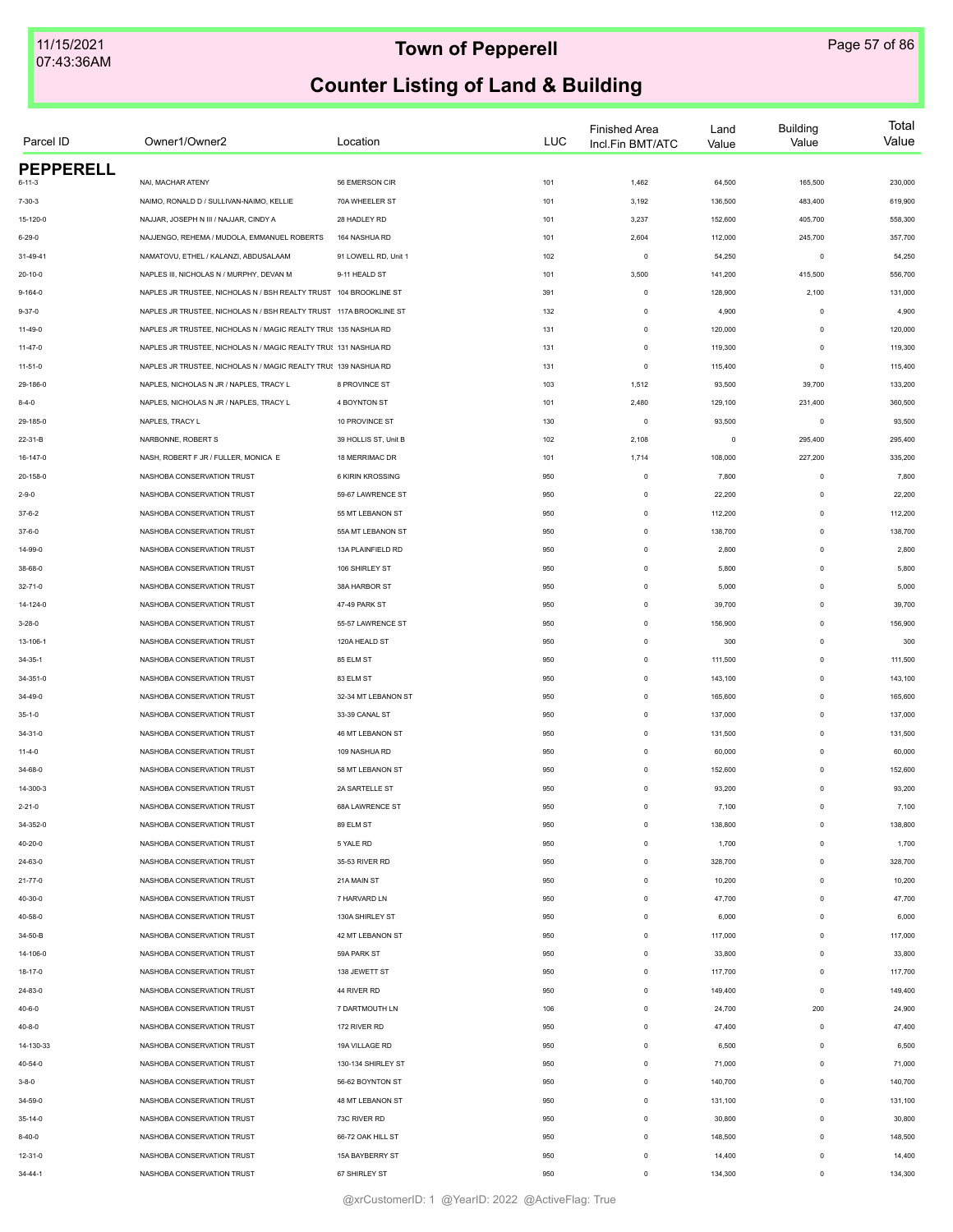| Parcel ID        | Owner1/Owner2                                                    | Location             | LUC | <b>Finished Area</b><br>Incl.Fin BMT/ATC | Land<br>Value | <b>Building</b><br>Value | Total<br>Value |
|------------------|------------------------------------------------------------------|----------------------|-----|------------------------------------------|---------------|--------------------------|----------------|
| <b>PEPPERELL</b> |                                                                  |                      |     |                                          |               |                          |                |
| $10 - 38 - 0$    | NASHOBA CONSERVATION TRUST                                       | 50 ELLIOTT ST        | 950 | $\mathsf 0$                              | 133,000       | $\mathbf 0$              | 133,000        |
| $35 - 12 - 0$    | NASHOBA CONSERVATION TRUST                                       | 28-32 CANAL ST       | 950 | $\mathbf 0$                              | 143,300       | $\mathbf 0$              | 143,300        |
| $2 - 19 - 0$     | NASHOBA CONSERVATION TRUST                                       | 60-64 LAWRENCE ST    | 950 | $\mathbf 0$                              | 10,200        | $\mathbf 0$              | 10,200         |
| 10-37-0          | NASHOBA CONSERVATION TRUST                                       | <b>48 ELLIOTT ST</b> | 950 | $\mathsf 0$                              | 135,200       | $\Omega$                 | 135,200        |
| 40-32-0          | NASHOBA CONSERVATION TRUST, INC                                  | 12 YALE RD           | 950 | $\mathbf 0$                              | 3,700         | $\mathbf 0$              | 3,700          |
| $41 - 1 - 0$     | NASHOBA CONSERVATION TRUST, INC                                  | 116 RIVER RD         | 950 | $\Omega$                                 | 44,000        | $\Omega$                 | 44,000         |
| 24-38-25         | NATALE, SHANNON SNAPP                                            | 25 HIGH ST           | 102 | 1,889                                    | $\mathsf 0$   | 324,100                  | 324,100        |
| $6 - 53 - 0$     | NAVARRETE, JEFFREY / STREETER NAVARRETE, JASMINI 5 BROOKDALE LN  |                      | 101 | 3,193                                    | 118,300       | 321,300                  | 439,600        |
| $10 - 16 - 6$    | NAWN, TIMOTHY M T / NAWN, CHERYL K                               | 5 BEAVER CREEK CIR   | 101 | 2,846                                    | 113,800       | 429,000                  | 542,800        |
| $31 - 6 - 0$     | NEE, EDWARD J / NEE, MICHELLE T                                  | 106 LOWELL RD        | 101 | 1,382                                    | 103,600       | 174,900                  | 278,500        |
| $7 - 48 - 0$     | NELSON, CATHERINE F / NELSON, TIMOTHY J                          | 36 WHEELER ST        | 101 | 3,424                                    | 126,400       | 334,400                  | 460,800        |
| 25-13-0          | NELSON, DANIEL P / NELSON, MATTHEW J                             | 20 NASHUA RD         | 388 | 331                                      | 70,600        | 31,800                   | 102,400        |
| 25-14-0          | NELSON, DANIEL P / NELSON, MATTHEW J                             | 22 NASHUA RD         | 104 | 2,106                                    | 88,200        | 237,200                  | 325,400        |
| 23-90-0          | NELSON, DANIEL PATRICK / NELSON, MATTHEW JAMES                   | 11 CROSS ST          | 104 | 1,713                                    | 106,300       | 215,100                  | 321,400        |
| 13-68-0          | NELSON, DAVID A / NELSON, DIANE J                                | 18 BLOOD ST          | 101 | 1,152                                    | 137,200       | 170,000                  | 307,200        |
| $23 - 81 - 0$    | NELSON, DAVID H / NELSON, JENNIFER L                             | 4 CROSS ST           | 101 | 2,392                                    | 101,100       | 270,600                  | 371,700        |
| 12-40-0          | NELSON, ELIOT D / NELSON, JANET M                                | 25 BAYBERRY ST       | 101 | 2,447                                    | 128,400       | 271,200                  | 399,600        |
| 33-218-0         | NELSON, JOEL                                                     | 13 SHATTUCK ST       | 101 | 1,956                                    | 109,300       | 199,600                  | 308,900        |
| 31-10-0          | NELSON, JON A / NELSON, DIANE L                                  | 99 LOWELL RD         | 101 | 1,430                                    | 98,400        | 184,600                  | 283,000        |
| 13-91-0          | NELSON, KEVIN J / BUZZELL, LAUREL ANN                            | 28A BLOOD ST         | 101 | 2,693                                    | 137,100       | 337,400                  | 474,500        |
| 14-18-0          | NELSON, PAUL / NELSON, SHIRLEY A                                 | 18 COUNTRYSIDE RD    | 101 | 1,754                                    | 120,800       | 229,100                  | 349,900        |
| 20-149-0         | NELSON, ROBERT O JR / NELSON, MARLENA M                          | 23A HEALD ST         | 101 | 2,332                                    | 136,500       | 339,900                  | 476,400        |
| 8-182-0          | NEPHEW, THOMAS A / BARRY, MARY                                   | 22 LAWRENCE ST       | 101 | 3,034                                    | 130,600       | 341,500                  | 472,100        |
| 33-96-0          | NESBIT LE, ARTHUR M / NESBIT LE, HEATHER M                       | 88 TOWNSEND ST       | 101 | 4,259                                    | 128,000       | 510,100                  | 638,100        |
| 23-188-0         | NETO, EDGAR / BAUTZ, ALESSANDRA                                  | 10 PLEASANT ST       | 101 | 1,479                                    | 98,700        | 198,100                  | 296,800        |
|                  |                                                                  |                      |     |                                          |               |                          |                |
| 31-29-C          | NEVALA, MARTHA                                                   | 18 JERSEY ST         | 101 | 1,615                                    | 115,700       | 208,000                  | 323,700        |
| 38-29-A          | NEVARD, KENNETH E / NEVARD, JEANNE M                             | 105 MT LEBANON ST    | 101 | 2,535                                    | 125,600       | 241,800                  | 367,400        |
| 38-16-0          | NEWCOMBE TRUSTEE, RICHARD / NEWCOMBE TRUSTEE 89 MT LEBANON ST    |                      | 101 | 1,338                                    | 98,300        | 154,000                  | 252,300        |
| 32-492-0         | NEWELL TRUSTEE, LINDA K / LINDA K NEWELL REVOCABI 14 SHATTUCK ST |                      | 101 | 1,533                                    | 122,200       | 197,100                  | 319,300        |
| 23-204-0         | NEWELL, DAVID M / NEWELL, MARCIA L                               | 10 HIGH ST           | 104 | 2,552                                    | 103,400       | 242,700                  | 346,100        |
| $5 - 5 - 0$      | NEWELL, MARCIA L / NEWELL, DAVID M                               | 48 DOW ST            | 130 | $\mathbf 0$                              | 141,900       | $\circ$                  | 141,900        |
| $5 - 40 - 0$     | NEWELL, MARK W / NEWELL, KATHLEEN                                | 50 DOW ST            | 101 | 2,184                                    | 129,800       | 281,300                  | 411,100        |
| 20-136-0         | NEWLON, JOHN L / ROTHSTEIN, LYNNE                                | 2 INDEPENDENCE RD    | 101 | 2,822                                    | 103,700       | 314,900                  | 418,600        |
| 32-65-0          | NEWMAIRE, MARTIN J / NEWMAIRE, SHIRLEY B E                       | 197-199 SOUTH RD     | 101 | 1,418                                    | 131,100       | 187,800                  | 318,900        |
| 38-95-0          | NEWMAN, HEATHER H / NEWMAN, RYAN C                               | 10 BRICK POND WAY    | 101 | 2,943                                    | 136,800       | 385,300                  | 522,100        |
| 32-93-0          | NEWMAN, PAUL F / NEWMAN, LAURA C                                 | 4 KAYLA LN           | 101 | 3,149                                    | 138,800       | 365,400                  | 504,200        |
| $23 - 21 - 1$    | NEWSHAM, MARTHA J                                                | 21 TUCKER ST, Unit 1 | 102 | 1,621                                    | $\mathsf 0$   | 276,300                  | 276,300        |
| $23 - 21 - 7$    | NGUYEN, LYNN                                                     | 21 TUCKER ST. Unit 7 | 102 | 2,357                                    | $\mathsf 0$   | 299,400                  | 299,400        |
| $5 - 9 - 0$      | NICHOLS, FLORENCE MARIE                                          | 163-167 HOLLIS ST    | 017 | 1,794                                    | 163,184       | 261,600                  | 424,784        |
| 15-108-0         | NICHOLS, JARED                                                   | 47 HADLEY RD         | 101 | 3,519                                    | 152,000       | 367,300                  | 519,300        |
| 34-16-F          | NICHOLS, KRISTA M / GIANGREGORIO, NICHOLAS J                     | 32 MASON ST          | 101 | 1,610                                    | 118,200       | 203,000                  | 321,200        |
| 3-102-0          | NICHOLSON, TRAVIS E / NICHOLSON, MARIANNE V                      | 14 BEMIS RD          | 101 | 2,266                                    | 103,300       | 282,100                  | 385,400        |
| 39-13-0          | NICK, ROBERT J / BOUNDY, VIRGINIA A                              | 137A SHIRLEY ST      | 101 | 4,120                                    | 131,400       | 570,700                  | 702,100        |
| 33-102-0         | NICKERSON, WILLIAM J / NICKERSON, AMY E                          | 7 ORION RD           | 101 | 1,872                                    | 136,100       | 287,800                  | 423,900        |
| 7-307-0          | NICOLET, DARYL G / NICOLET, LINDA S                              | 106 CHESTNUT ST      | 101 | 2,196                                    | 128,100       | 209,400                  | 337,500        |
| 32-26-F          | NICOLET, JOSHUA / NICOLET, MARIA                                 | 90 HARBOR ST         | 101 | 2,087                                    | 122,600       | 230,400                  | 353,000        |
| 26-64-0          | NICOLI TRUSTEE, JOHN / NICOLI FAMILY TRUST                       | 21 LOWELL ST         | 101 | 988                                      | 89,700        | 144,800                  | 234,500        |
| 22-79-0          | NIEVA TRUSTEE, THOMAS S / NIEVA TRUSTEE, ANN M                   | 4 BRANDONS WAY       | 101 | 2,134                                    | 118,600       | 298,200                  | 416,800        |
| 14-206-0         | NIEVES TRUSTEE, ROBIN A / LONGLEY-NIEVES TRUSTEE 3 BIRCH DR      |                      | 101 | 1,411                                    | 101,900       | 167,000                  | 268,900        |
| 3-405-0          | NIEVES, JOSE A / NIEVES, KRYSTAL                                 | 19 BEMIS RD          | 101 | 1,912                                    | 103,600       | 192,700                  | 296,300        |
| 11-135-0         | NILAN, PATRICIA                                                  | 2 SUNCOOK ST         | 101 | 2,498                                    | 106,400       | 278,400                  | 384,800        |
|                  |                                                                  |                      |     |                                          |               |                          |                |
| $2 - 41 - 0$     | NINTEAU, TAMMY J                                                 | 111 LAWRENCE ST      | 101 | 1,634                                    | 113,900       | 178,000                  | 291,900        |
| $4 - 33 - 0$     | NISSITISSIT RIVER LAND TRUST                                     | 169A BROOKLINE ST    | 950 | $\mathsf 0$                              | 20,300        | $\mathbf 0$              | 20,300         |
| $3 - 6 - 0$      | NISSITISSIT RIVER LAND TRUST                                     | 200A BROOKLINE ST    | 950 | $\mathsf 0$                              | 1,400         | $\circ$                  | 1,400          |
| $3 - 7 - 0$      | NISSITISSIT RIVER LAND TRUST                                     | 200 BROOKLINE ST     | 950 | $\mathbf 0$                              | 5,300         | $\mathbf 0$              | 5,300          |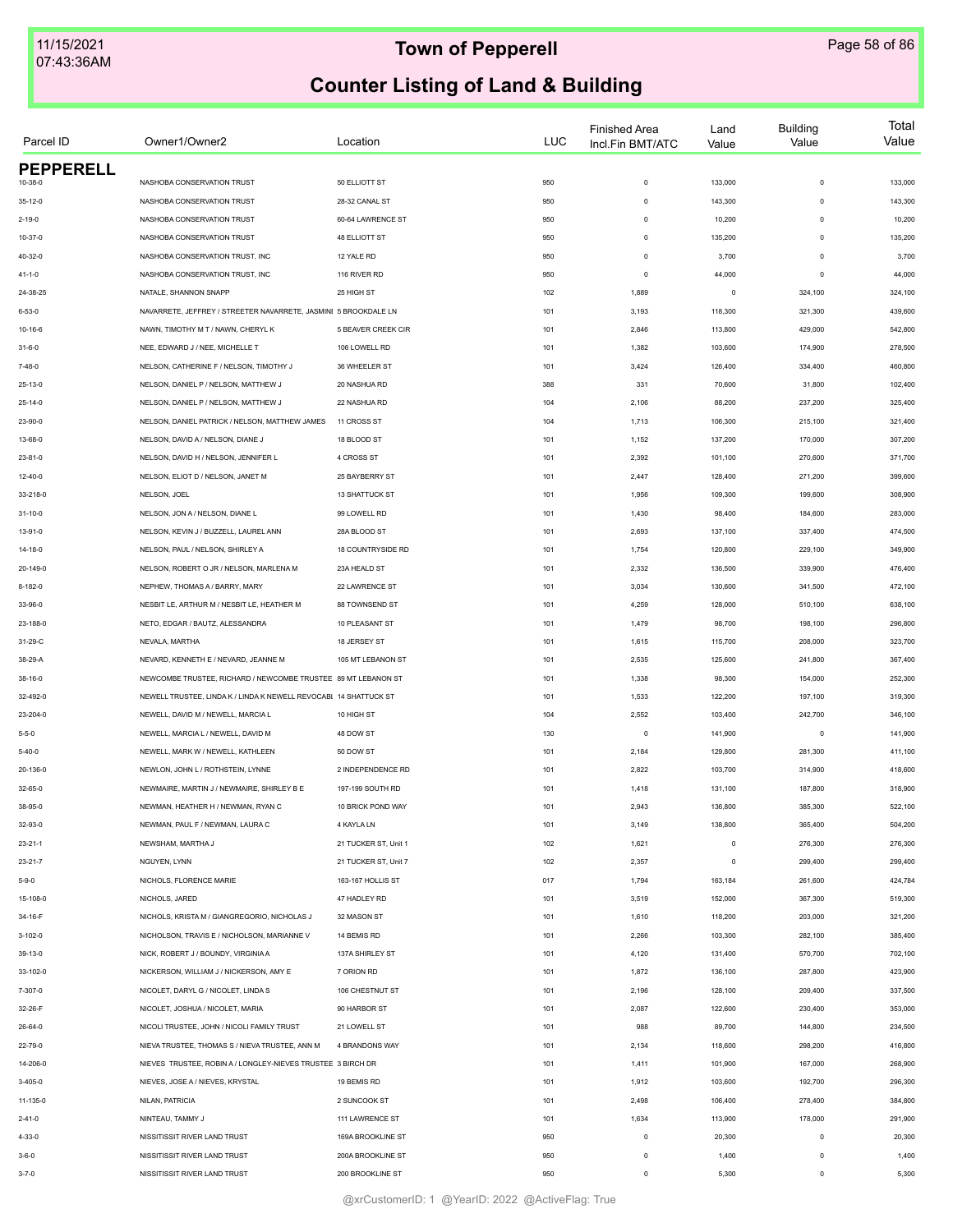| Parcel ID        | Owner1/Owner2                                                 | Location          | LUC | <b>Finished Area</b><br>Incl.Fin BMT/ATC | Land<br>Value | <b>Building</b><br>Value | Total<br>Value |
|------------------|---------------------------------------------------------------|-------------------|-----|------------------------------------------|---------------|--------------------------|----------------|
| <b>PEPPERELL</b> |                                                               |                   |     |                                          |               |                          |                |
| $3 - 14 - 0$     | NISSITISSIT RIVER LAND TRUST                                  | 187C BROOKLINE ST | 950 | $\mathbf 0$                              | 10,700        | $\mathbf 0$              | 10,700         |
| 39-33-0          | NITTI, RONALD M / NITTI, KATHARINE M                          | 19 POWHATAN RD    | 101 | 3,158                                    | 136,000       | 395,200                  | 531,200        |
| $32 - 25 - 5$    | NJOROGE, JOHN                                                 | 7 PROCTOR RD      | 101 | 1,902                                    | 122,600       | 211,600                  | 334,200        |
| $26 - 52 - 0$    | NJR PROPERTY MANAGEMENT LLC                                   | 166-170 MAIN ST   | 325 | 8,825                                    | 124,300       | 314,200                  | 438,500        |
| 15-71-0          | NOCELLA, RICHARD / NOCELLA, DEBORAH A                         | 82 NASHUA RD      | 101 | 1,483                                    | 102,000       | 180,300                  | 282,300        |
| 38-46-0          | NOEL, DEBRAA / NOEL, KENNETH R                                | 71 MT LEBANON ST  | 101 | 3,491                                    | 124,700       | 301,000                  | 425,700        |
| 15-92-0          | NOLAN, CHARLES W                                              | 4 CASIE LN        | 101 | 3,663                                    | 154,900       | 423,800                  | 578,700        |
| $30 - 22 - 0$    | NOLAN, JAMES J / NOLAN, JUDITH A                              | 21 PARKWOOD DR    | 101 | 1,203                                    | 122,800       | 175,300                  | 298,100        |
| 31-44-16         | NOON, ADAM / NOON, REBECCA E                                  | 25 CRAWFORD WAY   | 101 | 2,874                                    | 116,600       | 465,600                  | 582,200        |
| 13-64-0          | NORDBERG TRUSTEE, PETER N / NORDBERG TRUSTEE, I 61 HEALD ST   |                   | 101 | 2,897                                    | 132,600       | 424,800                  | 557,400        |
| 18-75-0          | NORDHAUS, KURT J / NORDHAUS, SHERRI A                         | 38 HOG HILL RD    | 101 | 3,332                                    | 125,600       | 354,500                  | 480,100        |
| 17-103-0         | NORFTILL, RAYMOND R / NORFTILL, LOU ANN                       | 20 HYACINTH DR    | 101 | 2,390                                    | 115,600       | 263,300                  | 378,900        |
| $6 - 11 - 17$    | NORRIS, BLAKE J / CLEMENT, HEATHER J                          | 26 EMERSON CIR    | 101 | 1,464                                    | 117,200       | 224,800                  | 342,000        |
| 21-75-0          | NORTH MIDDLESEX REGIONAL SCHOOL DISTRICT                      | 10 HOLLIS ST      | 934 | 129,435                                  | 1,164,200     | 16,677,700               | 17,841,900     |
| 16-45-0          | NORTHROP, ROBERT P / NORTHROP, JO ANN                         | 6 JUNE ST         | 101 | 2,224                                    | 115,600       | 260,900                  | 376,500        |
| $13 - 31 - 0$    | NORTON, BETH-ANN                                              | 8 MAPLE ST        | 101 | 1,832                                    | 131,000       | 344,100                  | 475,100        |
| 41-1-19          | NOTINI, ANDREW R / NOTINI, MEGHAN M                           | 8 MAUREENS WAY    | 101 | 2,272                                    | 115,600       | 400,300                  | 515,900        |
| 14-34-0          | NOVAK, DAVID                                                  | 21 SHEFFIELD ST   | 101 | 1,733                                    | 111,200       | 207,000                  | 318,200        |
| 30-43-0          | NOVELLO, ROBERT L / HANSON, PATRICIA A                        | 80 LOWELL RD      | 101 | 1,066                                    | 96,800        | 166,800                  | 263,600        |
| $9 - 176 - 0$    | NOWALK, MARIANNA / BROOKS, CHRISTINE T                        | 91 PARK ST        | 101 | 1,344                                    | 129,200       | 185,600                  | 314,800        |
| 16-13-0          | NOYES TRUSTEE, ROBERT N / NOYES TRUSTEE, GLENDA 84 EAST ST    |                   | 101 | 2,420                                    | 139,400       | 239,700                  | 379,100        |
| 21-45-0          | NUSSLE, RON                                                   | 4 TOWNSEND ST     | 101 | 1,716                                    | 88,500        | 129,300                  | 217,800        |
| $31 - 41 - 0$    | NUTT, JEREMY W / NUTT, LAUREN E                               | 33 JERSEY ST      | 101 | 2,594                                    | 117,300       | 287,000                  | 404,300        |
| $9 - 75 - 0$     | NUTTER, DAVID / MORRISEY, KAYLEAGH                            | 8 CHEYENNE RD     | 101 | 2,144                                    | 106,300       | 228,600                  | 334,900        |
| $2 - 15 - 0$     | NUTTER, ROLAND P / NUTTER, DEBBIE J                           | 22 WHEELER ST     | 101 | 2,315                                    | 128,000       | 233,300                  | 361,300        |
| 22-100-0         | NYE, JENNIFER L                                               | 24A TUCKER ST     | 101 | 1,064                                    | 80,700        | 123,200                  | 203,900        |
| 11-161-0         | NYE, KATHLEEN                                                 | 23 DEERFIELD DR   | 101 | 2,639                                    | 111,300       | 305,300                  | 416,600        |
| 26-134-0         | O DONNELL TRUSTEE, MARK / TARBELL NOMINEE TRUST 38 TARBELL ST |                   | 996 | $\mathbf 0$                              | $\,0\,$       | $\mathbf 0$              | $\mathbf 0$    |
|                  | O'BRYAN, ERIN K                                               | 17 CHACE AVE      |     |                                          | 104,300       | 162,600                  |                |
| 22-80-0          | O'HORA TRUSTEE, TERA M / TERA M O'HORA TRUST                  | 5 BAYBERRY ST     | 101 | 1,176                                    | 128,000       |                          | 266,900        |
| $12 - 54 - 0$    |                                                               |                   | 101 | 2,008                                    |               | 234,400                  | 362,400        |
| 14-173-0         | O'LAUGHLIN, JAMES C                                           | 15 PALMER RD      | 101 | 1,702                                    | 101,600       | 183,300                  | 284,900        |
| 15-95-0          | O'BRIEN, BARRY W / O'BRIEN, CAROL A                           | 21 HADLEY RD      | 101 | 3,142                                    | 152,000       | 400,200                  | 552,200        |
| 33-91-0          | O'BRIEN, CONOR L / O'BRIEN, CAROLINE R                        | 3 PRIDES XING     | 101 | 3,140                                    | 135,000       | 355,200                  | 490,200        |
| 39-14-0          | OBRIEN, JILLIAN P                                             | 90 SOUTH RD       | 101 | 1,560                                    | 103,600       | 272,300                  | 375,900        |
| $9 - 101 - 0$    | O'BRIEN, PAUL / O'BRIEN, DEBORAH                              | 29 SEMINOLE DR    | 101 | 1,075                                    | 102,500       | 181,800                  | 284,300        |
| 29-41-0          | OBRIEN, PHILLIP / OBRIEN, AMANDA                              | 17 PINE ST        | 101 | 1,495                                    | 104,600       | 173,000                  | 277,600        |
| $3 - 244 - 0$    | OBRIEN, SHAWN                                                 | 24 BEMIS RD       | 101 | 1,570                                    | 105,000       | 258,700                  | 363,700        |
| $41 - 3 - 0$     | OBRIEN, THOMAS P / OBRIEN, EMILIA J                           | 136 RIVER RD      | 101 | 2,460                                    | 129,900       | 357,600                  | 487,500        |
| $20 - 15 - 0$    | O'CALLAGHAN, AIDAN                                            | 20 HEALD ST       | 101 | 1,056                                    | 107,500       | 140,300                  | 247,800        |
| $13 - 77 - 0$    | OCALLAHAN, DANIEL F / OCALLAHAN, NESHA M                      | 4 MAPLE ST        | 101 | 2,706                                    | 128,000       | 358,100                  | 486,100        |
| 38-83-0          | OCONNELL, PAUL J / OCONNELL, ISABELLE M                       | 99 ELM ST         | 101 | 2,222                                    | 130,700       | 268,300                  | 399,000        |
| $29 - 7 - 0$     | OCONNOR TRUSTEE, MICHAEL / OCONNOR TRUSTEE, DE 3 SHAWNEE RD   |                   | 104 | 2,052                                    | 106,900       | 196,100                  | 303,000        |
| 17-12-0          | OCONNOR, DENNIS O / OCONNOR, MAUREEN K                        | 4 WARREN ST       | 101 | 1,334                                    | 100,000       | 184,700                  | 284,700        |
| $28 - 17 - 0$    | OCONNOR, KARYN R                                              | 40 SHAWNEE RD     | 101 | 1,512                                    | 106,000       | 176,400                  | 282,400        |
| 31-30-E          | OCONNOR, KEVIN J / OCONNOR, MARJORIE A                        | 31 EAST ST        | 101 | 1,765                                    | 115,600       | 211,100                  | 326,700        |
| $16 - 51 - 0$    | O'DONNELL, JESSICA / O'DONNELL, MICHAEL                       | 14 JOAN ST        | 101 | 1,964                                    | 125,200       | 236,200                  | 361,400        |
| $2 - 28 - B$     | ODONNELL, KERRY M / FULLER, KIMBERLY A                        | 16 WHEELER ST     | 101 | 2,588                                    | 109,100       | 339,800                  | 448,900        |
| 38-60-0          | OFENSTEIN TRUSTEE, SHARON K / SHARON K OFENSTEI 75 SOUTH RD   |                   | 017 | 2,341                                    | 138,977       | 379,100                  | 518,077        |
| 38-92-0          | OKANO, TERUMI                                                 | 4 BRICK POND WAY  | 101 | 3,638                                    | 136,200       | 398,700                  | 534,900        |
| 31-49-2          | OKEEFE, MAUREEN F / OKEEFE, COLLEEN A                         | 30 EAST ST        | 101 | 3,683                                    | 115,700       | 424,600                  | 540,300        |
| 29-42-0          | OLEARY, NICOLE                                                | 51 PARKWOOD DR    | 101 | 1,397                                    | 104,400       | 195,900                  | 300,300        |
| 11-104-0         | OLIVEIRA, ELIONAI SANTOS / GOMES, SHEILA A                    | 100 NASHUA RD     | 101 | 2,570                                    | 117,000       | 307,100                  | 424,100        |
| 24-20-0          | OLIVERO, JOSE LUIS                                            | 12 FOSTER ST      | 104 | 2,171                                    | 87,000        | 158,300                  | 245,300        |
| 20-82-0          | OLSEN, CHRISTINE / WANAMAKER, SEAN                            | 32 ELM ST         | 101 | 2,716                                    | 138,400       | 351,000                  | 489,400        |
| $7 - 10 - 0$     | OLSEN, CHRISTOPHER E                                          | 42 WHEELER ST     | 101 | 1,541                                    | 125,100       | 173,100                  | 298,200        |
|                  |                                                               |                   |     |                                          |               |                          |                |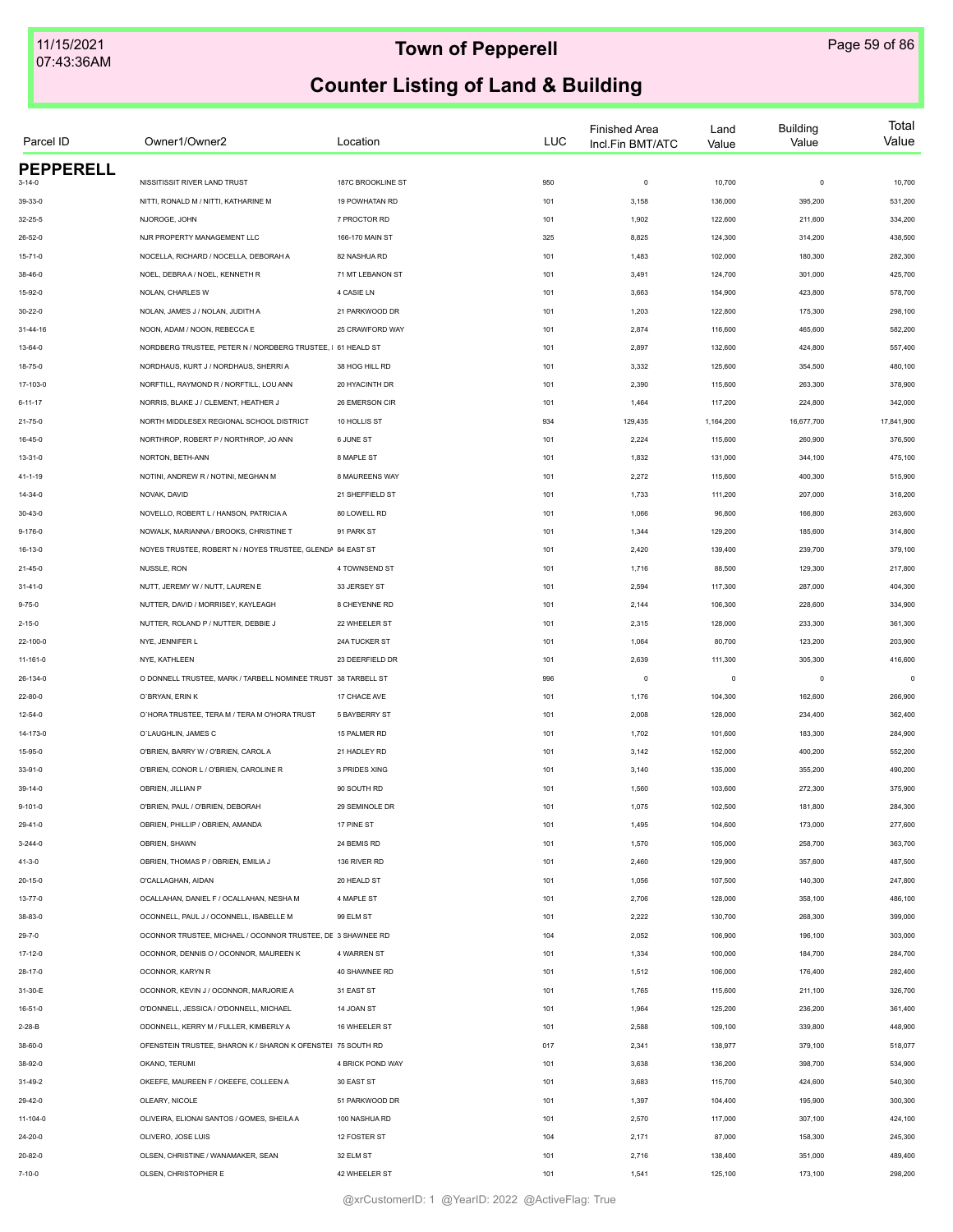| Parcel ID        | Owner1/Owner2                                                  | Location                 | <b>LUC</b> | <b>Finished Area</b><br>Incl.Fin BMT/ATC | Land<br>Value | <b>Building</b><br>Value | Total<br>Value |
|------------------|----------------------------------------------------------------|--------------------------|------------|------------------------------------------|---------------|--------------------------|----------------|
| <b>PEPPERELL</b> |                                                                |                          |            |                                          |               |                          |                |
| 13-85-0          | OLSEN, MARY R / OLSEN, EDWARD J                                | 14 BLOOD ST              | 101        | 3,988                                    | 136,400       | 436,200                  | 572,600        |
| 33-242-0         | OLSEN, MATTHEW R                                               | 5 BANCROFT ST            | 101        | 2,081                                    | 114,500       | 203,600                  | 318,100        |
| 12-104-0         | OLSON, SUZANNE H / OLSON, ROBERT H                             | 86 WHEELER ST            | 104        | 2,316                                    | 109,100       | 222,300                  | 331,400        |
| 15-127-0         | O'NEAL, JOANNE B                                               | 16 HADLEY RD             | 101        | 3,322                                    | 153,400       | 454,100                  | 607,500        |
| 13-20-0          | ONEIL LE, JOHN P / ONEIL LE, LINDA L                           | 14 CHESTNUT ST           | 101        | 2,641                                    | 121,800       | 297,600                  | 419,400        |
| 14-131-0         | ORANGE BLOSSOM PROPERTIES LLC                                  | 42 PARK ST               | 013        | 3,820                                    | 119,600       | 356,800                  | 476,400        |
| $13 - 71 - 0$    | ORAZIO, ALLEN S JR / ORAZIO, WENDY E                           | 109 HEALD ST             | 101        | 1,896                                    | 128,200       | 260,300                  | 388,500        |
| 12-118-0         | O'ROURKE, EDWARD J / O'ROURKE, LAUREN R                        | 34 BAYBERRY ST           | 101        | 2,128                                    | 128,200       | 301,900                  | 430,100        |
| 26-164-0         | OROURKE, KENNETH WILLIAM                                       | 6 LEIGHTON ST            | 101        | 1,325                                    | 88,700        | 167,700                  | 256,400        |
| 32-88-0          | ORR, KIMBERLY A                                                | 15-1/2 WEST ST           | 101        | 2,064                                    | 125,900       | 303,200                  | 429,100        |
| $9 - 49 - 0$     | ORTIZ, DANIEL F                                                | 128 BROOKLINE ST         | 101        | 1,640                                    | 121,600       | 199,400                  | 321,000        |
| 31-47-0          | ORTIZ, JOSE JR / ORTIZ, GINA M                                 | 42 JERSEY ST, Unit A & B | 104        | 3,392                                    | 104,700       | 267,400                  | 372,100        |
| $33 - 1 - 4$     | ORTOLANO, ROBERT J / ORTOLANO, LISA M                          | 55 SHATTUCK ST           | 101        | 2,756                                    | 132,200       | 484,000                  | 616,200        |
| 23-88-A          | OSGOOD, MADELINE T                                             | 15-1/2 CROSS ST, Unit A  | 102        | 1,085                                    | $\mathsf 0$   | 125,100                  | 125,100        |
| 14-130-11        | OSKIRKO, WILLIAM V / OSKIRKO, DAWNE E                          | 21 VILLAGE RD            | 101        | 3,963                                    | 136,100       | 470,500                  | 606,600        |
| 14-152-0         | OSTEN TRUSTEE, THOMAS E / OSTEN TRUSTEE, PATRICI. 43 HEALD ST  |                          | 101        | 1,512                                    | 101,000       | 164,700                  | 265,700        |
| 29-53-0          | OSTERBERG, JUANITA L                                           | 36 PARKWOOD DR           | 101        | 1,008                                    | 102,900       | 151,800                  | 254,700        |
| 18-84-0          | OSTERBERG, ROY A / OSTERBERG, DEBRA A                          | 5 WILDERNESS WAY         | 101        | 2,036                                    | 148,300       | 280,200                  | 428,500        |
| $3 - 45 - 0$     | OUELLETTE, AARON M / VAN ES, TASHA                             | 44 BOYNTON ST            | 101        | 2,536                                    | 127,300       | 387,000                  | 514,300        |
| $31 - 3 - 18$    | OUK, BOLEN / LIM, CHANTIRINY                                   | 18 BACON ST              | 101        | 2,410                                    | 115,800       | 416,600                  | 532,400        |
| 26-127-0         | OUR LADY OF GRACE CHURCH / ROMAN CATHOLIC CHUF 28 TARBELL ST   |                          | 960        | 16,939                                   | 155,400       | 1,296,100                | 1,451,500      |
| 33-11-0          | OVERHISER, PAUL D / OVERHISER, MARJORIE M                      | 107 TOWNSEND ST          | 101        | 2,590                                    | 107,600       | 249,300                  | 356,900        |
| $9 - 124 - 0$    | OVERSHINER, BRITTANY S / OVERSHINER, KEVIN C                   | 65 BROOKLINE ST          | 109        | 7,966                                    | 135,300       | 577,300                  | 712,600        |
| $9 - 48 - 0$     | OVERSHINER, BRITTANY S / OVERSHINER, KEVIN C                   | 50-64 BROOKLINE ST       | 713        | $\circ$                                  | 185,783       | $\circ$                  | 185,783        |
| 9-179-0          | OVERSHINER, BRITTANY S / OVERSHINER, KEVIN C                   | 49-77 BROOKLINE ST       | 713        | $\circ$                                  | 274,791       | $\mathbf 0$              | 274,791        |
| 26-102-0         | OWENS, DANA A / OWENS, DONNA K                                 | 12-14 PROSPECT ST        | 104        | 3,173                                    | 100,800       | 246,200                  | 347,000        |
| 19-62-0          | OWENS, KYLE THOMAS                                             | 45 JEWETT ST             | 101        | 2,814                                    | 137,900       | 394,800                  | 532,700        |
| $15 - 41 - 0$    | OWNER UNKNOWN / C/O TAX COLLECTOR                              | 60A HOLLIS ST            | 132        | $\circ$                                  | 600           | $\circ$                  | 600            |
|                  | PACHECO, DEBORAH A                                             | 108 GROTON ST            |            |                                          |               |                          |                |
| 27-563-0         |                                                                |                          | 101        | 1,332                                    | 109,000       | 168,300                  | 277,300        |
| $7 - 18 - B$     | PADEN, GREG                                                    | 6 CRANBERRY ST           | 101        | 1,884                                    | 129,100       | 235,100                  | 364,200        |
| $17-44-0$        | PAGE TRUSTEE. DENNIS M / LOWELL PLACE REALTY TRU 1-4 THOMAS LN |                          | 996        | $\circ$                                  | $\mathsf 0$   | $\circ$                  | $\mathbf 0$    |
| 20-101-0         | PAGE, ANDREW J / GAFFNY, JOCELYN C                             | 1 MASON ST               | 101        | 2,035                                    | 101,600       | 203,500                  | 305,100        |
| 31-29-D          | PAGE, BARBARA M / PAGE, MARGARET A                             | 20 JERSEY ST             | 101        | 1,864                                    | 115,600       | 202,000                  | 317,600        |
| $3-40-0$         | PAGE, ROSEMARIE T / HAMEL, KATHLEEN M                          | 195 BROOKLINE ST         | 101        | 2,016                                    | 120,400       | 297,400                  | 417,800        |
| $26 - 8 - 0$     | PAGEAU, STEVEN JEREMIAH / PAGEAU, ANDREA JOAN                  | 20 LOWELL ST             | 101        | 2,231                                    | 111,400       | 238,100                  | 349,500        |
| 18-26-0          | PAICOPOLOS, SPERO G / PAICOPOLOS, CLAIRE G                     | 37-39 WEST ST            | 131        | $\mathbb O$                              | 118,900       | $\mathbf 0$              | 118,900        |
| 17-29-0          | PALANSKI, ROBIN A                                              | 6 IDAL ST                | 101        | 1,688                                    | 91,000        | 171,200                  | 262,200        |
| 32-499-0         | PALMER, ANDREW G / PALMER, ALICE R                             | 34 SHATTUCK ST           | 101        | 1,434                                    | 126,400       | 181,400                  | 307,800        |
| $34 - 17 - 0$    | PALMER, JEANNE E                                               | 19 SHIRLEY ST            | 101        | 2,251                                    | 123,900       | 230,100                  | 354,000        |
| 16-121-0         | PALMER, ROBERT J / PALMER, JODY L                              | 19 MERRIMAC DR           | 101        | 2,216                                    | 108,500       | 259,400                  | 367,900        |
| $17 - 54 - 0$    | PALMER, SUSAN                                                  | 153 LOWELL RD            | 101        | 1,872                                    | 101,700       | 230,400                  | 332,100        |
| 26-61-2          | PALMER, SUSAN CAMPBELL                                         | 12 RAILROAD ST           | 102        | 2,191                                    | $\mathsf 0$   | 302,600                  | 302,600        |
| 18-42-0          | PALMER, SUSAN C                                                | 131 JEWETT ST            | 101        | 1,614                                    | 123,100       | 243,100                  | 366,200        |
| $5 - 15 - 0$     | PALMISANO, FRANK / PALMISANO, STEPHANIE                        | 155 HOLLIS ST            | 101        | 1,552                                    | 128,100       | 152,800                  | 280,900        |
| 12-79-0          | PANACCIONE, MICHELLE M S / PANACCIONE, MATTHEW E 13 ASHLEY ST  |                          | 101        | 2,424                                    | 136,100       | 302,800                  | 438,900        |
| 23-22-0          | PANAJIA, PETER T / WHITE, DOROTHY                              | 23 TUCKER ST             | 101        | 1,092                                    | 105,500       | 168,700                  | 274,200        |
| $23 - 8 - 0$     | PANTANO, JAMES E / SOUTHARD, VIRGINIA P                        | 18 HOLLIS ST             | 101        | 2,593                                    | 108,100       | 221,500                  | 329,600        |
| $6 - 84 - 0$     | PAPALIA, RICHARD A / PAPALIA, SENADE E                         | 4 RIDGE RD               | 101        | 4,363                                    | 114,300       | 412,400                  | 526,700        |
| 34-16-H          | PAPINEAU, MARK ARTHUR                                          | 13A SHIRLEY ST           | 101        | 1,416                                    | 129,300       | 203,700                  | 333,000        |
| $6 - 51 - 0$     | PAPPAS, LORI / LITTLE, MARK                                    | 182 NASHUA RD            | 101        | 3,430                                    | 99,100        | 326,200                  | 425,300        |
| 22-111-0         | PAPPAS, STEPHEN                                                | <b>6F TUCKER PARK</b>    | 101        | 1,383                                    | 92,200        | 127,500                  | 219,700        |
| 10-19-A          | PAQUETTE, VICTOR R / BRAMI, ELISABETH L                        | 94 HOLLIS ST             | 101        | 2,108                                    | 132,800       | 176,100                  | 308,900        |
| 26-200-0         | PARADIS, NORMAN P                                              | 36 PROVINCE ST           | 101        | 1,888                                    | 91,600        | 151,100                  | 242,700        |
| $36 - 1 - 0$     | PARE LE, CONSTANCE / PARE, MICHAEL R                           | 218 SOUTH RD             | 101        | 3,571                                    | 105,900       | 302,200                  | 408,100        |
| $2 - 52 - 0$     | PARENT, DANIEL J / ULLMANN-PARENT, SUSAN                       | 89 LAWRENCE ST           | 101        | 1,952                                    | 107,200       | 190,600                  | 297,800        |
|                  |                                                                |                          |            |                                          |               |                          |                |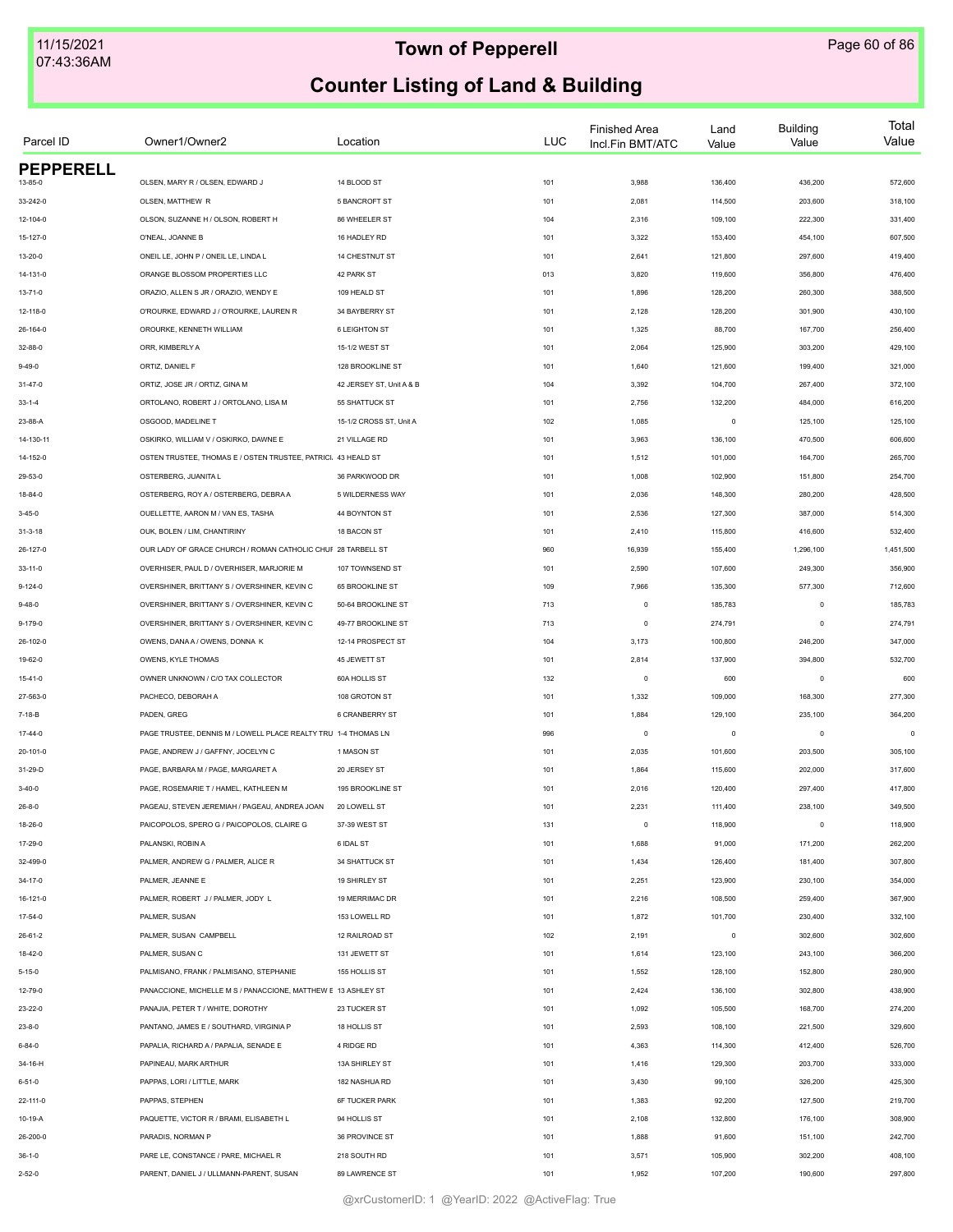| Parcel ID        | Owner1/Owner2                                                       | Location                | <b>LUC</b> | <b>Finished Area</b><br>Incl.Fin BMT/ATC | Land<br>Value | <b>Building</b><br>Value | Total<br>Value |
|------------------|---------------------------------------------------------------------|-------------------------|------------|------------------------------------------|---------------|--------------------------|----------------|
| <b>PEPPERELL</b> |                                                                     |                         |            |                                          |               |                          |                |
| $22 - 67 - 0$    | PARENT, TINA                                                        | <b>3A TUCKER PARK</b>   | 101        | 1,064                                    | 59,700        | 118,900                  | 178,600        |
| 15-80-0          | PARENTE, PETER J / PARENTE, ELIZABETH C                             | 81 HOLLIS ST            | 101        | 2,090                                    | 128,900       | 237,900                  | 366,800        |
| $31 - 81 - 0$    | PARIS, JOHN M / PARIS, DONNA M                                      | 3 JAMES CIR             | 104        | 3,876                                    | 115,800       | 386,500                  | 502,300        |
| 33-129-0         | PARISI TRUSTEE, SAMUEL J / PARISI TRUSTEE, GERALDIN 16 ORION RD     |                         | 101        | 2,260                                    | 144,700       | 342,500                  | 487,200        |
| 29-137-0         | PARK, DOUGLAS J / RICKER, LAURA A                                   | 73 LOWELL RD            | 101        | 1,868                                    | 96,600        | 178,100                  | 274,700        |
| 26-203-0         | PARKER TRUSTEE, JOHN S / PARKER TRUSTEE, DONNA N 70 GROTON ST       |                         | 101        | 1,614                                    | 101,200       | 198,800                  | 300,000        |
| $30 - 27 - 0$    | PARKER, AMY L / PARKER, SEAN                                        | 6 OAKLAND RD            | 101        | 1,230                                    | 102,900       | 151,100                  | 254,000        |
| $8 - 53 - 0$     | PARKER, JAMES C / PARKER, KATHRYN M                                 | 63-65 OAK HILL ST       | 101        | 3,036                                    | 140,200       | 276,700                  | 416,900        |
| 31-69-A          | PARKER, JESSICA                                                     | 6 SCOTIA DR, Unit A     | 102        | 1,372                                    | $\mathsf 0$   | 189,200                  | 189,200        |
| $6 - 56 - 0$     | PARKER, JONATHAN / PARKER, CATHERINE                                | 11 BROOKDALE LN         | 101        | 3,290                                    | 115,800       | 404,000                  | 519,800        |
| $9 - 134 - 0$    | PARKER, RICHARD B                                                   | 96-98 PARK ST           | 101        | 2,631                                    | 147,100       | 222,300                  | 369,400        |
| $9 - 141 - 0$    | PARKER, RICHARD B                                                   | 103 PARK ST             | 131        | $\mathbf 0$                              | 40,000        | $\mathbf 0$              | 40,000         |
| $3 - 18 - 0$     | PARKER, THOMAS M / PARKER, AIMEE J                                  | 183 BROOKLINE ST        | 101        | 1,492                                    | 109,400       | 138,300                  | 247,700        |
| 31-73-0          | PARKS & RECREATION / TOWN OF PEPPERELL                              | 9 JERSEY ST             | 931        | $\mathbf 0$                              | 144,500       | 3,000                    | 147,500        |
| 23-219-0         | PARKS & RECREATION / TOWN OF PEPPERELL                              | 14 HOLLIS ST            | 930        | $\mathbf 0$                              | 187,200       | $\mathbf 0$              | 187,200        |
| 33-127-0         | PARKS, DANIEL J / PARKS, LORETTA                                    | 13 ORION RD             | 101        | 3,737                                    | 138,100       | 452,700                  | 590,800        |
| 7-316-0          | PARRIS, MELVIN J / PARRIS, GAYLE                                    | 91 CHESTNUT ST          | 101        | 1,591                                    | 134,900       | 213,200                  | 348,100        |
| 34-66-0          | PARRISH, MICHAEL A / PARRISH, ISAURA L                              | 54A MT LEBANON ST       | 101        | 1,932                                    | 120,300       | 275,300                  | 395,600        |
| 26-134-43        | PARSONS, PAMELA                                                     | 38 TARBELL ST, Unit 4-C | 102        | 1,471                                    | $\mathsf 0$   | 253,000                  | 253,000        |
| 32-491-0         | PARSONS, SEAN / MIGNOSA, MALISA                                     | 12 SHATTUCK ST          | 101        | 3,318                                    | 127,700       | 339,400                  | 467,100        |
| $9 - 98 - 0$     | PASCUCCI, MICHELLE CATHERINE                                        | 35 SEMINOLE DR          | 101        | 1,972                                    | 102,500       | 227,700                  | 330,200        |
| 30-10-0          | PASSERELLO, EDWARD J / PASSERELLO, RUTH A                           | 18 PARKWOOD DR          | 101        | 1,680                                    | 102,900       | 170,100                  | 273,000        |
| 23-193-B         | PASTOR, ANTONIA                                                     | 103 MAIN ST, Unit 2     | 102        | 1,206                                    | $\mathbf 0$   | 170,300                  | 170,300        |
| $10 - 5 - 10$    | PATCH, JAMES C JR / PATCH, TINA H                                   | 26 PIERCE ST            | 101        | 2,762                                    | 128,100       | 450,100                  | 578,200        |
| $31 - 3 - 22$    | PATEL, MANISHKUMAR A / PATEL, PARUL M                               | 26 BACON ST             | 101        | 3,387                                    | 59,100        | 552,500                  | 611,600        |
| 23-200-0         | PATENAUDE CONSTRUCTION & DEVELOPMENT LLC                            | 111 MAIN ST             | 031        | 4,488                                    | 147,200       | 370,300                  | 517,500        |
| 26-23-B          | PATENAUDE CONSTRUCTION & DEVELOPMENT LLC                            | 4 RAILROAD ST, Unit B   | 343        | 2,236                                    | $\mathsf 0$   | 274,300                  | 274,300        |
| 26-23-A2         | PATENAUDE CONSTRUCTION & DEVELOPMENT LLC                            | 2 RAILROAD ST, Unit A2  | 102        | 430                                      | $\mathsf 0$   | 51,000                   | 51,000         |
| 26-23-A4         | PATENAUDE CONSTRUCTION & DEVELOPMENT LLC                            | 2 RAILROAD ST, Unit A4  | 102        | 1,200                                    | $\mathsf 0$   | 99,400                   | 99,400         |
| 26-23-A1         | PATENAUDE CONSTRUCTION & DEVELOPMENT LLC                            | 2 RAILROAD ST, Unit A1  | 102        | 912                                      | $\mathsf 0$   | 110,300                  | 110,300        |
| 26-23-C1         | PATENAUDE CONSTRUCTION & DEVELOPMENT LLC                            | 4 RAILROAD ST, Unit C1  | 102        | 960                                      | $\mathsf 0$   | 86,500                   | 86,500         |
| 26-23-A3         | PATENAUDE CONSTRUCTION & DEVELOPMENT LLC                            | 2 RAILROAD ST, Unit A3  | 102        | 568                                      | $\mathsf 0$   | 69,100                   | 69,100         |
| 26-23-C2         | PATENAUDE CONSTRUCTION & DEVELOPMENT LLC                            | 4 RAILROAD ST. Unit C2  | 102        | 1,190                                    | $\mathsf 0$   | 94,600                   | 94,600         |
| 26-23-0          | PATENAUDE CONSTRUCTION & DEVELOPMENT LLC                            | 2-4 RAILROAD ST         | 996        | $^{\circ}$                               | 100           | $\mathbf 0$              | 100            |
| 26-23-C3         | PATENAUDE CONSTRUCTION & DEVELOPMENT LLC                            | 4 RAILROAD ST, Unit C3  | 102        | 1,334                                    | 0             | 99,700                   | 99,700         |
| 15-33-7          | PATENAUDE CONSTRUCTION AND DEVELOPMENT LLC                          | 11 THEODORE LN          | 130        | $\mathbf 0$                              | 55,300        | $^{\circ}$               | 55,300         |
| 14-127-0         | PATENAUDE CONSTRUCTION AND DEVELOPMENT LLC                          | 35 PARK ST              | 101        | 1,144                                    | 137,800       | 129,900                  | 267,700        |
| 15-33-2          | PATENAUDE CONSTRUCTION AND DEVELOPMENT LLC                          | 4 THEODORE LN           | 130        | $\mathbf 0$                              | 53,200        | $\mathbf 0$              | 53,200         |
| 15-33-8          | PATENAUDE CONSTRUCTION AND DEVELOPMENT LLC                          | 9 THEODORE LN           | 130        | $\mathbf 0$                              | 56,300        | $\Omega$                 | 56,300         |
| 15-33-9          | PATENAUDE CONSTRUCTION AND DEVELOPMENT LLC                          | 7 THEODORE LN           | 130        | $\mathbf 0$                              | 58,600        | $\Omega$                 | 58,600         |
| 15-33-5          | PATENAUDE CONSTRUCTION AND DEVELOPMENT LLC                          | 10 THEODORE LN          | 130        | $\mathbf 0$                              | 58,400        | $\Omega$                 | 58,400         |
| 15-33-6          | PATENAUDE CONSTRUCTION AND DEVELOPMENT LLC                          | 12 THEODORE LN          | 130        | $\mathbf 0$                              | 58,400        | $\mathbf 0$              | 58,400         |
| 15-33-4          | PATENAUDE CONSTRUCTION AND DEVELOPMENT LLC                          | 8 THEODORE LN           | 130        | $\circ$                                  | 55,700        | $\Omega$                 | 55,700         |
| 15-33-3          | PATENAUDE CONSTRUCTION AND DEVELOPMENT LLC                          | 6 THEODORE LN           | 130        | $\circ$                                  | 53,000        | $\Omega$                 | 53,000         |
| 15-33-1          | PATENAUDE CONSTRUCTION AND DEVELOPMENT LLC                          | 2 THEODORE LN           | 130        | $\mathbf 0$                              | 53,000        | $\Omega$                 | 53,000         |
| 15-33-11         | PATENAUDE CONSTRUCTION AND DEVELOPMENT LLC                          | 76 HOLLIS ST            | 130        | $\mathbf 0$                              | 119,800       | $\Omega$                 | 119,800        |
| 15-33-10         | PATENAUDE CONSTRUCTION AND DEVELOPMENT LLC                          | 5 THEODORE LN           | 130        | $\mathbf 0$                              | 58,200        | $\Omega$                 | 58,200         |
| $21 - 34 - 0$    | PATENAUDE TRUSTEE, ALBERT W W JR / 7 TOWNSEND S' 7 TOWNSEND ST      |                         | 104        | 3,516                                    | 54,500        | 335,000                  | 389,500        |
| 26-25-0          | PATENAUDE, ALBERT W                                                 | 38-40 GROTON ST         | 105        | 3,434                                    | 91,200        | 346,900                  | 438,100        |
| 23-25-0          | PATENAUDE, ALBERT W JR                                              | 4 PARKER HILL WAY       | 996        | $\mathbf 0$                              | $\mathsf 0$   | $^{\circ}$               | $\circ$        |
| 14-130-12        | PATENAUDE, ALBERT W JR / TENNIS PATENAUDE, MAURE 12 VILLAGE RD      |                         | 101        | 4,602                                    | 137,900       | 584,800                  | 722,700        |
| 28-39-0          | PATENAUDE, JASON                                                    | 27 SHAWNEE RD           | 101        | 1,505                                    | 105,100       | 193,600                  | 298,700        |
| 15-33-14         | PATENAUDE, ALBERT JR, TRUSTEE / 68-78 HOLLIS STREE' 1-3 THEODORE LN |                         | 132        | $\mathbf 0$                              | 9,900         | $\mathbf 0$              | 9,900          |
| 26-144-0         | PATINO, CARLOS M / ROMERO, ISABEL C                                 | 31-33 TARBELL ST        | 104        | 2,282                                    | 93,500        | 241,200                  | 334,700        |
| 22-484-0         | PATNAUDE, KIMBERLY A                                                | 8 TUCKER PARK, Unit D   | 102        | 1,344                                    | $\mathsf 0$   | 221,500                  | 221,500        |
|                  |                                                                     |                         |            |                                          |               |                          |                |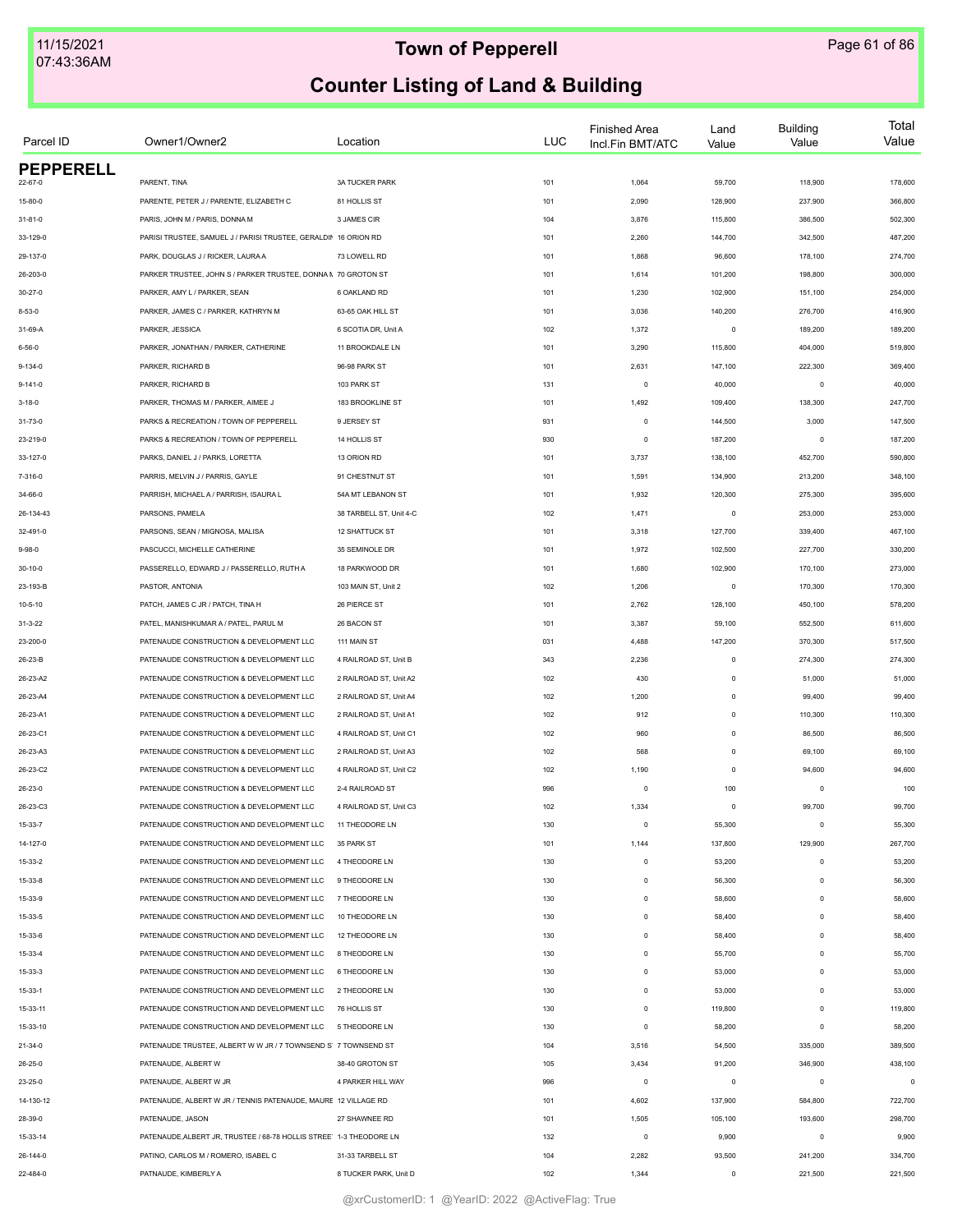| Parcel ID        | Owner1/Owner2                                                   | Location                 | <b>LUC</b> | <b>Finished Area</b><br>Incl.Fin BMT/ATC | Land<br>Value | <b>Building</b><br>Value | Total<br>Value |
|------------------|-----------------------------------------------------------------|--------------------------|------------|------------------------------------------|---------------|--------------------------|----------------|
| <b>PEPPERELL</b> | PATNAUDE, PHILIP J SR / PATNAUDE, JEANETTE M                    |                          |            |                                          | 107,500       | 217,000                  |                |
| $16 - 2 - 0$     |                                                                 | 61 NASHUA RD             | 101        | 1,443                                    |               |                          | 324,500        |
| 18-55-0          | PATON, ROBERT A                                                 | 160 JEWETT ST            | 101        | 2,024                                    | 116,000       | 314,900                  | 430,900        |
| 17-91-0          | PATRONICK, JOHN J / PATRONICK, KIMBERLY A                       | 11 HYACINTH DR           | 101        | 1,591                                    | 119,000       | 181,900                  | 300,900        |
| 27-53-0          | PATT, STEPHEN W / PATT, LAURA J                                 | 97A GROTON ST            | 101        | 1,427                                    | 111,500       | 166,000                  | 277,500        |
| 16-25-0          | PATTEN, CAROLYN M / DESANCTIS, DANIEL D                         | 3 JUNE ST                | 101        | 1,474                                    | 109,800       | 208,400                  | 318,200        |
| 13-94-0          | PATTEN, MARY-ELLEN                                              | 6 BLOOD ST               | 101        | 3,192                                    | 136,000       | 339,900                  | 475,900        |
| 22-99-0          | PATTERSON, MARCUS R                                             | 3D TUCKER PARK           | 101        | 1,569                                    | 71,100        | 125,600                  | 196,700        |
| 14-245-0         | PAUL, KENNETH / PAUL, KATHLEEN G                                | 26 CHACE AVE             | 013        | 2,548                                    | 114,300       | 244,100                  | 358,400        |
| 14-218-0         | PAULAUSKAS, RICHARD ANTHONY                                     | 23 BIRCH DR              | 130        | $\circ$                                  | 99,100        | $^{\circ}$               | 99,100         |
| 14-97-0          | PAULIK, RYAN K / PAULIK, JESSICA C                              | 23 PLAINFIELD RD         | 101        | 2,296                                    | 122,700       | 295,900                  | 418,600        |
| 12-53-0          | PAULSEN, BRIAN D / LOKMAN, MANDY LIEM                           | 42 BAYBERRY ST           | 101        | 2,497                                    | 128,000       | 313,000                  | 441,000        |
| 22-48-A          | PAVLOVICH, RODNEY M / PAVLOVICH, DENISE A                       | 7 GROTON ST              | 101        | 1,591                                    | 102,500       | 171,200                  | 273,700        |
| 20-116-0         | PAYER, ROBERT L / PAYER, PATRICIA A                             | 13-15 JEWETT ST          | 101        | 1,090                                    | 128,400       | 161,900                  | 290,300        |
| $8 - 54 - 0$     | PEARCE, ARTHUR L / CHAMBERLAND, MARIANNE                        | 22 BOYNTON ST            | 101        | 3,662                                    | 122,600       | 410,400                  | 533,000        |
| $31 - 25 - 0$    | PEARCE. MICHAEL C / PEARCE. VIENGSAVANH                         | 17 JERSEY ST             | 101        | 1,224                                    | 117,400       | 152,800                  | 270,200        |
| 13-16-0          | PEARSON, CHERI LYNN                                             | 18-24 CHESTNUT ST        | 101        | 3,310                                    | 131,400       | 150,600                  | 282,000        |
| 16-53-0          | PEARSON, ERIC / PEARSON, MELISSA                                | 10 JOAN ST               | 101        | 1,825                                    | 131,200       | 213,500                  | 344,700        |
| $13 - 74 - 0$    | PEARSON, ROBERT R JR                                            | 29 CHESTNUT ST           | 101        | 1,184                                    | 138,700       | 175,600                  | 314,300        |
| 13-99-0          | PEARSON, ROBERT R JR / PEARSON III, ROBERT R                    | 27 CHESTNUT ST           | 131        | $\mathsf 0$                              | 67,500        | $\mathbf 0$              | 67,500         |
| 29-55-0          | PEASE, AMY E / PEASE, FREDERICK                                 | 40 PARKWOOD DR           | 101        | 1,638                                    | 103,700       | 201,000                  | 304,700        |
| 18-176-0         | PEASE. DAVID M / PEASE. SUSAN A                                 | 164 HEALD ST             | 101        | 1,498                                    | 128,200       | 179,200                  | 307,400        |
| 34-53-0          | PEAVEY, PAUL RUSSELL / PEAVEY, PATRICIA ANN                     | 26A MT LEBANON ST        | 101        | 1,937                                    | 126,000       | 284,700                  | 410,700        |
| $8 - 27 - 0$     | PEAVEY-FRASE TRUSTEE, ANDREA M / THE ANDREA M PE 69 OAK HILL ST |                          | 101        | 2,553                                    | 105,700       | 269,000                  | 374,700        |
| $25 - 3 - 0$     | PECUKONIS, NICHOLAS S / SCOTT, KEVIN J                          | 16 NASHUA RD             | 101        | 1,756                                    | 93,900        | 193,700                  | 287,600        |
| 22-38-0          | PECUKONIS, NICHOLAS S / SCOTT, KEVIN J                          | 14 NASHUA RD             | 332        | 1,800                                    | 86,100        | 65,400                   | 151,500        |
| $17 - 31 - 0$    | PECUKONIS, STEPHEN / PECUKONIS, ROSEMARY                        | 3 IDAL ST                | 101        | 1,332                                    | 91,100        | 166,800                  | 257,900        |
| 7-151-0          | PELADEAU, SCOTT E                                               | 75 CHESTNUT ST           | 101        | 1,644                                    | 129,800       | 228,600                  | 358,400        |
| 32-19-0          | PELKEY, DAVID S / GODDARD, ELIZABETH J                          | 9 WEST ST                | 101        | 1,296                                    | 128,100       | 205,100                  | 333,200        |
| 31-56-B          | PELLETIER, JESSICA C                                            | 10 NOVA DR, Unit B       | 102        | 1,224                                    | $\mathsf 0$   | 198,800                  | 198,800        |
| 26-44-0          | PELLIZZARI, ROBERTO / PELLIZZARI, ROSEMARY LYNCH                | 138 MAIN ST              | 340        | 720                                      | 66,200        | 102,400                  | 168,600        |
| 14-129-0         | PEMBER, JOSPEH M / PEMBER, HILLARY K                            | 37 PARK ST               | 101        | 2,972                                    | 117,600       | 320,500                  | 438,100        |
|                  |                                                                 |                          |            |                                          |               |                          |                |
| 13-351-0         | PENELLA, VINCENT J / PENELLA, SALLY H                           | 59 HEALD ST              | 101        | 1,992                                    | 127,600       | 170,200                  | 297,800        |
| 16-125-0         | PENN, LOUIS R / PENN, ANN W                                     | 29 MERRIMAC DR           | 101        | 2,240                                    | 107,200       | 261,800                  | 369,000        |
| 22-98-0          | PENNEY, CRAIG D / CARON, LILY E                                 | <b>3C TUCKER PARK</b>    | 101        | 1,330                                    | 65,100        | 123,200                  | 188,300        |
| 11-138-0         | PENNEY, MICHAEL P / PENNEY, DEBORAH J                           | 36 MERRIMAC DR           | 101        | 2,256                                    | 107,000       | 270,800                  | 377,800        |
| 9-156-0          | PENNEY, THOMAS / PENNEY, ELIZABETH                              | 11 OAK HILL ST           | 101        | 2,032                                    | 118,700       | 232,300                  | 351,000        |
| $36 - 41 - 0$    | PENNY, THOMAS L / PENNY, DAWN C                                 | 33 LAKIN ST              | 101        | 1,679                                    | 131,500       | 191,700                  | 323,200        |
| 21-29-0          | PENTEDEMOS TRUSTEE, CHARLES G / PENTEDEMOS TRI 8 HEALD ST       |                          | 332        | 1,805                                    | 104,700       | 34,400                   | 139,100        |
| 14-185-0         | PENTEDEMOS TRUSTEE, CHARLES G / PENTEDEMOS TRI 8 PLAINFIELD RD  |                          | 101        | 2,370                                    | 101,900       | 244,400                  | 346,300        |
| 16-73-46         | PENTEDEMOS, CHARLES G                                           | 41 LOMAR PARK DR, Unit 6 | 445        | 2,085                                    | $\mathsf 0$   | 165,300                  | 165,300        |
| 40-31-0          | PENTEDEMOS, CHARLES G / PENTEDEMOS, JUDITH M                    | 6 HARVARD LN             | 132        | $\circ$                                  | 3,500         | $\mathbf 0$              | 3,500          |
| $16 - 4 - 13$    | PENTEDEMOS, CHARLES G JR                                        | 35 LOMAR PARK DR, Unit C | 445        | 7,110                                    | $\mathsf 0$   | 453,300                  | 453,300        |
| 16-73-42         | PENTEDEMOS, CHARLES G JR                                        | 41 LOMAR PARK DR, Unit 2 | 445        | 993                                      | $\mathsf 0$   | 66,600                   | 66,600         |
| 14-171-0         | PENTEDEMOS, NICHOLAS E / PENTEDEMOS, RHONDA A 19 PALMER RD      |                          | 101        | 2,264                                    | 101,700       | 238,600                  | 340,300        |
| 19-23-0          | PENTLAND, LOIS J / PENTLAND, ROBERT M                           | 55-65 JEWETT ST          | 101        | 1,458                                    | 132,200       | 191,800                  | 324,000        |
| $27 - 18 - 0$    | PEPE. JOHN E / MAQUIRE. DAWN                                    | 6 WILLIAM ST             | 101        | 2,212                                    | 107,900       | 266,600                  | 374,500        |
| 15-70-0          | PEPPERELL AID FROM COMMUNITY TO HOME OUTREACI 66 HOLLIS ST      |                          | 957        | 2,166                                    | 198,600       | 151,100                  | 349,700        |
| $21 - 5 - 0$     | PEPPERELL CEMETERY ASSOCIATION / C/O ERIC SMITH 3 PARK ST       |                          | 953        | 486                                      | 216,100       | 34,500                   | 250,600        |
| 21-53-0          | PEPPERELL CHRISTIAN FELLOWSHIP                                  | 17 MAIN ST               | 960        | 12,678                                   | 171,500       | 1,349,500                | 1,521,000      |
| 23-207-0         | PEPPERELL COLLISION AND AUTO                                    | 117 MAIN ST              | 334        | 3,384                                    | 137,500       | 246,100                  | 383,600        |
| 31-70-0          | PEPPERELL CONDO IX                                              | 4 SCOTIA DR              | 996        | $\mathsf 0$                              | $\mathsf 0$   | $\mathbf 0$              | $\circ$        |
| 31-62-0          | PEPPERELL CONDO V                                               | 1 SCOTIA DR              | 996        | $\mathsf 0$                              | $\mathsf 0$   | $\mathbf 0$              | $\Omega$       |
| $31 - 61 - 0$    | PEPPERELL CONDO VI                                              | 3 SCOTIA DR              | 996        | $\mathsf 0$                              | $\circ$       | $\mathbf 0$              | $\Omega$       |
| 31-60-0          | PEPPERELL CONDO VII                                             | 5 SCOTIA DR              | 996        | $\mathsf 0$                              | $\circ$       | $\mathbf 0$              | $\Omega$       |
| 31-69-0          | PEPPERELL CONDO VIII                                            | 6 SCOTIA DR              | 996        | $\mathsf 0$                              | $\mathbf 0$   | $\mathbf 0$              | $\mathbf 0$    |
|                  |                                                                 |                          |            |                                          |               |                          |                |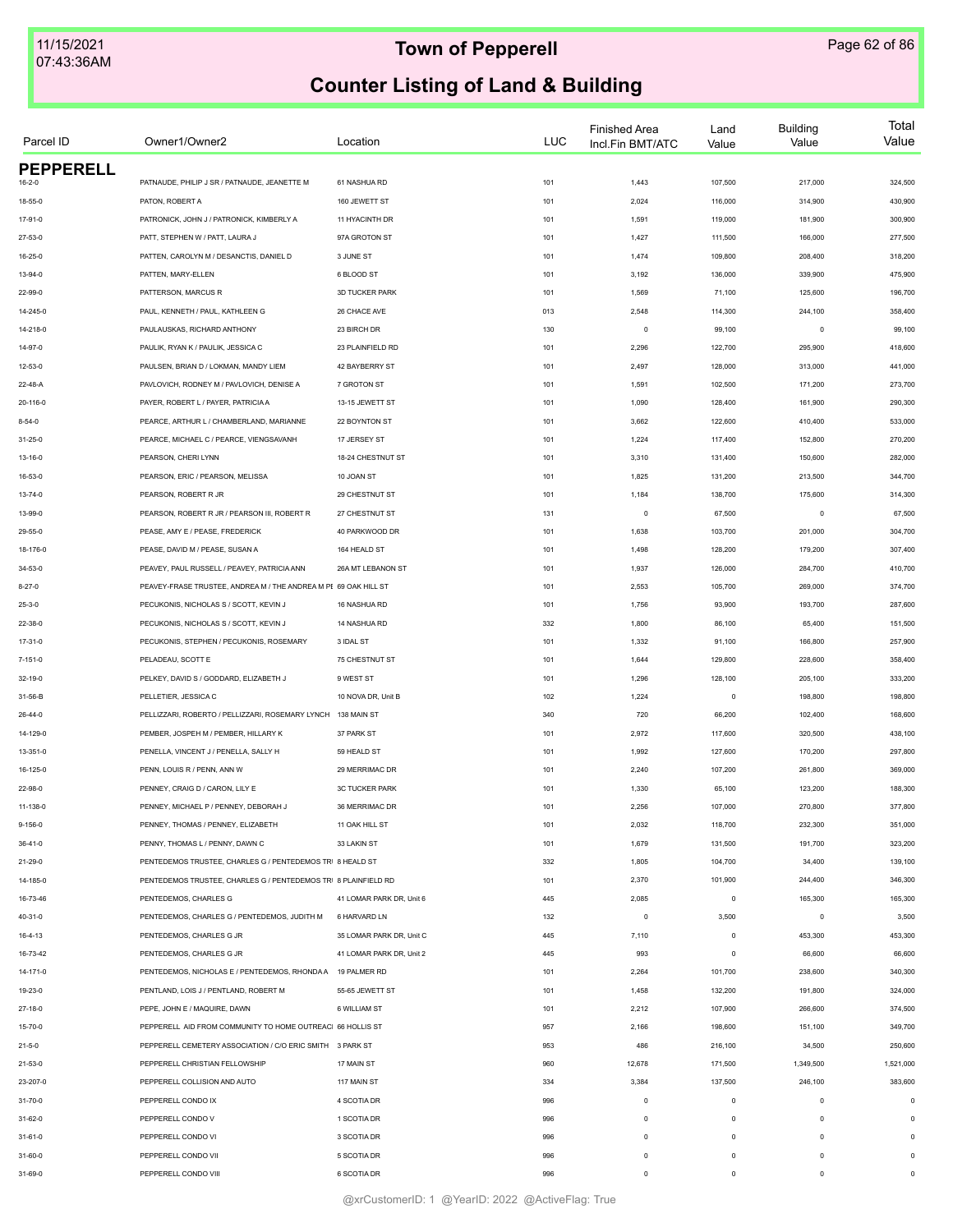| Parcel ID        | Owner1/Owner2                                                              | Location                  | <b>LUC</b> | <b>Finished Area</b><br>Incl.Fin BMT/ATC | Land<br>Value | <b>Building</b><br>Value | Total<br>Value |
|------------------|----------------------------------------------------------------------------|---------------------------|------------|------------------------------------------|---------------|--------------------------|----------------|
| <b>PEPPERELL</b> |                                                                            |                           |            |                                          |               |                          |                |
| 31-76-0          | PEPPERELL CONDO X                                                          | 2 SCOTIA DR               | 996        | $\mathsf 0$                              | $\circ$       | $\mathbf 0$              | $\circ$        |
| 31-64-0          | PEPPERELL CONDO XI                                                         | 5 NOVA DR                 | 996        | $\circ$                                  | $\mathsf 0$   | $\circ$                  | $\mathbf 0$    |
| 31-65-0          | PEPPERELL CONDO XII                                                        | 7 NOVA DR                 | 996        | $\circ$                                  | $\mathsf 0$   | $\circ$                  | $\circ$        |
| 31-66-0          | PEPPERELL CONDO XIII                                                       | 9 NOVA DR                 | 996        | $^{\circ}$                               | $\mathsf 0$   | $\Omega$                 | 0              |
| 31-67-0          | PEPPERELL CONDO XIV                                                        | 11 NOVA DR                | 996        | $^{\circ}$                               | $\mathsf 0$   | $\Omega$                 | 0              |
| 31-68-0          | PEPPERELL CONDO XV                                                         | 13 NOVA DR                | 996        | $\Omega$                                 | $\Omega$      | $\Omega$                 | $\Omega$       |
| 31-59-0          | PEPPERELL CONDO XVI                                                        | 16 NOVA DR                | 996        | $\Omega$                                 | $\Omega$      | $\Omega$                 | $\Omega$       |
| 31-580-0         | PEPPERELL CONDO XVII                                                       | 14 NOVA DR                | 996        | $\circ$                                  | $\mathsf 0$   | $\circ$                  | $\Omega$       |
| 31-550-0         | PEPPERELL CONDO XX                                                         | 8 NOVA DR                 | 996        | $\circ$                                  | $\mathsf 0$   | $\circ$                  | $\Omega$       |
| 31-560-0         | PEPPERELL CONDO XX1X                                                       | 10 NOVA DR                | 996        | $\circ$                                  | $\circ$       | $\mathbf 0$              | $\Omega$       |
| $31 - 54 - 0$    | PEPPERELL CONDO XXI                                                        | 6 NOVA DR                 | 996        | $\circ$                                  | $\circ$       | $\mathbf 0$              | 0              |
| 31-53-0          | PEPPERELL CONDO XXII                                                       | 4 NOVA DR                 | 996        | 0                                        | $^{\circ}$    | $^{\circ}$               | 0              |
| 37-75-0          | PEPPERELL CONGREGATION / JEHOVAHS WITNESSES IN 141 SOUTH RD                |                           | 960        | 4,464                                    | 123,000       | 530,000                  | 653,000        |
| $32 - 8 - 0$     | PEPPERELL HISTORICAL SOCIETY                                               | 50 SHATTUCK ST            | 957        | 748                                      | 24,600        | 22,300                   | 46,900         |
| 23-209-0         | PEPPERELL HOUSING AUTHORITY                                                | 4 FOSTER ST               | 970        | 42,571                                   | 1,408,000     | 3,048,300                | 4,456,300      |
| $23 - 117 - 1$   | PEPPERELL HOUSING AUTHORITY                                                | 10 COTTAGE ST, Unit I     | 970        | 1,360                                    | $\circ$       | 196,200                  | 196,200        |
| 23-117-G         | PEPPERELL HOUSING AUTHORITY                                                | 10 COTTAGE ST, Unit G     | 970        | 1,328                                    | $\mathsf 0$   | 194,200                  | 194,200        |
| 26-31-0          | PEPPERELL HYDRO COMPANY LLC / C/O EAGLE CREEK F 35 GROTON ST               |                           | 450        | 920                                      | 261,600       | 415,600                  | 677,200        |
| 26-75-0          | PEPPERELL HYDRO COMPANY LLC / C/O EAGLE CREEK F 133 MAIN ST                |                           | 450        | 0                                        | 223,700       | 137,500                  | 361,200        |
| 26-76-0          | PEPPERELL HYDRO COMPANY LLC / C/O EAGLE CREEK F 131 MAIN ST                |                           | 336        | 1,520                                    | 114,300       | 24,600                   | 138,900        |
| 16-76-0          | PEPPERELL LLC                                                              | 28 LOMAR PARK DR          | 400        | 9,600                                    | 210,100       | 318,000                  | 528,100        |
| 23-141-0         | PEPPERELL MALL LLC                                                         | 112-114 MAIN ST           | 323        | 15,400                                   | 232,500       | 827,000                  | 1,059,500      |
| $24 - 2 - 0$     | PEPPERELL MEADOWS ASSOCIATION / C/O EASTPOINT P 18 RIVER RD                |                           | 112        | 30,519                                   | 880,000       | 1,416,300                | 2,296,300      |
| 23-125-0         | PEPPERELL PHARMACY INC                                                     | 74 MAIN ST                | 325        | 2,110                                    | 159,000       | 182,300                  | 341,300        |
| 23-126-0         | PEPPERELL PHARMACY INC                                                     | 1 COTTAGE ST              | 031        | 1,222                                    | 120,100       | 159,400                  | 279,500        |
| 29-158-0         | PEPPERELL POST NO 3291 / VFW OF THE US INC                                 | 55-57 LEIGHTON ST         | 954        | 8,424                                    | 114,500       | 239,500                  | 354,000        |
| 16-73-44         | PEPPERELL SIDING MODEL RAIL                                                | 41 LOMAR PARK DR, Unit 4  | 957        | 1,032                                    | 0             | 67,900                   | 67,900         |
| 26-182-0         | PERCOCO, DONNA / PERCOCO, ERIN                                             | 27 LEIGHTON ST            | 104        | 2,232                                    | 92,000        | 427,100                  | 519,100        |
|                  |                                                                            |                           |            |                                          |               |                          |                |
| 29-37-0          | PEREIRA GAUDETTE, STACEY                                                   | 38 HASKELL RD             | 101        | 1,738                                    | 102,900       | 214,900                  | 317,800        |
| 29-147-0         | PEREZ, ROBERT / PEREZ, SANTOS F                                            | 63 LOWELL RD              | 101        | 1,813                                    | 95,200        | 232,000                  | 327,200        |
| 15-88-0          | PERKINS, MICHAEL T / MASON, LAUREN                                         | 7 HADLEY RD               | 101        | 2,402                                    | 152,000       | 344,600                  | 496,600        |
| $37 - 22 - 1$    | PERREAULT, ADAM / HEALEY, CHRISTIN P                                       | 2 APRIL LN                | 101        | 2,798                                    | 120,000       | 358,700                  | 478,700        |
| $9 - 116 - 0$    | PERRY TRUSTEE, STEVEN R / JESSIE C PERRY TRUST                             | 54B PRESCOTT ST           | 132        | $\circ$                                  | 6,000         | $\mathbf 0$              | 6,000          |
| 17-10-1          | PERRY TRUSTEE, WARREN A / PERRY TRUSTEE, ELIZABE 120-1/2 LOWELL RD, Unit A |                           | 102        | 1,898                                    | $^{\circ}$    | 223,200                  | 223,200        |
| 17-35-0          | PERRY, MARILYN                                                             | 116 LOWELL RD             | 101        | 1,464                                    | 91,000        | 165,700                  | 256,700        |
| 17-10-2          | PERRY, MELANIE R                                                           | 120-1/2 LOWELL RD, Unit B | 102        | 2,376                                    | $\mathsf 0$   | 206,300                  | 206,300        |
| 14-80-0          | PERRY, ROBERT A / PERRY, DEBRA J                                           | 30 PLAINFIELD RD          | 101        | 1,806                                    | 135,300       | 259,400                  | 394,700        |
| 29-153-0         | PERRY, STEVEN M / PERRY, KIMBERLY ANN                                      | 8 JERSEY ST               | 101        | 1,296                                    | 108,700       | 194,700                  | 303,400        |
| 17-10-0          | PERRY, WARREN A / PERRY, ELIZABETH J                                       | 120-1/2 LOWELL RD         | 996        | $\mathsf 0$                              | $\mathsf 0$   | $\mathbf 0$              | $\circ$        |
| $15 - 20 - 1$    | PETALES, DAVID E / WHITE, JEANNA L                                         | 60A NASHUA RD             | 101        | 1,847                                    | 60,000        | 237,200                  | 297,200        |
| 31-65-A          | PETELLE, RICHARD E                                                         | 7 NOVA DR, Unit A         | 102        | 1,158                                    | $\mathsf 0$   | 171,000                  | 171,000        |
| 8-13-0           | PETER R BURNHAM INDENTUREOF TRUST / C/O NUTTER 21 BOYNTON ST               |                           | 101        | 3,704                                    | 131,400       | 359,000                  | 490,400        |
| 11-167-0         | PETERS TRUSTEE, JEFFREY H / GATTENBY TRUSTEE, DE 11 DEERFIELD DR           |                           | 101        | 2,384                                    | 109,600       | 305,900                  | 415,500        |
| 39-39-0          | PETERSON, JEFFREY C / PETERSON, EMILY J                                    | 10 POWHATAN RD            | 101        | 3,336                                    | 136,100       | 477,800                  | 613,900        |
| $6 - 11 - 40$    | PETIT-FRERE, RICHARD / JEUNE, JACQUELINE                                   | 11 FAIRCHILD CT           | 101        | 1,464                                    | 64,600        | 170,800                  | 235,400        |
| 26-184-0         | PETKUS, ALFREDAS / PETKUS, CHRISTINA                                       | 33 LEIGHTON ST            | 101        | 2,088                                    | 82,700        | 221,600                  | 304,300        |
| $23 - 3 - 0$     | PETRILLI, DEREKT                                                           | 10 CHACE AVE              | 101        | 2,382                                    | 126,900       | 296,300                  | 423,200        |
| $7 - 45 - 0$     | PHAN, PECH / NGETH, NELSON S                                               | 21 CRANBERRY ST           | 101        | 3,280                                    | 128,300       | 388,800                  | 517,100        |
| 16-14-R          | PHELAN, STEPHEN R / TREFETHEN, KENNETH S                                   | 95 EAST ST                | 101        | 2,322                                    | 132,200       | 308,400                  | 440,600        |
| 23-52-0          | PHELPS TRUSTEE, CYNTHIAA / LAMY TRUSTEE, BRIAN R 10 FRANKLIN ST            |                           | 101        | 1,232                                    | 97,900        | 171,000                  | 268,900        |
| $10 - 5 - 2$     | PHILBRICK, ROY W JR / PHILBRICK, REBECCA R                                 | 2 CHAMBERLAIN WAY         | 101        | 4,802                                    | 142,600       | 613,300                  | 755,900        |
| 31-44-6          | PHILBROOK, CHRISTOPHER E / PHILBROOK, JESSICA L 9 CRAWFORD WAY             |                           | 101        | 1,872                                    | 117,000       | 351,900                  | 468,900        |
| 24-26-0          | PHILLIPS, CHARLOTTE F                                                      | 22 RIVER RD               | 101        | 2,032                                    | 94,800        | 267,600                  | 362,400        |
| $22 - 42 - 0$    | PHILLIPS, NANCY A                                                          | 3 NASHUA RD               | 101        | 959                                      | 80,900        | 125,700                  | 206,600        |
| 24-67-1B         | PHIPPS, SUSAN                                                              | 43 HIGH ST, Unit B        | 102        | 2,535                                    | $\mathsf 0$   | 375,900                  | 375,900        |
|                  |                                                                            |                           |            |                                          |               |                          |                |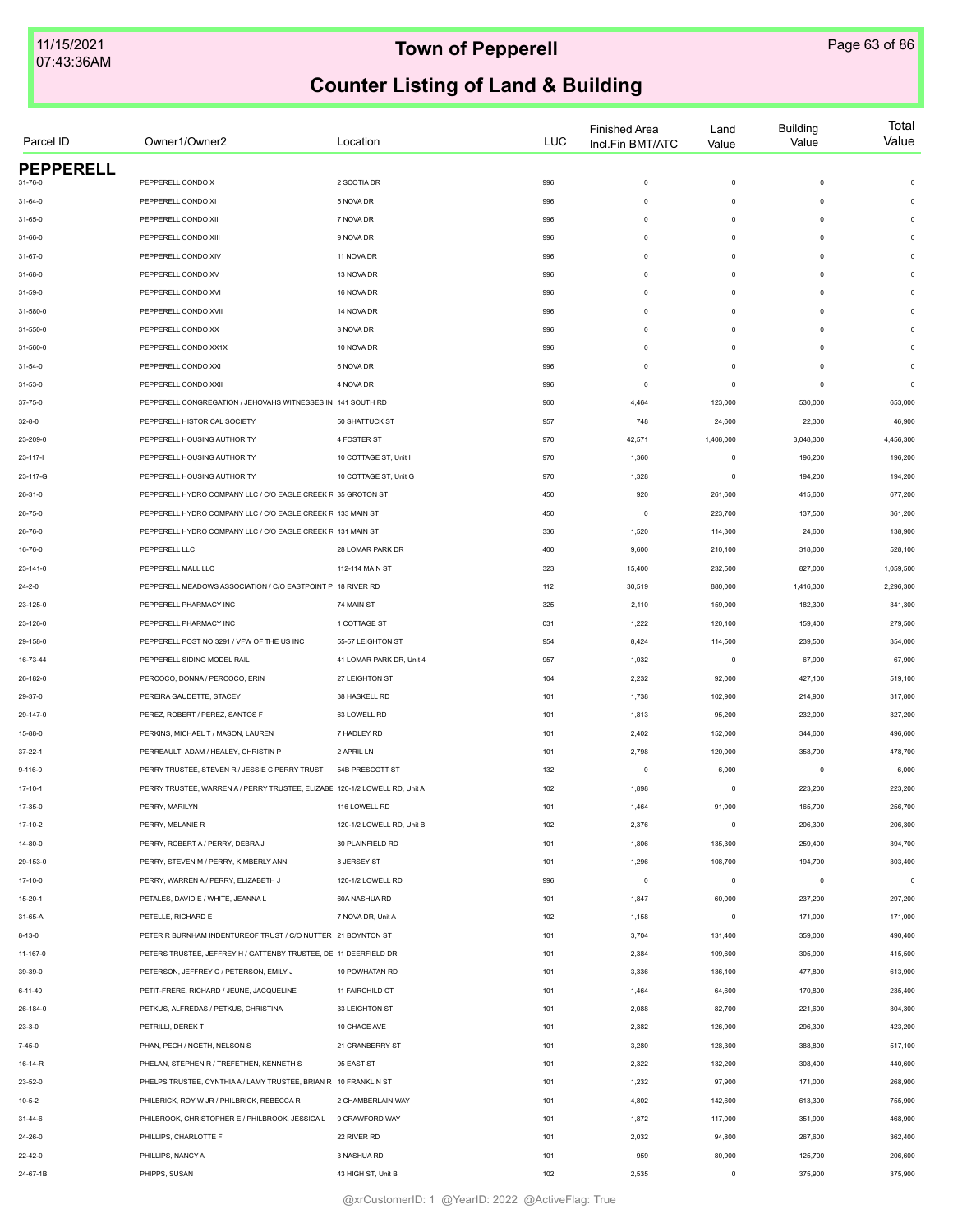| Parcel ID                 | Owner1/Owner2                                                        | Location              | LUC | <b>Finished Area</b><br>Incl.Fin BMT/ATC | Land<br>Value | <b>Building</b><br>Value | Total<br>Value |
|---------------------------|----------------------------------------------------------------------|-----------------------|-----|------------------------------------------|---------------|--------------------------|----------------|
| <b>PEPPERELL</b>          |                                                                      |                       |     |                                          |               |                          |                |
| 39-45-0                   | PHIPPS, TREVOR / WALSH, CHRISTY                                      | 141 SHIRLEY ST        | 101 | 2,840                                    | 136,600       | 342,300                  | 478,900        |
| $6 - 64 - 0$              | PHOENIX, TIMOTHY J / PHOENIX, LEEANN                                 | 6 LONGMEADOW LN       | 101 | 3,269                                    | 115,600       | 312,200                  | 427,800        |
| 22-482-0                  | PIACENTINO, BARBARA                                                  | 8 TUCKER PARK, Unit B | 102 | 1,728                                    | $\mathsf 0$   | 224,700                  | 224,700        |
| 26-27-0                   | PIANTAGGINI, DANIEL R / PIANTAGGINI, KATHY A                         | 32 GROTON ST          | 101 | 1,031                                    | 91,900        | 129,800                  | 221,700        |
| 29-35-0                   | PIANTAGGINI, DONALD L / PIANTAGGINI, SUSAN M                         | 34 HASKELL RD         | 101 | 1,680                                    | 102,900       | 155,400                  | 258,300        |
| 33-82-0                   | PICARD, STEPHEN                                                      | 19A MT LEBANON ST     | 101 | 2,304                                    | 132,100       | 306,800                  | 438,900        |
| 12-42-0                   | PICARIELLO, DAWN M                                                   | 19 BAYBERRY ST        | 101 | 2,048                                    | 128,700       | 259,900                  | 388,600        |
| 16-14-C                   | PICK, DONALD H / PICK, MAUREEN                                       | 73 EAST ST            | 101 | 1,648                                    | 116,000       | 265,600                  | 381,600        |
| 14-138-0                  | PICKARD, BARBARA J / STEIN, GREGORY                                  | 19 SHEFFIELD ST       | 101 | 2,124                                    | 112,000       | 220,100                  | 332,100        |
| $9 - 161 - 0$             | PICKARD, JACOB W / GILL, REBECCA D                                   | 36 PRESCOTT ST        | 101 | 2,114                                    | 129,600       | 266,900                  | 396,500        |
| 32-56-A                   | PICKARD, JOHN H / PICKARD, DIXIE R                                   | 193 SOUTH RD          | 013 | 1,729                                    | 129,800       | 168,840                  | 298,640        |
| 31-84-0                   | PIETROFORTE, MARTA L                                                 | 6 JAMES CIR           | 101 | 1,230                                    | 115,800       | 180,100                  | 295,900        |
| $8 - 3 - 0$               | PIKE, JONATHAN R / GRANFORS, MARGO M                                 | 36 LAWRENCE ST        | 101 | 1,209                                    | 128,600       | 160,800                  | 289,400        |
| 33-21-K                   | PILAT, JUSTIN                                                        | 35 SHATTUCK ST        | 101 | 2,338                                    | 135,100       | 215,300                  | 350,400        |
| $26 - 14 - 0$             | PILLSBURY, SHAUN M                                                   | 13-15 LOWELL ST       | 104 | 2,527                                    | 107,400       | 248,200                  | 355,600        |
| 40-75-0                   | PIMENTEL, RONALD F                                                   | 1 ROBIN LN            | 101 | 2,214                                    | 130,700       | 305,600                  | 436,300        |
| 12-22-0                   | PIMM, DAVID W / PIMM, KRISTINA R                                     | 7 BAYBERRY ST         | 101 | 2,464                                    | 128,000       | 310,800                  | 438,800        |
| 18-175-0                  | PINA, PETER                                                          | 162 HEALD ST          | 101 | 2,405                                    | 134,100       | 242,200                  | 376,300        |
| 33-212-0                  | PINE, AUBREY B / PINE, BARTON                                        | 149 TOWNSEND ST       | 101 | 1,284                                    | 116,900       | 200,900                  | 317,800        |
| 35-34-0                   | PINERO, NATISHA / PINERO, EMANUEL                                    | 105 GROTON ST         | 101 | 2,416                                    | 129,500       | 290,900                  | 420,400        |
| 29-13-0                   | PINEWOOD ESTATES LLC                                                 | 2-26 HERGET DR        | 112 | 37,602                                   | 792,000       | 2,041,600                | 2,833,600      |
| 39-31-0                   | PINNEY, JAY D / PINNEY, BEVERLY JEAN                                 | 13 POWHATAN RD        | 101 | 3,018                                    | 137,600       | 363,500                  | 501,100        |
| $8 - 83 - 0$              | PINSENT, DAVID R / DREW, PEGGY J                                     | 36 BOYNTON ST         | 101 | 1,908                                    | 122,600       | 239,700                  | 362,300        |
| 26-193-0                  | PIPER, MELISSA D / WORTH, JAMES R                                    | 20 PROVINCE ST        | 101 | 1,863                                    | 87,400        | 176,100                  | 263,500        |
| 33-59-11                  | PIPER, REX MICHAEL                                                   | 14 BANCROFT ST        | 130 | $\mathbf 0$                              | 157,700       | $\circ$                  | 157,700        |
|                           |                                                                      |                       |     |                                          |               |                          |                |
| $30 - 15 - 0$             | PISCITELLO, VITO J / PISCITELLO, ELJA F                              | 9 OAKLAND RD          | 101 | 1,397                                    | 102,800       | 160,700                  | 263,500        |
| 23-172-0                  | PIZZA PIZZAZZ INC                                                    | 81 MAIN ST            | 101 | 1,164                                    | 93,400        | 132,300                  | 225,700        |
| 14-186-0                  | PLANTE, LINDA TRUSTEE / PLANTE III, GERARD B TRUSTE 10 PLAINFIELD RD |                       | 101 | 1,456                                    | 101,900       | 197,500                  | 299,400        |
| $9 - 18 - 0$              | PLET, ROBERT S / PLET, ELIZABETH E                                   | 107 BROOKLINE ST      | 101 | 1,032                                    | 97,000        | 152,600                  | 249,600        |
| $7 - 28 - 0$              | PODOLAK, LORIK                                                       | 68 WHEELER ST         | 101 | 1,184                                    | 108,800       | 179,400                  | 288,200        |
| 18-178-0                  | POFCHER, STEVEN L / POFCHER, SUSAN M                                 | 170 HEALD ST          | 101 | 3,442                                    | 133,400       | 277,500                  | 410,900        |
| 37-59-0                   | POIRIER, STEVEN E / POIRIER, NICOLE M                                | 133 SOUTH RD          | 101 | 2,256                                    | 120,100       | 248,100                  | 368,200        |
| $11 - 10 - 0$             | POLAK, NICHOLAS M / GAISSL, STEPHANIE B                              | 102A NASHUA RD        | 101 | 2,339                                    | 118,900       | 274,200                  | 393,100        |
| 7-49-0                    | POLANECZKY, ANN MARIE                                                | 36A WHEELER ST        | 101 | 1,512                                    | 128,700       | 192,600                  | 321,300        |
| 17-116-0                  | POLCARI, JOSEPH A JR / POLCARI, LINDA B                              | 130 LOWELL RD         | 101 | 2,020                                    | 128,000       | 230,100                  | 358,100        |
| 34-52-0                   | POLITO, DEIRDRA / POLITO, PETER J                                    | 49 SHIRLEY ST         | 101 | 2,663                                    | 127,900       | 331,000                  | 458,900        |
| 38-90-0                   | POLLINA, BRIGETTE                                                    | 1 BRICK POND WAY      | 101 | 2,744                                    | 129,300       | 386,700                  | 516,000        |
| 16-66-0                   | POLMANARI TRUSTEE. AL / JADE REALTY TRUST                            | 21 LOMAR PARK DR      | 400 | 29,140                                   | 251,700       | 793,200                  | 1,044,900      |
| $4 - 31 - 0$              | POMERANZ, LEONARD A / POMERANZ, JOANNE C                             | 59C NORTH ST          | 132 | $\mathbf 0$                              | 800           | $\circ$                  | 800            |
| 14-162-0                  | POMPEO, JAMI D                                                       | 14 PALMER RD          | 101 | 1,622                                    | 102,200       | 190,100                  | 292,300        |
| $32 - 25 - 3$             | PONTE, ALBERT F / PONTE, CAROL A                                     | 3 PROCTOR RD          | 101 | 1,666                                    | 121,900       | 211,900                  | 333,800        |
| 19-41-0                   | POOLE, MATTHEW W / POOLE, LAURA J                                    | 85 TOWNSEND ST        | 101 | 3,021                                    | 134,200       | 385,200                  | 519,400        |
| 12-39-0                   | POOLE, SEAN / HAZIRJEAN, LAUREN                                      | 27 BAYBERRY ST        | 101 | 2,677                                    | 128,400       | 295,600                  | 424,000        |
| 31-38-0                   | POOR LE, BRIAN E / POOR, CHADWICK E                                  | 7 EAST ST             | 101 | 1,434                                    | 117,400       | 177,700                  | 295,100        |
| $35 - 21 - 7$             | POPSON, THOMAS A / NEWBURY, MARY R                                   | 7 SPAULDING LN        | 101 | 3,998                                    | 129,700       | 517,700                  | 647,400        |
| 14-300-5                  | PORTER. KEVIN W / PORTER. JANICE L                                   | 34 PARK ST            | 101 | 2,104                                    | 129,200       | 322,200                  | 451,400        |
| 12-94-0                   | PORTLOCK TRUSTEE, JANICE M / JANICE M PORTLOCK R 24 ASHLEY ST        |                       | 101 | 2,474                                    | 130,400       | 315,300                  | 445,700        |
| 4-29-0                    | POTHIER, VINCENT J / POTHIER, SHARRON R                              | 41 SEMINOLE DR        | 101 | 2,988                                    | 102,100       | 286,300                  | 388,400        |
| 12-107-0                  | POTTS, RICHARD G / POTTS, LYNNE N                                    | 11-15 BAYBERRY ST     | 101 | 3,389                                    | 132,800       | 324,100                  | 456,900        |
| 34-19-11                  | POUCEL, ROBERT L / CRONIN, KIMBERLY A                                | 6 SHIRLEY ST          | 101 | 2,540                                    | 136,100       | 336,400                  | 472,500        |
| 31-45-0                   | POULIN, ROGER A                                                      | 27 JERSEY ST          | 104 | 1,591                                    | 122,500       | 178,700                  | 301,200        |
|                           | POUND / TOWN OF PEPPERELL                                            | 21B HEALD ST          | 931 | $\mathbb O$                              | 1,500         | $\mathbf 0$              | 1,500          |
| 20-106-0<br>$38 - 54 - 0$ | POUTRY, DONALD W / POUTRY, LINDA J                                   | 83-85 MT LEBANON ST   | 101 |                                          | 128,800       | 226,700                  | 355,500        |
|                           |                                                                      |                       |     | 2,113                                    |               |                          |                |
| $18 - 8 - 0$              | POWANDA-CROFT, CAROLYN M                                             | 77 WEST ST            | 101 | 1,890                                    | 128,000       | 247,300                  | 375,300        |
| $21 - 25 - 0$             | POWELL, ALEX F / POWELL, COLLEEN W                                   | 6-8 PARK ST           | 101 | 4,150                                    | 136,600       | 275,800                  | 412,400        |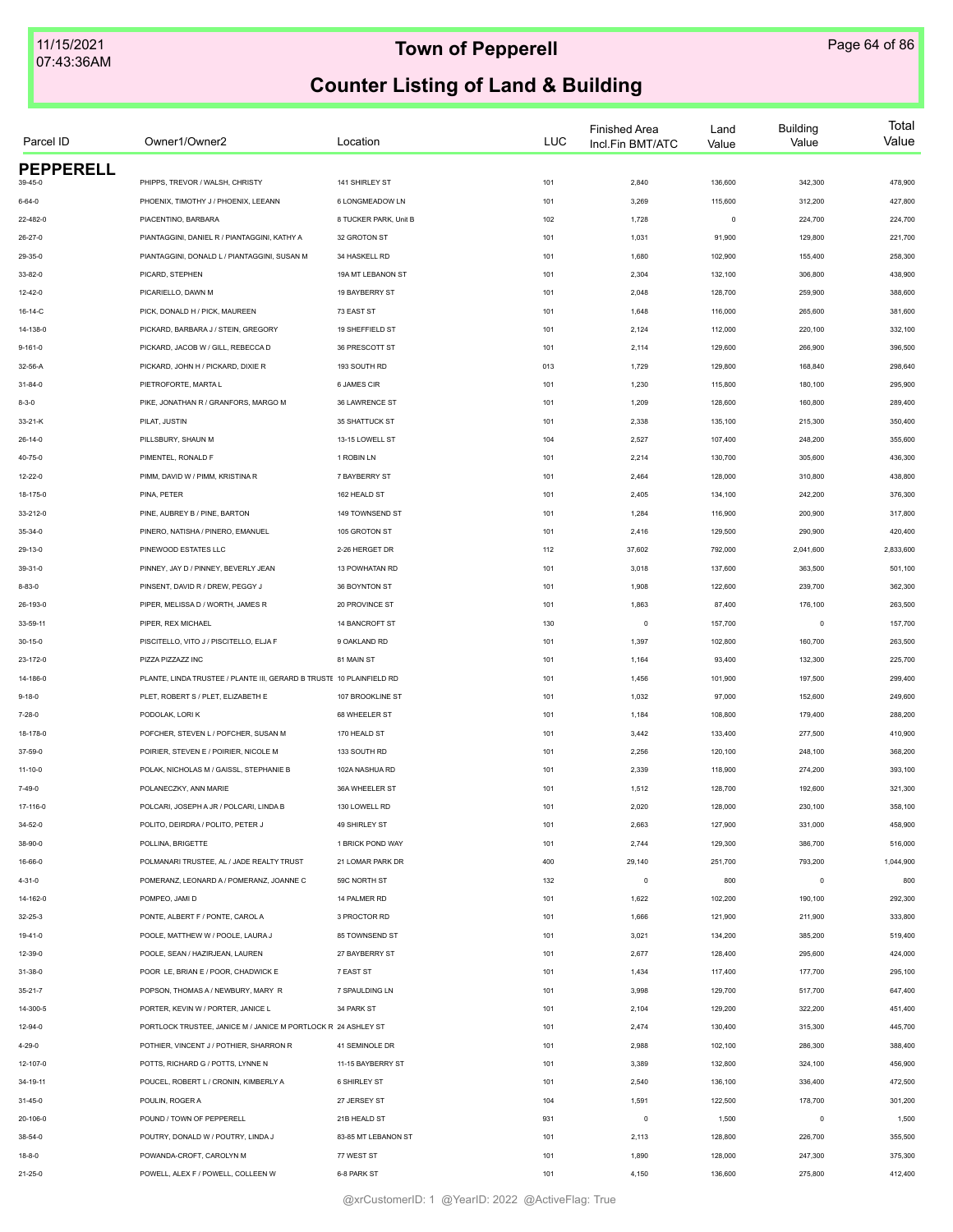| Parcel ID        | Owner1/Owner2                                                    | Location             | <b>LUC</b> | <b>Finished Area</b><br>Incl.Fin BMT/ATC | Land<br>Value      | <b>Building</b><br>Value | Total<br>Value     |
|------------------|------------------------------------------------------------------|----------------------|------------|------------------------------------------|--------------------|--------------------------|--------------------|
| <b>PEPPERELL</b> |                                                                  |                      |            |                                          |                    |                          |                    |
| 23-34-0          | POWELL, JOHN A                                                   | 17 CROSS ST          | 101        | 1,749                                    | 103,000            | 215,500                  | 318,500            |
| 14-166-0         | POWELL, JOHN G / POWELL, KATHLEEN A                              | 2 JUNIPER RD         | 101        | 1,568                                    | 101,400            | 208,900                  | 310,300            |
| 14-179-0         | POWELL, KIM A / POWELL, JENNIFER                                 | 3 PALMER RD          | 101        | 2,082                                    | 101,900            | 192,200                  | 294,100            |
| $27 - 4 - 0$     | POWERS, PETER P / POWERS, JUDITH A                               | 34 PROSPECT ST       | 104        | 3,270                                    | 137,800            | 354,800                  | 492,600            |
| $5 - 38 - 0$     | POWERS, THOMAS R / POWERS, CYNTHIA M                             | 157 HOLLIS ST        | 101        | 3,532                                    | 131,200            | 537,800                  | 669,000            |
| 27-56-0          | POWERS. TIMOTHY / POWERS. EMILY                                  | 99 GROTON ST         | 101        | 2,547                                    | 109,300            | 291,700                  | 401,000            |
| 15-136-0         | POWERS, YELENA V                                                 | 4 JULIA LN           | 101        | 2,828                                    | 152,100            | 372,900                  | 525,000            |
| 27-567-0         | POZERSKI, STANLEY W / POZERSKI, LYNDA J                          | 102 GROTON ST        | 101        | 2,088                                    | 133,400            | 197,900                  | 331,300            |
| 26-138-0         | PRAK, DAVID W / PRAK, RATANA                                     | 37 TARBELL ST        | 101        | 1,479                                    | 94,400             | 173,400                  | 267,800            |
| 11-134-0         | PRAY, MICHAEL J / PRAY, JENNIFER L                               | 4 SUNCOOK ST         | 101        | 2,526                                    | 107,000            | 338,300                  | 445,300            |
| $32 - 3 - 0$     | PREECE, ALEXANDER G / PREECE, KAYLEE                             | 21 WEST ST           | 101        | 2,112                                    | 117,400            | 294,300                  | 411,700            |
| 14-124-17        | PREIS, MARTIN / PALASEK, JOLINE                                  | 24 VILLAGE RD        | 101        | 4,173                                    | 108,000            | 520,400                  | 628,400            |
| 20-97-0          | PREMUS, VINCENT E / PREMUS, DENENE M                             | 43 ELM ST            | 101        | 3,177                                    | 128,000            | 386,400                  | 514,400            |
| $21 - 3 - 0$     | PRESCOTT GRANGE / STARR, MILTON                                  | 12 PARK ST           | 954        | 2,688                                    | 71,200             | 69,500                   | 140,700            |
| $35 - 14 - 3$    | PRESCOTT, JOHN R / PRESCOTT, COLLEEN M                           | 73A RIVER RD         | 101        | 2,466                                    | 117,300            | 346,400                  | 463,700            |
| $37 - 40 - 0$    | PRESNALL TRUSTEE, TERRY RUSSELL / TERRY RUSSELL 30 BANCROFT ST   |                      | 101        | 1,462                                    | 121,400            | 210,500                  | 331,900            |
| 7-24-B           | PRESTON, JOHN H H III / PRESTON, DOREEN M                        | 38 CRANBERRY ST      | 101        | 994                                      | 114,300            | 133,800                  | 248,100            |
| 12-73-0          | PREVOST, JOSPEH M / PREVOST, NANCY J                             | 4 ASHLEY ST          | 101        | 2,658                                    | 137,100            | 289,600                  | 426,700            |
| 16-41-0          | PRICE, DIANE E                                                   | 11 JOAN ST           | 101        | 1,666                                    | 115,600            | 183,600                  | 299,200            |
| 31-30-K          | PRICE, KEITH T                                                   | 109 LOWELL RD        | 101        | 3,030                                    | 102,000            | 316,800                  | 418,800            |
| 27-57-0          | PRIDDLE, DAVID T / PRIDDLE, CAROLE A                             | 101 GROTON ST        | 101        | 2,352                                    | 128,000            | 282,700                  | 410,700            |
| $8 - 75 - 0$     | PRIES, JERRI J / PRIES, KATHRYN P                                | 3 BLUE HERONS WAY    | 101        | 3,165                                    | 137,700            | 396,000                  | 533,700            |
| 26-186-0         | PRIMUS, BARBARA B                                                | 37 LEIGHTON ST       | 103        | 1,092                                    | 86,400             | 48,100                   | 134,500            |
| 26-115-0         | PRIYANKA PEPPERELL REALTY LLC / c/o CPManagement Ir 2 TARBELL ST |                      | 323        | 9,500                                    | 199,300            | 682,700                  | 882,000            |
| 30-50-0          | PROAN, RAVUTH                                                    | 92 LOWELL RD         | 101        | 2,608                                    | 102,000            | 274,500                  | 376,500            |
| 26-155-0         | PROCTOR, GREGORY S / PROCTOR, SANDRA M                           | 19 TARBELL ST        | 101        | 2,041                                    | 92,500             | 214,100                  | 306,600            |
| 26-126-0         | PROCTOR, GREGORY S / PROCTOR, SANDRA M                           | 24 TARBELL ST        | 101        | 1,770                                    | 93,900             | 192,500                  | 286,400            |
|                  | PROCTOR, LAROY C / PROCTOR, LISAMARIE                            | 28 BAYBERRY ST       | 101        | 2,314                                    | 130,400            | 212,100                  | 342,500            |
| 12-14-0          | PROLIM DEVELOPMENT CORP                                          | 1 SHARON LN          |            | $\circ$                                  |                    | $\mathbf 0$              |                    |
| $11 - 2 - 5$     | PROLIM DEVELOPMENT CORP                                          | 2 SHARON LN          | 130<br>130 | $\circ$                                  | 141,600<br>141,800 | $\mathbf 0$              | 141,600<br>141,800 |
| $11 - 2 - 6$     | PROLIM DEVELOPMENT CORP                                          |                      |            |                                          |                    |                          |                    |
| $11 - 2 - 7$     |                                                                  | 3 SHARON LN          | 130        | $\circ$                                  | 163,400            | $\mathbf 0$              | 163,400            |
| 14-109-0         | PROULX, LISA M                                                   | 53 PARK ST           | 101        | 1,392                                    | 107,200            | 172,800                  | 280,000            |
| 15-91-0          | PROULX, MICHAEL D / PROULX, PATRICIA A                           | 2 CASIE LN           | 101        | 2,666                                    | 155,300            | 341,700                  | 497,000            |
| 27-59-0          | PROVENCHER, ROBERT M / PROVENCHER, SUSAN M                       | 16A WILLIAM ST       | 101        | 2,800                                    | 141,800            | 321,000                  | 462,800            |
| 16-18-0          | PROVOST, JENNIFER                                                | 80 EAST ST           | 101        | 2,566                                    | 137,100            | 245,100                  | 382,200            |
| 29-21-0          | PRT-HERGET LLC                                                   | 7 HERGET DR          | 104        | 2,246                                    | 117,600            | 204,000                  | 321,600            |
| 29-18-0          | PRT-HERGET LLC                                                   | 13 HERGET DR         | 104        | 1,344                                    | 116,600            | 176,100                  | 292,700            |
| 33-33-0          | PRUDENCE WRIGHT NSDAR CH 430                                     | 132 TOWNSEND ST      | 957        | $\mathsf 0$                              | 101,200            | $\mathbf 0$              | 101,200            |
| 26-190-0         | PRUNIER III, FRANCIS E / PRUNIER, CHANTELLE E                    | 14 PROVINCE ST       | 130        | $\mathsf 0$                              | 97,100             | $\theta$                 | 97,100             |
| 29-184-0         | PRUNIER, FRANCIS E III / PRUNIER, CHANTELLE E                    | 12 PROVINCE ST       | 101        | 1,360                                    | 108,400            | 131,200                  | 239,600            |
| 23-157-0         | PUBLIC SAFETY COMPLEX / TOWN OF PEPPERELL                        | 59 MAIN ST           | 935        | 14,391                                   | 155,400            | 1,106,100                | 1,261,500          |
| 33-26-0          | PUENTE, MAURICIO / PECK, ALICE M                                 | <b>6 BANCROFT ST</b> | 101        | 1,828                                    | 141,000            | 273,500                  | 414,500            |
| 29-17-0          | PUGH, JOSEPH E                                                   | 15 HERGET DR         | 101        | 1,344                                    | 106,300            | 191,100                  | 297,400            |
| 14-184-0         | PULLIAM, EMMETT / PULLIAM, KATHERINE                             | 6 PLAINFIELD RD      | 101        | 1,040                                    | 101,900            | 181,700                  | 283,600            |
| $36 - 7 - 0$     | PUNDROTHU, GOVARDHANA / PUNDROTHU, CLEMENTIA 188 SOUTH RD        |                      | 101        | 2,166                                    | 83,600             | 396,600                  | 480,200            |
| $12 - 44 - 0$    | PURCELL, FRANCIS J                                               | 24 BAYBERRY ST       | 101        | 2,919                                    | 129,700            | 279,200                  | 408,900            |
| 19-30-0          | PUTNAM, BILLY G / PUTNAM, ROBERTA JANET                          | 89-91 JEWETT ST      | 101        | 4,453                                    | 129,300            | 275,000                  | 404,300            |
| 23-206-0         | PUTNAM, JENNIFER L                                               | 12 HIGH ST           | 101        | 1,173                                    | 63,500             | 169,900                  | 233,400            |
| 33-132-0         | PYNE TRUSTEE, PATRICIA P / PATRICIA P PYNE REVOCAB 10 ORION RD   |                      | 101        | 2,906                                    | 136,100            | 390,800                  | 526,900            |
| 14-124-31        | QIAN, YUEMING / DENG, JIAN LING                                  | 25 VILLAGE RD        | 101        | 2,848                                    | 136,600            | 441,200                  | 577,800            |
| 34-21-0          | QUALTERS, JAMES R / QUALTERS, DIANE                              | 9 SHIRLEY ST         | 101        | 2,898                                    | 136,300            | 371,300                  | 507,600            |
| 14-141-0         | QUATTROCHI, FRANCIS / QUATTROCHI, DONNA J                        | 10 SHEFFIELD ST      | 101        | 1,571                                    | 108,700            | 165,500                  | 274,200            |
| $9 - 65 - 0$     | QUERZE TRUSTEE, DAVID F / QUERZE TRUSTEE, DIANE I\ 7 SIMONNE LN  |                      | 101        | 1,927                                    | 103,000            | 233,300                  | 336,300            |
| 17-106-0         | QUIGLEY TRUSTEE, JOSEPH E / QUIGLEY TRUSTEE, JOK/ 11 YVONNE DR   |                      | 104        | 4,005                                    | 116,000            | 352,100                  | 468,100            |
| $41 - 1 - 14$    | QUILL, RAYMOND M III / QUILL, ANDREA M                           | 5 RILEYS WAY         | 101        | 2,032                                    | 116,700            | 367,600                  | 484,300            |
|                  |                                                                  |                      |            |                                          |                    |                          |                    |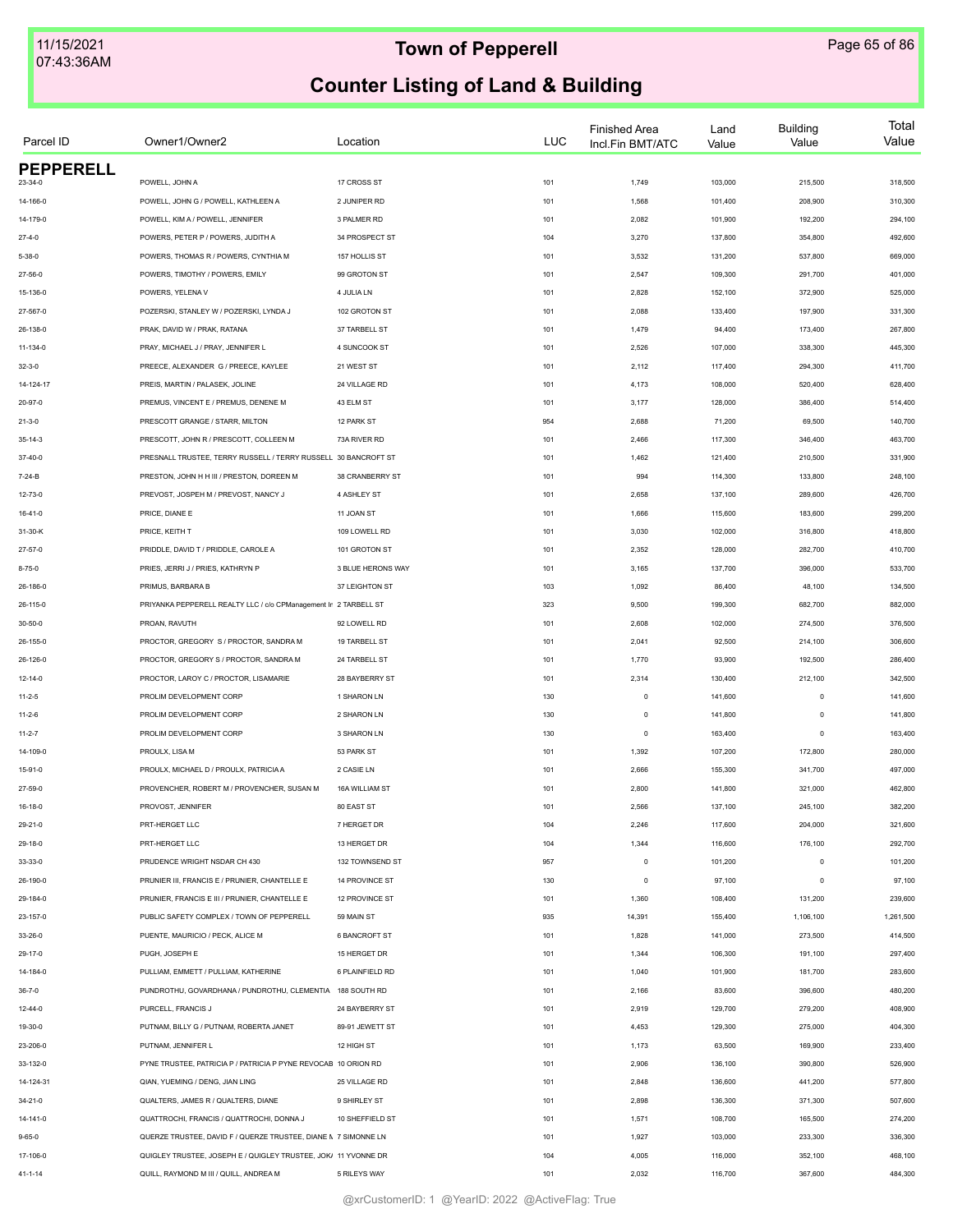| Parcel ID        | Owner1/Owner2                                                           | Location                       | <b>LUC</b> | <b>Finished Area</b><br>Incl.Fin BMT/ATC | Land<br>Value | <b>Building</b><br>Value | Total<br>Value |
|------------------|-------------------------------------------------------------------------|--------------------------------|------------|------------------------------------------|---------------|--------------------------|----------------|
| <b>PEPPERELL</b> |                                                                         |                                |            |                                          |               |                          |                |
| 6-88-0           | QUIMBY, DEBORAH J                                                       | 12 RIDGE RD                    | 101        | 2,683                                    | 115,800       | 309,800                  | 425,600        |
| 24-44-0          | QUINLAN, GARRETT / QUINLAN, ALICE                                       | 26 HIGH ST                     | 101        | 1,788                                    | 130,700       | 190,900                  | 321,600        |
| 26-134-62        | QUINN TRUSTEE, CAROL M / CAROL M QUINN REVOCABL 38 TARBELL ST, Unit 6-B |                                | 102        | 1,488                                    | $\mathsf 0$   | 253,500                  | 253,500        |
| 40-53-0          | QUINN, SUSAN M                                                          | 126-128 SHIRLEY ST             | 101        | 1,748                                    | 124,500       | 207,100                  | 331,600        |
| $41 - 2 - 2$     | QUINTAL, MICHAEL / QUINTAL, DONNA R                                     | 134 RIVER RD                   | 101        | 2,615                                    | 132,800       | 331,000                  | 463,800        |
| 34-35-7          | QUINTAL, MICHAEL J / QUINTAL, DONNA                                     | 4 SCOTCH PINE FARM WAY         | 101        | 2,430                                    | 135,100       | 235,800                  | 370,900        |
| 34-35-6          | QUINTAL, MICHAEL J / QUINTAL, DONNA                                     | 3 SCOTCH PINE FARM WAY         | 996        | $\mathbb O$                              | $\mathsf 0$   | $\mathbf 0$              | $\mathbf 0$    |
| 34-35-8          | QUINTAL, MICHAEL J / QUINTAL, DONNA                                     | 6 SCOTCH PINE FARM WAY         | 996        | $\Omega$                                 | $\mathsf 0$   | $\Omega$                 | $\circ$        |
| 34-35-81         | QUINTAL, MICHAEL J / QUINTAL, DONNA                                     | 6 SCOTCH PINE FARM WAY, Unit 1 | 102        | $\mathbb O$                              | 65,050        | $\Omega$                 | 65,050         |
| 34-35-82         | QUINTAL, MICHAEL J / QUINTAL, DONNA                                     | 6 SCOTCH PINE FARM WAY, Unit 2 | 102        | $\circ$                                  | 65,050        | $\mathbf 0$              | 65,050         |
| 25-31-0          | QUINTIN, PETER A / QUINTIN, NAN T                                       | 14 GROTON ST                   | 101        | 1,994                                    | 107,700       | 148,400                  | 256,100        |
| 35-32-0          | QUIRBACH, CHANELLE / QUIRBACH, DANIEL                                   | 114 GROTON ST                  | 101        | 2,295                                    | 126,500       | 289,500                  | 416,000        |
| 12-58-0          | RABY, RUSSELL J / RABY, MARIE E                                         | 112 CHESTNUT ST                | 101        | 2,282                                    | 128,200       | 301,000                  | 429,200        |
| 32-493-0         | RACICOT, RICHARD D                                                      | 16 SHATTUCK ST                 | 101        | 1,533                                    | 124,600       | 177,100                  | 301,700        |
| 26-59-0          | RADLOFF, ADAM / THERIAULT, NICHOLAS                                     | 6 RAILROAD ST                  | 104        | 3,848                                    | 94,400        | 286,200                  | 380,600        |
| 30-29-0          | RADWICH TRUSTEE, NORMAN J / RADWICH TRUSTEE, MA 10 OAKLAND RD           |                                | 101        | 2,111                                    | 102,800       | 194,700                  | 297,500        |
| $33 - 71 - 0$    | RAFTERY, KATHLEEN M / OUELLETTE, JOANNE M                               | 93 TOWNSEND ST                 | 101        | 1,891                                    | 129,300       | 270,300                  | 399,600        |
| 24-49-0          | RAHMANI, SHAWN S / RAHMANI, JANET L                                     | 33 RIVER RD                    | 101        | 1,995                                    | 107,600       | 210,400                  | 318,000        |
| 26-93-0          | RAIL TRAIL CROSSING LLC                                                 | 1 HOTEL PL                     | 112        | 9,792                                    | 352,000       | 552,600                  | 904,600        |
| 26-71-0          | RAIL TRAIL CROSSING LLC                                                 | 59 GROTON ST                   | 337        | $\circ$                                  | 24,300        | 500                      | 24,800         |
| 26-96-0          | RAIL TRAIL SQUARE LLC                                                   | 3 HOTEL PL                     | 316        | 4,840                                    | 151,500       | 162,800                  | 314,300        |
| 26-65-0          | RAILROAD ST CONDO                                                       | 17 RAILROAD ST                 | 996        | $\circ$                                  | $\mathsf 0$   | $^{\circ}$               | $\mathbf 0$    |
| 14-108-0         | RAKIEY, JENNIFER L / CHASE LE, LEONARD P                                | 55 PARK ST                     | 101        | 1,358                                    | 103,700       | 174,300                  | 278,000        |
| 26-24-0          | RAMM REAL ESTATE INVESTMENT LLC                                         | 42 GROTON ST                   | 111        | 3,528                                    | 87,100        | 425,500                  | 512,600        |
| 23-135-0         | RAMM REAL ESTATE INVESTMENT LLC                                         | 88 MAIN ST                     | 101        | 1,775                                    | 90,500        | 166,000                  | 256,500        |
| 23-131-0         | RAMM REAL ESTATE INVESTMENT LLC                                         | 82-84 MAIN ST                  | 109        | 4,188                                    | 87,700        | 384,500                  | 472,200        |
| 23-133-0         | RAMM REAL ESTATE INVESTMENT LLC                                         | 86 MAIN ST                     | 101        | 1,444                                    | 89,200        | 210,800                  | 300,000        |
|                  |                                                                         |                                |            |                                          |               |                          |                |
| 26-54-0          | RAMM REAL ESTATE INVESTMENT LLC                                         | 47 GROTON ST                   | 131        | $\circ$                                  | 45,100        | 8,200                    | 53,300         |
| 23-130-0         | RAMM REAL ESTATE INVESTMENT LLC                                         | 3 DAVIS ST                     | 101        | 1,260                                    | 99,200        | 134,400                  | 233,600        |
| 14-5-0           | RAMTHUN, JOHN J / RAMTHUN, BROOKE A                                     | 5 COUNTRYSIDE RD               | 101        | 1,428                                    | 117,400       | 212,000                  | 329,400        |
| $14 - 81 - 0$    | RANAURO TRUSTEE, PAUL J / RANAURO TRUSTEE, KARE 24 SARTELLE ST          |                                | 101        | 2,499                                    | 136,100       | 306,500                  | 442,600        |
| 15-74-G          | RANCO MACHINE LLC                                                       | 7 LOMAR PARK DR, Unit 7        | 445        | 2,400                                    | $\mathsf 0$   | 139,700                  | 139,700        |
| 37-35-0          | RAND, ROBERT                                                            | 77A SOUTH RD                   | 101        | 996                                      | 142,900       | 168,500                  | 311,400        |
| 37-33-0          | RAND, ROBERT C                                                          | 81 SOUTH RD                    | 109        | 2,976                                    | 136,500       | 264,800                  | 401,300        |
| 33-232-0         | RANGER, JUDITH A / AUDITORE, SCOTT T                                    | 156-158 TOWNSEND ST            | 101        | 2,008                                    | 128,300       | 252,300                  | 380,600        |
| 18-162-0         | RANKIN, D SCOTT / RANKIN, CATHY J                                       | 132 JEWETT ST                  | 101        | 2,894                                    | 103,400       | 237,700                  | 341,100        |
| 14-14-0          | RANSLOW, RONALD E / RANSLOW, JO ANN                                     | 14 COUNTRYSIDE RD              | 101        | 1,536                                    | 118,000       | 201,000                  | 319,000        |
| $32 - 84 - 0$    | RAPOSO, VICTOR / RAPOSO, VIRGINIA A M                                   | 24 WEST ST                     | 101        | 2,192                                    | 128,100       | 311,500                  | 439,600        |
| $11 - 14 - 0$    | RASTAS, JONATHAN / RASTAS, MARIA LOUISA                                 | 94 NASHUA RD                   | 101        | 1,773                                    | 110,700       | 205,200                  | 315,900        |
| $38 - 24 - 0$    | RATTA, JEFFREY L                                                        | 96-104 MT LEBANON ST           | 017        | 2,597                                    | 152,384       | 212,500                  | 364,884        |
| $33 - 5 - 0$     | RATTA, JEFFREY L                                                        | <b>41 SHATTUCK ST</b>          | 803        | $\circ$                                  | 135,096       | $\circ$                  | 135,096        |
| 33-35-0          | RAYE, JODIE / HUNT, CHRISTOPHER                                         | 126 TOWNSEND ST                | 101        | 2,376                                    | 112,600       | 244,900                  | 357,500        |
| 14-124-20        | RAZZABONI TR, WAYNE A & TRACEY L / TRACEY L RAZZAI 18 VILLAGE RD        |                                | 101        | 3,867                                    | 121,800       | 495,400                  | 617,200        |
| 23-39-0          | RAZZABONI, ALICE                                                        | 5 PARKER HILL WAY              | 101        | 1,720                                    | 99,800        | 182,200                  | 282,000        |
| 23-37-0          | RAZZABONI. EDWARD J / RAZZABONI. KATHLEEN P                             | 5A PARKER HILL WAY             | 101        | 1,994                                    | 107,100       | 196,500                  | 303,600        |
| 29-26-0          | RAZZABONI, WARREN A SR                                                  | 42 LOWELL RD                   | 101        | 1,536                                    | 103,400       | 217,400                  | 320,800        |
| 14-165-0         | READING, CARL L / READING, ROBIN F                                      | 20 PALMER RD                   | 101        | 1,764                                    | 101,500       | 206,400                  | 307,900        |
| 38-65-0          | REAGAN TRUSTEE, THOMAS C / REAGAN TRUSTEE, JOH/ 5 BRICK POND WAY        |                                | 101        | 2,862                                    | 136,000       | 318,100                  | 454,100        |
| 12-66-0          | REAGAN, PHILIP / REAGAN, ALEXANDRA                                      | 12A ASHLEY ST                  | 101        | 2,284                                    | 134,600       | 284,500                  | 419,100        |
| 26-49-0          | REAGAN, ROBERT E / REAGAN, NANCY                                        | 156 MAIN ST                    | 325        | 560                                      | 40,000        | 34,100                   | 74,100         |
| 12-102-0         | REAGAN, ROBERT E / REAGAN, NANCY A                                      | 82 WHEELER ST                  | 101        | 1,724                                    | 109,400       | 215,400                  | 324,800        |
| 12-92-0          | REAGAN, STEPHEN / REAGAN, BONNIE                                        | 92 WEST ST                     | 101        | 2,028                                    | 121,700       | 261,500                  | 383,200        |
| 17-83-0          | REARDON, JAMES / REARDON, SUSAN G                                       | 27 HYACINTH DR                 | 101        | 2,036                                    | 115,600       | 248,300                  | 363,900        |
| 37-29-1          | REARDON, MICHAEL / REARDON, ERIN                                        | 124 SOUTH RD                   | 101        | 1,604                                    | 120,700       | 353,300                  | 474,000        |
| 11-137-0         | REARDON, SEAN P / REARDON, VIKKI A                                      | 34 MERRIMAC DR                 | 101        | 2,592                                    | 108,700       | 292,000                  | 400,700        |
|                  |                                                                         |                                |            |                                          |               |                          |                |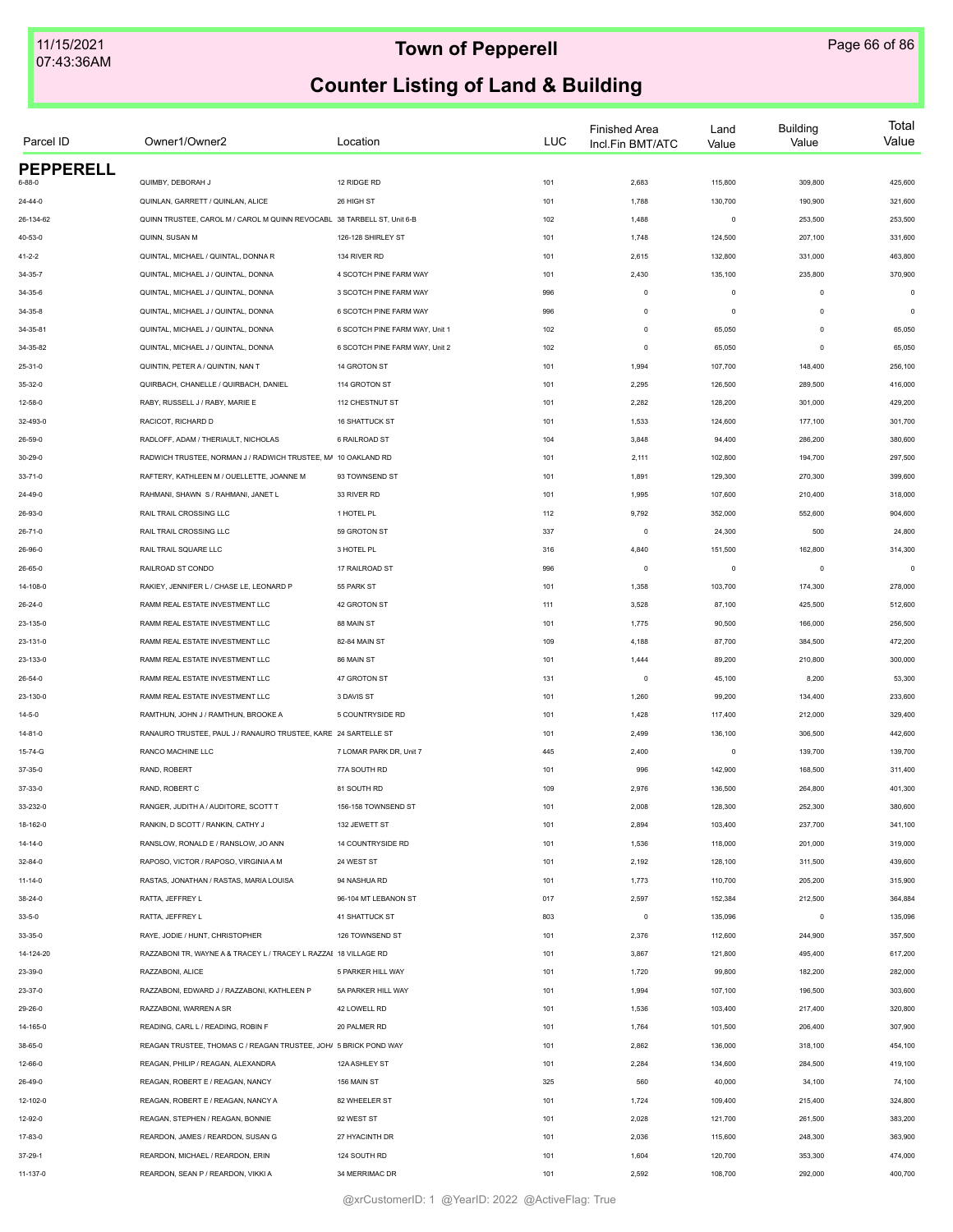| Parcel ID                   | Owner1/Owner2                                                   | Location                   | LUC        | <b>Finished Area</b><br>Incl.Fin BMT/ATC | Land<br>Value | <b>Building</b><br>Value | Total<br>Value |
|-----------------------------|-----------------------------------------------------------------|----------------------------|------------|------------------------------------------|---------------|--------------------------|----------------|
| <b>PEPPERELL</b><br>16-43-0 | RECCO TRUSTEE, MICHAEL J JR / RECCO TRUSTEE, TAR' 10 JUNE ST    |                            | 101        | 2,300                                    | 115,600       | 271,200                  | 386,800        |
| 20-96-1                     | RECUPERO, NICHOLAS / RECUPERO, KATHLEEN                         | 50 ELM ST                  | 101        | 2,044                                    | 128,100       | 389,000                  | 517,100        |
| $10 - 3 - 10$               | RED TAIL LLC                                                    | 40-44 ELLIOTT ST           | 803        | $^{\circ}$                               | 139,015       | $\mathbf 0$              | 139,015        |
| $12 - 2 - 0$                | REED, CASEY / REED, HEIDI J                                     | 135-143 CHESTNUT ST        | 101        | 2,002                                    | 128,500       | 237,200                  | 365,700        |
| 33-109-0                    | REED, DAVID S / REED, RAMONA A                                  | 18 CELESTIAL WAY           |            | 2,448                                    | 136,100       | 383,100                  | 519,200        |
|                             | REED. MARCIA / NARDONE. JEFFERY D JR                            | 5 PAIUTE PL                | 101<br>101 |                                          | 110,000       | 242,300                  | 352,300        |
| $9 - 26 - 0$                | REED, RICHARD D / REED, JOYCE E                                 | 103 MAIN ST, Unit 1        |            | 1,524<br>968                             | $\mathbf 0$   |                          |                |
| 23-193-A                    | REEDY MEADOW LLC                                                | 2A EAST ST                 | 102        |                                          |               | 145,500<br>$\mathbf 0$   | 145,500        |
| $31 - 44 - 18$              |                                                                 |                            | 130        | $\mathsf 0$                              | 5,700         |                          | 5,700          |
| $22 - 70 - 1$               | REEDY, BRANDON                                                  | 18-20 TUCKER ST, Unit 18-A | 102        | 1,776                                    | $\mathbf 0$   | 303,400                  | 303,400        |
| 31-30-H                     | REEDY, JAMES F / PHELPS, JACQUELYN C                            | 37 EAST ST                 | 101        | 1,670                                    | 115,700       | 197,600                  | 313,300        |
| $13 - 18 - 2$               | REESE, TERRI MARIE                                              | 119 HEALD ST               | 131        | $\mathsf 0$                              | 102,800       | $\mathbf 0$              | 102,800        |
| 13-18-1                     | REESE, TERRI MARIE                                              | 121 HEALD ST               | 131        | $\mathsf 0$                              | 100,800       | 0                        | 100,800        |
| 13-18-0                     | REESE, TERRI MARIE                                              | 115 HEALD ST               | 106        | $\mathsf 0$                              | 129,000       | 5,800                    | 134,800        |
| 31-31-0                     | REEVES, ELIZABETH L                                             | <b>4C JAMES CIR</b>        | 132        | $\mathsf 0$                              | 3,300         | $\mathbf 0$              | 3,300          |
| 20-110-0                    | REGAN, DENNIS J / REGAN, JENNIFER                               | 7 HEALD ST                 | 101        | 2,783                                    | 125,100       | 318,900                  | 444,000        |
| $17-42-1$                   | REGAN, TIMOTHY                                                  | 3 HYACINTH DR              | 101        | 1,872                                    | 102,400       | 291,800                  | 394,200        |
| $14 - 2 - 0$                | REICH, CHRISTOPHER J / REICH, KIMBERLY S                        | 2 COUNTRYSIDE RD           | 101        | 2,708                                    | 117,400       | 276,200                  | 393,600        |
| 26-30-A                     | REID, ANDREW R / MCINTYRE, KENZY A                              | 41 GROTON ST, Unit 1       | 102        | 980                                      | $\mathsf 0$   | 105,700                  | 105,700        |
| $31 - 3 - 9$                | REID, BRIAN / REID, BRITTNY                                     | 27 BACON ST                | 101        | 2,530                                    | 115,900       | 439,300                  | 555,200        |
| 9-136-0                     | REID, DOUGLAS S JR / REID, CONSTANCE C                          | 97 PARK ST                 | 101        | 4,029                                    | 123,900       | 316,800                  | 440,700        |
| 15-15-0                     | REID, ROBIN L                                                   | 70 NASHUA RD               | 101        | 1,877                                    | 91,900        | 182,700                  | 274,600        |
| 15-23-0                     | REIDY, GEORGE D / REIDY, JENNIFER L                             | 76 NASHUA RD               | 101        | 1,945                                    | 105,000       | 215,200                  | 320,200        |
| 24-19-0                     | REILLY TRUSTEE, DEBRA M / THE REILLY FAMILY TRUST               | 9 FOSTER ST                | 104        | 1,930                                    | 87,900        | 164,900                  | 252,800        |
| 29-159-0                    | REIS, NUNO                                                      | 51 LOWELL RD               | 101        | 1,953                                    | 105,800       | 205,400                  | 311,200        |
| 32-33-C                     | REL & JFL INVESTMENTS OF DOWNTOWN HOLLIS LLC                    | 74 HARBOR ST               | 104        | 1,152                                    | 108,700       | 166,500                  | 275,200        |
| 32-33-A                     | REL & JFL INVESTMENTS OF DOWNTOWN HOLLIS LLC                    | 78 HARBOR ST               | 104        | 1,152                                    | 108,500       | 180,100                  | 288,600        |
| 32-33-B                     | REL & JFL INVESTMENTS OF DOWNTOWN HOLLIS LLC                    | 76 HARBOR ST               | 104        | 1,670                                    | 108,400       | 170,400                  | 278,800        |
| 31-54-A                     | RENKAS, DONALD M                                                | 6 NOVA DR, Unit A          | 102        | 1,273                                    | $\mathsf 0$   | 187,000                  | 187,000        |
| 22-30-0                     | RENO INVESTMENTS LLC                                            | 35 HOLLIS ST               | 996        | $\mathsf 0$                              | $\mathbf 0$   | $\mathbf 0$              | $\Omega$       |
| $22 - 30 - 1$               | RENO INVESTMENTS LLC                                            | 35 HOLLIS ST, Unit 1       | 102        | 1,944                                    | $\mathbf 0$   | 217,400                  | 217,400        |
| $12 - 21 - A$               | RENO, TONY A / WILSON, ALICEMARIE                               | 161 HEALD ST               | 101        | 4,729                                    | 128,800       | 360,400                  | 489,200        |
| $36 - 14 - 0$               | REPPUCCI-ABREAU, JANET / YOUNG, JAMES E                         | 162 SOUTH RD               | 101        | 2,450                                    | 124,000       | 154,000                  | 278,000        |
| $3 - 255 - 0$               | RESLOW, JOHN P                                                  | 31-37 BEMIS RD             | 101        | 1,591                                    | 121,800       | 176,900                  | 298,700        |
| 27-566-0                    | RESSE, MICHAEL T                                                | 110 GROTON ST              | 101        | 2,588                                    | 126,200       | 284,000                  | 410,200        |
| 33-94-0                     | REVIS, JONATHAN M / REVIS, IRENE D                              | 10 BANCROFT ST             | 101        | 3,007                                    | 140,800       | 332,000                  | 472,800        |
| 37-42-0                     | REYNOLDS, SUSAN E / KONZ, RICHARD JR                            | 26 BANCROFT ST             | 101        | 2,446                                    | 139,700       | 320,700                  | 460,400        |
| 29-111-0                    | RHODES, GINA LYNN                                               | 1 FIRST AVE                | 104        | 3,164                                    | 102,900       | 291,000                  | 393,900        |
| 23-10-C                     | RIAD, HOVANNES KIROLOS                                          | <b>6 TUCKER ST</b>         | 104        | 2,340                                    | 105,400       | 202,000                  | 307,400        |
| 26-66-A                     | RIBEIRO, GRANZIELE / BARROS, EDMILSON DESOUSA JR 13 RAILROAD ST |                            | 102        | 2,236                                    | $\mathbf 0$   | 302,000                  | 302,000        |
| $12 - 61 - 0$               | RIBEIRO, VICTOR                                                 | 108 CHESTNUT ST            | 101        | 3,692                                    | 128,300       | 444,100                  | 572,400        |
| $30 - 40 - 0$               | RICARD, GARRY J / RICARD, SUZANNE M                             | 3 PARKWOOD DR              | 101        | 1,266                                    | 102,900       | 190,900                  | 293,800        |
| 33-115-0                    | RICE, PATRICIA S / RICE, GREGORY J                              | 11 CELESTIAL WAY           | 101        | 3,156                                    | 136,100       | 358,800                  | 494,900        |
| 32-30-0                     | RICH TRUSTEE, ROBERT M / RICH TRUSTEE, MILDRED P                | 225 SOUTH RD               | 101        | 926                                      | 113,400       | 83,900                   | 197,300        |
| 17-64-0                     | RICH, CHARLES H JR / RICH, NANCY A                              | 140-1/4 LOWELL RD          | 101        | 1,650                                    | 102,500       | 214,800                  | 317,300        |
| 18-180-0                    | RICH, DAVID S / CHAO-RICH, CINDY                                | 172 HEALD ST               | 101        | 1,824                                    | 128,000       | 278,800                  | 406,800        |
| $7 - 46 - 0$                | RICHARD, CHRISTOPHER A / RICHARD, SUZETTE M                     | 19 CRANBERRY ST            | 101        | 2,284                                    | 128,500       | 281,500                  | 410,000        |
| 15-76-0                     | RICHARD, MARC N / RICHARD, LISA P                               | 28 BROOKLINE ST            | 101        | 2,140                                    | 128,100       | 312,200                  | 440,300        |
| $2 - 2 - 0$                 | RICHARDS, MAUREEN A / RICHARDS, PAUL S III                      | 116 LAWRENCE ST            | 101        | 1,664                                    | 127,100       | 221,600                  | 348,700        |
| 18-27-0                     | RICHARDS, WALTER T III / RICHARDS, PAMELA A                     | 35 WEST ST                 | 101        | 2,820                                    | 129,700       | 318,600                  | 448,300        |
| 23-193-P                    | RICHARDSON, CHELSEY M                                           | 103 MAIN ST, Unit 16       | 102        | 1,206                                    | $\mathsf 0$   | 168,500                  | 168,500        |
| 20-143-0                    | RICHARDSON, OWEN / COLLINS, AMDREA M                            | 9 INDEPENDENCE RD          | 101        | 2,448                                    | 108,500       | 321,800                  | 430,300        |
| 38-45-0                     | RICKER, EDWARD / RICKER, MARGARET                               | 73 MT LEBANON ST           | 101        | 1,300                                    | 109,000       | 208,000                  | 317,000        |
| 19-56-0                     | RIELLY, MICHAEL / RIELLY, ERICA J                               | 33 JEWETT ST               | 101        | 2,072                                    | 129,200       | 301,300                  | 430,500        |
| $31 - 46 - 0$               | RIES, CARL II / YI, BORAN                                       | 2 EAST ST                  | 101        | 1,348                                    | 102,200       | 235,300                  | 337,500        |
| 32-91-0                     | RILEY, GLENN A / RILEY, CHRIS A                                 | 6 KAYLA LN                 | 101        | 2,324                                    | 140,800       | 335,200                  | 476,000        |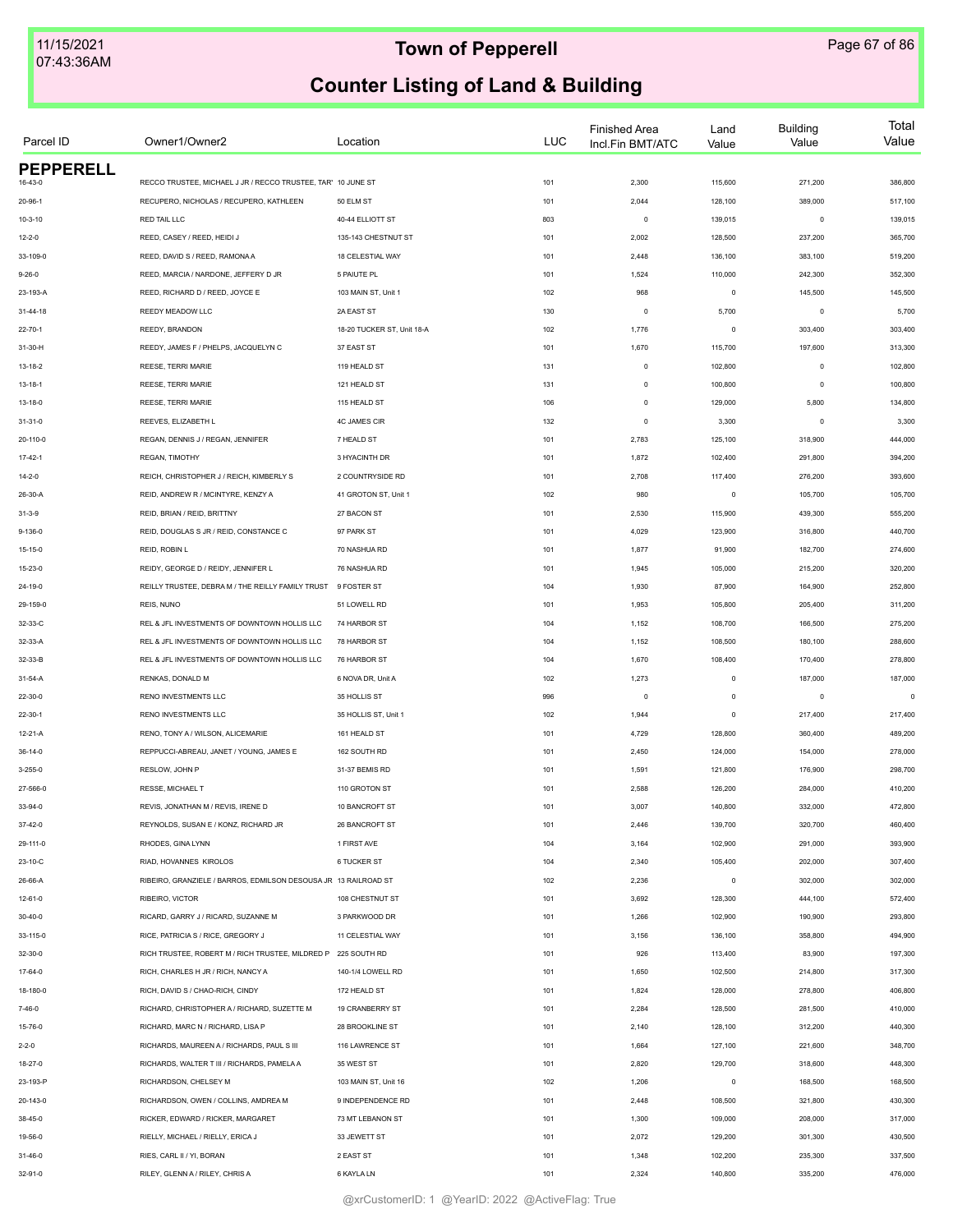| Parcel ID        | Owner1/Owner2                                                       | Location            | <b>LUC</b> | <b>Finished Area</b><br>Incl.Fin BMT/ATC | Land<br>Value | <b>Building</b><br>Value | Total<br>Value |
|------------------|---------------------------------------------------------------------|---------------------|------------|------------------------------------------|---------------|--------------------------|----------------|
| <b>PEPPERELL</b> |                                                                     |                     |            |                                          |               |                          |                |
| 29-142-0         | RILEY, JUDITH LESLIE / SARGENT, WILLIAM K                           | 8 ALLEN ST          | 101        | 2,041                                    | 102,900       | 211,000                  | 313,900        |
| 34-19-14         | RINAS TRUSTEE, DAVID W / RINAS TRUSTEE, DOREEN S 12 SHIRLEY ST      |                     | 101        | 2,496                                    | 137,300       | 362,200                  | 499,500        |
| $21 - 76 - 0$    | RINDO, JAMES D / RINDO, PATRICIA P                                  | 22 MAIN ST          | 101        | 3,584                                    | 129,500       | 565,000                  | 694,500        |
| 17-72-0          | RINGER, DIANE                                                       | 135 LOWELL RD       | 101        | 1,918                                    | 102,000       | 195,200                  | 297,200        |
| 38-56-0          | RIORDAN, PATRICK D / CLARK-RIORDAN, PAMELA                          | 67 MT LEBANON ST    | 101        | 2,492                                    | 113,900       | 354,500                  | 468,400        |
| $38 - 56 - 1$    | RIORDAN, PATRICK D / CLARK-RIORDAN, PAMELA                          | 67A MT LEBANON ST   | 132        | $\mathbf 0$                              | 300           | $\mathbf 0$              | 300            |
| 18-164-0         | RIPORTELLA, LEONARD J / RIPORTELLA, ALICE K                         | 128 JEWETT ST       | 101        | 1,755                                    | 103,400       | 230,500                  | 333,900        |
| 20-67-0          | RISTIC, MILENA / CORR, WILLIAM H                                    | 50 TOWNSEND ST      | 101        | 1,984                                    | 121,600       | 226,500                  | 348,100        |
| 33-21-C          | RITCHIE, JOHN                                                       | 19 SHATTUCK ST      | 101        | 2,335                                    | 115,800       | 259,300                  | 375,100        |
| $32 - 49 - 0$    | RITCHIE, KEVIN J / RITCHIE, NANCY G                                 | 18-28 SHATTUCK ST   | 017        | 3,540                                    | 176,552       | 365,100                  | 541,652        |
| 33-21-G          | RITCHIE, MICHAEL S                                                  | 27 SHATTUCK ST      | 101        | 2,464                                    | 135,500       | 302,000                  | 437,500        |
| 33-21-F          | RITCHIE, MICHAEL S                                                  | 25 SHATTUCK ST      | 130        | $\mathbf 0$                              | 134,600       | $\mathbf 0$              | 134,600        |
| 33-21-D          | RITCHIE, NANCY GAIL / RITCHIE, JOHN M                               | 21 SHATTUCK ST      | 130        | $\mathbf 0$                              | 115,100       | $\mathbf 0$              | 115,100        |
| 20-79-0          | RITKOUSKI, PAUL / RITKOUSKI, MARY ELIZABETH                         | 56 TOWNSEND ST      | 101        | 2,058                                    | 132,600       | 247,600                  | 380,200        |
| 17-44-1          | RIVANIS, JASON M / DODGE, SHELLIE ANN                               | 1 THOMAS LN, Unit 1 | 102        | 1,420                                    | $\mathsf 0$   | 201,300                  | 201,300        |
| 30-57-0          | RIVARD, DENNIS R / NOELLA, RIVARD A                                 | 94A LOWELL RD       | 101        | 1,080                                    | 114,500       | 146,900                  | 261,400        |
| 14-142-0         | RIVERA, HEIDI                                                       | 8 SHEFFIELD ST      | 101        | 995                                      | 100,200       | 130,500                  | 230,700        |
| 37-29-0          | RIVERS, KRYSTIN M / RIVERS, NICHOLAS D                              | 122 SOUTH RD        | 101        | 960                                      | 120,700       | 188,100                  | 308,800        |
| 26-30-0          | RIVERVIEW CONDOS                                                    | 41 GROTON ST        | 996        | $\mathbf 0$                              | $\mathsf 0$   | $\mathbf 0$              | $\mathbf 0$    |
| $20 - 21 - 0$    | RIVETTS, MICHAEL D / RIVETTS, SANDRA M                              | 10 WILLOW ST        | 101        | 1,526                                    | 118,700       | 211,000                  | 329,700        |
| $6 - 11 - 33$    | RIZZA, DENISE M / RIZZA, RICHARD                                    | 1 WINSLOW CT        | 101        | 1,646                                    | 116,700       | 272,600                  | 389,300        |
| 26-69-7          | <b>RLONE LLC</b>                                                    | 7 RAILROAD ST       | 102        | 1,636                                    | $\mathsf 0$   | 280,700                  | 280,700        |
| 26-69-9          | <b>RLONE LLC</b>                                                    | 9 RAILROAD ST       | 102        | 1,852                                    | $\mathsf 0$   | 302,300                  | 302,300        |
| 34-19-7          | ROACH, JARED A                                                      | 49 ELM ST           | 101        | 2,385                                    | 122,400       | 350,000                  | 472,400        |
| $12 - 6 - 0$     | ROAF, GEORGE M                                                      | 122A CHESTNUT ST    | 132        | $\mathbf 0$                              | 11,200        | $\mathbf 0$              | 11,200         |
| 11-176-0         | ROBARGE, PAUL N JR / ROBARGE, JESSICA                               | 12 DEERFIELD DR     | 101        | 2,552                                    | 108,200       | 272,700                  | 380,900        |
| 33-55-0          | ROBBINS, CHRISTINE J                                                | 33 MT LEBANON ST    | 101        | 2,177                                    | 123,700       | 215,500                  | 339,200        |
| 14-70-0          | ROBBINS, JANE                                                       | 33 PLAINFIELD RD    | 101        | 2,686                                    | 136,000       | 323,300                  | 459,300        |
|                  | ROBERT A TROTTER REVOCABLE TRUST, ROBERT A TRO 9 BACON ST           |                     |            |                                          |               |                          |                |
| 17-18-0          |                                                                     |                     | 101        | 1,058                                    | 91,000        | 124,900                  | 215,900        |
| 10-16-26         | ROBERT M HICKS INC TRUSTEE / BEAVER CREEK CIRCLE 7 BEAVER CREEK CIR |                     | 132        | $\mathbf 0$                              | 12,500        | $\mathbf 0$              | 12,500         |
| 32-35-0          | ROBERT T BREEN 2013 REVOCABLE TRUST, ROBERT T BI 213 SOUTH RD       |                     | 101        | 1,594                                    | 122,100       | 212,800                  | 334,900        |
| 23-43-0          | ROBERTS, BRUCE A                                                    | 6 PARKER HILL WAY   | 101        | 1,224                                    | 97,500        | 177,900                  | 275,400        |
| 9-135-C          | ROBERTS, KENNETH L JR / ROBERTS, VERDELL K                          | 92 PARK ST          | 101        | 1,998                                    | 116,600       | 219,400                  | 336,000        |
| $18 - 4 - 0$     | ROBERTS, STEPHEN J / ROBERTS, KRISTEN K                             | 72 WEST ST          | 101        | 2,052                                    | 136,400       | 238,200                  | 374,600        |
| $11 - 53 - 0$    | ROBERTSON TRUSTEE, BRADFORD P / ROBERTSON TRU 5 NURSERY RD          |                     | 101        | 2,821                                    | 115,600       | 334,400                  | 450,000        |
| $18 - 6 - 0$     | ROBERTSON, CHERYL D                                                 | 62-64 WEST ST       | 101        | 2,921                                    | 135,300       | 243,300                  | 378,600        |
| $39 - 3 - 0$     | ROBINSON HOLLOW LLC                                                 | 110B SOUTH RD       | 132        | $\mathbf 0$                              | 9,200         | $\mathbf 0$              | 9,200          |
| $39 - 4 - 0$     | ROBINSON HOLLOW LLC                                                 | 110A SOUTH RD       | 132        | $\mathbf 0$                              | 9,000         | $\Omega$                 | 9,000          |
| $37 - 30 - 1$    | ROBINSON HOLLOW LLC                                                 | OFF SOUTH RD        | 132        | $\mathbf 0$                              | 28,400        | $\Omega$                 | 28,400         |
| 39-15-0          | ROBINSON HOLLOW LLC                                                 | 110 SOUTH RD        | 101        | 720                                      | 139,700       | 100,600                  | 240,300        |
| $3 - 32 - 0$     | ROBINSON TRUSTEE, RAYMOND E / ROBINSON TRUSTEE 51 LAWRENCE ST       |                     | 109        | 3,601                                    | 128,500       | 248,400                  | 376,900        |
| 14-140-0         | ROBINSON, EDWARD T / ROBINSON, JOYCE H                              | 12 SHEFFIELD ST     | 101        | 1,303                                    | 112,900       | 130,800                  | 243,700        |
| 11-139-0         | ROBINSON, WAYNE F / ROBINSON, JODI A                                | 2 MERRIMAC DR       | 101        | 1,919                                    | 107,400       | 230,500                  | 337,900        |
| 11-173-0         | ROBSON, JAMES J / ROBSON, JESSICA M                                 | 6 DEERFIELD DR      | 101        | 1,761                                    | 106,400       | 253,600                  | 360,000        |
| 11-39-0          | ROCHA MARTINS, THIAGO L / MARTINS, SARAH                            | 117 NASHUA RD       | 101        | 2,072                                    | 120,600       | 258,800                  | 379,400        |
| $26 - 21 - 0$    | ROCHE, MATTHEW E / ROCHE, KIMBERLEY A                               | 5 LOWELL ST         | 101        | 1,945                                    | 92,200        | 234,200                  | 326,400        |
| 13-66-0          | ROCHEFORD, DONALD W / ROCHEFORD, SANDRA                             | 26 BLOOD ST         | 101        | 2,286                                    | 136,600       | 284,400                  | 421,000        |
| $8 - 30 - 0$     | ROCHELEAU TRUSTEE, MICHAEL / ROCHELEAU TRUSTEE 11 BOYNTON ST        |                     | 101        | 1,382                                    | 124,800       | 86,000                   | 210,800        |
| 33-216-0         | ROCKWOOD, JENNIFER / CARTER, MIRANDA                                | 157 TOWNSEND ST     | 101        | 1,434                                    | 110,100       | 216,700                  | 326,800        |
| 14-147-0         | RODDY, MARY L                                                       | 9-11 SHEFFIELD ST   | 101        | 1,071                                    | 139,000       | 77,100                   | 216,100        |
| 39-26-0          | RODGERS, CHRISTOPHER P / RODGERS, LAURIE A                          | 88 SOUTH RD         | 101        | 3,400                                    | 120,700       | 374,100                  | 494,800        |
| 14-62-0          | RODLAND, KAREN R                                                    | 19 CHACE AVE        | 101        | 1,685                                    | 136,000       | 212,200                  | 348,200        |
| 20-31-0          | RODRIGUES, CARL E / DENARO, JOAN W                                  | 1 JEWETT ST         | 101        | 1,946                                    | 125,100       | 224,900                  | 350,000        |
| 18-173-0         | RODRIGUEZ, ISMAEL / RODRIGUEZ, SALLY A                              | 156 HEALD ST        | 101        | 1,638                                    | 130,200       | 219,600                  | 349,800        |
| $20 - 74 - 0$    | ROGERS TRUSTEE, HELEN M / HELEN M ROGERS 2016 LI 79 TOWNSEND ST     |                     | 101        | 1,440                                    | 98,600        | 233,100                  | 331,700        |
|                  |                                                                     |                     |            |                                          |               |                          |                |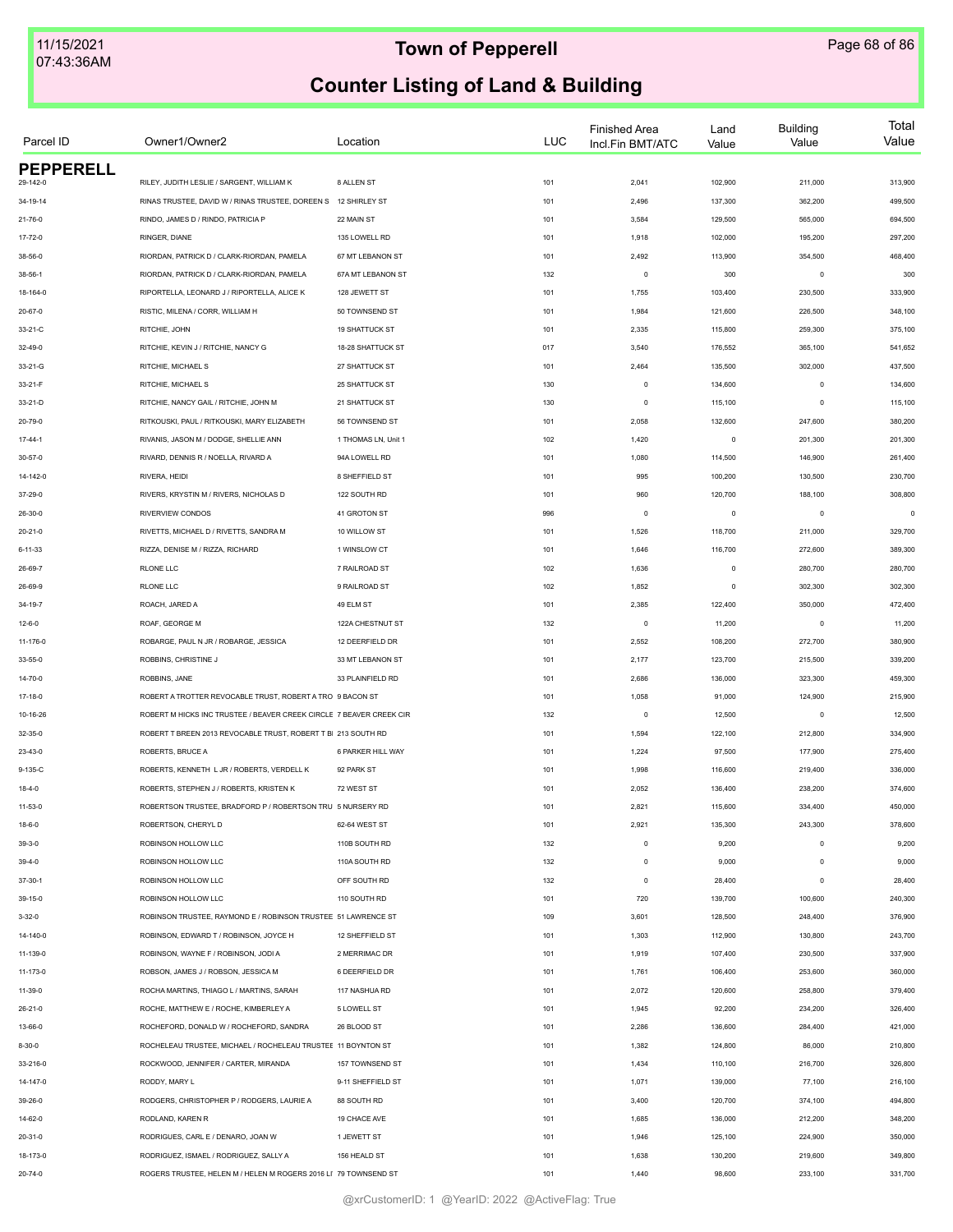| Parcel ID        | Owner1/Owner2                                                         | Location              | <b>LUC</b> | <b>Finished Area</b><br>Incl.Fin BMT/ATC | Land<br>Value | <b>Building</b><br>Value | Total<br>Value |
|------------------|-----------------------------------------------------------------------|-----------------------|------------|------------------------------------------|---------------|--------------------------|----------------|
| <b>PEPPERELL</b> |                                                                       |                       |            |                                          |               |                          |                |
| $37 - 4 - 0$     | ROGERS, JOSEPH A / ROGERS, GEORGETTE A                                | 1 CELESTIAL WAY       | 101        | 3,446                                    | 137,500       | 377,100                  | 514,600        |
| 14-130-3         | ROGERS, KIMBERLY J                                                    | 5 VILLAGE RD          | 101        | 4,206                                    | 139,900       | 467,600                  | 607,500        |
| 37-56-0          | ROGERS, NICHOLAS J / CONNORS, MELISSA L                               | 59 BANCROFT ST        | 101        | 2,038                                    | 115,600       | 232,400                  | 348,000        |
| $25 - 10 - 0$    | ROLFE, MICHEAL W / ROLFE, ROSEANN M                                   | 59 MILL ST            | 101        | 1,049                                    | 98,000        | 154,900                  | 252,900        |
| $23 - 16 - 0$    | ROLLING MEADOWS LLC                                                   | 7 TUCKER ST           | 112        | 125,611                                  | 1,650,000     | 5,893,100                | 7,543,100      |
| 26-129-0         | ROMAN CATHOLIC CHURCH                                                 | 28 TARBELL ST         | 961        | 4,100                                    | 88,200        | 375,600                  | 463,800        |
| $31 - 15 - 0$    | ROMAN CATHOLIC CHURCH / C/0 ST JOSEPHS CHURCH                         | 7 JERSEY ST           | 962        | $\mathsf 0$                              | 208,300       | 800                      | 209,100        |
| $8 - 65 - 0$     | RONDEAU, DEREK R / GOSSELIN, ANDREW D                                 | 28 BOYNTON ST         | 101        | 2,539                                    | 127,900       | 322,200                  | 450,100        |
| 23-165-0         | RONDEAU, GEORGE R / RONDEAU, CAROL L                                  | 65 MAIN ST            | 104        | 1,659                                    | 82,400        | 158,500                  | 240,900        |
| 34-26-0          | RONDEAU, NICHOLAS / RONDEAU, RACHEL MARIE-LILLIA 22 MT LEBANON ST     |                       | 101        | 1,740                                    | 100,900       | 200,200                  | 301,100        |
| 12-149-0         | RONDEAU, PETER J / RONDEAU, LINDA R                                   | 117 WEST ST           | 101        | 1,688                                    | 127,800       | 204,200                  | 332,000        |
| $38 - 14 - 0$    | ROONEY, DAWN M                                                        | 80-82 SHIRLEY ST      | 101        | 2,133                                    | 131,200       | 219,000                  | 350,200        |
| 32-26-0          | ROONEY, GEORGE W / ROONEY, DAWN M                                     | 217-219 SOUTH RD      | 101        | 3,028                                    | 120,100       | 314,500                  | 434,600        |
| 36-45-0          | ROPER, LINDSAY A                                                      | 5 FRIENDS WAY         | 101        | 2,190                                    | 136,400       | 266,100                  | 402,500        |
| 29-152-0         | ROPER, RICHARD                                                        | 10 JERSEY ST          | 101        | 1,664                                    | 107,600       | 298,100                  | 405,700        |
| $9 - 174 - 0$    | ROSE TRUSTEE, JOHN T / ROSE TRUSTEE, MARY ELLEN 41 PRESCOTT ST        |                       | 101        | 4,282                                    | 128,200       | 545,700                  | 673,900        |
| 19-20-0          | ROSE TRUSTEE, JOHN T / ROSE TRUSTEE, MARY ELLEN 39 JEWETT ST          |                       | 109        | 11,535                                   | 144,600       | 2,667,400                | 2,812,000      |
| $12 - 48 - 0$    | ROSEBUSH, KAREN                                                       | 157 HEALD ST          | 101        | 3,785                                    | 128,300       | 275,500                  | 403,800        |
| $31 - 44 - 3$    | ROSENBERG, MATTHEW / ROSENBERG, JENNIFER E                            | 5 CRAWFORD WAY        | 101        | 1,872                                    | 118,700       | 341,100                  | 459,800        |
| $8-26-0$         | ROSOFF, SHERRILL L                                                    | 2-6 LAWRENCE ST       | 101        | 1,876                                    | 137,800       | 311,800                  | 449,600        |
| 13-9-A           | ROSS, BRONZ G / ROSS, MICHELLE A                                      | 9 BLOOD ST            | 101        | 1,459                                    | 137,800       | 179,400                  | 317,200        |
| $35 - 6 - 0$     | ROSS, CHRISTINE M / MILLER, NICHOLAS T                                | 126 GROTON ST         | 132        | $\mathbf 0$                              | 5,900         | $\mathbf 0$              | 5,900          |
| 14-239-0         | ROSSER, MICHAEL LEE / KANE, LINDA M                                   | 17A PARK ST           | 101        | 1,817                                    | 117,900       | 201,900                  | 319,800        |
| 33-104-0         | ROSSETTI ROBERT C + MARGARET A / ROSSETTI CARL R 28 CELESTIAL WAY     |                       | 101        | 4,476                                    | 136,100       | 513,300                  | 649,400        |
| 16-60-A          | ROSSI, ALAN D / ROSSI, MICHELE M                                      | 78 EAST ST, Unit A    | 102        | 2,506                                    | $\mathsf 0$   | 144,900                  | 144,900        |
| $16 - 6 - 0$     | ROSSI, DAVID P / ROSSI, ELIZABETH N                                   | 53 NASHUA RD          | 101        | 1,872                                    | 94,500        | 183,500                  | 278,000        |
| 23-190-0         | ROSZIK, ADRIENNE / ARSENAULT, ROBERT J                                | 12 PLEASANT ST        | 104        | 2,132                                    | 99,900        | 232,000                  | 331,900        |
| 33-111-0         | ROTELLA, JOSEPH P / ROTELLA, SUSAN M                                  | 14 CELESTIAL WAY      | 101        | 2,592                                    | 136,100       | 342,900                  | 479,000        |
| 16-52-0          | ROTELLI, MICHAEL R / ROTELLI, MARYANNE L                              | 12 JOAN ST            | 101        | 2,049                                    | 131,400       | 234,700                  | 366,100        |
| $2 - 27 - 0$     | ROTHMEL, CHRISTYANN / MCALLISTER, DIANNA R                            | 25 WHEELER ST         | 101        | 1,705                                    | 130,100       | 213,200                  | 343,300        |
|                  |                                                                       |                       |            |                                          |               |                          |                |
| 18-47-0          | ROTONDI, GREGORY S / ROTONDI, TINA M                                  | 5 FIELDSTONE LN       | 101        | 2,232                                    | 122,400       | 219,300                  | 341,700        |
| 32-79-0          | ROUGHAN, CATHLEEN M                                                   | 8 WEST ST             | 101        | 2,554                                    | 128,300       | 312,600                  | 440,900        |
| 13-115-0         | ROUSH, JOHN FOREST / ROUSH, ANDREA LEE                                | 5 MAPLE ST            | 101        | 3,494                                    | 129,900       | 429,000                  | 558,900        |
| 22-73-0          | ROUTE 111 REALTY LLC                                                  | 28 HOLLIS ST          | 332        | 6,860                                    | 181,300       | 189,500                  | 370,800        |
| $9 - 125 - 0$    | ROWSE, SUZANNE C                                                      | 39 PRESCOTT ST        | 101        | 2,128                                    | 128,000       | 246,900                  | 374,900        |
| 37-21-0          | ROY, JOSHUA / ROY, JACQUELINE                                         | 107 SOUTH RD          | 101        | 1,572                                    | 105,900       | 225,800                  | 331,700        |
| 29-50-0          | ROY, WILLIAM A / ROY, MARY ELLEN                                      | 30 PARKWOOD DR        | 101        | 1,558                                    | 102,800       | 172,100                  | 274,900        |
| 23-193-N         | ROYAL TRUSTEE, SHELDON C / KORYAK TRUSTEE, NATAL 103 MAIN ST, Unit 14 |                       | 102        | 968                                      | $\circ$       | 156,400                  | 156,400        |
| 37-13-0          | ROYAL TRUSTEE, SHELDON C / KORYAK TRUSTEE, NATAL 147-155 SOUTH RD     |                       | 013        | 1,502                                    | 211,600       | 205,400                  | 417,000        |
| $28 - 41 - 0$    | RUBIN, DIANE L                                                        | 23 HERGET DR          | 101        | 1,008                                    | 105,900       | 195,800                  | 301,700        |
| 32-85-0          | RUF TRUSTEE, RICHARD A / RUF TRUSTEE, THERESAA 28 WEST ST             |                       | 101        | 3,004                                    | 129,800       | 364,600                  | 494,400        |
| $21 - 12 - 0$    | RUPRECHT, GARY F / BABBITT, APRIL H                                   | 24 MAIN ST            | 101        | 2,608                                    | 128,800       | 362,100                  | 490,900        |
| $28 - 7 - 0$     | RUSSELL TRUSTEE, DAVID / 20 SHAWNEE ROAD REALTY 20 SHAWNEE RD         |                       | 996        | $\circ$                                  | $\mathsf 0$   | $\circ$                  | $\circ$        |
| $28 - 7 - 1$     | RUSSELL TRUSTEE, DAVID / 20 SHAWNEE ROAD REALTY 20 SHAWNEE RD, Unit A |                       | 102        | 1,416                                    | $\mathsf 0$   | 213,300                  | 213,300        |
| $28 - 7 - 2$     | RUSSELL TRUSTEE, DAVID / 20 SHAWNEE ROAD REALTY 20 SHAWNEE RD, Unit B |                       | 102        | 1,416                                    | $\mathsf 0$   | 213,200                  | 213,200        |
| 19-22-0          | RUSSELL TRUSTEE. TODD A / LYNDELL REALTY TRUST                        | 76 HEALD ST           | 017        | 3,877                                    | 156,760       | 457,800                  | 614,560        |
| 29-126-D         | RUSSELL, ANDREA S / HOPPEL, DAVID V                                   | 34 LOWELL RD, Unit 34 | 102        | 1,334                                    | $\mathsf 0$   | 173,000                  | 173,000        |
| 29-123-E         | RUSSELL, ANGELIA F                                                    | 34 LOWELL RD, Unit 17 | 102        | 1,450                                    | $\mathsf 0$   | 175,800                  | 175,800        |
| 15-18-0          | RUSSELL, BRYAN P                                                      | 58 NASHUA RD          | 101        | 1,238                                    | 94,700        | 172,000                  | 266,700        |
| 33-40-0          | RUSSELL, CHRISTOPHER J                                                | 116 TOWNSEND ST       | 101        | 2,963                                    | 109,500       | 294,200                  | 403,700        |
| 32-41-B          | RUSSELL, EMILY / HARRINGTON, BRYAN                                    | 54 HARBOR ST          | 101        | 2,031                                    | 110,500       | 247,800                  | 358,300        |
| 31-58-0          | RUSSELL, JASON ADAM / RUSSELL, KRISTEN NOEL                           | 104 LOWELL RD         | 101        | 1,764                                    | 92,100        | 225,200                  | 317,300        |
| 27-50-0          | RUSSELL, STEPHEN J / MOODY, LINDAA                                    | 93A GROTON ST         | 018        | 2,940                                    | 144,144       | 349,600                  | 493,744        |
| 24-10-0          | RUSSELL, TODD                                                         | 18 PLEASANT ST        | 101        | 1,953                                    | 109,900       | 200,100                  | 310,000        |
| 23-193-S         | RUSSES, RICHARD P / RUSSES, MARY D                                    | 103 MAIN ST, Unit 19  | 102        | 968                                      | $\mathsf 0$   | 155,000                  | 155,000        |
|                  |                                                                       |                       |            |                                          |               |                          |                |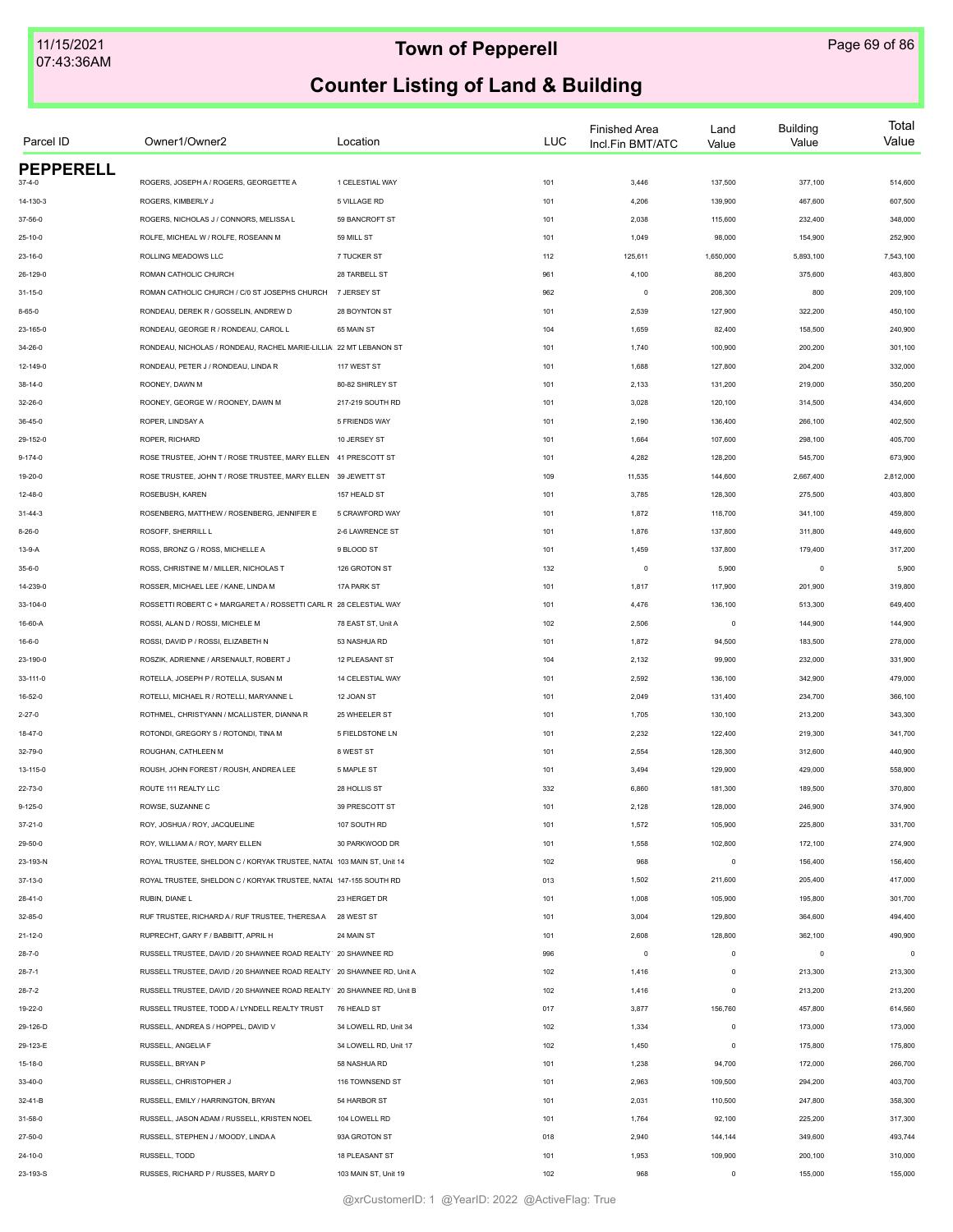| Parcel ID        | Owner1/Owner2                                                       | Location                | <b>LUC</b> | <b>Finished Area</b><br>Incl.Fin BMT/ATC | Land<br>Value | <b>Building</b><br>Value | Total<br>Value |
|------------------|---------------------------------------------------------------------|-------------------------|------------|------------------------------------------|---------------|--------------------------|----------------|
| <b>PEPPERELL</b> |                                                                     |                         |            |                                          |               |                          |                |
| 37-66-0          | RUVALCABA, JUAN JOSE                                                | 140 SOUTH RD            | 101        | 2,368                                    | 121,400       | 257,900                  | 379,300        |
| 26-109-0         | RYAN DEVELOPMENT LLC                                                | 67 GROTON ST            | 335        | 2,100                                    | 179,700       | 233,900                  | 413,600        |
| 26-108-0         | RYAN DEVELOPMENT LLC                                                | 65 GROTON ST            | 341        | 2,648                                    | 158,600       | 509,100                  | 667,700        |
| $17 - 15 - 0$    | RYAN, JAMES ANDREW JR / ROSS, PATRICIA                              | 11 IDAL ST              | 101        | 1,104                                    | 91,000        | 162,000                  | 253,000        |
| 20-96-0          | RYDEN, THOMAS / RYDEN, KAREN                                        | 55 RIVER RD             | 101        | 3,771                                    | 154,400       | 501,800                  | 656,200        |
| 17-23-0          | SABATINO, ANGELA M / SABATINO, COSMO V                              | 7 IDAL ST               | 101        | 1,628                                    | 91,000        | 144,700                  | 235,700        |
| $2 - 14 - 0$     | SABOLIAUSKAS, SARA E / SABOLIAUSKAS, ANTHONY J                      | 19A WHEELER ST          | 101        | 2,624                                    | 140,800       | 331,500                  | 472,300        |
| 21-15-A          | SACCO, MARIA C                                                      | 16 MAIN ST, Unit 1      | 102        | 2,685                                    | $\mathsf 0$   | 270,900                  | 270,900        |
| $33 - 9 - 0$     | SADOWSKI, CRAIG S / MOLINA, JULIANA C                               | 101 TOWNSEND ST         | 101        | 2,622                                    | 129,800       | 221,600                  | 351,400        |
| $22 - 51 - 0$    | SAIA, DOMINIC L                                                     | 15 GROTON ST            | 101        | 1,790                                    | 87,900        | 219,600                  | 307,500        |
| $9 - 35 - 0$     | SAINDON, GARY N / SAINDON, ROSEMARIE                                | 6 SIMONNE LN            | 101        | 1,536                                    | 130,000       | 204,600                  | 334,600        |
| 14-229-0         | SAINDON, SARAH                                                      | 8 BIRCH DR              | 130        | $\circ$                                  | 58,900        | $\circ$                  | 58,900         |
| 12-56-0          | SALAZAR, JAZMANY G / ROMANA, NELSON VARGAS                          | 116 CHESTNUT ST         | 101        | 2,487                                    | 128,000       | 264,300                  | 392,300        |
| 27-28-0          | SALEHI, AZADEH                                                      | 9 BENNETT ST            | 101        | 1,498                                    | 108,700       | 197,200                  | 305,900        |
| 27-49-0          | SALEMI, KAREN                                                       | 93 GROTON ST            | 101        | 2,464                                    | 129,300       | 230,800                  | 360,100        |
| $11 - 30 - 0$    | SALINAS, GERARDO J / SALINAS, TAMARA M                              | 85 NASHUA RD            | 101        | 2,954                                    | 104,300       | 313,400                  | 417,700        |
| $13 - 7 - 0$     | SALMEN, SHANE T                                                     | 49 BLOOD ST             | 101        | 2,754                                    | 136,200       | 331,100                  | 467,300        |
| $6 - 2 - 2$      | SALVUCCI, DAVID R / SALVUCCI, ALYSSA                                | 26-28 DOW ST            | 101        | 2,588                                    | 128,600       | 407,600                  | 536,200        |
| 23-164-0         | SAMANTHAS REALTY LLC                                                | 63 MAIN ST              | 326        | 2,259                                    | 208,700       | 510,400                  | 719,100        |
| 38-73-0          | SAMARJIAN, GREGORY L / SAMARJIAN, TRACY ANN                         | 75 SHIRLEY ST           | 101        | 1,833                                    | 123,100       | 233,400                  | 356,500        |
| 38-12-5          | SAMMARCO, LESLEY / COVELL, JAMES F                                  | 4 MAURA LN              | 101        | 2,600                                    | 143,400       | 406,000                  | 549,400        |
| 18-52-0          | SAMPAS, ANTHONY M / PATUREL, MONIQUE                                | 51 WEST ST              | 101        | 1,729                                    | 128,100       | 212,200                  | 340,300        |
| 18-53-0          | SAMPAS, ANTHONY MICHAEL / PATUREL, MONIQUE                          | 53 WEST ST              | 131        | $\mathbb O$                              | 115,300       | $\circ$                  | 115,300        |
| $18 - 54 - 0$    | SAMPAS, ANTHONY MICHAEL / PATUREL, MONIQUE                          | 55 WEST ST              | 131        | $\mathbb O$                              | 116,800       | $\circ$                  | 116,800        |
| 7-16-0           | SAMPAS, DOROTHY / SAMPAS DOROTHY, SAMPAS GEOR 1-15 CRANBERRY ST     |                         | 130        | $\circ$                                  | 164,500       | $\mathbf 0$              | 164,500        |
|                  |                                                                     |                         |            |                                          |               |                          |                |
| $6 - 54 - 0$     | SAMPSON JAMES B JR / SAMPSON MARIE B                                | 7 BROOKDALE LN          | 101        | 2,448                                    | 115,700       | 298,600                  | 414,300        |
| 7-52-0           | SAMPSON, GEOFFREY H / SAMPSON, ROBYN A                              | 40A WHEELER ST          | 101        | 2,394                                    | 121,700       | 252,800                  | 374,500        |
| 6-11-37          | SANCHEZ, MAEMOSYNE                                                  | 6 WINSLOW CT            | 101        | 1,291                                    | 64,600        | 148,100                  | 212,700        |
| 19-33-0          | SANDERSON, CHRISTOPHER G SR / SANDERSON, MICHE 82 JEWETT ST         |                         | 103        | 720                                      | 120,900       | 5,400                    | 126,300        |
| $31 - 30 - 0$    | SANDMAN, ROBERT C / SANDMAN, LINDA J                                | 8 JAMES CIR             | 104        | 2,532                                    | 141,300       | 258,200                  | 399,500        |
| 23-21-14         | SANDOVAL, JUAN JAVIER / REGAN, KATELYN M                            | 21 TUCKER ST, Unit 14   | 102        | 2,446                                    | $\mathsf 0$   | 313,300                  | 313,300        |
| $21 - 31 - 0$    | SANFORD, RANDOLPH P / SANFORD, LORETTA M                            | 11 TOWNSEND ST          | 101        | 1,686                                    | 86,400        | 189,300                  | 275,700        |
| 32-19-C          | SANNICANDRO, MICHAEL G / SANNICANDRO, BONNIE L                      | 89 HARBOR ST            | 101        | 2,285                                    | 120,700       | 244,400                  | 365,100        |
| 26-39-0          | SANOSSIAN, CRAIG / SANOSSIAN, ANDREA                                | 120-126 MAIN ST         | 111        | 3,609                                    | 90,900        | 404,400                  | 495,300        |
| $33 - 18 - 0$    | SANTANA, LUIS R                                                     | 127 TOWNSEND ST         | 101        | 3,695                                    | 115,900       | 252,100                  | 368,000        |
| 37-55-0          | SANTEUFEMIO TRUSTEE, CHRISTOPHER / SANTEUFEMIC 57 BANCROFT ST       |                         | 101        | 1,758                                    | 117,900       | 228,700                  | 346,600        |
| 22-30-2          | SANTIAGO, ALEXIS / RUIZ, ANA L                                      | 35 HOLLIS ST, Unit 2    | 102        | $\circ$                                  | $\mathsf 0$   | 30,466                   | 30,466         |
| $27 - 8 - 0$     | SANTIAGO, JOCELYN                                                   | 29 PROSPECT ST          | 104        | 1,788                                    | 107,900       | 174,000                  | 281,900        |
| 15-93-0          | SANTIAGO, NATASHA J                                                 | 17 HADLEY RD            | 101        | 3,201                                    | 155,100       | 375,500                  | 530,600        |
| 17-105-0         | SANTOS, CYNTHIA A / SANTOS, GEORGE E                                | 24 HYACINTH DR          | 101        | 2,332                                    | 115,700       | 227,000                  | 342,700        |
| $11 - 35 - 0$    | SANTOS, DAVID DELGADO / DELGADO, KAREN M                            | 95 NASHUA RD            | 101        | 3,042                                    | 102,900       | 304,000                  | 406,900        |
| 26-134-32        | SANTOS, FRANCIS J                                                   | 38 TARBELL ST, Unit 3-B | 102        | 1,470                                    | $\mathsf 0$   | 253,000                  | 253,000        |
| 37-34-0          | SANTOS, JAMES F JR / SANTOS, KATHRYN J                              | 79 SOUTH RD             | 101        | 1,626                                    | 133,100       | 198,500                  | 331,600        |
| 16-120-0         | SANTOS, MICHAEL / SANTOS, CYNTHIA                                   | 23 MERRIMAC DR          | 101        | 2,675                                    | 108,500       | 300,200                  | 408,700        |
| $28 - 14 - 0$    | SANTOS, MICHAEL A / SANTOS, CHRISTINE M                             | 34 SHAWNEE RD           | 101        | 1,930                                    | 109,700       | 229,100                  | 338,800        |
| 23-68-0          | SANTOS, THOMAS J                                                    | 14 CROSS ST             | 104        | 2,942                                    | 89,600        | 221,200                  | 310,800        |
| 19-53-0          | SAPP, ANDREW / SAPP, ANN LOUISE                                     | 27A JEWETT ST           | 101        | 2,070                                    | 136,700       | 274,400                  | 411,100        |
| 15-35-0          | SARBACKER, IAN R / SARBACKER, ELIZABETH H                           | 29 BROOKLINE ST         | 101        | 2,253                                    | 114,200       | 296,500                  | 410,700        |
| 38-85-0          | SARPONG-KUMANKOMAH, JAMES / SARPONG-KUMANKO 95 ELM ST               |                         | 101        | 3,120                                    | 130,700       | 333,200                  | 463,900        |
| 38-32-0          | SARTELLE EXEC, JOHN E / NEWELL MARCIA EST A NICHO 148-166 RIVER RD  |                         | 061        | $\mathbf 0$                              | 107,654       | $^{\circ}$               | 107,654        |
|                  | SARTELLE EXEC, JOHN E / NEWELL MARCIA EST A NICHO SARTELLE ST       |                         | 601        | $\mathbf 0$                              | 164,640       | $\mathbf 0$              | 164,640        |
| 14-111-0         |                                                                     |                         |            |                                          |               |                          |                |
| $17 - 1 - 0$     | SARTELLE EXEC, JOHN E / NEWELL MARCIA EST A NICHO 21B BACON ST      |                         | 061        | $\mathbb O$                              | 128,400       | $\Omega$                 | 128,400        |
| 38-23-0          | SARTELLE EXEC, JOHN E / NEWELL MARCIA EST OF A NIC 143-159 RIVER RD |                         | 601        | $\mathbb O$                              | 137,610       | $\mathbf 0$              | 137,610        |
| 38-31-0          | SARTELLE, JOHN E                                                    | 121-129 ELM ST          | 061        | $\mathbb O$                              | 55,014        | $\mathbf 0$              | 55,014         |
| 26-145-0         | SARTELLE, JOHN E                                                    | 29 TARBELL ST           | 101        | 1,711                                    | 92,800        | 147,600                  | 240,400        |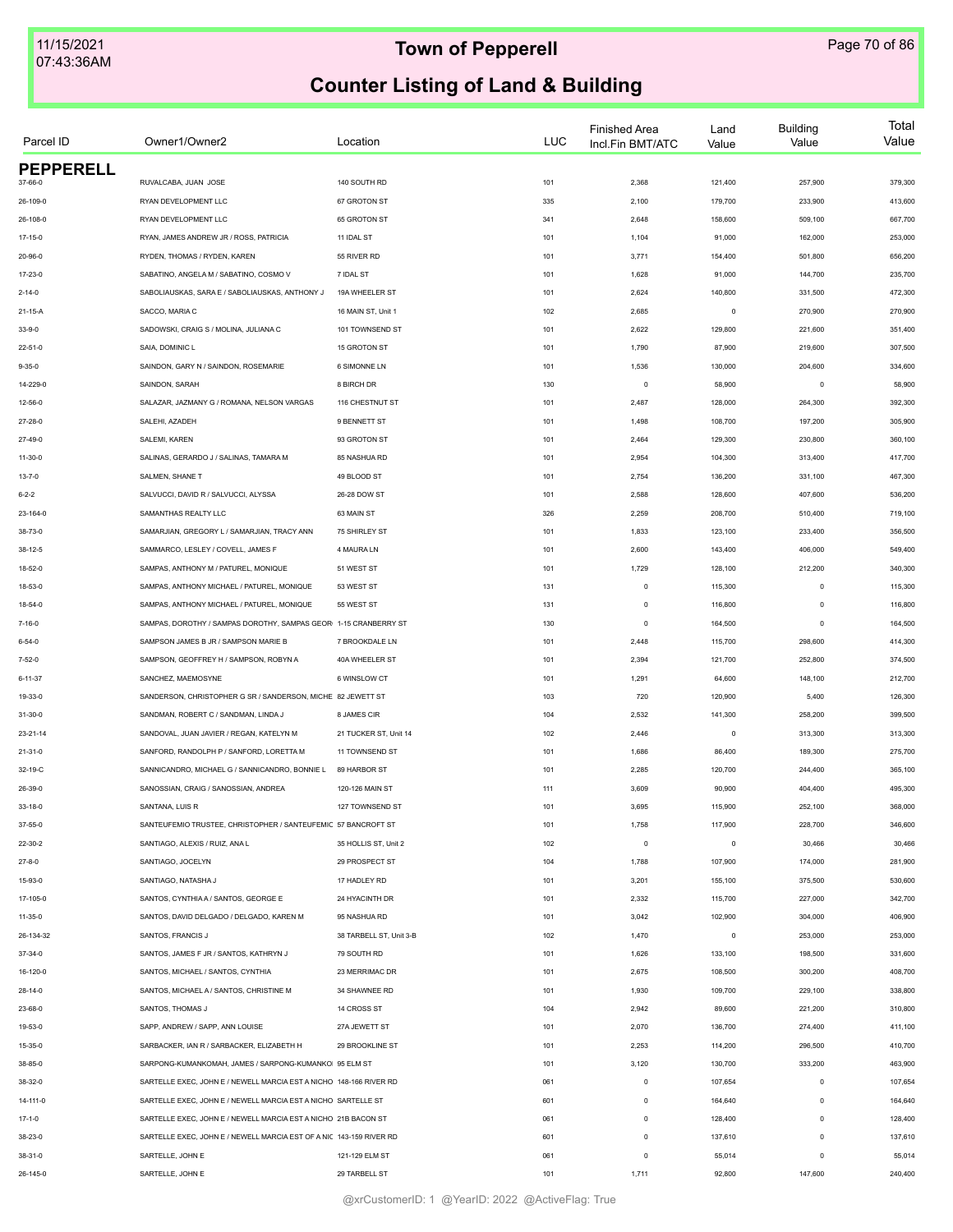| Parcel ID        | Owner1/Owner2                                                      | Location                | <b>LUC</b> | <b>Finished Area</b><br>Incl.Fin BMT/ATC | Land<br>Value | <b>Building</b><br>Value | Total<br>Value |
|------------------|--------------------------------------------------------------------|-------------------------|------------|------------------------------------------|---------------|--------------------------|----------------|
| <b>PEPPERELL</b> |                                                                    |                         |            |                                          |               |                          |                |
| 14-112-0         | SARTELLE, JOHN E                                                   | 33-35 SARTELLE ST       | 101        | 2,840                                    | 111,000       | 241,400                  | 352,400        |
| 14-113-0         | SARTELLE, JOHN E                                                   | 27 SARTELLE ST          | 061        | $\mathsf 0$                              | 125,386       | $\mathbf 0$              | 125,386        |
| $22 - 41 - 0$    | SARTELLE, JOHN E / NASHUA ROAD REALTY TRUST                        | 4 NASHUA RD             | 111        | 5,322                                    | 103,600       | 358,100                  | 461,700        |
| 14-136-0         | SARTELLE, JOHN E / NEWELL, MARCIA                                  | 26 SARTELLE ST          | 601        | $\mathsf 0$                              | 146,152       | $\mathbf 0$              | 146,152        |
| $13 - 9 - 0$     | SARTELLE, JOHN EMERY                                               | 22-32 SHEFFIELD ST      | 061        | $\mathsf 0$                              | 186,488       | $\mathbf 0$              | 186,488        |
| 40-74-0          | SARVER, NORALIE J                                                  | 2 ROBIN LN              | 101        | 2,412                                    | 129,200       | 374,100                  | 503,300        |
| 12-143-0         | SAUCIER, ROLAND L / SAUCIER, LORI A                                | 102 WHEELER ST          | 101        | 1,677                                    | 120,000       | 190,600                  | 310,600        |
| $31 - 35 - 0$    | SAVAGE, STEVEN M / SAVAGE, ERICA J                                 | 44B JERSEY ST           | 132        | $\mathsf 0$                              | 200           | $\mathbf 0$              | 200            |
| 18-177-0         | SAWYER, DOUGLAS C / SAWYER, DIANE L                                | 168 HEALD ST            | 101        | 2,064                                    | 128,000       | 205,100                  | 333,100        |
| 14-195-0         | SAWYER, MARC A / SAWYER, MARY LOUISE                               | 19 PLAINFIELD RD        | 101        | 1,502                                    | 101,400       | 212,000                  | 313,400        |
| 37-60-0          | SCAMMAN, AMY B / SCAMMAN, MARK L                                   | 77B SOUTH RD            | 101        | 3,386                                    | 117,700       | 385,000                  | 502,700        |
| 15-131-0         | SCANLON, WILLIAM J III / SCANLON, JESSICA                          | 7 JULIA LN              | 101        | 3,796                                    | 152,100       | 402,200                  | 554,300        |
| $37 - 2 - C$     | SCANZANI TRUSTEE, RONALD C / SCANZANI TRUSTEE, S 27 BANCROFT ST    |                         | 101        | 1,476                                    | 118,100       | 201,400                  | 319,500        |
| 37-68-0          | SCARPATI, LINDA H                                                  | 136 SOUTH RD            | 101        | 2,052                                    | 122,000       | 289,800                  | 411,800        |
| $10 - 27 - 0$    | SCARSDALE, JAMES K / SCARSDALE, MARGARET                           | 90 NASHUA RD            | 101        | 4,073                                    | 150,700       | 419,500                  | 570,200        |
| 23-89-0          | SCELFO, JOSEPH R                                                   | 13 CROSS ST             | 101        | 1,768                                    | 99,600        | 214,800                  | 314,400        |
| 32-33-0          | SCENNA TRUSTEE. NICOLE M / BEN THERE DUN THAT FAI 72 HARBOR ST     |                         | 101        | 3,607                                    | 130,200       | 387,300                  | 517,500        |
| 26-134-54        | SCHAFF, DONNA M                                                    | 38 TARBELL ST, Unit 5-D | 102        | 1,470                                    | $\mathbf 0$   | 255,600                  | 255,600        |
| 40-55-0          | SCHANZ, ZACHARY DAVID / SCHANZ, RACHEL ELISABETH 144 SHIRLEY ST    |                         | 101        | 1,546                                    | 130,000       | 222,500                  | 352,500        |
| 40-59-0          | SCHANZ, ZACHARY DAVID / SCHANZ, RACHEL ELISABETH 136 SHIRLEY ST    |                         | 131        | $\mathsf 0$                              | 118,700       | $\mathbf 0$              | 118,700        |
| 34-29-0          | SCHILLING, CARL                                                    | 26 MT LEBANON ST        | 101        | 2,906                                    | 129,200       | 393,900                  | 523,100        |
| 29-135-0         | SCHKUTA, GEORGE                                                    | 76 LOWELL RD            | 101        | 1,992                                    | 90,800        | 199,900                  | 290,700        |
| 11-46-0          | SCHLITTLER, PATRICIAA / SCHLITTLER, HEIDI                          | 129 NASHUA RD           | 101        | 3,677                                    | 120,100       | 329,500                  | 449,600        |
| $12 - 71 - 0$    | SCHNEIDERBAUER, BRUCE E / SCHNEIDERBAUER, KIM M 5 ASHLEY ST        |                         | 101        | 1,632                                    | 136,200       | 226,900                  | 363,100        |
| $10 - 13 - 2$    | SCHOEMMELL, CHRISTOPHER S / SCHOEMMELL, EMILY A 27A ELLIOTT ST     |                         | 101        | 2,505                                    | 128,100       | 410,200                  | 538,300        |
|                  |                                                                    |                         |            |                                          |               |                          |                |
| 13-82-0          | SCHOLEFIELD TRUSTEE, ADELINE P / SCHOLEFIELD TRU 24 MAPLE ST       |                         | 101        | 1,344                                    | 122,500       | 191,500                  | 314,000        |
| $13 - 25 - 0$    | SCHOLEFIELD TRUSTEE, ADELINE P / SCHOLEFIELD TRU 1 CHESTNUT ST     |                         | 121        | 6,144                                    | 129,900       | 496,600                  | 626,500        |
| 13-79-0          | SCHOLEFIELD TRUSTEE, ADELINE PEGGY / THE SCHOLE 5 CHESTNUT ST      |                         | 101        | 2,212                                    | 128,100       | 270,700                  | 398,800        |
| 29-146-0         | SCHOLEFIELD, HEATHER / SCHOLEFIELD, JOSEPH                         | 65 LOWELL RD            | 101        | 1,989                                    | 93,000        | 174,300                  | 267,300        |
| 23-150-0         | SCHOOL DEPARTMENT / TOWN OF PEPPERELL                              | 5 RIVER RD              | 933        | $\mathbf 0$                              | 200,700       | 700                      | 201,400        |
| 23-163-0         | SCHOOL DEPARTMENT / TOWN OF PEPPERELL                              | 14A RIVER RD            | 933        | $\mathsf 0$                              | 65,400        | $\mathbf 0$              | 65,400         |
| 12-146-0         | SCHOORENS, MICHAEL V / SCHOORENS, CINDY LU                         | 123 WEST ST             | 101        | 1,910                                    | 125,100       | 211,100                  | 336,200        |
| $20 - 54 - 0$    | SCHOTT, RUSSELL W / SCHOTT, KATHLEEN O                             | 24 TOWNSEND ST          | 101        | 1,876                                    | 136,400       | 239,400                  | 375,800        |
| 20-30-0          | SCHOUTEN TRUSTEE ARNOLD J, ARNOLD J SCHOUTHEN 11 JEWETT ST         |                         | 101        | 1,968                                    | 132,100       | 232,100                  | 364,200        |
| $5 - 37 - 0$     | SCHRADER, MICHAEL R / SCHRADER, CYNTHIA L                          | 153A HOLLIS ST          | 101        | 1,632                                    | 134,500       | 304,700                  | 439,200        |
| 13-104-0         | SCHREIBER, NATHANIEL / AUGUST, ASHLYNN                             | 122 HEALD ST            | 101        | 2,476                                    | 132,200       | 400,500                  | 532,700        |
| 14-95-0          | SCHROTH, VINCENT T III / SCHROTH, MELISSA C                        | 69 PARK ST              | 101        | 1,088                                    | 101,600       | 165,000                  | 266,600        |
| 36-123-0         | SCHULTZ, RUDOLPH F / SCHULTZ, IRENE R                              | 214 SOUTH RD            | 101        | 2,774                                    | 124,800       | 293,200                  | 418,000        |
| 19-17-0          | SCHULTZ, TOM H / SCHULTZ, CATHERINE I                              | 25 JEWETT ST            | 101        | 1,843                                    | 133,300       | 227,700                  | 361,000        |
| 14-203-0         | SCHULZ TRUSTEE, BAILEY J / SCHULZ TRUSTEE, JANET L 5 PLAINFIELD RD |                         | 101        | 1,999                                    | 101,500       | 186,200                  | 287,700        |
| 22-75-0          | SCOFIELD, DAVID P                                                  | 7 CHACE AVE             | 103        | 1,056                                    | 107,600       | 24,500                   | 132,100        |
| $2 - 42 - 0$     | SCOFIELD, LEONARD E / SCOFIELD, MARCIA JEAN                        | 109 LAWRENCE ST         | 101        | 1,534                                    | 128,100       | 230,000                  | 358,100        |
| 30-28-0          | SCOTT TRUSTEE, WERNER P / SCOTT TRUSTEE, HILDEG/ 8 OAKLAND RD      |                         | 101        | 1,008                                    | 102,900       | 160,000                  | 262,900        |
| 17-93-0          | SCOTT, WAYNE J / SCOTT, MAUREEN E                                  | 7 HYACINTH DR           | 101        | 1,910                                    | 115,600       | 168,700                  | 284,300        |
| 23-77-0          | SCULLANE, MARY A                                                   | 10 CROSS ST             | 101        | 1,869                                    | 100,500       | 158,100                  | 258,600        |
| $21 - 68 - 0$    | SEARLE, KEITH D / HENDERSON, LYNNE VALERIE                         | 8 ELM ST                | 104        | 1,621                                    | 112,600       | 150,000                  | 262,600        |
| 26-169-0         | SEARLE, KENNETH E / SEARLE, CHRISTINE A                            | 4 LEIGHTON ST           | 101        | 1,677                                    | 91,100        | 172,900                  | 264,000        |
| 19-21-0          | SEARS, DAVID THAYER / SEARS, MARY E                                | 1-17 AMES ST            | 106        | $\mathsf 0$                              | 144,000       | 5,600                    | 149,600        |
| 26-134-72        | SEARS, HELLEN TYRRELL                                              | 38 TARBELL ST, Unit 7-B | 102        | 1,488                                    | $\mathsf 0$   | 254,200                  | 254,200        |
| $33 - 4 - 0$     | SEARS, T DAVID                                                     | 84 JEWETT ST            | 017        | 4,461                                    | 140,888       | 444,800                  | 585,688        |
| 19-63-0          | SEARS, T DAVID                                                     | 19 AMES ST              | 601        | $\mathsf 0$                              | 57,432        | $^{\circ}$               | 57,432         |
| 15-143-0         | SEBILIAN, PETER R / SEBILIAN, JILL A                               | 14A HADLEY RD           | 101        | 2,963                                    | 160,000       | 389,700                  | 549,700        |
| 23-181-0         | SECRETARY OF HOUSING & URBAN DEVELOPMENT / C/O 5 PLEASANT ST       |                         | 101        | 1,613                                    | 100,900       | 189,700                  | 290,600        |
| $2 - 14 - 1$     | SEEGER TRUSTEE, JEFFREY J / PORCUPINE RIDGE REAL 15A WHEELER ST    |                         | 132        | $\mathsf 0$                              | 35,500        | $\mathbf 0$              | 35,500         |
| 34-60-0          | SEEGER, JEFFREY / SEEGER, BARBARA L                                | 48A MT LEBANON ST       | 101        | 2,406                                    | 134,600       | 352,300                  | 486,900        |
|                  |                                                                    |                         |            |                                          |               |                          |                |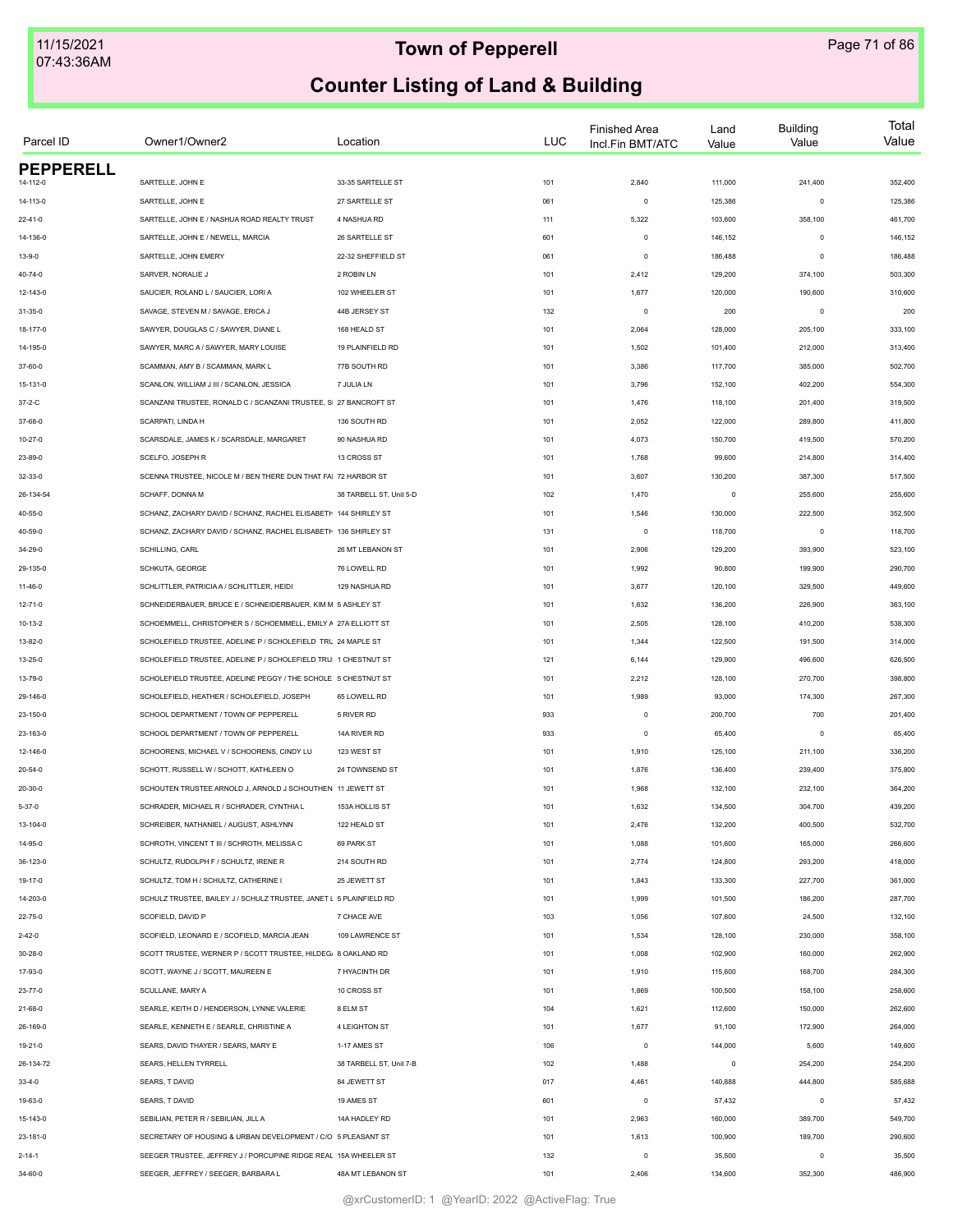| Parcel ID        | Owner1/Owner2                                                            | Location              | <b>LUC</b> | <b>Finished Area</b><br>Incl.Fin BMT/ATC | Land<br>Value | <b>Building</b><br>Value | Total<br>Value |
|------------------|--------------------------------------------------------------------------|-----------------------|------------|------------------------------------------|---------------|--------------------------|----------------|
| <b>PEPPERELL</b> |                                                                          |                       |            |                                          |               |                          |                |
| 2-25-0           | SEEGER, JEFFREY J                                                        | 15 WHEELER ST         | 131        | $\mathbf 0$                              | 112,200       | $\circ$                  | 112,200        |
| $7 - 42 - 0$     | SEI, BUNTHOEUN / SEI, JENNIFER MARIE                                     | 20 CRANBERRY ST       | 101        | 2,112                                    | 109,000       | 198,400                  | 307,400        |
| $21 - 61 - 0$    | SEIDL, STEPHANIE / SEIDL, ROBERT G                                       | 16A MAIN ST           | 101        | 3,224                                    | 146,500       | 420,500                  | 567,000        |
| 14-122-0         | SEIFERT, CALVIN JUSTIN                                                   | 48 PARK ST            | 101        | 1,913                                    | 111,600       | 198,200                  | 309,800        |
| 29-124-F         | SEILER, MARY LYNN                                                        | 34 LOWELL RD, Unit 24 | 102        | 1,160                                    | $\mathsf 0$   | 183,200                  | 183,200        |
| 32-26-G          | SELWAY, CHRISTOPHER                                                      | 92 HARBOR ST          | 101        | 2,192                                    | 96,700        | 222,800                  | 319,500        |
| 33-44-0          | SENECAL, ANDREW J                                                        | 102 TOWNSEND ST       | 101        | 1,467                                    | 132,800       | 113,800                  | 246,600        |
| 33-217-0         | SENECAL, JOHN E / SENECAL, TERRIE E                                      | 159 TOWNSEND ST       | 101        | 2,203                                    | 109,200       | 204,700                  | 313,900        |
| 14-160-0         | SENNOTT, STEPHEN M / SENNOTT, JACQUELINE                                 | 10 PALMER RD          | 101        | 1,405                                    | 101,700       | 171,800                  | 273,500        |
| $11 - 59 - 0$    | SEPE TRUSTEE, LORI E / SEPE TRUSTEE, GARY A                              | 8 NURSERY RD          | 101        | 2,848                                    | 136,300       | 379,700                  | 516,000        |
| $12 - 80 - 0$    | SERGI, JOSEPH A / SERGI, PATRICIA A                                      | 15 ASHLEY ST          | 101        | 3,092                                    | 136,200       | 327,900                  | 464,100        |
| 6-11-19          | SERIGHELLI, S DAVID / SERIGHELLI, MAUREEN                                | 22 EMERSON CIR        | 101        | 1,503                                    | 117,200       | 236,100                  | 353,300        |
| 38-86-0          | SERREZE TRUSTEE, HARVEY B / SERREZE TRUSTEE, JUL 93 ELM ST               |                       | 101        | 2,066                                    | 132,100       | 286,900                  | 419,000        |
| 6-11-39          | SERWATKA, DAPHNE                                                         | 2 WINSLOW CT          | 101        | 1,260                                    | 116,100       | 214,200                  | 330,300        |
| 13-89-0          | SETH E DURNO, SEAN E DURNO / SHARYL E TOSCANO, S 9-15 CHESTNUT ST        |                       | 101        | 1,360                                    | 136,500       | 126,500                  | 263,000        |
| 17-120-0         | SEWER DEPARTMENT / TOWN OF PEPPERELL                                     | 4 ADAMS ST            | 931        | 264                                      | 52,500        | 126,300                  | 178,800        |
| 13-97-0          | SEWER DEPT / TOWN OF PEPPERELL                                           | 18 SHEFFIELD ST       | 931        | 240                                      | 146,800       | 136,100                  | 282,900        |
| $16 - 17 - 0$    | SEWERAGE PLANT / TOWN OF PEPPERELL                                       | 47 NASHUA RD          | 985        | 12,725                                   | 179,200       | 5,954,400                | 6,133,600      |
| $9 - 89 - 0$     | SGARIONI, LEANDRO A                                                      | 22 SEMINOLE DR        | 101        | 2,144                                    | 103,500       | 199,200                  | 302,700        |
| $5 - 6 - 0$      | SGROSSO, ROBERT E / SGROSSO, LISA M                                      | 52 DOW ST             | 101        | 2,192                                    | 128,000       | 222,700                  | 350,700        |
| 40-69-0          | SHAFFER TRUSTEE, EDWARD C / SHAFFER LE TRUSTEE, 12 ROBIN LN              |                       | 101        | 2,142                                    | 129,200       | 309,100                  | 438,300        |
| $6 - 18 - 1$     | SHATTUCK TRUSTEE, DAVID ALLEN / IRON WOODS REAL1 152 NASHUA RD           |                       | 431        | $\circ$                                  | 48,100        | 118,800                  | 166,900        |
| 6-18-0           | SHATTUCK TRUSTEE, DAVID ALLEN / IRON WOODS REAL1 150 NASHUA RD           |                       | 106        | 4,847                                    | 267,600       | 62,500                   | 330,100        |
| $6 - 18 - 2$     | SHATTUCK TRUSTEE, DAVID ALLEN / MATUWES REALTY T 150A NASHUA RD          |                       | 131        | $\circ$                                  | 11,400        | $\mathbf 0$              | 11,400         |
| 23-149-0         | SHATTUCK TRUSTEE, DONALD L / VBS REALTY TRUST                            | 3 RIVER RD            | 111        | 3,242                                    | 96,200        | 342,700                  | 438,900        |
|                  | SHATTUCK, CARL R / SHATTUCK, LINDA M                                     |                       |            |                                          | 137,900       | 429,400                  |                |
| $20 - 11 - 0$    |                                                                          | 5 HEALD ST            | 104        | 4,269                                    |               |                          | 567,300        |
| $6 - 81 - 0$     | SHATTUCK, DAVID A / SHATTUCK, GAIL W                                     | 171A NASHUA RD        | 440        | $\circ$                                  | 150,600       | $\mathbf 0$              | 150,600        |
| 6-82-0           | SHATTUCK, DAVID A / SHATTUCK, GAIL W                                     | 171B NASHUA RD        | 440        | $\circ$                                  | 152,500       | $\mathbf 0$              | 152,500        |
| 6-17-0           | SHATTUCK, DAVID A / SHATTUCK, GAIL W                                     | 167 NASHUA RD         | 440        | $\circ$                                  | 172,800       | $\mathbf 0$              | 172,800        |
| $6 - 80 - 0$     | SHATTUCK, DAVID A / SHATTUCK, GAIL W                                     | 171 NASHUA RD         | 101        | 1,624                                    | 164,900       | 151,700                  | 316,600        |
| $6 - 22 - 0$     | SHATTUCK, DAVID A / SHATTUCK, GAIL WINONA                                | 169 NASHUA RD         | 101        | 2,006                                    | 130,500       | 204,700                  | 335,200        |
| 20-55-0          | SHATTUCK, SHAUN T / SHATTUCK, KATLIN ANN                                 | 22A TOWNSEND ST       | 101        | 2,400                                    | 101,800       | 424,100                  | 525,900        |
| 13-88-0          | SHATTUCK, THOMAS J / SHATTUCK, JUDITH A                                  | 101 HEALD ST          | 101        | 1,844                                    | 129,000       | 261,500                  | 390,500        |
| 20-56-0          | SHATTUCK, TODD ALAN                                                      | 20 TOWNSEND ST        | 013        | 5,262                                    | 107,700       | 434,600                  | 542,300        |
| 14-189-0         | SHAW, JOSPEH P / SHAW, LYNNE A                                           | 16 PLAINFIELD RD      | 101        | 1,876                                    | 101,600       | 204,700                  | 306,300        |
| 31-61-A          | SHAW, KENNETH N / SHAW, LINDA A                                          | 3 SCOTIA DR, Unit A   | 102        | 1,224                                    | $\mathsf 0$   | 189,800                  | 189,800        |
| $31 - 3 - 26$    | SHAW, ROBERT / SHAW, LISA ANN                                            | 34 BACON ST           | 101        | 2,381                                    | 115,700       | 437,200                  | 552,900        |
| $28 - 1 - 1$     | SHAWNEE WAY CONDOMINIUM TRUST                                            | 17-23 SHAWNEE RD      | 996        | 5,632                                    | $\mathsf 0$   | $\mathbf 0$              | $\mathsf 0$    |
| 15-74-E          | SHEA TRUSTEE, FRANCIS H / FIRST PSD REALTY TRUST 7 LOMAR PARK DR, Unit 5 |                       | 445        | 2,400                                    | $\mathsf 0$   | 142,000                  | 142,000        |
| 18-25-0          | SHEA, ALAN H                                                             | 41 WEST ST            | 101        | 1,698                                    | 129,100       | 211,700                  | 340,800        |
| $12 - 74 - 0$    | SHEEHAN, JAMES M / SHEEHAN, EILEEN C                                     | <b>6 ASHLEY ST</b>    | 101        | 2,128                                    | 137,800       | 273,400                  | 411,200        |
| $9 - 72 - 0$     | SHEEHAN, MICHAEL J / SHEEHAN, SHARON L                                   | 15 PRESCOTT ST        | 101        | 2,592                                    | 136,900       | 355,200                  | 492,100        |
| 17-74-0          | SHEEHAN, MICHAEL P / PICARDI, TRINA                                      | 4 YVONNE DR           | 101        | 2,472                                    | 116,500       | 252,500                  | 369,000        |
| $5 - 33 - 0$     | SHEEKS, JONATHAN H / SHEEKS, AMANDA                                      | 42 DOW ST             | 101        | 1,984                                    | 118,000       | 232,000                  | 350,000        |
| 27-565-0         | SHEHATA, BESHOY A / FALTAS, AZIZ FALTAOUS                                | 106 GROTON ST         | 101        | 2,621                                    | 126,200       | 248,700                  | 374,900        |
| $2 - 26 - 0$     | SHELDON, ANN / VOGT TRUSTEE, DEBORAH                                     | 11 WHEELER ST         | 101        | 2,910                                    | 125,400       | 256,700                  | 382,100        |
| 29-126-F         | SHEPHERD, MELANEE / DEMIRGIAN, JERTY                                     | 34 LOWELL RD, Unit 36 | 102        | 1,160                                    | $\mathsf 0$   | 187,100                  | 187,100        |
| $37 - 51 - 0$    | SHEPPARD TRUSTEE, JOSEPH S / SHEPPARD TRUSTEE, ' 36 BANCROFT ST          |                       | 101        | 1,357                                    | 137,200       | 187,500                  | 324,700        |
| 27-91-0          | SHERMAN, ANDREW F                                                        | 32 PROSPECT ST        | 101        | 1,822                                    | 115,700       | 219,400                  | 335,100        |
| 23-113-0         | SHERMAN, KATHLEEN E                                                      | 4 COTTAGE ST          | 101        | 1,989                                    | 91,300        | 191,100                  | 282,400        |
| 24-30-0          | SHERWOOD, DOUGLAS M / SHERWOOD, LISA M                                   | 22 PLEASANT ST        | 101        | 1,054                                    | 104,300       | 51,600                   | 155,900        |
|                  | SHERWOOD, LYLE E                                                         | 113 NASHUA RD         |            | 2,336                                    | 120,100       | 279,900                  | 400,000        |
| 11-38-0          | SHIBLES, RUSSELL A / BEDFORD, CAROL L                                    | 8 LOWELL ST           | 101<br>101 | 2,104                                    | 119,300       | 244,700                  | 364,000        |
| $26 - 4 - 0$     |                                                                          |                       |            |                                          |               |                          |                |
| $12 - 57 - 0$    | SHIDA TRUSTEE, DONN / SHIDA TRUSTEE, LYNN                                | 114 CHESTNUT ST       | 101        | 1,666                                    | 128,100       | 259,200                  | 387,300        |
| $21 - 11 - 0$    | SHIRK, STEVEN D / MITCHELL, MEGHAN B                                     | 26 MAIN ST            | 101        | 3,285                                    | 123,100       | 308,600                  | 431,700        |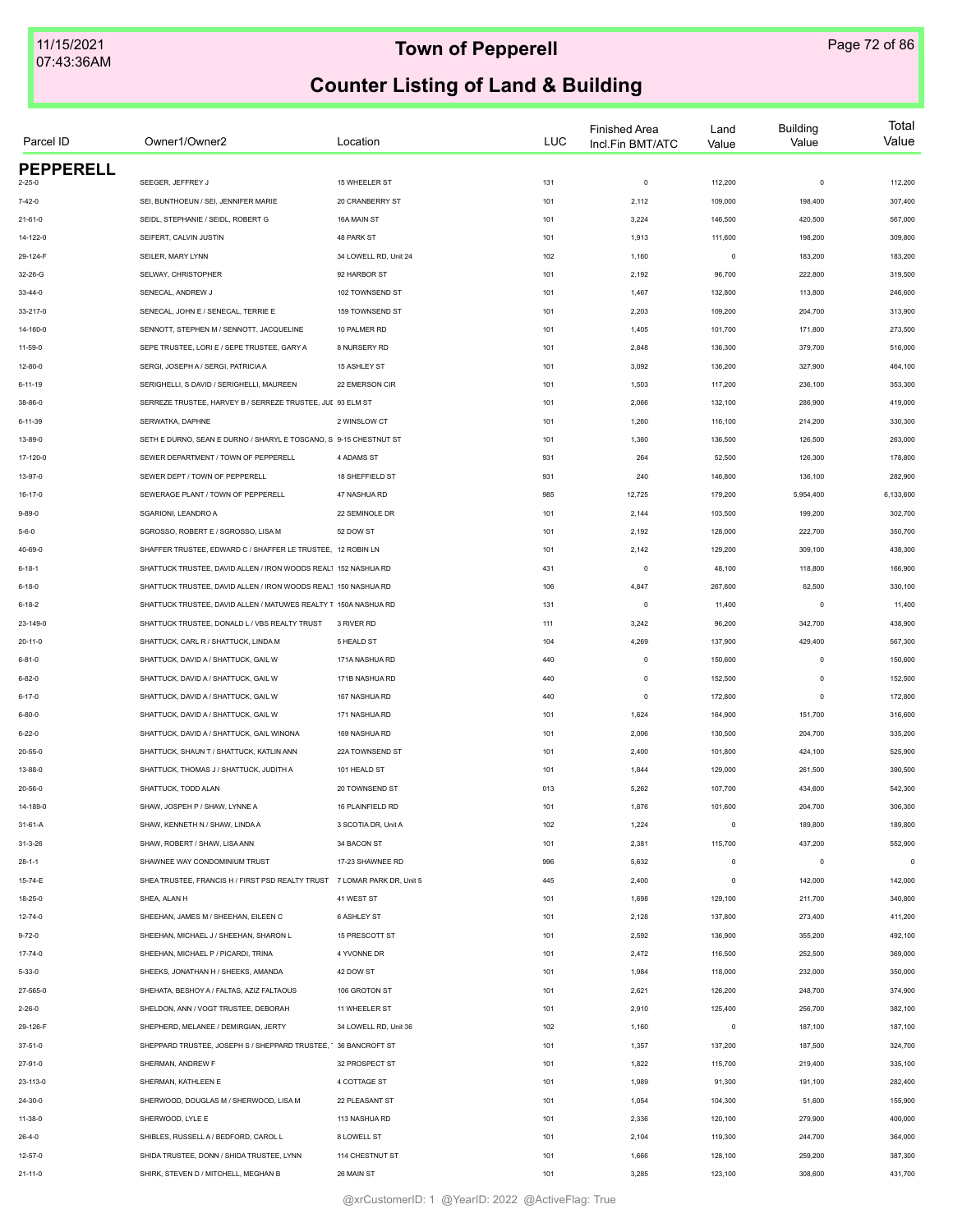| Parcel ID        | Owner1/Owner2                                                         | Location                |     | <b>LUC</b> | <b>Finished Area</b><br>Incl.Fin BMT/ATC | Land<br>Value | <b>Building</b><br>Value | Total<br>Value |
|------------------|-----------------------------------------------------------------------|-------------------------|-----|------------|------------------------------------------|---------------|--------------------------|----------------|
| <b>PEPPERELL</b> |                                                                       |                         |     |            |                                          |               |                          |                |
| 33-243-0         | SHORT, BENJAMIN V / SHORT, LAURA M                                    | 7 BANCROFT ST           | 101 |            | 1,420                                    | 128,300       | 174,600                  | 302,900        |
| $15 - 44 - 0$    | SHUBLEY TRUSTEE, GEORGE R / THE GEORGE R SHUBLI 62 HOLLIS ST          |                         | 104 |            | 3,142                                    | 130,700       | 259,500                  | 390,200        |
| 29-125-E         | SHUGRUE, PATRICK STANLEY / SHUGRUE, CARLA MARIE 34 LOWELL RD. Unit 29 |                         | 102 |            | 1,465                                    | $\circ$       | 183,300                  | 183,300        |
| $12 - 2 - B$     | SHULTZ, TEAGUE A / BESHARA, LESLIE A                                  | 94 WHEELER ST           | 101 |            | 2,243                                    | 110,000       | 281,900                  | 391,900        |
| 24-68-0          | SHUMAN, MARC L / SHUMAN, DONNA M                                      | 31 CANAL ST             | 101 |            | 1,008                                    | 137,800       | 153,300                  | 291,100        |
| $37 - 22 - 4$    | SHUTE, HEATHER M                                                      | 4 APRIL LN              | 101 |            | 3,513                                    | 123,700       | 400,000                  | 523,700        |
| 26-158-0         | SHUTTLE, CONNIE V                                                     | 13 TARBELL ST           | 101 |            | 1,302                                    | 87,200        | 154,500                  | 241,700        |
| 32-97-0          | SIANO, ROBERT / SIANO, AMANDA M                                       | 1 WILDERNESS WAY        | 101 |            | 1,940                                    | 145,200       | 317,200                  | 462,400        |
| $39 - 5 - 3$     | SIDEL, MICHAEL J / SIDEL, ANNE M                                      | 104 SOUTH RD            | 101 |            | 2,388                                    | 121,100       | 348,400                  | 469,500        |
| 12-145-0         | SIDELINGER, BENJAMIN J / SIDELINGER, MARY K                           | 125 WEST ST             | 101 |            | 1,944                                    | 128,300       | 197,500                  | 325,800        |
| $26 - 55 - 0$    | SIEGEL, DAVID B                                                       | 45 GROTON ST            | 101 |            | 1,344                                    | 81,200        | 191,700                  | 272,900        |
| $34 - 64 - 0$    | SIERRA, BRIAN / SIERRA, VANESSA MURIEL                                | 52A MT LEBANON ST       | 101 |            | 2,802                                    | 134,700       | 331,800                  | 466,500        |
| $14 - 1 - 0$     | SIGNORELLI, MARCUS                                                    | 1 COUNTRYSIDE RD        | 101 |            | 2,074                                    | 116,900       | 262,200                  | 379,100        |
| $8 - 67 - 0$     | SILVA, ARNOLD JR                                                      | 59 OAK HILL ST          | 101 |            | 1,752                                    | 137,400       | 246,100                  | 383,500        |
| 26-16-0          | SILVA, EDWARD / MANICK SILVA, LORI A                                  | 9 LOWELL ST             | 101 |            | 1,613                                    | 87,000        | 152,500                  | 239,500        |
| $6 - 11 - 50$    | SILVA, MARIA M / SILVA, WALTER B                                      | 4 FAIRCHILD CT          | 101 |            | 2,112                                    | 116,300       | 264,500                  | 380,800        |
| 31-56-A          | SILVA, PAUL M / SILVA, MICHELLE D                                     | 10 NOVA DR, Unit A      | 102 |            | 1,026                                    | $\mathsf 0$   | 195,500                  | 195,500        |
| $33 - 20 - 0$    | SILVA, ROBERT / SILVA, MICHELE                                        | 139 TOWNSEND ST         | 101 |            | 1,302                                    | 128,000       | 156,500                  | 284,500        |
| $6 - 11 - 27$    | SILVA, STEPHEN / SILVA, KARISSA E                                     | <b>6 EMERSON CIR</b>    | 101 |            | 1,464                                    | 117,300       | 229,800                  | 347,100        |
| $32 - 8 - 5$     | SILVA, TODD J                                                         | 58 SHATTUCK ST          | 101 |            | 2,777                                    | 130,400       | 471,500                  | 601,900        |
| 7-152-0          | SILVAGNOLI, UBALDO RODRIGUEZ / CORONADO, MAYRA 69 CHESTNUT ST         |                         | 101 |            | 2,758                                    | 129,500       | 257,800                  | 387,300        |
| 36-47-0          | SILVIA, DEREK / SILVIA, ASHLEY                                        | 9 FRIENDS WAY           | 101 |            | 3,124                                    | 137,400       | 386,700                  | 524,100        |
| 17-90-0          | SIMARD, COURTNEY E / MACDONALD, STEPHEN N                             | 13 HYACINTH DR          | 101 |            | 1,508                                    | 130,300       | 214,400                  | 344,700        |
| $8 - 9 - 0$      | SIMARD, STEVEN / SIMARD, DEBORAH J                                    | 19 BOYNTON ST           | 101 |            | 3,063                                    | 122,600       | 346,100                  | 468,700        |
| 22-63-0          | SIMMONS, JAMES E                                                      | <b>1B TUCKER PARK</b>   | 101 |            | 1,064                                    | 54,500        | 119,500                  | 174,000        |
| 26-68-B          | SIMMONS, JAMES M / SIMMONS, FRANCES M                                 | 11 RAILROAD ST, Unit A  | 102 |            | 1,162                                    | $\mathsf 0$   | 232,200                  | 232,200        |
| $2 - 1 - 0$      | SIMMONS, KAREN M                                                      | 118 LAWRENCE ST         | 101 |            | 2,090                                    | 135,400       | 280,200                  | 415,600        |
| 14-135-0         | SIMMS, ANGELINA / SIMMS, TREVOR                                       | 44 BROOKLINE ST         | 101 |            | 2,576                                    | 122,200       | 304,500                  | 426,700        |
| 18-17-4          | SIMON, LAURA A                                                        | 140 JEWETT ST           | 101 |            | 2,658                                    | 128,400       | 373,300                  | 501,700        |
| 11-168-0         | SIMONICH, KIMBERLY I                                                  | 9 DEERFIELD DR          | 101 |            | 2,449                                    | 107,400       | 279,900                  | 387,300        |
| 26-116-0         | SIMPSON, TIMOTHY                                                      | 4 TARBELL ST            | 105 |            | 3,632                                    | 79,600        | 178,100                  | 257,700        |
| $28 - 6 - 0$     | SIMPSON, TIMOTHY R                                                    | 18 SHAWNEE RD           | 104 |            | 1,344                                    | 105,500       | 166,900                  | 272,400        |
| 23-33-C          | SIMS, JEFFREY / SIMS, YVONNE                                          | 20 CROSS ST, Unit C     | 102 |            | 1,694                                    | $\mathsf 0$   | 234,600                  | 234,600        |
| 18-77-0          | SINCLAIR, SARA BETZ                                                   | 26-30 HOG HILL RD       | 101 |            | 2,994                                    | 125,600       | 291,300                  | 416,900        |
| 14-124-30        | SINCLAIR, THOMAS G / SINCLAIR, CATHY                                  | 27 VILLAGE RD           | 101 |            | 3,939                                    | 116,200       | 511,500                  | 627,700        |
| 10-16-18         | SINGH, VIJAE RAJ / KAUR, SUPREET                                      | 8 JULIA LN              | 101 |            | 2,720                                    | 153,100       | 369,400                  | 522,500        |
| 40-66-0          | SIPLO, BRIAN J / LOMBARDO, MARIA                                      | 18 ROBIN LN             | 101 |            | 2,224                                    | 129,700       | 301,900                  | 431,600        |
| 20-97-2          | SISTI, NICHOLAS J                                                     | 5 SHIRLEY ST            | 101 |            | 2,901                                    | 136,000       | 393,900                  | 529,900        |
| $8 - 7 - 0$      | SKELLY, DAVID S / SKELLY, SUE-ELLEN                                   | 24 BOYNTON ST           | 101 |            | 3,988                                    | 119,900       | 395,400                  | 515,300        |
| $14 - 15 - 0$    | SKIBBA, MATTHEW C / PATNO, SARA A                                     | 15 COUNTRYSIDE RD       | 101 |            | 2,226                                    | 117,700       | 235,900                  | 353,600        |
| $25 - 52 - 0$    | <b>SKINNER, STEVEN</b>                                                | 30 MILL ST              | 104 |            | 3,129                                    | 89,400        | 289,100                  | 378,500        |
| 38-17-0          | SKIRKEY, WILLIAM A / SKIRKEY, CHRISTINE D                             | 78 SHIRLEY ST           | 101 |            | 3,324                                    | 128,600       | 334,900                  | 463,500        |
| 36-130-0         | SKORSKI, RICHARD R JR / SKORSKI, ELISABETH G                          | 20 LAKIN ST             | 101 |            | 3,368                                    | 134,500       | 290,300                  | 424,800        |
| 14-84-0          | SLACK, ROBERT C / SLACK, MICHELLE S                                   | 24A PARK ST             | 101 |            | 2,008                                    | 140,300       | 210,500                  | 350,800        |
| 38-76-0          | SLATER, JEFFREY C / FOLTZ, DEBORAH L                                  | 76 SHIRLEY ST           | 101 |            | 3,507                                    | 137,900       | 389,300                  | 527,200        |
| $9 - 47 - 0$     | SLECZKOWSKI, JOSEPH A / SLECZKOWSKI, JANET L                          | 128A BROOKLINE ST       | 101 |            | 1,591                                    | 129,500       | 199,200                  | 328,700        |
| 22-481-0         | SLENTZ, ELLEN F                                                       | 8 TUCKER PARK, Unit A   | 102 |            | 1,728                                    | $\mathsf 0$   | 247,400                  | 247,400        |
|                  |                                                                       |                         |     |            |                                          |               |                          |                |
| $26 - 12 - 0$    | SLIVINSKI, WILLIAM P / PEPPERELL BRAIDING CO                          | 22 LOWELL ST            | 400 |            | 14,944                                   | 97,700        | 255,900                  | 353,600        |
| 7-9-A            | SLOAN, TOMMARA L / SLOAN, CHRISTOPHER M                               | 37 CRANBERRY ST         | 101 |            | 2,409                                    | 128,800       | 312,100                  | 440,900        |
| 12-65-0          | SLOBODA, RUSSELL J / SLOBODA, SUSAN                                   | 130 CHESTNUT ST         | 101 |            | 2,136                                    | 129,400       | 245,800                  | 375,200        |
| 11-101-0         | SMALDONE TRUSTEE, ROBERT C / SMALDONE TRUSTEE 106 NASHUA RD           |                         | 101 |            | 2,066                                    | 114,600       | 221,400                  | 336,000        |
| 23-88-B          | SMART, CHERYL M                                                       | 15-1/2 CROSS ST, Unit B | 102 |            | 1,364                                    | $\mathsf 0$   | 132,300                  | 132,300        |
| 19-4-1           | SMART, JEFFREY D / SMITH, CHAD R A                                    | 78 HEALD ST             | 130 |            | $\mathsf 0$                              | 152,200       | $\mathbf 0$              | 152,200        |
| $31 - 12 - 1$    | SMILAITE, SANDRA                                                      | 93 LOWELL RD, Unit 1    | 102 |            | $\mathsf 0$                              | 55,025        | 9,900                    | 64,925         |
| 39-42-0          | SMITH III, JOHN T / SMITH, VICTORIA B                                 | 16 POWHATAN RD          | 101 |            | 3,003                                    | 136,100       | 401,200                  | 537,300        |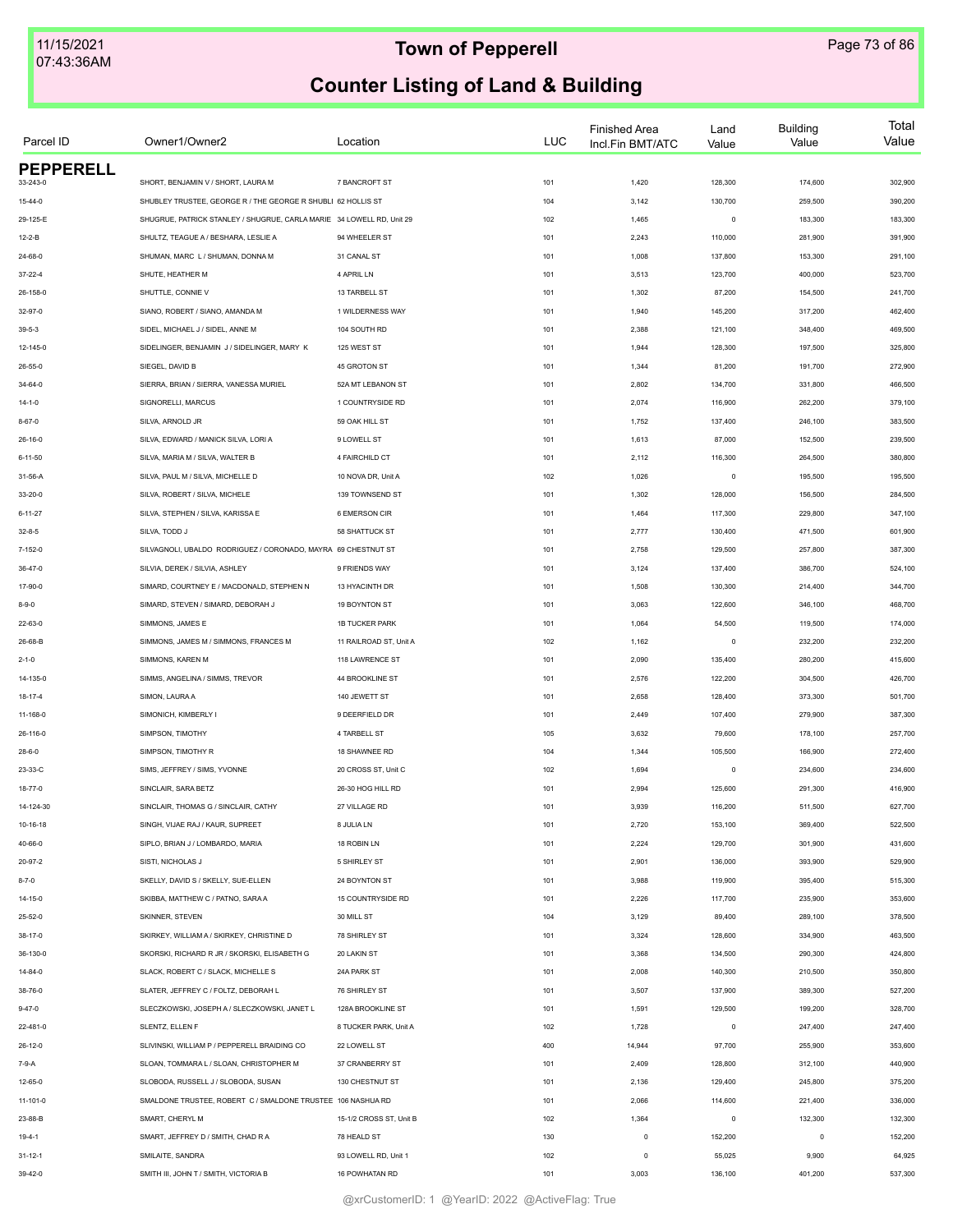| Parcel ID                   | Owner1/Owner2                                                           | Location               | <b>LUC</b> | <b>Finished Area</b><br>Incl.Fin BMT/ATC | Land<br>Value | <b>Building</b><br>Value | Total<br>Value |
|-----------------------------|-------------------------------------------------------------------------|------------------------|------------|------------------------------------------|---------------|--------------------------|----------------|
| <b>PEPPERELL</b><br>26-30-E | SMITH TRUSTEE, KRISTIN S / BLACK BEAR REALTY TRUS' 41 GROTON ST, Unit 5 |                        | 102        | 980                                      | $\mathsf 0$   | 100,500                  | 100,500        |
|                             |                                                                         |                        |            |                                          |               |                          |                |
| 22-33-0                     | SMITH TRUSTEE, KRISTIN S / COYOTE REALTY TRUST                          | 43-45 HOLLIS ST        | 112        | 10,192                                   | 264,000       | 588,800                  | 852,800        |
| $26 - 30 - J$               | SMITH TRUSTEE, KRISTIN S / COYOTE REALTY TRUST                          | 41 GROTON ST, Unit 10  | 102        | 980                                      | $\circ$       | 100,800                  | 100,800        |
| 23-191-0                    | SMITH TRUSTEE, KRISTIN S / COYOTE REALTY TRUST                          | 93-99 MAIN ST          | 105        | 3,083                                    | 89,600        | 225,800                  | 315,400        |
| 23-192-0                    | SMITH TRUSTEE, KRISTIN S / COYOTE REALTY TRUST                          | 101 MAIN ST            | 031        | 2,121                                    | 133,900       | 226,700                  | 360,600        |
| $10 - 3 - 0$                | SMITH TRUSTEE, KRISTIN S / ELLIOTT STREET REALTY TF 32-38 ELLIOTT ST    |                        | 803        | $\mathsf 0$                              | 139,015       | $\circ$                  | 139,015        |
| $10 - 8 - 0$                | SMITH TRUSTEE, KRISTIN S / KRISTIN S SMITH REVOCAB 30 ELLIOTT ST        |                        | 101        | 1,208                                    | 121,700       | 139,900                  | 261,600        |
| $4 - 40 - 0$                | SMITH TRUSTEE, PHILLIP MILES / SMITH TRUSTEE, GINA I 59H NORTH ST       |                        | 132        | $\circ$                                  | 1,000         | $\circ$                  | 1,000          |
| 33-211-0                    | SMITH TRUSTEE, WILLIS R / SMITH TRUSTEE, SUSAN H                        | 147 TOWNSEND ST        | 101        | 1,965                                    | 128,400       | 211,700                  | 340,100        |
| $24 - 14 - 0$               | SMITH, BARTON D / SCHLITTLER, HEIDI                                     | 15 HIGH ST             | 104        | 2,423                                    | 100,500       | 198,200                  | 298,700        |
| 20-154-0                    | SMITH, CHARLES L / GAUDET-SMITH, MICHELE M                              | 2 FOX LN               | 101        | 3,439                                    | 110,500       | 455,000                  | 565,500        |
| 4-19-0                      | SMITH, CURTIS BRUCE / SMITH, LAURIE ANN                                 | 17-19 NORTH ST         | 101        | 2,308                                    | 114,500       | 450,600                  | 565,100        |
| 21-39-0                     | SMITH, ERIC F / SMITH, BARBARA A                                        | 16 TOWNSEND ST         | 101        | 1,254                                    | 93,800        | 143,800                  | 237,600        |
| 20-33-0                     | SMITH, ESTHER                                                           | 7 WILLOW ST            | 101        | 1,539                                    | 105,400       | 104,600                  | 210,000        |
| 16-36-0                     | SMITH, GARM M / SMITH, ANN M                                            | 25 JUNE ST             | 101        | 2,328                                    | 135,200       | 265,700                  | 400,900        |
| 15-75-0                     | SMITH, GARY / SMITH, ANASTASIA                                          | 26 BROOKLINE ST        | 101        | 2,256                                    | 128,100       | 307,400                  | 435,500        |
| 22-30-4                     | SMITH, JEFFREY D / SMITH, ELIZABETH A                                   | 35 HOLLIS ST, Unit 4   | 102        | $\circ$                                  | $\mathsf 0$   | 30,468                   | 30,468         |
| $6 - 94 - 0$                | SMITH, JEFFREY T / SMITH, STACIE J                                      | 26 RIDGE RD            | 101        | 2,622                                    | 116,400       | 389,900                  | 506,300        |
| $6 - 14 - 0$                | SMITH, JOHN M / SMITH, DIANE L                                          | 186 NASHUA RD          | 101        | 3,236                                    | 124,700       | 335,800                  | 460,500        |
| 17-65-0                     | SMITH, KEVIN G / SMITH, ANNETTE M                                       | 140-1/2 LOWELL RD      | 101        | 1,496                                    | 102,000       | 128,200                  | 230,200        |
| 36-124-0                    | SMITH, PAMELA K                                                         | 10 LAKIN ST            | 101        | 3,372                                    | 143,300       | 350,800                  | 494,100        |
| 17-26-0                     | SMITH, PATRICIA A                                                       | 5 BACON ST             | 101        | 1,372                                    | 91,000        | 158,100                  | 249,100        |
| $7 - 30 - 2$                | SMITH, RICHARD J / SMITH, TRACEY J                                      | 72 WHEELER ST          | 101        | 2,776                                    | 131,700       | 420,500                  | 552,200        |
| $34 - 44 - 5$               | SMITH, SHARI                                                            | 65 SHIRLEY ST          | 101        | 2,523                                    | 128,100       | 338,000                  | 466,100        |
| 13-22-0                     | SMITH, SUSAN J TRUSTEE / SUSAN J SMITH REALTY TRU: 16 CHESTNUT ST       |                        | 101        | 1,160                                    | 137,200       | 147,100                  | 284,300        |
| 7-110-0                     | SMITH, TERRY M / BELLE SMITH, JOANNE M                                  | 23 CRANBERRY ST        | 101        | 2,494                                    | 128,100       | 246,400                  | 374,500        |
| 11-19-0                     | SMITH, TIMOTHY / POULIN, KERRI                                          | 86 NASHUA RD           | 101        | 1,437                                    | 97,500        | 194,800                  | 292,300        |
| $7 - 2 - 0$                 | SMULLIGAN, TIMOTHY J / SMULLIGAN, CAROL J                               | 35-37 WHEELER ST       | 101        | 1,193                                    | 116,900       | 194,100                  | 311,000        |
| 33-106-0                    | SNOW, DEBORAH A                                                         | 24 CELESTIAL WAY       | 101        | 2,501                                    | 136,100       | 358,400                  | 494,500        |
| $12 - 47 - 0$               | SNOW, MARK M / SNOW, DIANE S                                            | 153 HEALD ST           | 101        | 2,049                                    | 128,200       | 223,200                  | 351,400        |
|                             | SNOWDEN, STEVEN / NELSON, LAUREN                                        | 9 BANCROFT ST          |            |                                          | 123,700       |                          |                |
| $33 - 3 - 0$                |                                                                         |                        | 101        | 2,160                                    |               | 274,900                  | 398,600        |
| 12-35-0                     | SNYDER, BENJAMIN J                                                      | 27 HOG HILL RD         | 101        | 2,238                                    | 133,200       | 339,300                  | 472,500        |
| $9 - 6 - 1$                 | SNYDER, GLENN / SNYDER, KATHRYN                                         | 135 BROOKLINE ST       | 101        | 2,139                                    | 135,000       | 340,100                  | 475,100        |
| 23-122-0                    | SO, KAN HUNG / YUE-SO, CECILIA                                          | 18-20 COTTAGE ST       | 104        | 2,206                                    | 87,100        | 203,100                  | 290,200        |
| $10 - 19 - 0$               | SOLKA TRUSTEE, JAMES J / BARNARD TRUSTEE, NATALIE 96-102 HOLLIS ST      |                        | 017        | $\circ$                                  | 147,786       | 32,800                   | 180,586        |
| 17-71-0                     | SOM, NARITH                                                             | 133 LOWELL RD          | 101        | 1,804                                    | 102,100       | 239,700                  | 341,800        |
| $6 - 11 - 36$               | SOMERS TRUSTEE, ALFRED SR / SOMERS TRUSTEE, CAF 8 WINSLOW CT            |                        | 101        | 1,410                                    | 116,500       | 226,000                  | 342,500        |
| $16 - 4 - 2$                | SOMMA TRUSTEE, AL / STUMP N' STONE REALTY TRUST 31 LOMAR PARK DR        |                        | 440        | $\mathsf 0$                              | 140,400       | $\mathbf 0$              | 140,400        |
| $16 - 4 - 0$                | SOMMA TRUSTEE, AL / STUMP N' STONE REALTY TRUST 57 NASHUA RD            |                        | 440        | $\mathsf 0$                              | 218,900       | $\circ$                  | 218,900        |
| 38-64-0                     | SOMMA, ALFRED G JR TRUSTEE / SOMMA, SUSAN F TRU! 102 SHIRLEY ST         |                        | 101        | 2,706                                    | 115,600       | 258,800                  | 374,400        |
| 33-230-0                    | SONG, NELLIE / SONG, PAT                                                | 152 TOWNSEND ST        | 101        | 1,872                                    | 130,600       | 236,700                  | 367,300        |
| 15-113-0                    | SOPER, ROBERT D / SOPER, MARGARET J                                     | 12 HADLEY RD           | 101        | 3,672                                    | 152,100       | 394,800                  | 546,900        |
| 6-99-0                      | SORRENTI-MASSAIA, CHRISTINE K                                           | 36 RIDGE RD            | 101        | 2,505                                    | 116,500       | 327,700                  | 444,200        |
| 18-46-0                     | SORRENTINO, MATTHEW JOSEPH / SORRENTINO, KIMBEI 4 FIELDSTONE LN         |                        | 101        | 2,430                                    | 116,900       | 231,200                  | 348,100        |
| 26-175-A                    | SOTO, PAUL / SOTO, YESSENIA                                             | 11 LEIGHTON ST, Unit A | 102        | 1,583                                    | $\mathsf 0$   | 323,600                  | 323,600        |
| $7 - 1 - 0$                 | SOUTH, CAROLYN A                                                        | 27 WHEELER ST          | 101        | 3,282                                    | 129,500       | 247,900                  | 377,400        |
| 23-92-0                     | SOUTHERN NEW HAMPSHIRE MEDICAL CENTER                                   | 68 MAIN ST             | 342        | 11,098                                   | 123,800       | 1,248,100                | 1,371,900      |
| 29-164-0                    | SOUTHWICK, SCOTT                                                        | 33 LOWELL RD           | 109        | 2,909                                    | 95,000        | 289,700                  | 384,700        |
| 13-42-0                     | SPAGNOLO, LOUIS J JR / SPAGNOLO, LISA M                                 | 56 BLOOD ST            | 101        | 1,825                                    | 115,600       | 204,700                  | 320,300        |
| 18-29-0                     | SPAULDING TRUSTEE, KIM C / SPAULDING TRUSTEE, MAF 29 WEST ST            |                        | 101        | 1,956                                    | 125,900       | 243,800                  | 369,700        |
| $25 - 4 - 0$                | SPAULDING, BETH                                                         | 54 MILL ST             | 101        | 848                                      | 98,500        | 114,400                  | 212,900        |
| 14-180-0                    | SPAULDING, CHARLENE L / SPAULDING, MAURICE L                            | 39 HEALD ST            | 101        | 984                                      | 99,200        | 146,800                  | 246,000        |
| 38-50-0                     | SPAULDING, MATTHEW D / COLE, KELSEY E                                   | 71 SOUTH RD            | 101        | 1,872                                    | 102,200       | 215,300                  | 317,500        |
| $8 - 39 - 0$                | SPAULDING, TERENCE K / SPAULDING, CATHLEEN A                            | 64 OAK HILL ST         | 101        | 1,376                                    | 148,000       | 168,800                  | 316,800        |
| $8 - 51 - 0$                | SPEAR, ROBERT / SPEAR, JENNIFER                                         | 45-49 MAPLE ST         | 101        | 2,487                                    | 136,700       | 435,300                  | 572,000        |
|                             |                                                                         |                        |            |                                          |               |                          |                |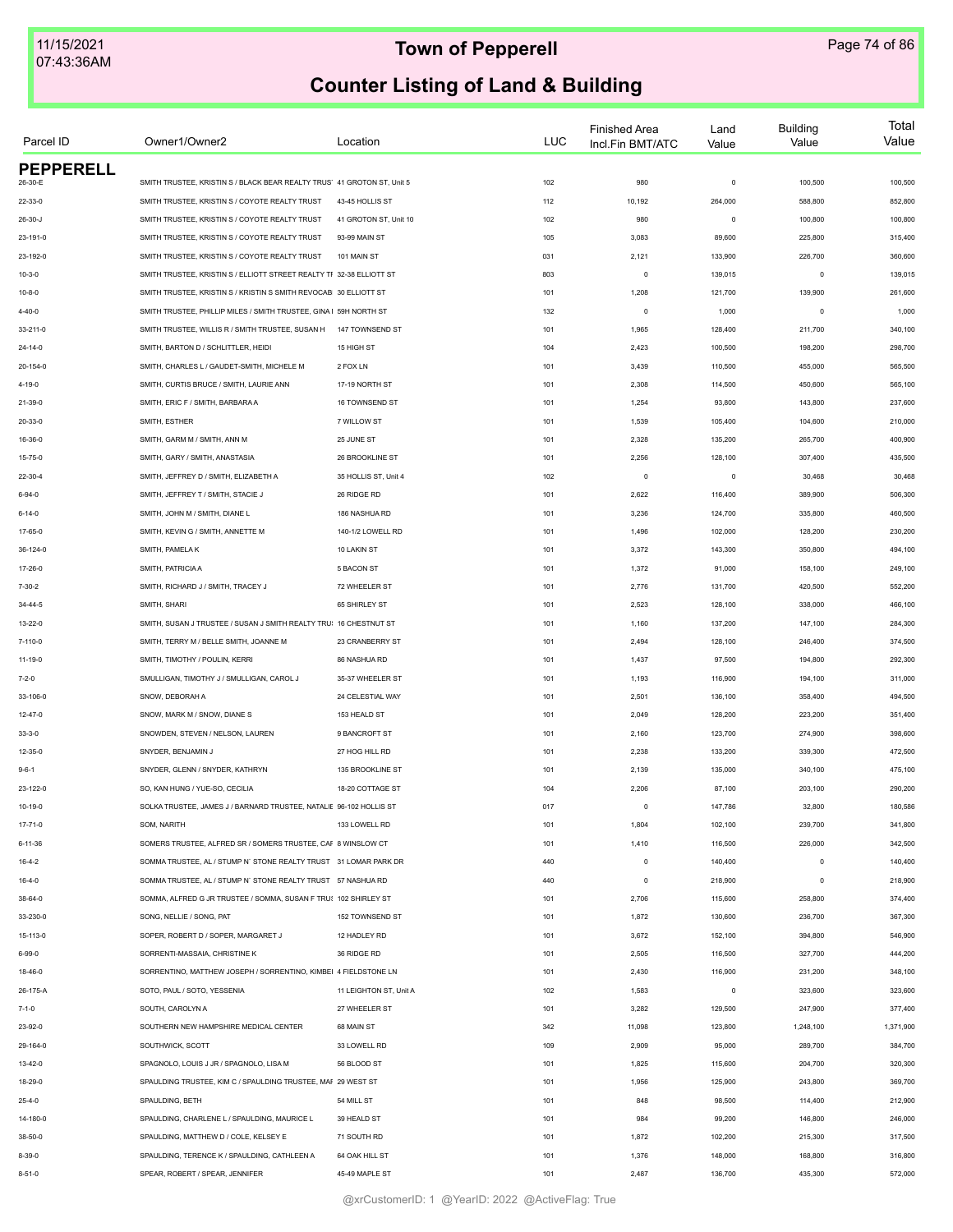| Parcel ID        | Owner1/Owner2                                                           | Location                | <b>LUC</b> | <b>Finished Area</b><br>Incl.Fin BMT/ATC | Land<br>Value | <b>Building</b><br>Value | Total<br>Value |
|------------------|-------------------------------------------------------------------------|-------------------------|------------|------------------------------------------|---------------|--------------------------|----------------|
| <b>PEPPERELL</b> | SPELLENBERG, KEITH / SPELLENBERG, CYNTHIA                               | 50 LOWELL RD            |            |                                          |               |                          |                |
| 29-122-0         |                                                                         | 5 OLD FARM LN           | 101        | 960                                      | 90,800        | 168,400                  | 259,200        |
| 9-122-11         | SPELLENBERG, STEPHEN P / SPELLENBERG, MARLA A                           |                         | 101        | 3,186                                    | 152,500       | 710,700                  | 863,200        |
| 17-95-0          | SPENCER, BRIAN                                                          | 4 HYACINTH DR           | 104        | 4,704                                    | 122,900       | 342,200                  | 465,100        |
| 7-44-0           | SPENCER, VALERIE B / KLENOV, VLADIMIR                                   | 25 CRANBERRY ST         | 101        | 2,656                                    | 128,100       | 282,900                  | 411,000        |
| 40-64-0          | SPENGLER TRUSTEE, LINDA J / OLIVERI FAMILY TRUST                        | 11 ROBIN LN             | 101        | 3,113                                    | 129,200       | 343,200                  | 472,400        |
| 40-65-0          | SPENGLER, MARK K / SPENGLER, LINDA J                                    | 9 ROBIN LN              | 101        | 2,548                                    | 137,600       | 388,800                  | 526,400        |
| 40-38-0          | SPICZKA, DENNIS M / SPICZKA, LOUISE ANN                                 | 7 SOUTH RD              | 132        | $\circ$                                  | 35,200        | $\circ$                  | 35,200         |
| 33-48-0          | SPIEGEL, TIMOTHY A / SPIEGEL, TRACY                                     | 92 TOWNSEND ST          | 101        | 2,196                                    | 109,500       | 287,400                  | 396,900        |
| 18-167-0         | SPINDLER, CHRISTOPHER A / SPINDLER, PATRICIA F                          | 122 JEWETT ST           | 101        | 1,855                                    | 112,700       | 207,800                  | 320,500        |
| 16-50-0          | SPINELLO, JOHN                                                          | 9 JOAN ST               | 101        | 1,672                                    | 120,500       | 226,800                  | 347,300        |
| 14-22-0          | SPINETTO, SANDRA M / DOYLE, PAUL J                                      | 30 OAK HILL ST          | 101        | 1,702                                    | 136,800       | 209,300                  | 346,100        |
| 18-14-0          | SPINNEY, JOHN T / SPINNEY, ALICIA L                                     | 71 WEST ST              | 101        | 3,975                                    | 134,600       | 416,400                  | 551,000        |
| 32-74-0          | SPOTH TRUSTEE, EDWARD J / EDWARD J SPOTH LIVING ' 169 TOWNSEND ST       |                         | 101        | 2,719                                    | 115,200       | 331,400                  | 446,600        |
| 29-102-0         | SPOTH, ADELE B                                                          | 14 FIRST AVE            | 101        | 1,512                                    | 102,900       | 170,200                  | 273,100        |
| $32 - 63 - 1$    | SPOTH, KENDRA E                                                         | 181A SOUTH RD           | 106        | $\circ$                                  | 113,000       | 9,300                    | 122,300        |
| 7-24-A           | SSEBUGWAWO, JERRY                                                       | 36 CRANBERRY ST         | 101        | 2,392                                    | 115,000       | 267,400                  | 382,400        |
| 20-140-0         | ST AMAND, CHARLES j / ST AMAND, PAMELA j                                | 6 INDEPENDENCE RD       | 101        | 2,160                                    | 103,200       | 290,300                  | 393,500        |
| 12-38-0          | ST GEORGE, KEVIN J / ST GEORGE, KAREN S                                 | 35 HOG HILL RD          | 101        | 2,482                                    | 131,300       | 252,400                  | 383,700        |
| 23-54-0          | ST HILAIRE, MAX A / ST HILAIRE, VICTORIA J                              | 6 FRANKLIN ST           | 101        | 2,123                                    | 98,500        | 253,700                  | 352,200        |
| 14-143-0         | ST JEAN, DAVID                                                          | 6 SHEFFIELD ST          | 101        | 1,610                                    | 107,700       | 195,100                  | 302,800        |
| 26-128-0         | ST JOSEPHS CHURCH / ROMAN CATHOLIC ARCHBISHOP                           | 28A TARBELL ST          | 962        | $\mathsf 0$                              | 1,000         | $\mathbf 0$              | 1,000          |
| 26-131-0         | ST JOSEPHS CHURCH / ROMAN CATHOLIC ARCHBISHOP 25 LOWELL ST              |                         | 962        | $\mathbb O$                              | 100,700       | $\mathbf 0$              | 100,700        |
| 26-150-0         | ST JOSEPHS CHURCH / ROMAN CATHOLIC ARCHBISHOP 21 TARBELL ST             |                         | 962        | $\mathbb O$                              | 115,000       | 9,900                    | 124,900        |
| 26-130-0         | ST JOSEPHS CHURCH / ROMAN CATHOLIC CHURCH                               | 30 TARBELL ST           | 962        | $\mathbb O$                              | 123,400       | 9,900                    | 133,300        |
| $14 - 31 - 0$    | ST LAURENT, BERNARD C / ST LAURENT, MARIE M                             | 26 OAK HILL ST          | 101        | 2,192                                    | 102,300       | 208,100                  | 310,400        |
| 17-48-0          | ST LAURENT, MATTHEW / ST LAURENT, SAMANTHA                              | 141 LOWELL RD           | 101        | 1,332                                    | 111,400       | 227,700                  | 339,100        |
| 2-28-A           | ST LOUIS TRUSTEE, DANIEL R / ST LOUIS IRREVOCABLE ' 14 WHEELER ST       |                         | 101        | 1,360                                    | 109,000       | 209,900                  | 318,900        |
| 23-156-0         | ST ONGE, RONALD H / ST ONGE, LISA G                                     | 8 RIVER RD              | 101        | 1,799                                    | 117,300       | 209,400                  | 326,700        |
| 13-361-0         | ST ONGE, SUSAN M / ST ONGE, JAMES G                                     | 16 SHEFFIELD ST         | 101        | 2,212                                    | 121,000       | 229,000                  | 350,000        |
| 33-98-0          | ST PIERRE DARLENE S, ST PIERRE CHRISTOPHER J / ST   15A MT LEBANON ST   |                         | 132        | $\circ$                                  | 2,500         | $\circ$                  | 2,500          |
|                  |                                                                         |                         |            |                                          |               |                          |                |
| 33-51-A          | ST PIERRE, DARLENE S / ST PIERRE, DANIELLE S                            | 15 MT LEBANON ST        | 101        | 1,568                                    | 108,800       | 177,000                  | 285,800        |
| $11 - 151 - 0$   | ST VIL, CLELIE / EDMOND, PIERRE                                         | 26 MERRIMAC DR          | 101        | 2,448                                    | 107,500       | 290,100                  | 397,600        |
| 19-42-0          | STACKHOUSE, JOHN J / STACKHOUSE, CHRISTINE M                            | 89 TOWNSEND ST          | 101        | 1,556                                    | 124,500       | 177,100                  | 301,600        |
| 41-1-13          | STACY, BRUCE D / STACY, SHARON L                                        | 7 RILEYS WAY            | 101        | 2,160                                    | 115,900       | 385,600                  | 501,500        |
| 29-9-0           | STAFFIER, JOHN / STAFFIER, HELEN A                                      | 7 SHAWNEE RD            | 104        | 2,228                                    | 105,800       | 196,800                  | 302,600        |
| 4-30-0           | STAHL TRUSTEE, RICHARD A / RICHARD A STAHL LIVING 1 57 NORTH ST         |                         | 132        | $\mathbb O$                              | 900           | $\mathbf 0$              | 900            |
| 29-95-0          | STAIRS, DAVID R / STAIRS, HEIDI S                                       | 6 PINE ST               | 101        | 1,154                                    | 102,800       | 152,800                  | 255,600        |
| $21 - 70 - 0$    | STAKUN TRUSTEE, STEPHEN P / STAKUN FAMILY TRUST 12 ELM ST               |                         | 101        | 1,498                                    | 123,100       | 160,400                  | 283,500        |
| $6 - 11 - 21$    | STALLINGS, ASHLEY / DUCHARME, NATHAN                                    | 18 EMERSON CIR          | 101        | 1,446                                    | 119,400       | 244,000                  | 363,400        |
| 35-803-0         | STAMAS, LOUIS H                                                         | 120 GROTON ST           | 101        | 1,935                                    | 129,700       | 259,300                  | 389,000        |
| 26-134-42        | STANKIEWICZ, STEPHEN F                                                  | 38 TARBELL ST, Unit 4-B | 102        | 1,488                                    | $\mathsf 0$   | 254,200                  | 254,200        |
| $33 - 5 - 1$     | STANLEY, HARRELSON M                                                    | 51 SHATTUCK ST          | 101        | 3,320                                    | 131,500       | 368,300                  | 499,800        |
| 31-49-4          | STANTON TRUSTEE, BRIAN / BRIMAR REALTY TRUST                            | 91 LOWELL RD            | 996        | $\circ$                                  | $\mathsf 0$   | $\circ$                  | $\circ$        |
| 32-26-B          | STANTON TRUSTEE, GEORGE R / STANTON TRUSTEE, CL 82 HARBOR ST            |                         | 101        | 2,067                                    | 128,800       | 211,100                  | 339,900        |
| 32-37-0          | STANTON, MARION I / STANTON, BRIAN R                                    | 14 HILLSIDE ST          | 101        | 3,117                                    | 110,500       | 332,600                  | 443,100        |
| $40 - 27 - 0$    | STAPEL, ROBERT R / STAPEL, HAZEL M                                      | 186 RIVER RD            | 101        | 2,718                                    | 100,100       | 183,300                  | 283,400        |
| 33-128-0         | STAPLETON, LAURIE / STAPLETON, MATTHEW                                  | 15 ORION RD             | 101        | 2,998                                    | 136,900       | 367,500                  | 504,400        |
| $34 - 41 - 0$    | STARR TRUSTEE, MILTON L / STARR TRUSTEE, LINDA M                        | 46 SHIRLEY ST           | 101        | 998                                      | 130,600       | 138,700                  | 269,300        |
| $7 - 6 - 0$      | STARR, JUSTIN CORY                                                      | 44 WHEELER ST           | 101        | 1,555                                    | 99,200        | 218,400                  | 317,600        |
| 29-23-0          | STARR, MILTON L                                                         | 3 HERGET DR             | 332        | 1,344                                    | 95,300        | 27,100                   | 122,400        |
| 11-62-0          | STAUDINGER, PAUL L / STAUDINGER, MELISSA A                              | 7 PIERCE ST             | 101        | 2,160                                    | 130,800       | 273,300                  | 404,100        |
| $31-30 - J$      | STEEVES, PETER A/STEEVES, NANCY                                         | 107 LOWELL RD           | 101        | 1,964                                    | 102,000       | 264,400                  | 366,400        |
| $40 - 1 - 0$     | STEFAN TRUSTEE, LOUISE / STEFAN FAMILY REVOCABLE 49 SOUTH RD            |                         | 101        | 3,022                                    | 124,400       | 268,500                  | 392,900        |
| 23-182-0         | STEFANIK, ROBERT P / STEFANIK, CHARLOTTE A                              | 7 PLEASANT ST           | 101        | 1,604                                    | 100,900       | 183,100                  | 284,000        |
| 29-125-C         | STEINBERG TRUSTEE, JANE S / JANE S STEINBERG REV( 34 LOWELL RD, Unit 27 |                         | 102        | 1,160                                    | $\mathsf 0$   | 169,700                  | 169,700        |
|                  |                                                                         |                         |            |                                          |               |                          |                |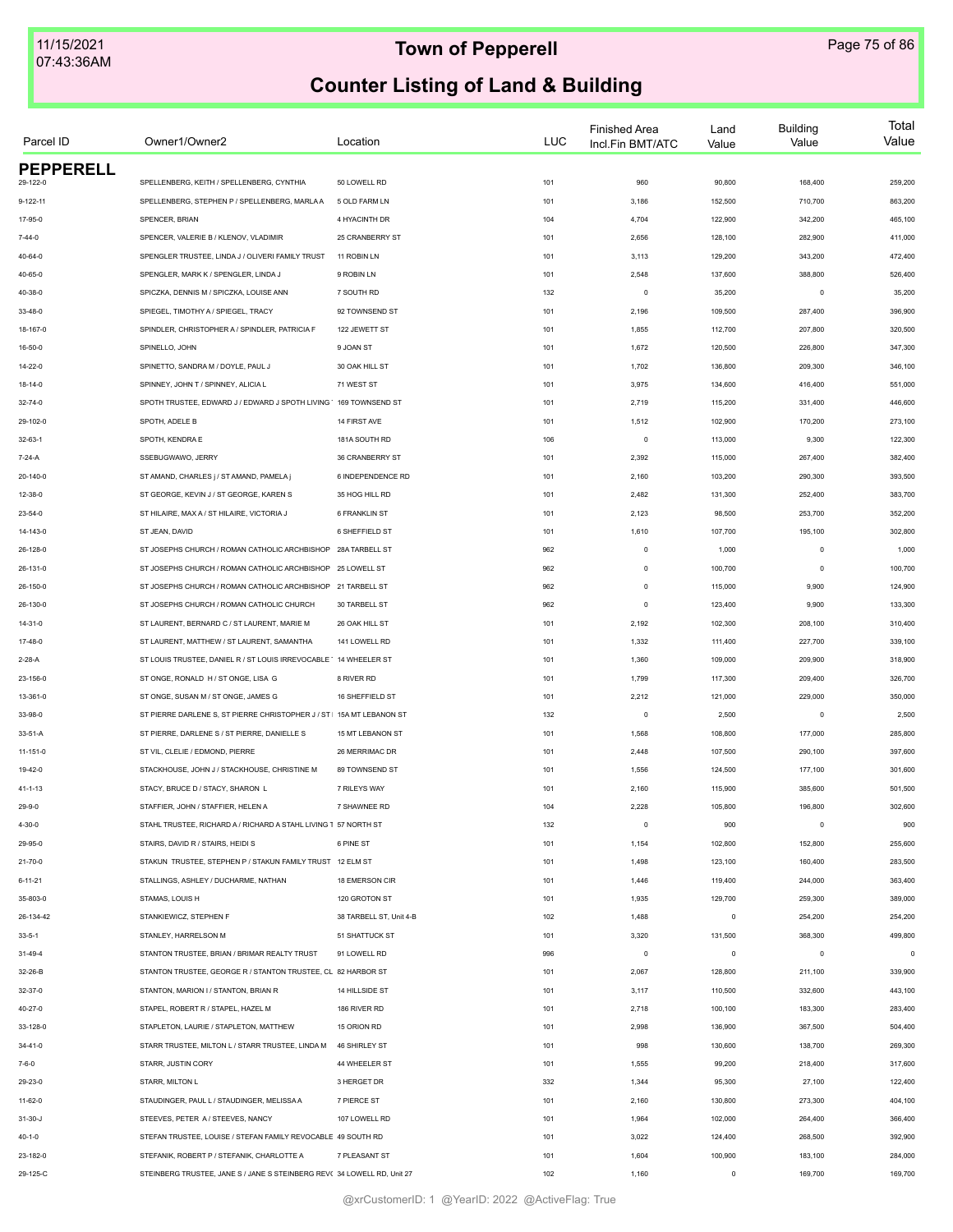| Parcel ID                    | Owner1/Owner2                                                   | Location          | <b>LUC</b> | <b>Finished Area</b><br>Incl.Fin BMT/ATC | Land<br>Value | <b>Building</b><br>Value | Total<br>Value |
|------------------------------|-----------------------------------------------------------------|-------------------|------------|------------------------------------------|---------------|--------------------------|----------------|
| <b>PEPPERELL</b><br>38-274-0 | STEINMANN, JOHN B / LEACH-STEINMANN, HEATHER A                  | 109 SHIRLEY ST    | 101        | 1,825                                    | 116,600       | 226,000                  | 342,600        |
|                              | STENSON, ANNETTE / KUHN, ROBERT S                               |                   |            |                                          |               |                          |                |
| 33-121-0                     |                                                                 | 3 LIRYC LN        | 101        | 2,090                                    | 133,400       | 256,600                  | 390,000        |
| $41 - 1 - 4$                 | STENZEL, ROBERT A / STENZEL, AMANDA LEE                         | 10 MAUREENS WAY   | 101        | 1,994                                    | 115,700       | 368,800                  | 484,500        |
| 18-23-0                      | STEPHENSON, CHRISTOPHER J / STEPHENSON, SCOTT ( 36 WEST ST      |                   | 105        | 4,320                                    | 134,600       | 354,000                  | 488,600        |
| 32-21-0                      | STERLING HOLDINGS LLC                                           | 6 PROCTOR RD      | 104        | 1,872                                    | 97,900        | 178,500                  | 276,400        |
| $10 - 5 - 1$                 | STERLING HOLDINGS LLC                                           | 27 PIERCE ST      | 803        | $\circ$                                  | 229,183       | $\circ$                  | 229,183        |
| $10 - 5 - 0$                 | STERLING HOLDINGS LLC                                           | 25 PIERCE ST      | 104        | 3,316                                    | 128,300       | 335,800                  | 464,100        |
| $20 - 50 - 0$                | STEVEN W AIKEN INVESTMENT TRUST. STEVEN W AIKEN 24 ELM ST       |                   | 101        | 2,938                                    | 130,100       | 391,900                  | 522,000        |
| 12-106-0                     | STEVENS TRUSTEE, MARK L / MARK L STEVENS REALTY ' 90 WHEELER ST |                   | 101        | 2,921                                    | 109,200       | 266,000                  | 375,200        |
| $31 - 44 - 9$                | STEVENS, CHAD L / STEVENS, HEATHER L                            | 12 CRAWFORD WAY   | 101        | 3,130                                    | 133,700       | 382,400                  | 516,100        |
| 20-102-0                     | STEVENS, JAMES KENT                                             | 62-68 TOWNSEND ST | 111        | 2,756                                    | 96,500        | 212,300                  | 308,800        |
| $3 - 254 - 0$                | STEVENS, RUTH E                                                 | 32 BEMIS RD       | 101        | 1,993                                    | 120,500       | 205,600                  | 326,100        |
| 19-32-0                      | STEVENSON, ERIC D                                               | 87 TOWNSEND ST    | 101        | 2,204                                    | 130,400       | 290,700                  | 421,100        |
| 11-140-0                     | STEWARD, PHILIP E JR / STEWARD DEBRA C, DEBRA C                 | 4 MERRIMAC DR     | 101        | 1,792                                    | 107,400       | 246,500                  | 353,900        |
| 38-10-0                      | STEWART, DOROTHY A                                              | 72-74 SHIRLEY ST  | 101        | 2,328                                    | 149,700       | 263,500                  | 413,200        |
| 20-83-0                      | STICKEL, PETER / BUMSTEAD, JOHN                                 | 21 ELM ST         | 101        | 2,503                                    | 122,900       | 354,700                  | 477,600        |
| 10-16-10                     | STINSON TRUSTEE, SEAN D / O DONOGHUE TRUSTEE, N 13 JULIA LN     |                   | 101        | 3,056                                    | 152,100       | 391,500                  | 543,600        |
| 14-298-0                     | STOFFOLANO, BRADLEY J / STOFFOLANO, SHAN M                      | 62 PARK ST        | 101        | 2,559                                    | 136,100       | 348,500                  | 484,600        |
| $36 - 4 - 0$                 | STOLTENBERG, NORMAN F                                           | 35 LAKIN ST       | 101        | 1,104                                    | 131,300       | 180,800                  | 312,100        |
| 21-38-0                      | STORDY, LISA M / STORDY, KEVIN L                                | 18 TOWNSEND ST    | 101        | 1,840                                    | 97,400        | 122,800                  | 220,200        |
| 12-100-0                     | STORY TRUSTEE, LENNY M / STORY REALTY TRUST                     | 16A ASHLEY ST     | 132        | $\circ$                                  | 1,700         | $\mathbf 0$              | 1,700          |
| 12-98-0                      | STORY, LENNY M                                                  | 16 ASHLEY ST      | 101        | 1,992                                    | 130,500       | 237,800                  | 368,300        |
| 23-183-0                     | STOTE, ROBERT E II / STOTE, MARSHA J                            | 9 PLEASANT ST     | 101        | 1,600                                    | 105,000       | 185,000                  | 290,000        |
| $32 - 25 - 4$                | STOWE, JASON A / STOWE, JENNIFER L                              | 5 PROCTOR RD      | 101        | 1,536                                    | 122,500       | 207,500                  | 330,000        |
| 34-28-0                      | STRAIT, DAVID B / BOWLER, KATHLEEN T                            | 24 MT LEBANON ST  | 101        | 1,806                                    | 106,100       | 229,800                  | 335,900        |
| 17-55-0                      | STRAITIFF TRUSTEE, PAUL / ADAMS TRUSTEE, PAULA                  | 155 LOWELL RD     | 101        | 1,434                                    | 92,900        | 175,300                  | 268,200        |
| 31-75-0                      | STRAITIFF, SHAWN M / STRAITIFF, KIRSTEN M                       | 40 JERSEY ST      | 101        | 1,980                                    | 122,400       | 242,100                  | 364,500        |
| $12 - 5 - 2$                 | STRAKER, MICHAEL R / STRAKER, MARTHA J                          | 120 CHESTNUT ST   | 101        | 2,367                                    | 124,200       | 295,700                  | 419,900        |
|                              | STRAKER, MICHAEL R / STRAKER, MARTHA J                          | 6 SHAWNEE RD      | 104        | 2,016                                    | 110,500       | 189,600                  | 300,100        |
| 29-4-0                       | STRANO, TIMOTHY J / DEARBORN, DIANA                             | 96 SOUTH RD       | 101        | 2,157                                    | 121,600       | 260,700                  | 382,300        |
| 39-23-0                      |                                                                 | 1 BEMIS RD        |            |                                          |               |                          |                |
| $3 - 41 - 0$                 | STRAUSS, SIMON N / REALE STRAUSS, CHRISTINE A                   |                   | 101        | 1,591                                    | 105,400       | 201,700                  | 307,100        |
| $6 - 79 - 0$                 | STRIMENOS, ATHENA FRAN                                          | 165 NASHUA RD     | 034        | 4,860                                    | 625,300       | 103,300                  | 728,600        |
| 34-51-B                      | STROMSTED, BARBARA Z                                            | 38 MT LEBANON ST  | 106        | $\circ$                                  | 128,100       | 3,400                    | 131,500        |
| $34 - 51 - 0$                | STROMSTED, BARBARA Z                                            | 36 MT LEBANON ST  | 101        | 3,201                                    | 128,100       | 260,200                  | 388,300        |
| 26-86-0                      | STRUTHERS, MELINDA J                                            | 22 PROSPECT ST    | 101        | 1,456                                    | 99,800        | 182,200                  | 282,000        |
| 27-16-0                      | STRZEPEK, BARBARA M / STRZEPEK, STANLEY J                       | 80 GROTON ST      | 101        | 1,161                                    | 90,900        | 188,500                  | 279,400        |
| 29-126-0                     | STUMPF TRUSTEE, CHARLEYNE A / CHARLEYNE A STUMF 58 LOWELL RD    |                   | 101        | 1,475                                    | 90,800        | 160,400                  | 251,200        |
| 26-29-0                      | STURTEVANT, WENDY M                                             | 26 GROTON ST      | 101        | 2,173                                    | 90,800        | 253,000                  | 343,800        |
| 23-76-0                      | SU, ZHICHENG / SU, HUIZHEN                                      | 11 CRESCENT ST    | 104        | 2,184                                    | 98,200        | 211,200                  | 309,400        |
| $13 - 24 - 0$                | SUBURBAN VILLAGE LLC                                            | 2-8 CHESTNUT ST   | 103        | $\overline{1}$                           | 470,100       | 220,300                  | 690,400        |
| 13-108-0                     | SUGAR, STEPHEN J JR / SUGAR, LYNNE A                            | 12 CHESTNUT ST    | 101        | 2,564                                    | 132,800       | 307,700                  | 440,500        |
| 29-115-0                     | SULLIVAN, BRETT MICHAEL                                         | 8 HASKELL RD      | 101        | 1,561                                    | 102,900       | 200,200                  | 303,100        |
| 16-14-F                      | SULLIVAN, DAVID / MCANENY, NANCY                                | 75 EAST ST        | 101        | 1,666                                    | 130,800       | 239,600                  | 370,400        |
| $20 - 12 - 0$                | SULLIVAN, DAVID JOHN / SULLIVAN, ALYSSA LINDSEY                 | 12 HEALD ST       | 101        | 2,489                                    | 107,000       | 255,000                  | 362,000        |
| 23-140-0                     | SULLIVAN, FRAN / MARACCO, WILLIAM                               | 19 COTTAGE ST     | 101        | 1,240                                    | 78,400        | 116,700                  | 195,100        |
| $37 - 1 - 0$                 | SULLIVAN, JOSEPH J / SULLIVAN, PAMELAA                          | 1-3 SHATTUCK ST   | 101        | 2,027                                    | 129,400       | 242,200                  | 371,600        |
| 38-36-0                      | SULLIVAN, LAURIE A / MACDONALD, STEVEN J                        | 103 SHIRLEY ST    | 101        | 1,489                                    | 115,900       | 188,000                  | 303,900        |
| 12-91-0                      | SULLIVAN, RAYMOND R II / SULLIVAN, JULIE A                      | 84 WEST ST        | 101        | 1,958                                    | 128,100       | 219,000                  | 347,100        |
| 15-142-0                     | SULLIVAN, ROBERT T / SULLIVAN, DONNA M                          | 71 HOLLIS ST      | 101        | 2,256                                    | 128,000       | 321,000                  | 449,000        |
| $8 - 66 - 0$                 | SULLIVAN, SEAN P / SULLIVAN, ELIZABETH N                        | 57 OAK HILL ST    | 101        | 2,044                                    | 118,100       | 253,000                  | 371,100        |
| 17-43-0                      | SULLIVAN, TRAVIS                                                | 129 LOWELL RD     | 103        | 800                                      | 93,000        | 40,300                   | 133,300        |
| 12-84-0                      | SULMONETTI, CHRISTINA W / SULMONETTI, MICHAEL A SF 23 ASHLEY ST |                   | 101        | 2,408                                    | 130,900       | 272,100                  | 403,000        |
| $13 - 37 - 1$                | SUMMERS, FRANCIS P JR / SUMMERS, KATHLEEN H                     | 3 MOONLIGHT WAY   | 101        | 2,800                                    | 143,600       | 400,800                  | 544,400        |
| 39-43-0                      | SUN, SARAVY                                                     | 18 POWHATAN RD    | 101        | 2,500                                    | 136,200       | 334,100                  | 470,300        |
|                              |                                                                 |                   |            |                                          |               |                          |                |
| 29-81-0                      | SURETTE TRUSTEE, LOUISE A / LOUISE A SURETTE 2013   8 PINE ST   |                   | 101        | 1,711                                    | 102,800       | 203,800                  | 306,600        |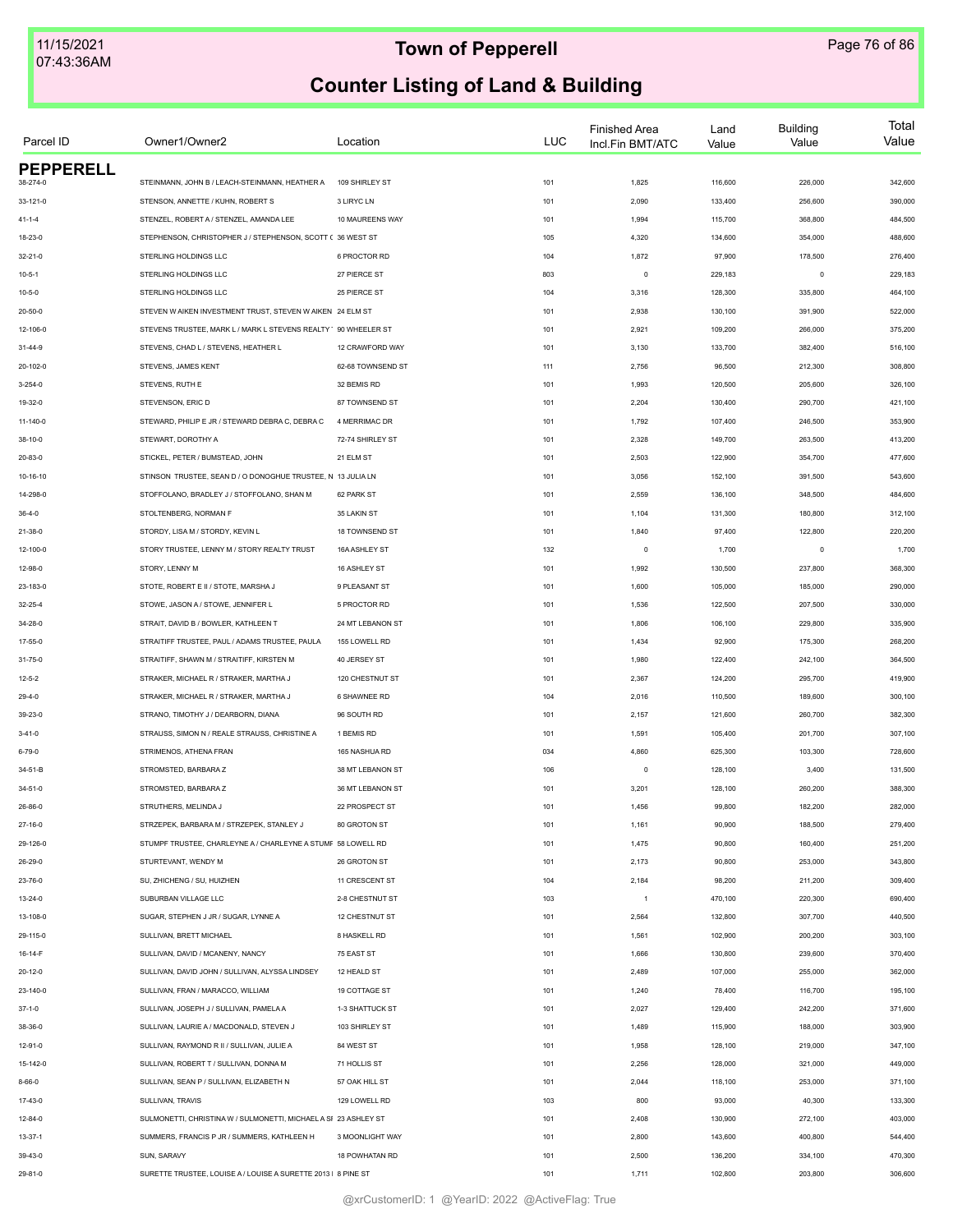| Parcel ID        | Owner1/Owner2                                                            | Location                | LUC | <b>Finished Area</b><br>Incl.Fin BMT/ATC | Land<br>Value | <b>Building</b><br>Value | Total<br>Value |
|------------------|--------------------------------------------------------------------------|-------------------------|-----|------------------------------------------|---------------|--------------------------|----------------|
| <b>PEPPERELL</b> | SURRETTE, JEFFREY M / SURRETTE, DARLENE H                                | 88 MT LEBANON ST        |     |                                          | 129,400       |                          | 480,200        |
| 38-18-3          |                                                                          |                         | 101 | 2,176                                    |               | 350,800                  |                |
| $30 - 20 - 0$    | SUTTON, MATTHEW B                                                        | 14 PARKWOOD DR          | 101 | 1,344                                    | 102,900       | 147,600                  | 250,500        |
| 26-165-0         | SWAIM, KYLE / SWAIM, CARLA                                               | 7 TARBELL ST            | 105 | 3,622                                    | 97,200        | 389,400                  | 486,600        |
| 29-62-0          | SWAIN, COLAN S / SWAIN, ELAINE G                                         | 29 OAKLAND RD           | 101 | 1,397                                    | 102,900       | 164,200                  | 267,100        |
| 17-84-0          | SWANSON, KARL L / SWANSON, STACY                                         | 25 HYACINTH DR          | 101 | 1,999                                    | 115,600       | 223,100                  | 338,700        |
| 16-146-0         | SWARTZ, STEVEN T / SWARTZ, CHRISTINE T                                   | 16 MERRIMAC DR          | 101 | 2,792                                    | 108,300       | 317,500                  | 425,800        |
| $20 - 85 - 0$    | SWEENEY, ROBERT A. A. / SWEENEY, LAURA M. W.                             | 27 ELM ST               | 101 | 2,506                                    | 136,100       | 262,100                  | 398,200        |
| $9 - 123 - 6$    | SWEET, ANDREW LEONARD / SWEET, JANELLE CROSBY 55 PRESCOTT ST             |                         | 101 | 4,093                                    | 128,500       | 472,800                  | 601,300        |
| 14-153-0         | SWEET. JEREMIAH DAVID / SWEET. MARIE PATRICIA                            | 41 HEALD ST             | 101 | 1,310                                    | 100,600       | 219,000                  | 319,600        |
| 33-231-0         | SWENSON, ANDERS N / SIMS, KATIE JEAN                                     | 150 TOWNSEND ST         | 101 | 1,904                                    | 129,200       | 233,700                  | 362,900        |
| $8 - 68 - 0$     | SWEZEY, WILLIAM R                                                        | 9A LAWRENCE ST          | 101 | 2,788                                    | 131,100       | 244,000                  | 375,100        |
| 26-134-64        | SWIERK, LAURIE                                                           | 38 TARBELL ST, Unit 6-D | 102 | 1,339                                    | $\,0\,$       | 258,300                  | 258,300        |
| $2-13-D$         | SWITZER, ROBERT / SWITZER, LORENE                                        | 21-1/2 WHEELER ST       | 101 | 2,704                                    | 129,200       | 298,400                  | 427,600        |
| $18 - 5 - 0$     | SYDNEY, ALI                                                              | 13 HOG HILL RD          | 101 | 3,310                                    | 129,000       | 399,500                  | 528,500        |
| $22 - 60 - 1$    | SYLVESTER, CHARLES / LEAHY, JOANNE                                       | 26 TUCKER ST, Unit 1    | 102 | 2,388                                    | $\mathsf 0$   | 337,900                  | 337,900        |
| $24 - 41 - 0$    | SYLVESTER, KATRINA                                                       | 29 HIGH ST              | 101 | 1,486                                    | 105,600       | 184,000                  | 289,600        |
| 10-16-21         | SYLVESTER, WILLIAM J JR / MARTIN, LISA                                   | 18 JULIA LN             | 101 | 3,129                                    | 152,200       | 418,700                  | 570,900        |
| $2 - 55 - 0$     | SYMONDS, AARON D.B.                                                      | 2 LINDEN LN             | 101 | 1,495                                    | 129,900       | 245,700                  | 375,600        |
| $15 - 5 - 0$     | SYMONDS, KRISTINE S                                                      | 41 BROOKLINE ST         | 101 | 2,125                                    | 118,900       | 246,700                  | 365,600        |
| $33 - 1 - 2$     | SZATKOWSKI, JOSEPH J / SZATKOWSKI, SHERRI ANN                            | 59 SHATTUCK ST          | 101 | 1,872                                    | 122,300       | 258,700                  | 381,000        |
| 33-119-0         | SZUM, ROBERT P / SZUM, REBECCA JANE                                      | 6 ORION RD              | 101 | 2,687                                    | 136,100       | 368,200                  | 504,300        |
| 14-248-0         | T & P CONDOMINIUM                                                        | 21C TUCKER AVE          | 996 | $\mathbf 0$                              | $\mathsf 0$   | $\mathsf 0$              | $\Omega$       |
| 37-67-0          | TADDEO TRUSTEE, CAROL-ANNE M / TADDEO TRUSTEE, , 138 SOUTH RD            |                         | 101 | 2,164                                    | 121,400       | 249,500                  | 370,900        |
| 30-37-0          | TADDEO, SUSAN JR / MORABITO, ANGELO JR                                   | 9 PARKWOOD DR           | 101 | 1,446                                    | 102,900       | 191,700                  | 294,600        |
| 16-122-0         | TALBOT, WILLIAM J / TALBOT, ALICIA A                                     | 21 MERRIMAC DR          | 101 | 1,870                                    | 107,700       | 235,800                  | 343,500        |
| 26-134-33        | TALIADOUROS TRUSTEE, MARINA / THIRTY-EIGHT TARBE 38 TARBELL ST, Unit 3-C |                         | 102 | 1,517                                    | $\mathsf 0$   | 256,600                  | 256,600        |
| 21-62-0          | TALMER, DILLON M                                                         | 31 MAIN ST              | 101 | 2,178                                    | 103,900       | 217,900                  | 321,800        |
| 20-151-0         | TALMER, MARK A / TALMER, DIANA L                                         | 26 ELM ST               | 101 | 2,444                                    | 129,200       | 293,300                  | 422,500        |
| $6 - 11 - 18$    | TAMRAKAR, MONIKA SHAKYA / TAMRAKAR, SHAILESH                             | 24 EMERSON CIR          | 101 | 1,832                                    | 117,200       | 246,600                  | 363,800        |
|                  | TAN, ARUNA / SUN, LEAPHEA                                                | 13 BACON ST             | 101 | $\mathbf 0$                              | 135,200       | 9,900                    | 145,100        |
| 17-113-0         |                                                                          |                         |     |                                          |               |                          |                |
| 29-60-0          | TANGUAY, DANIEL A                                                        | 19 HASKELL RD           | 104 | 2,820                                    | 110,400       | 258,100                  | 368,500        |
| $24 - 47 - 0$    | TANSEY, JOSEPH X / SHEPARD, SHENNA E                                     | 29 RIVER RD             | 105 | 4,961                                    | 143,200       | 404,700                  | 547,900        |
| $6 - 33 - 0$     | TARANTINO, ROBERT J / TARANTINO, ANITA M                                 | 1 LONGMEADOW LN         | 101 | 2,548                                    | 115,900       | 308,000                  | 423,900        |
| 33-68-0          | TARR, CHRISTOPHER D TRUSTEE / TARR, KAREN M TRUS 137 TOWNSEND ST         |                         | 101 | 1,360                                    | 128,100       | 196,900                  | 325,000        |
| $4 - 34 - 0$     | TATE, JONATHAN M / TATE, ERIN V                                          | 59A NORTH ST            | 132 | $\mathbf 0$                              | 700           | $\mathsf 0$              | 700            |
| $6 - 11 - 10$    | TATELMAN, LORI J                                                         | 42 EMERSON CIR          | 101 | 1,501                                    | 117,300       | 241,200                  | 358,500        |
| 26-66-B          | TAVANESE, RAYMOND A / HEALY, THERESA A                                   | 15 RAILROAD ST          | 102 | 1,836                                    | $\mathsf 0$   | 279,000                  | 279,000        |
| 31-30-D          | TAVENNER, MARK C / TAVENNER, MICHELE                                     | 29 EAST ST              | 101 | 2,442                                    | 115,600       | 267,600                  | 383,200        |
| $37 - 74 - 0$    | TAX TITLE / TOWN OF PEPPERELL                                            | 139 SOUTH RD            | 936 | $\mathbf 0$                              | 113,600       | $\mathsf 0$              | 113,600        |
| 37-73-0          | TAX TITLE / TOWN OF PEPPERELL                                            | 137 SOUTH RD            | 936 | $\mathbf 0$                              | 117,200       | $\mathbf 0$              | 117,200        |
| $9 - 135 - 0$    | TAX TITLE / TOWN OF PEPPERELL                                            | 90 PARK ST              | 936 | $\mathbf 0$                              | 132,300       | $\mathbf 0$              | 132,300        |
| 38-33-0          | TAX TITLE / TOWN OF PEPPERELL                                            | 166A RIVER RD           | 936 | $\mathbf 0$                              | 55,400        | $\mathbf 0$              | 55,400         |
| $9 - 153 - 0$    | TAX TITLE / TOWN OF PEPPERELL                                            | 46A PRESCOTT ST         | 936 | $\mathbf 0$                              | 1,900         | $\Omega$                 | 1,900          |
| 4-38-0           | TAX TITLE / TOWN OF PEPPERELL                                            | 59F NORTH ST            | 936 | $\mathbf 0$                              | 600           | $\Omega$                 | 600            |
| 17-59-0          | TAX TITLE / TOWN OF PEPPERELL                                            | 163 LOWELL RD           | 936 | $\mathbf 0$                              | 8,900         | $\mathbf 0$              | 8,900          |
| 25-46-0          | TAX TITLE / TOWN OF PEPPERELL                                            | 31 GROTON ST            | 936 | $\mathbf 0$                              | 6,500         | $\mathbf 0$              | 6,500          |
| 29-179-0         | TAX TITLE / TOWN OF PEPPERELL                                            | 53 LEIGHTON ST          | 936 | $\mathbf 0$                              | 9,000         | $\mathbf 0$              | 9,000          |
| 40-35-0          | TAX TITLE / TOWN OF PEPPERELL                                            | 9 YALE RD               | 936 | $\mathbf 0$                              | 7,300         | $\mathbf 0$              | 7,300          |
| 18-23-B          | TAX TITLE / TOWN OF PEPPERELL                                            | 40A WEST ST             | 936 | $\mathbf 0$                              | 3,400         | $^{\circ}$               | 3,400          |
| $6 - 8 - 0$      | TAX TITLE / TOWN OF PEPPERELL                                            | 188 NASHUA RD           | 936 | $\mathbf 0$                              | 5,600         | $^{\circ}$               | 5,600          |
| 11-23-0          | TAX TITLE / TOWN OF PEPPERELL                                            | 108A NASHUA RD          | 936 | $\mathbf 0$                              | 10,800        | $\mathsf 0$              | 10,800         |
| 40-15-0          | TAX TITLE / TOWN OF PEPPERELL                                            | 174 RIVER RD            | 936 | $\mathbf 0$                              | 8,800         | $^{\circ}$               | 8,800          |
| 13-23-0          | TAX TITLE / TOWN OF PEPPERELL                                            | 10 CHESTNUT ST          | 937 | 890                                      | 101,900       | 96,900                   | 198,800        |
| $40 - 4 - 0$     | TAX TITLE / TOWN OF PEPPERELL                                            | 9 DARTMOUTH LN          | 936 | $\mathbf 0$                              | 7,000         | $\mathbf 0$              | 7,000          |
| $40 - 3 - 0$     | TAX TITLE / TOWN OF PEPPERELL                                            | 168 RIVER RD            | 936 | $\mathbf 0$                              | 95,400        | $\mathbf 0$              | 95,400         |
|                  |                                                                          |                         |     |                                          |               |                          |                |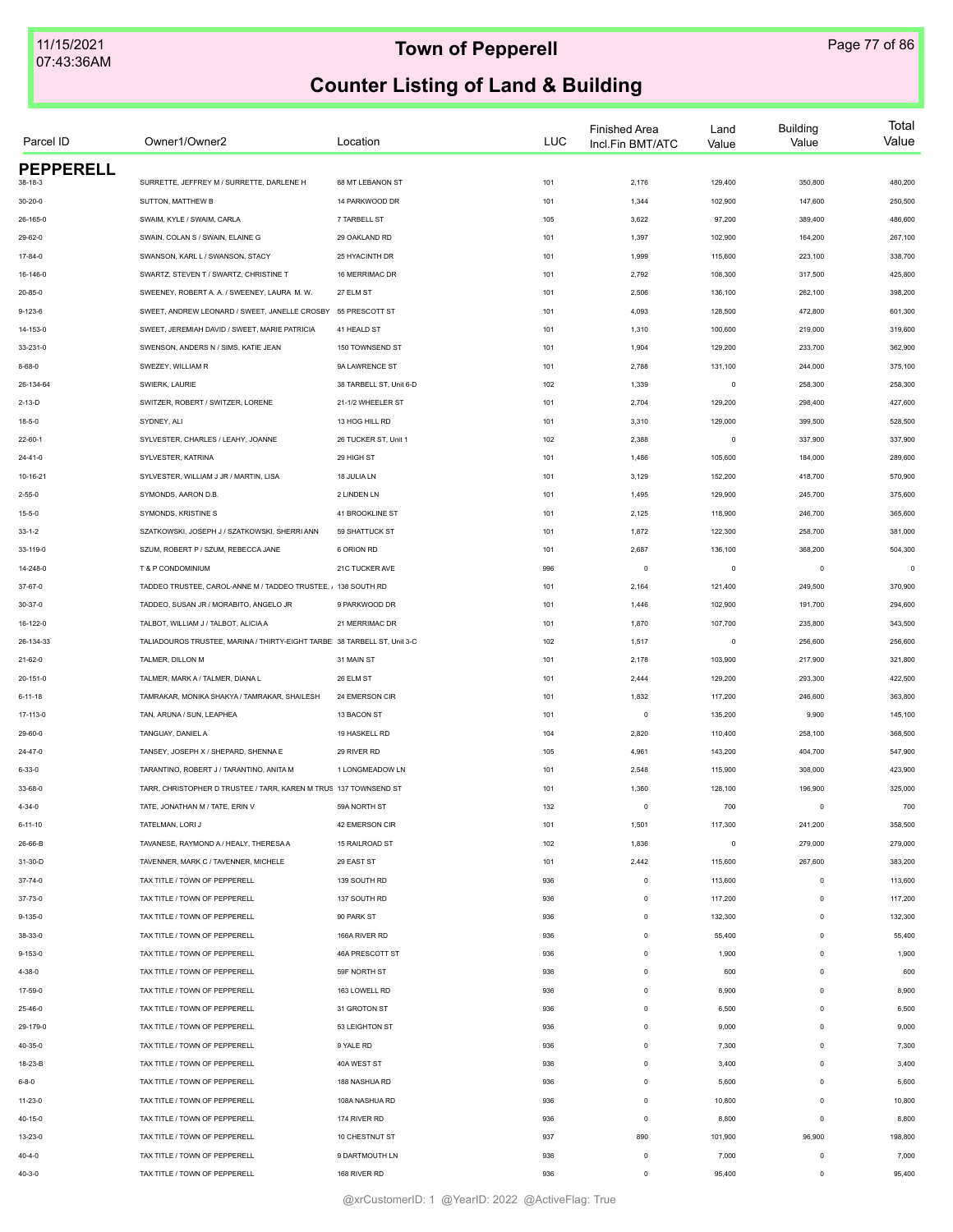| Parcel ID        | Owner1/Owner2                                                          | Location                 | <b>LUC</b> | <b>Finished Area</b><br>Incl.Fin BMT/ATC | Land<br>Value | <b>Building</b><br>Value | Total<br>Value |
|------------------|------------------------------------------------------------------------|--------------------------|------------|------------------------------------------|---------------|--------------------------|----------------|
| <b>PEPPERELL</b> |                                                                        |                          |            |                                          |               |                          |                |
| 6-102-0          | TAX TITLE / TOWN OF PEPPERELL                                          | 42 RIDGE RD              | 936        | $\mathsf 0$                              | 5,800         | $\mathbf 0$              | 5,800          |
| $9 - 103 - 0$    | TAYLOR, ADAM B / TAYLOR, STACEY                                        | 25 SEMINOLE DR           | 101        | 1,648                                    | 103,800       | 242,300                  | 346,100        |
| 11-177-0         | TAYLOR, BRUCE E / FANTASIA, MARY ANNE                                  | 14 DEERFIELD DR          | 101        | 2,308                                    | 106,800       | 280,800                  | 387,600        |
| 32-46-0          | TAYLOR, CHARLES JR                                                     | 44 SHATTUCK ST           | 101        | 3,285                                    | 130,200       | 355,700                  | 485,900        |
| 23-160-0         | TAYLOR, CLIFFORD E / TAYLOR, KATHERINE J                               | 12-14 RIVER RD           | 101        | 1,950                                    | 97,800        | 217,000                  | 314,800        |
| 12-113-0         | TAYLOR, KENNETH A / ELLISON-TAYLOR, JOANNE                             | 121 CHESTNUT ST          | 101        | 1,638                                    | 112,700       | 179,500                  | 292,200        |
| $2 - 15 - B$     | TAYLOR, NELSON R / TAYLOR, SHEILA E                                    | 10 WHEELER ST            | 101        | 1,374                                    | 114,500       | 170,300                  | 284,800        |
| 3-39-B           | TAYNOR, JAMES M / TAYNOR, AMY L                                        | 138 BROOKLINE ST         | 101        | 2,561                                    | 103,000       | 214,300                  | 317,300        |
| $3 - 38 - 0$     | TEACHOUT, JEFFREY L                                                    | 144 BROOKLINE ST         | 101        | 1,400                                    | 103,600       | 151,900                  | 255,500        |
| 20-114-0         | TEED, KENNETH M / TEED, MARGARET THERESA                               | 12 WILLOW ST             | 101        | 1,903                                    | 136,300       | 194,200                  | 330,500        |
| 32-78-0          | TELLER, ROBERT JEFFREY                                                 | 6 WEST ST                | 101        | 1,974                                    | 128,000       | 278,500                  | 406,500        |
| 11-102-0         | TELLIER, DANIEL / TELLIER, JESSICA                                     | 104 NASHUA RD            | 101        | 2,148                                    | 112,600       | 237,000                  | 349,600        |
| $32 - 18 - 8$    | TEMPLE, STEVEN / TEMPLE, DENISE                                        | 91A HARBOR ST            | 101        | 4,367                                    | 137,100       | 712,100                  | 849,200        |
| 14-130-0         | TENNIS, PAUL L / SCOTT, BEVERLY T                                      | 33 PARK ST               | 101        | 2,432                                    | 136,100       | 363,000                  | 499,100        |
| $12 - 41 - 0$    | TERHUNE, HERBERT J / TERHUNE, DOROTHY A                                | 23 BAYBERRY ST           | 101        | 1,684                                    | 128,900       | 207,400                  | 336,300        |
| 31-53-B          | TERPENING, DEVON B / HAYES, MARY K                                     | 4 NOVA DR, Unit B        | 102        | 1,026                                    | $\mathsf 0$   | 199,700                  | 199,700        |
| $9 - 31 - 0$     | TERRASI, CHARLES S / TERRASI, JOAN T                                   | 4 PAIUTE PL              | 101        | 2,822                                    | 138,500       | 232,100                  | 370,600        |
| 6-109-0          | TERRELL-HOLT TRUSTEE, PATRICIA E / TERRELL-HOLT FA 185 NASHUA RD       |                          | 132        | $\mathsf 0$                              | 4,300         | $\mathbf 0$              | 4,300          |
| 32-83-0          | TESINI, PETER A / TESINI, LINDA E                                      | 20 WEST ST               | 101        | 2,712                                    | 128,100       | 358,200                  | 486,300        |
| $12 - 4 - 0$     | TESINI, PETER W / TESINI, KEILA Y                                      | 124 CHESTNUT ST          | 101        | 1,628                                    | 128,800       | 232,600                  | 361,400        |
| 26-30-C          | TESSIER, WILLIAM J                                                     | 41 GROTON ST, Unit 3     | 102        | 980                                      | $\mathsf 0$   | 100,300                  | 100,300        |
| 23-193-F         | TESTA TRUSTEE, JOSEPHINE / JOSEPHINE TESTA FAMILY 103 MAIN ST. Unit 6  |                          | 102        | 968                                      | $\mathsf 0$   | 145,500                  | 145,500        |
| $9 - 99 - 0$     | TESTA, JEFFREY N / TESTA, MAUREEN                                      | 33 SEMINOLE DR           | 101        | 1,806                                    | 102,500       | 175,300                  | 277,800        |
| 15-118-0         | TETO, ROBERT E / TETO, MICHELLE L                                      | 24 HADLEY RD             | 101        | 3,517                                    | 152,000       | 398,100                  | 550,100        |
| 3-256-0          | TETREAULT KIMBALL TRUSTEE, AMY R / TETREAULT FAM 43 LAWRENCE ST        |                          | 101        | 2,041                                    | 121,600       | 237,500                  | 359,100        |
| 16-73-45         | TFT HOLDINGS LLC                                                       | 41 LOMAR PARK DR, Unit 5 | 445        | 2,085                                    | $\mathsf 0$   | 141,000                  | 141,000        |
| 16-73-43         | TFT HOLDINGS LLC                                                       | 41 LOMAR PARK DR, Unit 3 | 445        | 1,014                                    | 0             | 64,500                   | 64,500         |
| 13-105-0         | THACKERAY, JO D / POUDEL, PRAMADA K                                    | 124-126 HEALD ST         | 101        | 1,440                                    | 128,500       | 274,500                  | 403,000        |
| 13-38-0          | THACKWRAY, KAREN / C/O OWEN DOUGHERTY                                  | 51 HEALD ST              | 101        | 1,722                                    | 138,800       | 153,800                  | 292,600        |
| 14-130-8         | THE CHURCH OF PENTECOST USA INC LOWELL/DRACUT 15 VILLAGE RD            |                          | 101        | 4,001                                    | 136,700       | 531,500                  | 668,200        |
| $34 - 35 - 3$    | THE VILLAGE AT SCOTCH PINE FARM CONDOMINIUMS TR 1 SCOTCH PINE FARM WAY |                          | 996        | $\mathsf 0$                              | $\mathsf 0$   | $\mathbf 0$              | $\theta$       |
| 20-43-0          | THEALL, DAVID E / THEALL, MARY                                         | 29 TOWNSEND ST           | 101        | 2,284                                    | 104,600       | 241,400                  | 346,000        |
| 23-62-0          | THEMELIS TRUSTEE, STEPHEN C / THEMELIS TRUSTEE, 1 FRANKLIN ST          |                          | 104        | 2,127                                    | 87,400        | 220,600                  | 308,000        |
| 23-56-0          | THEMELIS TRUSTEE, STEPHEN C / THEMELIS TRUSTEE, J 38 MAIN ST           |                          | 013        | 5,124                                    | 90,500        | 305,400                  | 395,900        |
| 23-55-0          | THEMELIS TRUSTEE, STEPHEN C / THEMELIS TRUSTEE, J 4 FRANKLIN ST        |                          | 101        | 3,505                                    | 100,300       | 350,000                  | 450,300        |
| 25-15-0          | THERIAULT, DAVID E                                                     | 24 NASHUA RD             | 101        | 2,084                                    | 108,100       | 152,600                  | 260,700        |
| $6 - 100 - 0$    | THERRIEN, PAUL A JR / THERRIEN, KRYSTA L                               | 38 RIDGE RD              | 101        | 1,846                                    | 116,100       | 268,400                  | 384,500        |
| 20-113-0         | THIBODEAU, RYAN                                                        | 13 INDEPENDENCE RD       | 101        | 2,756                                    | 129,500       | 357,900                  | 487,400        |
| 23-30-0          | THIELBAR, CHRISTOPHER D / THIELBAR, SHANNON T                          | 13 FRANKLIN ST           | 101        | 1,160                                    | 104,500       | 146,600                  | 251,100        |
| 15-45-0          | THISTLE, RICHARD T SR                                                  | 62A MILL ST              | 104        | 2,796                                    | 119,000       | 343,000                  | 462,000        |
| $33 - 51 - 0$    | THOM, DAVID R / BLOOD, SHERLEY E                                       | 1-11 MT LEBANON ST       | 101        | 3,434                                    | 118,200       | 269,100                  | 387,300        |
| 22-56-0          | THOMANN, KRISTINA M / THOMANN, CHRISTOPHER J                           | 32 TUCKER ST             | 101        | 1,553                                    | 87,700        | 219,700                  | 307,400        |
| 11-29-0          | THOMAS, FREDERICK R / THOMAS, SUSANNA M G                              | 81 NASHUA RD             | 101        | 1,906                                    | 102,100       | 215,400                  | 317,500        |
| 14-300-4         | THOMAS, JOHN W / THOMAS, MARY L                                        | 36 PARK ST               | 101        | 2,385                                    | 136,200       | 354,800                  | 491,000        |
| 31-44-15         | THOMAS. MATTHEW DAVID / THOMAS. HEATHER ANN                            | 24 CRAWFORD WAY          | 101        | 2,448                                    | 115,500       | 370,600                  | 486,100        |
| 34-43-0          | THOMPSON, ANDREW M / THOMPSON, ERYN R                                  | 55A SHIRLEY ST           | 101        | 2,672                                    | 124,400       | 358,800                  | 483,200        |
| $31 - 49 - 1$    | THOMPSON, EDWARD M / THOMPSON, KATHLEEN A                              | 28 EAST ST               | 101        | 1,941                                    | 115,700       | 287,000                  | 402,700        |
|                  |                                                                        |                          |            |                                          |               |                          |                |
| 14-130-10        | THOMPSON, JOHN JR / THOMPSON, STACEY A                                 | 19 VILLAGE RD            | 101        | 4,212                                    | 136,100       | 495,000                  | 631,100        |
| 11-159-0         | THOMSON, ROBERT T / THOMSON, SUSAN M F                                 | 27 DEERFIELD DR          | 101        | 2,514                                    | 113,400       | 319,800                  | 433,200        |
| 20-52-0          | THORPE, CRAIG W / THORPE, PATRICIA ANN                                 | 15 ELM ST                | 101        | 1,935                                    | 127,200       | 223,700                  | 350,900        |
| 23-50-0          | THREE HOLLIS STREET LLC                                                | 3-7 HOLLIS ST            | 340        | 4,126                                    | 231,700       | 348,100                  | 579,800        |
| 20-57-0          | TIERNEY, DAISY TRUSTEE / DAISY TIERNEY REVOCABLE 22 TOWNSEND ST        |                          | 101        | 2,028                                    | 104,500       | 359,800                  | 464,300        |
| 20-55-B          | TIERNEY, DAISY TRUSTEE / DAISY TIERNEY REVOCABLE 22B TOWNSEND ST       |                          | 132        | $\mathsf 0$                              | 300           | $\mathbf 0$              | 300            |
| $9 - 5 - 0$      | TIERNEY, TIMOTHY M / TIERNEY, BARBARA M                                | 137-139 BROOKLINE ST     | 101        | 2,271                                    | 118,900       | 289,700                  | 408,600        |
| 16-37-0          | TIEZZI, KATHRYN A / MARCOTTE, MICHAEL R                                | 22 JUNE ST               | 101        | 2,372                                    | 133,900       | 261,000                  | 394,900        |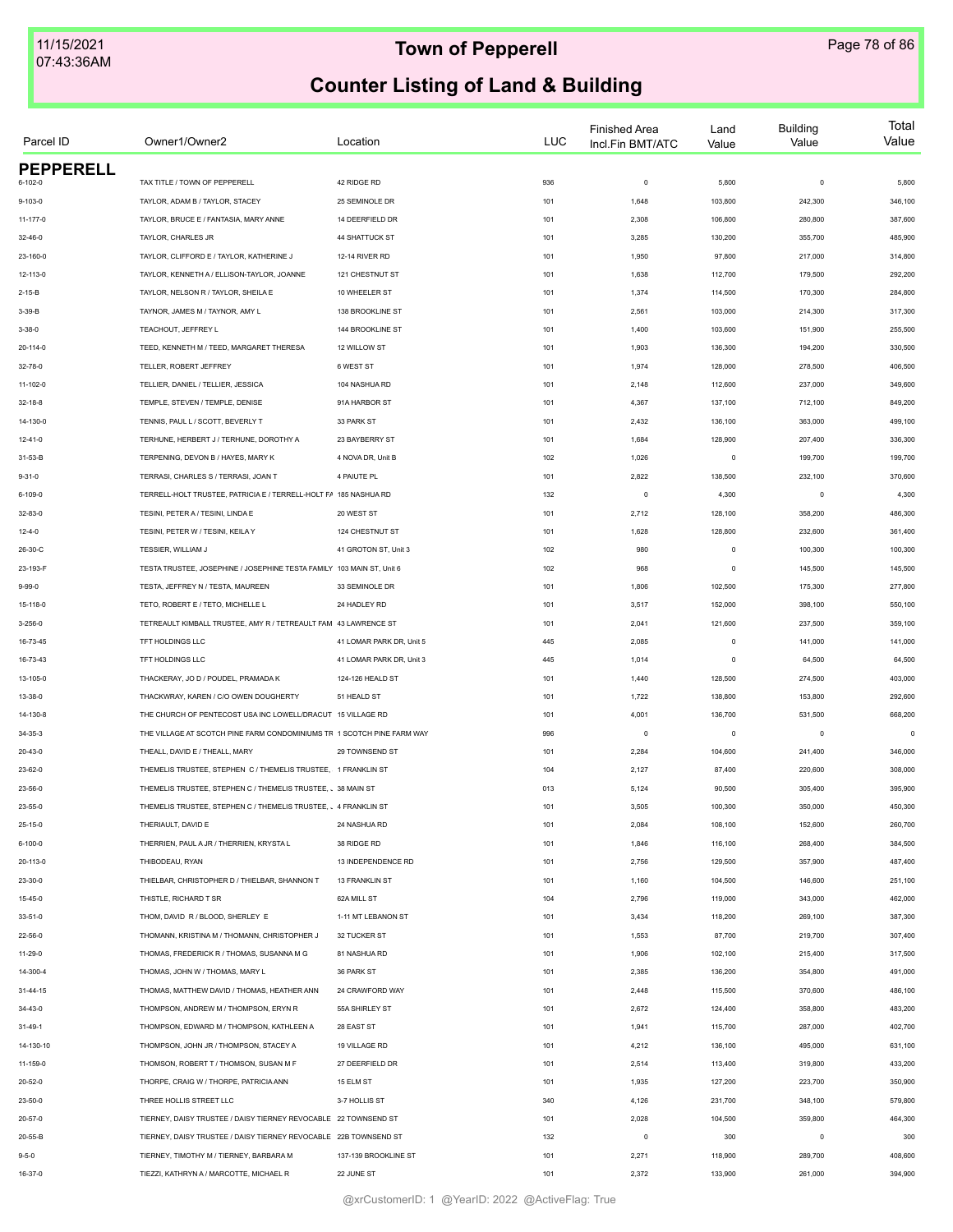| Parcel ID        | Owner1/Owner2                                                              | Location             | <b>LUC</b> | <b>Finished Area</b><br>Incl.Fin BMT/ATC | Land<br>Value | <b>Building</b><br>Value | Total<br>Value |
|------------------|----------------------------------------------------------------------------|----------------------|------------|------------------------------------------|---------------|--------------------------|----------------|
| <b>PEPPERELL</b> |                                                                            |                      |            |                                          |               |                          |                |
| $13 - 6 - 0$     | TILFORD, MARK WILLIAM                                                      | 48 BLOOD ST          | 101        | 2,208                                    | 115,600       | 243,100                  | 358,700        |
| 18-12-0          | TILTON, SCOTT R / TILTON, NANCY E                                          | 143 JEWETT ST        | 101        | 2,825                                    | 121,700       | 305,300                  | 427,000        |
| $26 - 15 - 0$    | TIMPANI, RICHARD R JR                                                      | 11 LOWELL ST         | 101        | 1,292                                    | 87,000        | 159,300                  | 246,300        |
| 11-170-0         | TINE, DAVID R / TINE, KAREN M                                              | 5 DEERFIELD DR       | 101        | 1,858                                    | 106,600       | 248,700                  | 355,300        |
| 15-114-0         | TING, BRIAN L / TING, MEAGHAN R                                            | 14 HADLEY RD         | 101        | 3,668                                    | 152,000       | 405,100                  | 557,100        |
| $35 - 21 - 6$    | TITCOMB, JAY B / TITCOMB, GLORIA L                                         | 5 SPAULDING LN       | 101        | 2,464                                    | 129,600       | 435,600                  | 565,200        |
| 29-67-0          | TOBIN, RYAN E / TOBIN, KARA L                                              | 21 OAKLAND RD        | 101        | 1,338                                    | 102,900       | 185,400                  | 288,300        |
| $22 - 71 - 0$    | TOCCI, CATHERINE M TRUSTEE / CATHERINE M TOCCI IN' 16 TUCKER ST            |                      | 101        | 1,478                                    | 105,500       | 142,300                  | 247,800        |
| 18-30-0          | TOLMAN CAROLYN M TRUSTEE, CAROLYN M TOLMAN RE' 17A HARBOR ST               |                      | 601        | $\circ$                                  | 49,680        | $\circ$                  | 49,680         |
| $32 - 42 - 0$    | TOLMAN CAROLYN TRUSTEE, CAROLYN M TOLMAN REVC 12-26 HARBOR ST              |                      | 017        | 1,949                                    | 158,144       | 214,700                  | 372,844        |
| $32 - 11 - 0$    | TOLMAN, ROBERTA M / TOLMAN, CAROLYN M                                      | 19-31 HARBOR ST      | 601        | $\circ$                                  | 138,031       | $\mathbf 0$              | 138,031        |
| 18-16-0          | TOLMAN, ROBERTA M / TOLMAN, CAROLYN M                                      | 11-17 HARBOR ST      | 601        | $\circ$                                  | 193,863       | $\circ$                  | 193,863        |
| 14-130-4         | TOMASETTI, PERRY J / TOMASETTI, KAREN S                                    | 7 VILLAGE RD         | 101        | 4,693                                    | 137,000       | 503,200                  | 640,200        |
| 27-29-0          | TOMLIN, SEBASTIAN S / TOMLIN, KAYLA R                                      | 11 BENNETT ST        | 101        | 1,422                                    | 108,500       | 197,300                  | 305,800        |
| $15 - 47 - 0$    | TONES, HUGH SMITH                                                          | 64 MILL ST           | 111        | 3,119                                    | 102,500       | 276,700                  | 379,200        |
| $21 - 44 - 0$    | TOOMEY TRUSTEE, THOMAS R / TOOMEY FAMILY REVOC 6 TOWNSEND ST               |                      | 013        | 2,520                                    | 65,400        | 213,200                  | 278,600        |
| $21 - 43 - 0$    | TOOMEY, THOMAS R                                                           | 8 TOWNSEND ST        | 332        | 1,470                                    | 71,100        | 65,800                   | 136,900        |
| $23 - 21 - 3$    | TOPHAM, GREG J / TOPHAM, JOANNE B                                          | 21 TUCKER ST, Unit 3 | 102        | 1,829                                    | $\mathsf 0$   | 281,300                  | 281,300        |
| $3 - 49 - 0$     | TOPJIAN, LARRY / TOPJIAN, MICHELLE A                                       | 52 BOYNTON ST        | 101        | 2,349                                    | 121,100       | 296,700                  | 417,800        |
| 32-19-H          | TOPPI, RAYSA D / TOPPI, WILLIAM S                                          | 99 HARBOR ST         | 101        | 1,685                                    | 124,200       | 180,200                  | 304,400        |
| $32 - 27 - 0$    | TORNELL. STEVEN B / TORNELL. MAXINE P                                      | 226-234 SOUTH RD     | 101        | 1,957                                    | 117,000       | 163,100                  | 280,100        |
|                  |                                                                            | 24 LAKIN ST          |            |                                          |               |                          | 389,400        |
| 36-132-0         | TORPEY, MARK A / TORPEY, REBECCA A<br>TORPEY, PATRICK W / CROTEAU, MARIESA | 42 HASKELL RD        | 101        | 2,715                                    | 133,200       | 256,200                  |                |
| 28-30-0          |                                                                            |                      | 101        | 2,086                                    | 102,900       | 234,500                  | 337,400        |
| 16-14-A          | TORTORA, RENATO / TORTORA, CAROLYN KILLAM                                  | 69 EAST ST           | 101        | 2,619                                    | 115,600       | 334,000                  | 449,600        |
| 17-70-0          | TOUPIN, REBECCA C / TOUPIN, LEO T                                          | 127 LOWELL RD        | 101        | 1,481                                    | 107,500       | 199,700                  | 307,200        |
| $3 - 46 - 0$     | TOURTELLOT TRUSTEE, BRUCE B / TOURTELLOT TRUSTE 46 BOYNTON ST              |                      | 101        | 1,836                                    | 120,100       | 258,700                  | 378,800        |
| $2 - 45 - 0$     | TOWART, GEOFFREY S / TOWART, LISA B                                        | 103 LAWRENCE ST      | 101        | 1,536                                    | 129,200       | 188,600                  | 317,800        |
| $38 - 8 - 0$     | TOWN FOREST / TOWN OF PEPPERELL                                            | 111 RIVER RD         | 930        | $\mathbf 0$                              | 241,700       | $\mathbf 0$              | 241,700        |
| 19-16-0          | TOWN FOREST / TOWN OF PEPPERELL                                            | 17A JEWETT ST        | 930        | $\mathbf 0$                              | 22,300        | $\mathbf 0$              | 22,300         |
| 37-32-0          | TOWN OF PEPPERELL                                                          | 81A SOUTH RD         | 930        | $\mathbb O$                              | 8,700         | $\mathbf 0$              | 8,700          |
| $13 - 38 - 1$    | TOWN OF PEPPERELL                                                          | 51A HEALD ST         | 931        | 120                                      | 15,900        | 72,400                   | 88,300         |
| $20 - 48 - 0$    | TOWN OF PEPPERELL                                                          | 45A MAIN ST          | 930        | $\mathbb O$                              | 31,200        | $\mathbf 0$              | 31,200         |
| 23-220-0         | TOWN OF PEPPERELL                                                          | 15 TUCKER ST         | 930        | $\mathbb O$                              | 11,400        | $\mathbf 0$              | 11,400         |
| $38 - 2 - 1$     | TOWN OF PEPPERELL                                                          | 61 MT LEBANON ST     | 930        | $\Omega$                                 | 9,300         | $\Omega$                 | 9,300          |
| $21 - 52 - 0$    | TOWN OF PEPPERELL                                                          | 15A MAIN ST          | 930        | $\mathbb O$                              | 136,500       | $\mathbf 0$              | 136,500        |
| 21-24-0          | TOWN OF PEPPERELL                                                          | 4 MAIN ST            | 931        | 1,052                                    | 140,100       | 119,000                  | 259,100        |
| $3 - 22 - 0$     | TOWN OF PEPPERELL                                                          | 66-70 BOYNTON ST     | 985        | $\mathbb O$                              | 61,100        | 9,300                    | 70,400         |
| $11 - 15 - 0$    | TOWN OF PEPPERELL                                                          | 5 SUNCOOK ST         | 932        | $\mathbb O$                              | 59,300        | $\mathbf 0$              | 59,300         |
| $3 - 21 - 0$     | TOWN OF PEPPERELL                                                          | 63-69 BOYNTON ST     | 930        | $\mathbb O$                              | 128,300       | $\mathbf 0$              | 128,300        |
| $3 - 23 - 0$     | TOWN OF PEPPERELL                                                          | 72 BOYNTON ST        | 930        | $\circ$                                  | 153,100       | $\mathbf 0$              | 153,100        |
| $3 - 35 - 0$     | TOWN OF PEPPERELL                                                          | 66 BOYNTON ST        | 931        | 5,280                                    | 292,100       | 308,700                  | 600,800        |
| 23-147-0         | TOWN OF PEPPERELL                                                          | 45 MAIN ST           | 931        | 80,697                                   | 196,600       | 8,992,000                | 9,188,600      |
| 26-209-0         | TOWN OF PEPPERELL                                                          | 56 GROTON ST         | 930        | $\circ$                                  | 71,000        | $\circ$                  | 71,000         |
| 21-48-0          | TOWN OF PEPPERELL                                                          | 4 ELM ST             | 931        | $\circ$                                  | 165,800       | 26,100                   | 191,900        |
| $6 - 11 - 57$    | TOWN OF PEPPERELL                                                          | 30 EMERSON CIR       | 931        | 600                                      | 150,800       | 46,900                   | 197,700        |
| $21 - 47 - 0$    | TOWN OF PEPPERELL                                                          | 1 MAIN ST            | 931        | 13,688                                   | 149,500       | 900,200                  | 1,049,700      |
| $22 - 4 - 0$     | TOWN OF PEPPERELL                                                          | 33 CHACE AVE         | 931        | 127,577                                  | 292,300       | 27,220,700               | 27,513,000     |
|                  | TOWN OF PEPPERELL                                                          | 16 RIVER RD          | 930        | $\mathbb O$                              | 9,500         | $\mathbf 0$              | 9,500          |
| 23-162-0         |                                                                            |                      |            |                                          |               |                          |                |
| 3-361-0          | TOWN OF PEPPERELL / 1973 BURNHAM AGREEMENT                                 | 64 BOYNTON ST        | 931        | $\mathbf 0$                              | 121,500       | 3,500                    | 125,000        |
| 20-88-0          | TOWNE, DARREL K / MARTINATH-TOWNE, BONNIE S                                | 31 ELM ST            | 101        | 1,112                                    | 100,100       | 180,000                  | 280,100        |
| 30-48-0          | TOWNSEND, KAREN M / TOWNSEND, RYAN L                                       | 88 LOWELL RD         | 101        | 2,014                                    | 102,000       | 234,200                  | 336,200        |
| 19-47-0          | TOWNSEND, RICHARD S JR TRUSTEE / THE RICHARD S T 93 JEWETT ST              |                      | 101        | 3,986                                    | 128,500       | 405,700                  | 534,200        |
| $19 - 51 - 0$    | TRACHIM, JAY                                                               | 82 HEALD ST          | 101        | 1,628                                    | 148,700       | 214,400                  | 363,100        |
| 15-36-0          | TRAVERS, MICHAEL R JR / TRAVERS, SABRINA                                   | 22 BROOKLINE ST      | 101        | 3,847                                    | 129,100       | 495,200                  | 624,300        |
| 30-26-0          | TREMBLAY TRUSTEE, CHERYL A / CHERYL A TREMBLAY R 4 OAKLAND RD              |                      | 101        | 1,477                                    | 104,100       | 195,600                  | 299,700        |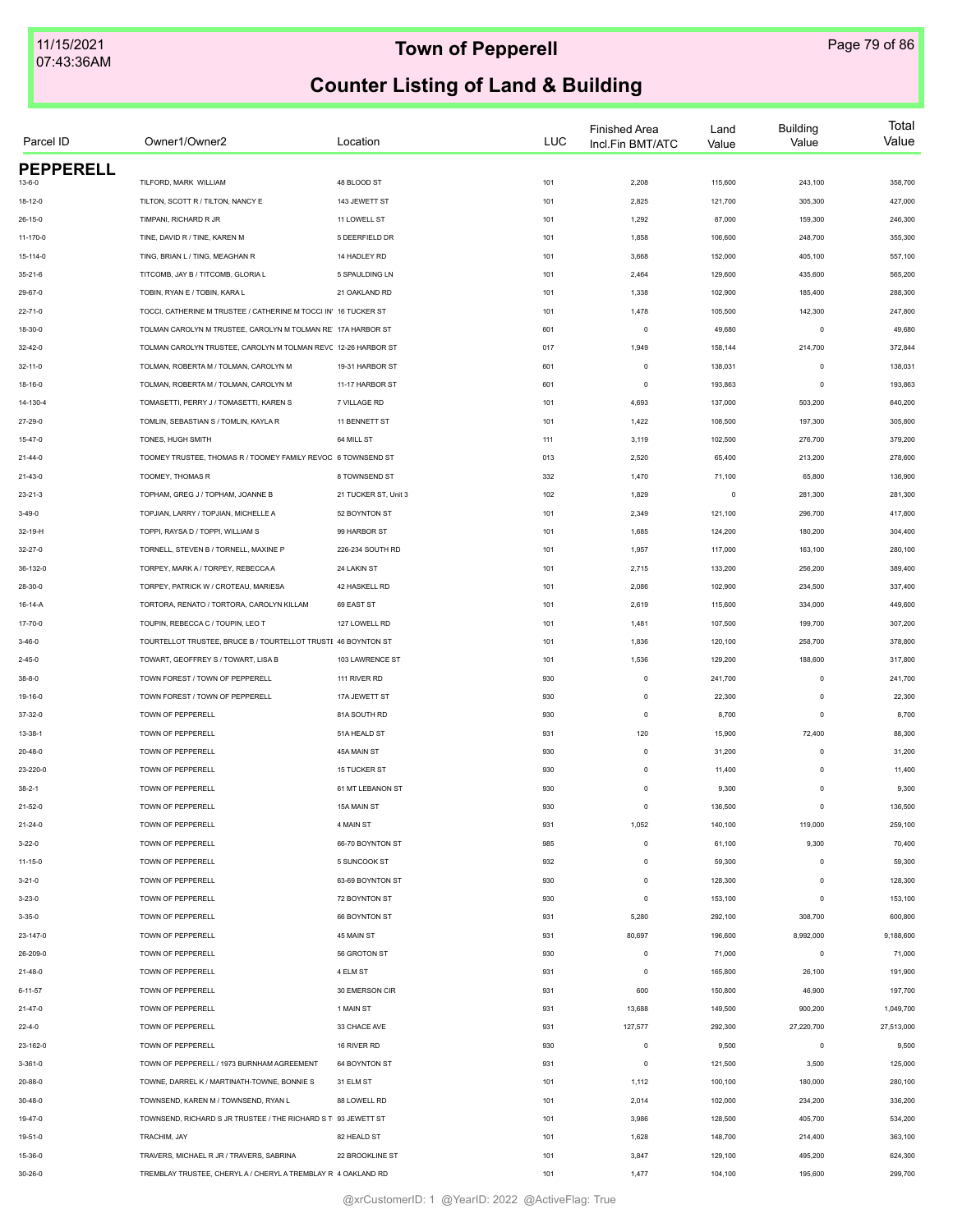| Parcel ID        | Owner1/Owner2                                                   | Location                  | <b>LUC</b> | <b>Finished Area</b><br>Incl.Fin BMT/ATC | Land<br>Value | <b>Building</b><br>Value | Total<br>Value |
|------------------|-----------------------------------------------------------------|---------------------------|------------|------------------------------------------|---------------|--------------------------|----------------|
| <b>PEPPERELL</b> |                                                                 |                           |            |                                          |               |                          |                |
| 18-74-0          | TREMBLAY, MAURICE H / TREMBLAY, T MARILYN                       | 76 WEST ST                | 101        | 1,937                                    | 130,300       | 253,100                  | 383,400        |
| 18-50-0          | TREMBLAY, NOAH J / TREMBLEY, SAMANTHA                           | 69 WEST ST                | 101        | 3,206                                    | 128,000       | 294,100                  | 422,100        |
| 29-46-0          | TRICKETT, BRIAN E / TRICKETT, SUSAN J                           | 43 PARKWOOD DR            | 101        | 2,043                                    | 113,000       | 213,200                  | 326,200        |
| 15-99-0          | TRIEBSCH, EDWARD J / TRIEBSCH, BLANCHE                          | 29 HADLEY RD              | 101        | 3,671                                    | 152,000       | 411,300                  | 563,300        |
| $13 - 4 - 0$     | TRIEHY TRUSTEE, JAMES R / TRIEHY TRUSTEE, JACQUEL 43 MAPLE ST   |                           | 101        | 2,052                                    | 127,200       | 277,600                  | 404,800        |
| $8 - 49 - 0$     | TRIEHY, JUDY A / TRIEHY 2021 TRUST                              | 44-56 MAPLE ST            | 101        | 1,908                                    | 149,000       | 226,500                  | 375,500        |
| 13-109-0         | TRIEHY, KURTIS J / TRIEHY, KRISTINA                             | 7 CHESTNUT ST             | 101        | 2,039                                    | 128,100       | 261,200                  | 389,300        |
| 14-146-0         | TRIEHY, OWEN PATRICK                                            | 47 HEALD ST               | 101        | 3,050                                    | 119,600       | 221,900                  | 341,500        |
| $23 - 25 - 2$    | TRINIDAD. CHRISLEN N / BENITEZ. ENNY                            | 4 PARKER HILL WAY, Unit B | 102        | 1,456                                    | $\mathsf 0$   | 232,100                  | 232,100        |
| 22-66-0          | TRIPP, JENNIFER                                                 | 4 TUCKER PARK             | 101        | 1,217                                    | 93,700        | 151,000                  | 244,700        |
| $31 - 44 - 14$   | TRITES, JOSEPH M / TRITES, KIM                                  | 22 CRAWFORD WAY           | 101        | 2,570                                    | 114,300       | 377,600                  | 491,900        |
| 10-50-0          | TROESTER, KAI / TROESTER, JENNIFER E                            | <b>15 ELLIOTT ST</b>      | 101        | 2,701                                    | 131,100       | 349,800                  | 480,900        |
| 7-11-6           | TROIANO, CHRISTOPHER J / TROIANO, KIMBERLY L                    | 11 CHARLES PLACE          | 101        | 2,658                                    | 143,300       | 311,000                  | 454,300        |
| $9 - 78 - 0$     | TROTTIER, STEPHEN P / TROTTIER, HELEN A                         | 18 ALGONQUIN RD           | 101        | 2,050                                    | 106,600       | 214,900                  | 321,500        |
| 26-163-0         | TROWBRIDGE, ANN M                                               | 8-12 LEIGHTON ST          | 105        | 3,399                                    | 93,300        | 304,900                  | 398,200        |
| 20-150-0         | TRUEBLOOD, DIANE C                                              | 21A HEALD ST              | 101        | 2,247                                    | 137,300       | 273,400                  | 410,700        |
| 36-102-0         | TSENG, ANGELA / KORETSKY, DOUGLAS                               | 39 LAKIN ST               | 101        | 1,964                                    | 130,300       | 232,000                  | 362,300        |
| $31 - 12 - 2$    | TSYGANKOV, PAVEL / SCHERBAK, VICTORIA                           | 93 LOWELL RD, Unit 2      | 102        | $\circ$                                  | 55,025        | 9,900                    | 64,925         |
| 22-48-0          | TUCKER PARK CONDO DEV                                           | 8 TUCKER PARK             | 996        | $\circ$                                  | $\mathsf 0$   | $\mathbf 0$              | $\epsilon$     |
| $22 - 9 - 0$     | TUCKER, AMELIA / TUCKER, JOSEPH MICHAEL                         | 16A BROOKLINE ST          | 101        | 2,488                                    | 109,900       | 267,900                  | 377,800        |
| 16-14-0          | TULLY ET AL TRUSTEE, GEORGE E / DUNSTABLE RURAL 97A OFF EAST ST |                           | 950        | $\mathsf 0$                              | 24,600        | $\mathbf 0$              | 24,600         |
| 6-16-0           | TULLY FARMS INC                                                 | 175-185 NASHUA RD         | 440        | $\mathbb O$                              | 391,800       | $\mathbf 0$              | 391,800        |
| $6 - 16 - 1$     | TULLY FARMS INC                                                 | 3 CHAPMAN ST              | 450        | $\mathbb O$                              | 389,900       | $\mathbf 0$              | 389,900        |
| $23 - 5 - 0$     | TULLY HOMES LLC                                                 | 5 TUCKER AVE              | 103        | 860                                      | 101,600       | 11,900                   | 113,500        |
| $9 - 160 - 0$    | TULLY, JEFFREY P / TULLY, CHRISTOPHER                           | 102 BROOKLINE ST          | 101        | 2,050                                    | 128,100       | 216,900                  | 345,000        |
|                  |                                                                 |                           |            |                                          |               |                          |                |
| 13-9-B           | TULLY, KENNETH A                                                | 20 SHEFFIELD ST           | 101        | 768                                      | 131,800       | 36,400                   | 168,200        |
| 29-107-0         | TUMBOH, EMMA M                                                  | 9 FIRST AVE               | 101        | 1,094                                    | 102,900       | 150,900                  | 253,800        |
| 10-33-0          | TURCOTTE, MICHAEL A / TURCOTTE, MICHELE M                       | <b>14 ELLIOTT ST</b>      | 101        | 2,954                                    | 128,100       | 360,600                  | 488,700        |
| 9-123-9          | TURGEON, CHERYLA / EVANS, DAVID L                               | 3 HUNT CLUB WAY           | 101        | 2,696                                    | 135,300       | 433,200                  | 568,500        |
| 33-117-0         | TURNER, DANI M / D'ELIA, DAVID J                                | 15 CELESTIAL WAY          | 101        | 3,424                                    | 136,100       | 409,800                  | 545,900        |
| 12-70-0          | TURNER, MICHAEL                                                 | 7-9 ASHLEY ST             | 101        | 2,311                                    | 136,100       | 278,200                  | 414,300        |
| 11-131-0         | TWOMEY, JASON M                                                 | 41 MERRIMAC DR            | 101        | 2,506                                    | 110,000       | 265,900                  | 375,900        |
| 19-37-0          | TYLER, EDWARD III / TYLER, CATHERINE W                          | 34-36 JEWETT ST           | 104        | 3,840                                    | 142,900       | 284,100                  | 427,000        |
| $31 - 3 - 17$    | TZELIAS, GEORGE D / MAKEVICH, ASHLEY D                          | 3 MINIGEL CIR             | 101        | 2,410                                    | 123,700       | 417,300                  | 541,000        |
| 23-175-0         | TZITZENIKOS TRUSTEE, MILTIADES / TZITZENIKOS TRUS1 85 MAIN ST   |                           | 132        | $\circ$                                  | 4,900         | $\mathbf 0$              | 4,900          |
| 26-50-0          | TZITZENIKOS TRUSTEE, MILTIADES / TZITZENIKOS TRUS1 158 MAIN ST  |                           | 031        | 6,000                                    | 136,400       | 316,200                  | 452,600        |
| $9 - 23 - 0$     | UHLENDORF LE, DEBORAH G / UHLENDORF LE, PETER L 97 BROOKLINE ST |                           | 101        | 2,478                                    | 104,600       | 230,500                  | 335,100        |
| 13-93-0          | ULANDAY, JOSEPH / ULANDAY, ROSITA                               | 33 MAPLE ST               | 101        | 2,532                                    | 128,600       | 324,500                  | 453,100        |
| 17-99-0          | UNDERWOOD, CHRISTOPHER M / UNDERWOOD, ASTRID 12 HYACINTH DR     |                           | 101        | 1,412                                    | 134,500       | 204,500                  | 339,000        |
| 34-37-0          | UNIT #1 AND UNIT #2 RIVER ROAD CONDOMINIUM TRUST 91 RIVER RD    |                           | 996        | $\circ$                                  | $\mathsf 0$   | $\mathbf 0$              | $\circ$        |
| 23-106-0         | UNITED METHODIST CHURCH                                         | 1A CHAPEL PL              | 961        | 2,768                                    | 93,000        | 239,700                  | 332,700        |
| 23-99-0          | UNITED METHODIST CHURCH                                         | 18A MILL ST               | 962        | $\circ$                                  | 89,800        | 0                        | 89,800         |
| 23-105-0         | UNITED METHODIST CHURCH                                         | 1 CHAPEL PL               | 960        | 8,542                                    | 124,700       | 629,000                  | 753,700        |
| 23-102-0         | UNITED METHODIST CHURCH                                         | 16 MILL ST                | 962        | $\circ$                                  | 109,500       | $\circ$                  | 109,500        |
| 29-122-E         | UPPERMAN, CHRISTOPHER P / UPPERMAN, IRENE                       | 34 LOWELL RD, Unit 11     | 102        | 1,160                                    | $\mathsf 0$   | 157,600                  | 157,600        |
| 33-62-0          | URBANOWSKI, JOSEPH C / URBANOWSKI, PATRICIA H                   | 125 TOWNSEND ST           | 101        | 2,870                                    | 111,100       | 237,300                  | 348,400        |
| $6 - 98 - 0$     | URBATI, JAMES D / SCHMITT, CHRISTINE A                          | 34 RIDGE RD               | 101        | 2,572                                    | 116,100       | 316,000                  | 432,100        |
| 41-1-17          | UTKE, CRISTINA                                                  | 9 RILEYS WAY              | 101        | 3,693                                    | 115,800       | 504,500                  | 620,300        |
| 23-11-0          | UX, GEORGE T / UX, JOAN E                                       | 12 TUCKER AVE             | 101        | 2,280                                    | 103,800       | 266,900                  | 370,700        |
| 35-21-0          | VADNAIS, CHRISTOPHER L                                          | 83 RIVER RD               | 101        | 3,040                                    | 129,300       | 468,400                  | 597,700        |
| 18-99-0          | VAIL, MEAGHAN E / LUTHER, ALEXANDERE G                          | 3 BLUEBERRY HILL RD       | 101        | 3,065                                    | 143,000       | 419,700                  | 562,700        |
|                  |                                                                 |                           |            |                                          |               |                          |                |
| 31-29-R          | VALCOURT, DENNIS A / VALCOURT, REBECCA A                        | 26 EAST ST                | 101        | 1,688                                    | 115,600       | 210,500                  | 326,100        |
| $6 - 11 - 52$    | VALDANBRINI, JASON P                                            | 21 EMERSON CIR            | 101        | $\mathbb O$                              | 65,100        | 151,900                  | 217,000        |
| $10 - 5 - 9$     | VALENTE, LISA MARIE                                             | 22 PIERCE ST              | 101        | 3,108                                    | 128,200       | 400,700                  | 528,900        |
| 33-95-0          | VALENTINE, ANTHONY / WALDRON, CINDI                             | 10A BANCROFT ST           | 130        | $\circ$                                  | 151,300       | 0                        | 151,300        |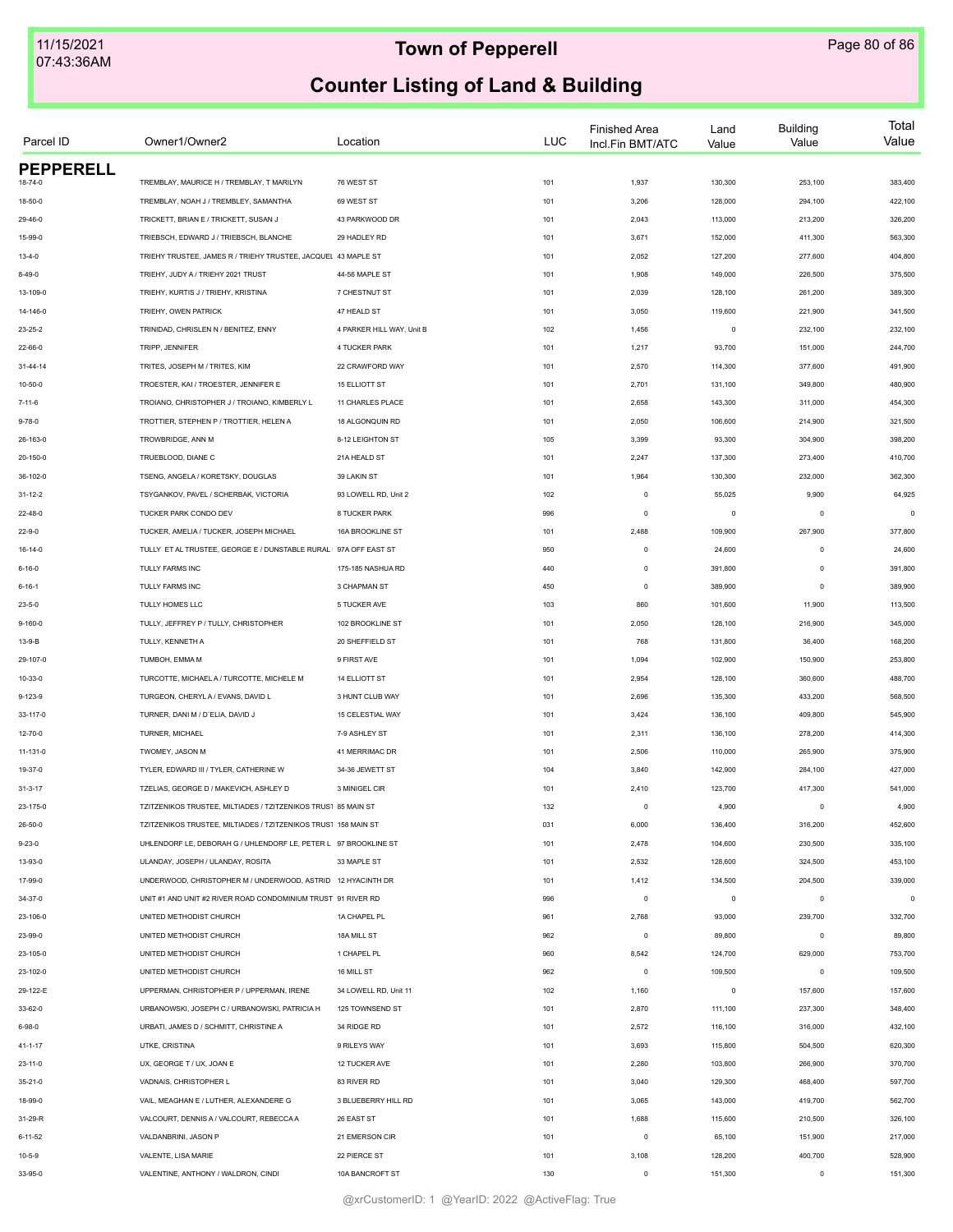| Parcel ID        | Owner1/Owner2                                                      | Location                | <b>LUC</b> | <b>Finished Area</b><br>Incl.Fin BMT/ATC | Land<br>Value | <b>Building</b><br>Value | Total<br>Value |
|------------------|--------------------------------------------------------------------|-------------------------|------------|------------------------------------------|---------------|--------------------------|----------------|
| <b>PEPPERELL</b> |                                                                    |                         |            |                                          |               |                          |                |
| $14 - 61 - 0$    | VALENTINE, SANDRA L                                                | 12 OAK HILL ST          | 101        | 1,296                                    | 115,800       | 182,100                  | 297,900        |
| 33-28-0          | VALLENTINE, ANTHONY / WALDRON, CINDI                               | 4 BANCROFT ST           | 101        | 3,532                                    | 138,000       | 501,400                  | 639,400        |
| $20 - 84 - 0$    | VALLERAND TRUSTEE, JOHN I / VALLERAND TRUSTEE, R( 2 KIRIN KROSSING |                         | 101        | 1,997                                    | 128,500       | 240,800                  | 369,300        |
| 19-36-0          | VAN LENNEP, WILLIAM B / VAN LENNEP, SUSAN A                        | 40-42 JEWETT ST         | 101        | 1,926                                    | 156,500       | 243,100                  | 399,600        |
| 26-134-63        | VAN SOOY, CHARLENE T                                               | 38 TARBELL ST, Unit 6-C | 102        | 1,471                                    | $\circ$       | 248,200                  | 248,200        |
| 29-108-0         | VAN VEEN, JAMES C / SWANSON, CRYSTAL A                             | 7 FIRST AVE             | 101        | 1,256                                    | 102,900       | 170,300                  | 273,200        |
| 14-124-23        | VANASSELBERG, CHRISTOPHER                                          | 31 VILLAGE RD           | 101        | 3,311                                    | 108,300       | 432,000                  | 540,300        |
| $9 - 11 - 0$     | VANCE TRUSTEE, RICHARD G / VANCE TRUSTEE, THELM/ 121 BROOKLINE ST  |                         | 101        | 2,229                                    | 104,600       | 252,000                  | 356,600        |
| 23-193-V         | VANCE, PAMELA L                                                    | 103 MAIN ST, Unit 22    | 102        | 1,206                                    | $\mathsf 0$   | 166,500                  | 166,500        |
| 40-67-0          | VANDERSTEUR, NORMAN A / VANDERSTEUR, LUCIA                         | 16 ROBIN LN             | 101        | 2,142                                    | 129,800       | 305,200                  | 435,000        |
| 12-26-0          | VANGILDER, JAMES W                                                 | 146 HEALD ST            | 101        | 2,823                                    | 122,600       | 353,600                  | 476,200        |
| $34 - 61 - 0$    | VARGAS, SAMUEL / VARGAS, SUE                                       | 50 MT LEBANON ST        | 101        | 3,825                                    | 121,900       | 352,600                  | 474,500        |
| 14-155-0         | VASAPOLLI, MARK A / VASAPOLLI, SUSAN R                             | 3 LAUREL ST             | 101        | 1,791                                    | 100,800       | 183,500                  | 284,300        |
| 13-95-0          | VASEL, WILLIAM J JR / VASEL, KATHERINE A                           | 8 BLOOD ST              | 101        | 2,280                                    | 138,600       | 291,300                  | 429,900        |
| $32 - 14 - 0$    | VASQUEZ. RICHARD A / VASQUEZ. MAXINE A                             | 13 WEST ST              | 130        | $\circ$                                  | 127,200       | $\circ$                  | 127,200        |
| $9 - 20 - 0$     | VAUDO, BEAU J / BLAIS, TIFFANY L                                   | 103 BROOKLINE ST        | 101        | 2,497                                    | 96,500        | 236,400                  | 332,900        |
| 7-315-0          | VEIT, MICHAEL F                                                    | 93 CHESTNUT ST          | 101        | 1,284                                    | 128,100       | 170,100                  | 298,200        |
| 14-163-0         | VENDITTI, PAUL F / VENDITTI, TERESA                                | 16 PALMER RD            | 101        | 2,213                                    | 102,000       | 222,000                  | 324,000        |
| 38-25-A          | VENEZIANO, VINITA J / MARTIN, DONALD J                             | 103 MT LEBANON ST       | 101        | 2,454                                    | 108,800       | 330,200                  | 439,000        |
| 19-14-0          | VENUTI, COLLEEN                                                    | 56 HEALD ST             | 101        | 1,300                                    | 129,200       | 205,800                  | 335,000        |
| 29-123-B         | VERBEEK, PETER C                                                   | 34 LOWELL RD, Unit 14   | 102        | 1,392                                    | $\mathsf 0$   | 181,500                  | 181,500        |
| $2 - 23 - 0$     | VERHULST, WILLIAM A / VERHULST, CANDACE E                          | 28 WHEELER ST           | 101        | 1,695                                    | 145,400       | 308,900                  | 454,300        |
| 24-24-0          | VERIZON / STATE AND LOCAL TAXES                                    | 20 HIGH ST              | 430        | 2,200                                    | 129,200       | 152,800                  | 282,000        |
| 34-19-15         | VERRE, JEFFREY A / VERRE, ABBY D                                   | 14 SHIRLEY ST           | 101        | 2,462                                    | 136,200       | 368,800                  | 505,000        |
| $2 - 11 - 1$     | VESPUCCI JR TRUSTEE, ANTHONY J / VESPUCCI TRUSTE 81 LAWRENCE ST    |                         | 101        | 2,867                                    | 129,400       | 404,300                  | 533,700        |
| 13-43-0          | VEYSEY POWELL, JESSICA S / VEYSEY POWELL, STEPHE 54 BLOOD ST       |                         | 101        | 2,309                                    | 133,500       | 232,100                  | 365,600        |
| $8 - 58 - 0$     | VEYSEY, JASON W / VEYSEY, MARY E                                   | 6 BOYNTON ST            | 101        | 1,872                                    | 127,800       | 215,800                  | 343,600        |
|                  |                                                                    |                         |            |                                          |               |                          |                |
| $8 - 52 - 0$     | VEYSEY, JOHN J / VEYSEY, PAMELA C                                  | 58 BLOOD ST             | 101        | 2,069                                    | 133,500       | 241,900                  | 375,400        |
| $35 - 8 - 0$     | VIEIRA, PAUL D / VIEIRA, SHARON A                                  | 118 GROTON ST           | 101        | 2,057                                    | 132,500       | 282,500                  | 415,000        |
| 15-86-0          | VIEIRA, ROBERT D / KENNEALLY, PATRICIA                             | 85-87 HOLLIS ST         | 130        | $\mathsf 0$                              | 134,900       | $\mathbf 0$              | 134,900        |
| $15 - 10 - 0$    | VIEIRA, ROBERT D / KENNEALLY, PATRICIA                             | 83 HOLLIS ST            | 013        | 5,957                                    | 129,600       | 539,100                  | 668,700        |
| $10 - 20 - 0$    | VIEIRA, ROBERT D / KENNEALLY, PATRICIA                             | 89 HOLLIS ST            | 101        | 3,177                                    | 107,900       | 311,700                  | 419,600        |
| $31 - 44 - 7$    | VIEL, JEFFREY E / VIEL, KARA M                                     | 10 CRAWFORD WAY         | 101        | 2,570                                    | 119,800       | 391,300                  | 511,100        |
| 40-70-0          | VILLA, KEITH J / VILLA, ALICIA A                                   | 10 ROBIN LN             | 101        | 2,185                                    | 129,200       | 317,600                  | 446,800        |
| $3 - 404 - 0$    | VIRGIN, PAUL / MATORIN, KRISTINE                                   | 21 BEMIS RD             | 101        | 2,181                                    | 102,100       | 267,300                  | 369,400        |
| 21-50-0          | VISHNU REAL ESTATE LLC                                             | 11-13 MAIN ST           | 340        | 2,268                                    | 130,600       | 151,700                  | 282,300        |
| 31-67-A          | VISNASKAS, JOHN A                                                  | 11 NOVA DR, Unit A      | 102        | 1,026                                    | $\circ$       | 180,400                  | 180,400        |
| 38-72-0          | VISNIEWSKI TRUSTEE, MICHAEL J / VISNIEWSKI TRUSTEE 94 SHIRLEY ST   |                         | 101        | 2,418                                    | 136,200       | 293,400                  | 429,600        |
| 38-63-0          | VISNIEWSKI, MICHAEL L / VISNIEWSKI, ANDREW S                       | 100A SHIRLEY ST         | 131        | $\mathsf 0$                              | 124,300       | $\mathbf 0$              | 124,300        |
| 29-118-0         | VITALE, STEPHEN J JR / VITALE, CHRISTINE E                         | 14 HASKELL RD           | 101        | 1,495                                    | 102,900       | 202,100                  | 305,000        |
| 33-86-0          | VOCE, JUSTIN MICHAEL / VOCE, EMILY MARIE                           | 17 MT LEBANON ST        | 101        | 2,160                                    | 111,100       | 266,500                  | 377,600        |
| $25 - 5 - 0$     | VODZAK, LESLIE ANN                                                 | 52 MILL ST              | 101        | 1,900                                    | 98,800        | 223,900                  | 322,700        |
| $5 - 26 - 0$     | VOGEL TRUSTEE, KARLA E / CANNATA TRUSTEE, ROBER1 177 HOLLIS ST     |                         | 132        | $\mathsf 0$                              | 400           | $^{\circ}$               | 400            |
| 24-64-0          | VOGELSANG, ERIC G / VOGELSANG, KRISTINE M                          | 36 RIVER RD             | 101        | 2,883                                    | 136,500       | 288,300                  | 424,800        |
| $10 - 21 - 0$    | VOLPE, ALBERT V / VOLPE, THERESA M                                 | 93 HOLLIS ST            | 101        | 1,681                                    | 108,900       | 178,900                  | 287,800        |
| $6 - 91 - 0$     | VOUTHOURELIS, ANASTASIOS / VOUTHOURELIS, MARY A 18 RIDGE RD        |                         | 101        | 3,245                                    | 118,300       | 350,600                  | 468,900        |
| 20-122-0         | WADE, JENNIFER A                                                   | 8A JEWETT ST            | 130        | $\circ$                                  | 121,600       | $\circ$                  | 121,600        |
| $20 - 71 - 0$    | WADE, JENNIFER A                                                   | 8 JEWETT ST             | 101        | 2,178                                    | 128,400       | 203,500                  | 331,900        |
| $8 - 80 - 0$     | WAGNER, GIOANNE L / WAGNER, JAMES C                                | 30 BOYNTON ST           | 101        | 2,433                                    | 115,900       | 271,500                  | 387,400        |
| $10 - 47 - 0$    | WAGNER, MARK J TRUSTEE / THE MARK JOSEPH WAGNE 17 PIERCE ST        |                         | 101        | 2,904                                    | 120,100       | 359,000                  | 479,100        |
| 29-80-0          | WAITE, JAMES P / WAITE, LOIS A                                     | 7 PINE ST               | 101        | 1,495                                    | 102,800       | 171,900                  | 274,700        |
| 26-13-0          | WAITKUS, GERALD R / WAITKUS, DIANE L                               | 18 RAILROAD ST          | 101        | 2,036                                    | 92,600        | 214,600                  | 307,200        |
| $9 - 171 - 0$    | WAITKUS, PAUL G JR / WAITKUS, CAROLE A                             | 84 PARK ST              | 101        | 2,140                                    | 132,500       | 250,800                  | 383,300        |
|                  | WAKEHAM, KRISTI                                                    | 13 PARKWOOD DR          | 101        | 1,432                                    | 102,900       | 186,700                  | 289,600        |
| 30-35-0          | WALKER, KYLE / WALKER, DENYSE                                      | 5 CHEYENNE RD           |            |                                          |               |                          |                |
| $9 - 45 - 0$     |                                                                    |                         | 101        | 1,536                                    | 134,300       | 226,600                  | 360,900        |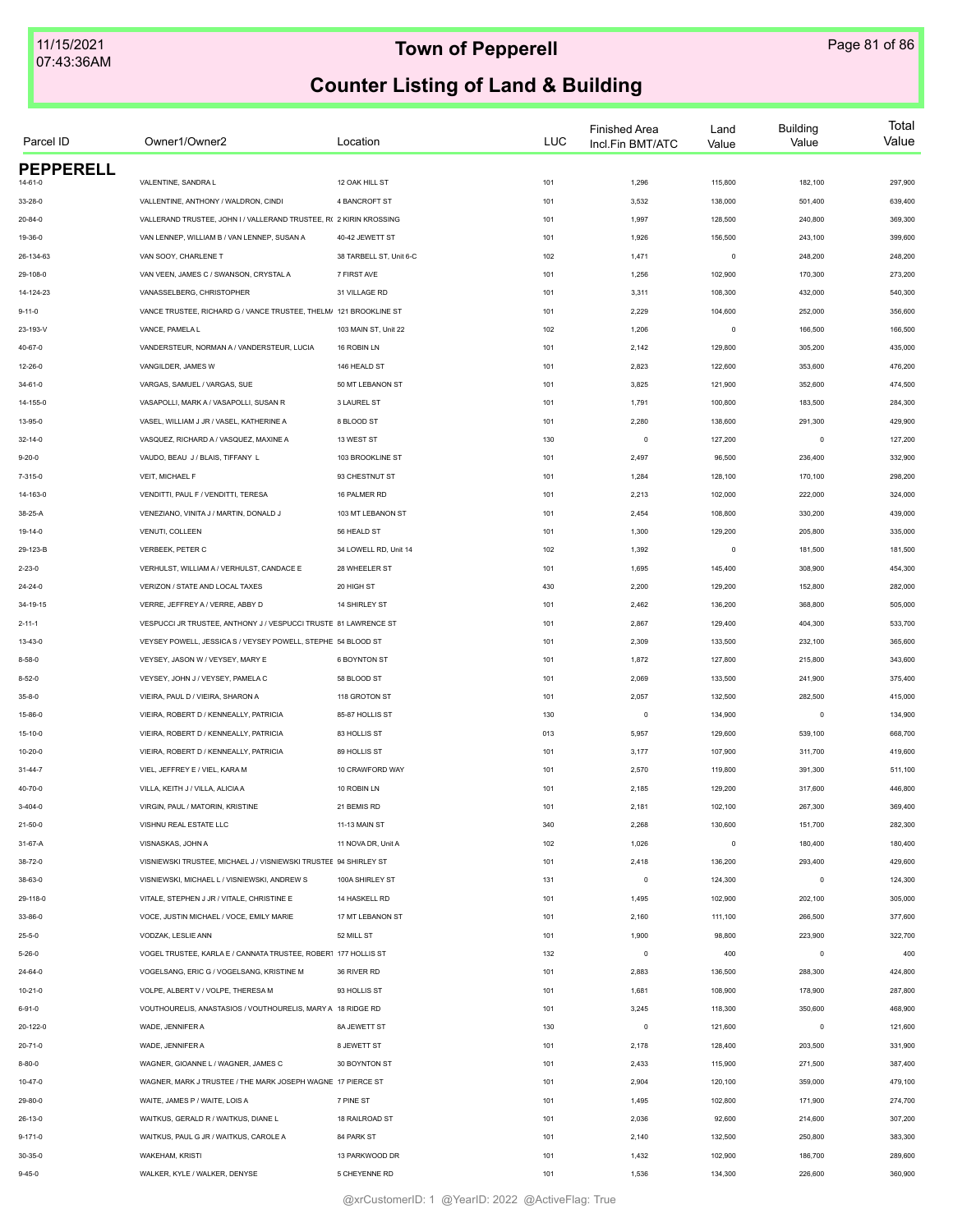| Parcel ID        | Owner1/Owner2                                                    | Location             | LUC | <b>Finished Area</b><br>Incl.Fin BMT/ATC | Land<br>Value | <b>Building</b><br>Value | Total<br>Value |
|------------------|------------------------------------------------------------------|----------------------|-----|------------------------------------------|---------------|--------------------------|----------------|
| <b>PEPPERELL</b> |                                                                  |                      |     |                                          |               |                          |                |
| 12-93-0          | WALKER, SCOTT A / LOVELESS-WALKER, PAMELA J                      | 26 ASHLEY ST         | 101 | 2,682                                    | 130,100       | 309,200                  | 439,300        |
| 18-94-0          | WALKER, SPENCER L / WALKER, THERESA M                            | 6 BLUEBERRY HILL RD  | 101 | 3,036                                    | 143,000       | 411,100                  | 554,100        |
| 26-35-0          | WALL, KATHLEEN F                                                 | 11 MILL ST           | 101 | 1,503                                    | 85,300        | 155,400                  | 240,700        |
| 3-100-0          | WALLACE, WILLIAM A / WALLACE, VASILIKE                           | 5 BEMIS RD           | 101 | 1,666                                    | 124,200       | 181,000                  | 305,200        |
| 23-28-0          | WALSH TRUSTEE, DAVID I JR / WALSH TRUSTEE, CATHLE 28A MILL ST    |                      | 332 | 2,400                                    | 71,200        | 68,900                   | 140,100        |
| $4 - 2 - 0$      | WALSH TRUSTEE, DAVID I JR / WALSH TRUSTEE, CATHLE 55 NORTH ST    |                      | 101 | 2,062                                    | 132,000       | 248,500                  | 380,500        |
| $8 - 23 - 0$     | WALSH TRUSTEE, MELISSA W / PATRICIA WYATT WALSH 1 12 LAWRENCE ST |                      | 101 | 2,032                                    | 152,000       | 215,900                  | 367,900        |
| $8 - 22 - 0$     | WALSH TRUSTEE, MELISSA W / RICHARD B WALSH TRUS' 8 LAWRENCE ST   |                      | 130 | $\mathbf 0$                              | 128,900       | $\mathbf 0$              | 128,900        |
| 23-45-0          | WALSH, DAVID I III                                               | 28 MILL ST           | 101 | 1,419                                    | 88,700        | 191,100                  | 279,800        |
| 10-16-19         | WALSH, DAVID THOMAS / WALSH, KATHERINE R                         | 10 JULIA LN          | 101 | 3,424                                    | 152,100       | 443,400                  | 595,500        |
| $40 - 2 - 0$     | WALSH, DONNA F                                                   | 3 ROBIN LN           | 101 | 3,019                                    | 129,600       | 328,900                  | 458,500        |
| 14-78-0          | WALSH, EDWARD / WALSH, KERI                                      | 29 PLAINFIELD RD     | 101 | 2,344                                    | 123,200       | 315,800                  | 439,000        |
| $2 - 29 - B$     | WALSH, JOHN P / WALSH, DEBRA P                                   | 8 WHEELER ST         | 101 | 2,077                                    | 124,900       | 237,400                  | 362,300        |
| 9-153-A          | WALSH, MATTHEW J / WALSH, TRYNA                                  | 82 PARK ST           | 101 | 1,320                                    | 136,800       | 200,000                  | 336,800        |
| $6 - 58 - 0$     | WALSH, MICHAEL E / WALSH, CYNTHIA L                              | 15 BROOKDALE LN      | 101 | 2,438                                    | 133,000       | 294,200                  | 427,200        |
| 33-61-B          | WALSH, NICHOLAS J / WALSH, REBECCA                               | 7 SHATTUCK ST        | 101 | 2,482                                    | 109,000       | 299,000                  | 408,000        |
| $5 - 3 - 0$      | WALSH, WILLIAM J / WALSH, DAVID I JR                             | 52B DOW ST           | 132 | $\mathbf 0$                              | 1,300         | $\mathbf 0$              | 1,300          |
| 14-158-B         | WALSH, WILLIAM J JR                                              | 6 LAUREL ST, Unit A  | 102 | 1,426                                    | $\mathsf 0$   | 207,500                  | 207,500        |
| 37-10-A          | WALTERS, GEORGE H / WALTERS, RACHEL A                            | 44 BANCROFT ST       | 101 | 1,870                                    | 137,000       | 215,300                  | 352,300        |
| $21 - 16 - 0$    | WALTON CEMETERY / TOWN OF PEPPERELL                              | 1 PARK ST            | 931 | $\mathbf 0$                              | 216,700       | $\mathbf 0$              | 216,700        |
| 17-115-0         | WALTON, THOMAS C                                                 | 130-1/2 LOWELL RD    | 101 | 2,033                                    | 127,700       | 206,900                  | 334,600        |
| 18-18-A          | WANDKE, JONATHAN / CARMICHAEL, SARAH L                           | 154 JEWETT ST        | 101 | 2,791                                    | 123,000       | 289,100                  | 412,100        |
| 37-79-0          | WANG, YINGZI / JIANG, XIAODONG                                   | 8 CELESTIAL WAY      | 101 | 3,438                                    | 143,900       | 441,800                  | 585,700        |
| 31-29-F          | WANKEL, JAMES D / WANKEL, LAURA S                                | 24 JERSEY ST         | 101 | 1,290                                    | 115,700       | 165,600                  | 281,300        |
| 12-59-0          | WARD, SARAH / WARD, KIMBERLY                                     | 110A CHESTNUT ST     | 101 | 1,997                                    | 128,300       | 283,100                  | 411,400        |
| 17-69-0          | WARE, JERILYN J                                                  | 120 LOWELL RD        | 104 | 2,427                                    | 102,100       | 229,600                  | 331,700        |
| $31 - 3 - 23$    | WARNER, SHAWN W / WARNER, LAUREN                                 | 28 BACON ST          | 101 | 4,136                                    | 115,700       | 578,200                  | 693,900        |
| 8-181-0          | WARREN VFA INC / C/O ROBERT TROTTER                              | 24 LAWRENCE ST       | 954 | 1,800                                    | 126,000       | 34,000                   | 160,000        |
| 20-137-0         | WARSHAUER, STEVEN B / WARSHAUER, ERIN                            | 3 INDEPENDENCE RD    | 101 | 2,383                                    | 108,400       | 309,700                  | 418,100        |
| $8 - 78 - 0$     | WARTONICK, DONALD                                                | 8 BLUE HERONS WAY    | 101 | 2,896                                    | 143,300       | 383,200                  | 526,500        |
|                  |                                                                  |                      |     |                                          |               |                          |                |
| 14-236-0         | WARWICK, LYNDA / STILES, JENNIFER                                | 25 PARK ST           | 101 | 1,607                                    | 121,900       | 201,400                  | 323,300        |
| $9 - 3 - 0$      | WASTEWATER TREATMENT / TOWN OF PEPPERELL                         | 114 BROOKLINE ST     | 931 | 165                                      | 24,500        | 86,500                   | 111,000        |
| 33-25-0          | WASYLAK, GERALDINE A / WASYLAK, ROBERT B                         | 15-21 BANCROFT ST    | 101 | 2,530                                    | 146,400       | 290,600                  | 437,000        |
| $20 - 81 - 0$    | WATER DEPARTMENT / TOWN OF PEPPERELL                             | 4A MASON ST          | 930 | $\theta$                                 | 19,600        | $\mathbf 0$              | 19,600         |
| $3 - 2 - 0$      | WATER DEPARTMENT / TOWN OF PEPPERELL                             | 47 BEMIS RD          | 931 | 7,348                                    | 155,800       | 341,100                  | 496,900        |
| $3 - 3 - 0$      | WATER DEPARTMENT / TOWN OF PEPPERELL                             | 45 BEMIS RD          | 930 | $\mathsf 0$                              | 214,500       | $\mathbf 0$              | 214,500        |
| $33 - 8 - 0$     | WATER DEPARTMENT / TOWN OF PEPPERELL                             | 104A TOWNSEND ST     | 931 | $\mathbf 0$                              | 110,500       | 750,000                  | 860,500        |
| $7 - 12 - 0$     | WATER DEPARTMENT / TOWN OF PEPPERELL                             | 68B LAWRENCE ST      | 930 | $\mathbf 0$                              | 12,300        | $\mathbf 0$              | 12,300         |
| $31 - 14 - A$    | WATER DEPARTMENT / TOWN OF PEPPERELL                             | 13 JERSEY ST         | 931 | $\mathbf 0$                              | 156,400       | 81,000                   | 237,400        |
| $7 - 13 - 0$     | WATER DEPARTMENT / TOWN OF PEPPERELL                             | 15A CRANBERRY ST     | 930 | $\mathbf 0$                              | 18,500        | $\mathbf 0$              | 18,500         |
| $3 - 42 - 0$     | WATER DEPARTMENT / TOWN OF PEPPERELL                             | 54a LAWRENCE ST      | 930 | $\mathbf 0$                              | 7,500         | $^{\circ}$               | 7,500          |
| 20-99-0          | WATER DEPARTMENT / TOWN OF PEPPERELL                             | 12 MASON ST          | 931 | $\mathbf 0$                              | 111,500       | 263,100                  | 374,600        |
| 19-44-0          | WATER DEPARTMENT / TOWN OF PEPPERELL                             | 88 HEALD ST          | 931 | $\mathbf 0$                              | 108,800       | 500,000                  | 608,800        |
| $2 - 20 - 0$     | WATER DEPARTMENT / TOWN OF PEPPERELL                             | 56 LAWRENCE ST       | 930 | $\mathbf 0$                              | 12,300        | $\mathbf 0$              | 12,300         |
| $8 - 18 - 0$     | WATER DEPARTMENT / TOWN OF PEPPERELL                             | 20 LAWRENCE ST       | 930 | $\mathbf 0$                              | 34,000        | $\mathbf 0$              | 34,000         |
| $8 - 1 - 0$      | WATER DEPARTMENT / TOWN OF PEPPERELL                             | 54 LAWRENCE ST       | 930 | $\mathbf 0$                              | 134,800       | $\mathbf 0$              | 134,800        |
| $8 - 2 - F$      | WATER DEPARTMENT / TOWN OF PEPPERELL                             | 34A LAWRENCE ST      | 930 | $\mathbf 0$                              | 47,800        | $\mathbf 0$              | 47,800         |
| 31-23-0          | WATER DEPARTMENT / TOWN OF PEPPERELL                             | 13B JERSEY ST        | 930 | $\mathbf 0$                              | 53,100        | $\mathbf 0$              | 53,100         |
| 31-29-B          | WATERHOUSE, SCOTT                                                | 16 JERSEY ST         | 101 | 1,196                                    | 115,700       | 168,800                  | 284,500        |
| 26-132-0         | WATERHOUSE, SCOTT                                                | 32 TARBELL ST        | 104 | 2,076                                    | 85,900        | 210,000                  | 295,900        |
| 29-123-0         | WATERHOUSE, SCOTT / WATERHOUSE, RENEE                            | 52 LOWELL RD         | 104 | 1,432                                    | 90,800        | 227,500                  | 318,300        |
| 29-121-0         | WATERMAN, KELLY A                                                | 48 LOWELL RD         | 101 | 960                                      | 91,800        | 153,800                  | 245,600        |
| 25-39-0          | WATSON, ALFRED S                                                 | 49 MILL ST           | 101 | 1,478                                    | 111,400       | 180,800                  | 292,200        |
| 13-67-0          | WATSON, WILLIAM P                                                | 22 BLOOD ST          | 101 | 1,685                                    | 137,000       | 188,700                  | 325,700        |
| $29 - 3 - 1$     | WATTS, ROBERT B JR / MACDONALD, PATRICIA V                       | 8 SHAWNEE RD, Unit A | 102 | 1,670                                    | 0             | 319,600                  | 319,600        |
|                  |                                                                  |                      |     |                                          |               |                          |                |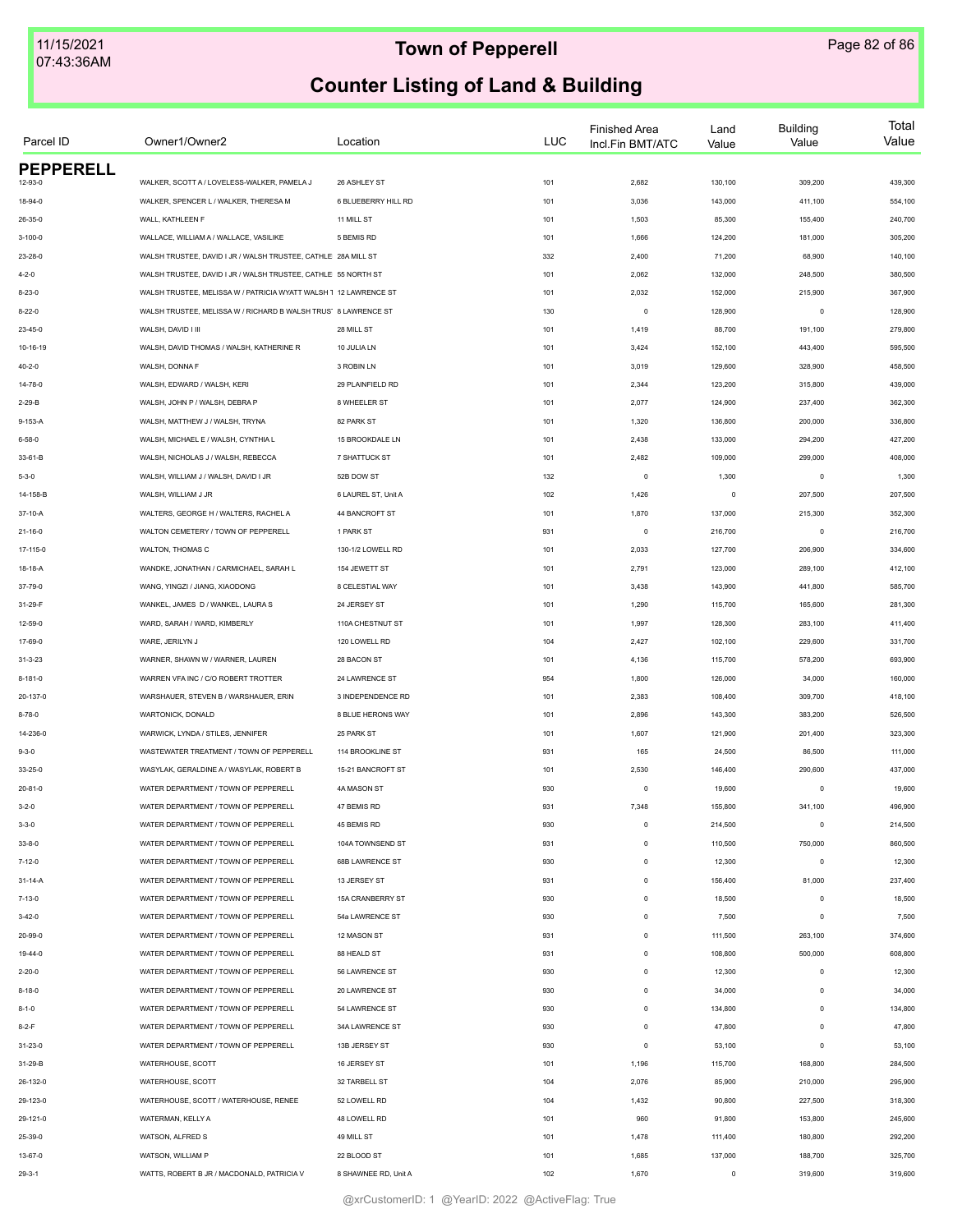| Parcel ID        | Owner1/Owner2                                                       | Location                | <b>LUC</b> | <b>Finished Area</b><br>Incl.Fin BMT/ATC | Land<br>Value | <b>Building</b><br>Value | Total<br>Value |
|------------------|---------------------------------------------------------------------|-------------------------|------------|------------------------------------------|---------------|--------------------------|----------------|
| <b>PEPPERELL</b> |                                                                     |                         |            |                                          |               |                          |                |
| 16-14-Q          | WAUGH TRUSTEE, CHARLES W / WAUGH TRUSTEE, DIAN. 97 EAST ST          |                         | 101        | 2,096                                    | 109,900       | 311,500                  | 421,400        |
| 23-117-J         | WAUGH, MICHELLE L                                                   | 10 COTTAGE ST, Unit J   | 102        | 1,360                                    | $\mathsf 0$   | 197,000                  | 197,000        |
| 23-120-0         | WAUGH, SCOTT L / WAUGH, MARY E                                      | 16 COTTAGE ST           | 101        | 1,343                                    | 92,100        | 125,200                  | 217,300        |
| 11-157-0         | WEI, TIEN EN / SWANGER, SUSAN I                                     | 31 DEERFIELD DR         | 101        | 2,100                                    | 115,500       | 286,300                  | 401,800        |
| $26 - 81 - 0$    | WEICKERT, ELEANOR / MAHONEY, ANDREW                                 | 24 PROSPECT ST          | 101        | 1,680                                    | 101,600       | 335,200                  | 436,800        |
| 13-63-0          | WEIDKNECHT, ALAN C / WEIDKNECHT, MARGUERITE K                       | 34 BLOOD ST             | 101        | 2,664                                    | 133,500       | 297,500                  | 431,000        |
| $3 - 44 - 0$     | WEINER TRUSTEE, ALAN M / 189 BROOKLINE PEPPERELL 189 BROOKLINE ST   |                         | 132        | $\mathsf 0$                              | 6,100         | $\mathbf 0$              | 6,100          |
| 14-33-0          | WEINERT, RODGER / WEINERT, DONNA                                    | 17 SHEFFIELD ST         | 101        | 1,512                                    | 112,600       | 193,100                  | 305,700        |
| $37 - 18 - 2$    | <b>WEISS, MICHAEL S</b>                                             | 52 BANCROFT ST          | 101        | 1,680                                    | 136,200       | 317,000                  | 453,200        |
| 18-18-0          | WEITE, TAMARA / WEITE, STEVEN                                       | 47 WEST ST              | 101        | 1,966                                    | 128,300       | 225,900                  | 354,200        |
| $2 - 3 - 0$      | WELCH, PAULA                                                        | 114 LAWRENCE ST         | 101        | 3,410                                    | 121,800       | 376,500                  | 498,300        |
| 22-25-0          | <b>WELDON, PHYLLIS A</b>                                            | 1 BROOKLINE ST          | 101        | 1,661                                    | 87,100        | 183,100                  | 270,200        |
| 16-20-0          | WELLWOOD, VIRGINIA E                                                | 2 JOAN ST               | 101        | 2,734                                    | 115,800       | 244,500                  | 360,300        |
| 23-193-Q         | WENTWORTH, WAYNE E / WENTWORTH, DEBORAH L                           | 103 MAIN ST, Unit 17    | 102        | 1,206                                    | $\mathsf 0$   | 166,500                  | 166,500        |
| $4 - 37 - 0$     | WERTHEIMER, PETER / WERTHEIMER, MEGHAN                              | 59E NORTH ST            | 132        | $\mathsf 0$                              | 700           | $\mathbf 0$              | 700            |
| $9 - 146 - 0$    | WEST JR TRUSTEE, KENNETH A / ZIFFER TRUSTEE, LYNN 10 PRESCOTT ST    |                         | 101        | 1,664                                    | 112,600       | 180,600                  | 293,200        |
| $9 - 127 - 0$    | WEST TRUSTEE, KENNETH A JR / ZIFFER TRUSTEE, LYNN 26-34 PRESCOTT ST |                         | 803        | $^{\circ}$                               | 154,946       | $^{\circ}$               | 154,946        |
| $9 - 145 - 0$    | WEST TRUSTEE, KENNETH A JR / ZIFFER TRUSTEE, LYNN 24 PRESCOTT ST    |                         | 101        | 822                                      | 93,700        | 74,100                   | 167,800        |
| $9 - 144 - 0$    | WEST TRUSTEE, KENNETH A JR / ZIFFER TRUSTEE, LYNN 14-22 PRESCOTT ST |                         | 017        | 1,582                                    | 142,492       | 186,100                  | 328,592        |
| 24-16-0          | WESTMAN, WILLIAM D / WESTMAN, WENDY J                               | 14 HIGH ST              | 101        | 1,606                                    | 98,500        | 155,400                  | 253,900        |
| 24-37-0          | WEST-YOUNG, PATRICIA / YOUNG, KEITH                                 | 21 HIGH ST              | 101        | 1,599                                    | 109,200       | 219,500                  | 328,700        |
| 14-93-0          | WETHERALD, COLIN M / WETHERALD, LYNNE K                             | 65 PARK ST              | 101        | 1,125                                    | 134,900       | 155,100                  | 290,000        |
| 33-72-0          | WEXLER, ERIC J / WEXLER, ROSEANNE S                                 | 91 TOWNSEND ST          | 101        | 2,066                                    | 133,600       | 284,000                  | 417,600        |
| 29-28-0          | WHALEN LE, NANCY L / WHALEN, MICHAEL T                              | 20 HASKELL RD           | 101        | 1,008                                    | 102,900       | 153,100                  | 256,000        |
| 18-85-0          | WHARRAM, SCOTT E / WHARRAM, MARIANNE R                              | 46 WEST ST              | 101        | 1,428                                    | 128,100       | 187,600                  | 315,700        |
| $8 - 8 - 0$      | WHEELER LE, SILAS H / WHEELER LE, MAUREEN C                         | 31 BOYNTON ST           | 101        | 960                                      | 128,600       | 153,700                  | 282,300        |
| 36-23-0          | WHEELER TRUSTEE, D BRUCE / THE ACADEMY HILL REAL OFF SOUTH RD       |                         | 132        | $\circ$                                  | 9,200         | $\mathbf 0$              | 9,200          |
| 23-185-0         | WHEELER, AMY C / WHEELER, BRUCE W                                   | 4 PLEASANT ST           | 101        | 1,790                                    | 98,500        | 198,500                  | 297,000        |
| $3 - 50 - 0$     | WHEELER, JERALD E                                                   | 161 BROOKLINE ST        | 101        | 960                                      | 120,000       | 180,300                  | 300,300        |
| $3 - 17 - 0$     | WHEELER, JOEL H / WHEELER, MARTHA J                                 | 181 BROOKLINE ST        | 101        | 2,137                                    | 107,400       | 198,700                  | 306,100        |
| $3 - 16 - 0$     | WHEELER, JOHN / WHEELER, VIVIAN                                     | 179 BROOKLINE ST        | 101        | 1,072                                    | 93,200        | 59,900                   | 153,100        |
| 26-148-0         | WHEELER, KELLEY A                                                   | 24 LEIGHTON ST          | 101        | 1,492                                    | 84,700        | 168,600                  | 253,300        |
| 32-59-0          | WHEELER, ROBERT D / WHEELER, PATRICIA A                             | 191 SOUTH RD            | 101        | 1,200                                    | 103,600       | 135,500                  | 239,100        |
| 32-60-0          | WHEELER, ROBERT J                                                   | 189 SOUTH RD            | 101        | 936                                      | 103,600       | 125,700                  | 229,300        |
| $38 - 71 - 0$    | WHELPLEY, CARY A / WHELPLEY, DONNA C                                | 92 SHIRLEY ST           | 101        | 1,957                                    | 115,900       | 234,800                  | 350,700        |
| $6 - 97 - 0$     | WHITE TRUSTEE, ROBERT G / WHITE TRUSTEE, PATRICIA 32 RIDGE RD       |                         | 101        | 4,344                                    | 118,100       | 468,000                  | 586,100        |
| $9 - 137 - 0$    | WHITE, ALBERT A / HAUGHTON-WHITE, SHERINE L                         | 87 PARK ST              | 101        | 1,208                                    | 105,400       | 181,300                  | 286,700        |
| 14-297-0         | WHITE, EDWARD M / WHITE, SARA P                                     | 60 PARK ST              | 101        | 1,976                                    | 136,300       | 280,000                  | 416,300        |
| 39-41-0          | WHITE, JACQUELINE O / WHITE, DAVID A                                | 14 POWHATAN RD          | 101        | 3,170                                    | 136,100       | 372,800                  | 508,900        |
| $24 - 6 - 0$     | WHITE, JOHN                                                         | 13 PLEASANT ST          | 101        | 1,459                                    | 101,300       | 241,600                  | 342,900        |
| 12-29-2          | WHITE, MATTHEW D / WHITE, COLLEEN M                                 | 106 WEST ST             | 101        | 1,728                                    | 111,400       | 237,600                  | 349,000        |
| 26-134-94        | WHITE, THOMAS JAMES / WHITE, THERESA MARY                           | 38 TARBELL ST, Unit 7-D | 102        | 1,337                                    | $\mathsf 0$   | 251,700                  | 251,700        |
| $7 - 37 - 0$     | WHITE, WARREN S / WHITE, ANDREA A                                   | 109 CHESTNUT ST         | 101        | 2,204                                    | 128,100       | 331,300                  | 459,400        |
| 12-123-0         | WHITKIN, NANCY C / WHITKIN, MARTIN G                                | 48 BAYBERRY ST          | 130        | $\mathsf 0$                              | 128,800       | $\mathbf 0$              | 128,800        |
| 12-124-0         | WHITKIN, NANCY C / WHITKIN, MARTIN G                                | 50 BAYBERRY ST          | 130        | $\mathsf 0$                              | 131,800       | $\mathbf 0$              | 131,800        |
| 24-35-0          | WHITMAN, DEBORAH A / SHUTT, JOHN R                                  | 28 PLEASANT ST          | 101        | 2,188                                    | 100,400       | 230,400                  | 330,800        |
| 34-37-A          | WHITMORE, LINDA F / AIREY, DAVID E                                  | 91 RIVER RD, Unit 1     | 102        | 2,425                                    | $\circ$       | 319,100                  | 319,100        |
|                  |                                                                     |                         |            |                                          |               |                          |                |
| 20-22-0          | WHITMORE, STEVEN                                                    | 14 WILLOW ST            | 101        | 2,115                                    | 126,700       | 214,000                  | 340,700        |
| 39-22-0          | WHITNEY, CARL C / WHITNEY, CAROL ANN                                | 121 SHIRLEY ST          | 101        | 2,190                                    | 136,600       | 301,800                  | 438,400        |
| 37-84-0          | WHITTAKER, MARK R / OLIVER, PAMELA A                                | 5 OTTADA WAY            | 101        | 2,624                                    | 143,300       | 306,900                  | 450,200        |
| $23 - 6 - 0$     | WHITTEMORE, JUSTIN M                                                | 4 CHACE AVE             | 101        | 2,376                                    | 108,400       | 296,600                  | 405,000        |
| 23-33-B          | WHITTEMORE, SUSAN B                                                 | 20 CROSS ST, Unit B     | 102        | 1,694                                    | $\circ$       | 235,500                  | 235,500        |
| 34-16-E          | WHITTIER, WESLEY N / WHITTIER, KATHRYN                              | 30 MASON ST             | 101        | 1,348                                    | 110,500       | 173,400                  | 283,900        |
| 28-34-0          | WHOLLEY, BRIAN / WHOLLEY, ALISON M                                  | 37 SHAWNEE RD           | 101        | 1,687                                    | 102,900       | 201,800                  | 304,700        |
| 23-119-E         | WHORTON, REBECCAA                                                   | 14 COTTAGE ST, Unit E   | 102        | 1,206                                    | $\mathbf 0$   | 254,700                  | 254,700        |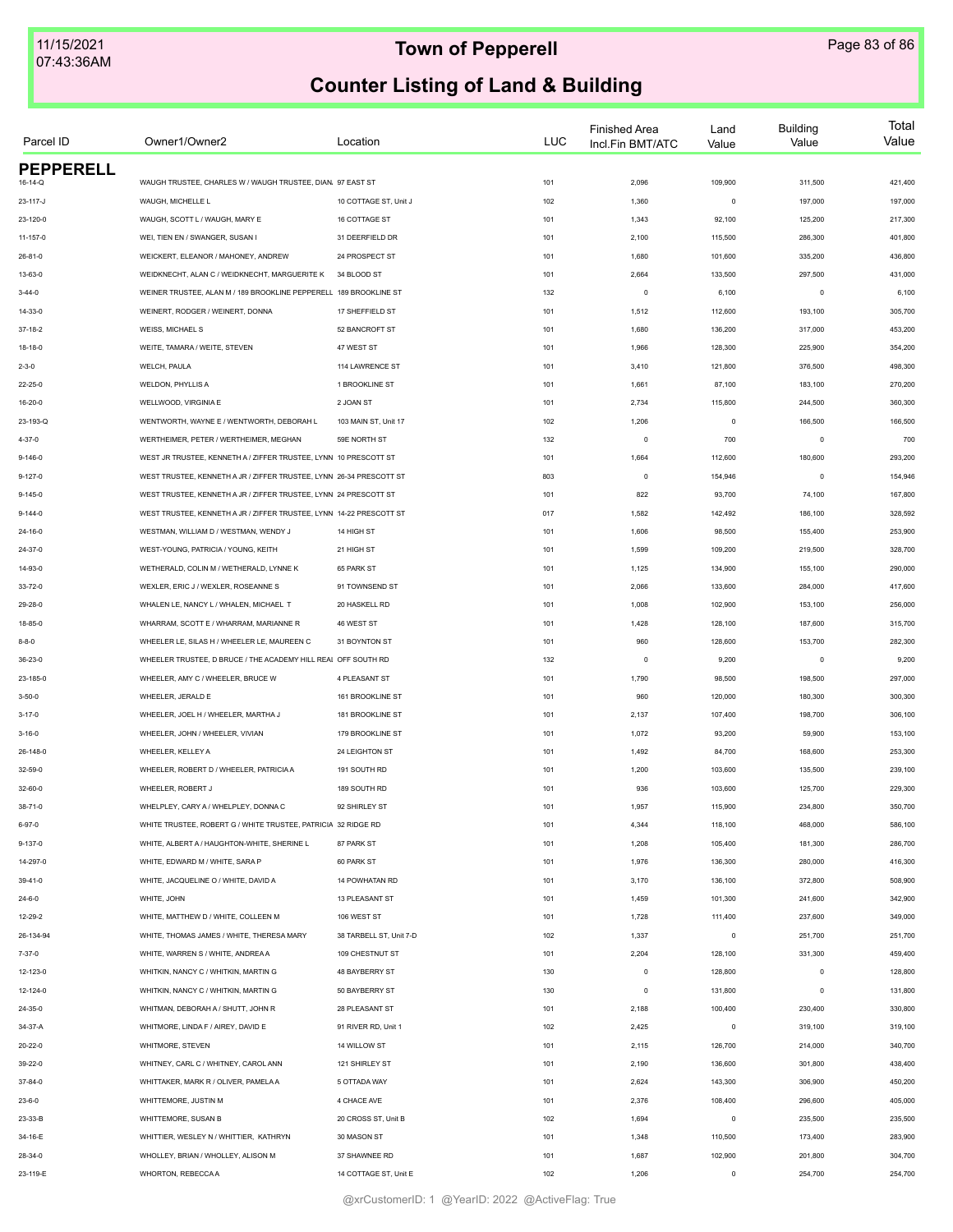| Parcel ID        | Owner1/Owner2                                                      | Location                 | LUC  | <b>Finished Area</b><br>Incl.Fin BMT/ATC | Land<br>Value | <b>Building</b><br>Value | Total<br>Value |
|------------------|--------------------------------------------------------------------|--------------------------|------|------------------------------------------|---------------|--------------------------|----------------|
| <b>PEPPERELL</b> | WIATR, JASON / GRACE, SIOBHAN                                      | 36 BROOKLINE ST          |      |                                          |               |                          |                |
| 15-78-0          |                                                                    |                          | 101  | 2,412                                    | 128,100       | 302,000                  | 430,100        |
| 15-138-0         | WIELINSKI, JEFFREY P / WIELINSKI, TRACEY H                         | 5 CASIE LN               | 101  | 3,688                                    | 161,800       | 440,000                  | 601,800        |
| 29-45-0          | WIGHTMAN, MICHELLE L                                               | 45 PARKWOOD DR           | 101  | 1,397                                    | 113,600       | 160,800                  | 274,400        |
| 28-25-0          | WILDER TRUSTEE, LINDA M / LINDA WILDER FAMILY TRUS 16 PINE ST      |                          | 101  | 1,000                                    | 102,900       | 158,000                  | 260,900        |
| $35 - 21 - 1$    | WILDER TRUSTEE, MARTHENA R / MARTHENA R WILDER 79 RIVER RD         |                          | 101  | 2,056                                    | 129,000       | 350,100                  | 479,100        |
| $29 - 11 - 0$    | WILDER TRUSTEE, MONTEL / BEACHELL FAMILY IRREVO( 11 SHAWNEE RD     |                          | 104  | 2,052                                    | 105,500       | 187,600                  | 293,100        |
| 18-171-0         | WILFERT, RONALD                                                    | 154 HEALD ST             | 101  | 3,245                                    | 132,100       | 274,200                  | 406,300        |
| 40-47-0          | WILKINS LE, GARY G / GARY WILKINS FAMILY IRREVOCAE 8-16 SOUTH RD   |                          | 330  | 2,400                                    | 183,300       | 85,000                   | 268,300        |
| 40-52-0          | WILKINS LE, GARY G / WILKINS LE, BARBARA M                         | 122 SHIRLEY ST           | 101  | 2,460                                    | 124,100       | 245,400                  | 369,500        |
| 40-49-0          | WILKINS LE, RUSSELL L / GARY WILKINS IRREVOCABLE T 20-62 SOUTH RD  |                          | 712  | $\circ$                                  | 198,144       | 5,500                    | 203,644        |
| $40 - 48 - 0$    | WILKINS LE, RUSSELL L / GARY WILKINS IRREVOCABLE T 18 SOUTH RD     |                          | 0137 | 6,028                                    | 133,001       | 161,700                  | 294,701        |
| 40-50-0          | WILKINS LE, RUSSELL L / WILKINS, LISAA & MELINDA J                 | 120 SHIRLEY ST           | 101  | 1,848                                    | 123,400       | 198,600                  | 322,000        |
| 37-88-0          | WILKINS, FREDERICK C / WILKINS, LOREEN D                           | 2 SIRIUS LN              | 101  | 2,460                                    | 137,500       | 357,900                  | 495,400        |
| 32-25-0          | WILKINS, MARYANN E / FJELD, EDWARD T                               | 231 SOUTH RD             | 101  | 1,305                                    | 120,300       | 171,200                  | 291,500        |
| 25-45-0          | <b>WILLETS, NANDEE A</b>                                           | 22 GROTON ST             | 101  | 1,620                                    | 111,000       | 196,800                  | 307,800        |
| $20 - 6 - 0$     | WILLETT, JAMES J / WILLET, JULIE A                                 | 34 ELM ST                | 101  | 2,188                                    | 133,700       | 326,200                  | 459,900        |
| 25-40-0          | WILLETT, JEFFREY C / WILLETT, SUZANNE C                            | 51 MILL ST               | 101  | 1,406                                    | 109,700       | 167,000                  | 276,700        |
| 23-119-C         | WILLETT, JOHN D / BOSCH, CAROL J                                   | 14 COTTAGE ST, Unit C    | 102  | 1,206                                    | $\mathsf 0$   | 252,600                  | 252,600        |
| $36 - 5 - 0$     | WILLEY, CHRISTINE A / WILLEY, ALLAN O                              | 23 LAKIN ST              | 101  | 1,680                                    | 134,400       | 229,700                  | 364,100        |
| 30-17-0          | WILLIAMS TRUSTEE, JAMES T SR / WILLIAMS TRUSTEE, C 5 OAKLAND RD    |                          | 101  | 1,702                                    | 102,900       | 264,800                  | 367,700        |
| 26-36-0          | WILLIAMS, AQUIL / WILLIAMS, MIRACLE                                | 9 MILL ST                | 101  | 2,036                                    | 82,300        | 201,900                  | 284,200        |
| 20-117-0         | WILLIAMS, CRAIG R / WILLIAMS, MARY L                               | 2-4 JEWETT ST            | 101  | 2,700                                    | 117,400       | 234,900                  | 352,300        |
| $30 - 31 - 0$    | WILLIAMS, ERNEST D / WILLIAMS, JUANITA H                           | 4 PARKWOOD DR            | 101  | 1,728                                    | 102,900       | 166,600                  | 269,500        |
| $22 - 13 - 0$    | WILLIAMS, JAMES R JR / WILLIAMS, FRANCINE E                        | 16 BROOKLINE ST          | 101  | 1,375                                    | 106,300       | 183,900                  | 290,200        |
| $30 - 6 - 0$     | WILLIAMS, LINDA K                                                  | 27 PARKWOOD DR           | 101  | 1,495                                    | 106,300       | 183,300                  | 289,600        |
| 26-139-0         | WILLIAMS, WILLIAM B / WILLIAMS, PAMELA J                           | 32 LEIGHTON ST           | 101  | 2,826                                    | 94,600        | 331,600                  | 426,200        |
| $6 - 31 - 0$     | WILLIAMSON, CHARLES F / WILLIAMSON, KIMBERLY A                     | 3 DOW ST                 | 101  | 2,493                                    | 109,900       | 276,000                  | 385,900        |
| 23-193-R         | WILLIAMSON, THOMAS J                                               | 103 MAIN ST, Unit 18     | 102  | 968                                      | $\,0\,$       | 156,400                  | 156,400        |
| $4 - 3 - 0$      | WILLSON DAVID A & ROBERTA M T, ROBERTA M WILLSON 38A NORTH ST      |                          | 332  | $\mathsf 0$                              | 15,500        | $^{\circ}$               | 15,500         |
| $4 - 44 - 0$     | WILLSON DAVID A & ROBERTA M T, ROBERTA M WILLSON 29 NORTH ST       |                          | 101  | 1,568                                    | 115,300       | 214,100                  | 329,400        |
|                  |                                                                    |                          |      |                                          |               |                          |                |
| $4 - 9 - 0$      | WILLSON DAVID A & ROBERTA M TR, ROBERTA M WILLSOI 38-44 NORTH ST   |                          | 013  | 9,196                                    | 208,800       | 691,200                  | 900,000        |
| $4 - 8 - 0$      | WILLSON DAVID A & ROBERTA M TR, ROBERTA M WILLSOI 46 NORTH ST      |                          | 101  | 1,040                                    | 100,100       | 10,300                   | 110,400        |
| $4 - 43 - 0$     | WILLSON DAVID A & ROBERTA M TR, ROBERTA M WILLSOI 31 NORTH ST      |                          | 132  | $\circ$                                  | 5,900         | $\circ$                  | 5,900          |
| $8 - 61 - 0$     | WILLSON TRUSTEE, DAVID A / WILLSON TRUSTEE, ROBEF 16 BOYNTON ST    |                          | 101  | 2,986                                    | 140,200       | 339,400                  | 479,600        |
| 7-303-0          | WILLSON, DAVID A / JOYCE, PAUL J                                   | 58 BAYBERRY ST           | 101  | 1,234                                    | 128,100       | 170,500                  | 298,600        |
| $8 - 33 - 0$     | WILPOLT, CARRIE A / SPRINGER, KENT H                               | 43 OAK HILL ST           | 101  | 2,555                                    | 136,600       | 338,300                  | 474,900        |
| 23-67-0          | WILSON MICHELE, KIRK BRUCE W / MANDOU KRISTINE M 14-16 CRESCENT ST |                          | 104  | 1,677                                    | 100,800       | 187,300                  | 288,100        |
| 22-90-0          | WILSON TRUSTEE, MOLLY JOHNSON / WILSON TRUSTEE. 18 TUCKER AVE      |                          | 101  | 2,092                                    | 111,900       | 397,300                  | 509,200        |
| $16 - 4 - 11$    | WILSON TRUSTEE. THOMAS R / PTJ REALTY TRUST                        | 35 LOMAR PARK DR. Unit A | 445  | 7,367                                    | $\circ$       | 492,300                  | 492,300        |
| $16 - 4 - 1$     | WILSON TRUSTEE, THOMAS R / WPB REALTY TRUST                        | 35 LOMAR PARK DR         | 996  | $\mathsf 0$                              | $\circ$       | $\mathbf 0$              | $\circ$        |
| 12-127-0         | WILSON, DEAN A                                                     | 16 BAYBERRY ST           | 101  | 3,572                                    | 129,900       | 408,100                  | 538,000        |
| 4-35-0           | WILSON, JONATHAN / WILSON, DIANE                                   | 59B NORTH ST             | 132  | $\mathsf 0$                              | 600           | $^{\circ}$               | 600            |
| $13 - 14 - 0$    | WILSON, MARGARET H                                                 | 17 CHESTNUT ST           | 101  | 1,152                                    | 110,500       | 136,100                  | 246,600        |
| 15-84-0          | WILSON, PAUL E R / WILSON, PATRICIA A                              | 75A HOLLIS ST            | 101  | 2,987                                    | 128,700       | 335,800                  | 464,500        |
| $8 - 21 - 0$     | <b>WILSON, TRUDAS</b>                                              | 14 LAWRENCE ST           | 101  | 1,792                                    | 114,700       | 227,400                  | 342,100        |
| $9 - 73 - 0$     | WILSON, WILLIAM J                                                  | 9 CHEYENNE RD            | 101  | 2,133                                    | 104,800       | 211,800                  | 316,600        |
| $8 - 5 - 0$      | WILTON LE, NORMA / WILTON, WENDY                                   | 29-35 LAWRENCE ST        | 101  | 1,778                                    | 149,200       | 192,200                  | 341,400        |
| 14-114-0         | WILTON-KINNEY, DEBRA L                                             | 17 SARTELLE ST           | 101  | 2,284                                    | 120,300       | 216,600                  | 336,900        |
| 17-25-0          | WINCH, JASON                                                       | 7 BACON ST               | 104  | 2,258                                    | 91,000        | 180,300                  | 271,300        |
| 20-40-0          | WINCHELL, ELAINE MARIE                                             | 35 TOWNSEND ST           | 101  | 1,908                                    | 97,700        | 234,500                  | 332,200        |
| 11-42-0          | WINNETT, WILLIAM G / WINNETT, LYNNE M                              | 121 NASHUA RD            | 101  | 2,318                                    | 120,300       | 246,800                  | 367,100        |
| $7 - 11 - 2$     | WINSOR TRUSTEE, DANIEL W / WINSOR TRUSTEE, ALBEI 5 CHARLES PLACE   |                          | 101  | 2,370                                    | 139,400       | 335,700                  | 475,100        |
| 28-29-0          | WINSPER, SCOTT R / WINSPER, DARLENE J                              | 40 HASKELL RD            | 101  | 2,739                                    | 102,900       | 256,100                  | 359,000        |
| 14-233-0         | WINSSER, MARIANNE MANZON                                           | 24 PARK ST               | 101  | 3,574                                    | 128,500       | 502,200                  | 630,700        |
| 18-181-0         | WINSTON, RHYS / LEMAN, KATHLEEN E                                  | 174 HEALD ST             | 101  | 2,522                                    | 128,000       | 294,100                  | 422,100        |
|                  |                                                                    |                          |      |                                          |               |                          |                |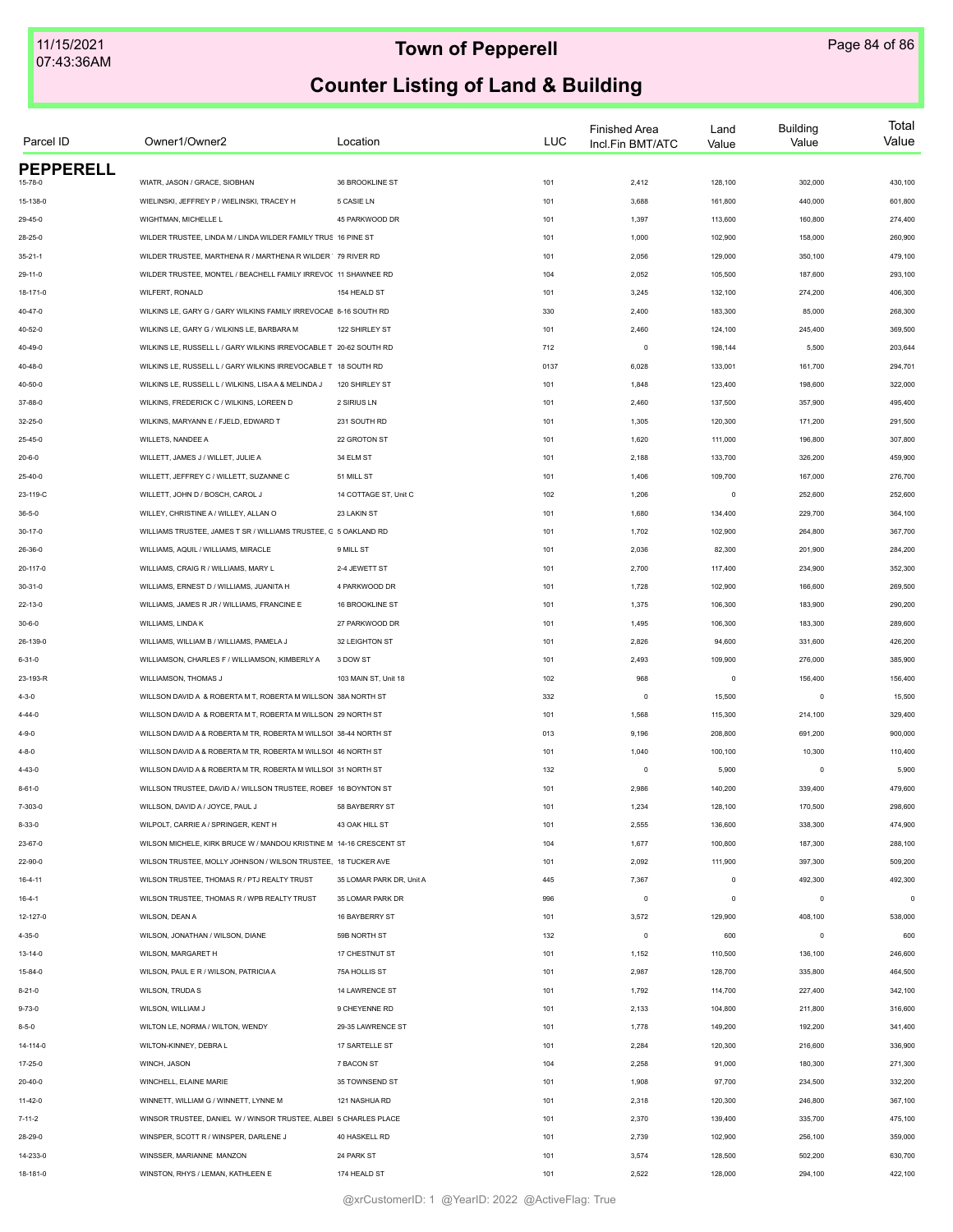| Parcel ID            | Owner1/Owner2                                                                     | Location                       | <b>LUC</b> | <b>Finished Area</b><br>Incl.Fin BMT/ATC | Land<br>Value      | <b>Building</b><br>Value | Total<br>Value     |
|----------------------|-----------------------------------------------------------------------------------|--------------------------------|------------|------------------------------------------|--------------------|--------------------------|--------------------|
| <b>PEPPERELL</b>     | WINTON, BRENNDEN SCOTT / WINTON, BRITTANY MAE                                     | 5 MILL ST                      |            |                                          | 82,200             | 213,200                  | 295,400            |
| 26-37-B              |                                                                                   |                                | 101        | 1,498                                    |                    |                          |                    |
| 12-125-0<br>16-118-0 | WITMER, STEPHEN E / WITMER, EMMA<br>WITTS, PAUL F / WITTS, KAREN F                | 167 HEALD ST<br>15 MERRIMAC DR | 101<br>101 | 1,976<br>1,568                           | 128,000<br>107,000 | 261,400<br>209,100       | 389,400<br>316,100 |
| 29-132-0             | WOELFEL, MARGO                                                                    | 70 LOWELL RD                   |            | 960                                      | 90,800             | 143,900                  | 234,700            |
|                      |                                                                                   |                                | 101        |                                          |                    |                          |                    |
| 6-11-38              | WOJTASZEK, SHAUN M / ELLIOT, KAMI J<br>WOLF TRUSTEE, MARK F / WOLF TRUSTEE, AMY C | 4 WINSLOW CT<br>35 EAST ST     | 101        | 2,047<br>4,593                           | 116,500            | 246,900                  | 363,400            |
| 31-30-G              |                                                                                   |                                | 105        |                                          | 115,600            | 335,600                  | 451,200            |
| 12-152-0             | WOLF, CAITLIN C / ROCK, NATHAN A<br>WOLFE, NATHANIEL N / WOLFE, JAIME             | 103 WEST ST                    | 101        | 1,632                                    | 129,200            | 210,800                  | 340,000            |
| $22 - 12 - 0$        |                                                                                   | 14A BROOKLINE ST               | 101        | 1,419                                    | 95,800             | 157,900                  | 253,700            |
| 14-164-0             | WONKKA, JULIE A                                                                   | 18 PALMER RD                   | 101        | 1,428                                    | 101,600            | 169,600                  | 271,200            |
| 4-27-0               | WOOD, CHRISTOPHER / WOOD, LISA M                                                  | 10 GOSSELIN DR                 | 101        | 1,591                                    | 103,500            | 182,300                  | 285,800            |
| $27 - 21 - 0$        | WOOD, JOHN L / WOOD, JOAN L                                                       | 10 WILLIAM ST                  | 101        | 2,156                                    | 106,200            | 247,600                  | 353,800            |
| 20-141-0             | WOOD, JOHN I III / WOOD, LISA Z                                                   | 7 INDEPENDENCE RD              | 101        | 3,068                                    | 92,900             | 291,300                  | 384,200            |
| 22-95-0              | WOODLANDS HOLDING GROUP LLC                                                       | 27-29 HOLLIS ST                | 325        | 12,110                                   | 215,200            | 516,400                  | 731,600            |
| 20-26-0              | WOODLAWN CEMETERY / TOWN OF PEPPERELL                                             | 40-42 HEALD ST                 | 931        | 1,884                                    | 216,100            | 42,500                   | 258,600            |
| $20 - 27 - 0$        | WOODLAWN CEMETERY / TOWN OF PEPPERELL                                             | 44 HEALD ST                    | 931        | $\circ$                                  | 234,500            | $\mathbf 0$              | 234,500            |
| $38 - 21 - 0$        | WOODS, HOLLY A / WOODS, JOSEPH M                                                  | 68 MT LEBANON ST               | 101        | 2,554                                    | 129,000            | 284,800                  | 413,800            |
| $35 - 21 - 5$        | WOODS, PAUL A / WOODS, ELIZABETH A                                                | 3 SPAULDING LN                 | 101        | 3,597                                    | 129,700            | 463,800                  | 593,500            |
| 10-15-0              | WOODSIDE, C MICHAEL TRUSTEE / CRAWL REVOCABLE 1 12 PIERCE ST                      |                                | 101        | 3,103                                    | 148,100            | 383,900                  | 532,000            |
| 22-28-0              | WOODWARD, SCOTT J / WOODWARD, LAUREN P                                            | 42 HOLLIS ST                   | 101        | 2,044                                    | 92,400             | 305,500                  | 397,900            |
| 18-17-2              | WOOLDRIDGE, JOHN R / WOOLDRIDGE, JENNIFER A                                       | 148 JEWETT ST                  | 101        | 2,961                                    | 128,500            | 366,600                  | 495,100            |
| 19-40-0              | WOOLSEY, SHELLEY A                                                                | 18 JEWETT ST                   | 101        | 1,428                                    | 128,100            | 190,200                  | 318,300            |
| 20-128-0             | WOOLTOP CONSERVATION TRUST                                                        | 15A INDEPENDENCE RD            | 132        | $\mathsf 0$                              | $\mathsf 0$        | $\mathbf 0$              | $\Omega$           |
| 37-36-0              | WORDEN, PAMELA TRUSTEE / PAMELA WORDEN TRUST ( 75C SOUTH RD                       |                                | 101        | 3,050                                    | 136,800            | 312,700                  | 449,500            |
| $37 - 5 - 0$         | WORTH, EVAN P / WORTH, KATHLEEN E                                                 | 1 REED ST                      | 101        | 2,266                                    | 147,800            | 338,400                  | 486,200            |
| 20-60-0              | WORTH, JEFFREY A / WORTH, LINDA M                                                 | 36 TOWNSEND ST                 | 101        | 2,884                                    | 136,600            | 284,900                  | 421,500            |
| 7-29-0               | WOZNIAK, PAUL F / WOZNIAK, BONNIE L                                               | 70 WHEELER ST                  | 101        | 1,872                                    | 139,300            | 282,800                  | 422,100            |
| 40-63-0              | WRIGHT, DAVID C / LAWS, KATHERINE A                                               | 55 SOUTH RD                    | 101        | 2,682                                    | 105,200            | 400,500                  | 505,700            |
| $7 - 15 - 0$         | WRIGHT, DONNA M                                                                   | 71-73 CHESTNUT ST              | 101        | 3,588                                    | 134,000            | 300,700                  | 434,700            |
| 15-90-0              | WRIGHT, KATRINA M                                                                 | 11 HADLEY RD                   | 101        | 2,961                                    | 154,300            | 384,600                  | 538,900            |
| 16-144-0             | WRIGHT, LESLIE G / WRIGHT, MARK J                                                 | 12 MERRIMAC DR                 | 101        | 2,465                                    | 109,500            | 282,400                  | 391,900            |
| $24 - 67 - 1$        | WRIGHT, MICHELLE                                                                  | 43 HIGH ST                     | 996        | $\circ$                                  | $\mathsf 0$        | $\mathbf 0$              | $\theta$           |
| 4-28-0               | WRIGHT, NICHOLAS W / WRIGHT, ERIKA L                                              | 12 GOSSELIN DR                 | 101        | 1,591                                    | 103,800            | 181,900                  | 285,700            |
| $12 - 81 - 0$        | WRIGHT, ROBERT C / WRIGHT, JACQUELINE M                                           | 17 ASHLEY ST                   | 101        | 1,652                                    | 136,100            | 258,200                  | 394,300            |
| 13-58-0              | WRIGHT, WILLIAM W / TRAVERS-WRIGHT, BARBARA E                                     | 44 BLOOD ST                    | 101        | 1,548                                    | 115,700            | 210,100                  | 325,800            |
| 4-32-0               | WRIGHT, WILLIAM W / TRAVERS-WRIGHT, BARBARA E                                     | 33A NORTH ST                   | 601        | $\mathsf 0$                              | 28,896             | $^{\circ}$               | 28,896             |
| $31 - 11 - 2$        | WU, DI / HUANG, MARIA H                                                           | 95 LOWELL RD, Unit 2           | 102        | $\mathsf 0$                              | 55,025             | 9,900                    | 64,925             |
| 18-41-0              | WU, MIN                                                                           | 133 JEWETT ST                  | 101        | 3,137                                    | 115,600            | 328,200                  | 443,800            |
| $39 - 5 - 2$         | WUELLNER, LARRY D / WUELLNER, SUSAN E                                             | 100 SOUTH RD                   | 101        | 2,240                                    | 125,400            | 314,200                  | 439,600            |
| 31-29-N              | WUORINEN, ALAN                                                                    | 18 EAST ST                     | 101        | 1,566                                    | 115,600            | 194,300                  | 309,900            |
| $2 - 11 - 0$         | WYATT, LEO R / ROMANOWICZ, DOMINIQUE J                                            | 85 LAWRENCE ST                 | 101        | 2,962                                    | 133,100            | 281,600                  | 414,700            |
| $3 - 242 - 0$        | WYLD, PETER J / WYLD, LAURA                                                       | 20 BEMIS RD                    | 101        | 1,040                                    | 102,100            | 168,900                  | 271,000            |
| 3-243-0              | WYMAN, JOHN E / WYMAN, DONNA L                                                    | 22 BEMIS RD                    | 101        | 2,490                                    | 102,000            | 233,800                  | 335,800            |
| 8-42-B               | WYMAN, ROBERT A / WYMAN, LAURA A                                                  | 82 OAK HILL ST                 | 101        | 1,670                                    | 128,300            | 196,400                  | 324,700            |
| 18-38-0              | YAMAMOTO, AKIRA / ADAMS, ADRIENNE C                                               | 33 HOG HILL RD                 | 101        | 2,635                                    | 132,500            | 258,000                  | 390,500            |
| $22 - 15 - 0$        | YANG, LUYU / CARLSON, MELINDA                                                     | 17 BROOKLINE ST                | 101        | 2,972                                    | 118,000            | 287,500                  | 405,500            |
| $33 - 1 - 5$         | YANG, YI / DENG, ZHAOJUN                                                          | 53 SHATTUCK ST                 | 101        | 2,496                                    | 125,400            | 430,100                  | 555,500            |
| $8 - 85 - 0$         | YARGEAU, DOUGLAS / YARGEAU, KRISTIN                                               | 40 BOYNTON ST                  | 101        | 2,715                                    | 127,800            | 377,500                  | 505,300            |
| $9 - 93 - 0$         | YEBBA, CHRISTOPHER A / YEBBA, KITTY M                                             | 30 SEMINOLE DR                 | 101        | 1,918                                    | 103,500            | 205,000                  | 308,500            |
| 33-101-0             | YENCHO, DOUGLAS P / YENCHO, FRANCINE M                                            | 5 ORION RD                     | 101        | 1,872                                    | 136,100            | 297,000                  | 433,100            |
| 12-12-0              | YENNACO, JAMES F / YENNACO, CYNTHIA M                                             | 26 BAYBERRY ST                 | 101        | 1,568                                    | 129,600            | 223,900                  | 353,500            |
| 31-49-42             | YEROV, OLEG / YEROVA, HAILEY NICOLE                                               | 91 LOWELL RD, Unit 2           | 102        | $\mathbf 0$                              | 54,250             | $\mathbf 0$              | 54,250             |
| $35 - 21 - 4$        | YEROVA, ELLA / YEROVA, OLEG                                                       | 1 SPAULDING LN                 | 101        | 2,366                                    | 129,900            | 439,000                  | 568,900            |
| $33 - 41 - 0$        | YEUTTER, BETSY                                                                    | 106-110 TOWNSEND ST            | 101        | 3,436                                    | 128,100            | 432,000                  | 560,100            |
| 20-39-0              | YEUTTER, BETSY L / 37 TOWNSEND STREET TRUST                                       | 37 TOWNSEND ST                 | 101        | 1,525                                    | 129,800            | 193,500                  | 323,300            |
| 21-69-0              | YOON, YOWON                                                                       | 7 ELM ST                       | 101        | 3,388                                    | 97,300             | 516,800                  | 614,100            |
|                      |                                                                                   |                                |            |                                          |                    |                          |                    |